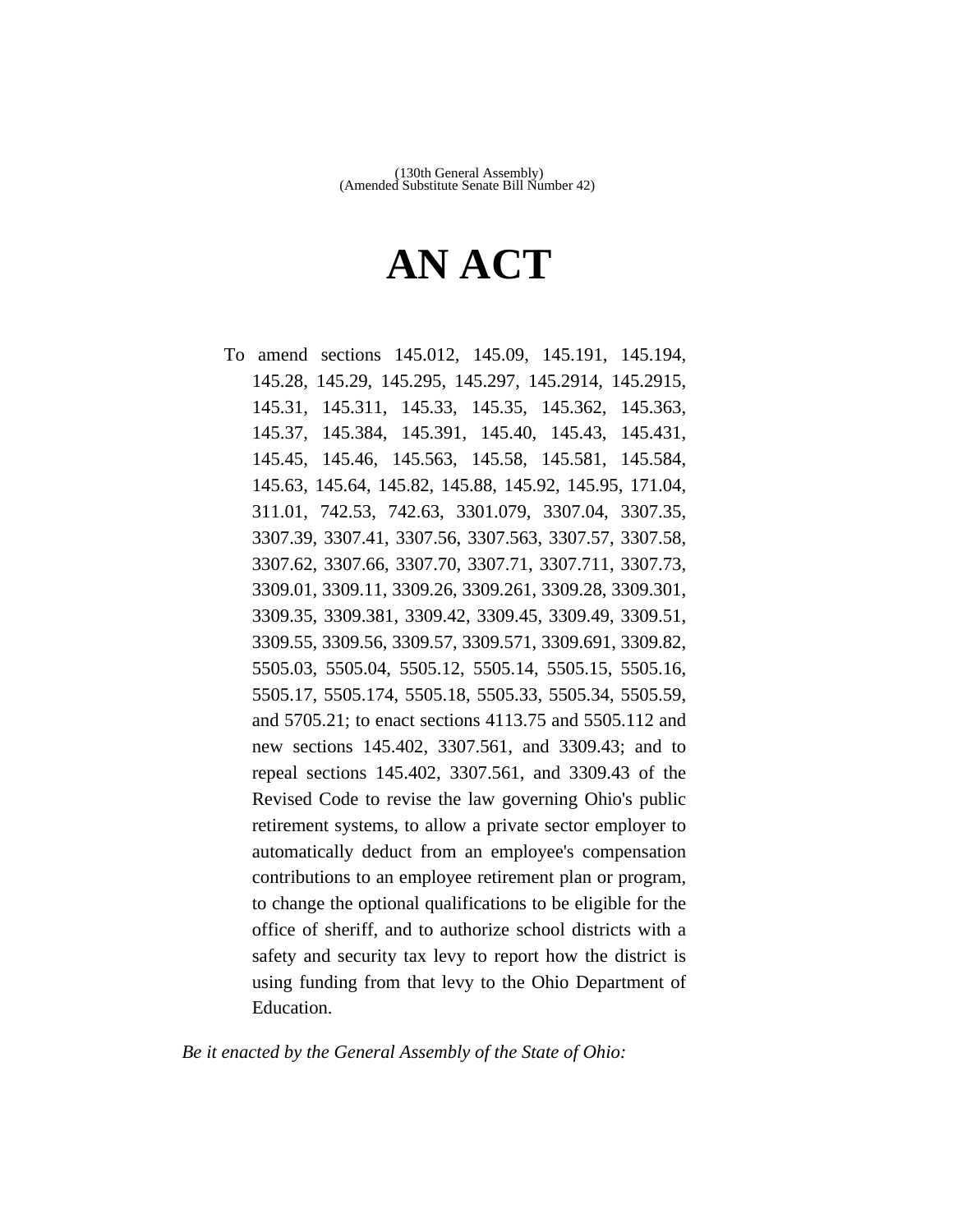2

SECTION 1. That sections 145.012, 145.09, 145.191, 145.194, 145.28, 145.29, 145.295, 145.297, 145.2914, 145.2915, 145.31, 145.311, 145.33, 145.35, 145.362, 145.363, 145.37, 145.384, 145.391, 145.40, 145.43, 145.431, 145.45, 145.46, 145.563, 145.58, 145.581, 145.584, 145.63, 145.64, 145.82, 145.88, 145.92, 145.95, 171.04, 311.01, 742.53, 742.63, 3301.079, 3307.04, 3307.35, 3307.39, 3307.41, 3307.56, 3307.563, 3307.57, 3307.58, 3307.62, 3307.66, 3307.70, 3307.71, 3307.711, 3307.73, 3309.01, 3309.11, 3309.26, 3309.261, 3309.28, 3309.301, 3309.35, 3309.381, 3309.42, 3309.45, 3309.49, 3309.51, 3309.55, 3309.56, 3309.57, 3309.571, 3309.691, 3309.82, 5505.03, 5505.04, 5505.12, 5505.14, 5505.15, 5505.16, 5505.17, 5505.174, 5505.18, 5505.33, 5505.34, 5505.59, and 5705.21 be amended and sections 4113.75 and 5505.112 and new sections 145.402, 3307.561, and 3309.43 of the Revised Code be enacted as follows:

Sec. 145.012. (A) "Public employee," as defined in division (A) of section 145.01 of the Revised Code, does not include any person:

(1) Who is employed by a private, temporary-help service and performs services under the direction of a public employer or is employed on a contractual basis as an independent contractor under a personal service contract with a public employer;

(2) Who is an emergency employee serving on a temporary basis in case of fire, snow, earthquake, flood, or other similar emergency;

(3) Who is employed in a program established pursuant to the "Job Training Partnership Act," 96 Stat. 1322 (1982), 29 U.S.C.A. 1501;

(4) Who is an appointed member of either the motor vehicle salvage dealers board or the motor vehicle dealer's board whose rate and method of payment are determined pursuant to division (J) of section 124.15 of the Revised Code;

(5) Who is employed as an election worker and paid less than  $f{H}$  ive six hundred dollars per calendar year for that service;

(6) Who is employed as a firefighter in a position requiring satisfactory completion of a firefighter training course approved under former section 3303.07 or section 4765.55 of the Revised Code or conducted under section 3737.33 of the Revised Code except for the following:

(a) Any firefighter who has elected under section 145.013 of the Revised Code to remain a contributing member of the public employees retirement system;

(b) Any firefighter who was eligible to transfer from the public employees retirement system to the Ohio police and fire pension fund under section 742.51 or 742.515 of the Revised Code and did not elect to transfer;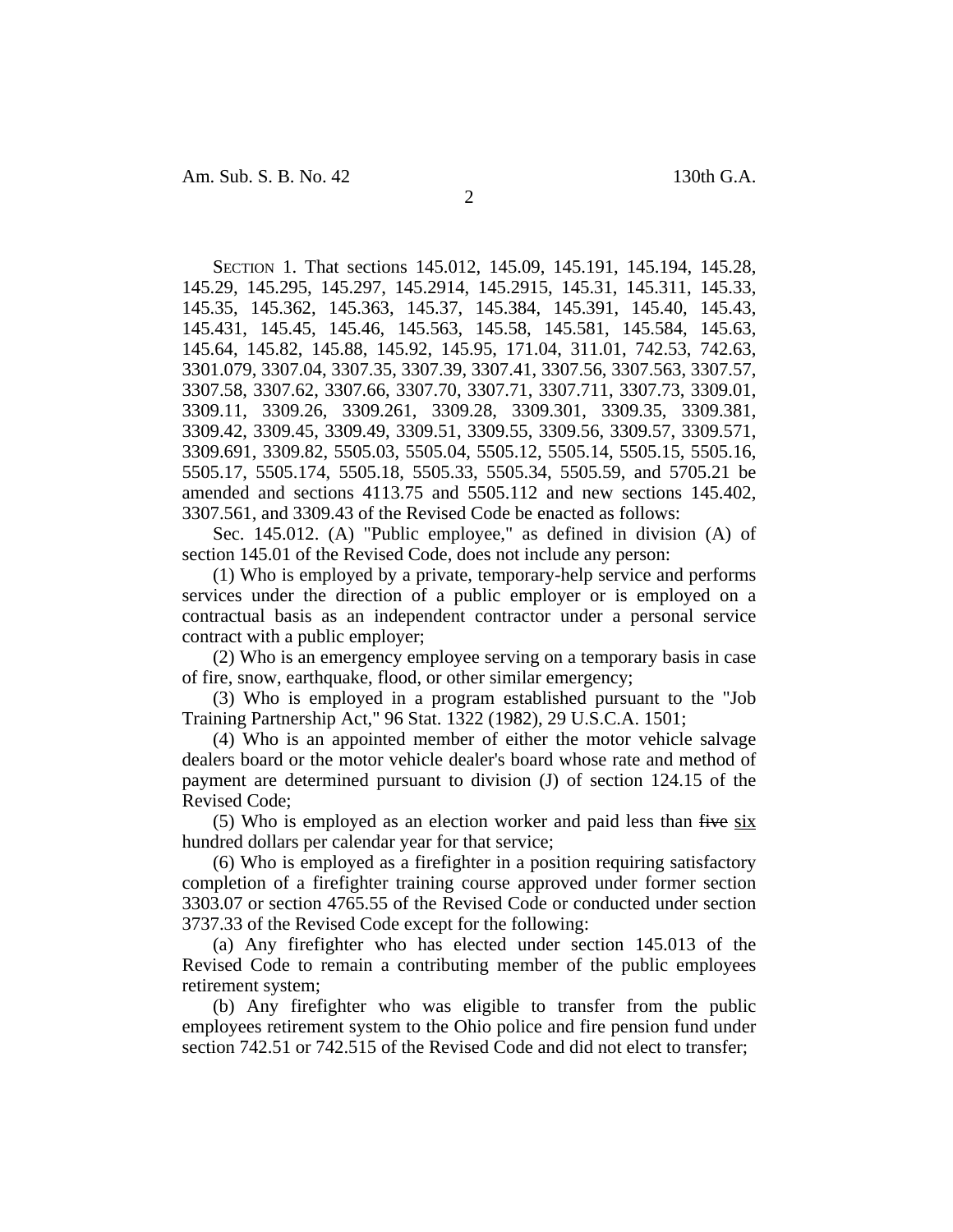(c) Any firefighter who has elected under section 742.516 of the Revised Code to transfer from the Ohio police and fire pension fund to the public employees retirement system.

(7) Who is a member of the board of health of a city or general health district, which pursuant to sections 3709.051 and 3709.07 of the Revised Code includes a combined health district, and whose compensation for attendance at meetings of the board is set forth in division (B) of section 3709.02 or division (B) of section 3709.05 of the Revised Code, as appropriate;

(8) Who participates in an alternative retirement plan established under Chapter 3305. of the Revised Code;

(9) Who is a member of the board of directors of a sanitary district established under Chapter 6115. of the Revised Code;

(10) Who is a member of the unemployment compensation advisory council;

(11) Who is an employee, officer, or governor-appointed member of the board of directors of the nonprofit corporation formed under section 187.01 of the Revised Code;

(12) Who is employed by the nonprofit entity established to provide advocacy services and a client assistance program for people with disabilities under Section 319.20 of Am. Sub. H.B. 153 of the 129th general assembly and whose employment begins on or after October 1, 2012.

(B) No inmate of a correctional institution operated by the department of rehabilitation and correction, no patient in a hospital for the mentally ill or criminally insane operated by the department of mental health and addiction services, no resident in an institution for the mentally retarded operated by the department of developmental disabilities, no resident admitted as a patient of a veterans' home operated under Chapter 5907. of the Revised Code, and no resident of a county home shall be considered as a public employee for the purpose of establishing membership or calculating service credit or benefits under this chapter. Nothing in this division shall be construed to affect any service credit attained by any person who was a public employee before becoming an inmate, patient, or resident at any institution listed in this division, or the payment of any benefit for which such a person or such a person's beneficiaries otherwise would be eligible.

Sec. 145.09. The public employees retirement board shall elect from its membership a chairperson<del>, and</del>. The board shall appoint an executive director who shall serve as secretary to the board, an actuary, and other employees as necessary for the transaction of the business of the public employees retirement system. The compensation of all persons so appointed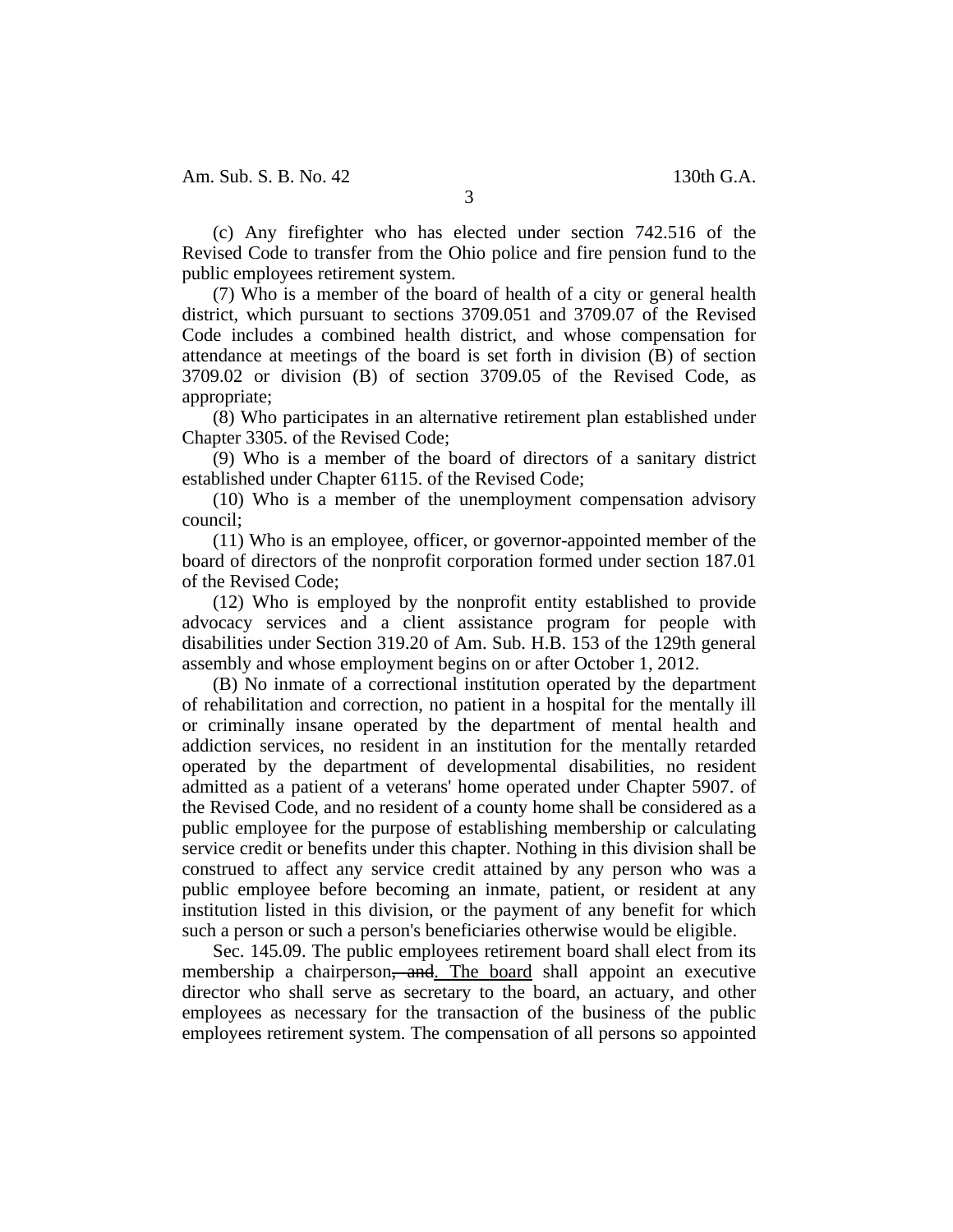shall be fixed by the board. Such persons appointed by the board are not employees of the state and are not subject to Chapter 124. of the Revised Code.

If the board provides health care coverage to employees of the retirement system, it may permit employees of the Ohio public employees deferred compensation board to participate.

Effective ninety days after September 15, 2004, the board may not employ a state retirement system investment officer, as defined in section 1707.01 of the Revised Code, who does not hold a valid state retirement system investment officer license issued by the division of securities in the department of commerce.

Every expense voucher of an employee, officer, or board member of the public employees retirement system shall itemize all purchases and expenditures.

The board shall perform other functions as required for the proper execution of this chapter, and may adopt rules in accordance with section 111.15 of the Revised Code for the proper administration and management of this chapter.

The board may take all appropriate action to avoid payment by the system or its members of federal or state income taxes on contributions to the system or amounts earned on such contributions.

Notice of proposed rules shall be given to interested parties and rules adopted by the board shall be published and otherwise made available. When it files a rule with the joint committee on agency rule review pursuant to section 111.15 of the Revised Code, the board shall submit to the Ohio retirement study council a copy of the full text of the rule, and if applicable, a copy of the rule summary and fiscal analysis required by division (B) of section 127.18 of the Revised Code.

The board may sue and be sued, plead and be impleaded, contract and be contracted with. All of its business shall be transacted, all of its funds invested, all warrants for money drawn and payments made, and all of its cash and securities and other property shall be held in the name of the board, or in the name of its nominee, provided that nominees are authorized by retirement board resolution for the purpose of facilitating the ownership and transfer of investments.

If the Ohio retirement study council establishes a uniform format for any report the board is required to submit to the council, the board shall submit the report in that format.

Sec. 145.191. (A) Except as provided in division (F) of this section, a public employees retirement system member or contributor who, as of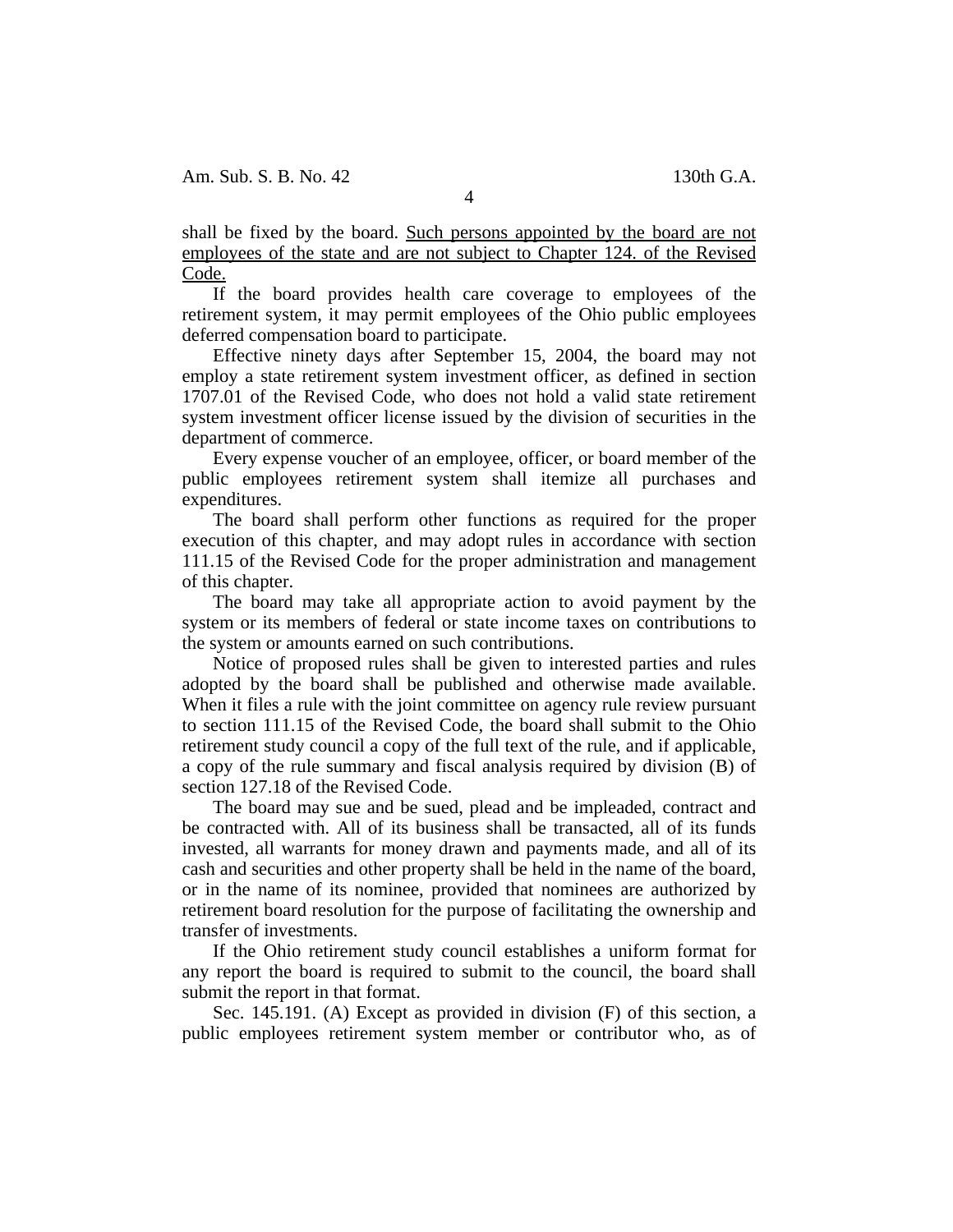December 31, 2002, has less than five years of total service credit is eligible to make an election under this section. A member or contributor who is employed in more than one position subject to this chapter is eligible to make only one election. The election applies to all positions subject to this chapter.

Not later than June 30, 2003, an eligible member or contributor may elect to participate in a PERS defined contribution plan. Unless a form evidencing an election is received by the system on or before that date, a member or contributor to whom this section applies is deemed to have elected to continue participating in the PERS defined benefit plan.

(B) An election under this section shall be made in writing on a form provided by the system and filed with the system.

(C) On the request of a member or contributor who made an election under this section, the system shall credit to the plan elected the accumulated contributions standing to the credit of the member or contributor in the employees' savings fund and cancel all service credit and eligibility for any payment, benefit, or right under the PERS defined benefit plan.

(D) For each member or contributor who elected under this section to participate in a PERS defined contribution plan and made a request under division (C) of this section, any additional deposits that were made by the member or contributor prior to April 6, 2007, under the version of division (C) of section 145.23 of the Revised Code as it existed immediately prior to that date shall be credited to the defined contribution plan.

(E) An election under this section is effective as of January 1, 2003, and, except as provided in section 145.814 of the Revised Code or rules governing the PERS defined benefit plan, is irrevocable on receipt by the system.

(F) An election may not be made under this section by a member or contributor who is either of the following:

(1) A PERS retirant who is a member under division  $\left(\frac{D}{C}\right)$  of section 145.38 of the Revised Code;

(2) A PERS law enforcement officer or a PERS public safety officer.

Sec. 145.194. (A) A member participating in a PERS defined contribution plan at the time of commencing employment as who becomes a PERS law enforcement officer or PERS public safety officer shall cease making contributions to that a PERS defined contribution plan. During employment as a PERS law enforcement officer or a PERS public safety officer and any concurrent employment in a position subject to this chapter, the member shall contribute only to the PERS defined benefit plan.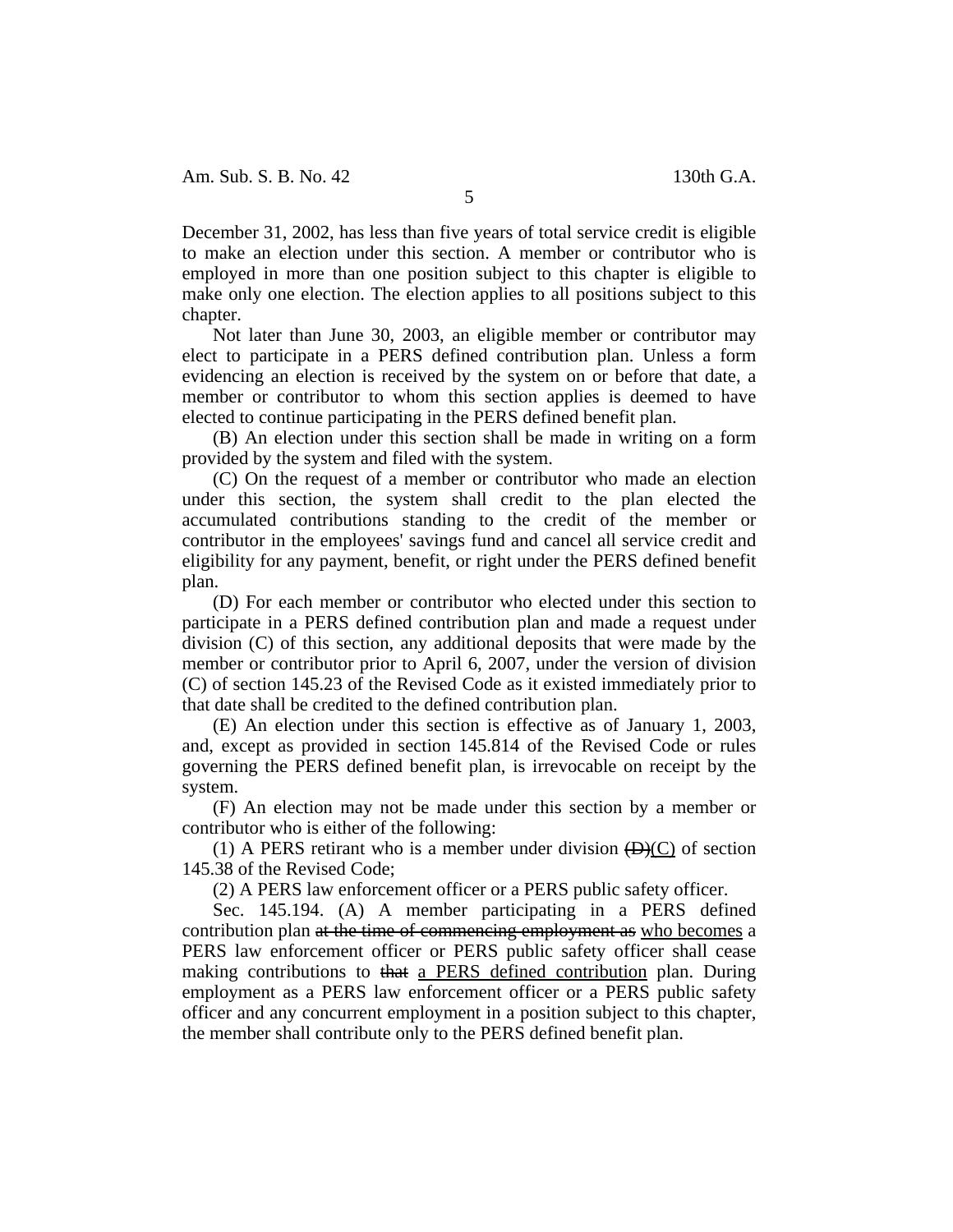(B) A member described in division (A) of this section with contributions standing to the member's credit in a PERS defined contribution plan may elect to have those contributions deposited and credited in the PERS defined benefit plan in accordance with section 145.814 of the Revised Code and rules governing the PERS defined benefit plan.

Sec. 145.28.  $(A)(1)$  As used in this section, "paying system" and "transferring system" have the same meanings as in section 145.37 of the Revised Code.

 $\underline{(B)(1)}$  Except as provided in division  $(A)(\underline{B})(2)$  of this section, a member of the public employees retirement system with at least eighteen months of contributing service in the system, the state teachers retirement system, or the school employees retirement system who exempted self from membership in one or more of the systems pursuant to section 145.03 or 3309.23 of the Revised Code, or former section 3307.25 or 3309.25 of the Revised Code, or was exempt under section 3307.24 of the Revised Code, may purchase credit for each year or portion of a year of service for which the member was exempted.

(2) A member may not purchase credit under this section for exempted service if the service was exempted from contribution under section 145.03 of the Revised Code and subject to the tax on wages imposed by the "Federal Insurance Contributions Act," 68A Stat. 415 (1954), 26 U.S.C.A. 3101, as amended.

 $(\mathbf{B})(\mathbf{C})$  Credit shall be purchased under this section in accordance with section 145.29 of the Revised Code.

(C)(D) Credit purchasable under this section shall not exceed one year of service for any twelve-month period. If the period of service for which credit is purchasable under this section is concurrent with a period of service that will be used to calculate a retirement benefit from this system, the state teachers retirement system, or school employees retirement system, the amount of the credit shall be adjusted in accordance with rules adopted by the public employees retirement board.

A member who is also a member of the state teachers retirement system or the school employees retirement system shall purchase credit for any service for which the member exempted self under section 145.03 or 3309.23 of the Revised Code, or former section 3307.25 or 3309.25 of the Revised Code, or was exempt under section 3307.24 of the Revised Code, from the retirement system in which the member has the greatest number of years of service credit. If the member receives benefits under section 145.37 of the Revised Code, the retirement system that determines and pays the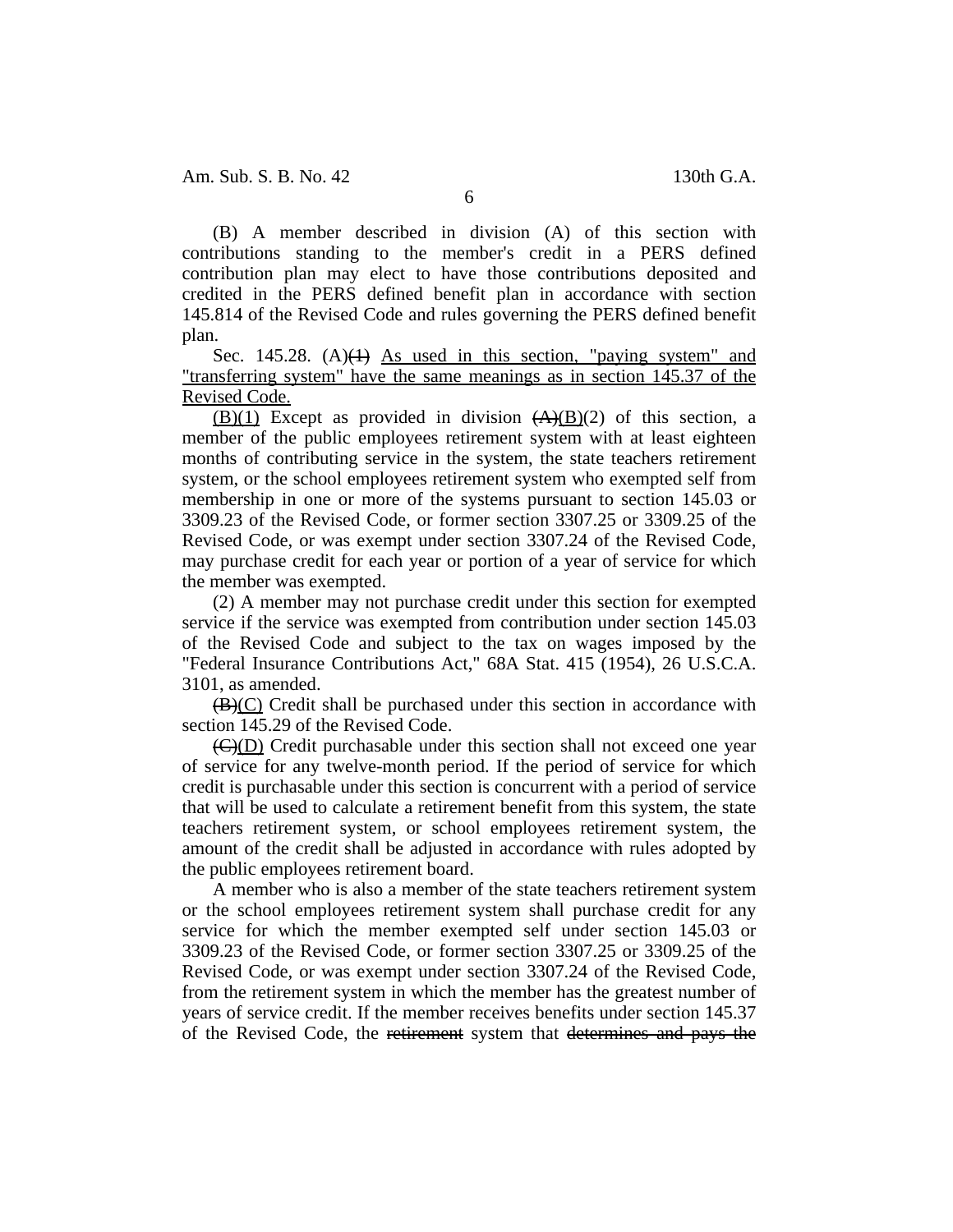benefit is the paying system under that section shall receive from the other system or systems that are transferring systems the amounts paid by the member for purchase of credit for exempt service plus interest at the actuarial assumption rate of the transferring system paying that amount. The interest shall be for the period beginning on the date of the member's last payment for purchase of the credit and ending on the date of the member's retirement.

(D) If a member dies or withdraws from service, any payment made by the member under this section shall be considered as accumulated contributions of the member.

(E) The retirement board shall adopt rules to implement this section.

Sec. 145.29. (A) A member of the public employees retirement system who elects to purchase or otherwise obtain service credit under section 145.28, 145.291, 145.292, 145.293, or 145.299 or division (G) of section 145.47 of the Revised Code shall do both of the following:

(1) Submit a request to the public employees retirement board in a manner or form approved by the board;

(2) For each year, or portion of a year, of credit purchased or otherwise obtained, pay to the employees' savings fund an amount specified by the board that is equal to one hundred per cent of the additional liability resulting from purchasing or obtaining that year or portion of a year of credit as determined by an actuary employed by the board.

(B) Subject to board rules, a member may choose to purchase or otherwise obtain in any one payment only part of any service credit listed in division (A) of this section.

(C) If a member dies or withdraws from service, any payment made by the member to purchase or obtain any service credit listed in division (A) of this section shall be considered as accumulated contributions of the member.

Sec. 145.295. (A) As used in this section and section 145.2913 of the Revised Code:

(1) "Uniform retirement system" or "uniform system" means the Ohio police and fire pension fund or state highway patrol retirement system.

(2) "Military service credit" means credit purchased or obtained under this chapter or Chapter 742. or 5505. of the Revised Code for service in the armed forces of the United States.

(B) A member of the public employees retirement system who has contributions on deposit with, but is no longer contributing to, a uniform retirement system shall, in computing years of service, be given full credit for service credit earned under Chapter 742. or 5505. of the Revised Code or for military service credit if a transfer to the public employees retirement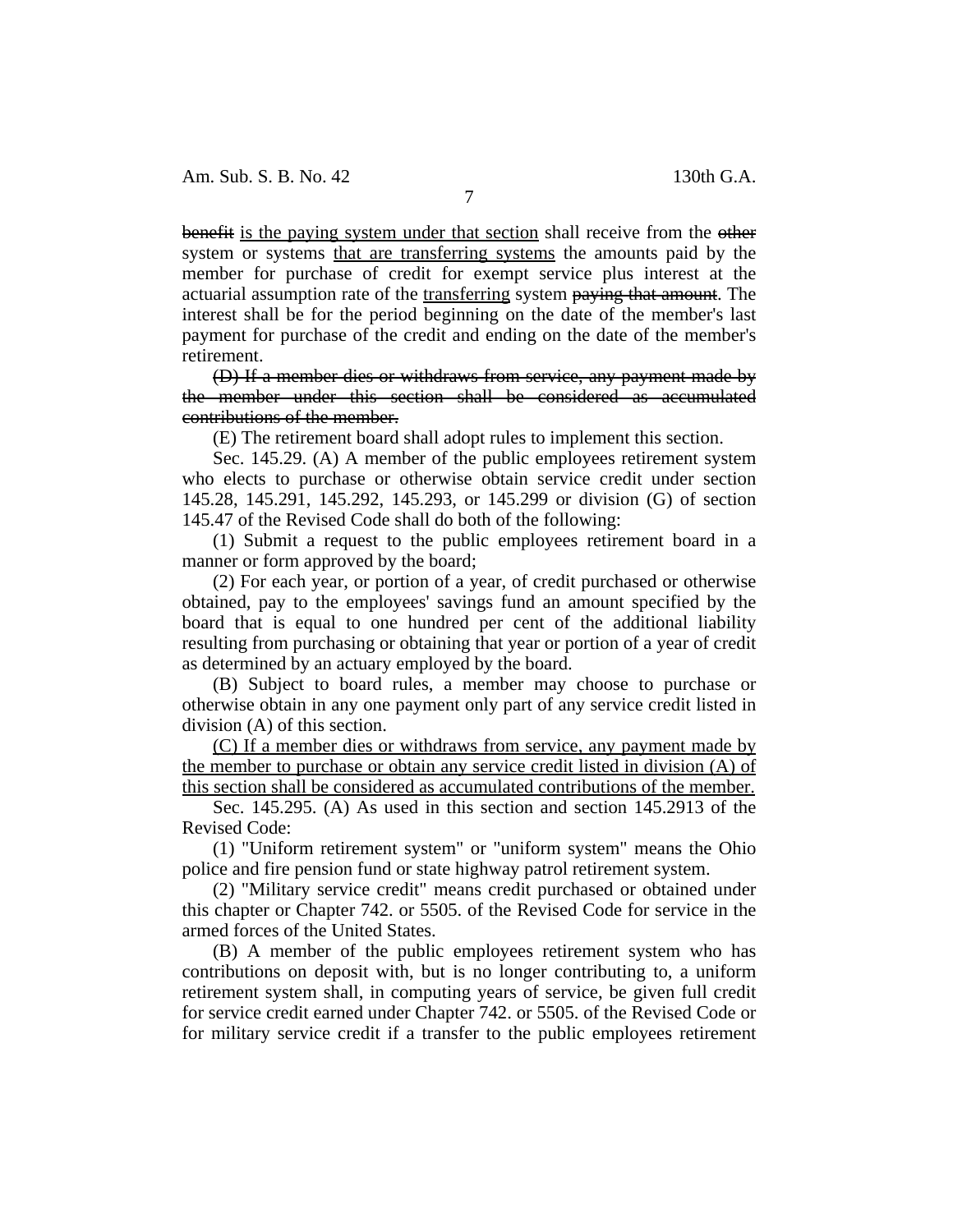system is made under this division. At the request of the member a transfer shall be made if all of the following conditions are met:

(1) The member's service credit in the public employees retirement system is greater than the amount of credit that would be transferred under this division.

(2) The member is eligible, or with the credit will be eligible, for a retirement or disability benefit.

 $\left(\frac{2}{3}\right)$  The member agrees to retire or accept a disability benefit not later than ninety days after receiving notice from the public employees retirement system that the credit has been obtained.

 $(3)(4)$  For each year of service the uniform system transfers to the public employees retirement system the sum of the following:

(a) An amount equal to the member's accumulated contributions to the uniform system making the transfer and any payments by the member for military service credit;

(b) An amount equal to the lesser of the employer's contributions to the uniform system or the appropriate employer contribution under section 145.48 or 145.49 of the Revised Code;

(c) Interest, determined as provided in division (H) of this section, on the amounts specified in divisions  $(B)(3)(4)(a)$  and (b) of this section for the period from the last day of the year for which the service credit in the uniform system was earned or in which the military service credit was purchased or obtained to the date the transfer is made.

(C) A member of the public employees retirement system who has at least eighteen months of contributing service credit with the public employees retirement system, who is a former member of a uniform retirement system, and who has received a refund of the member's accumulated contributions to that uniform system may obtain credit for service credit earned under Chapter 742. or 5505. of the Revised Code or for military service credit if all of the following conditions are met:

(1) The member's service credit in the public employees retirement system is greater than the amount of credit that would be transferred under this division.

(2) The member is eligible, or with the credit will be eligible, for a retirement or disability benefit.

 $(2)(3)$  The member agrees to retire or accept a disability benefit not later than ninety days after receiving notice from the public employees retirement system that the credit has been obtained.

 $\left(\frac{3}{4}\right)$  For each year of service, the public employees retirement system receives the sum of the following: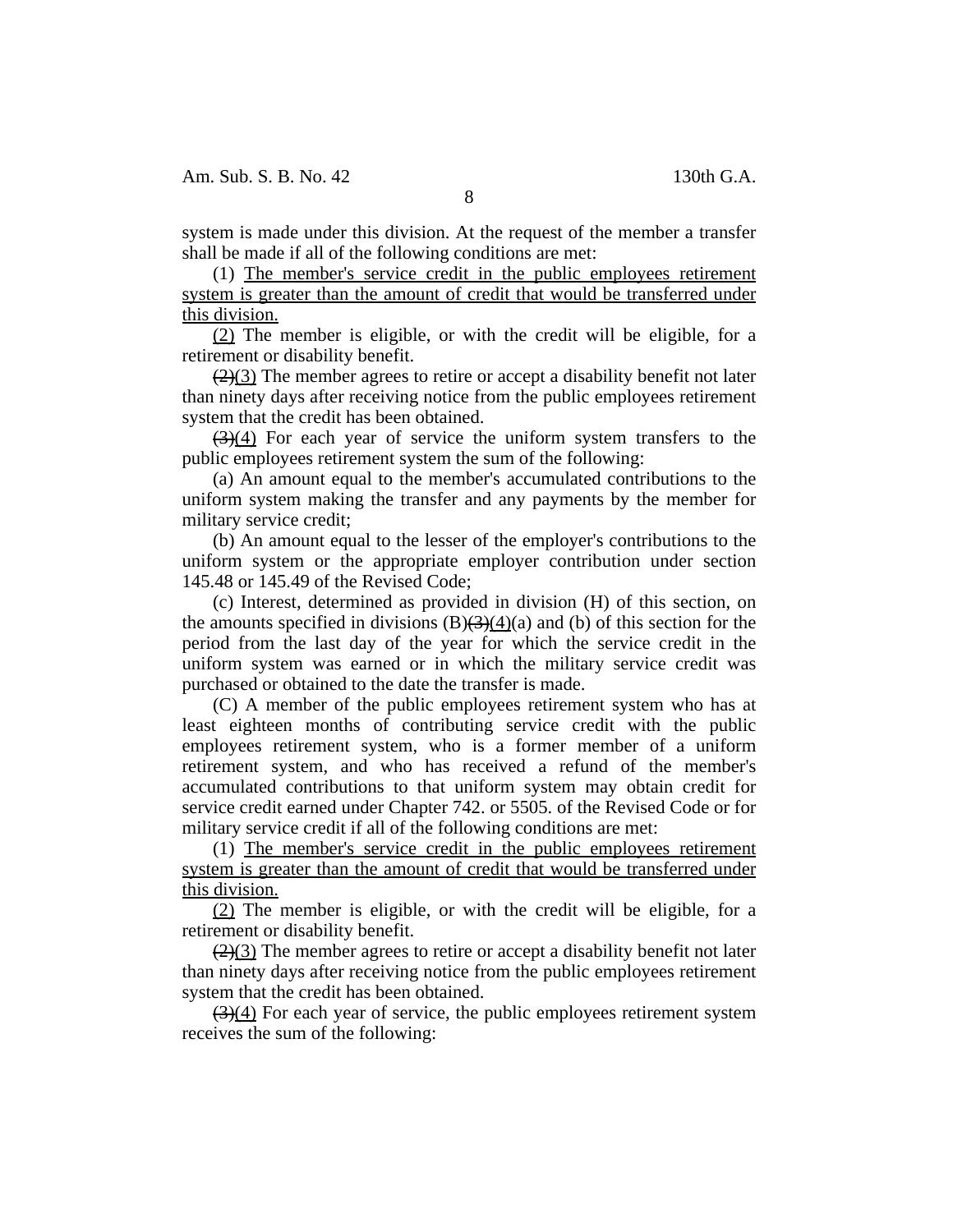(a) An amount, which shall be paid by the member, equal to the amount refunded by the uniform system to the member for that year for accumulated contributions and payments for military service credit, with interest at a rate established by the public employees retirement board on that amount from the date of the refund to the date of the payment;

(b) Interest, which shall be transferred by the uniform system, on the amount refunded to the member that is attributable to the year of service from the last day of the year for which the service credit was earned or in which payment was made for military service credit to the date the refund was made;

(c) An amount, which shall be transferred by the uniform system, equal to the lesser of the employer's contributions to the uniform system or the appropriate employer contribution under section 145.48 or 145.49 of the Revised Code, with interest on that amount from the last day of the year for which the service credit was earned or in which payment was made for military service credit to the date of the transfer.

On receipt of payment from the member, the public employees retirement system shall notify the uniform system, which, on receipt of the notice, shall make the transfer required by this division. Interest shall be determined as provided in division (H) of this section.

(D) A member of the public employees retirement system who purchased credit under former division (A)(1) of this section, as it existed before August 25, 1995, for service as a member of a uniform retirement system may elect to have the amount the member paid for this service credit refunded to the member under this division if the member agrees to repurchase this service credit pursuant to division (C) of this section.

(E) Service credit purchased or otherwise obtained under this section shall be considered the equivalent of Ohio service credit.

The public employees retirement system shall withdraw the credit and refund all amounts paid or transferred under this section if either of the following occurs:

(1) The member fails to retire or accept a disability benefit not later than ninety days after receiving notice from the public employees retirement system that credit has been obtained.

(2) The member's application for a disability benefit is denied.

A member may choose to purchase only part of the credit the member is eligible to purchase under division (C) of this section, subject to rules of the public employees retirement board. A member is ineligible to purchase or otherwise obtain credit under this section for service to be used in calculation of any retirement benefit currently being paid or payable to the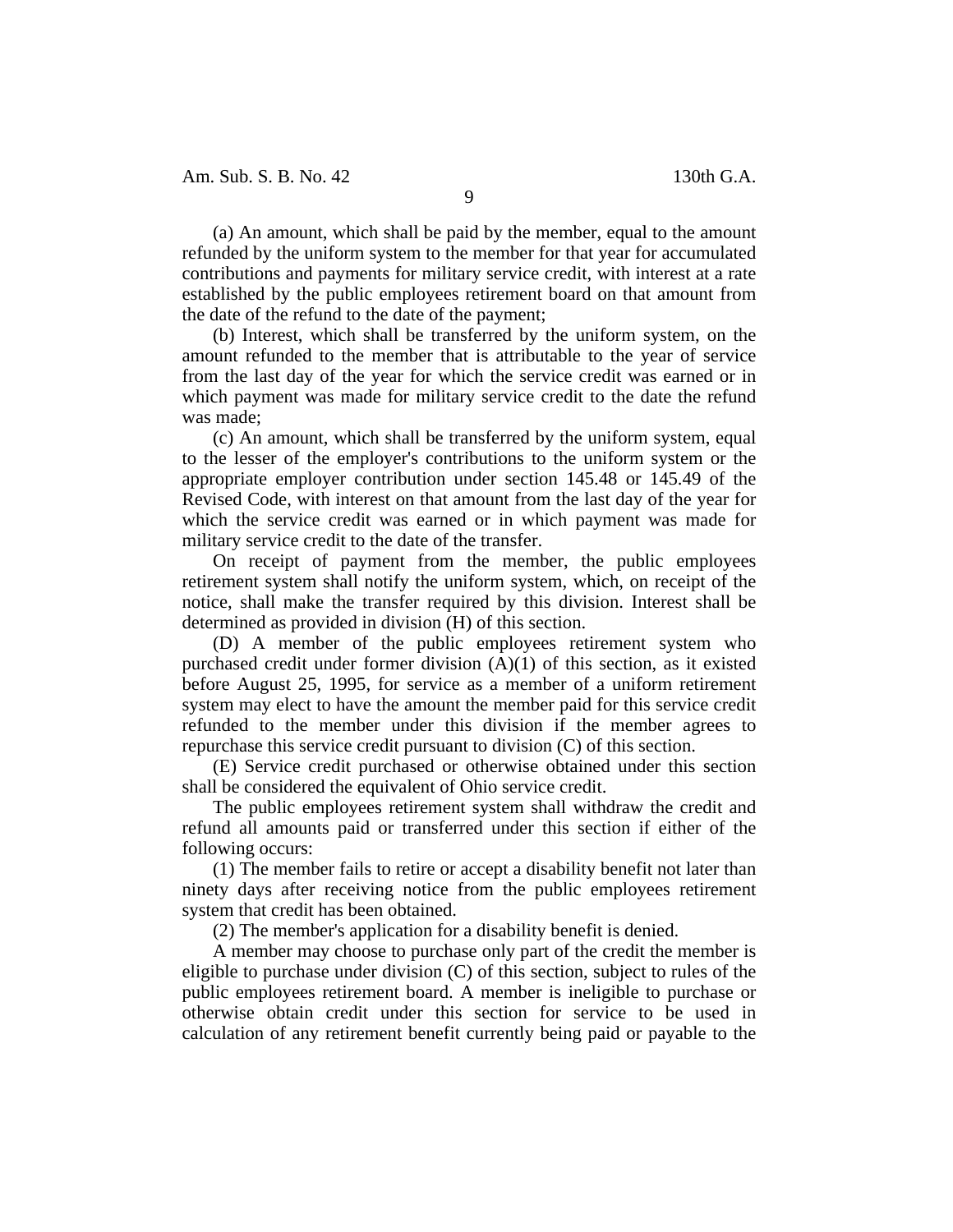Am. Sub. S. B. No. 42 130th G.A.

member in the future under any other retirement program or for service credit that may be transferred under section 145.2913 of the Revised Code.

(F) If a member of the public employees retirement system who is not a current contributor elects to receive credit under section 742.21 or 5505.40 of the Revised Code for service for which the member contributed to the system or made payment for military service credit, the system shall transfer to the Ohio police and fire pension fund or the state highway patrol retirement system, as applicable, the amount specified in division (D) of section 742.21 or division (B)(2) of section 5505.40 of the Revised Code.

(G) A member of the public employees retirement system who earned service credit in the public employees retirement system for full-time service as a township or municipal police officer and received service credit in the Ohio police and fire pension fund under section 742.511 or 742.512 of the Revised Code for such service may elect to have the credit restored as public employees retirement system service credit by paying the public employees retirement system an amount equal to the accumulated contributions paid by the member to the Ohio police and fire pension fund under section 742.511 or 742.512 of the Revised Code. When such an election is made, the Ohio police and fire pension fund shall transfer to the public employees retirement system the amount previously transferred under section 742.511 or 742.512 of the Revised Code from the public employees retirement system to the Ohio police and fire pension fund.

(H) Interest charged under this section shall be calculated separately for each year of service credit. Unless otherwise specified in this section, it shall be calculated at the lesser of the actuarial assumption rate for that year of the public employees retirement system or of the uniform retirement system in which the credit was earned. The interest shall be compounded annually.

(I) At the request of the public employees retirement system, the uniform retirement system shall certify to the public employees retirement system a copy of the records of the service and contributions of a public employees retirement system member who seeks service credit under this section.

Sec. 145.297. (A) As used in this section, "employing unit" means:

(1) A municipal corporation, agency of a municipal corporation designated by the legislative authority, park district, conservancy district, sanitary district, health district, township, department of a township designated by the board of township trustees, metropolitan housing authority, public library, county law library, union cemetery, joint hospital, or other political subdivision or unit of local government.

(2) With respect to state employees, any entity of the state including any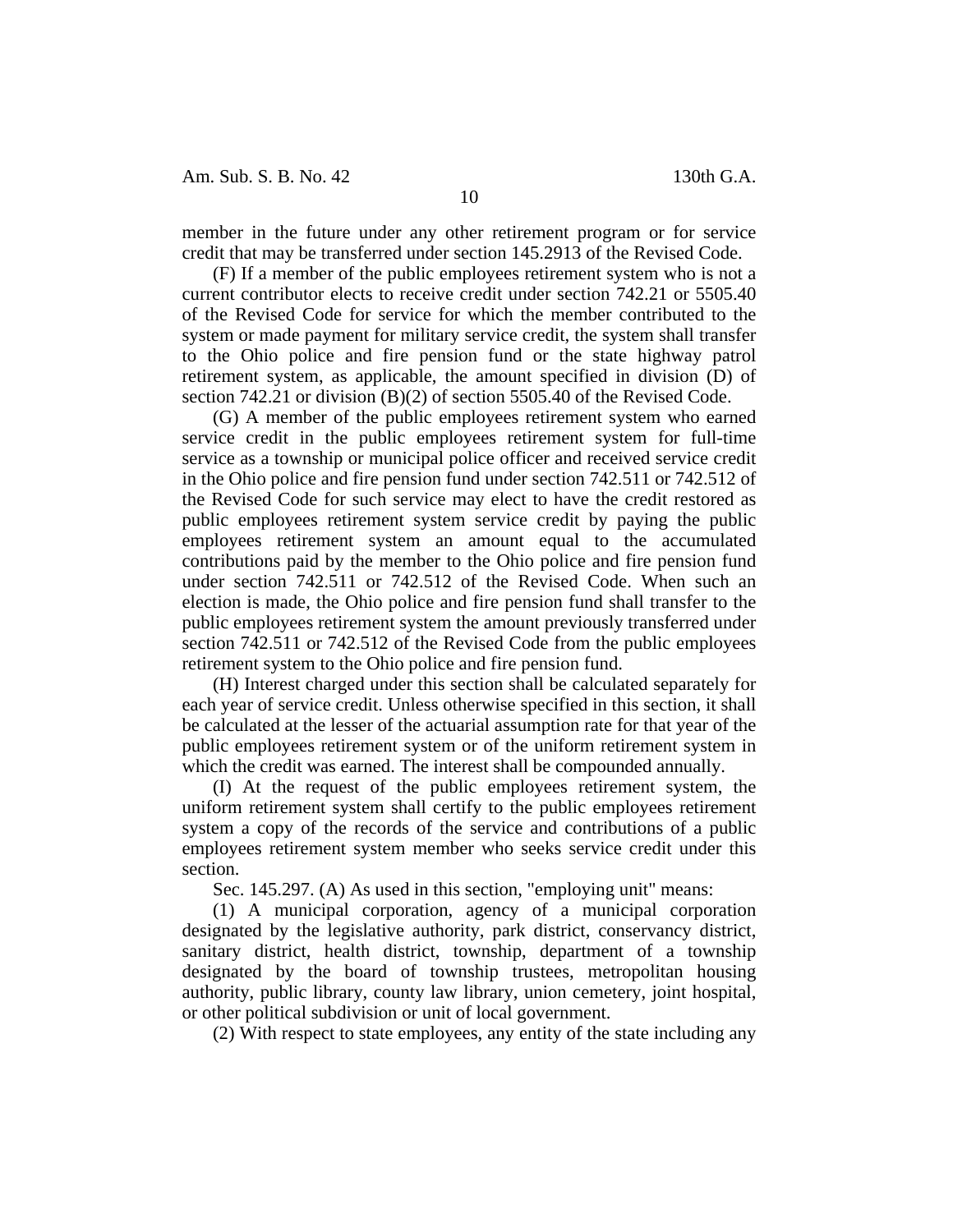department, agency, institution of higher education, board, bureau, commission, council, office, or administrative body or any part of such entity that is designated by the entity as an employing unit.

(3)(a) With respect to employees of a board of alcohol, drug addiction, and mental health services, that board.

(b) With respect to employees of a county board of developmental disabilities, that board.

(c) With respect to other county employees, the county or any county agency designated by the board of county commissioners.

(4) In the case of an employee whose employing unit is in question, the employing unit is the unit through whose payroll the employee is paid.

(B) An employing unit may establish a retirement incentive plan for its eligible employees. In the case of a county or county agency, decisions on whether to establish a retirement incentive plan for any employees other than employees of a board of alcohol, drug addiction, and mental health services or county board of developmental disabilities and on the terms of the plan shall be made by the board of county commissioners. In the case of a municipal corporation or an agency of a municipal corporation, decisions on whether to establish a retirement incentive plan and on the terms of the plan shall be made by the legislative authority.

All terms of a retirement incentive plan shall be in writing.

A retirement incentive plan shall provide for purchase by the employing unit of service credit for eligible employees who elect to participate in the plan and for payment by the employing unit of the entire cost of the service credit purchased.

Every retirement incentive plan shall remain in effect for at least one year. The employing unit shall give employees at least thirty days' notice before terminating the plan.

Every retirement incentive plan shall include provisions for the timely and impartial resolution of grievances and disputes arising under the plan.

No employing unit shall have more than one retirement incentive plan in effect at any time.

(C) Any classified or unclassified employee of the employing unit who is a member of the public employees retirement system shall be eligible to participate in the retirement incentive plan established by the employee's employing unit if the employee meets the following criteria:

(1) The employee is not any of the following:

(a) An elected official;

(b) A member of a board or commission;

(c) A person elected to serve a term of fixed length;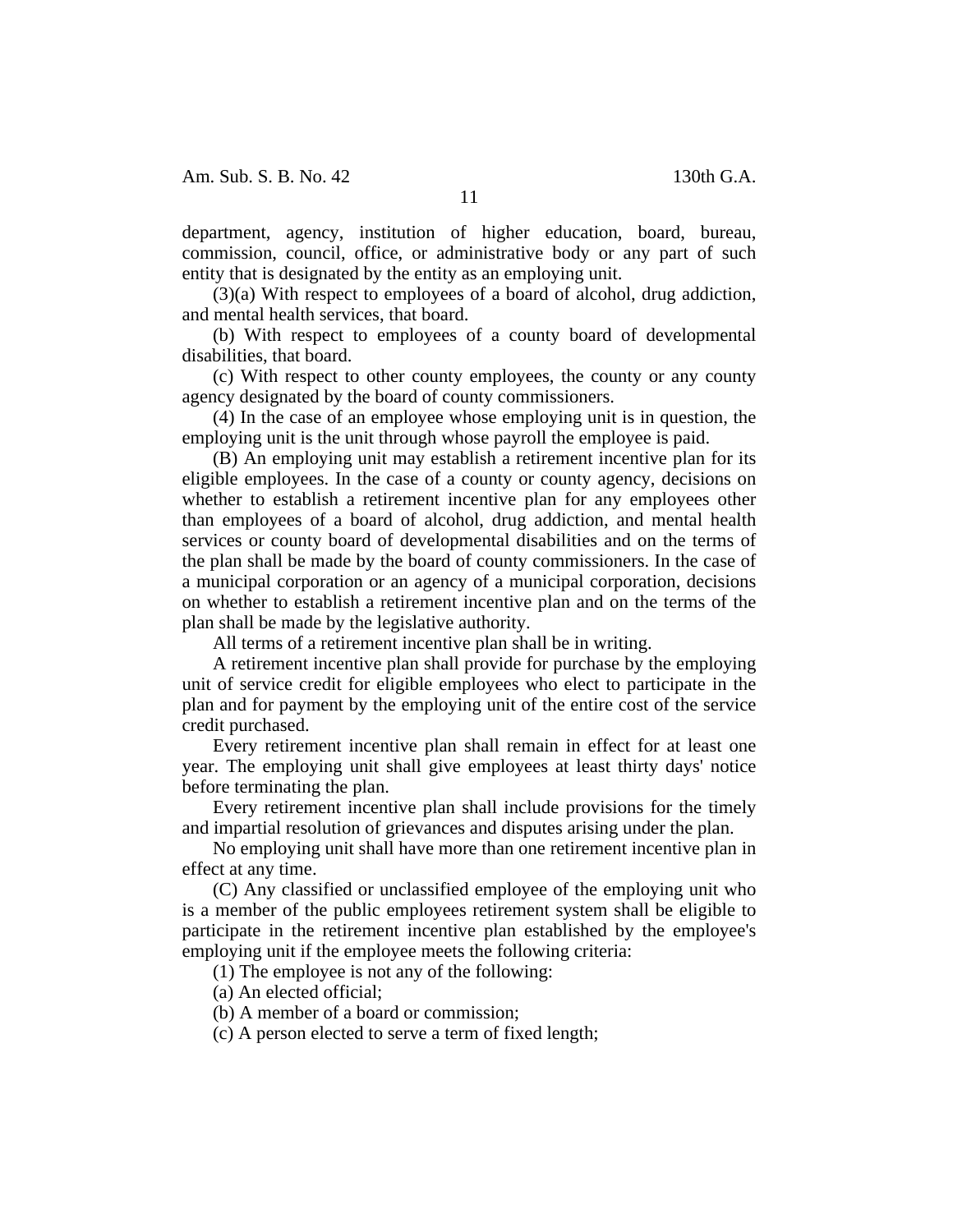(d) A person appointed to serve a term of fixed length, other than a person appointed and employed by the person's employing unit.

(2) The employee is or will be eligible to retire under section 145.33, 145.332, or 145.37 of the Revised Code on or before the date of termination of the retirement incentive plan. Service credit to be purchased for the employee under the retirement incentive plan shall be included in making such determination.

(3) The employee agrees to retire under section 145.33, 145.332, or 145.37 of the Revised Code within ninety days after receiving notice from the public employees retirement system that service credit has been purchased for the employee under this section.

Participation in the plan shall be available to all eligible employees except that the employing unit may limit the number of participants in the plan to a specified percentage of its employees who are members of the public employees retirement system on the date the plan goes into effect. The percentage shall not be less than five per cent of such employees. If participation is limited, employees with more total service credit have the right to elect to participate before employees with less total service credit. In the case of employees with the same total service credit, employees with a greater length of service with the employing unit have the right to elect to participate before employees with less service with the employing unit. Employees with less than eighteen months of service with the employing unit have the right to elect to participate only after all other eligible employees have been given the opportunity to elect to participate. For the purpose of determining which employees may participate in a plan, total service credit includes service credit purchased by the employee under this chapter after the date on which the plan is established.

A retirement incentive plan that limits participation may provide that an employee who does not notify the employing unit of the employee's decision to participate in the plan within a specified period of time will lose priority to participate in the plan ahead of other employees with less seniority. The time given to an employee to elect to participate ahead of other employees shall not be less than thirty days after the employee receives written notice that the employee may participate in the plan.

(D) A retirement incentive plan shall provide for purchase of the same amount of service credit for each participating employee, except that the employer may not purchase more service credit for any employee than the lesser of the following:

(1) Five years of service credit;

(2) An amount of service credit equal to one-fifth of the total service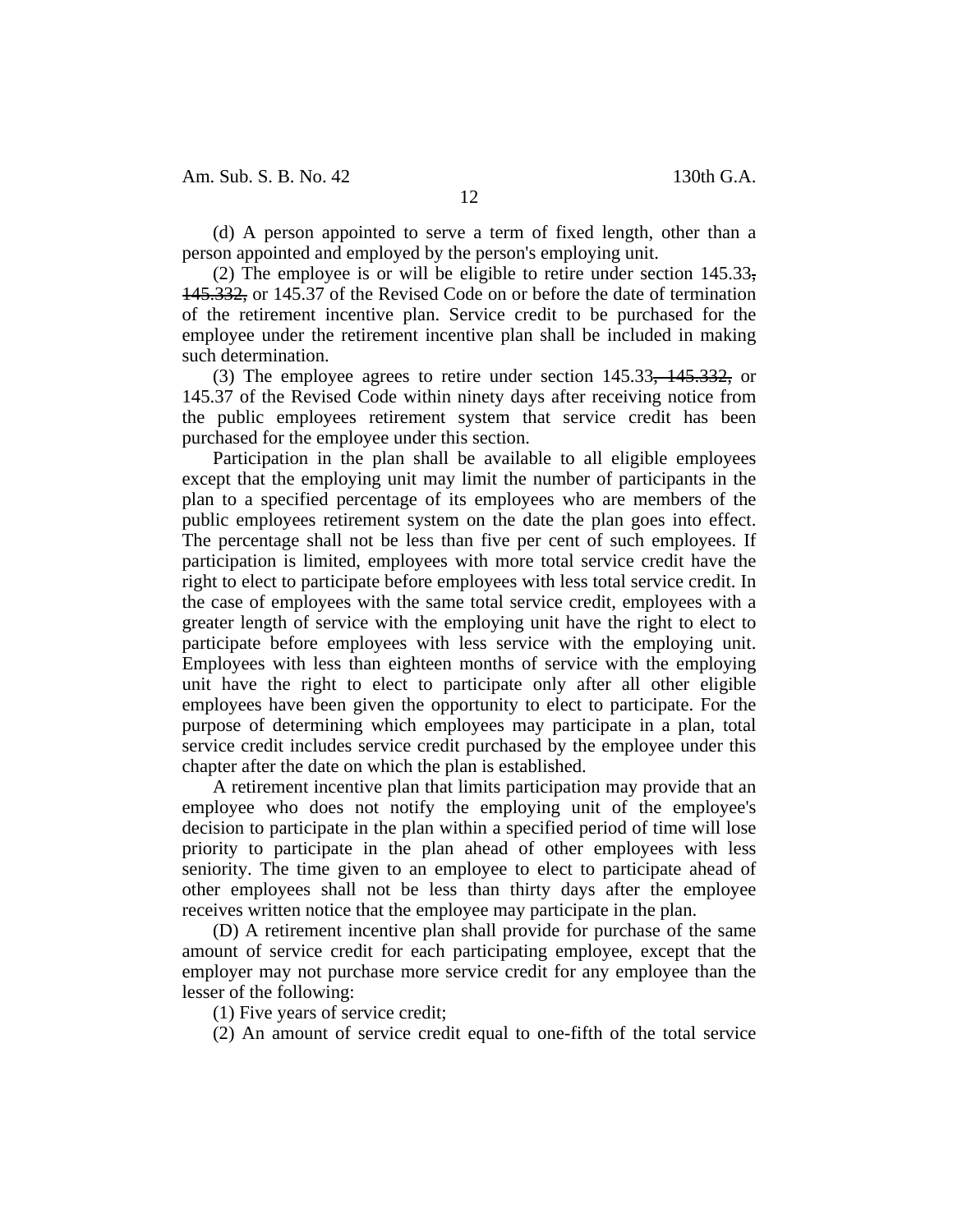Am. Sub. S. B. No. 42 130th G.A.

credited to the participant under this chapter, exclusive of service credit purchased under this section.

For each year of service credit purchased under this section, the employing unit shall pay an amount equal to the additional liability resulting from the purchase of that year of service credit, as determined by an actuary employed by the public employees retirement board.

(E) Upon the election by an eligible employee to participate in the retirement incentive plan, the employee and the employing unit shall agree upon a date for payment or contracting for payment in installments to the public employees retirement system of the cost of the service credit to be purchased. The employing unit shall submit to the public employees retirement system a written request for a determination of the cost of the service credit, and within forty-five days after receiving the request, the board shall give the employing unit written notice of the cost.

The employing unit shall pay or contract to pay in installments the cost of the service credit to be purchased to the public employees retirement system on the date agreed to by the employee and the employing unit. The payment shall be made in accordance with rules adopted by the public employees retirement board. The rules may provide for payment in installments and for crediting the purchased credit to the employee's account upon the employer's contracting to pay the cost in installments. The board shall notify the member when the member is credited with service purchased under this section. If the employee does not retire within ninety days after receiving notice that the employee has been credited with the purchased service credit, the system shall refund to the employing unit the amount paid for the service credit.

No payment made to the public employees retirement system under this section shall affect any payment required by section 145.48 of the Revised Code.

(F) For the purpose of determining whether the cost of a retirement incentive plan established by a county or county agency under this section is an allowable cost for the purpose of federal funding for any year, the cost shall be considered abnormal or mass severance pay only if fifteen per cent or more of the county or county agency's employees participate in the plan in that year.

Nothing in this division shall relieve a county or county agency from seeking federal approval for any early retirement incentive plan that uses federal dollars in accordance with federal law.

Sec. 145.2914. (A) The public employees retirement board may adopt rules in accordance with section 145.09 of the Revised Code to establish a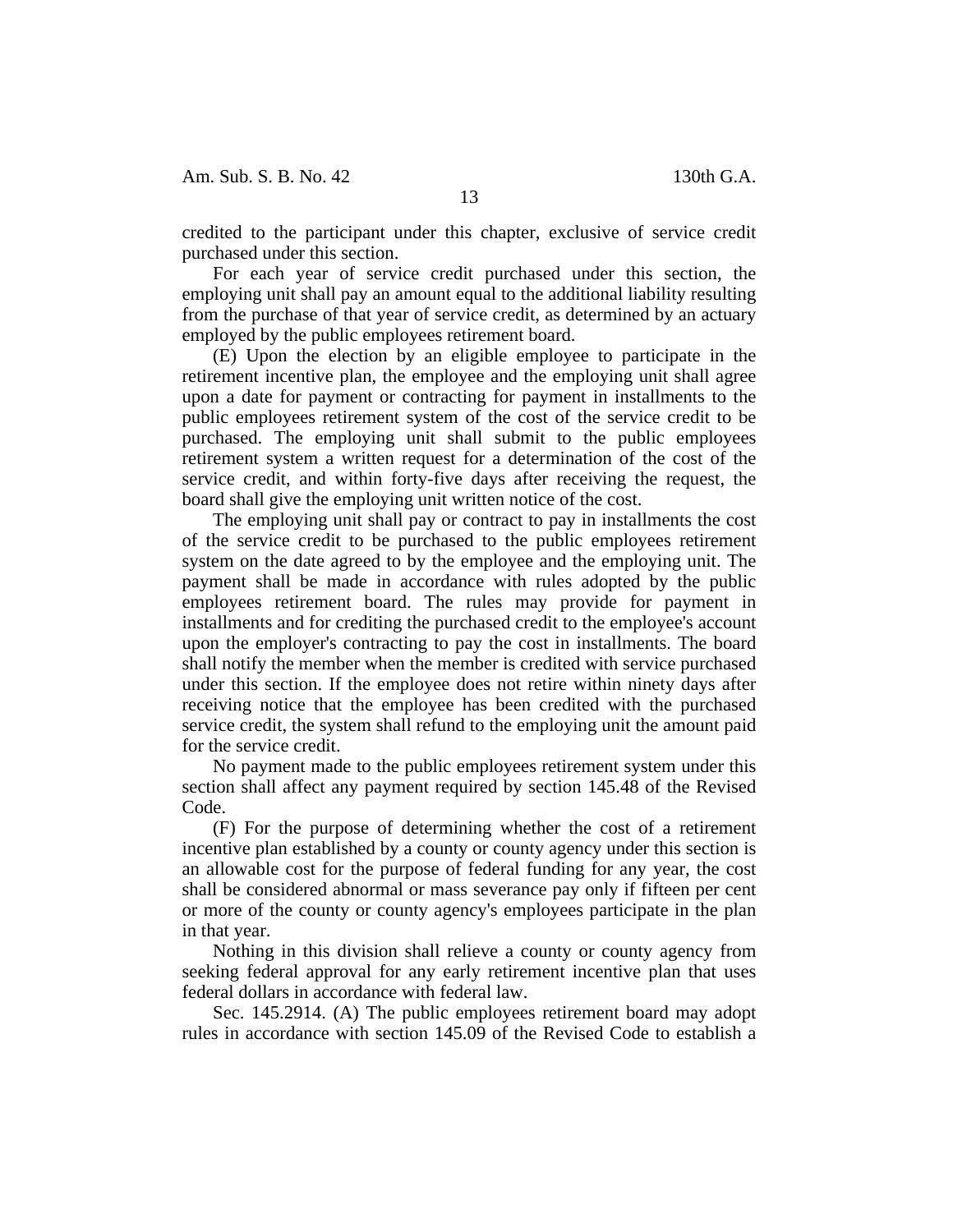program under which service credit earned under section 145.33 of the Revised Code or division (A)(2), (B) $\left(\frac{2}{10}\right)$ (b), or (C)(2) of section 145.332 of the Revised Code is treated as service credit earned under division (A)(1),  $(B)(1)(a)$ , or  $(C)(1)$  of section 145.332 of the Revised Code if the member elects to do one of the following:

(1) Have the amount of service credit earned under section 145.33 of the Revised Code or division (A)(2), (B) $\left(\frac{2}{2}\right)$ (1)(b), or (C)(2) of section 145.332 of the Revised Code reduced so there is no additional liability to the public employees retirement system;

(2) Make payment to the public employees retirement system in accordance with the rules. The number of years of service credit earned under section 145.33 of the Revised Code or division  $(A)(2)$ ,  $(B)(2)(1)(b)$ , or  $(C)(2)$  of section 145.332 of the Revised Code that may be treated as service credit earned under division  $(A)(1)$ ,  $(B)(1)(a)$ , or  $(C)(1)$  of section 145.332 of the Revised Code shall not exceed five.

(B) If the board adopts rules under division (A) of this section, all of the following apply to payments made under division  $(A)(2)$  of this section:

(1) For each year or portion of a year of service credit earned under section 145.33 of the Revised Code or division  $(A)(2)$ ,  $(B)(2)(1)(b)$ , or (C)(2) of section 145.332 of the Revised Code that is to be treated as service credit earned under division  $(A)(1)$ ,  $(B)(1)(a)$ , or  $(C)(1)$  of section 145.332 of the Revised Code, the member shall pay to the retirement system an amount specified by the retirement board that is not less than one hundred per cent of the additional liability resulting from the purchase of that year, or portion of a year, of service.

(2) Any amounts paid under this section shall be credited to the employees' savings fund.

(3) The amounts paid by the member under this section are subject to the limits established by division (n) of section 415 of the "Internal Revenue Code of 1986," 100 Stat. 2085, 26 U.S.C. 415(n), as amended.

(C) A member may make the election authorized by this section if the member is eligible to retire under this chapter or will become eligible to retire as a result of the election. The member shall agree to retire not later than ninety days after making the election under division  $(A)(1)$  of this section or receiving notice of the additional liability specified under division (B)(1) of this section. If the member makes the election under division (A)(2) of this section, payment shall be made in full for any credit earned under section 145.33 of the Revised Code or division  $(A)(2)$ ,  $(B)(2)(1)(b)$ , or (C)(2) of section 145.332 of the Revised Code that is to be treated as service credit earned under division  $(A)(1)$ ,  $(B)(1)(a)$ , or  $(C)(1)$  of section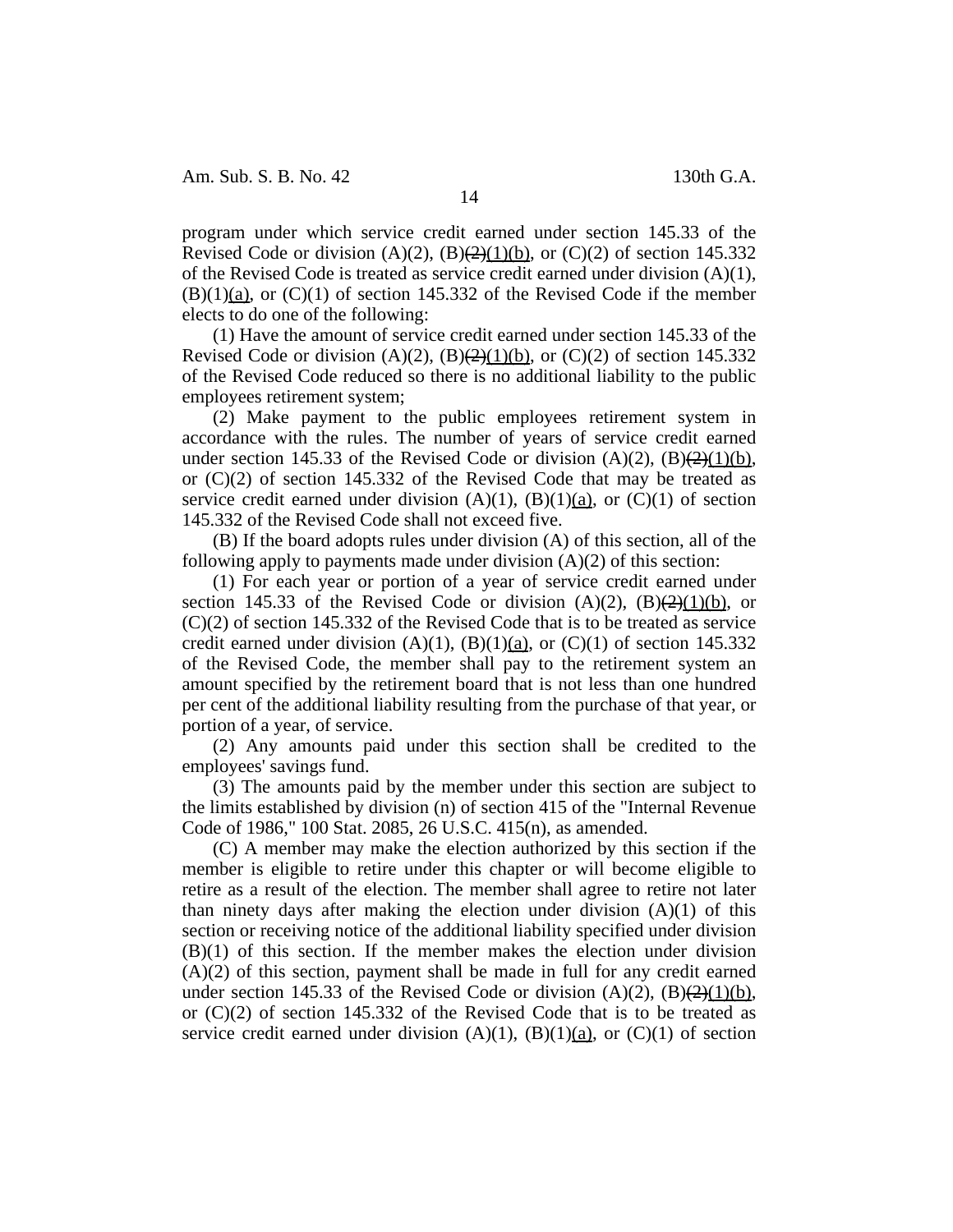Am. Sub. S. B. No. 42 130th G.A.

145.332 of the Revised Code, but the member may choose to make payment for only part of the credit for which the member is eligible.

(D) If the member does not retire not later than ninety days after making the election under division  $(A)(1)$  of this section or the payment under division (A)(2) of this section, the system shall refund any payment and shall not treat the credit as service credit earned under division  $(A)(1)$ ,  $(B)(1)(a)$ , or  $(C)(1)$  of section 145.332 of the Revised Code.

(E) The board's rules may deal with any other matter necessary to implement this section.

Sec. 145.2915. (A) As used in this section, "workers' compensation" means benefits paid under Chapter 4121. or 4123. of the Revised Code.

(B) A member of the public employees retirement system may purchase service credit under this section for any period during which the member was out of service with a public employer and receiving workers' compensation if the member returns to employment covered by this chapter.

(C) For credit purchased under this section:

(1) If the member is employed by one public employer, for each year of credit, the member shall pay to the system for credit to the employees' savings fund an amount equal to the employee contribution required under section 145.47 of the Revised Code that would have been paid had the member not been out of service based on the salary of the member before the member was out of service. To this amount shall be added an amount equal to compound interest at a rate established by the public employees retirement board from the first date the member was out of service to the final date of payment.

(2) If the member is employed by more than one public employer, the member is eligible to purchase credit under this section and make payments under division  $(C)(1)(b)$  of this section only for the position for which the member received workers' compensation. For each year of credit, the member shall pay to the system for credit to the employees' savings fund an amount equal to the employee contribution required under section 145.47 of the Revised Code that would have been paid had the member not been out of service based on the salary of the member earned for the position for which the member received workers' compensation before the member was out of service. To this amount shall be added an amount equal to compound interest at a rate established by the public employees retirement board from the first date the member was out of service to the final date of payment.

(D) The member may choose to purchase only part of such credit in any one payment, subject to board rules.

(E) If a member makes a payment under division (C) of this section, the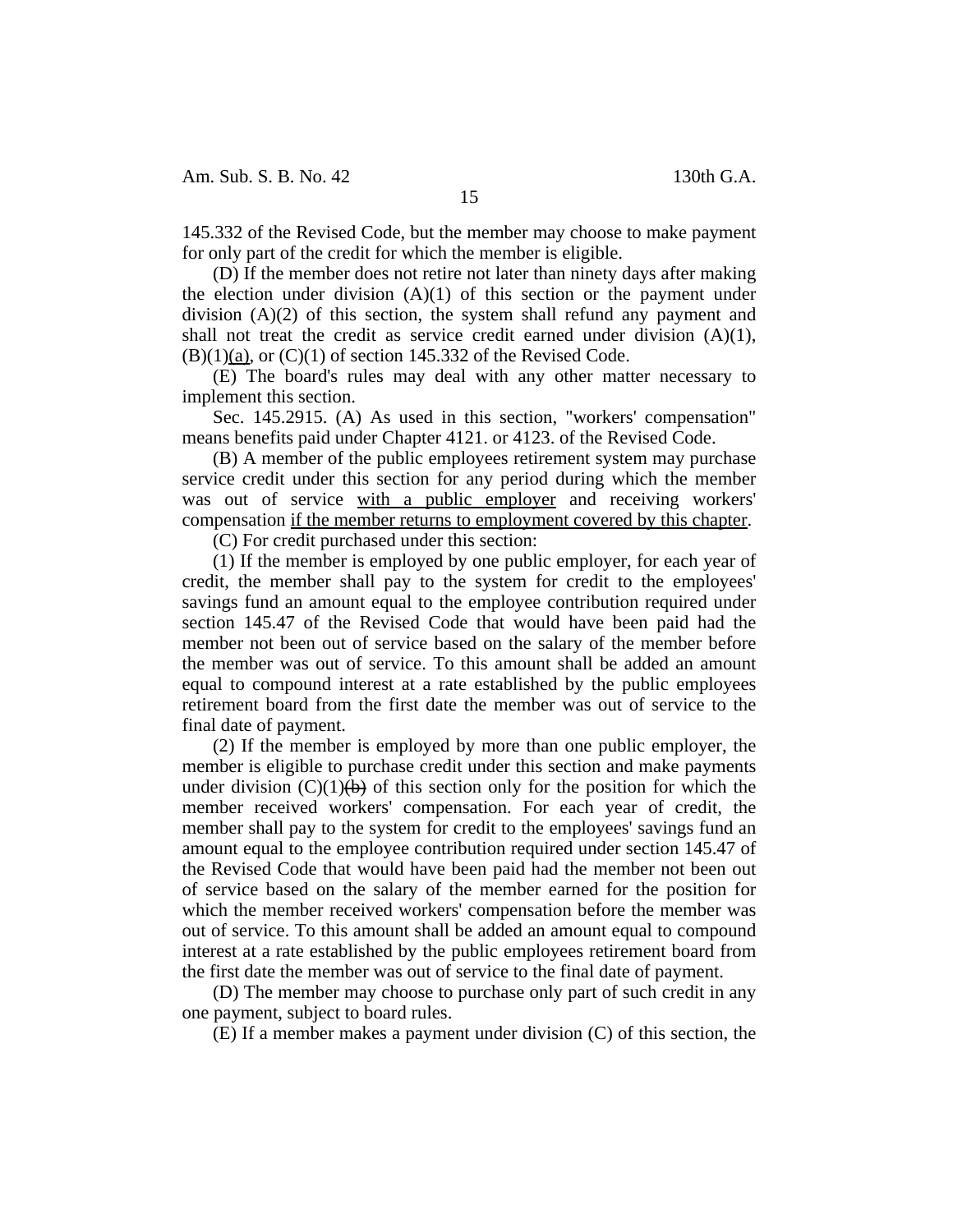employer to which workers' compensation benefits are attributed shall pay to the system for credit to the employers' accumulation fund an amount equal to the employer contribution required under section 145.48 or 145.49 of the Revised Code corresponding to that payment that would have been paid had the member not been out of service based on the salary of the member before the member was out of service.

Compound interest at a rate established by the board from the later of the member's date of re-employment or the effective date of this section January 7, 2013, to the date of payment shall be added to this amount if the employer pays all or any portion of the amount later than after the end of the earlier of the following:

(1) A period of five years **;** 

(2) A period that is three times the period during which the member was out of service and receiving workers' compensation beginning from.

The period described in division  $(E)(1)$  or  $(2)$  of this section begins with the later of the member's date of re-employment or the effective date of this section January 7, 2013.

(F) The number of years purchased under this section shall not exceed three. Credit purchased under this section may be combined pursuant to section 145.37 of the Revised Code with credit purchased or obtained under Chapter 3307. or 3309. of the Revised Code for periods the member was out of service and receiving workers' compensation, but not more than a total of three years of credit may be used in determining retirement eligibility or calculating benefits under section 145.37 of the Revised Code.

Sec. 145.31. (A) $(1)$  Except as provided in this section, a member or former member of the public employees retirement system with at least eighteen months of contributing service credit in this system, the state teachers retirement system, the school employees retirement system, the Ohio police and fire pension fund, or the state highway patrol retirement system, after the withdrawal of accumulated contributions and cancellation of service credit in this system, may restore such service credit by redepositing the amount withdrawn, with interest on such amount compounded annually at a rate to be determined by the public employees retirement board from the first day of the month of withdrawal to and including the month of redeposit. The

(2) The amount redeposited shall be credited as follows:

 $(1)(a)$  The amount that equals the amount, if any, included under section 145.401 of the Revised Code in the withdrawal of accumulated contributions under section 145.40 of the Revised Code shall be credited to the employers' accumulation fund.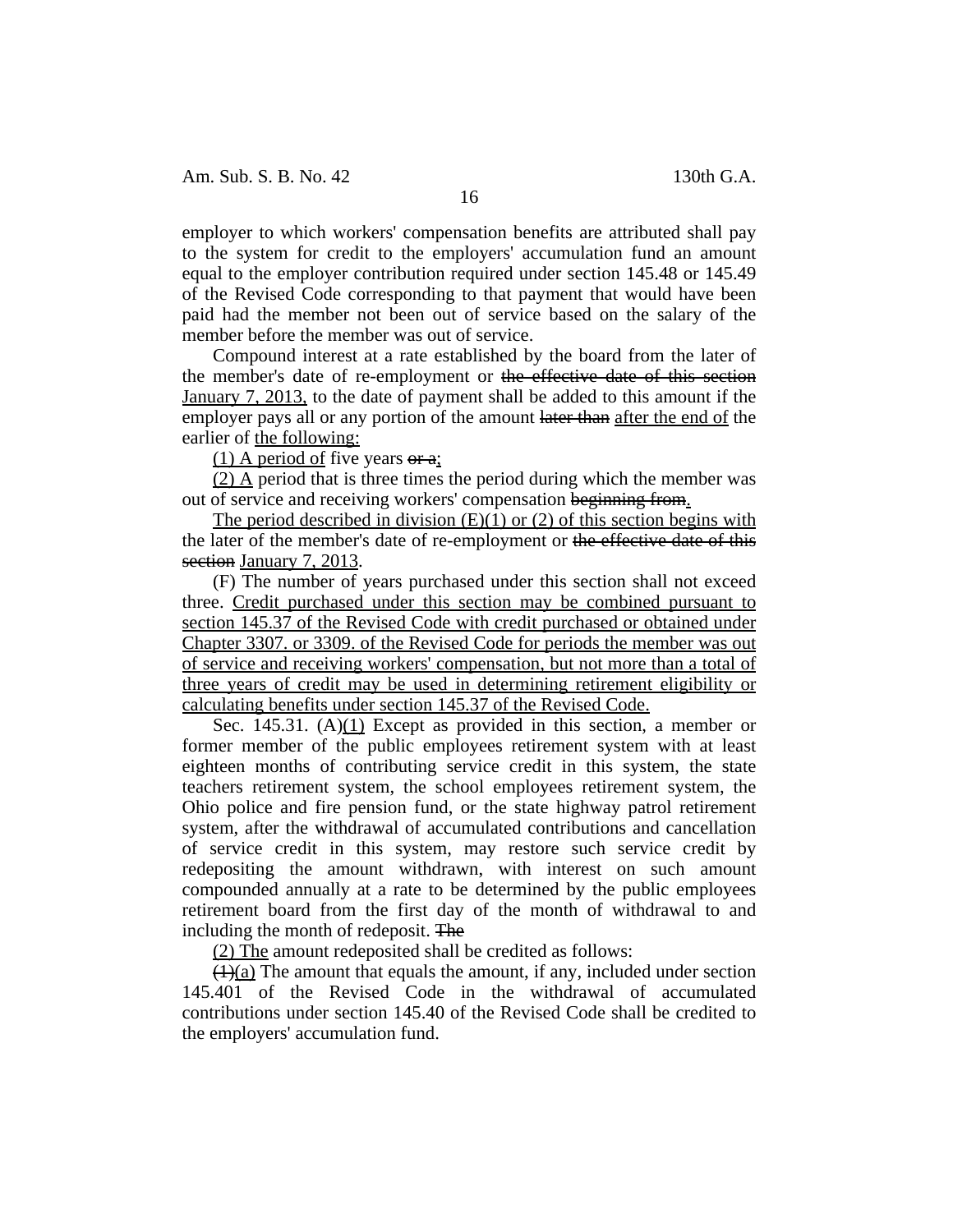$\left(\frac{2}{b}\right)$  The remaining amount shall be credited to the member's account in the employees' savings fund.

(3) If the accumulated contributions were withdrawn under section 145.402 of the Revised Code, service credit may be restored only if the member or former member accrued eighteen months of contributing service credit after withdrawal of the accumulated contributions.

(B) The member may choose to purchase only part of such the credit available under this section in any one payment, subject to board rules. Except for any amount included under section 145.401 of the Revised Code in the withdrawal of accumulated contributions under section 145.40 of the Revised Code, the total payment to restore canceled service credit, plus any interest credited thereto, shall be considered as accumulated contributions of the member. If a former member is eligible to buy the service credit as a member of the Ohio police and fire pension fund, state highway patrol retirement system, or the city of Cincinnati retirement system, the former member is ineligible to restore that service credit under this section.

(C) Any employee who has been refunded the employee's accumulated contributions to the public employees retirement system solely by reason of membership in a former firemen's relief and pension fund or a former police relief and pension fund may restore membership in the public employees retirement system by redepositing with the system the amount refunded, with interest on such amount compounded annually at a rate to be determined by the board from the month of refund to and including the month of redeposit. The member may choose to purchase only part of such credit in any one payment, subject to board rules.

 $(\overline{B})(D)$  In lieu of an amount required by division (A) of this section, the board may by rule require deposit of an amount specified in the rule. The amount shall not exceed the additional liability to the retirement system that results from granting the credit.

Sec. 145.311. (A) A member of the public employees retirement system who has at least eighteen months of contributing service credit in the system, the Ohio police and fire pension fund, school employees retirement system, state teachers retirement system, or state highway patrol retirement system, and is a former member of or no longer contributing to the school employees retirement system or state teachers retirement system may restore service credit under section 3307.71 or 3309.26 of the Revised Code by making payments pursuant to this section through a payroll deduction plan established under section 145.294 of the Revised Code. A member seeking to restore this service credit shall notify the public employees retirement system on a form approved by the public employees retirement board. After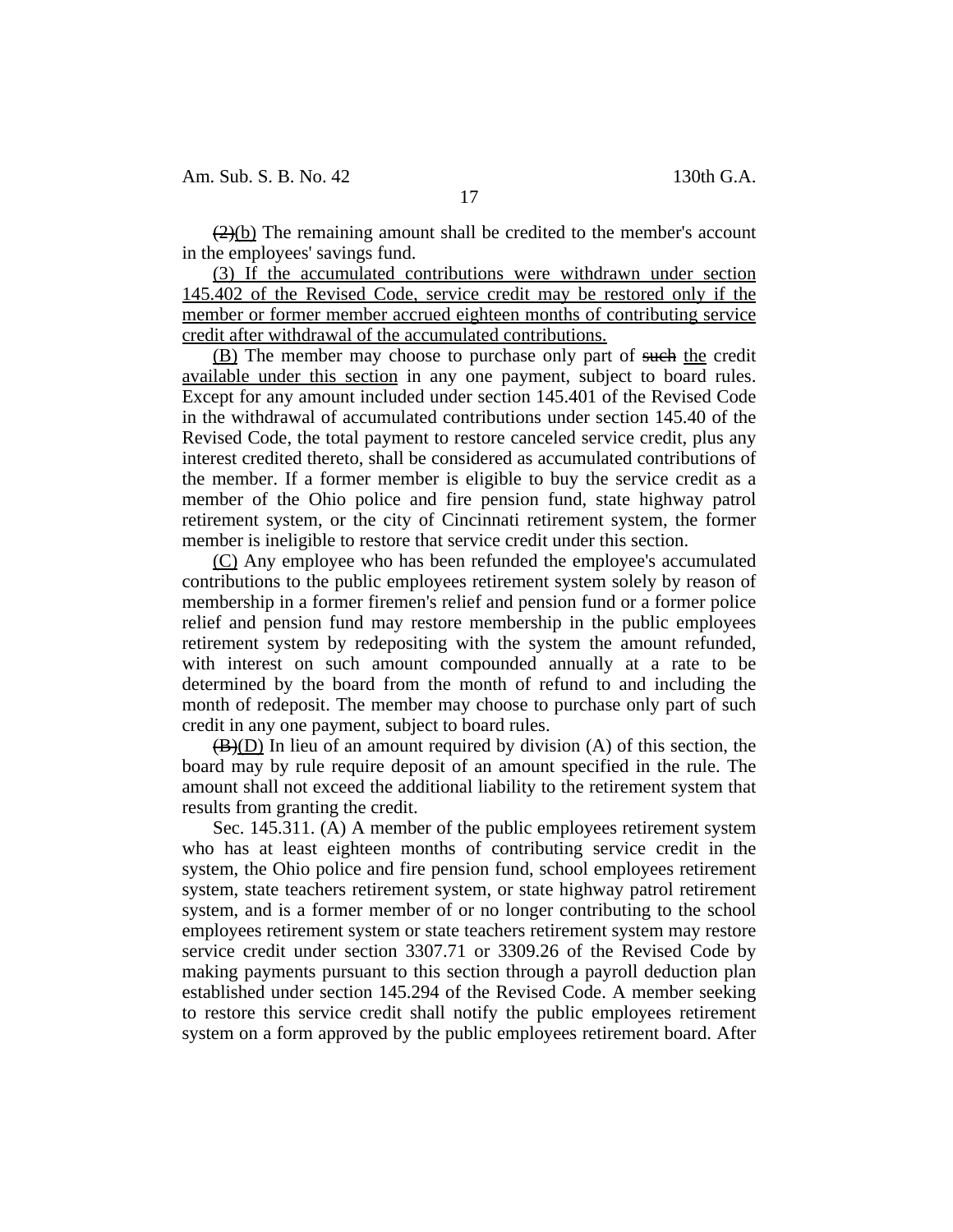receiving the notice, the public employees retirement system shall request that the former retirement system calculate under section 3307.712 or 3309.262 of the Revised Code the cost to the member to restore service credit for each year or portion of a year of service for which the member seeks to restore the service credit. The amount the former retirement system certifies as the cost of restoring the service credit, plus interest described in division (B) of this section, is the cost to the member of restoring the service credit. On receiving the certification from the former retirement system, the public employees retirement system shall notify the member of the cost.

(B) For each year or portion of a year of service credit restored under section 3307.71 or 3309.26 of the Revised Code, a member shall pay to the public employees retirement system the amount certified by the former retirement system plus interest at a rate specified by the former retirement system under section 3307.712 or 3309.262 of the Revised Code for the period during which deductions are made under section 145.294 of the Revised Code.

(C) The public employees retirement board shall at least annually notify transmit to the former retirement system that a payment notice and any payments made to restore service credit under section 3307.71 or 3309.26 of the Revised Code has been made. At the time the payment is transferred under division (D) of this section, the The former retirement system shall restore the service credit for the year or portion of a year for which the payment was made.

(D) On application for a payment of accumulated contributions or an age and service retirement, disability, or survivor benefit under Chapter 145., 3307., or 3309. of the Revised Code by a member who made payments under this section to restore service credit in a former retirement system, the public employees retirement system shall pay to the former retirement system an amount equal to the total amount paid by the member under this section.

 $(E)$  The board shall adopt rules to implement this section.

Sec. 145.33. (A)(1) Except as provided in section 145.332 of the Revised Code, when a member retires on age and service retirement, the member's total annual single lifetime allowance shall be an amount adjusted in accordance with division  $(A)(2)$  or  $(B)$  of this section and determined by multiplying the member's total service credit by the following:

(a) If the member is eligible for age and service retirement under division (A) or (B) of section 145.32 of the Revised Code, two and two-tenths per cent of the member's final average salary for each of the first thirty years of service plus two and one-half per cent of the member's final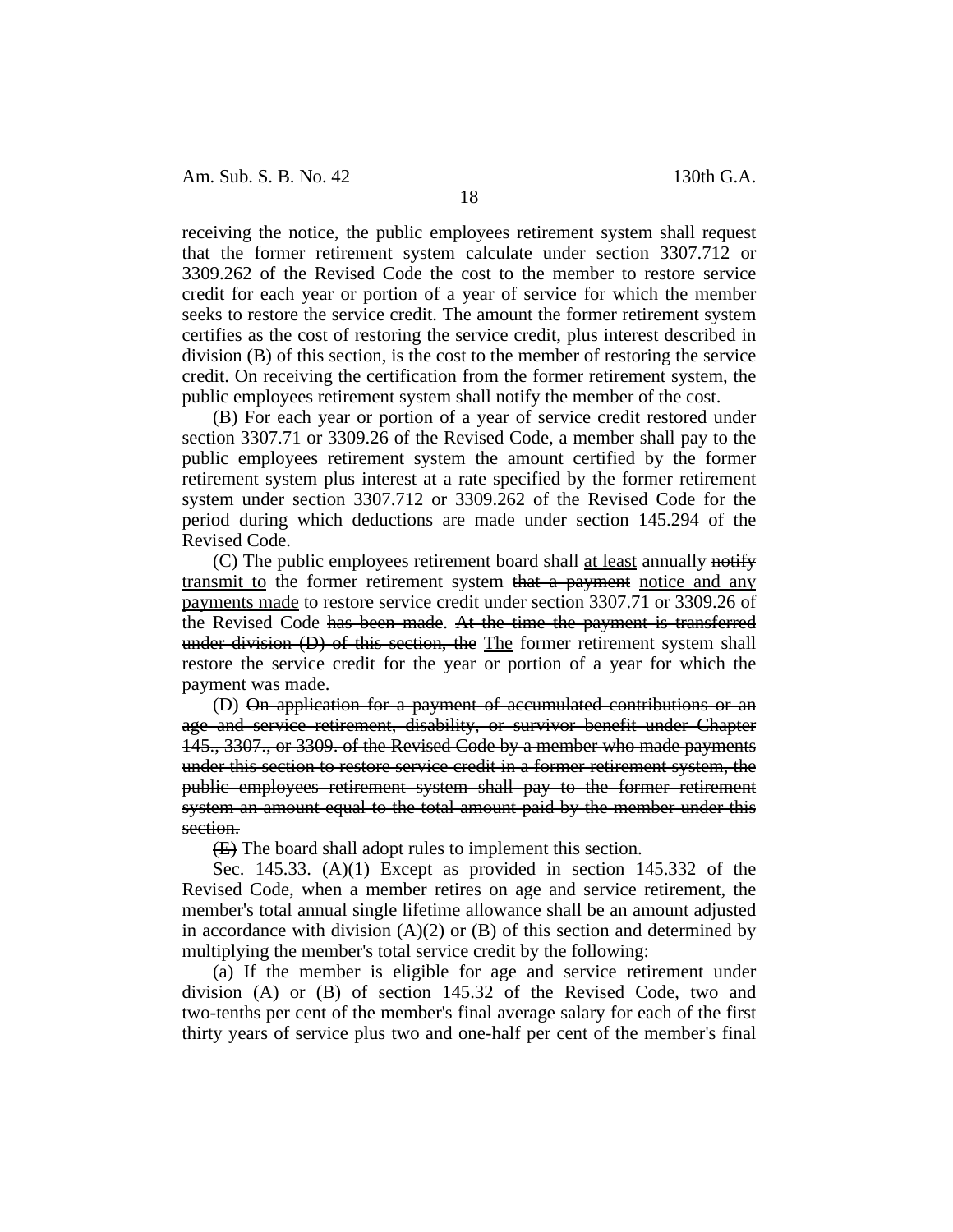average salary for each subsequent year of service;

(b) If the member is eligible for age and service retirement under division (C) of section 145.32 of the Revised Code, two and two-tenths per cent of the member's final average salary for each of the first thirty-five years of service plus two and one-half per cent of the member's final average salary for each subsequent year of service.

(2)(a) For a member eligible to retire under division (A) of section 145.32 of the Revised Code, the member's allowance under division (A)(1) of this section shall be adjusted by the factors of attained age or years of service to provide the greater amount as determined by the following schedule:

|               | Years of             | Percentage         |
|---------------|----------------------|--------------------|
| <sub>or</sub> | <b>Total Service</b> | of                 |
|               | Credit               | <b>Base Amount</b> |
|               | 25                   | 75                 |
|               | 26                   | 80                 |
|               | 27                   | 85                 |
|               |                      | 88                 |
|               | 28                   | 90                 |
|               |                      | 91                 |
|               |                      | 94                 |
|               | 29                   | 95                 |
|               |                      | 97                 |
|               | 30 or more           | 100                |
|               |                      |                    |

(b) For a member eligible to retire under division  $(B)$  or  $(C)$  of section 145.32 of the Revised Code, the member's allowance under division (A)(1) of this section shall be reduced by a percentage determined by the board's actuary for each year the member retires before whichever of the following occurs first: attaining age sixty-six, attaining age fifty-two with thirty-one years of total service credit, or earning thirty-two years of total service credit.

(c) For a member eligible to retire under division (C) of section 145.32 of the Revised Code, the member's allowance under division  $(A)(1)$  of this section shall be reduced by a percentage determined by the board's actuary for each year the member retires before whichever of the following occurs first: attaining age sixty-seven, or attaining age fifty-five with thirty-two years of total service credit based on the number of years the commencement of the allowance precedes the member's eligibility for an unreduced allowance.

 $\frac{d(x)}{dx}$  The actuary may use an actuarially based average percentage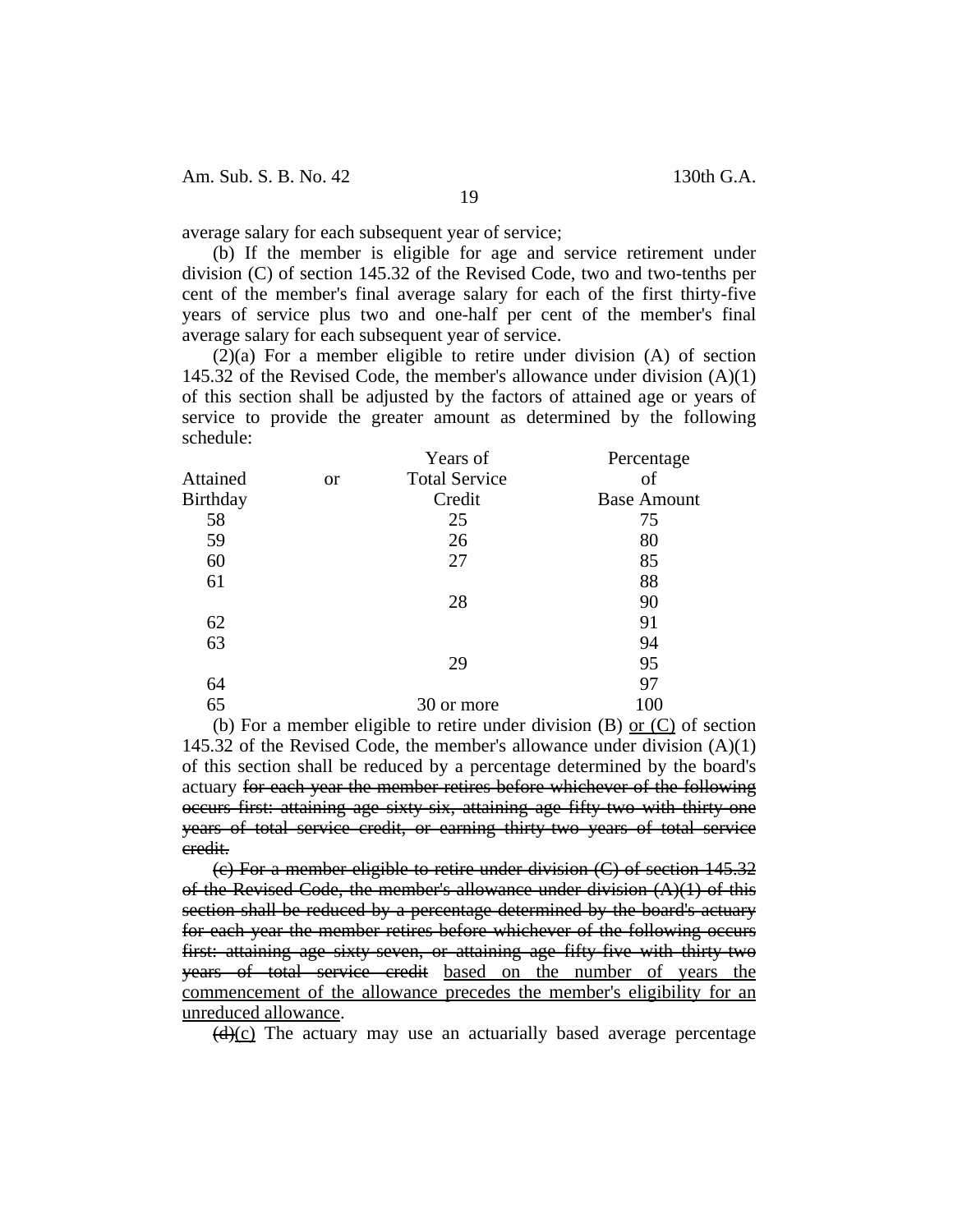20

reduction for purposes of division  $(A)(2)(b)$  or  $(e)$  of this section.

(3) For a member eligible to retire under division (A) or (B) of section 145.32 of the Revised Code, the right to a benefit shall vest in accordance with the following schedule, based on the member's attained age by September 1, 1976:

|                 | Percentage         |
|-----------------|--------------------|
| Attained        | of                 |
| <b>Birthday</b> | <b>Base Amount</b> |
| 66              | 102                |
| 67              | 104                |
| 68              | 106                |
| 69              | 108                |
| 70 or more      | 110                |

(B) The total annual single lifetime allowance that a member shall receive under this section shall not exceed the lesser of the following:

(1) Any limit established under section 145.333 of the Revised Code;

(2) One hundred per cent of the member's final average salary;

(3) The limit established by section 415 of the "Internal Revenue Code of 1986," 100 Stat. 2085, 26 U.S.C.A. 415, as amended.

(C) Retirement allowances determined under this section shall be paid as provided in section 145.46 of the Revised Code.

Sec. 145.35. (A) As used in this section<del>, "on-duty</del> and sections 145.362 and 145.363 of the Revised Code:

(1) "Examining physician" means a physician appointed by the public employees retirement board to conduct a medical examination of a disability benefit applicant or recipient.

(2) "Medical consultant" means a physician appointed by the board to review a member's application for a disability benefit or an appeal of a denial or termination of a benefit.

(3) "On-duty" illness or injury" means an illness or injury that occurred during or resulted from performance of duties under the direct supervision of a public employer.

(B) The public employees retirement system shall provide disability coverage to each member who has at least five years of total service credit and disability coverage for on-duty illness or injury to each member who is a PERS law enforcement officer or PERS public safety officer, regardless of length of service.

The coverage shall extend only to illness or injury that occurs before the member's contributing service terminates or, in the case of illness or injury that results from contributing service, becomes evident not later than two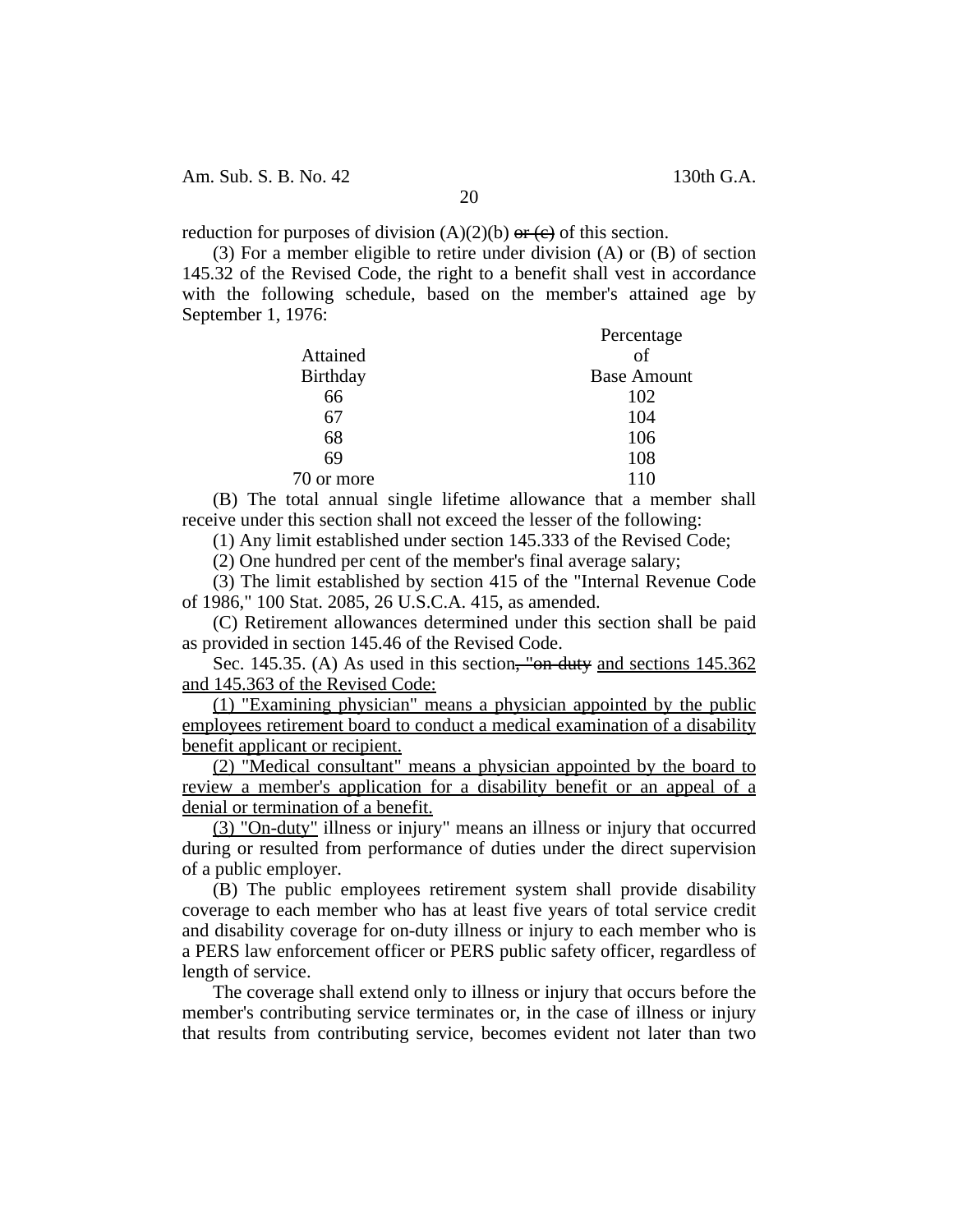years after the date the contributing service ends. The coverage shall not extend to disability resulting from elective cosmetic surgery other than reconstructive surgery.

Not later than October 16, 1992, the public employees retirement board shall give each person who is a member on July 29, 1992, the opportunity to elect disability coverage either under section 145.36 of the Revised Code or under section 145.361 of the Revised Code. The board shall mail notice of the election, accompanied by an explanation of the coverage under each of the Revised Code sections and a form on which the election is to be made, to each member at the member's last known address. The board shall also provide the explanation and form to any member on request.

Regardless of whether the member actually receives notice of the right to make an election, a member who fails to file a valid election under this section shall be considered to have elected disability coverage under section 145.36 of the Revised Code. To be valid, an election must be made on the form provided by the retirement board, signed by the member, and filed with the board not later than one hundred eighty days after the date the notice was mailed, or, in the case of a form provided at the request of a member, a date specified by rule of the retirement board. Once made, an election is irrevocable, but if the member ceases to be a member of the retirement system, the election is void. If a person who makes an election under this section also makes an election under section 3307.62 or 3309.39 of the Revised Code, the election made for the system that pays a disability benefit to that person shall govern the benefit.

Disability coverage shall be provided under section 145.361 of the Revised Code for persons who become members after July 29, 1992, and for members who elect under this division to be covered under section 145.361 of the Revised Code.

The retirement board may adopt rules governing elections made under this division.

(C) Application for a disability benefit may be made by a member, by a person acting in the member's behalf, or by the member's employer, provided the member has disability coverage under section 145.36 or 145.361 of the Revised Code and is not receiving a disability benefit under any other Ohio state or municipal retirement program. Application must be made within two years from the date the member's contributing service under the PERS defined benefit plan terminated or the date the member ceased to make contributions to the PERS defined benefit plan under section 145.814 of the Revised Code, unless the retirement board board's medical consultant determines that the member's medical records demonstrate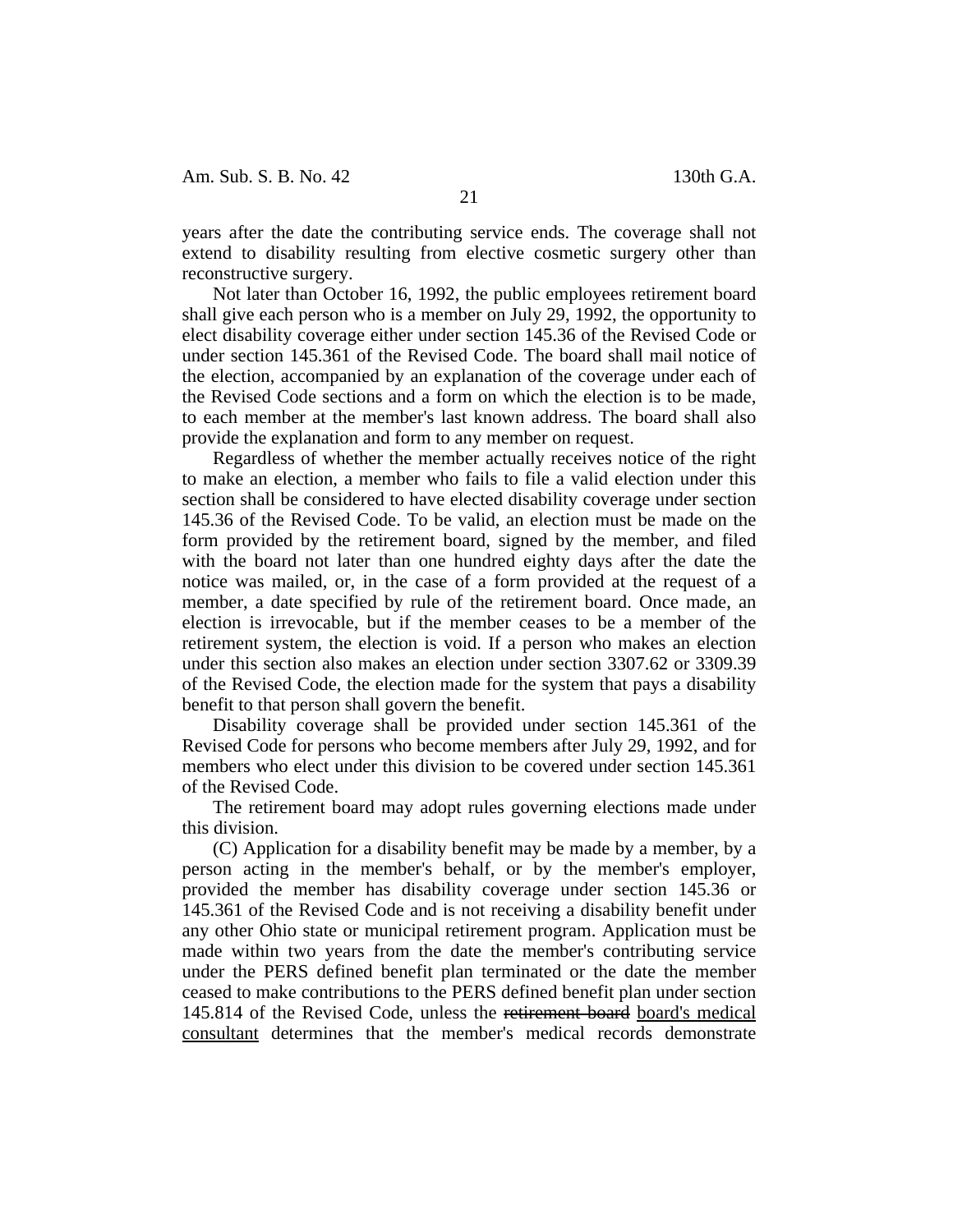conclusively that at the time the two-year period expired, the member was physically or mentally incapacitated for duty and unable to make an application. Application may not be made by or for any person receiving age and service retirement benefits under section 145.33, 145.331, 145.332, or 145.37 or former section 145.34 of the Revised Code or any person who, pursuant to section 145.40 of the Revised Code, has been paid the accumulated contributions standing to the credit of the person's individual account in the employees' savings fund. The application shall be made on a form provided by the retirement board.

(D) The benefit payable to any member who is approved for a disability benefit shall become effective on the first day of the month immediately following the later of the following:

(1) The last day for which compensation was paid;

(2) The attainment of eligibility for a disability benefit.

(E) Medical examination of a member who has applied for a disability benefit shall be conducted by a competent disinterested examining physician or physicians selected by the board to determine whether the member is mentally or physically incapacitated for the performance of duty by a disabling condition either permanent or presumed to be permanent. The disability must have occurred since last becoming a member or have increased since last becoming a member to such extent as to make the disability permanent or presumed to be permanent. A disability is presumed to be permanent if it is expected to last for a continuous period of not less than twelve months following the filing of the application.

The standard used to determine whether a member is incapacitated for duty is that the member is mentally or physically incapable of performing the duties of the most recent public position held by the member held at the time the disabling condition began or of a position with similar duties.

If the A member shall receive a disability benefit under section 145.36 or 145.361 of the Revised Code if all of the following apply:

(1) The board's examining physician or physicians determine determines that the member qualifies for a disability benefit, the and the board's medical consultant concurs with the determination;

(2) The board concurs with the medical consultant's determination. the;

(3) The member agrees to medical treatment as specified in division (F) of this section, the member shall receive a disability benefit under section 145.36 or 145.361 of the Revised Code. The.

A disability benefit described in this division may be commenced prior to the board's concurrence with the determination if the conditions specified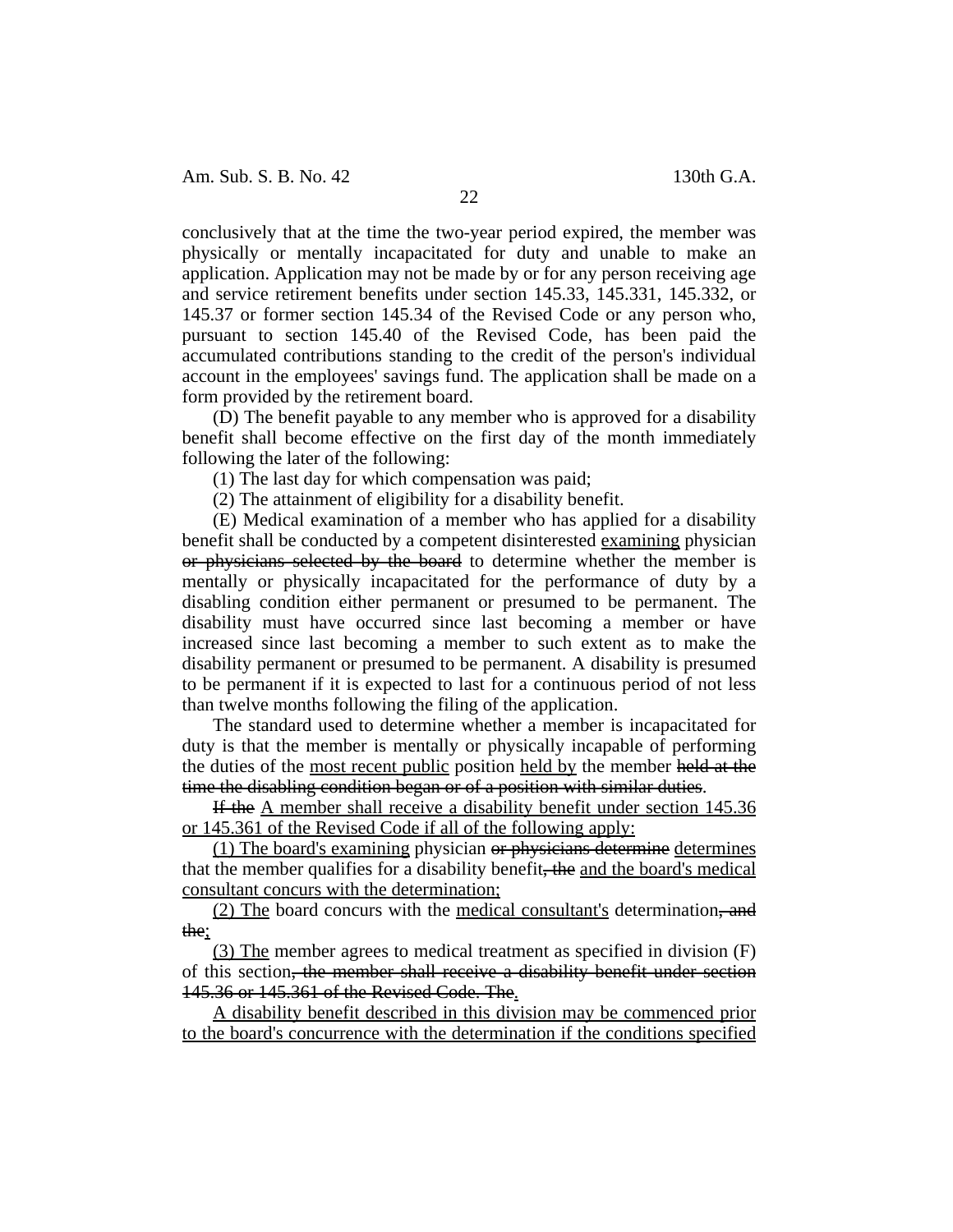in divisions  $(E)(1)$  and  $(3)$  of this section are met.

The action of the board shall be final.

(F) The public employees retirement board shall adopt rules requiring a disability benefit recipient, as a condition of continuing to receive a disability benefit, to agree in writing to obtain any medical treatment recommended by the board's physician medical consultant and submit medical reports regarding the treatment. If the board determines that a disability benefit recipient is not obtaining the medical treatment or the board does not receive a required medical report, the disability benefit shall be suspended until the treatment is obtained, the report is received by the board, or the board's physician medical consultant certifies that the treatment is no longer helpful or advisable. Should the recipient's failure to obtain treatment or submit a medical report continue for one year, the recipient's right to the disability benefit shall be terminated as of the effective date of the original suspension.

The board shall require the recipient of a disability benefit who is described in section 145.363 of the Revised Code to comply with that section.

(G) A disability benefit that has been granted a member but has not commenced shall not be paid if the member continues in or returns to employment with the same employer in the same position or in a position with duties similar to those of the position the member held at the time the benefit was granted.

(H) In the event an employer files an application for a disability benefit as a result of a member having been separated from service because the member is considered to be mentally or physically incapacitated for the performance of the member's present duty, and the physician or physicians selected by the board board's medical consultant reports to the board that the member is physically and mentally capable of performing service similar to that from which the member was separated and the board concurs in the report, the board shall so certify to the employer and the employer shall restore the member to the member's previous position and salary or to a similar position and salary.

Sec. 145.362. A disability benefit recipient whose application for a disability benefit was received by the public employees retirement system before the effective date of this amendment January 7, 2013, shall, regardless of when the disability occurred, retain membership status and shall be considered on leave of absence from employment during the first five years following the effective date of a disability benefit, notwithstanding any contrary provisions in this chapter.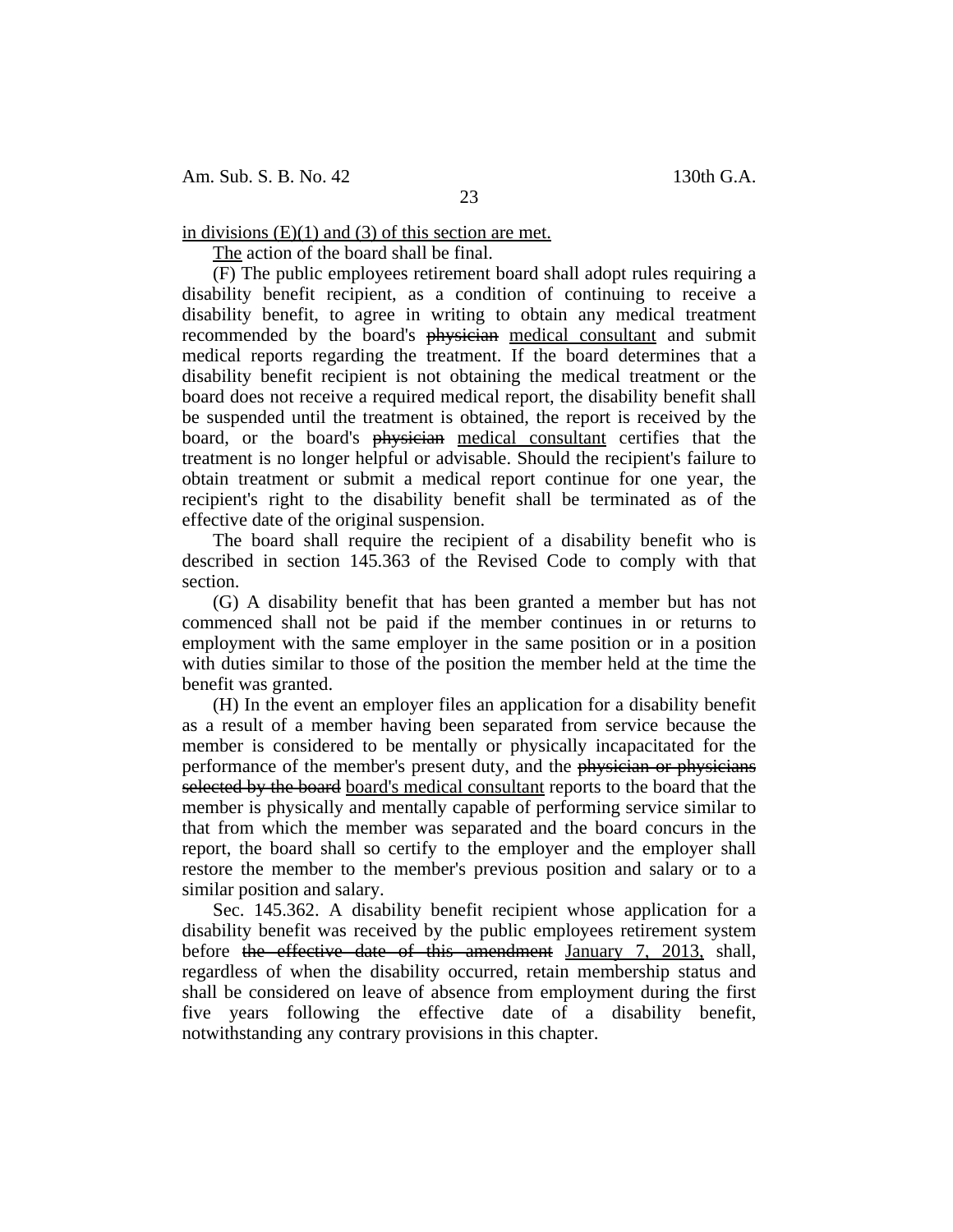A disability benefit recipient whose application for a disability benefit is received by the system on or after the effective date of this amendment January 7, 2013, shall, regardless of when the disability occurred, retain membership status and shall be considered on leave of absence from employment during the first three years following the effective date of a disability benefit, except that, if the member is receiving rehabilitative services acceptable to a the board's examining physician or physicians selected by the board, the board may permit the recipient to retain membership status and be considered on leave of absence from employment for up to five years following the effective date of a disability benefit.

The public employees retirement board shall require any disability benefit recipient to undergo an annual medical examination, except that the board may waive the medical examination if the board's physician or physicians certify medical consultant certifies that the recipient's disability is ongoing or for any other reason specified in rules adopted by the board. If any disability benefit recipient refuses to submit to a medical examination, the recipient's disability benefit shall be suspended until withdrawal of the refusal. Should the refusal continue for one year, all the recipient's rights in and to the disability benefit shall be terminated as of the effective date of the original suspension.

On completion of the examination by an the board's examining physician or physicians selected by the board, the physician or physicians shall report to the board's medical consultant and certify to the board whether the disability benefit recipient meets the applicable standard for termination of a disability benefit. If the examining physician certifies that the recipient meets the applicable standard for termination of a disability benefit and the medical consultant concurs, the medical consultant shall certify to the board that the recipient meets the applicable standard for termination.

(A) Regardless of when the disability occurred, if the recipient's application for a disability benefit was received by the system before the effective date of this amendment January 7, 2013, or, if on or after that date, the recipient has been receiving the benefit for less than three years or is receiving rehabilitative services acceptable to the board's examining physician or physicians and considered on leave of absence, or, if, when at the disability occurred time contributing service terminated, the recipient was a PERS law enforcement officer, the standard for termination is that the recipient is no longer physically and mentally incapable of resuming the service from which the recipient was found disabled.

(B) Regardless of when the disability occurred, if the recipient's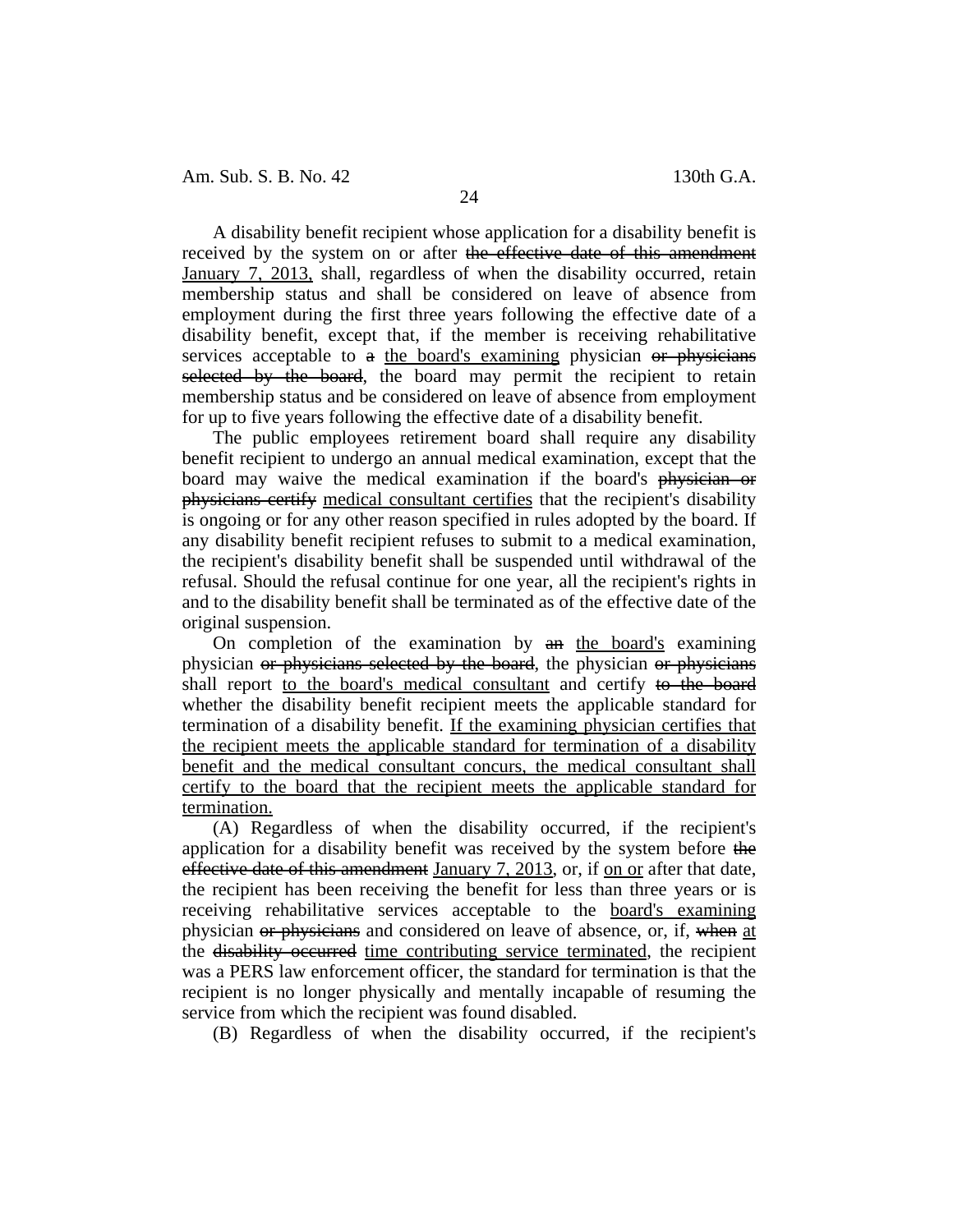application for a disability benefit is received by the system on or after the effective date of this amendment January 7, 2013, the recipient has been receiving the benefit for three years or longer, the recipient was not a PERS law enforcement officer when at the disability occurred time contributing service terminated, and the recipient is not receiving rehabilitative services acceptable to the board's examining physician or physicians, the standard for termination is that the recipient is not physically or mentally incapable of performing the duties of any position that meets all of the following criteria:

(1) Replaces not less than seventy-five per cent of the member's final average salary, adjusted each year by the actual average increase in the consumer price index prepared by the United States bureau of labor statistics (U.S. city average for urban wage earners and clerical workers: "all items 1982-1984=100");

(2) Is reasonably to be found in the member's regional job market;

(3) Is one that the member is qualified for by experience or education.

If the board concurs in the report that the disability benefit recipient meets the applicable standard for termination of a disability benefit, the payment of the disability benefit shall be terminated not later than three months after the date of the board's concurrence or upon employment as a public employee. If the leave of absence has not expired, the retirement board shall certify to the disability benefit recipient's last employer before being found disabled that the recipient is no longer physically and mentally incapable of resuming service that is the same or similar to that from which the recipient was found disabled. The employer shall restore the recipient to the recipient's previous position and salary or to a position and salary similar thereto, unless the recipient was dismissed or resigned in lieu of dismissal for dishonesty, misfeasance, malfeasance, or conviction of a felony.

Each disability benefit recipient shall file with the board an annual statement of earnings, current medical information on the recipient's condition, and any other information required in rules adopted by the board. The board may waive the requirement that a disability benefit recipient file an annual statement of earnings or current medical information if the board's physician medical consultant certifies that the recipient's disability is ongoing.

The board shall annually examine the information submitted by the recipient. If a disability benefit recipient refuses to file the statement or information, the disability benefit shall be suspended until the statement and information are filed. If the refusal continues for one year, the recipient's right to the disability benefit shall be terminated as of the effective date of the original suspension.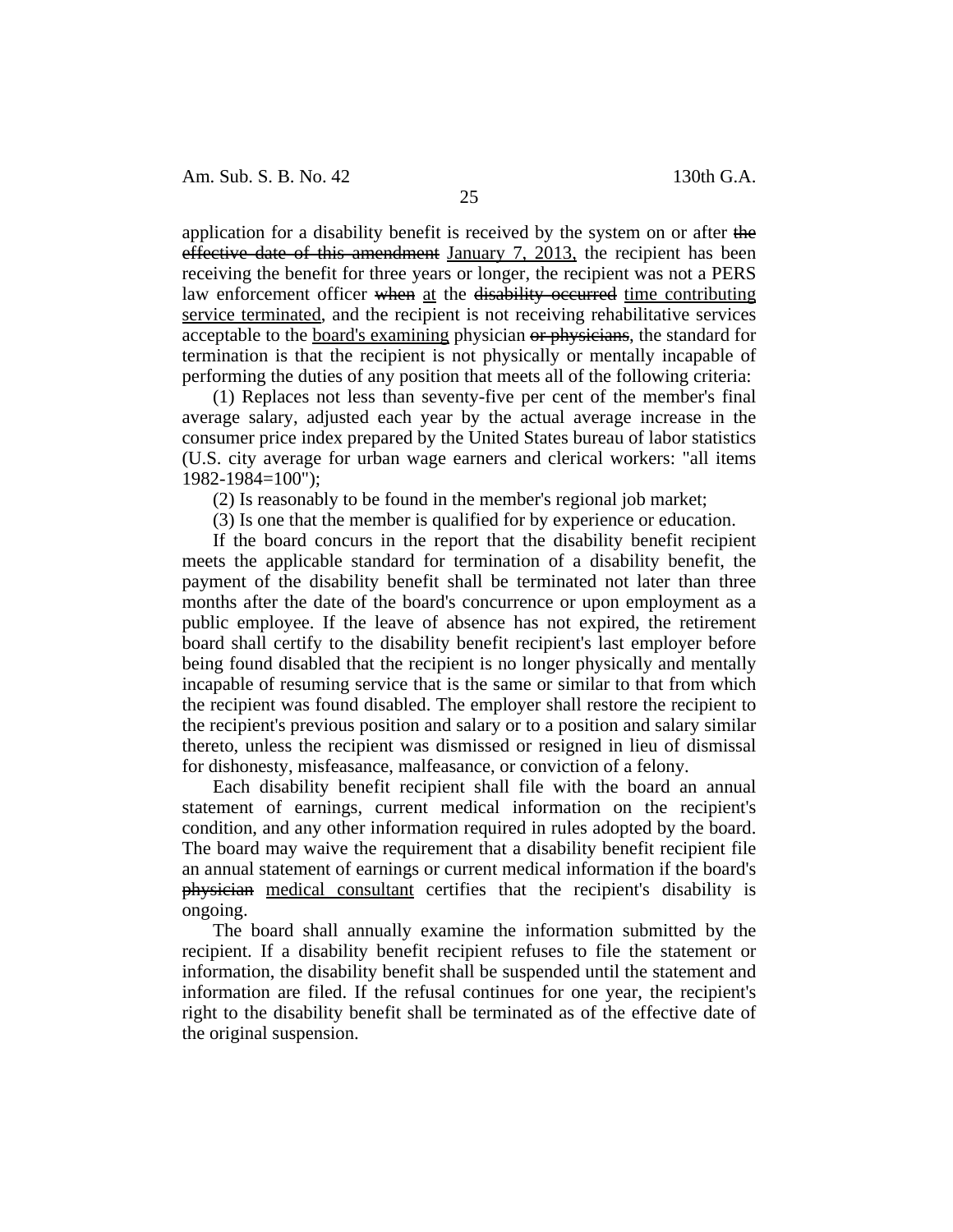Am. Sub. S. B. No. 42 130th G.A.

If a disability benefit recipient is restored to service by, or elected to an elective office with, an employer covered by this chapter, the recipient's disability benefit shall cease.

The board may terminate a disability benefit at the request of the recipient if the board's medical consultant determines that the recipient is no longer disabled.

If disability retirement under section 145.36 of the Revised Code is terminated for any reason, the annuity and pension reserves at that time in the annuity and pension reserve fund shall be transferred to the employees' savings fund and the employers' accumulation fund, respectively. If the total disability benefit paid is less than the amount of the accumulated contributions of the member transferred to the annuity and pension reserve fund at the time of the member's disability retirement, the difference shall be transferred from the annuity and pension reserve fund to another fund as may be required. In determining the amount of a member's account following the termination of disability retirement for any reason, the total amount paid shall be charged against the member's refundable account.

If a disability allowance paid under section 145.361 of the Revised Code is terminated for any reason, the reserve on the allowance at that time in the annuity and pension reserve fund shall be transferred from that fund to the employers' accumulation fund.

If a former disability benefit recipient again becomes a contributor, other than as an other system retirant under section 145.38 of the Revised Code, to this system, the state teachers retirement system, or the school employees retirement system, and completes an additional two years of service credit, the former disability benefit recipient shall be entitled to full service credit, not exceeding five years' service credit, for the period as a disability benefit recipient, except that if the board adopts a rule requiring payment for the service credit it shall be granted only if the former disability benefit recipient pays an amount determined under the rule. The rule shall not require payment of more than the additional liability to the retirement system resulting from granting the credit. The former recipient may choose to purchase only part of the credit in any one payment.

If any employer employs any member who is receiving a disability benefit, the employer shall file notice of employment with the retirement board, designating the date of employment. In case the notice is not filed, the total amount of the benefit paid during the period of employment prior to notice shall be charged to and paid by the employer.

Sec. 145.363. This section does not apply to a disability recipient who, when at the disability occurred time contributing service terminated, was a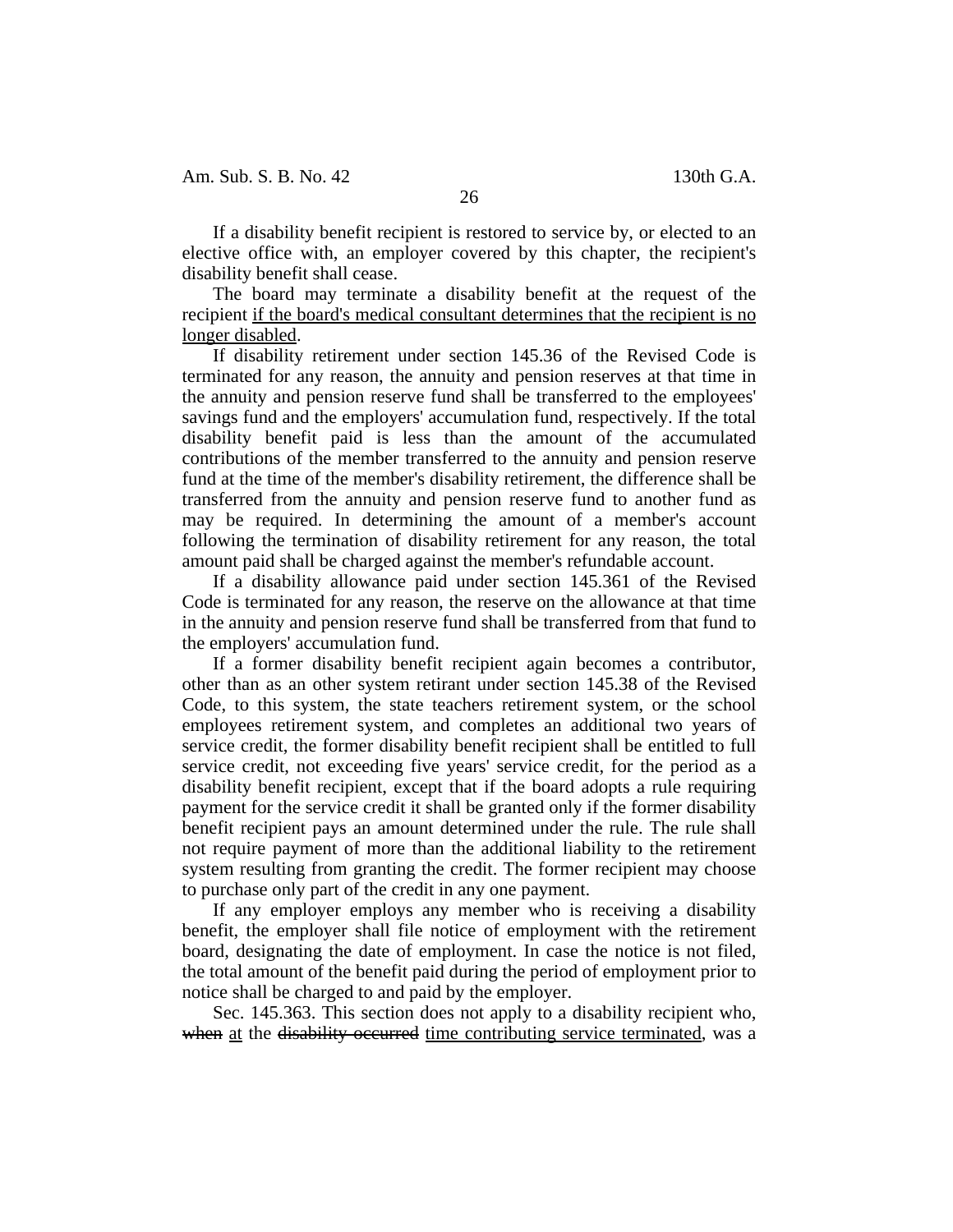PERS law enforcement officer.

(A) A recipient of a disability benefit granted under this chapter whose application for such benefit is received by the public employees retirement system on or after the effective date of this section January 7, 2013, shall, regardless of when the disability occurred, apply for social security disability insurance benefit payments under 42 U.S.C. 423 if the recipient meets the requirements of divisions  $(a)(1)(A),(B)$ , and  $(C)$  of that section. The application for a social security disability insurance benefit shall be made not before the later than of the ninety-first days day after the recipient is granted a disability benefit under this chapter or the ninety-first day after the recipient attains eligibility to apply for a social security disability insurance benefit, unless the public employees retirement board board's medical consultant determines from the member's medical records that the member is physically or mentally unable to make the application. The recipient shall file with the system a copy of the completed application with the public employees retirement system or other evidence of application satisfactory to the board and the system shall accept the copy or other evidence as evidence of the member's application. If a recipient fails without just cause to apply for social security disability insurance benefit payments or to file a copy or other evidence of the application with the system, the disability benefit under this chapter shall be suspended until application is made and a copy or other evidence of the application filed with the system. If the recipient's failure to file a copy or other evidence of the application continues for one year, the disability benefit shall be terminated as of the effective date of the original suspension.

(B) Regardless of whether the recipient's disability is ongoing, a recipient of a disability benefit under this chapter who also receives social security disability insurance benefit payments shall file an annual statement of earnings under section 145.362 of the Revised Code and include a copy of the social security disability insurance benefit annual reward letter that specifies the amount of the social security disability insurance program benefit.

(C) Except as provided in division (D) of this section, if any year the total of a disability benefit recipient's benefit under this chapter and social security disability insurance benefit payments exceeds the recipient's adjusted final average salary, the annual benefit under this chapter shall be reduced so that the annual total equals the recipient's adjusted final average salary.

The recipient's adjusted final average salary shall be determined by annually increasing the recipient's final average salary by the percentage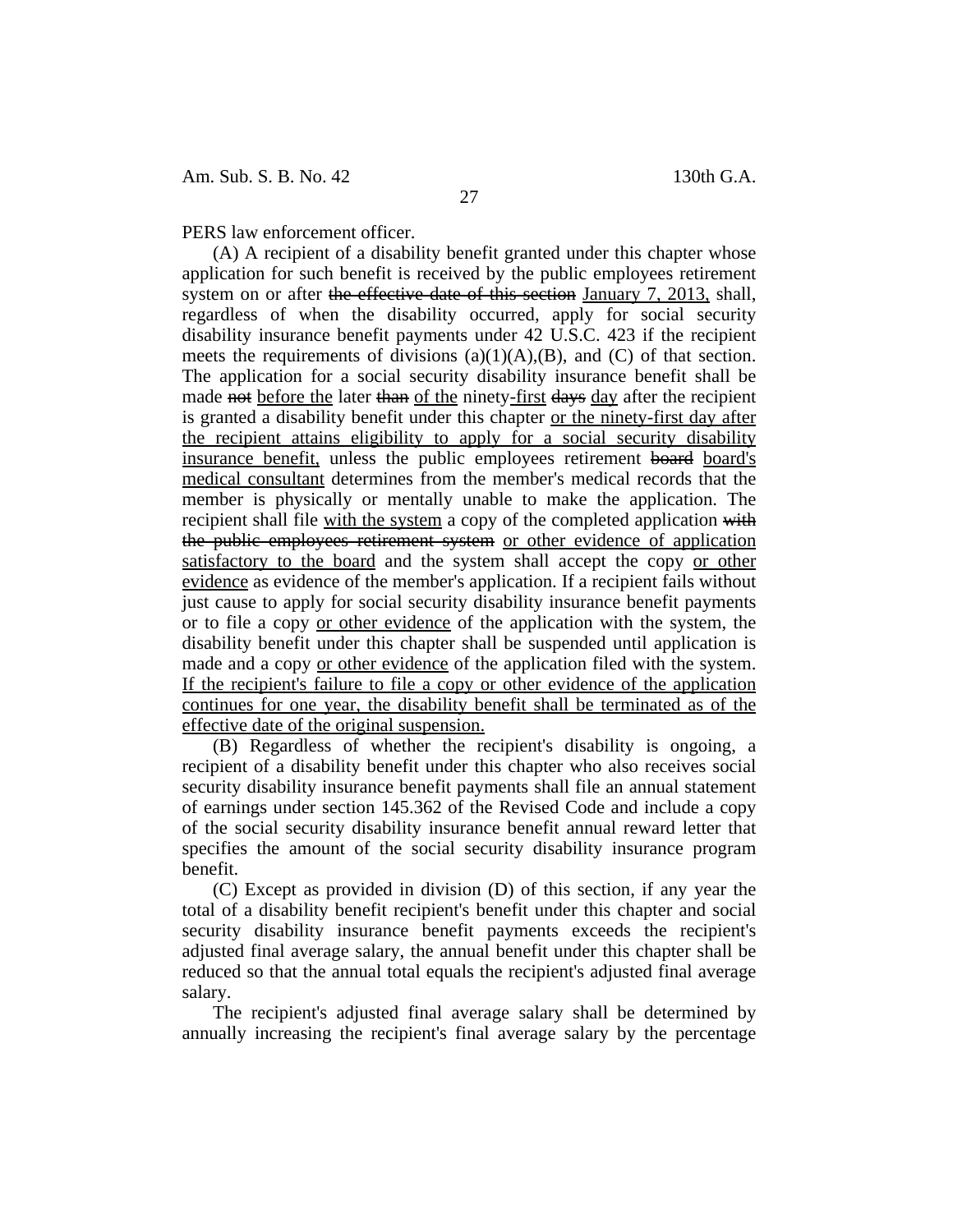increase in the consumer price index, not exceeding three per cent, as determined by the United States bureau of labor statistics (U.S. city average for urban wage earners and clerical workers: "all items 1982-84=100") for the twelve-month period ending on the thirtieth day of June of the immediately preceding calendar year. If the consumer price index for that period did not increase, no increase shall be made to the recipient's adjusted final average salary for that period. No adjustment to a benefit shall exceed the limit established by section 415 of the "Internal Revenue Code of 1986," 100 Stat. 2085, 26 U.S.C. 415, as amended.

If a disability benefit recipient receives retroactive payments of social security disability insurance benefits, the system may reduce future disability benefit payments under this chapter to recoup any overpayments.

(D) The reductions required by division (C) of this section do not apply to a recipient of a disability benefit under this chapter who has not less than five years of service credit for periods during which the recipient had earnings from other employment that was subject to the tax imposed by the "Federal Insurance Contributions Act," 26 U.S.C. 3101.

Sec. 145.37. (A) As used in this section:

(1) "State retirement system" means the public employees retirement system, school employees retirement system, or state teachers retirement system.

(2) "Total service credit" means all service credit earned in the state retirement systems, except credit for service subject to section 145.38 of the Revised Code. Total service credit shall not exceed one year of credit for any twelve-month period.

(3) In addition to the meaning given in division (N) of section 145.01 of the Revised Code, "disability benefit" means "disability benefit" as defined in sections 3307.01 and 3309.01 of the Revised Code.

(4) "Paying system" means the state retirement system in which the member has the greatest service credit, without adjustment or, if a member who has equal service credit in two or more retirement systems, the retirement system in which the member has the greatest total contributions.

(5) "Transferring system" means the state retirement system transferring a member's contributions and service credit in that system to the paying system.

(6) "Retention percentage" means five per cent, or a percentage determined under division (D) of this section, of a member's earnable salary in the case of a member of the public employees retirement system or five per cent, or a percentage determined under division (D) of this section, of a member's compensation in the case of a member of the state teachers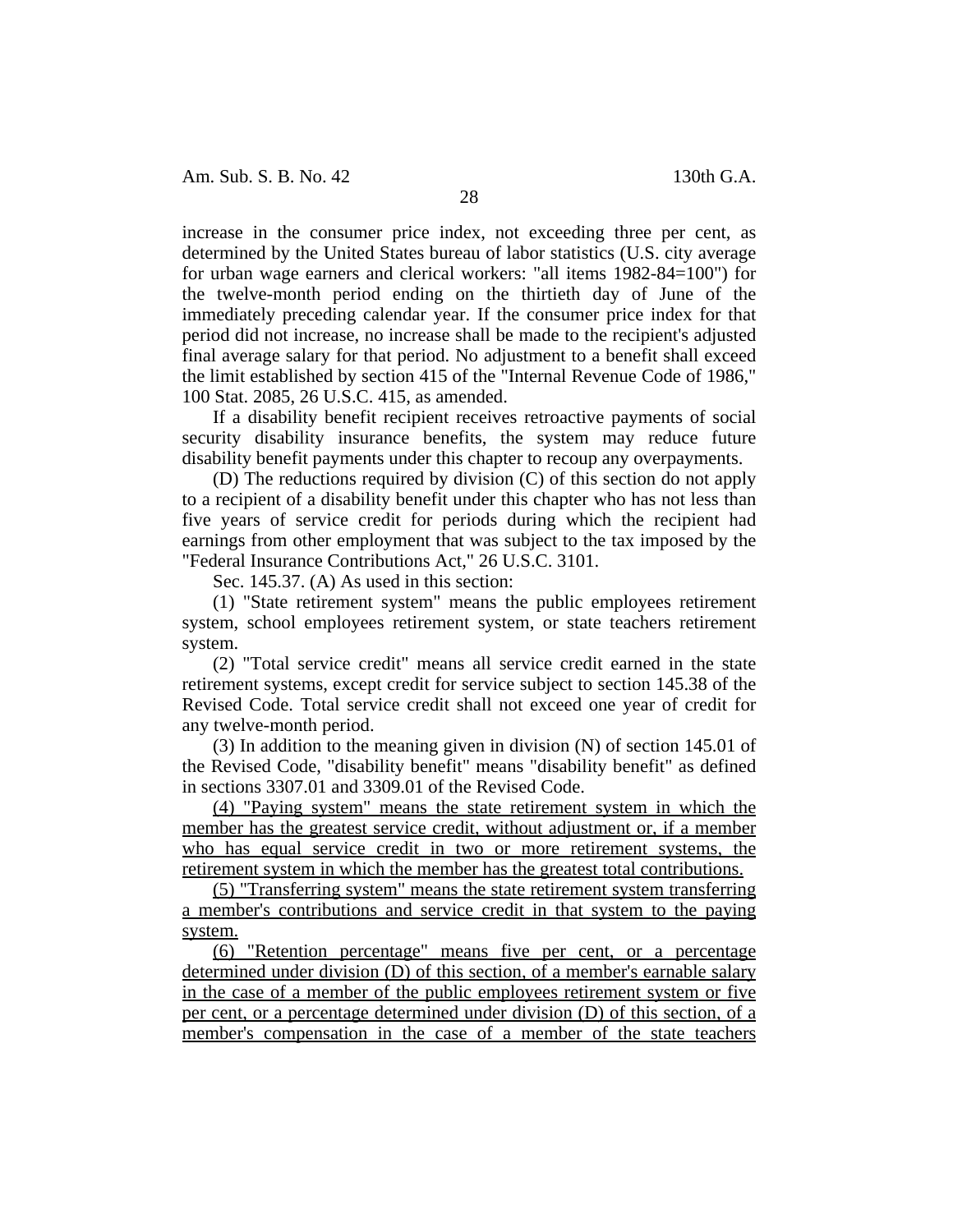retirement system or school employees retirement system.

(B) To coordinate and integrate membership in the state retirement systems, the following provisions apply:

(1) Subject to division (B)(2) of this section, at the election of a member, total contributions and service credit in all state retirement systems, including amounts paid to restore service credit under sections 145.311, 3307.711, and 3309.261 of the Revised Code, shall be used in determining the eligibility and total retirement or disability benefit payable. When total contributions and service credit are so combined, the following provisions apply:

 $(a)(1)$  Age and service retirement shall be effective on the first day of the month immediately following the later of:

 $\overline{(i)(a)}$  The last day for which compensation was paid;

 $(ii)(b)$  The attainment of minimum age or service credit eligibility for benefits provided under this section;

 $\overline{(iii)(c)}$  Ninety days prior to receipt by the board of the member's completed application for retirement.

 $\left(\frac{b}{2}\right)$  Disability benefits shall be effective on the first day of the month immediately following the later of the following:

 $\overline{(i)(a)}$  The last day for which compensation was paid;

 $(ii)(b)$  The attainment of eligibility for a disability benefit.

(c) Eligibility for a disability benefit shall be determined by the (3) The board of the state retirement paying system that will calculate shall do both of the following:

(a) Determine a member's eligibility for a retirement or disability benefit;

(b) Calculate and pay the <u>member's retirement or disability</u> benefit, as provided in division (B)(1)(d) of this section. The state retirement

 $(4)(a)$  Each transferring system calculating and paying the disability benefit in which the member has service credit shall certify the determination to the board of each other state retirement paying system in which the member has service credit and shall be accepted by that board as sufficient for granting a disability benefit.

(d) The board of the state retirement system in which the member had the greatest service credit, without adjustment, shall calculate and pay the total retirement or disability benefit. Where the member's credit is equal in two or more state retirement systems, the system having the largest total contributions of the member shall calculate and pay the total benefit.

 $(e)$  all of the following:

(i) The service credit earned by the member in the transferring system;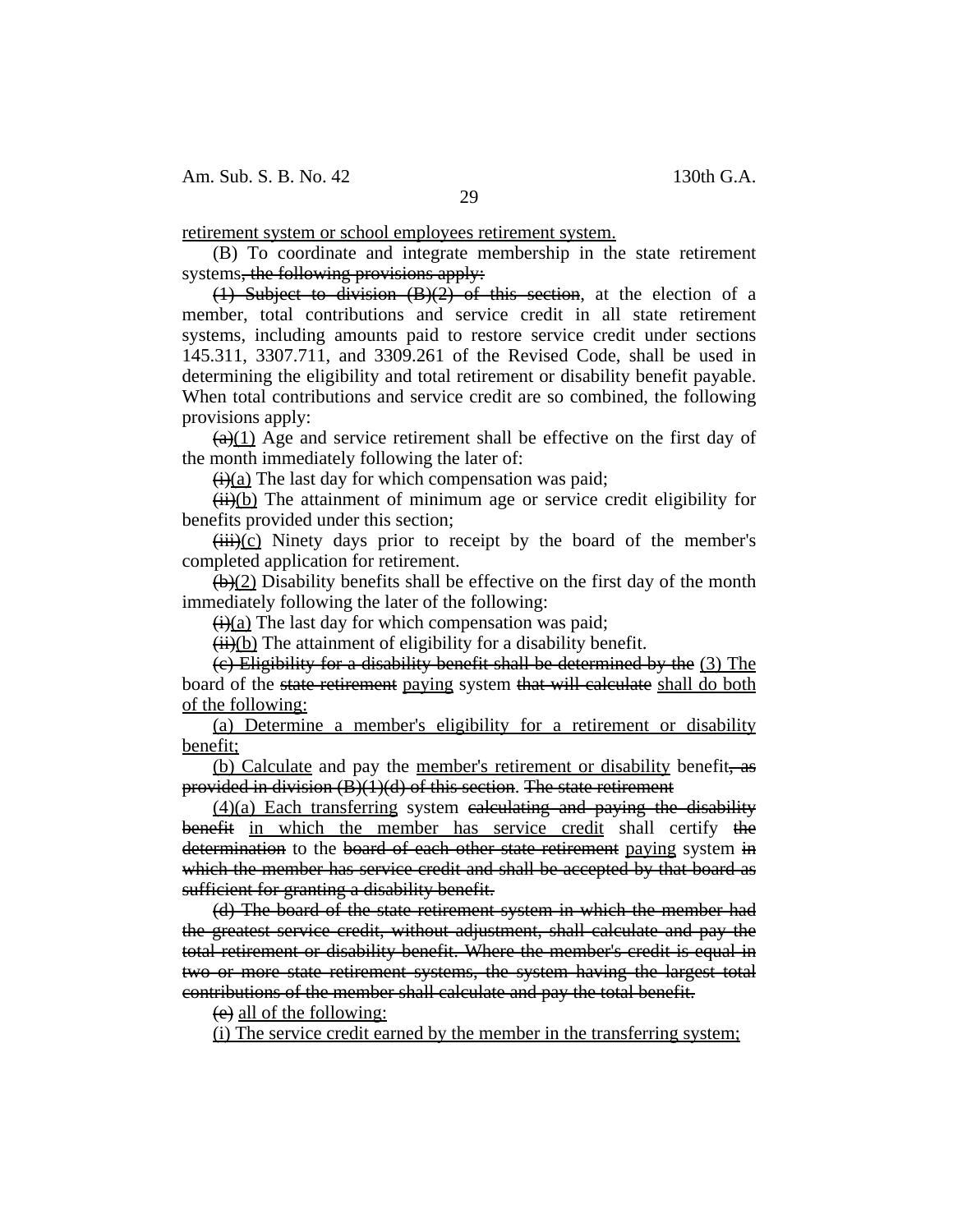(ii) The beginning and ending dates of the service credit period covered by the transferring system;

(iii) Any breaks in service by the member, excluding school breaks;

(iv) If available, a statement listing the member's monthly contributions and service credit earned, obtained, or purchased in the transferring system.

(b) The certification under division  $(B)(4)(a)$  of this section may be reviewed by both the transferring system and the paying system.

(5) In determining the total credit to be used in calculating a retirement or disability benefit, total combined service credit shall not exceed credit shall not be reduced below that certified by the transferring system, except as follows:

(a) Not more than one year of credit may be certified by the transferring system for any one "year" as defined in the law of the transferring system making the calculation.

 $(f)(b)$  The paying system may reduce any credit certified by the transferring system that is concurrent with any period of service credit the member earned from the paying system.

(c) The paying system may reduce any credit certified by the transferring system if the amount certified, when added to the paying system's service credit for any one "year" as defined in the law of the paying system, exceeds one year.

 $(6)(a)$  The state retirement paying system calculating and paying a retirement or disability benefit shall receive from the other transferring system or systems all of the following for each year of service:

(i) The amount contributed by the member, or, in the case of service credit purchased by the member, paid by the member, that is attributable to the year of service;

(ii) An amount equal to the lesser of the employer's contributions made on behalf of the member to the retirement transferring system for that year of service less the retention percentage or the amount that would have been contributed by the employer for the service had the member been a member of the public employees retirement system at the time the credit was earned less the retention percentage;

(iii) Interest compounded annually on the amounts specified in divisions  $(B)(1)(f)(6)(a)(i)$  and (ii) of this section at the lesser of the actuarial assumption rate for that year of the retirement paying system determining and paying the benefit or the other retirement transferring system or systems transferring amounts under this section.

(b) If applicable, the public employees retirement system shall pay to the retirement paying system ealculating and paying the benefit a portion of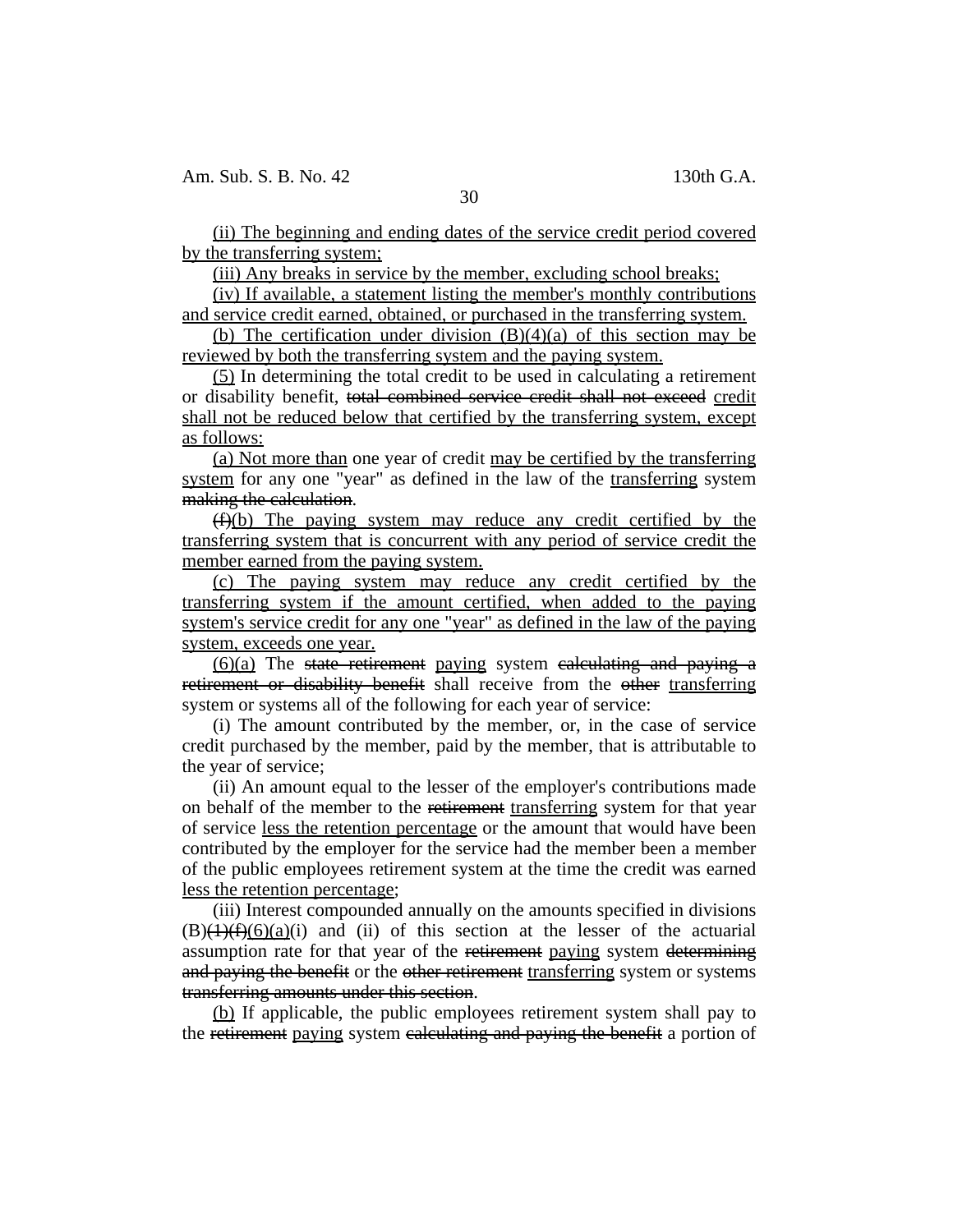the amount paid on behalf of the member by an employer under section 145.483 of the Revised Code. The portion shall be paid from the employers' accumulation fund and shall equal the product obtained by multiplying by two the amount the member would have contributed during the period the employer failed to deduct contributions, as described in section 145.483 of the Revised Code.

 $\left(\frac{g}{g}\right)$  The annuity rates and mortality tables of the state retirement paying system making the calculation and paying the benefit shall be exclusively applicable.

 $(h)(8)$  Deposits made for the purpose of an additional annuity, together with earnings as provided in section 145.62 of the Revised Code, upon the request of the member, shall be transferred to the state retirement paying system paying the benefit. The return upon such deposits shall be that offered by the state retirement paying system making the calculation and paying the benefit.

 $(2)(9)$  A former member receiving a retirement or disability benefit under this section, who accepts employment amenable to coverage in any state retirement system that participated in the former member's combined benefit, shall be subject to the applicable provisions of law governing such re-employment. If a former member should be paid any amount in a retirement benefit, to which the former member is not entitled under the applicable provisions of law governing such re-employment, such amount shall be recovered by the state retirement paying system paying such benefit by utilizing any recovery procedure available under the code provisions of the state retirement system covering such paying system's re-employment provisions.

(C) A PERS retirant or other system retirant, as defined in section 145.38 of the Revised Code, is not eligible to receive any benefit under this section for service subject to section 145.38 of the Revised Code.

(D) The retention percentage used in the calculation under division  $(B)(6)(a)(ii)$  of this section shall be reviewed by the state retirement systems not less than once every five years after the effective date of this amendment or on request of any of the systems. If the retirement systems agree, the retention percentage may be changed if any system's employer contribution rate increases or decreases or the systems agree that a change is in the interest of one or more of the systems.

Sec. 145.384. (A) As used in this section, "PERS retirant" means a PERS retirant who is not subject to division (C) of section 145.38 of the Revised Code. For purposes of this section, "PERS retirant" also includes both of the following: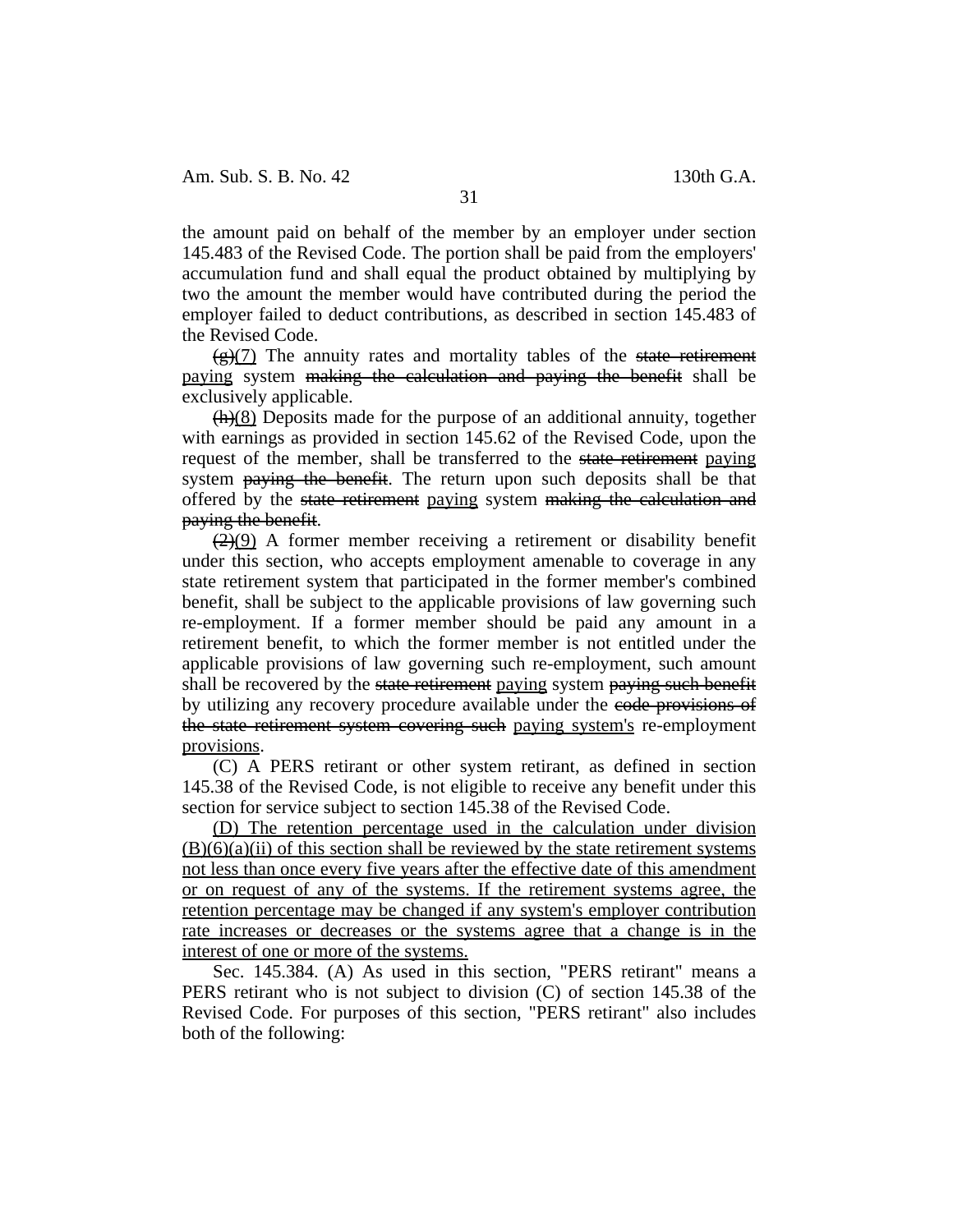32

(1) A member who retired under section 145.383 of the Revised Code;

(2) A retirant whose retirement allowance resumed under section 145.385 of the Revised Code.

(B)(1) An other system retirant or PERS retirant who has made contributions under section 145.38 or 145.383 of the Revised Code or, in the case of a retirant described in division  $(A)(2)$  of this section, section 145.47 of the Revised Code may file an application with the public employees retirement system to receive either a benefit, as provided in division (B)(2) of this section, or payment of the retirant's contributions made under those sections, as provided in division (H) of this section.

(2) A benefit under this section shall consist of an annuity having a reserve equal to the amount of the retirant's accumulated contributions for the period of employment, other than the contributions excluded pursuant to division  $(B)(4)(a)$  or  $(b)$  of section 145.38 of the Revised Code, and an amount of the employer's contributions determined by the board.

(a) Unless, as described in division (I) of this section, the application is accompanied by a statement of the spouse's consent to another form of payment or the board waives the requirement of spousal consent, a PERS retirant or other system retirant who is married at the time of application for a benefit under this section shall receive a monthly annuity under which the actuarial equivalent of the retirant's single life annuity is paid in a lesser amount for life and one-half of the lesser amount continues after the retirant's death to the surviving spouse.

(b) A PERS retirant or other system retirant who is not subject to division (B)(2)(a) of this section shall elect either to receive the benefit as a monthly annuity or a lump sum payment discounted to the present value using a rate of interest determined by the board. A retirant who elects to receive a monthly annuity shall select one of the following as the plan of payment:

(i) The retirant's single life annuity;

(ii) The actuarial equivalent of the retirant's single life annuity in an equal or lesser amount for life and continuing after death to a surviving beneficiary designated at the time the plan of payment is selected.

If a retirant who is eligible to select a plan of payment under division  $(B)(2)(b)$  of this section fails to do so, the benefit shall be paid as a monthly annuity under the plan of payment specified in rules adopted by the public employees retirement board.

(c) Notwithstanding divisions (B)(2)(a) and (b) of this section, if a monthly annuity would be less than twenty-five dollars per month, the retirant shall receive a lump sum payment.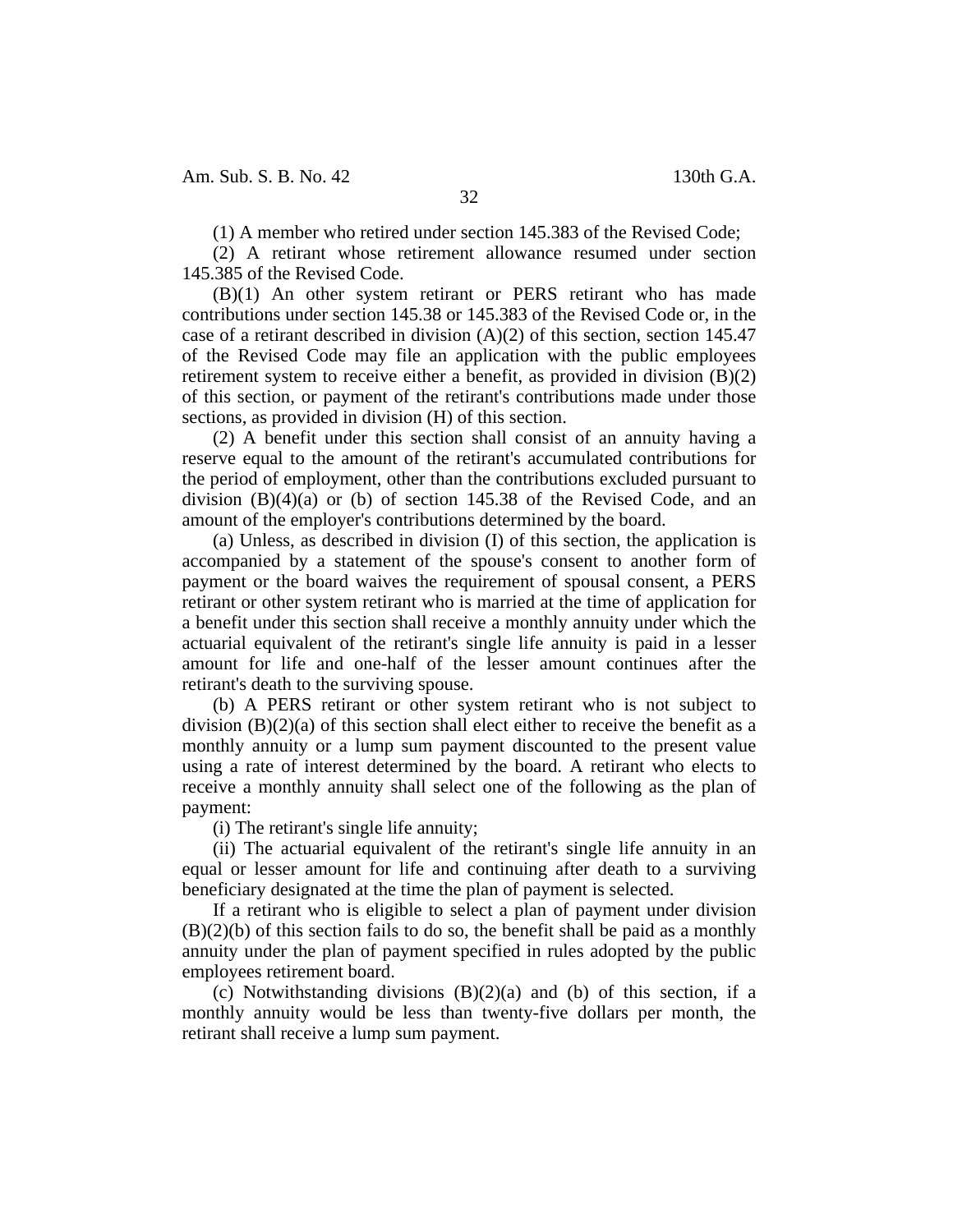(C)(1) The death of a spouse or other designated beneficiary under a plan of payment described in division (B)(2) of this section cancels that plan of payment. The PERS retirant or other system retirant shall receive the equivalent of the retirant's single life annuity, as determined by the board, effective the first day of the month following the date of death.

(2) On divorce, annulment, or marriage dissolution, a PERS retirant or other system retirant receiving a benefit described in division (B)(2) of this section under which the beneficiary is the spouse may, with the written consent of the spouse or pursuant to an order of the court with jurisdiction over the termination of the marriage, elect to cancel the plan and receive the equivalent of the retirant's single life annuity as determined by the board. The election shall be made on a form provided by the board and shall be effective the month following its receipt by the board.

(D) Following a marriage or remarriage, a PERS retirant or other system retirant who is receiving a benefit described in division  $(B)(2)(b)(i)$  of this section may elect a new plan of payment under division  $(B)(2)(b)$  of this section based on the actuarial equivalent of the retirant's single life annuity as determined by the board.

If the marriage or remarriage occurs on or after June 6, 2005, the election must be made not later than one year after the date of the marriage or remarriage.

The plan elected under this division shall be effective on the date of receipt by the board of an application on a form approved by the board, but any change in the amount of the benefit shall commence on the first day of the month following the effective date of the plan.

(E) A benefit payable under division (B)(2) of this section shall commence on the latest of the following:

(1) The last day for which compensation for all employment subject to section 145.38, 145.383, or 145.385 of the Revised Code was paid;

(2) Attainment by the PERS retirant or other system retirant of age sixty-five;

(3) If the PERS retirant or other system retirant was previously employed under section 145.38, 145.383, or 145.385 of the Revised Code and is receiving or previously received a benefit under this section, completion of a period of twelve months since the effective date of the last benefit under this section;

(4) Ninety days prior to receipt by the board of the member's completed application for retirement;

(5) A date specified by the retirant.

(F)(1) If a PERS retirant or other system retirant dies while employed in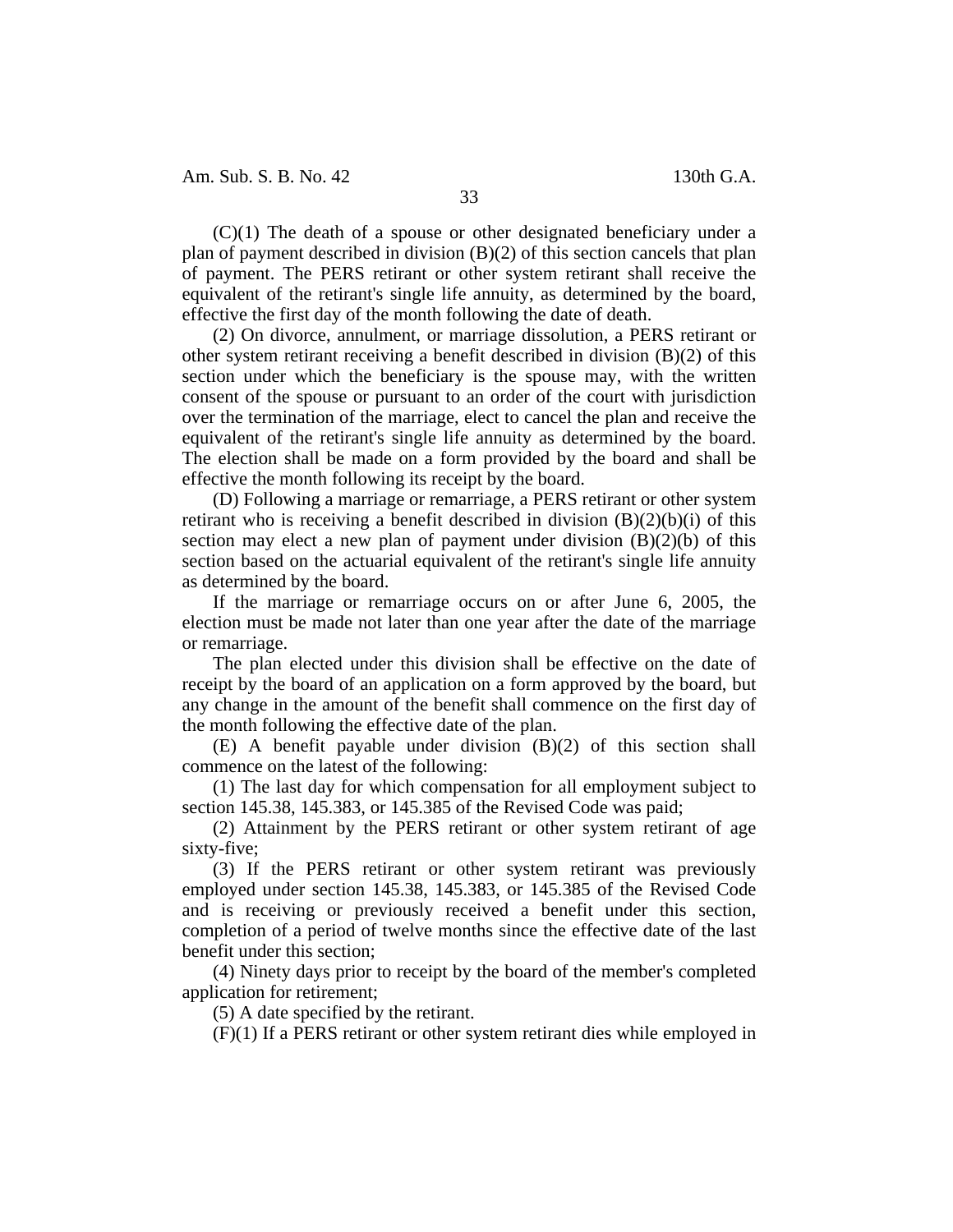employment subject to section 145.38, 145.383, or 145.385 of the Revised Code, a lump sum payment shall be paid to the retirant's beneficiary under division (G) of this section. The lump sum shall be calculated in accordance with division (H) of this section if the retirant was under age sixty-five at the time of death. It shall be calculated in accordance with division (B)(2) of this section if the retirant was age sixty-five or older at the time of death.

(2) If at the time of death a PERS retirant or other system retirant receiving a monthly annuity under division  $(B)(2)(b)(i)$  of this section has received less than the retirant would have received as a lump sum payment, the difference between the amount received and the amount that would have been received as a lump sum payment shall be paid to the retirant's beneficiary under division (G) of this section.

(3) If a beneficiary receiving a monthly annuity under division  $(B)(2)$  of this section dies and, at the time of the beneficiary's death, the total of the amounts paid to the retirant and beneficiary are less than the amount the retirant would have received as a lump sum payment, the difference between the total of the amounts received by the retirant and beneficiary and the amount that the retirant would have received as a lump sum payment shall be paid to the beneficiary's estate.

(G) A PERS retirant or other system retirant employed under section 145.38, 145.383, or 145.385 of the Revised Code may designate one or more persons as beneficiary to receive any benefits payable under division  $(B)(2)(b)$  of this section due to death. The designation shall be in writing duly executed on a form provided by the public employees retirement board, signed by the PERS retirant or other system retirant, and filed with the board prior to death. The last designation of a beneficiary revokes all previous designations. The PERS retirant's or other system retirant's marriage, divorce, marriage dissolution, legal separation, withdrawal of account, birth of a child, or adoption of a child revokes all previous designations. If there is no designated beneficiary or the beneficiary is not located within ninety days, the beneficiary is the beneficiary determined under division (D) of section 145.43 of the Revised Code. If shall be determined in the following order of precedence:

(1) Surviving spouse;

(2) Children, share and share alike;

(3) Parents, share and share alike;

(4) Estate.

If any benefit payable under this section due to the death of a PERS retirant or other system retirant is not claimed by a beneficiary within five years after the death, the amount payable shall be transferred to the income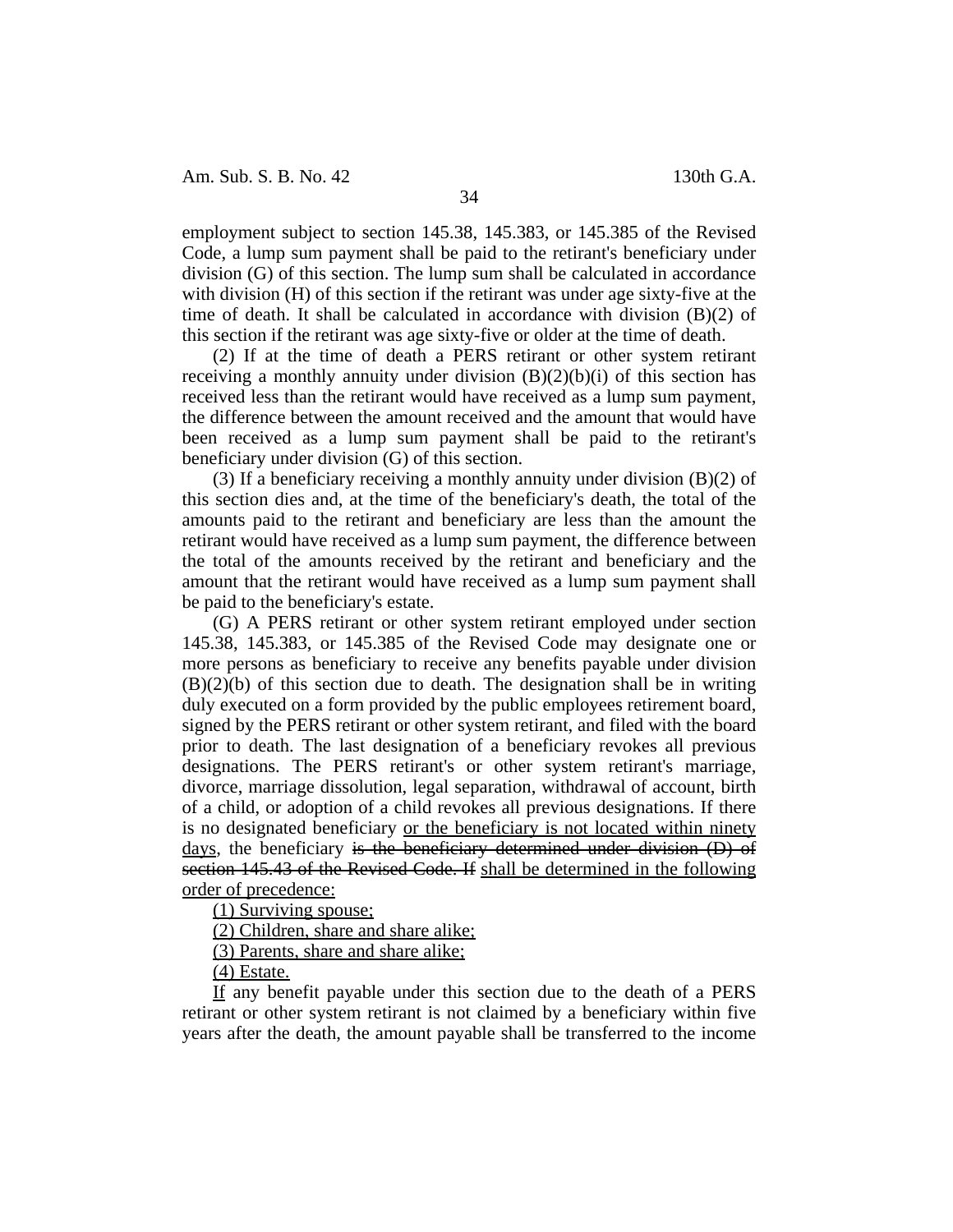Am. Sub. S. B. No. 42 130th G.A.

fund and thereafter paid to the beneficiary or the estate of the PERS retirant or other system retirant on application to the board.

(H)(1) A PERS retirant or other system retirant who applies under division (B)(1) of this section for payment of the retirant's contributions and is unmarried or is married and, unless the board has waived the requirement of spousal consent, includes with the application a statement of the spouse's consent to the payment, shall be paid the contributions made under section 145.38 or 145.383 of the Revised Code or, in the case of a retirant described in division (A)(2) of this section, section 145.47 of the Revised Code, plus interest as provided in section 145.471 of the Revised Code, if the following conditions are met:

(a) The retirant has not attained sixty-five years of age and has terminated employment subject to section 145.38, 145.383, or 145.385 of the Revised Code for any cause other than death or the receipt of a benefit under this section.

(b) Three months have elapsed since the termination of the retirant's employment subject to section 145.38, 145.383, or 145.385 of the Revised Code, other than employment exempted from contribution pursuant to section 145.03 of the Revised Code.

(c) The retirant has not returned to public service, other than service exempted from contribution pursuant to section 145.03 of the Revised Code, during the three-month period.

(2) Payment of a retirant's contributions cancels the retirant's right to a benefit under division (B)(2) of this section.

(I) A statement of a spouse's consent under division  $(B)(2)$  of this section to the form of a benefit or under division (H) of this section to a payment of contributions is valid only if signed by the spouse and witnessed by a notary public. The board may waive the requirement of spousal consent if the spouse is incapacitated or cannot be located, or for any other reason specified by the board. Consent or waiver is effective only with regard to the spouse who is the subject of the consent or waiver.

(J) No amount received under this section shall be included in determining an additional benefit under section 145.323 of the Revised Code or any other post-retirement benefit increase.

Sec. 145.391. The public employees retirement board may establish and maintain a qualified governmental excess benefit arrangement that meets the requirements of division (m) of section 415 of the "Internal Revenue Code of 1986," 100 Stat. 2085, 26 U.S.C.A. 415, as amended, and any regulations adopted thereunder. If established, the arrangement shall be a separate portion of the public employees retirement system and be maintained solely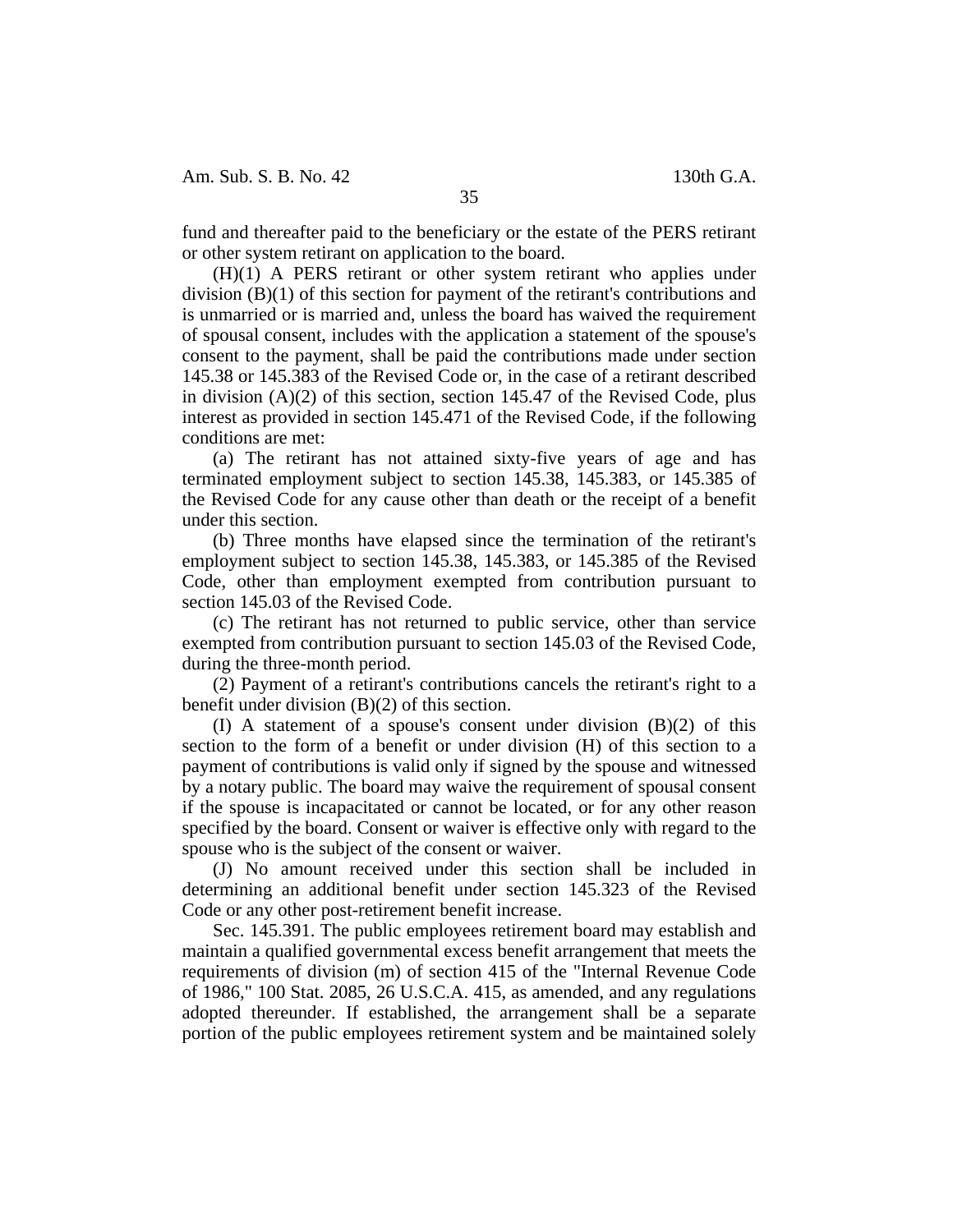for the purpose of providing to retired members that part of a benefit otherwise payable under this chapter that exceeds the limits established by section 415 of the "Internal Revenue Code of 1986," as amended. If established, the amounts required to fund the arrangement shall be included in the employer's contribution required by sections 145.48 and 145.51 of the Revised Code.

Members participating in an arrangement established under this section shall not be permitted to elect to defer compensation to the arrangement. Contributions to and benefits paid under an arrangement shall not be payable from a trust that is part of the system unless the trust is maintained solely for the purpose of providing such benefits.

The board shall adopt rules to administer an arrangement established under this section.

Sec. 145.40. (A)(1) Subject to the provisions of section 145.57 of the Revised Code and except as provided in section 145.402 of the Revised Code and division (B) of this section, if a member elects to become exempt from contribution to the public employees retirement system pursuant to section 145.03 of the Revised Code or ceases to be a public employee for any cause other than death, retirement, receipt of a disability benefit, or current employment in a position in which the member has elected to participate in an alternative retirement plan under section 3305.05 or 3305.051 of the Revised Code, upon application the public employees retirement board shall pay the member the member's accumulated contributions, plus any applicable amount calculated under section 145.401 of the Revised Code, provided that both the following apply:

(a) Three months have elapsed since the member's service subject to this chapter, other than service exempted from contribution pursuant to section 145.03 of the Revised Code, was terminated;

(b) The member has not returned to service subject to this chapter, other than service exempted from contribution pursuant to section 145.03 of the Revised Code, during that three-month period.

The payment of such accumulated contributions shall cancel the total service credit of such member in the public employees retirement system.

(2) A member described in division  $(A)(1)$  of this section who is married at the time of application for payment and is eligible for age and service retirement under section 145.32, 145.33, 145.331, or 145.332 of the Revised Code or would be eligible for age and service retirement under any of those sections but for a forfeiture ordered under division (A) or (B) of section 2929.192 of the Revised Code shall submit with the application a written statement by the member's spouse attesting that the spouse consents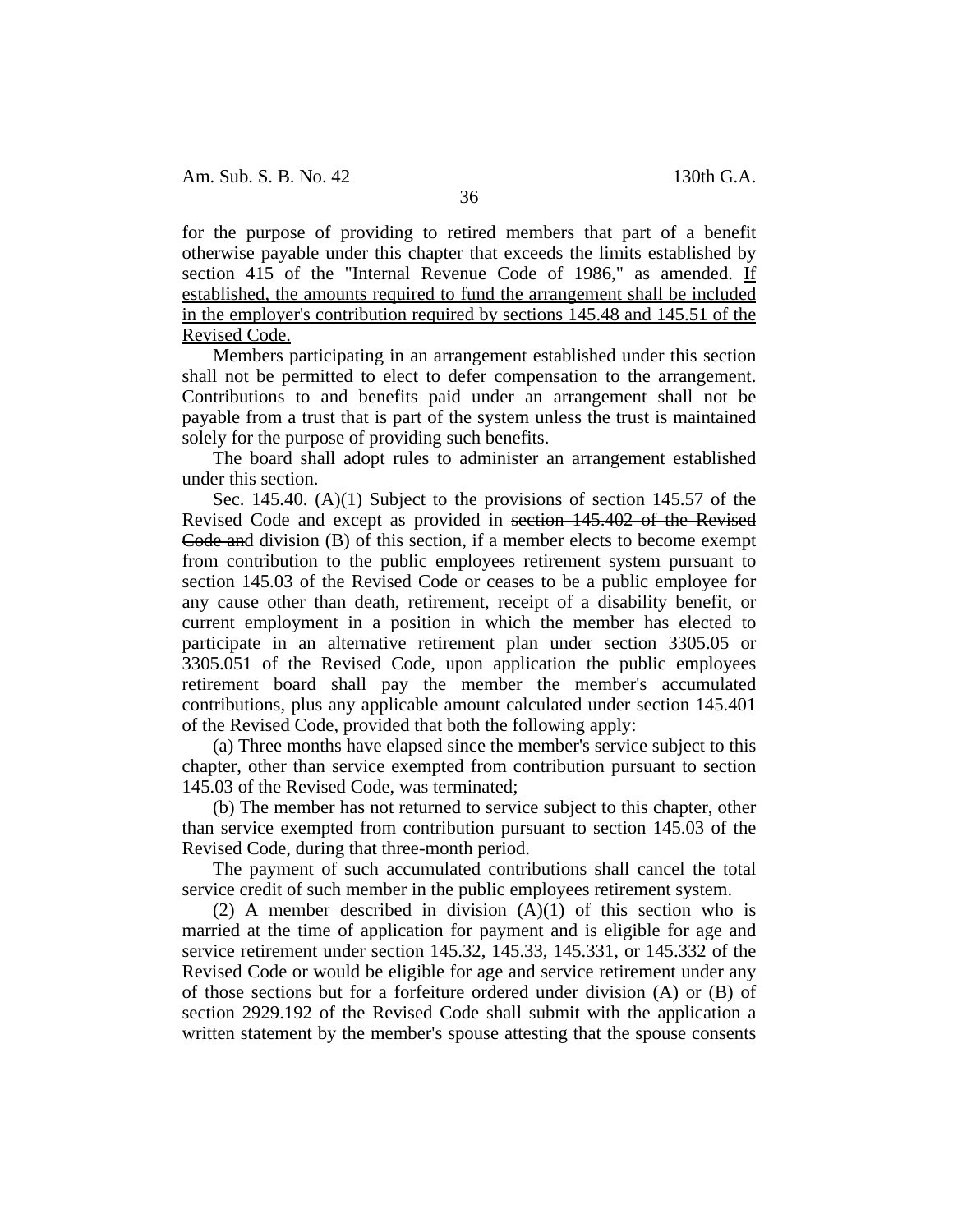to the payment of the member's accumulated contributions. Consent shall be valid only if it is signed and witnessed by a notary public.

The board may waive the requirement of consent if the spouse is incapacitated or cannot be located, or for any other reason specified by the board. Consent or waiver is effective only with regard to the spouse who is the subject of the consent or waiver.

(B) This division applies to any member who is employed in a position in which the member has made an election under section 3305.05 or 3305.051 of the Revised Code and due to the election ceases to be a public employee for purposes of that position.

Subject to section 145.57 of the Revised Code, the public employees retirement system shall do the following:

(1) On receipt of a certified copy of a form evidencing an election under section 3305.05 or 3305.051 of the Revised Code, pay to the appropriate provider, in accordance with section 3305.052 of the Revised Code, the amount described in section 3305.052 of the Revised Code;

(2) If a member has accumulated contributions, in addition to those subject to division  $(B)(1)$  of this section, standing to the credit of the member's individual account and is not otherwise employed in a position in which the member is considered a public employee for the purposes of that position, pay, to the provider the member selected pursuant to section 3305.05 or 3305.051 of the Revised Code, the member's accumulated contributions. The payment shall be made on the member's application.

(C) Payment of a member's accumulated contributions under division (B) of this section cancels the member's total service credit in the public employees retirement system. A member whose accumulated contributions are paid to a provider pursuant to division (B) of this section is forever barred from claiming or purchasing service credit under the public employees retirement system for the period of employment attributable to those contributions.

Sec. 145.402. (A) As used in this section, "other retirement system" means the state teachers retirement system or the school employees retirement system.

(B) Except as provided in this section, on application, a member of the public employees retirement system who is also a member of one or both of the other retirement systems and has ceased to be a public employee for the purposes of this chapter may be paid, in accordance with section 145.40 of the Revised Code, the member's accumulated contributions to the public employees retirement system, plus any applicable amount calculated under section 145.401 of the Revised Code. This payment does not affect the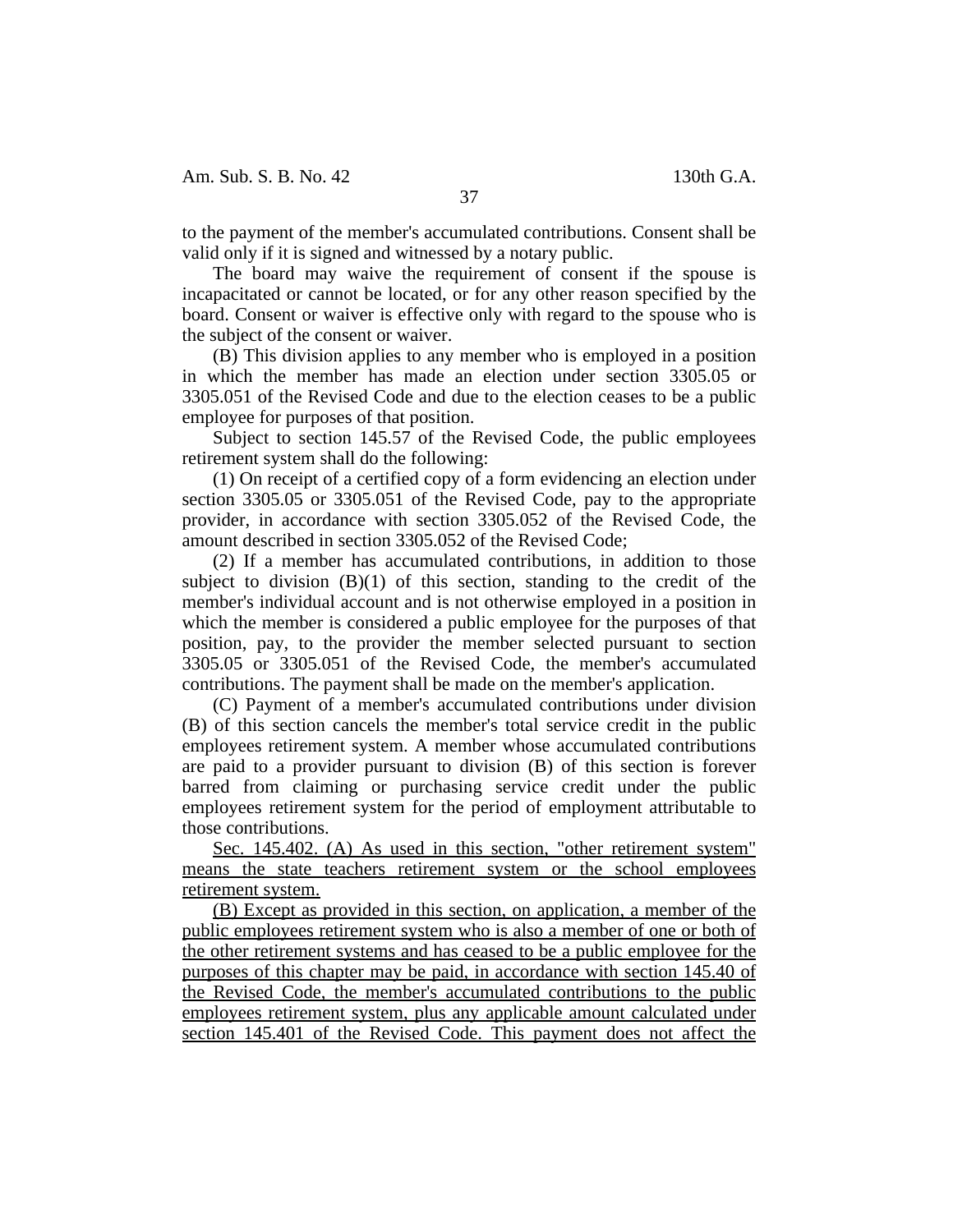member's membership in the other retirement systems or any right the member may have to a benefit or return of contributions under those systems.

(C) This section does not apply to a member of one of the other retirement systems whose employment under that system is with the public employer that was the employer under the public employees retirement system at the time the member's service subject to this chapter terminated.

Sec. 145.43. (A) As used in this section and in section 145.45 of the Revised Code:

(1) "Child" means a biological or legally adopted child of a deceased member. If a court hearing for an interlocutory decree for adoption was held prior to the member's death, "child" includes the child who was the subject of the hearing notwithstanding the fact that the final decree of adoption, adjudging the surviving spouse as the adoptive parent, is made subsequent to the member's death.

(2) "Parent" is a parent or legally adoptive parent of a deceased member.

(3) "Dependent" means a beneficiary who receives one-half of the beneficiary's support from a member during the twelve months prior to the member's death.

(4) "Surviving spouse" means an individual who establishes a valid marriage to a member at the time of the member's death by marriage certificate or pursuant to division (E) of this section.

(5) "Survivor" means a surviving spouse, child, or parent.

(6) "Accumulated contributions" has the meaning given in section 145.01 of the Revised Code, except that, notwithstanding that section, it does not include additional amounts deposited in the employees' savings fund pursuant to the version of division (C) of section 145.23 of the Revised Code as it existed immediately prior to April 6, 2007, or pursuant to section 145.62 of the Revised Code.

(B) Except as provided in division  $(C)(1)$  of section 145.45 of the Revised Code, should a member die before age and service retirement, the member's accumulated contributions and any applicable amount calculated under section 145.401 of the Revised Code, shall be paid to the person or persons the member has designated under section 145.431 of the Revised Code. A member may designate two or more persons as beneficiaries to be paid the accumulated account in a lump sum. Subject to rules adopted by the public employees retirement board, a member who designates two or more persons as beneficiaries shall specify the percentage of the lump sum that each beneficiary is to be paid. If the member has not specified the percentages, the lump sum shall be divided equally among the beneficiaries.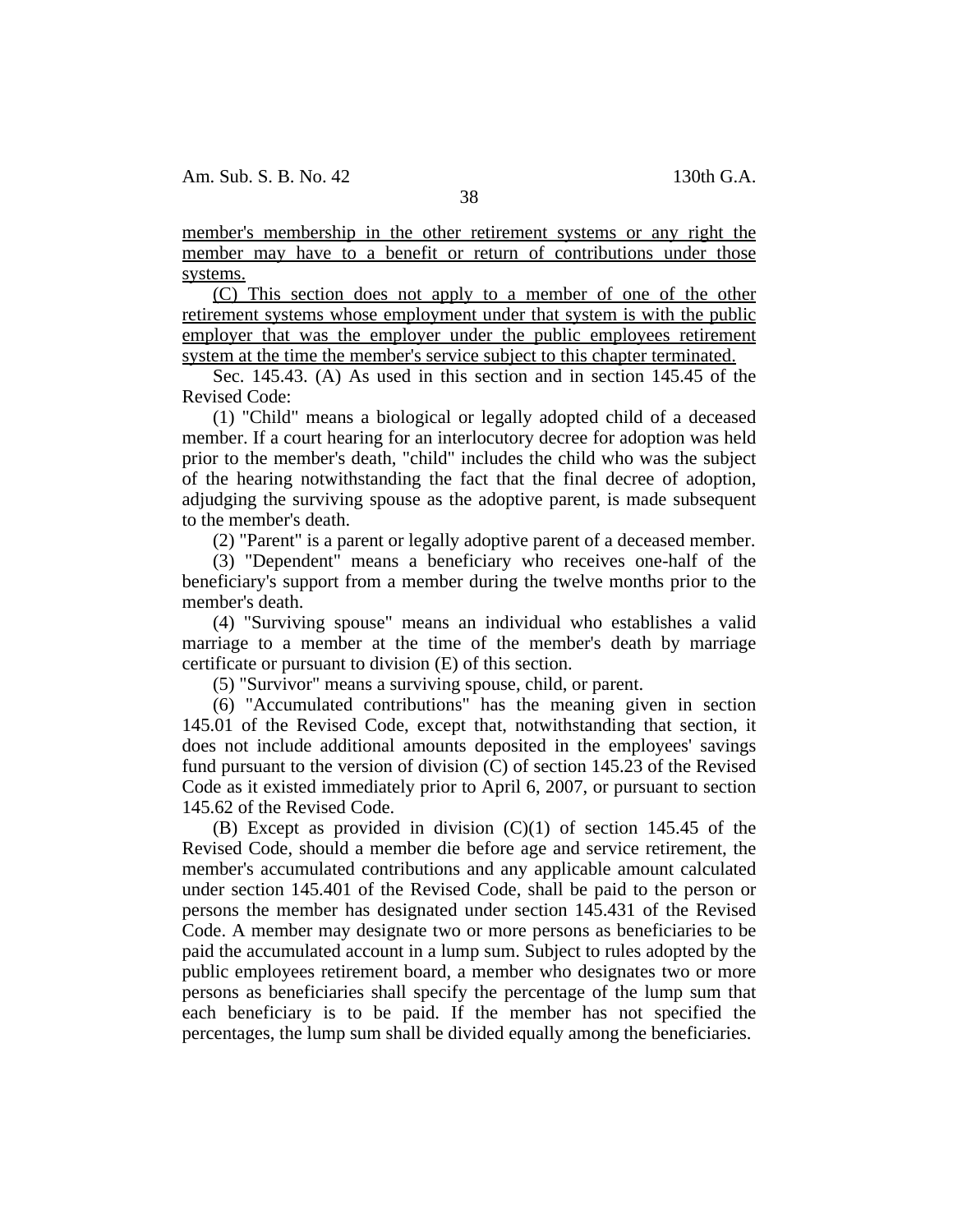The last designation of any beneficiary revokes all previous designations. The member's marriage, divorce, marriage dissolution, legal separation, or withdrawal of account, or the birth of the member's child, or adoption of a child, shall constitute an automatic revocation of the member's previous designation. If a deceased member was also a member of the school employees retirement system or the state teachers retirement system, the beneficiary last established among the systems shall be the sole beneficiary in all the systems.

If the accumulated contributions of a deceased member are not claimed by a beneficiary or by the estate of the deceased member within five years after the death, the contributions shall remain in the employees' savings fund or may be transferred to the income fund and thereafter shall be paid to the beneficiary or to the member's estate upon application to the board. The board shall formulate and adopt the necessary rules governing all designations of beneficiaries.

(C) Except as provided in division  $(C)(1)$  of section 145.45 of the Revised Code, if a member dies before age and service retirement and is not survived by a designated beneficiary, the following shall qualify, with all attendant rights and privileges, in the following order of precedence, the member's:

(1) Surviving spouse;

(2) Children, share and share alike;

(3) A dependent parent, if that parent takes survivor benefits under division (B) of section 145.45 of the Revised Code;

(4) Parents, share and share alike;

(5) Estate.

If the beneficiary is deceased or is not located within ninety days, the beneficiary ceases to qualify for any benefit and the beneficiary next in order of precedence shall qualify as a beneficiary.

Any payment made to a beneficiary as determined by the board shall be a full discharge and release to the board from any future claims.

(D) Any amount due a retirant or disability benefit recipient receiving a monthly benefit and unpaid to the retirant or recipient at death shall be paid to the beneficiary designated under section 145.431 of the Revised Code in writing duly executed on a form provided by the board, signed by the retirant or recipient, and filed with the board. If no such designation has been filed, or if the designated beneficiary is not located within ninety days, any amounts payable under this chapter due to the death of the retirant or recipient shall be paid in the following order of precedence to the retirant's or recipient's: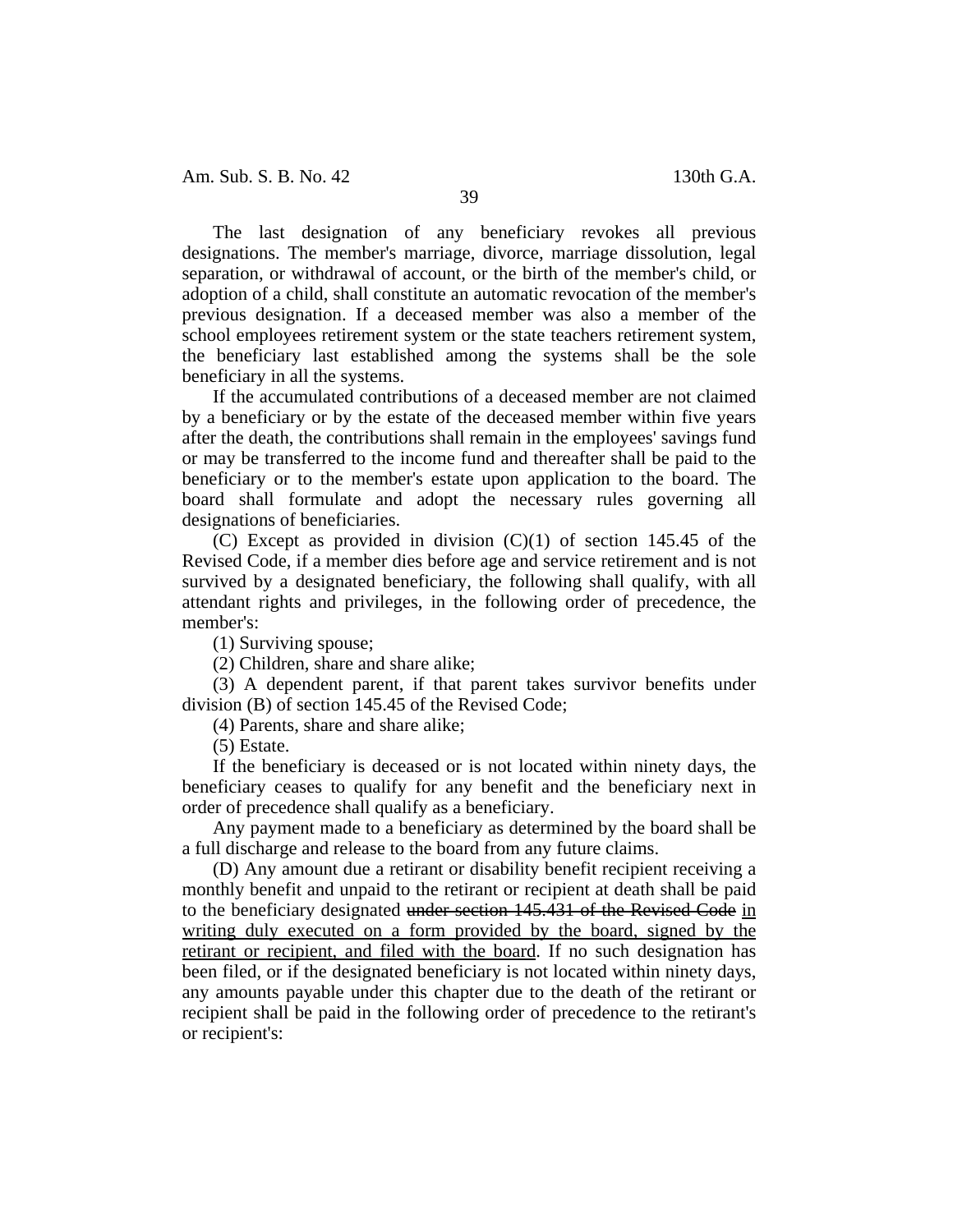(1) Surviving spouse;

(2) Children, share and share alike;

(3) Parents, share and share alike;

(4) Estate.

The payment shall be a full discharge and release to the board from any future claim for the payment.

Any amount due a beneficiary receiving a monthly benefit and unpaid to the beneficiary at the beneficiary's death shall be paid to the beneficiary's estate.

(E) If the validity of marriage cannot be established to the satisfaction of the board for the purpose of disbursing any amount due under this section or section 145.45 of the Revised Code, the board may accept a decision rendered by a court having jurisdiction in the state in which the member was domiciled at the time of death that the relationship constituted a valid marriage at the time of death, or the "spouse" would have the same status as a widow or widower for purposes of sharing the distribution of the member's intestate personal property.

(F) As used in this division, "recipient" means an individual who is receiving or may be eligible to receive an allowance or benefit under this chapter based on the individual's service to a public employer.

If the death of a member, a recipient, or any individual who would be eligible to receive an allowance or benefit under this chapter by virtue of the death of a member or recipient is caused by one of the following beneficiaries, no amount due under this chapter to the beneficiary shall be paid to the beneficiary in the absence of a court order to the contrary filed with the board:

(1) A beneficiary who is convicted of, pleads guilty to, or is found not guilty by reason of insanity of a violation of or complicity in the violation of either of the following:

(a) Section 2903.01, 2903.02, or 2903.03 of the Revised Code;

(b) An existing or former law of any other state, the United States, or a foreign nation that is substantially equivalent to section 2903.01, 2903.02, or 2903.03 of the Revised Code.

(2) A beneficiary who is indicted for a violation of or complicity in the violation of the sections or laws described in division  $(F)(1)(a)$  or (b) of this section and is adjudicated incompetent to stand trial;

(3) A beneficiary who is a juvenile found to be a delinquent child by reason of committing an act that, if committed by an adult, would be a violation of or complicity in the violation of the sections or laws described in division  $(F)(1)(a)$  or  $(b)$  of this section.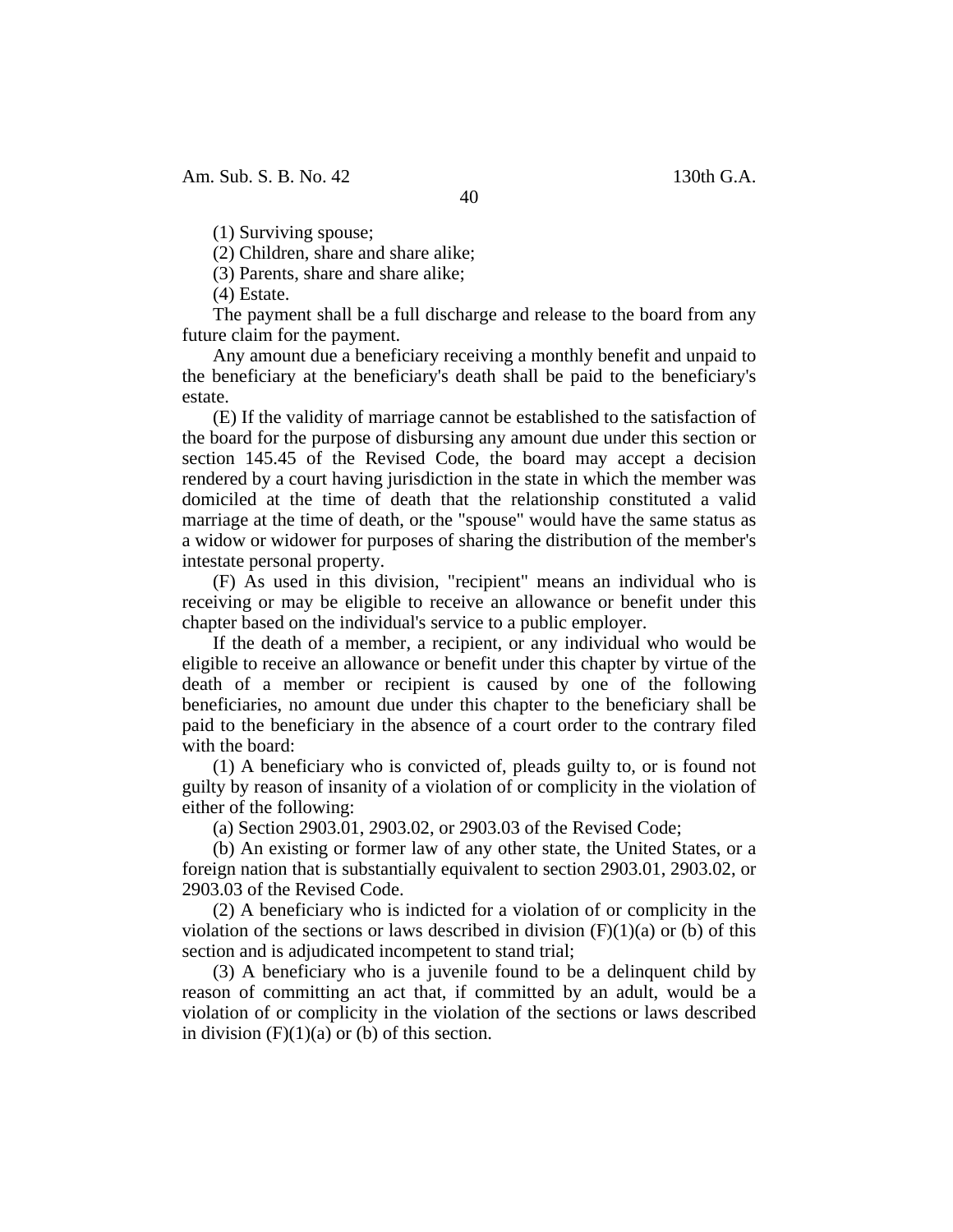Sec. 145.431. Designation of a beneficiary for the purposes of section 145.40 of the Revised Code or payment of benefits or a return of contributions to the beneficiary of a member participating in a PERS defined contribution plan shall be made under this section. A beneficiary shall be designated in writing duly executed on a form provided by the public employees retirement board and signed by the member. A designation under this section is not valid unless received by the board prior to the member's death.

A beneficiary designation made under this section applies to the PERS defined benefit plan or PERS defined contribution plan in which the member participated or, if the member participated in both the defined benefit plan and one or more defined contribution plans, to both the defined benefit plan and the defined contribution plans.

The last designation of any beneficiary revokes all previous designations. The member's marriage, divorce, marriage dissolution, legal separation, or withdrawal of account, or the birth of the member's child, or adoption of a child, shall constitute an automatic revocation of the member's previous designation.

Sec. 145.45. Except as provided in division  $(C)(1)$  of this section, in lieu of accepting the payment of the accumulated account of a member who dies before service retirement, a beneficiary, as determined in this section or section 145.43 of the Revised Code, may elect to forfeit the accumulated contributions and to substitute certain other benefits under division (A) or (B) of this section.

 $(A)(1)$  If a deceased member was eligible for a service retirement benefit as provided in section 145.33, 145.331, or 145.332 of the Revised Code, a surviving spouse or other sole dependent beneficiary may elect to receive a monthly benefit computed as the joint-survivor benefit designated as "plan A" in section 145.46 of the Revised Code a joint-life plan under which the spouse or beneficiary receives one hundred per cent of the actuarial equivalent of the deceased member's lesser retirement allowance payable for the member's life, which the member would have received had the member retired on the last day of the month of death and had the member at that time selected such joint-survivor a plan. Payment shall begin with the month subsequent to the member's death, except that a surviving spouse who is less than sixty-five years old may defer receipt of such benefit. Upon receipt, the benefit shall be calculated based upon the spouse's age at the time of first payment, and shall accrue regular interest during the time of deferral.

(2) Beginning on a date selected by the public employees retirement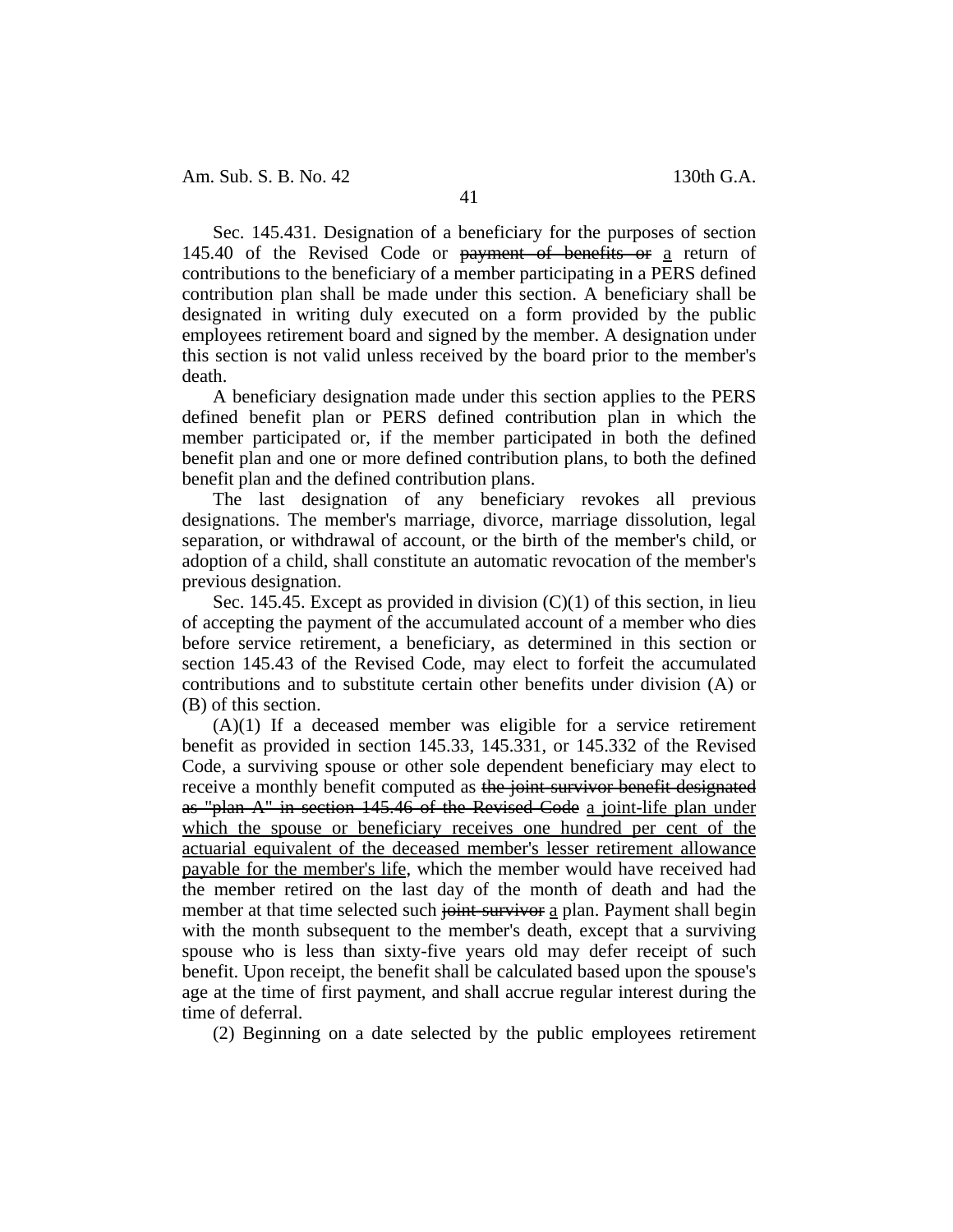$(1)(a)$ 

board, which shall be not later than July 1, 2004, a surviving spouse or other sole dependent beneficiary may elect, in lieu of a monthly payment under division (A)(1) of this section, a plan of payment consisting of both of the following:

(a) A lump sum in an amount the surviving spouse or other sole dependent beneficiary designates that constitutes a portion of the allowance that would be payable under division  $(A)(1)$  of this section;

(b) The remainder of that allowance in monthly payments.

The total amount paid as a lump sum and a monthly benefit shall be the actuarial equivalent of the amount that would have been paid had the lump sum not been selected.

The lump sum amount designated by the surviving spouse or other sole dependent beneficiary under division  $(A)(2)(a)$  of this section shall be not less than six times and not more than thirty-six times the monthly amount that would be payable to the surviving spouse or other sole dependent beneficiary under division (A)(1) of this section and shall not result in a monthly payment that is less than fifty per cent of that monthly amount.

(B) If a deceased member had, except as provided in division (B)(7) of this section, at least one and one-half years of contributing service credit, with, except as provided in division (B)(7) of this section, at least one-quarter year of contributing service credit within the two and one-half years prior to the date of death, or was receiving at the time of death a disability benefit as provided in section 145.36, 145.361, or 145.37 of the Revised Code, qualified survivors who elect to receive monthly benefits shall receive the greater of the benefits provided in division  $(B)(1)(a)$  or  $(b)$ and (4) of this section as allocated in accordance with division  $(B)(5)$  of this section.

Or

| $\cdots$     |                              |              |
|--------------|------------------------------|--------------|
| Number       |                              |              |
| of Qualified |                              | Monthly      |
| survivors    | Annual Benefit as a Per      | Benefit      |
| affecting    | Cent of Decedent's Final     | shall not be |
| the benefit  | <b>Average Salary</b>        | less than    |
|              | 25%                          | \$250        |
| 2            | 40                           | 400          |
| 3            | 50                           | 500          |
| 4            | 55                           | 500          |
| 5 or more    | 60                           | 500          |
| (b) Years of | Annual Benefit as a Per Cent |              |
| Service      | of Member's Final Average    |              |
|              |                              |              |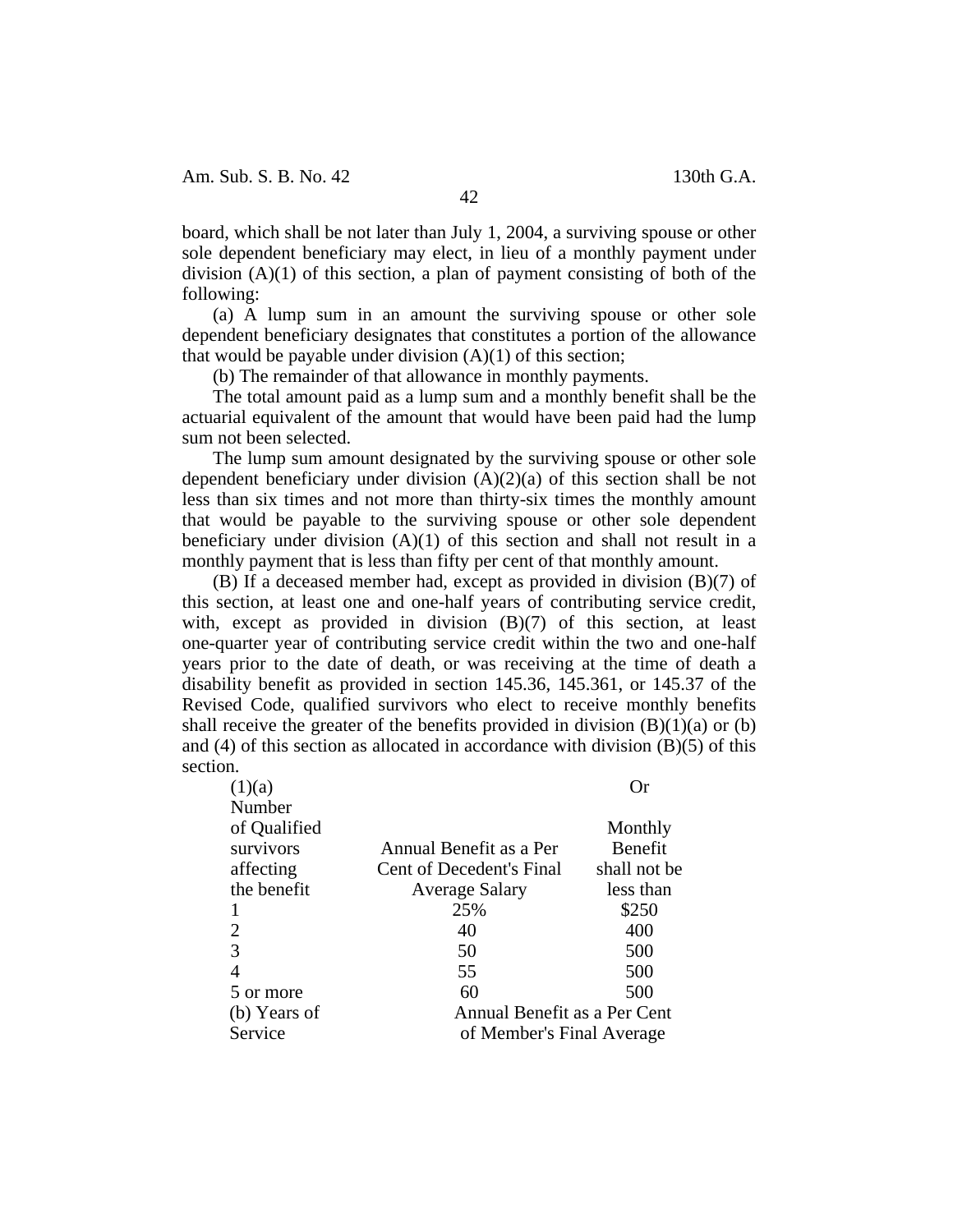|            | Salary |
|------------|--------|
| 20         | 29%    |
| 21         | 33     |
| 22         | 37     |
| 23         | 41     |
| 24         | 45     |
| 25         | 48     |
| 26         | 51     |
| 27         | 54     |
| 28         | 57     |
| 29 or more | 60     |

(2) Benefits shall begin as qualified survivors meet eligibility requirements as follows:

43

(a) A qualified spouse is the surviving spouse of the deceased member, who is age sixty-two, or regardless of age meets one of the following qualifications:

(i) Except as provided in division  $(B)(7)$  of this section, the deceased member had ten or more years of Ohio service credit.

(ii) The spouse is caring for a qualified child.

(iii) The spouse is adjudged physically or mentally incompetent.

A spouse of a member who died prior to August 27, 1970, whose eligibility was determined at the member's death, and who is physically or mentally incompetent on or after August 20, 1976, shall be paid the monthly benefit which that person would otherwise receive when qualified by age.

(b) A qualified child is any child of the deceased member who has never been married and to whom one of the following applies:

(i) Is under age eighteen, or under age twenty-two if the child is attending an institution of learning or training pursuant to a program designed to complete in each school year the equivalent of at least two-thirds of the full-time curriculum requirements of such institution and as further determined by board policy;

(ii) Regardless of age, is adjudged physically or mentally incompetent at the time of the member's death.

(c) A qualified parent is a dependent parent aged sixty-five or older or regardless of age if physically or mentally incompetent, a dependent parent whose eligibility was determined by the member's death prior to August 20, 1976, and who is physically or mentally incompetent on or after August 20, 1976, shall be paid the monthly benefit for which that person would otherwise qualify.

(3) "Physically or mentally incompetent" as used in this section may be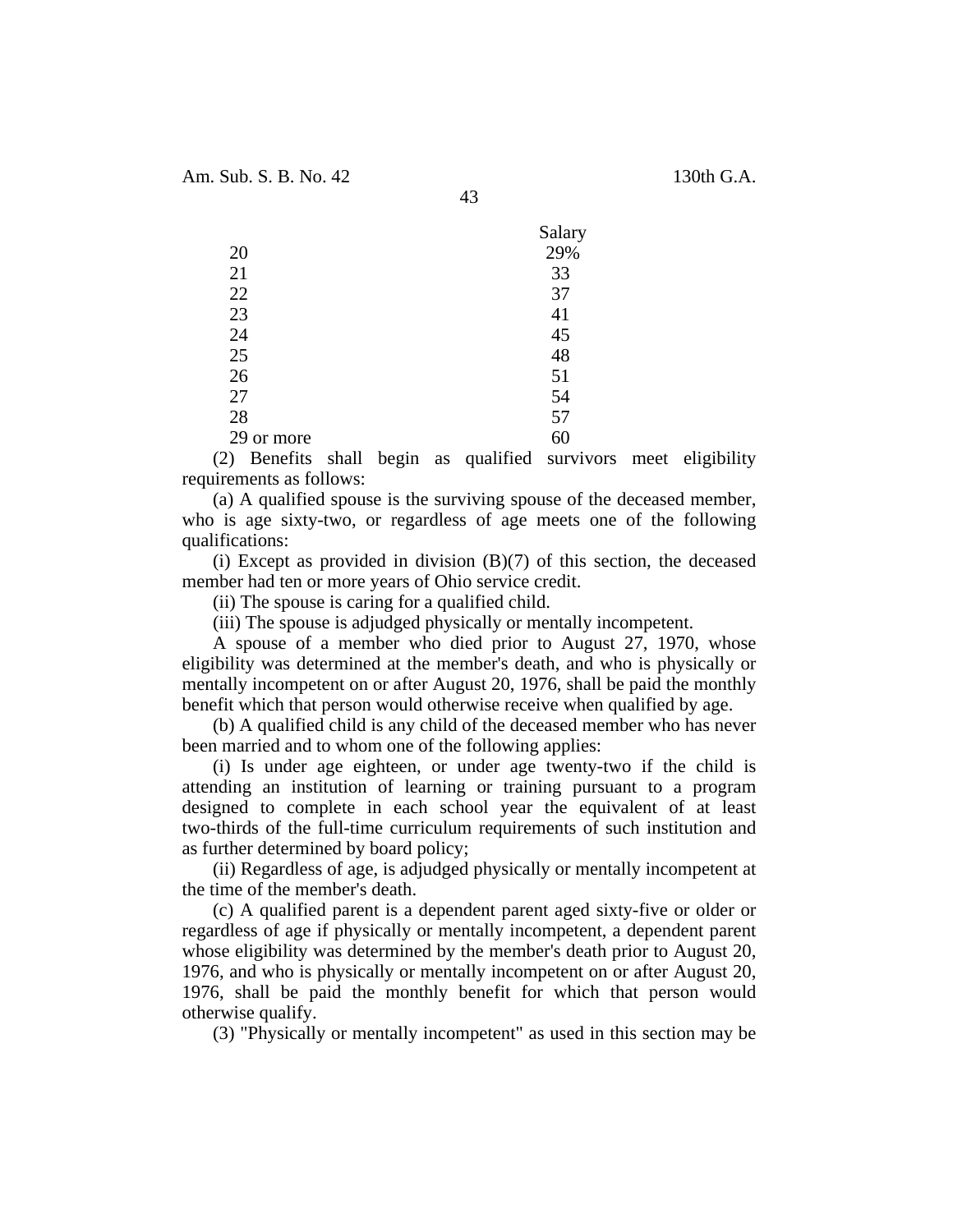determined by a court of jurisdiction, or by a physician appointed by the retirement board. Incapability of making a living because of a physically or mentally disabling condition shall meet the qualifications of this division.

(4) Benefits to a qualified survivor shall terminate upon ceasing to meet eligibility requirements as provided in this division, a first marriage, abandonment, adoption, or during active military service. Benefits to a deceased member's surviving spouse that were terminated under a former version of this section that required termination due to remarriage and were not resumed prior to September 16, 1998, shall resume on the first day of the month immediately following receipt by the board of an application on a form provided by the board.

Upon the death of any subsequent spouse who was a member of the public employees retirement system, state teachers retirement system, or school employees retirement system, the surviving spouse of such member may elect to continue receiving benefits under this division, or to receive survivor's benefits, based upon the subsequent spouse's membership in one or more of the systems, for which such surviving spouse is eligible under this section or section 3307.66 or 3309.45 of the Revised Code. If the surviving spouse elects to continue receiving benefits under this division, such election shall not preclude the payment of benefits under this division to any other qualified survivor.

Benefits shall begin or resume on the first day of the month following the attainment of eligibility and shall terminate on the first day of the month following loss of eligibility.

 $(5)(a)$  If a benefit is payable under division  $(B)(1)(a)$  of this section, benefits to a qualified spouse shall be paid in the amount determined for the first qualifying survivor in division  $(B)(1)(a)$  of this section. All other qualifying survivors shall share equally in the benefit or remaining portion thereof.

(b) All qualifying survivors shall share equally in a benefit payable under division  $(B)(1)(b)$  of this section, except that if there is a surviving spouse, the surviving spouse shall receive not less than the amount determined for the first qualifying survivor in division  $(B)(1)(a)$  of this section.

(6) The beneficiary of a member who is also a member of the state teachers retirement system or of the school employees retirement system, must forfeit the member's accumulated contributions in those systems and in the public employees retirement system, if the beneficiary takes a survivor benefit. Such benefit shall be exclusively governed by section 145.37 of the Revised Code.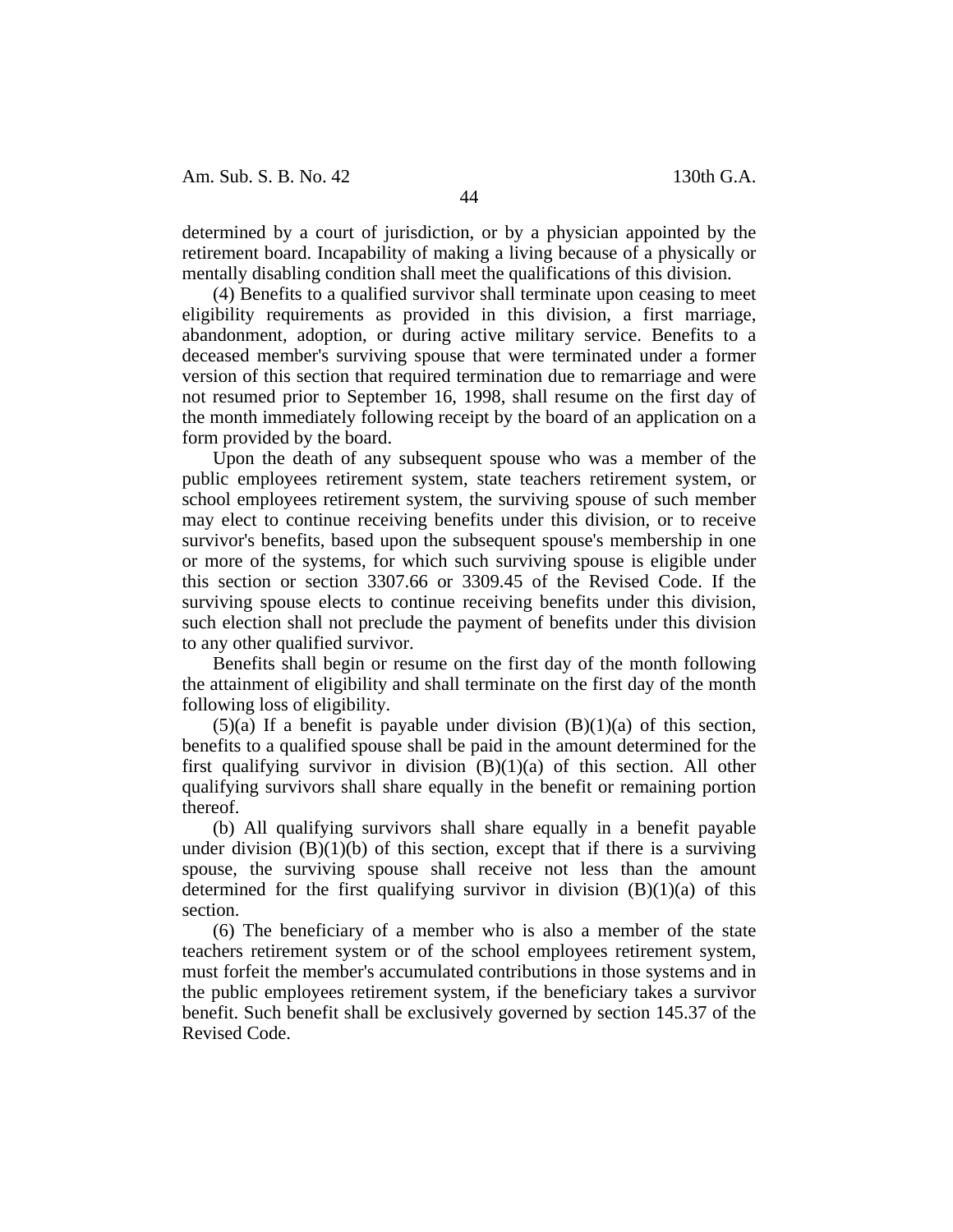(7) The following restrictions do not apply if the deceased member was contributing toward benefits under section 145.332 of the Revised Code at the time of death:

(a) That the deceased member have had at least one and one-half years of contributing service credit, with at least one-quarter year of contributing service within the two and one-half years prior to the date of death;

(b) If the deceased member was killed in the line of duty, that the deceased member have had ten or more years of Ohio service credit as described in division  $(B)(2)(a)(i)$  of this section.

For the purposes of division  $(B)(7)(b)$  of this section, "killed in the line of duty," means either that death occurred in the line of duty or that death occurred as a result of injury sustained in the line of duty.

(C)(1) Regardless of whether the member is survived by a spouse or designated beneficiary, if the public employees retirement system receives notice that a deceased member described in division (A) or (B) of this section has one or more qualified children, all persons who are qualified survivors under division (B) of this section shall receive monthly benefits as provided in division (B) of this section.

If, after determining the monthly benefits to be paid under division (B) of this section, the system receives notice that there is a qualified survivor who was not considered when the determination was made, the system shall, notwithstanding section 145.561 of the Revised Code, recalculate the monthly benefits with that qualified survivor included, even if the benefits to qualified survivors already receiving benefits are reduced as a result. The benefits shall be calculated as if the qualified survivor who is the subject of the notice became eligible on the date the notice was received and shall be paid to qualified survivors effective on the first day of the first month following the system's receipt of the notice.

If the retirement system did not receive notice that a deceased member has one or more qualified children prior to making payment under section 145.43 of the Revised Code to a beneficiary as determined by the retirement system, the payment is a full discharge and release of the system from any future claims under this section or section 145.43 of the Revised Code.

(2) If benefits under division  $(C)(1)$  of this section to all persons, or to all persons other than a surviving spouse or other sole beneficiary, terminate, there are no children under the age of twenty-two years, and the surviving spouse or beneficiary qualifies for benefits under division (A) of this section, the surviving spouse or beneficiary may elect to receive benefits under division (A) of this section. The benefits shall be effective on the first day of the month immediately following the termination.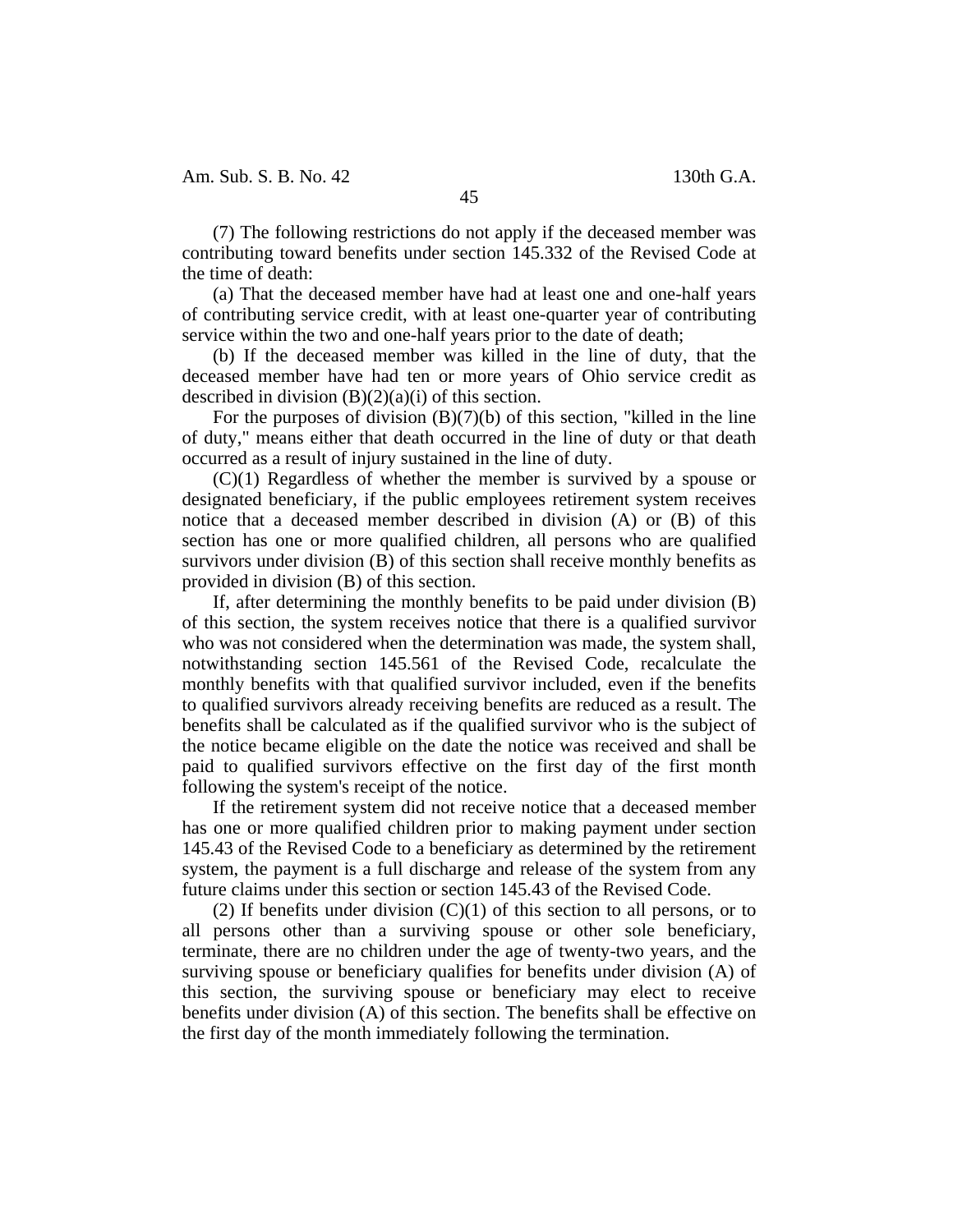(D) The final average salary used in the calculation of a benefit payable pursuant to division (A) or (B) of this section to a survivor or beneficiary of a disability benefit recipient shall be adjusted for each year between the disability benefit's effective date and the recipient's date of death by the lesser of three per cent or the actual average percentage increase in the consumer price index prepared by the United States bureau of labor statistics (U.S. city average for urban wage earners and clerical workers: "all items 1982-84=100").

(E) If the survivor benefits due and paid under this section are in a total amount less than the member's accumulated account that was transferred from the public employees' savings fund to the survivors' benefit fund, then the difference between the total amount of the benefits paid shall be paid to the beneficiary under section 145.43 of the Revised Code.

Sec. 145.46. (A) A retirement allowance calculated under section 145.33, 145.331, or 145.332 of the Revised Code shall be paid as provided in this section.

Unless the member is required by division  $(C)$  of this section to select a specified plan of payment, a member may elect a plan of payment as provided in division  $(B)(1)$ ,  $(2)$ , or  $(3)$  of this section. An election shall be made at the time the member makes application for retirement and on a form provided by the public employees retirement board. A plan of payment elected under this section shall be effective only if approved by the board, which shall approve it only if it is certified by an actuary engaged by the board to be the actuarial equivalent of the retirement allowance calculated under section 145.33, 145.331, or 145.332 of the Revised Code.

(B) The following plans of payment shall be offered by the public employees retirement system:

(1) "Joint-life plan," an allowance that consists of the actuarial equivalent of the member's retirement allowance determined under section 145.33, 145.331, or 145.332 of the Revised Code in a lesser amount payable for life and one-half or some other portion equal to ten per cent or more of the allowance continuing after death to the member's designated beneficiary for the beneficiary's life. The beneficiary shall be nominated by written designation filed with the retirement board. The amount payable to the beneficiary shall not exceed the amount payable to the member.

(2) "Single-life plan," the member's retirement allowance determined under section 145.33, 145.331, or 145.332 of the Revised Code;

(3) "Multiple-life plan," an allowance that consists of the actuarial equivalent of the member's retirement allowance determined under section 145.33, 145.331, or 145.332 of the Revised Code in a lesser amount payable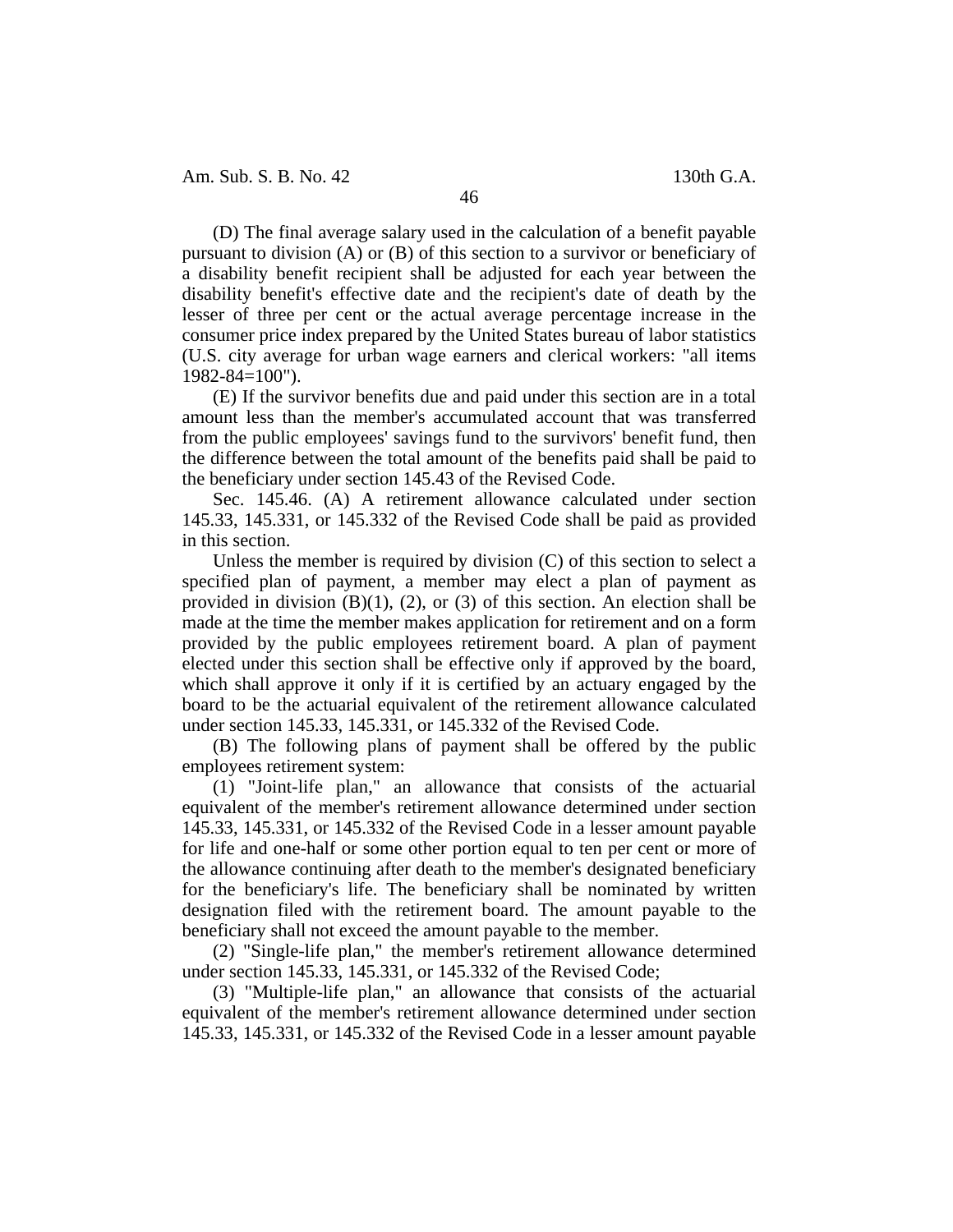to the retirant for life and some portion of the lesser amount continuing after death to two, three, or four surviving beneficiaries designated at the time of the member's retirement. Unless required under division (C) of this section, no portion allocated under this plan of payment shall be less than ten per cent. The total of the portions allocated shall not exceed one hundred per cent of the member's lesser allowance.

(C) A member shall select a plan of payment as follows:

(1) Subject to division  $(C)(2)$  of this section, if the member is married at the time of retirement, the member shall select a joint-life plan and receive a plan of payment that consists of the actuarial equivalent of the member's retirement allowance determined under section 145.33, 145.331, or 145.332 of the Revised Code in a lesser amount payable for life and one-half of such allowance continuing after death to the member's surviving spouse for the life of the spouse. A married member is not required to select this plan of payment if the member's spouse consents in writing to the member's election of a plan of payment other than described in this division or the board waives the requirement that the spouse consent;

(2) If prior to the effective date of the member's retirement, the public employees retirement board receives a copy of a court order issued under section 3105.171 or 3105.65 of the Revised Code or the laws of another state regarding division of marital property the board shall accept the member's election of a plan of payment under this section only if the member complies with both of the following:

(a) The member elects a plan of payment that is in accordance with the order.

(b) If the member is married, the member elects a multiple-life plan and designates the member's current spouse as a beneficiary under that plan unless that spouse consents in writing to not being designated a beneficiary under any plan of payment or the board waives the requirement that the current spouse consent.

(D) An application for retirement shall include an explanation of all of the following:

(1) That, if the member is married, unless the spouse consents to another plan of payment or there is a court order dividing marital property issued under section 3105.171 or 3105.65 of the Revised Code or the laws of another state regarding the division of marital property that provides for payment in a specified amount, the member's retirement allowance will be paid under a joint-life plan and consist of the actuarial equivalent of the member's retirement allowance in a lesser amount payable for life and one-half of the allowance continuing after death to the surviving spouse for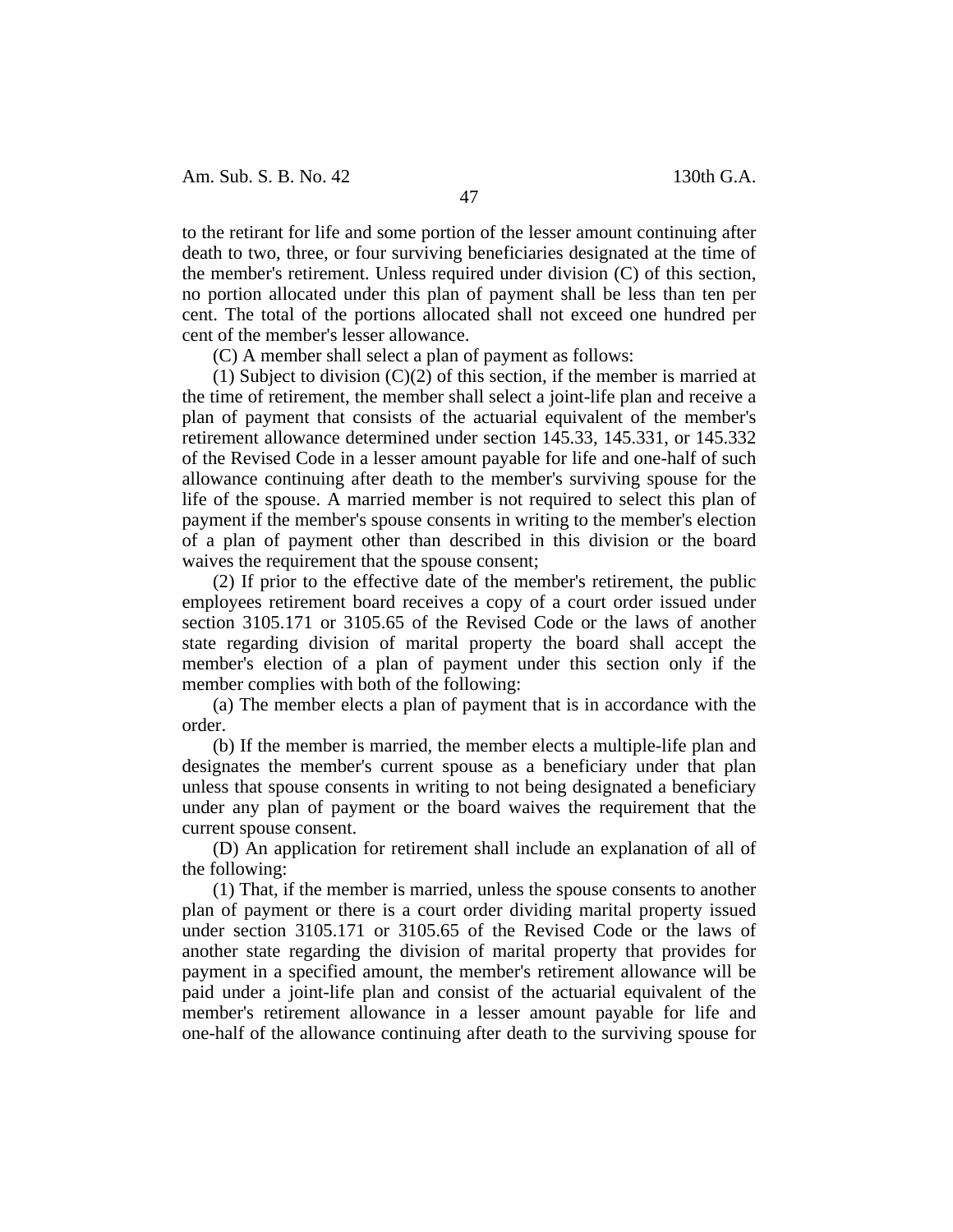the life of the spouse;

(2) A description of the alternative plans of payment, including all plans described in division (B) of this section, available with the consent of the spouse;

(3) That the spouse may consent to another plan of payment and the procedure for giving consent;

(4) That consent is irrevocable once notice of consent is filed with the board.

Consent shall be valid only if it is signed, in writing, and witnessed by a notary public. The board may waive the requirement of consent if the spouse is incapacitated or cannot be located or for any other reason specified by the board. Consent or waiver is effective only with regard to the spouse who is the subject of the consent or waiver.

(E)(1) Beginning on a date selected by the retirement board, which shall be not later than July 1, 2004, a member may elect to receive a retirement allowance under a plan of payment consisting of both a lump sum in an amount the member designates that constitutes a portion of the member's retirement allowance under a plan described in division (B) of this section and the remainder as a monthly allowance under that plan.

The total amount paid as a lump sum and a monthly benefit shall be the actuarial equivalent of the amount that would have been paid had the lump sum not been selected.

(2) The lump sum designated by a member shall be not less than six times and not more than thirty-six times the monthly amount that would be payable to the member under the plan of payment elected under division (B) of this section had the lump sum not been elected and shall not result in a monthly allowance that is less than fifty per cent of that monthly amount.

(F) If the retirement allowances, as a single life annuity or payment plan as provided in this section, due and paid are in a total amount less than (1) the accumulated contributions, and (2) other deposits made by the member as provided by this chapter, standing to the credit of the member at the time of retirement, then the difference between the total amount of the allowances paid and the accumulated contributions and other deposits shall be paid to the beneficiary provided under division (D) of section 145.43 of the Revised Code.

(G)(1) The death of a spouse or any designated beneficiary following retirement shall cancel the portion of the plan of payment providing continuing lifetime benefits to the deceased spouse or deceased designated beneficiary. The retirant shall receive the actuarial equivalent of the retirant's single lifetime benefit, as determined by the board, based on the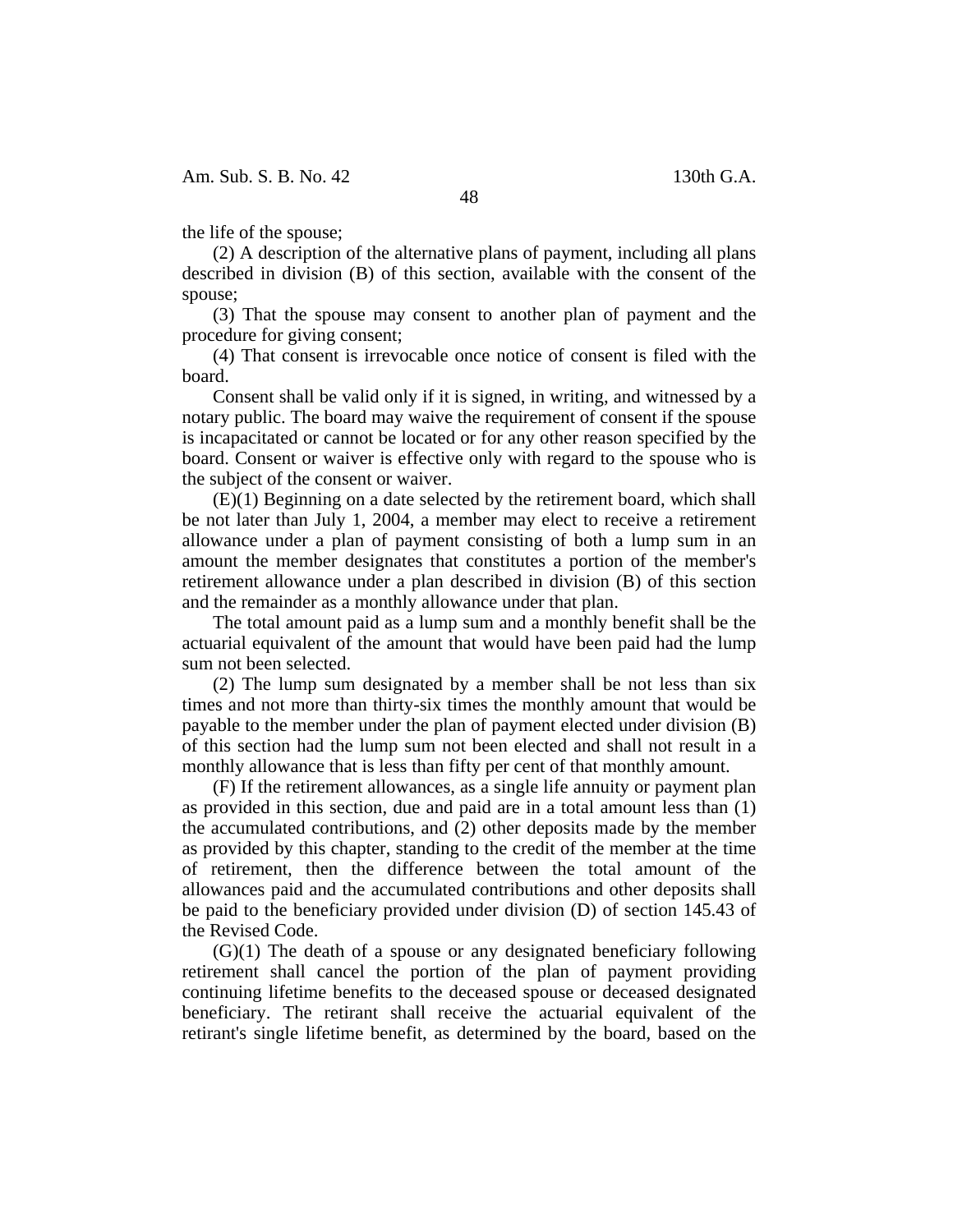number of remaining beneficiaries, with no change in the amount payable to any remaining beneficiary. The change shall be effective the month following the date of death.

(2) On divorce, annulment, or marriage dissolution, a retirant receiving a retirement allowance under a plan that provides for continuation of all or part of the allowance after death for the lifetime of the retirant's surviving spouse may, with the written consent of the spouse or pursuant to an order of the court with jurisdiction over the termination of the marriage, elect to cancel the portion of the plan providing continuing lifetime benefits to that spouse. The retirant shall receive the actuarial equivalent of the retirant's single lifetime benefit as determined by the retirement board based on the number of remaining beneficiaries, with no change in amount payable to any remaining beneficiary. The election shall be made on a form provided by the board and shall be effective the month following its receipt by the board.

(H)(1) Following a marriage or remarriage, both of the following apply:

(a) A retirant who is receiving the retirant's retirement allowance under a single-life plan may elect a new plan of payment under division  $(B)(1)$  or (3) of this section based on the actuarial equivalent of the retirant's single lifetime benefit as determined by the board.

(b) A retirant who is receiving a retirement allowance pursuant to a plan of payment providing for payment to a former spouse pursuant to a court order described in division  $(C)(2)$  of this section may elect a new plan of payment in the form of a multiple-life plan based on the actuarial equivalent of the retirant's single lifetime retirement allowance as determined by the board if the new plan of payment elected does not reduce the payment to the former spouse.

(2) If the marriage or remarriage occurs on or after June 6, 2005, the election must be made not later than one year after the date of the marriage or remarriage.

The plan elected under this division shall become effective on the date of receipt by the board of an application on a form approved by the board, but any change in the amount of the retirement allowance shall commence on the first day of the month following the effective date of the plan.

(I) Any person who, prior to July 24, 1990, selected an optional plan of payment at retirement that provided for a return to the single life benefit after the designated beneficiary's death shall have the retirant's benefit adjusted to the optional plan equivalent without such provision.

(J) A retirant's receipt of the first month's retirement allowance constitutes the retirant's final acceptance of the plan of payment and may be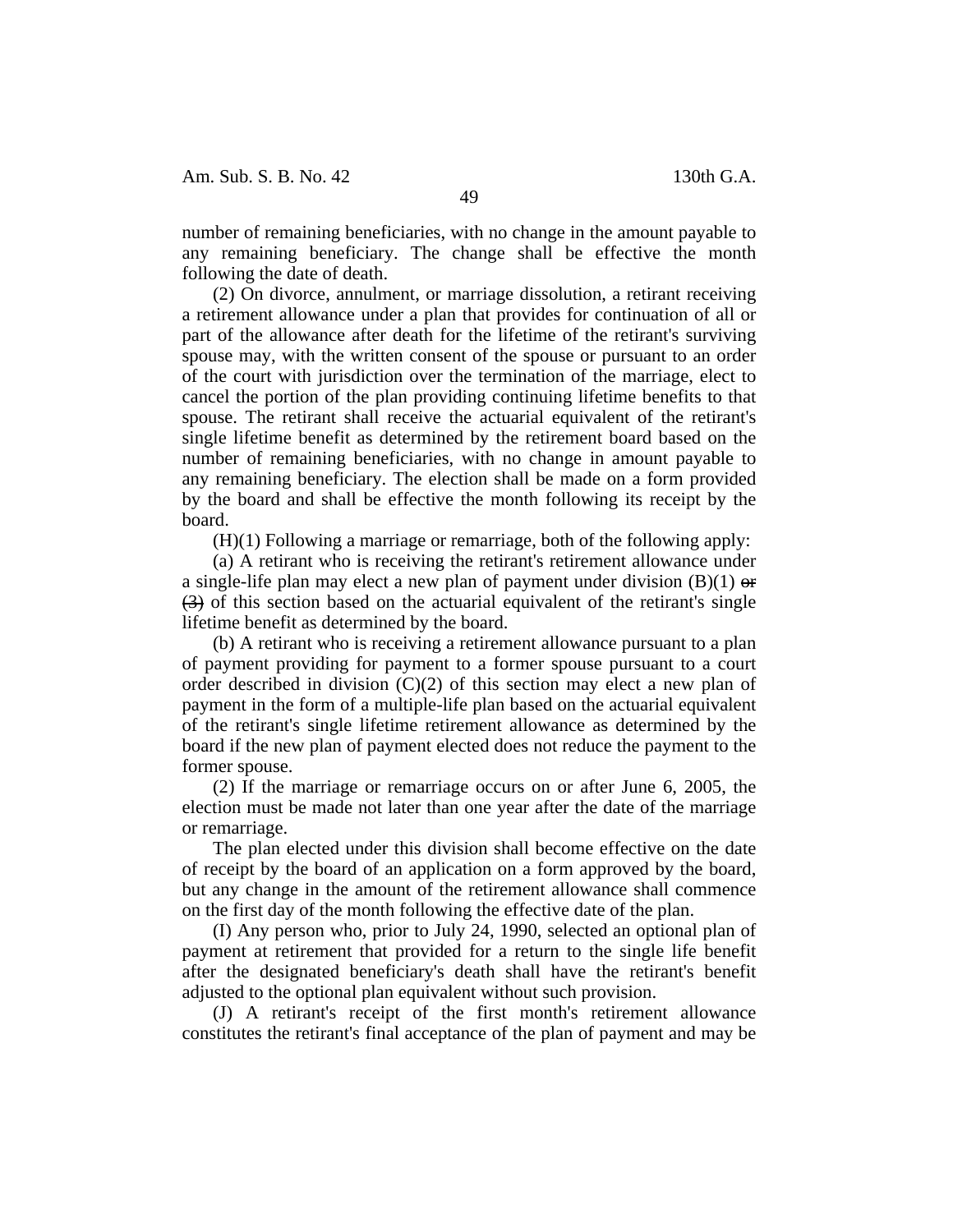changed only as provided in this chapter.

Sec. 145.563. Notwithstanding section 145.561 of the Revised Code:

(A) The public employees retirement system may adjust an allowance or benefit payable under this chapter if an error occurred in calculation of the allowance or benefit;

(B) If any person who is a member, former member, contributor, former contributor, retirant, beneficiary, or alternate payee, as defined in section 3105.80 of the Revised Code, is paid any benefit or payment by the public employees retirement system, including any payment made to a third party on the person's behalf, to which the person is not entitled, the benefit or payment shall be repaid to the retirement system by the person or third party. If A repayment required by this section may include a penalty or interest on the amount of the benefit or payment, as specified in rules adopted by the public employees retirement board. The rules shall specify the method for calculating a penalty or interest and the conditions under which a penalty or interest may be assessed.

If the person or third party fails to make the repayment, the retirement system shall withhold the amount or a portion of the amount due from any benefit or payment due the person or the person's beneficiary under this chapter, or may collect the amount in any other manner provided by law.

Sec. 145.58. (A) The public employees retirement board shall adopt rules establishing eligibility for any coverage provided under this section. The rules shall base eligibility on years and types of service credit earned by members. Eligibility determinations shall be made in accordance with the rules, except that an individual who, as a result of making a false statement in an attempt to secure a benefit under this section, is convicted of violating section 2921.13 of the Revised Code is ineligible for coverage.

(B) The board may enter into agreements with insurance companies, health insuring corporations, or government agencies authorized to do business in the state for issuance of a policy or contract of health, medical, hospital, or surgical benefits coverage, or any combination thereof, for eligible individuals receiving age and service retirement or a disability or survivor benefit subscribing to the plan, or for PERS retirants employed under section 145.38 of the Revised Code, for coverage of benefits in accordance with division  $\Theta(D)(2)$  of section 145.38 of the Revised Code. Notwithstanding any other provision of this chapter, the policy or contract may also include coverage for any eligible individual's spouse and dependent children and for any of the eligible individual's sponsored dependents as the board determines appropriate. If all or any portion of the policy or contract premium is to be paid by any individual receiving age and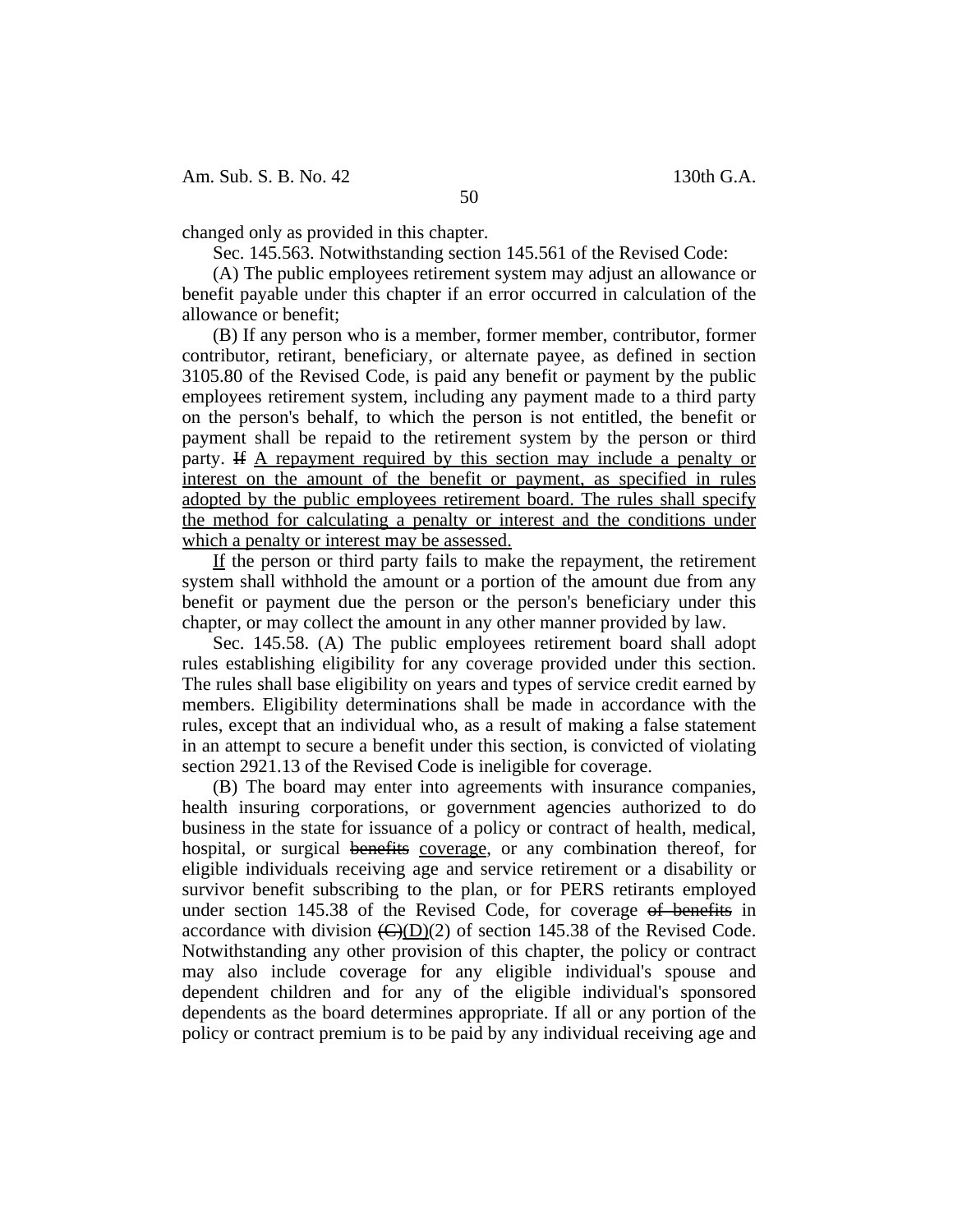service retirement or a disability or survivor benefit, the individual shall, by written authorization, instruct the board to deduct the premium agreed to be paid by the individual to the company, corporation, or agency.

The board may contract for coverage on the basis of part or all of the cost of the coverage to be paid from appropriate funds of the public employees retirement system. The cost paid from the funds of the system shall be included in the employer's contribution rate provided by sections 145.48 and 145.51 of the Revised Code. The board may by rule provide coverage to individuals who are not eligible under the rules adopted under division (A) of this section if the coverage is provided at no cost to the retirement system. The board shall not pay or reimburse the cost for coverage under this section or section 145.584 of the Revised Code for any such individual.

The board may provide for self-insurance of risk or level of risk as set forth in the contract with the companies, corporations, or agencies, and may provide through the self-insurance method specific benefits coverage as authorized by rules of the board.

(C) The board shall, beginning the month following receipt of satisfactory evidence of the payment for coverage, pay monthly to each recipient of service retirement, or a disability or survivor benefit under the public employees retirement system who is eligible for coverage under part B of the medicare program established under Title XVIII of "The Social Security Act Amendments of 1965," 79 Stat. 301 (1965), 42 U.S.C.A. 1395j, as amended, an amount determined by the board for such coverage, except that the board shall make no such payment to any individual who is not eligible for coverage under the rules adopted under division (A) of this section or pay an amount that exceeds the amount paid by the recipient for the coverage.

At the request of the board, the recipient shall certify to the retirement system the amount paid by the recipient for coverage described in this division.

(D) The board shall establish by rule requirements for the coordination of any coverage, or payment, or benefit provided under this section or section 145.584 of the Revised Code with any similar coverage, or payment, or benefit made available to the same individual by the Ohio police and fire pension fund, state teachers retirement system, school employees retirement system, or state highway patrol retirement system.

(E) The board shall make all other necessary rules pursuant to the purpose and intent of this section.

Sec. 145.581. (A) As used in this section: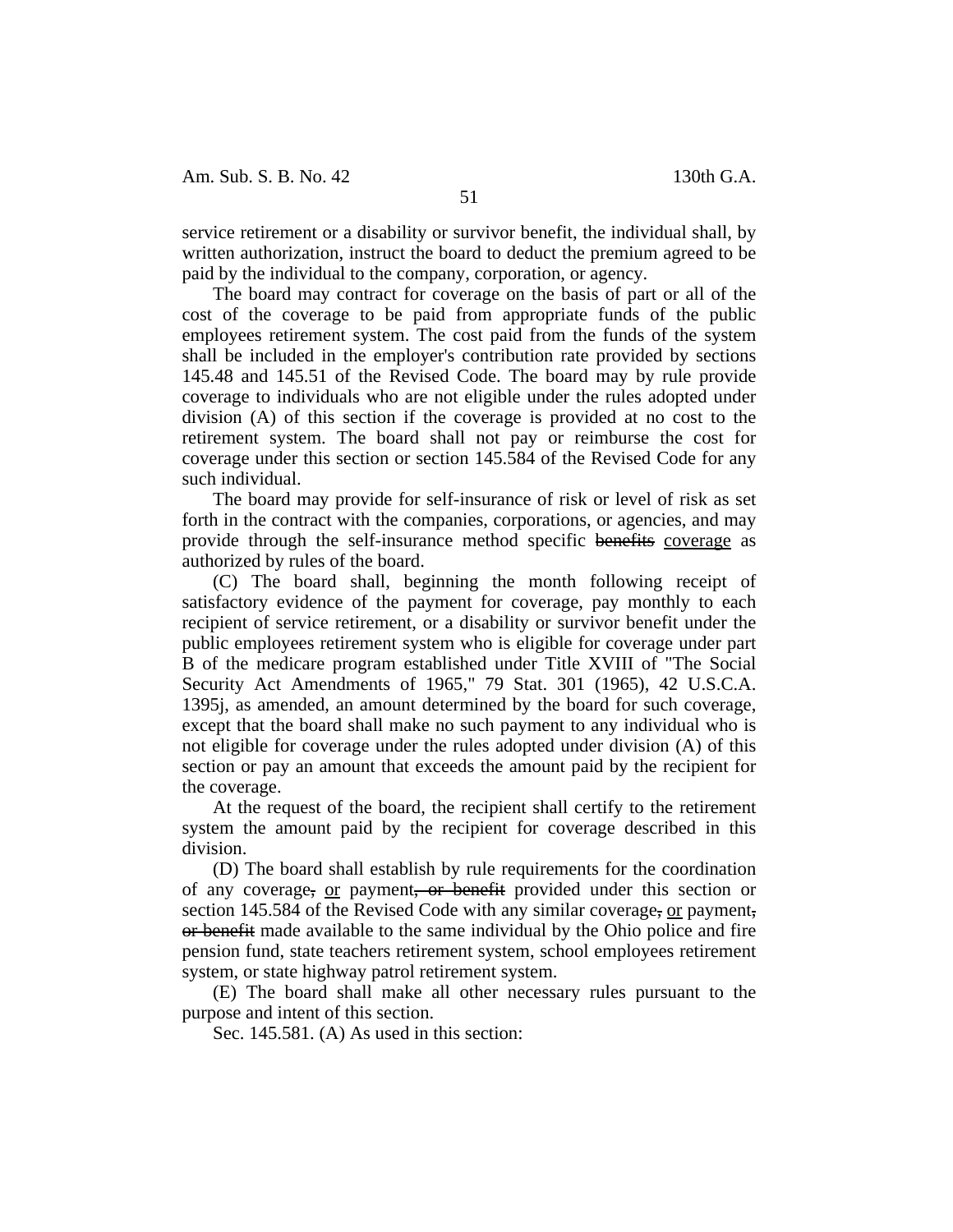52

(1) "Long-term care insurance" has the same meaning as in section 3923.41 of the Revised Code.

(2) "Retirement systems" means the public employees retirement system, the Ohio police and fire pension fund, the state teachers retirement system, the school employees retirement system, and the state highway patrol retirement system.

(B) The public employees retirement board shall may establish a long-term care insurance program consisting of the programs authorized by divisions (C) and (D) of this section. Such program may be established independently or jointly with one or more of the other retirement systems. If the program is established jointly, the board shall adopt rules in accordance with section 111.15 of the Revised Code to establish the terms and conditions of such joint participation.

(C) The board shall may establish a program under which it makes long-term care insurance available to any person who participated in a policy of long-term care insurance for which the state or a political subdivision contracted under section 124.84 or 124.841 of the Revised Code and is the recipient of a pension, benefit, or allowance from the system. To implement the program under this division, the board, subject to division (E) of this section, may enter into an agreement with the insurance company, health insuring corporation, or government agency that provided the insurance. The board shall, under any such agreement, deduct the full premium charged from the person's benefit, pension, or allowance notwithstanding any employer agreement to the contrary.

Any long-term care insurance policy entered into under this division is subject to division (C) of section 124.84 of the Revised Code.

 $(D)(1)$  The board, subject to division  $(E)$  of this section, shall may establish a program under which a recipient of a pension, benefit, or allowance from the system who is not eligible for such insurance under division (C) of this section may participate in a contract for long-term care insurance. Participation may include the recipient's dependents and family members.

(2) The board shall may adopt rules in accordance with section 111.15 of the Revised Code governing the program. The Any rules adopted by the board shall establish methods of payment for participation under this section, which may include deduction of the full premium charged from a recipient's pension, benefit, or allowance, or any other method of payment considered appropriate by the board.

(E) Prior to entering into any agreement or contract with an insurance company or health insuring corporation for the purchase of, or participation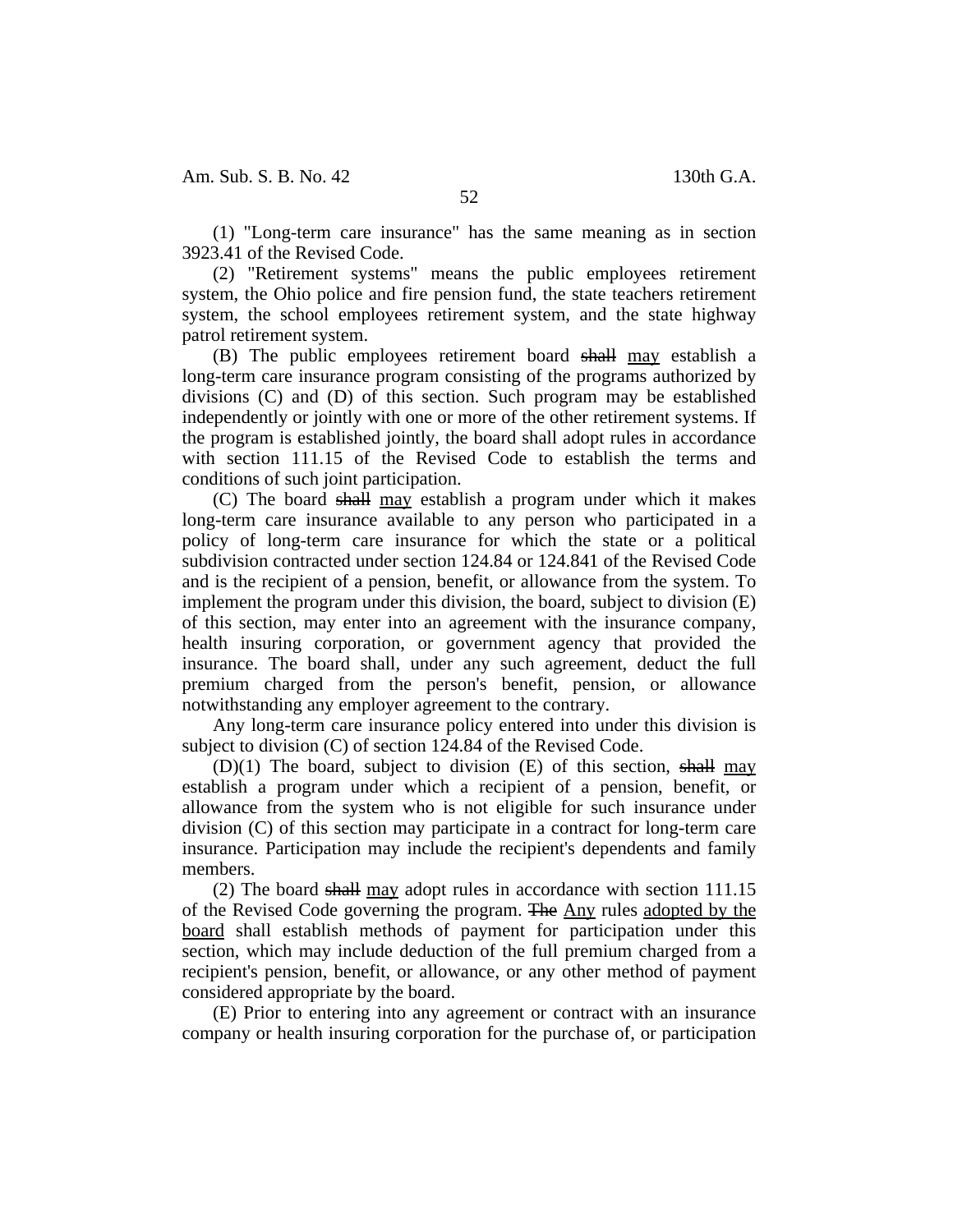in, a long-term care insurance policy under this section, the board shall request the superintendent of insurance to certify the financial condition of the company or corporation. The board shall not enter into the agreement or contract if, according to that certification, the company or corporation is insolvent, is determined by the superintendent to be potentially unable to fulfill its contractual obligations, or is placed under an order of rehabilitation or conservation by a court of competent jurisdiction or under an order of supervision by the superintendent.

Sec. 145.584. (A) Except as otherwise provided in division (B) of this section, the board of the public employees retirement system shall make available to each retirant or disability benefit recipient receiving a monthly allowance or benefit on or after January 1, 1968, who has attained the age of sixty-five years, and who is not eligible to receive hospital insurance benefits under the federal old age, survivors, and disability insurance program without payment of premiums, hospital one of the following:

(1) Hospital insurance coverage substantially equivalent to the federal hospital insurance benefits, Social Security Amendments of 1965, 79 Stat. 291, 42 U.S.C.A. 1395c, as amended;

(2) An amount, determined by the board, to reimburse the retirant or disability benefit recipient for payment of premiums for federal hospital insurance benefits described in this division, which amount shall not exceed the premiums paid. This

This coverage or amount shall also be made available to the spouse, widow, or widower of such retirant or disability benefit recipient provided such spouse, widow, or widower has attained age sixty-five and is not eligible to receive hospital insurance benefits under the federal old age, survivors, and disability insurance program without payment of premiums. The widow or widower of a retirant or disability benefit recipient shall be eligible for such coverage or amount only if he or she is the recipient of a monthly allowance or benefit from this system. A portion of the cost of the premium or amount for the spouse may be paid from the appropriate funds of the public employees retirement system. The remainder of the cost shall be paid by the recipient of the allowance or benefit.

The cost of such coverage <u>or amount</u>, paid from the funds of the system, shall be included in the employer's rate provided by section 145.48 of the Revised Code. The retirement board is authorized to make all necessary rules pursuant to the purpose and intent of this section, and shall may contract for such coverage as provided in section 145.58 of the Revised Code.

At the request of the board, the recipient of reimbursement under this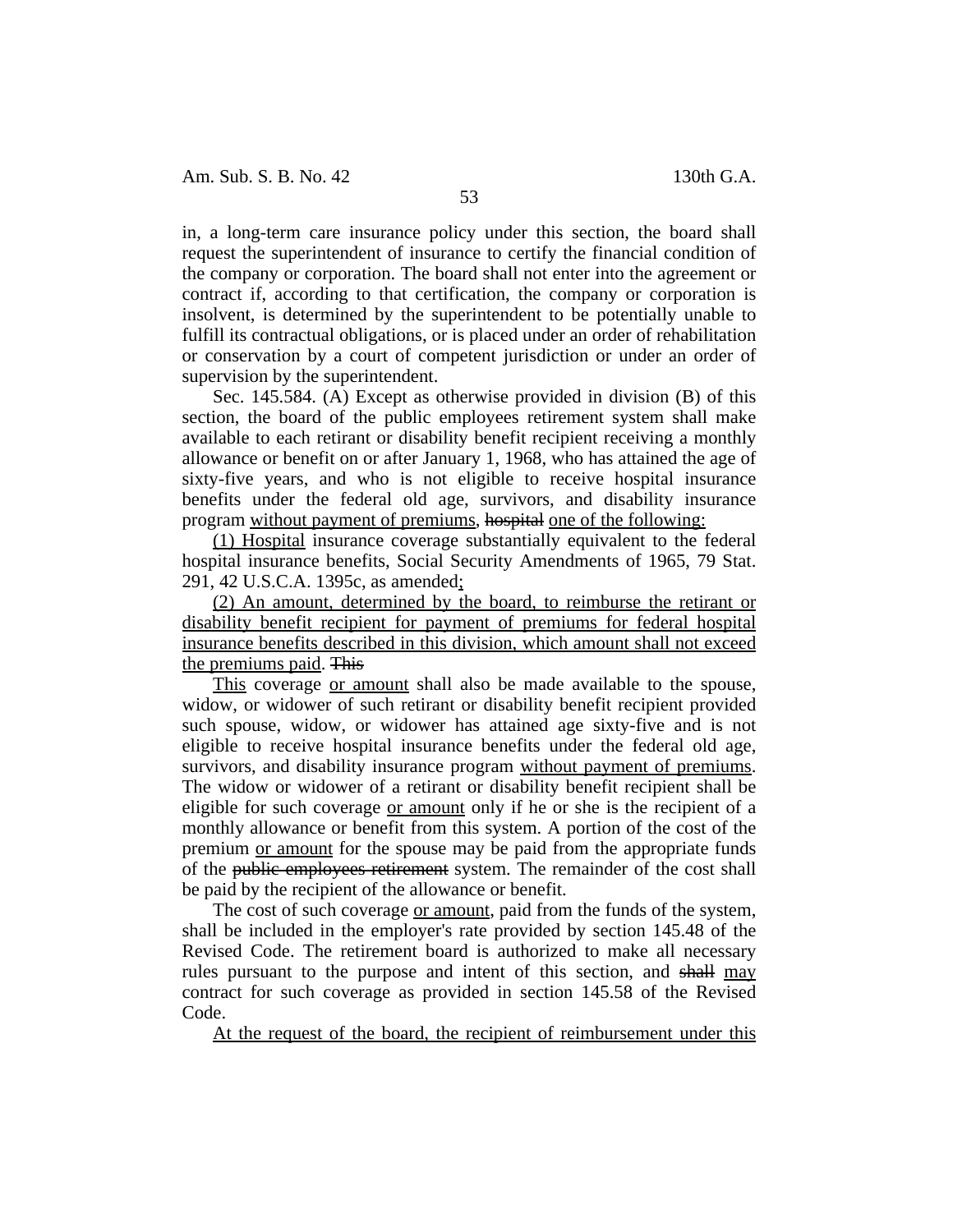section shall certify to the retirement system the premium paid for the federal insurance benefits described in division (A) of this section. Payment of the amount described in division  $(A)(2)$  of this section shall begin for the first month that the recipient is participating in both the federal hospital insurance benefits and a health care arrangement offered by the system.

(B) The board need not make the hospital insurance coverage or amount described in division (A) of this section available to any person for whom it is prohibited by section 145.58 of the Revised Code from paying or reimbursing the premium cost of such insurance.

Sec. 145.63. (A) Deposits under section 145.62 of the Revised Code, together with earnings, shall be refunded under whichever of the following circumstances applies:

(1) On withdrawal of accumulated contributions as provided in sections 145.40 and 145.43 of the Revised Code or payment of a lump sum under section 145.384 of the Revised Code;

(2) On the death of a contributor prior to retirement;

(3) In the case of a contributor participating in the PERS defined benefit plan, on application of the contributor prior to attaining eligibility for age and service retirement;

(4) In the case of a contributor under section 145.38 or 145.383 of the Revised Code, on application of the contributor prior to attaining eligibility for a benefit under section 145.384 of the Revised Code;

(5) In the case of a contributor who has attained eligibility for an age and service retirement benefit or a benefit under section 145.384 of the Revised Code and is not married, on application;

(6) In the case of a contributor who has attained eligibility for an age and service retirement benefit or a benefit under section 145.384 of the Revised Code and is married, on application if the application is accompanied by a statement of the spouse's consent to the refund or the public employees retirement board waives the requirement that the spouse consent;

(7) In the case of a contributor who has attained eligibility for an age and service retirement benefit as a consequence of section 145.37 of the Revised Code and will receive a retirement or disability benefit from the state teachers retirement system or school employees retirement system but has not requested a transfer of funds to the other retirement system under division (B) $\left(\frac{1}{\epsilon}\right)$ (8) of section 145.37 of the Revised Code, at the time the public employees retirement system pays to the other retirement system the amount required under division  $(B)(4)(e)(6)$  of that section;

(8) In the case of a disability benefit recipient under section 145.36 of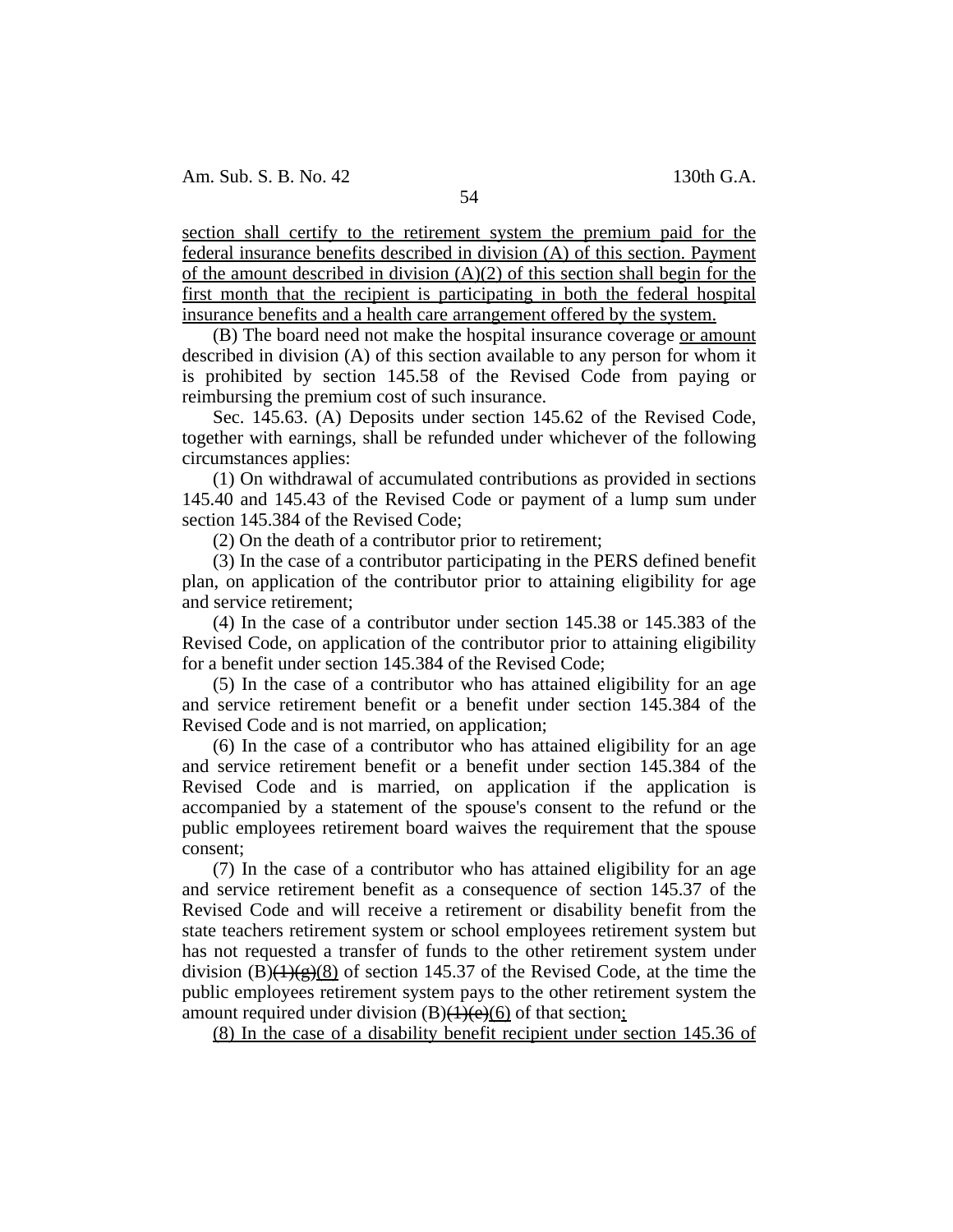the Revised Code who is not eligible for an age and service retirement allowance, on the effective date of disability retirement.

(B) The consent of a spouse to a refund is valid only if it is in writing, signed, and witnessed by a notary public.

The board may waive the requirement of consent if the spouse is incapacitated or cannot be located or for any other reason specified by the board. Consent or waiver is effective only with regard to the spouse who is the subject of the consent or waiver.

Sec. 145.64. (A) As used in this section, "joint-life plan," "single-life plan," and "multiple-life plan" have the same meanings as in division (B) of section 145.46 of the Revised Code.

(B) A contributor who has not received a refund of amounts deposited under section 145.62 or the version of division (C) of section 145.23 of the Revised Code as it existed immediately prior to April 6, 2007, may file an application with the public employees retirement system for a benefit under this section. Except as provided in section 145.62 of the Revised Code, the benefit shall consist of an annuity that shall be paid as described in division (B) of section 145.46 of the Revised Code.

The application must be filed prior to receipt of an age and service retirement benefit from the retirement system or, in the case of a contributor under section 145.38 or 145.383 of the Revised Code, a benefit under section 145.384 of the Revised Code. A contributor who fails to file an application for a benefit under this section prior to receipt of an age and service retirement benefit or a benefit under section 145.384 of the Revised Code shall be eligible only for a refund under section 145.63 of the Revised Code.

(1) Except as provided in division  $(B)(2)$  of this section, a contributor who is married at the time of application for a benefit under this section shall receive the benefit as a monthly annuity under a joint-life plan.

(2) A contributor may receive a benefit under this section under a plan of payment other than a joint-life plan if one of the following is the case:

(a) The contributor is unmarried;

(b) The benefit application is accompanied by a statement of the spouse's consent to another plan of payment or the public employees retirement board waives the requirement that the spouse consent;

(c) A plan of payment providing for payment in a specified portion of the benefit continuing after the member's death to a former spouse is required by a court order issued under section 3105.171 or 3105.65 of the Revised Code or the laws of another state regarding division of marital property prior to the effective date of the contributor's benefit application.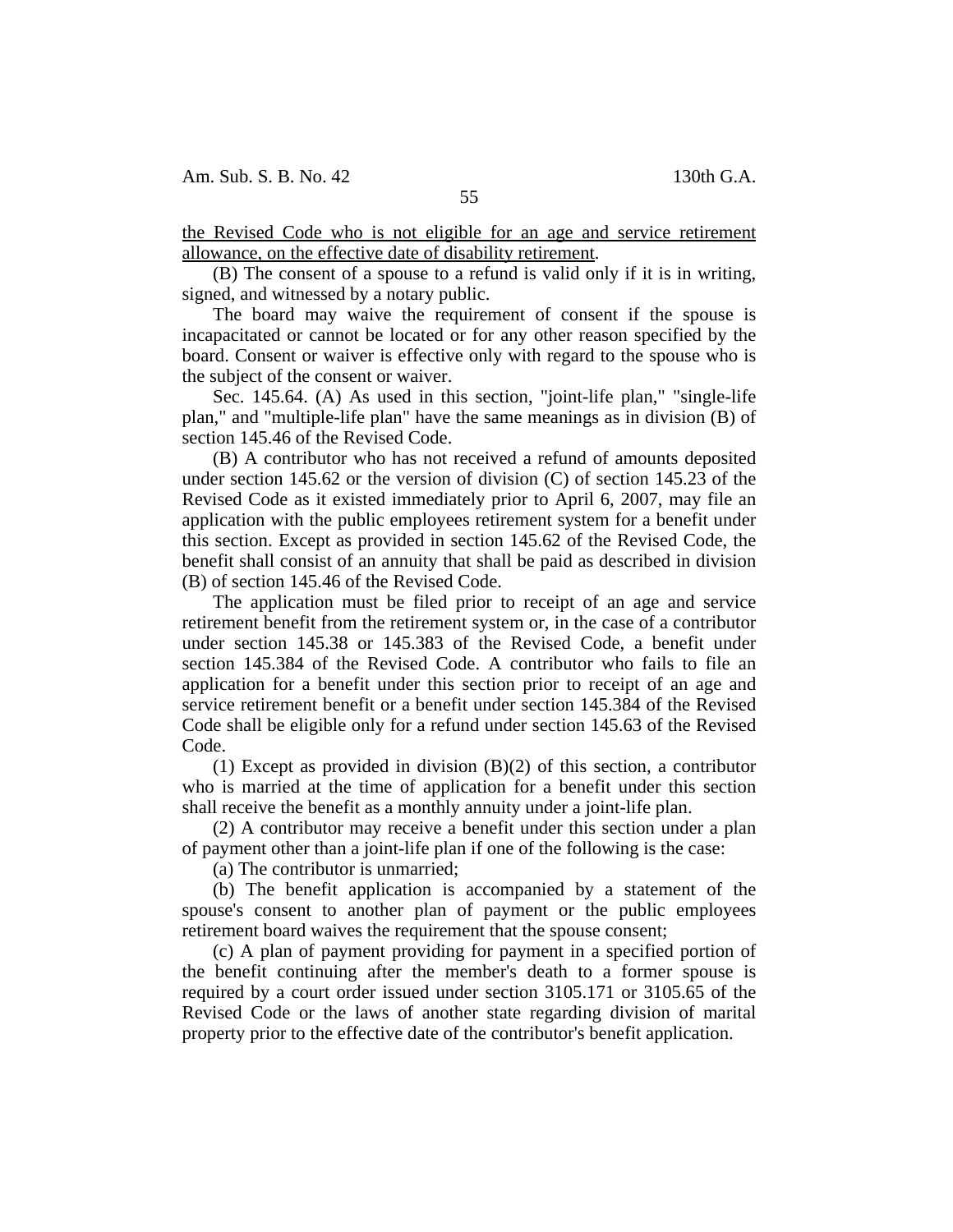(3) If a member is subject to division  $(B)(2)(c)$  of this section and the board has received a copy of the order described in that division, the board shall accept the member's election of a plan of payment under this section only if the member complies with both of the following:

(a) The member elects a plan of payment that is in accordance with the order described in division (B)(2)(c) of this section.

(b) If the member is married, the member elects a multiple-life plan and designates the member's current spouse as a beneficiary under that plan unless that spouse consents in writing to not being designated a beneficiary or the board waives the requirement that the current spouse consent.

(4) The contributor shall designate the beneficiary or beneficiaries under a plan of payment in writing at the time the plan is selected.

(5) A plan of payment, other than a single-life plan, shall be effective only if it is certified by an actuary engaged by the board to be the actuarial equivalent of the contributor's single-life plan annuity and is approved by the board.

(6) A contributor who is eligible to select a plan of payment under this section but fails to do so shall receive a monthly annuity under the plan of payment specified in rules adopted by the board.

(C) An annuity shall be paid monthly and consist of an amount determined by the public employees retirement system or the actuarial equivalent of that amount paid as described in this section.

Payments shall begin on whichever of the following applies:

(1) Except as provided in this division, the later of the effective date of the contributor's age and service retirement allowance or the first day of the month following the latest of:

(a) The last day for which compensation was paid;

(b) The attainment of the member's applicable minimum age or service credit eligibility as provided in section 145.32 or 145.332 of the Revised Code;

(c) The first day of the month following receipt of an application for an age and service retirement benefit.

(2) The later of the effective date of a benefit under section 145.384 of the Revised Code or the first day of the month following the latest of:

(a) The last day for which compensation for employment subject to section 145.38 or 145.383 of the Revised Code was paid;

(b) Attainment by the contributor of age sixty-five;

(c) If the contributor was previously employed as described in division (E)(3) of section 145.384 of the Revised Code, completion of a period of twelve months since the effective date of the last benefit under that section;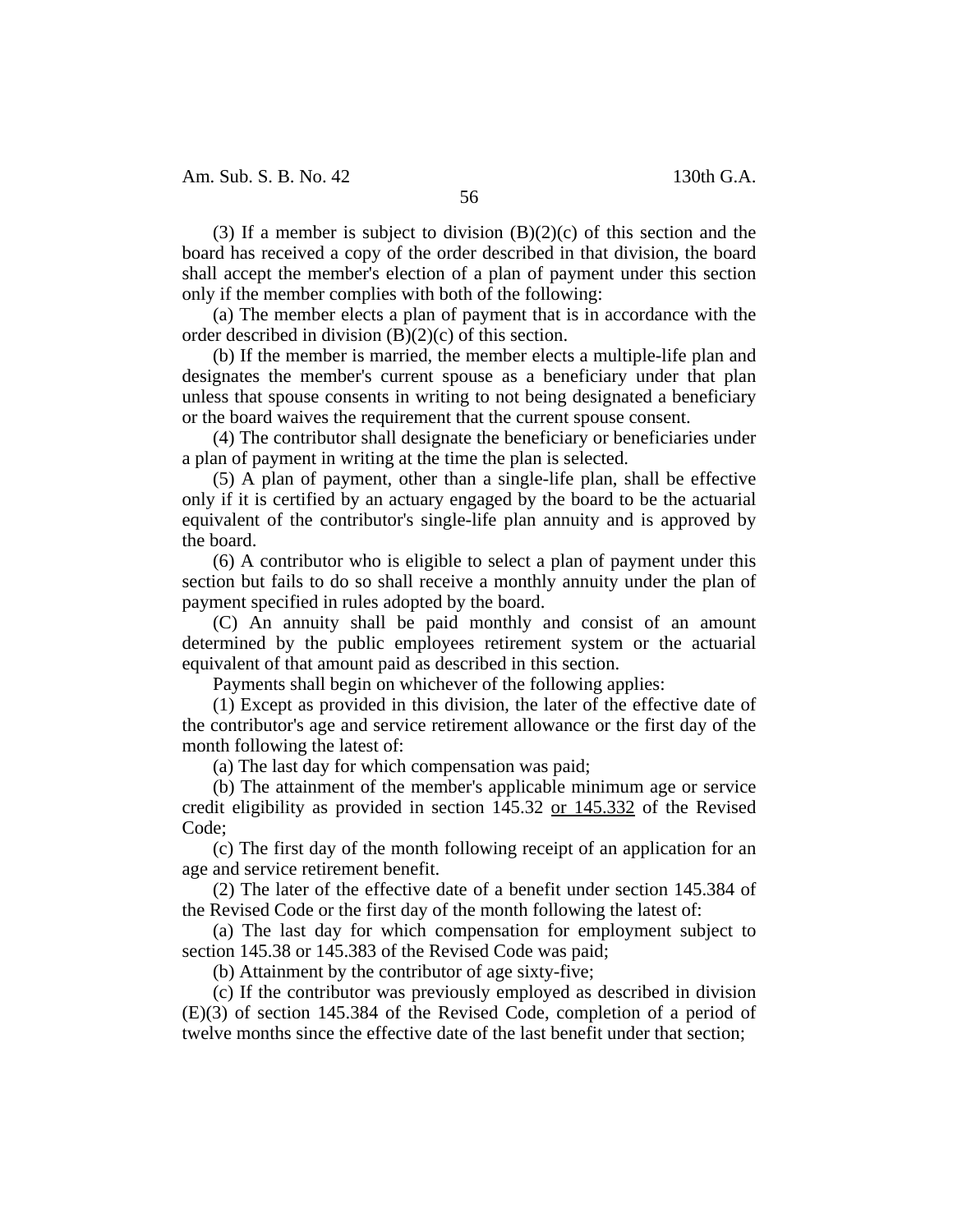(d) Receipt of an application for a benefit under section 145.384 of the Revised Code.

(3) The later of the effective date of disability retirement under section 145.36 of the Revised Code or if the date on which a member receiving disability retirement would have been is eligible for an age and service retirement allowance on that date.

(4) The first day of the month following the last day for which a disability allowance is paid under section 145.361 of the Revised Code.

(D) The consent of a spouse to a plan of payment other than a joint-life plan is valid only if it is in writing, signed, and witnessed by a notary public. The board may waive the requirement of consent if the spouse is incapacitated or cannot be located or for any other reason specified by the board. Consent or waiver is effective only with regard to the spouse who is the subject of the consent or waiver.

(E)(1) The death of a spouse or any designated beneficiary shall cancel the portion of an annuity providing continuing lifetime payments to the deceased spouse or deceased designated beneficiary. The contributor shall receive the actuarial equivalent of the contributor's remaining annuity, as determined by the board, based on the number of remaining beneficiaries, with no change in the amount payable to any remaining beneficiary. If the retirement system receives notice of the death on or after the effective date of this amendment January 7, 2013, the change shall be effective the month following the date of death.

(2) On divorce, annulment, or marriage dissolution, a contributor receiving an annuity under a plan of payment that provides for continuation of all or part of the annuity after death for the lifetime of the contributor's surviving spouse may, with the written consent of the spouse or pursuant to an order of the court with jurisdiction over the termination of the marriage, elect to cancel the portion of the plan providing continuing lifetime payments to that spouse. The contributor shall receive the actuarial equivalent of the contributor's annuity as determined by the board based on the number of remaining beneficiaries, with no change in the amount payable to any remaining beneficiary. The election shall be made on a form provided by the board and shall be effective the month following its receipt by the board.

(F)(1) Following a marriage or remarriage, both of the following apply:

(a) A contributor who is receiving payments under a single-life plan may elect a new plan of payment based on the actuarial equivalent of the contributor's single-life plan annuity as determined by the board.

(b) A contributor receiving an annuity under this section pursuant to a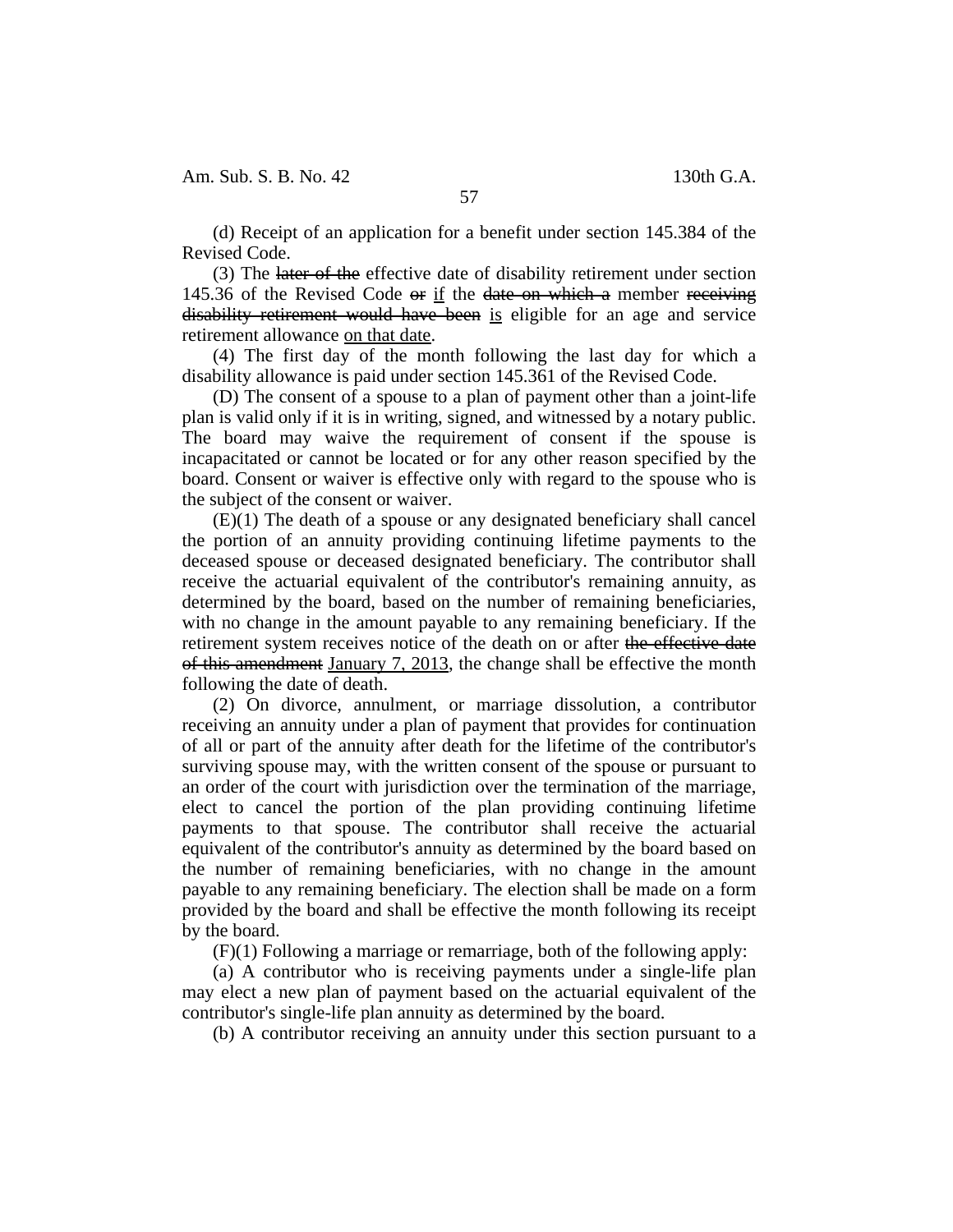plan of payment providing for payment to a former spouse pursuant to a court order as described in division  $(B)(2)(c)$  of this section may elect a new plan of payment under a multiple-life plan based on the actuarial equivalent of the contributor's benefit as determined by the board if the new plan of payment does not reduce the payment to the former spouse.

(2) An election under division  $(F)(1)$  of this section must be made not later than one year after the date of the marriage or remarriage.

The plan elected shall become effective on the date of receipt by the board of an application on a form approved by the board, but any change in the amount of the annuity payment shall commence on the first day of the month following the effective date of the plan.

(G) If at the time of death a contributor receiving a monthly annuity under a single-life plan has received less than the retirant's deposits under section 145.62 or the version of division (C) of section 145.23 of the Revised Code as it existed immediately prior to April 6, 2007, plus earnings on those deposits, the difference between the amount received and the amount of the contributor's deposits plus earnings shall be paid to the contributor's beneficiary under section 145.65 of the Revised Code. If any designated beneficiary receiving a monthly annuity under this section dies and at the time of the beneficiary's death the amounts paid to the contributor and the beneficiary are less than the amount of the contributor's deposits plus earnings on those deposits, the difference between the amount received by the contributor and the beneficiary and the amount of the contributor's deposits plus earnings shall be paid to the beneficiary's estate.

(H) Receipt of the first month's annuity payment constitutes final acceptance of the plan of payment and may be changed only as provided in this section.

Sec. 145.82. (A) Except as provided in divisions (B) and (C) of this section, sections 145.201 to 145.70 of the Revised Code do not apply to a PERS defined contribution plan, except that a PERS defined contribution plan may incorporate provisions of those sections as specified in the plan document.

(B) The following sections of Chapter 145. of the Revised Code apply to a PERS defined contribution plan: 145.195 145.01 to 145.20, 145.22, 145.221, 145.23, 145.25, 145.26, 145.27, 145.296, 145.38, 145.384, 145.391, 145.43, 145.431, 145.47, 145.48, 145.483, 145.51, 145.52, 145.53, 145.54, 145.55, 145.56, 145.563, 145.57, 145.571, 145.572, <del>145.573,</del> 145.574, 145.69, and 145.70 of the Revised Code.

(C) A PERS defined contribution plan that includes definitely determinable benefits may incorporate by reference all or part of sections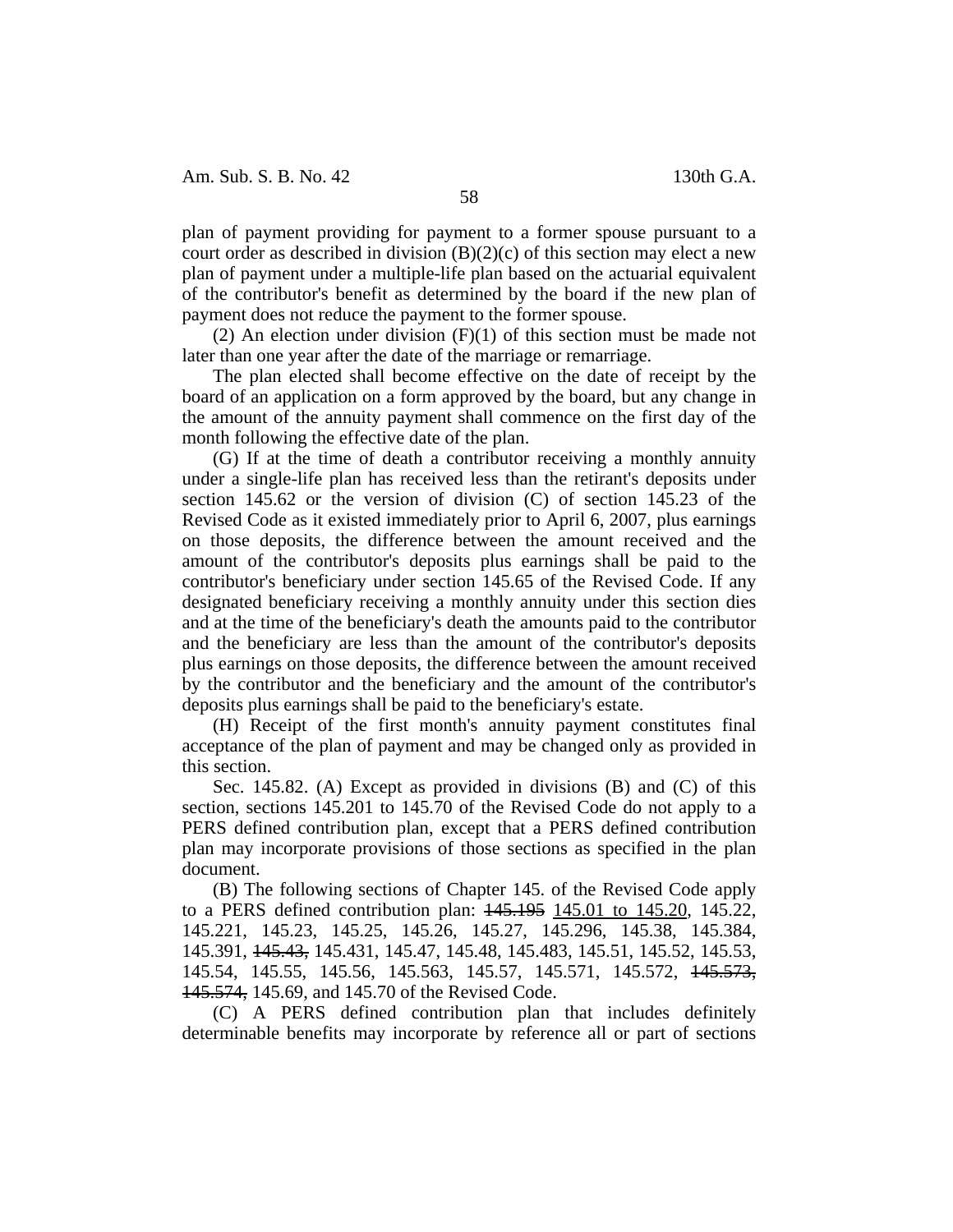145.201 to 145.79 of the Revised Code to allow a member participating in the plan to purchase service credit or to be eligible for any of the following:

(1) Retirement, disability, survivor, or death benefits;

(2) Health or long-term care insurance or any other type of health care benefit;

(3) Additional increases under section 145.323 of the Revised Code;

(4) A refund of contributions made by or on behalf of a member.

With respect to the benefits described in division  $(C)(1)$  of this section, the public employees retirement board may establish eligibility requirements and benefit formulas or amounts that differ from those of members participating in the PERS defined benefit plan. With respect to the purchase of service credit by a member participating in a PERS defined contribution plan, the board may reduce the cost of the service credit to reflect the different benefit formula established for the member.

Sec. 145.88. Amounts contributed under sections 145.85 and 145.86 of the Revised Code, and any earnings on those amounts, shall be deposited and credited in accordance with the PERS defined contribution plan that is selected by the member. The plan may include provisions authorizing the public employees retirement system to do either of the following:

(A) Withhold from the amounts contributed under sections 145.85 and 145.86 of the Revised Code a percentage of earnable salary or a fixed dollar amount that is determined by an actuary appointed by the public employees retirement board to be necessary to administer the plan;

(B) Withhold from the amounts contributed under section 145.86 of the Revised Code a percentage of earnable salary for the purpose of funding health care insurance coverage or any other type of health care benefit for a member participating in the plan.

Sec. 145.92. If a member participating in a PERS defined contribution plan is married at the time benefits under the plan are to commence, unless the spouse consents to another plan of payment or the spouse's consent is waived, the member's benefit under the plan shall be paid in a lesser amount payable for life and one-half of that amount continuing after death to the surviving spouse for the life of the spouse.

Consent is valid only if it is evidenced by a written document signed by the spouse and the signature is witnessed by a notary public. A plan may waive the requirement of consent if the spouse is incapacitated or cannot be located or for any other reason specified by the plan or in rules adopted by the public employees retirement board.

A plan shall waive the requirement of consent if a plan of payment that provides for payment in a specified portion of the retirement allowance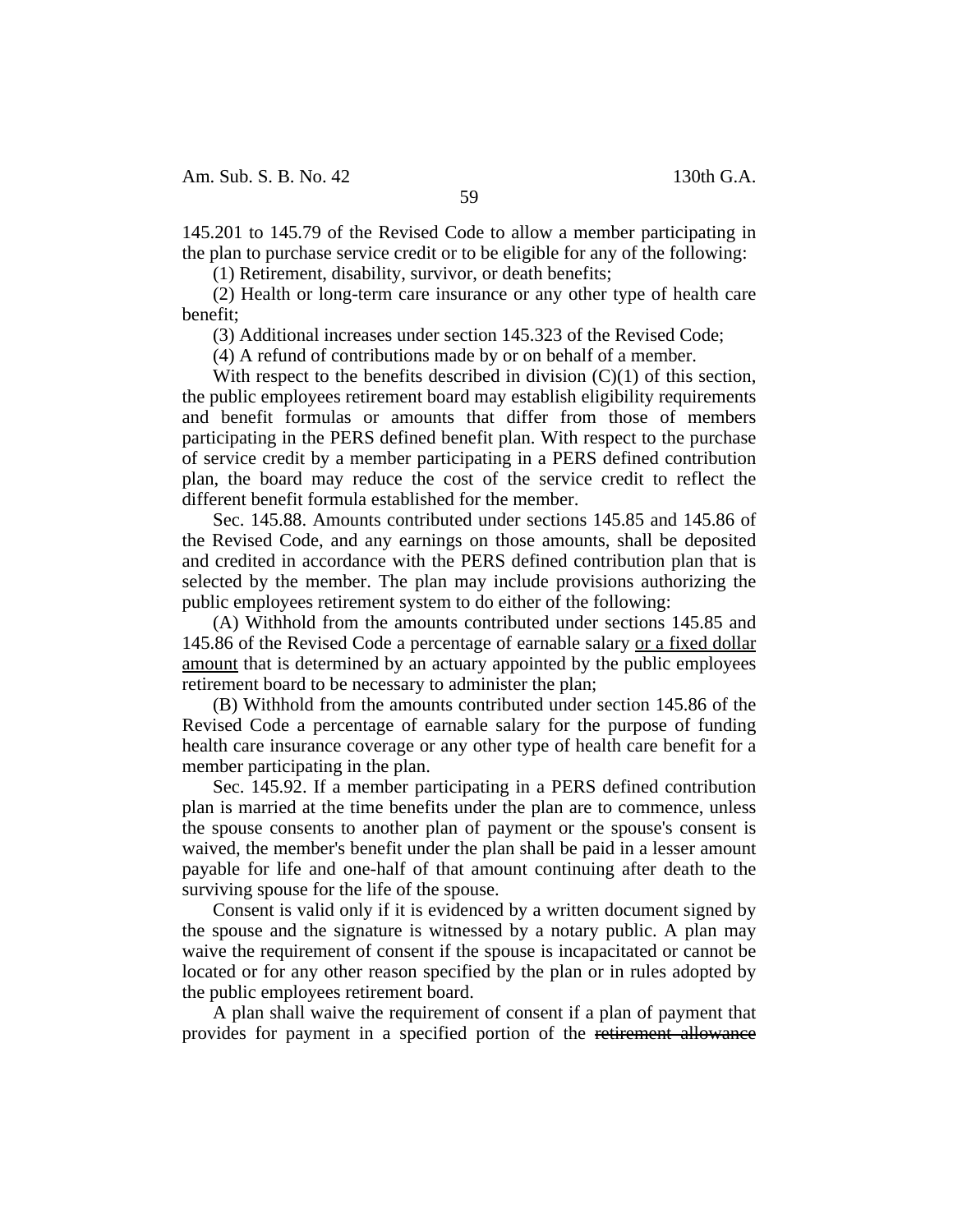benefit continuing after the member's death to a former spouse is required by a court order issued under section 3105.171 or 3105.65 of the Revised Code or laws of another state regarding division of marital property prior to the effective date of the member's retirement. If a court order requires this plan of payment, the member shall be required to annuitize the member's accumulated amounts in accordance with the order. If the member is married, the plan of payment selected by the member also shall provide for payment to the member's current spouse, unless the current spouse consents in writing to not being designated a beneficiary under the plan of payment or the current spouse's consent is waived by reason other than the court order.

Consent or waiver is effective only with regard to the spouse who is the subject of the consent or waiver.

Sec. 145.95. (A) Subject to division (B) of this section and sections 145.38, 145.56, 145.57, 145.572, 145.573, and 145.574 of the Revised Code, the right of a member participating in a PERS defined contribution plan to any payment or benefit accruing from contributions made by or on behalf of the member under sections 145.85 and 145.86 of the Revised Code shall vest in accordance with this section.

A member's right to any payment or benefit that is based on the member's contributions is nonforfeitable.

A member's right to any payment or benefit that is based on contributions by the member's employer is nonforfeitable as specified by the plan selected by the member.

(B) This section does not apply to an increase made under section 145.323 of the Revised Code for a recipient whose benefit effective date is on or after the effective date of this amendment January 7, 2013.

Sec. 171.04. The Ohio retirement study council shall:

(A) Make an impartial review from time to time of all laws governing the administration and financing of the pension and retirement funds under Chapters 145., 146., 742., 3307., 3309., and 5505. of the Revised Code and recommend to the general assembly any changes it may find desirable with respect to the allowances and benefits, sound financing of the cost of benefits, the prudent investment of funds, and the improvement of the language, structure, and organization of the laws;

(B) Make an annual report to the governor and to the general assembly covering its evaluation and recommendations with respect to the operations of the state retirement systems and their funds;

(C) Study all changes in the retirement laws proposed to the general assembly and report to the general assembly on their probable costs, actuarial implications, and desirability as a matter of public policy;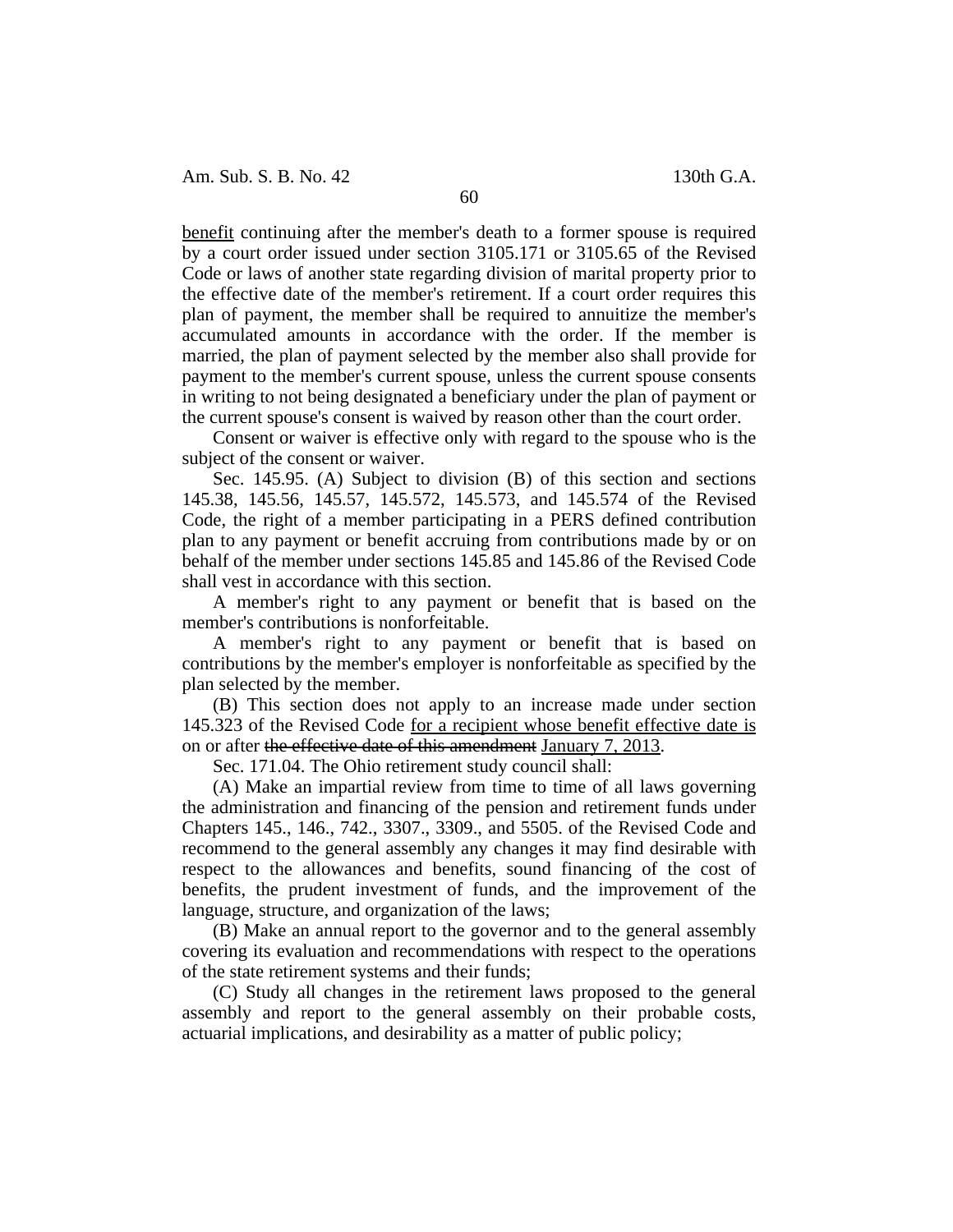(D) Review semiannually the policies, objectives, and criteria adopted under sections 145.11, 742.11, 3307.15, 3309.15, and 5505.06 of the Revised Code for the operation of the investment programs of the state retirement systems, including a review of asset allocation targets and ranges, risk factors, asset class benchmarks, time horizons, total return objectives, relative volatility, and performance evaluation guidelines. The council shall, not later than thirty days after completing a review, submit to the governor and the general assembly a report summarizing its findings.

(E) Have prepared for each system by an independent actuary, at least once every ten years, an actuarial review of the actuarial valuations and quinquennial actuarial investigations prepared under sections 145.22, 742.14, 3307.20, 3309.21, and 5505.12 of the Revised Code, including a review of the actuarial assumptions and methods, the data underlying the valuations and investigations, and the adequacy of each system's employee and employer contribution rates to amortize its unfunded actuarial pension liability, if any, and to support the payment of benefits authorized by Chapter 145., 742., 3307., 3309., or 5505. of the Revised Code. The council shall submit to the governor and the general assembly a report summarizing the each review.

All costs associated with an actuarial review prepared pursuant to division (E) of this section shall be paid by the retirement system for which the review is prepared.

(F) Have conducted by an independent auditor at least once every ten years a fiduciary performance audit of each of the state retirement systems.

All costs associated with an audit conducted pursuant to division (F) of this section shall be paid by the retirement system audited.

(G) Provide each member of the council with copies of all proposed rules submitted to the council pursuant to sections 145.09, 742.10, 3307.04, 3309.04, and 5505.04 of the Revised Code and submit any recommendations to the joint committee on agency rule review.

Sec. 311.01. (A) A sheriff shall be elected quadrennially in each county. A sheriff shall hold office for a term of four years, beginning on the first Monday of January next after the sheriff's election.

(B) Except as otherwise provided in this section, no person is eligible to be a candidate for sheriff, and no person shall be elected or appointed to the office of sheriff, unless that person meets all of the following requirements:

(1) The person is a citizen of the United States.

(2) The person has been a resident of the county in which the person is a candidate for or is appointed to the office of sheriff for at least one year immediately prior to the qualification date.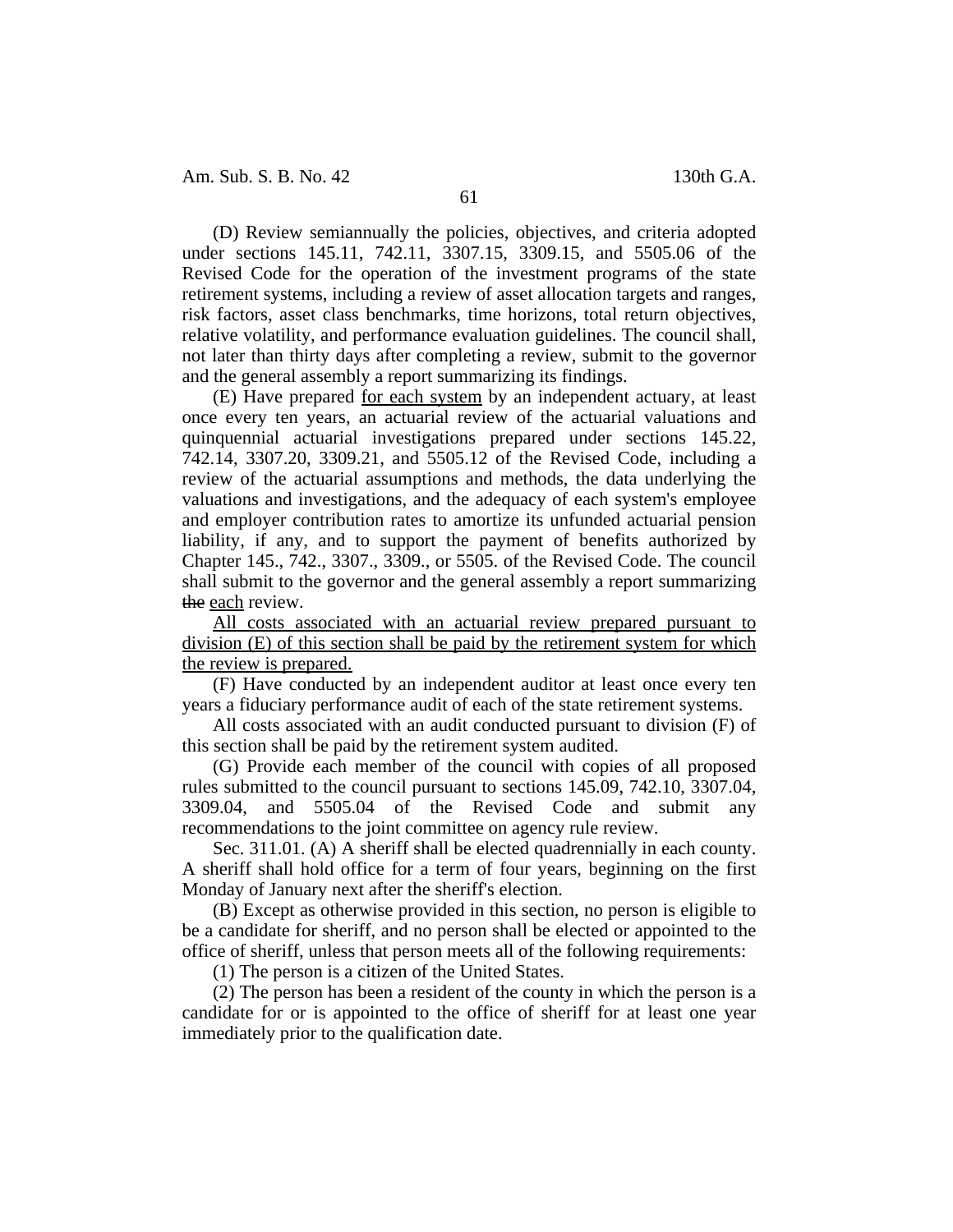(3) The person has the qualifications of an elector as specified in section 3503.01 of the Revised Code and has complied with all applicable election laws.

(4) The person has been awarded a high school diploma or a certificate of high school equivalence issued for achievement of specified minimum scores on the general educational development test of the American council on education.

(5) The person has not been convicted of or pleaded guilty to a felony or any offense involving moral turpitude under the laws of this or any other state or the United States, and has not been convicted of or pleaded guilty to an offense that is a misdemeanor of the first degree under the laws of this state or an offense under the laws of any other state or the United States that carries a penalty that is substantially equivalent to the penalty for a misdemeanor of the first degree under the laws of this state.

(6) The person has been fingerprinted and has been the subject of a search of local, state, and national fingerprint files to disclose any criminal record. Such fingerprints shall be taken under the direction of the administrative judge of the court of common pleas who, prior to the applicable qualification date, shall notify the board of elections, board of county commissioners, or county central committee of the proper political party, as applicable, of the judge's findings.

(7) The person has prepared a complete history of the person's places of residence for a period of six years immediately preceding the qualification date and a complete history of the person's places of employment for a period of six years immediately preceding the qualification date, indicating the name and address of each employer and the period of time employed by that employer. The residence and employment histories shall be filed with the administrative judge of the court of common pleas of the county, who shall forward them with the findings under division (B)(6) of this section to the appropriate board of elections, board of county commissioners, or county central committee of the proper political party prior to the applicable qualification date.

(8) The person meets at least one of the following conditions:

(a) Has obtained or held, within the four-year period ending immediately prior to the qualification date, Holds a current valid basic peace officer certificate of training issued by the Ohio peace officer training commission or has been issued a certificate of training pursuant to section 5503.05 of the Revised Code, and, within the four-year period ending immediately prior to the qualification date, has been employed as an appointee pursuant to section 5503.01 of the Revised Code or as a full-time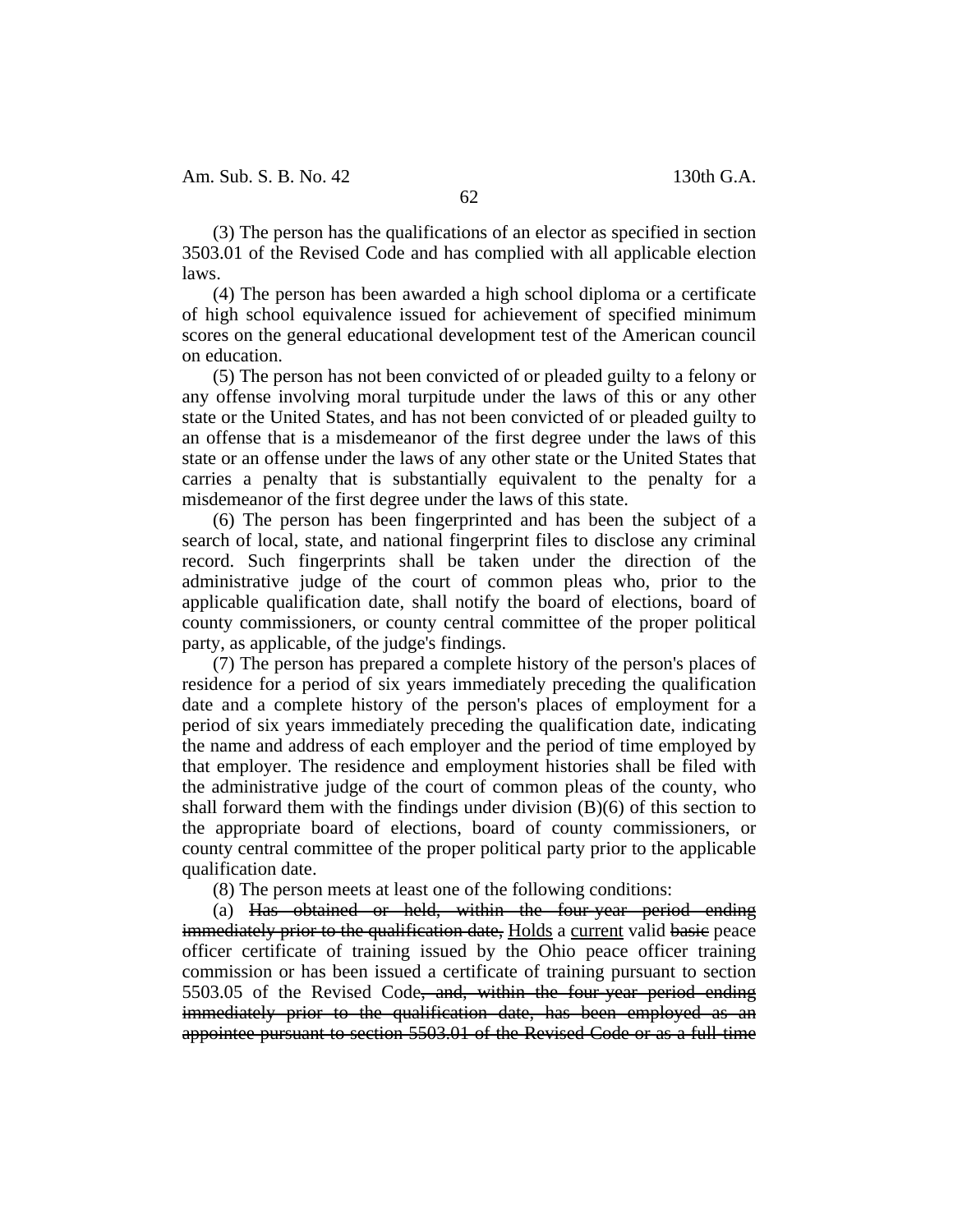peace officer as defined in section 109.71 of the Revised Code performing duties related to the enforcement of statutes, ordinances, or codes;

(b) Has obtained or held, within the three-year period ending immediately prior to the qualification date, a valid basic peace officer certificate of training issued by the Ohio peace officer training commission and has been employed for at least the last three years prior to the qualification date as a full-time law enforcement officer, as defined in division  $(A)(11)$  of section 2901.01 of the Revised Code, performing duties related to the enforcement of statutes, ordinances, or codes Has been employed full-time by a law enforcement agency performing duties related to the enforcement of statutes, ordinances, or codes for a minimum of thirteen consecutive pay periods within the four-year period prior to the qualification date. As used in this division, "full-time" means a minimum of eighty hours of work in a fourteen-day period.

(9) The person meets at least one of the following conditions:

(a) Has at least two consecutive years of supervisory experience as a peace officer at the rank of corporal or above, or has been appointed pursuant to section 5503.01 of the Revised Code and served at the rank of sergeant or above, in the five-year period ending immediately prior to the qualification date;

(b) Has completed satisfactorily at least two years of post-secondary education or the equivalent in semester or quarter hours in a bachelor's degree in any field or has an associate degree in law enforcement or criminal justice from a college or university authorized to confer degrees by the Ohio board of regents or the comparable agency of another state in which the college or university is located or in a school that holds a certificate of registration issued by the state board of career colleges and schools under Chapter 3332. of the Revised Code.

(C) Persons who meet the requirements of division (B) of this section, except the requirement of division (B)(2) of this section, may take all actions otherwise necessary to comply with division (B) of this section. If, on the applicable qualification date, no person has met all the requirements of division (B) of this section, then persons who have complied with and meet the requirements of division (B) of this section, except the requirement of division (B)(2) of this section, shall be considered qualified candidates under division (B) of this section.

(D) Newly elected sheriffs shall attend a basic training course conducted by the Ohio peace officer training commission pursuant to division (A) of section 109.80 of the Revised Code. A newly elected sheriff shall complete not less than two weeks of this course before the first Monday in January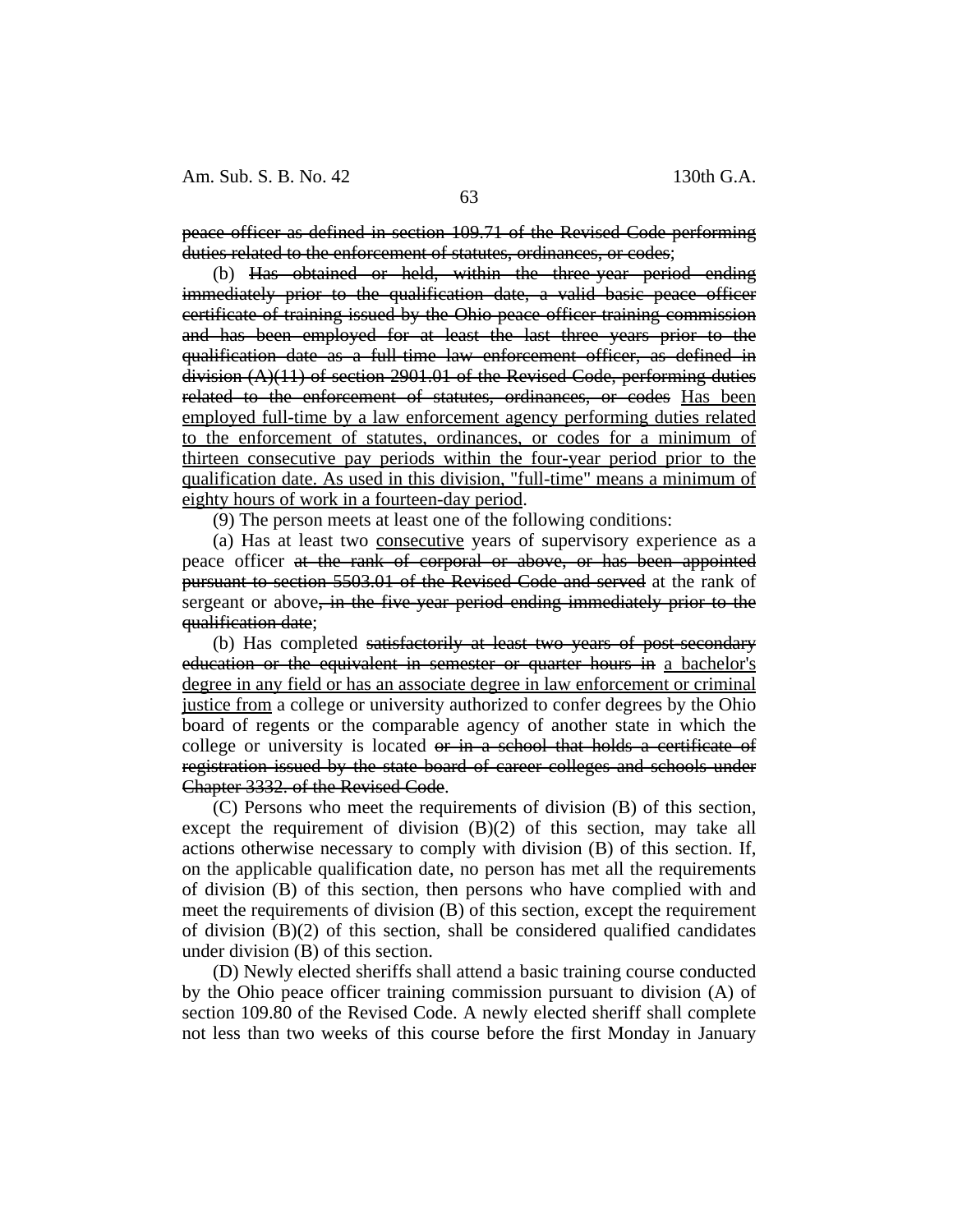next after the sheriff's election. While attending the basic training course, a newly elected sheriff may, with the approval of the board of county commissioners, receive compensation, paid for from funds established by the sheriff's county for this purpose, in the same manner and amounts as if carrying out the powers and duties of the office of sheriff.

Appointed sheriffs shall attend the first basic training course conducted by the Ohio peace officer training commission pursuant to division (A) of section 109.80 of the Revised Code within six months following the date of appointment or election to the office of sheriff. While attending the basic training course, appointed sheriffs shall receive regular compensation in the same manner and amounts as if carrying out their regular powers and duties.

Five days of instruction at the basic training course shall be considered equal to one week of work. The costs of conducting the basic training course and the costs of meals, lodging, and travel of appointed and newly elected sheriffs attending the course shall be paid from state funds appropriated to the commission for this purpose.

(E) In each calendar year, each sheriff shall attend and successfully complete at least sixteen hours of continuing education approved under division (B) of section 109.80 of the Revised Code. A sheriff who receives a waiver of the continuing education requirement from the commission under division (C) of section 109.80 of the Revised Code because of medical disability or for other good cause shall complete the requirement at the earliest time after the disability or cause terminates.

(F)(1) Each person who is a candidate for election to or who is under consideration for appointment to the office of sheriff shall swear before the administrative judge of the court of common pleas as to the truth of any information the person provides to verify the person's qualifications for the office. A person who violates this requirement is guilty of falsification under section 2921.13 of the Revised Code.

(2) Each board of elections shall certify whether or not a candidate for the office of sheriff who has filed a declaration of candidacy, a statement of candidacy, or a declaration of intent to be a write-in candidate meets the qualifications specified in divisions (B) and (C) of this section.

(G) The office of a sheriff who is required to comply with division (D) or (E) of this section and who fails to successfully complete the courses pursuant to those divisions is hereby deemed to be vacant.

(H) As used in this section:

(1) "Qualification date" means the last day on which a candidate for the office of sheriff can file a declaration of candidacy, a statement of candidacy, or a declaration of intent to be a write-in candidate, as applicable,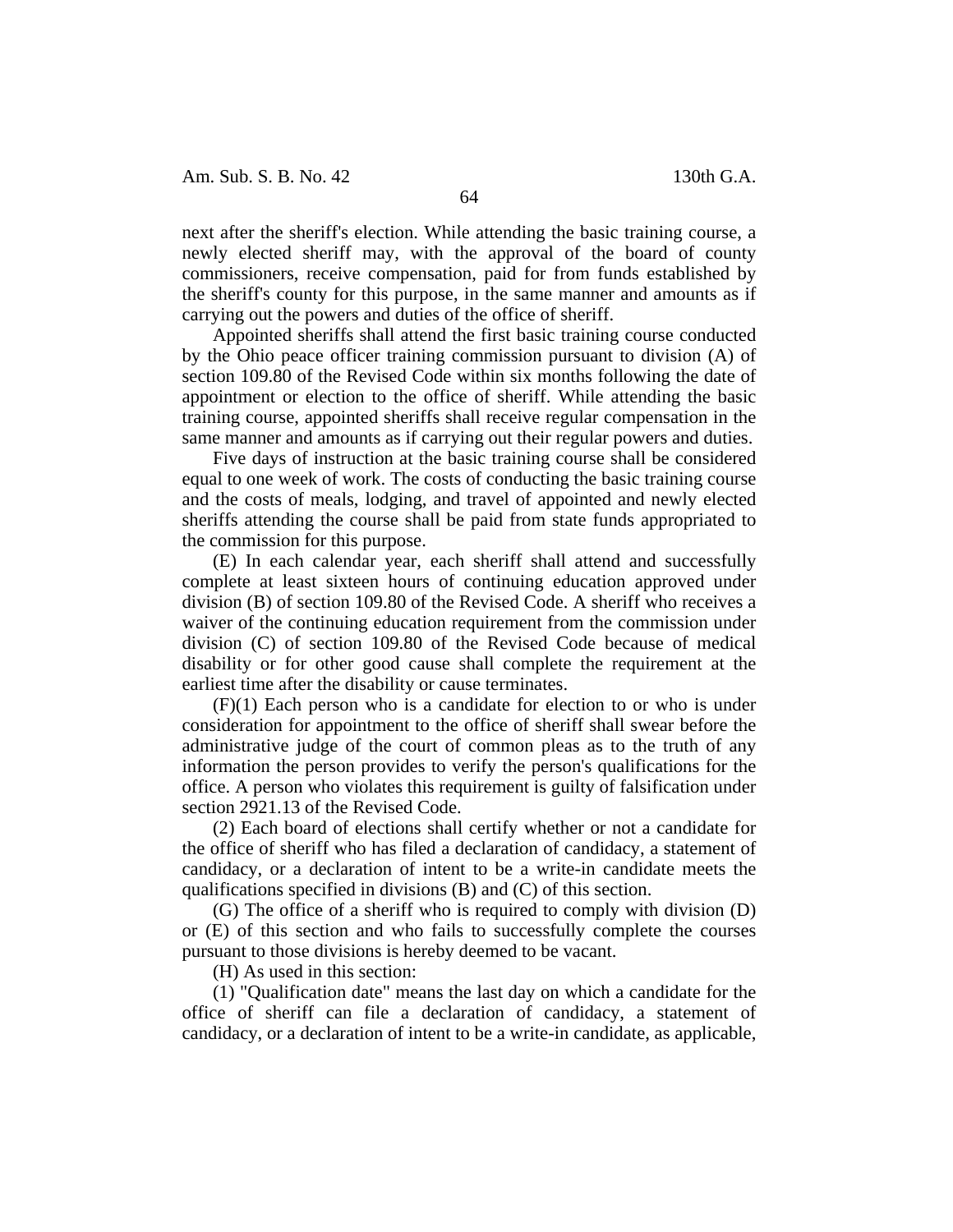in the case of a primary election for the office of sheriff; the last day on which a person may be appointed to fill a vacancy in a party nomination for the office of sheriff under Chapter 3513. of the Revised Code, in the case of a vacancy in the office of sheriff; or a date thirty days after the day on which a vacancy in the office of sheriff occurs, in the case of an appointment to such a vacancy under section 305.02 of the Revised Code.

(2) "Newly elected sheriff" means a person who did not hold the office of sheriff of a county on the date the person was elected sheriff of that county.

Sec. 742.53. (A) As used in this section:

(1) "Long-term care insurance" has the same meaning as in section 3923.41 of the Revised Code.

(2) "Retirement systems" has the same meaning as in division (A) of section 145.581 of the Revised Code.

(B) The board of trustees of the Ohio police and fire pension fund shall may establish a program under which members of the fund, employers on behalf of members, and persons receiving service or disability pensions or survivor benefits are permitted to participate in contracts for long-term care insurance. Participation may include dependents and family members. If a participant in a contract for long-term care insurance leaves employment, the participant and the participant's dependents and family members may, at their election, continue to participate in a program established under this section in the same manner as if the participant had not left employment, except that no part of the cost of the insurance shall be paid by the participant's former employer.

Such program may be established independently or jointly with one or more of the other retirement systems.

(C) The fund may enter into an agreement with insurance companies, health insuring corporations, or government agencies authorized to do business in the state for issuance of a long-term care policy or contract. However, prior to entering into such an agreement with an insurance company or health insuring corporation, the fund shall request the superintendent of insurance to certify the financial condition of the company or corporation. The fund shall not enter into the agreement if, according to that certification, the company or corporation is insolvent, is determined by the superintendent to be potentially unable to fulfill its contractual obligations, or is placed under an order of rehabilitation or conservation by a court of competent jurisdiction or under an order of supervision by the superintendent.

(D) The board shall may adopt rules in accordance with section 111.15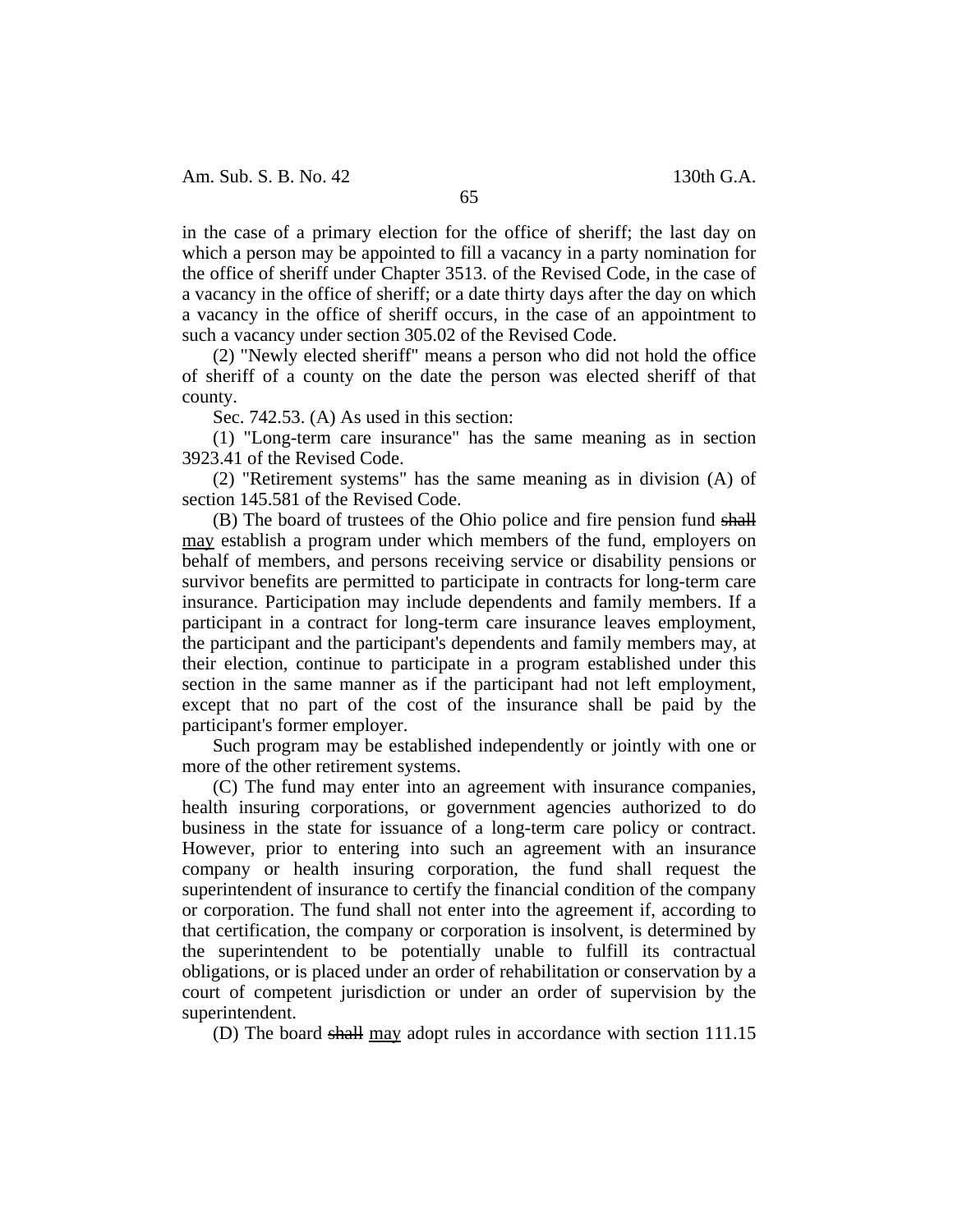of the Revised Code governing the program. The Any rules adopted by the board shall establish methods of payment for participation under this section, which may include establishment of a payroll deduction plan under section 742.56 of the Revised Code, deduction of the full premium charged from a person's service or disability pension or survivor benefit, or any other method of payment considered appropriate by the board. If the program is established jointly with one or more of the other retirement systems, the rules also shall establish the terms and conditions of such joint participation.

Sec. 742.63. The board of trustees of the Ohio police and fire pension fund shall adopt rules for the management of the Ohio public safety officers death benefit fund and for disbursements of benefits as set forth in this section.

(A) As used in this section:

(1) "Member" means all of the following:

(a) A member of the Ohio police and fire pension fund, including a member of the fund who has elected to participate in the deferred retirement option plan established under section 742.43 of the Revised Code or a member of or contributor to a police or firemen's relief and pension fund established under former Chapter 521. or 741. of the Revised Code;

(b) A member of the state highway patrol retirement system, including a member who is participating in the deferred retirement option plan established under section 5505.50 of the Revised Code;

(c) A member of the public employees retirement system who at the time of the member's death was one of the following:

(i) A county sheriff or deputy sheriff;

(ii) A full-time regular police officer in a municipal corporation or township;

(iii) A full-time regular firefighter employed by the state, an instrumentality of the state, a municipal corporation, a township, a joint fire district, or another political subdivision;

(iv) A full-time park district ranger or patrol trooper;

(v) A full-time law enforcement officer of the department of natural resources;

(vi) A full-time department of public safety enforcement agent;

(vii) A full-time law enforcement officer of parks, waterway lands, or reservoir lands under the control of a municipal corporation;

(viii) A full-time law enforcement officer of a conservancy district;

(ix) A correction officer at an institution under the control of a county, a group of counties, a municipal corporation, or the department of rehabilitation and correction;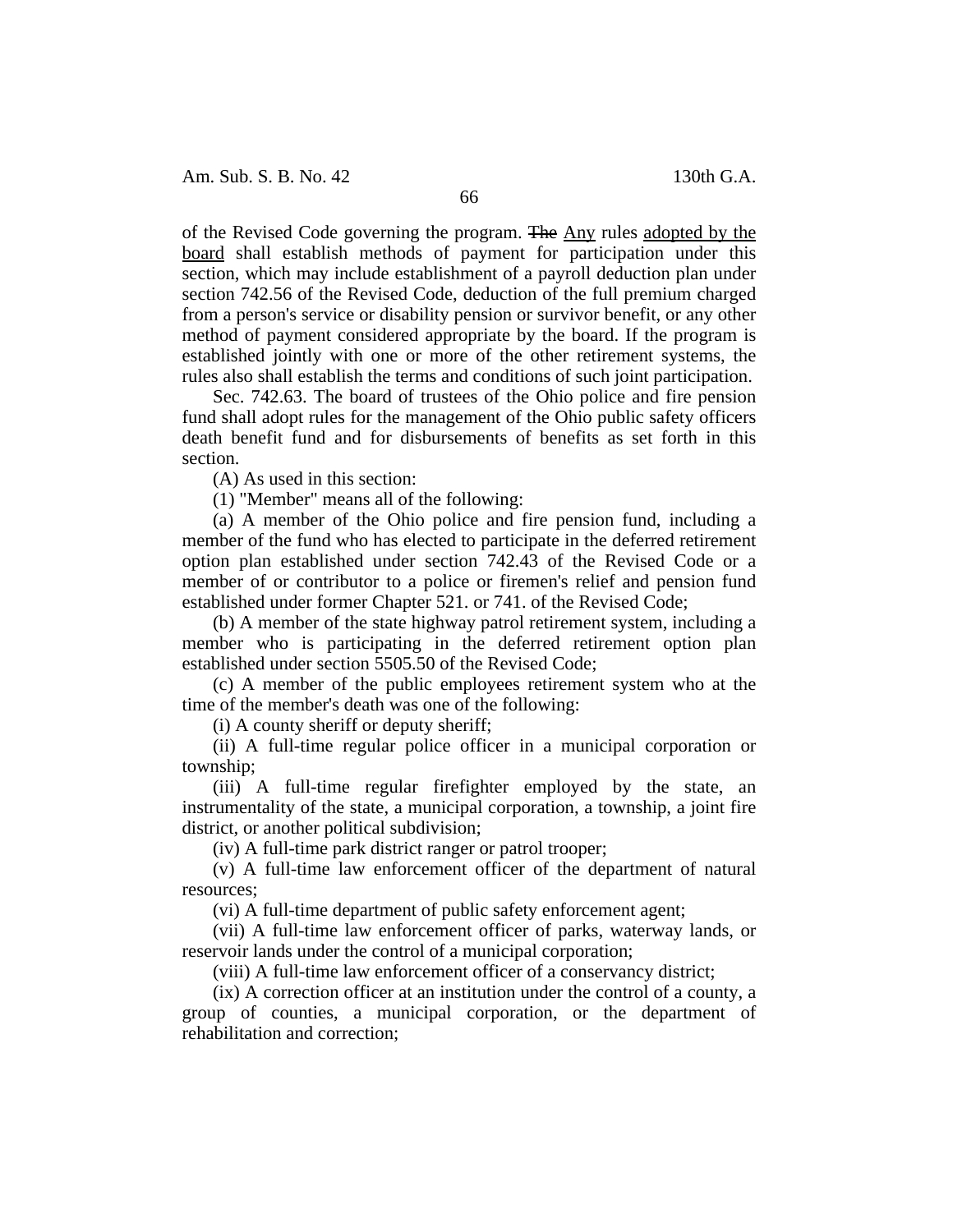(x) A state university law enforcement officer;

(xi) An investigator, as defined in section 109.541 of the Revised Code, or an investigator commissioned as a special agent of the bureau of criminal identification and investigation.

(xii) A drug agent, as defined in section 145.01 of the Revised Code.

(d) A member of a retirement system operated by a municipal corporation who at the time of death was a full-time law enforcement officer of parks, waterway lands, or reservoir lands under the control of the municipal corporation.

(2) Notwithstanding section 742.01 of the Revised Code, "fire or police department" includes a fire department of the state or an instrumentality of the state or of a municipal corporation, township, joint fire district, or other political subdivision, the state highway patrol, a county sheriff's office, the security force of an institution under the control of the department of rehabilitation and correction, the security force of a jail or workhouse under the control of a county, group of counties, or municipal corporation, the security force of a metropolitan, county, or township park district, the security force of lands under the control of the department of natural resources, department of public safety enforcement agents, the security force of parks, waterway lands, or reservoir lands under the control of a municipal corporation, the security force of a conservancy district, the police department of a township or municipal corporation, and the police force of a state university.

(3) "Firefighter or police officer" includes a state highway patrol trooper, a county sheriff or deputy sheriff, a correction officer at an institution under the control of a county, a group of counties, a municipal corporation, or the department of rehabilitation and correction, a police officer employed by a township or municipal corporation, a firefighter employed by the state, an instrumentality of the state, a municipal corporation, a township, a joint fire district, or another political subdivision, a full-time park district ranger or patrol trooper, a full-time law enforcement officer of the department of natural resources, a full-time department of public safety enforcement agent, a full-time law enforcement officer of parks, waterway lands, or reservoir lands under the control of a municipal corporation, a full-time law enforcement officer of a conservancy district, and a state university law enforcement officer.

(4) "Correction officer" includes, in addition to any correction officer, any correction corporal, sergeant, lieutenant, or captain, and the equivalents of all such persons.

(5) "A park district ranger or patrol trooper" means a peace officer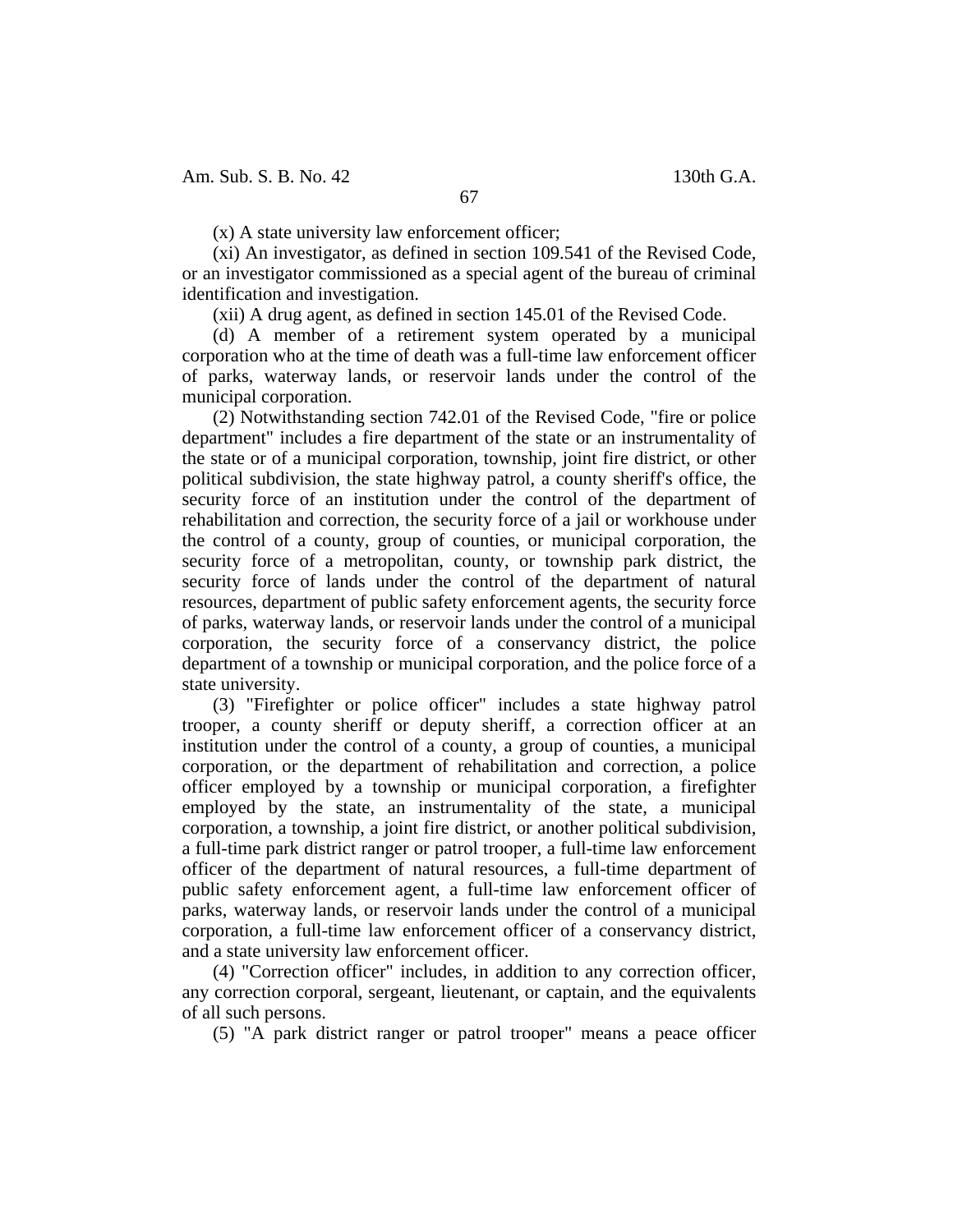commissioned to make arrests, execute warrants, and preserve the peace upon lands under the control of a board of park commissioners of a metropolitan, county, or township park district.

(6) "Metropolitan, county, or township park district" means a park district created under the authority of Chapter 511. or 1545. of the Revised Code.

(7) "Conservancy district" means a conservancy district created under the authority of Chapter 6101. of the Revised Code.

(8) "Law enforcement officer" means an officer commissioned to make arrests, execute warrants, and preserve the peace upon lands under the control of the governmental entity granting the commission.

(9) "Department of natural resources law enforcement officer" includes a forest officer designated pursuant to section 1503.29 of the Revised Code, a preserve officer designated pursuant to section 1517.10 of the Revised Code, a wildlife officer designated pursuant to section 1531.13 of the Revised Code, a park officer designated pursuant to section 1541.10 of the Revised Code, and a state watercraft officer designated pursuant to section 1547.521 of the Revised Code.

(10) "Retirement eligibility date" means the last day of the month in which a deceased member would have first become eligible, had the member lived, for the retirement pension provided under section 145.332, Chapter 145., 521., or 741., division  $(C)(1)$  of section 742.37, or division  $(A)(1)$  of section 5505.17 of the Revised Code or provided by a retirement system operated by a municipal corporation.

(11) "Death benefit amount" means an amount equal to the full monthly salary received by a deceased member prior to death, minus an amount equal to the benefit received under section 145.45, 742.37, 742.3714, or 5505.17 of the Revised Code or the benefit received from a retirement system operated by a municipal corporation, plus any increases in salary that would have been granted the deceased member.

(12) "Killed in the line of duty" means either of the following:

(a) Death in the line of duty;

(b) Death from injury sustained in the line of duty, including heart attack or other fatal injury or illness caused while in the line of duty.

(B) A spouse of a deceased member shall receive a death benefit each month equal to the full death benefit amount, provided that the deceased member was a firefighter or police officer killed in the line of duty and there are no surviving children eligible for a benefit under this section. The spouse shall receive this benefit during the spouse's natural life until the deceased member's retirement eligibility date, on which date the benefit provided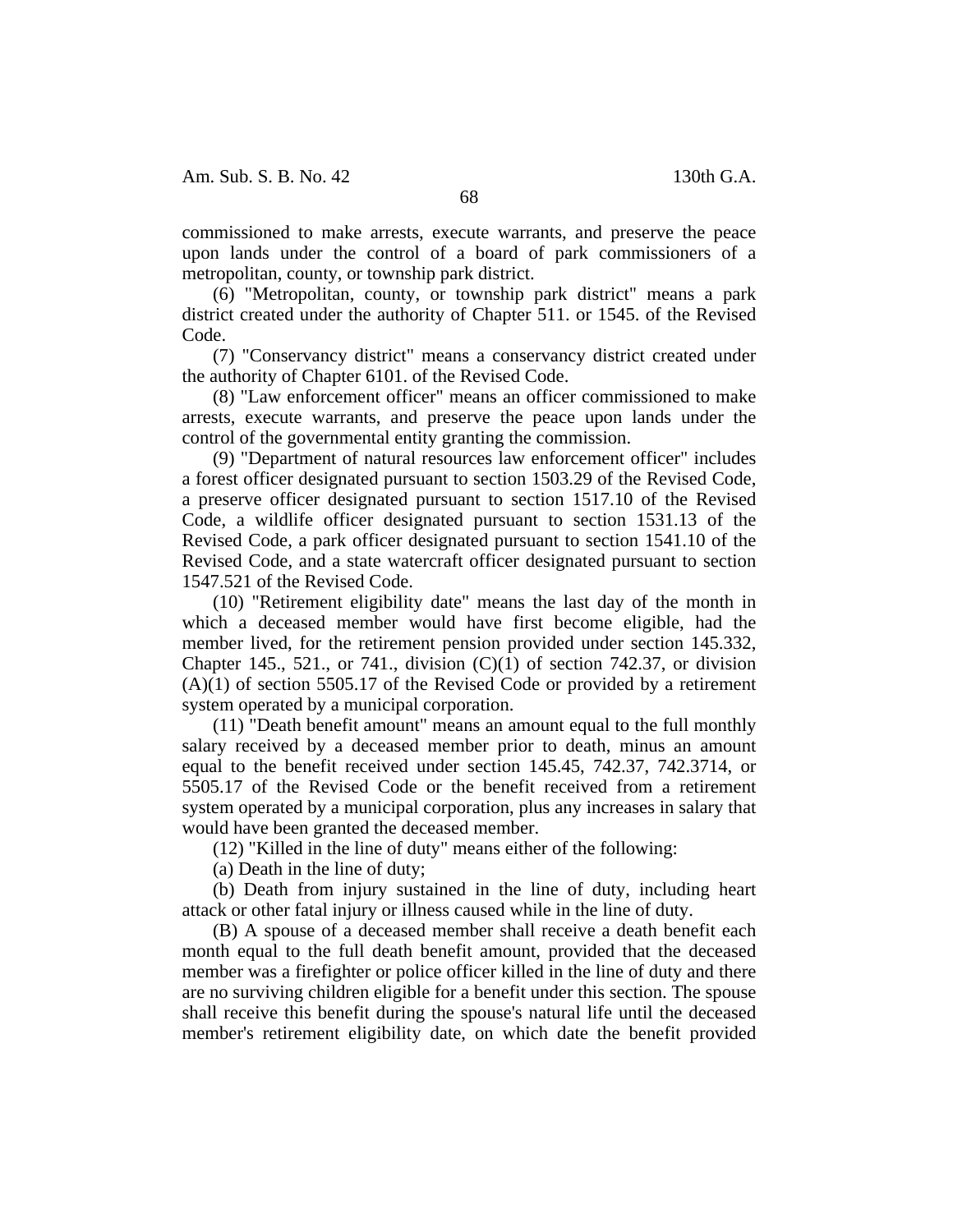69

under this division shall terminate.

 $(C)(1)$  If a member killed in the line of duty as a firefighter or police officer is survived only by a child or children, the child or children shall receive a benefit each month equal to the full death benefit amount. If there is more than one surviving child, the benefit shall be divided equally among these children.

(2) If the death benefit paid under this division is divided among two or more surviving children and any of the children become ineligible to continue receiving a portion of the benefit as provided in division (H) of this section, the full death benefit amount shall be paid to the remaining eligible child or divided among the eligible children so that the benefit paid to the remaining eligible child or children equals the full death benefit amount.

(3) Notwithstanding divisions  $(C)(1)$  and  $(2)$  of this section, all death benefits paid under this division shall terminate on the deceased member's retirement eligibility date.

(D) If a member killed in the line of duty as a firefighter or police officer is survived by both a spouse and a child or children, the monthly benefit provided shall be as follows:

(1)(a) If there is a surviving spouse and one surviving child, the spouse shall receive an amount each month equal to one-half of the full death benefit amount and the child shall receive an amount equal to one-half of the full death benefit amount.

(b) If the surviving spouse dies or the child becomes ineligible as provided in division (H) of this section, the surviving spouse or child remaining eligible shall receive the full death benefit amount.

(2)(a) If there is a surviving spouse and more than one child, the spouse shall receive an amount each month equal to one-third of the full death benefit amount and the children shall receive an amount, equally divided among them, equal to two-thirds of the full death benefit amount.

(b) If a spouse and more than one child each are receiving a death benefit under division  $(D)(2)(a)$  of this section and the spouse dies, the children shall receive an amount each month, equally divided among them, equal to the full death benefit amount.

(c) If a spouse and more than one child each are receiving a benefit under division  $(D)(2)(a)$  of this section and any of the children becomes ineligible to receive a benefit as provided in division (H) of this section, the spouse and remaining eligible child or children shall receive a death benefit as follows:

(i) If there are two or more remaining eligible children, the spouse shall receive an amount each month equal to one-third of the full death benefit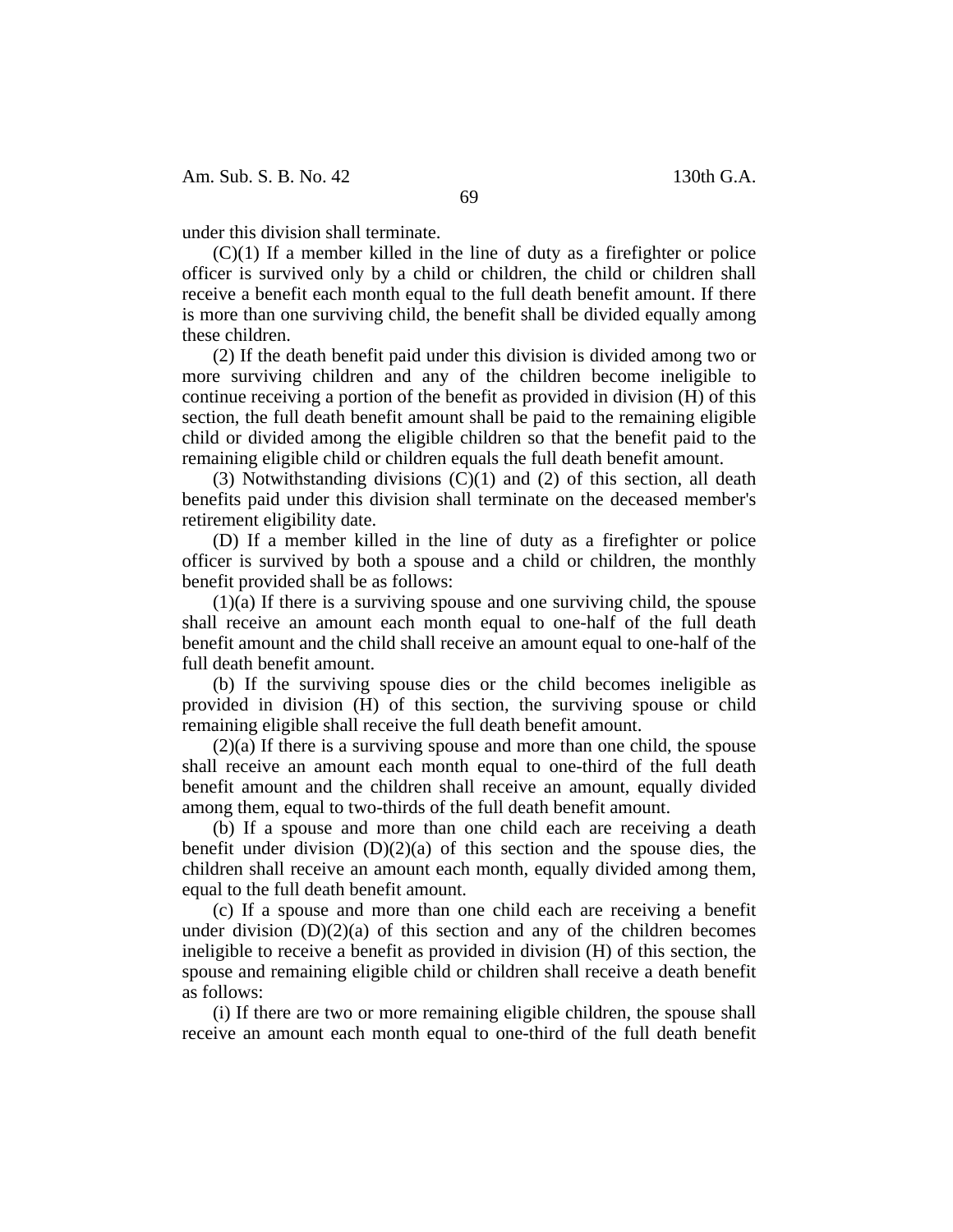amount and the children shall receive an amount each month, equally divided among them, equal to two-thirds of the full death benefit amount;

(ii) If there is one remaining eligible child, the spouse shall receive an amount each month equal to one-half of the full death benefit amount, and the child shall receive an amount each month equal to one-half of the full death benefit amount.

(d) If a spouse and more than one child each are receiving a benefit under division  $(D)(2)(a)$  of this section and all of the children become ineligible to receive a benefit as provided in division (H) of this section, the spouse shall receive the full death benefit amount.

(3) Notwithstanding divisions (D)(1) and (2) of this section, death benefits paid under this division to a surviving spouse shall terminate on the member's retirement eligibility date. Death benefits paid to a surviving child or children shall terminate on the deceased member's retirement eligibility date unless earlier terminated pursuant to division (H) of this section.

(E) If a member, on or after January 1, 1980, is killed in the line of duty as a firefighter or police officer and is survived by only a parent or parents dependent upon the member for support, the parent or parents shall receive an amount each month equal to the full death benefit amount. If there is more than one surviving parent dependent upon the deceased member for support, the death benefit amount shall be divided equally among the surviving parents. On the death of one of the surviving parents, the full death benefit amount shall be paid to the other parent.

(F)(1) The following shall receive a monthly death benefit under this division:

(a) A surviving spouse whose benefits are terminated in accordance with division  $(B)$  or  $(D)(3)$  of this section on the deceased member's retirement eligibility date, or who would qualify for a benefit under division (B) or (D) of this section except that the deceased member reached the member's retirement eligibility date prior to the member's death;

(b) A qualified surviving spouse of a deceased member of or contributor to a police or firemen's relief and pension fund established under former Chapter 521. or 741. of the Revised Code who was a firefighter or police officer killed in the line of duty.

(2) The monthly death benefit shall be one-half of an amount equal to the monthly salary received by the deceased member prior to the member's death, plus any salary increases the deceased member would have received prior to the member's retirement eligibility date. The benefit shall terminate on the surviving spouse's death. A death benefit payable under this division shall be reduced by an amount equal to any allowance or benefit payable to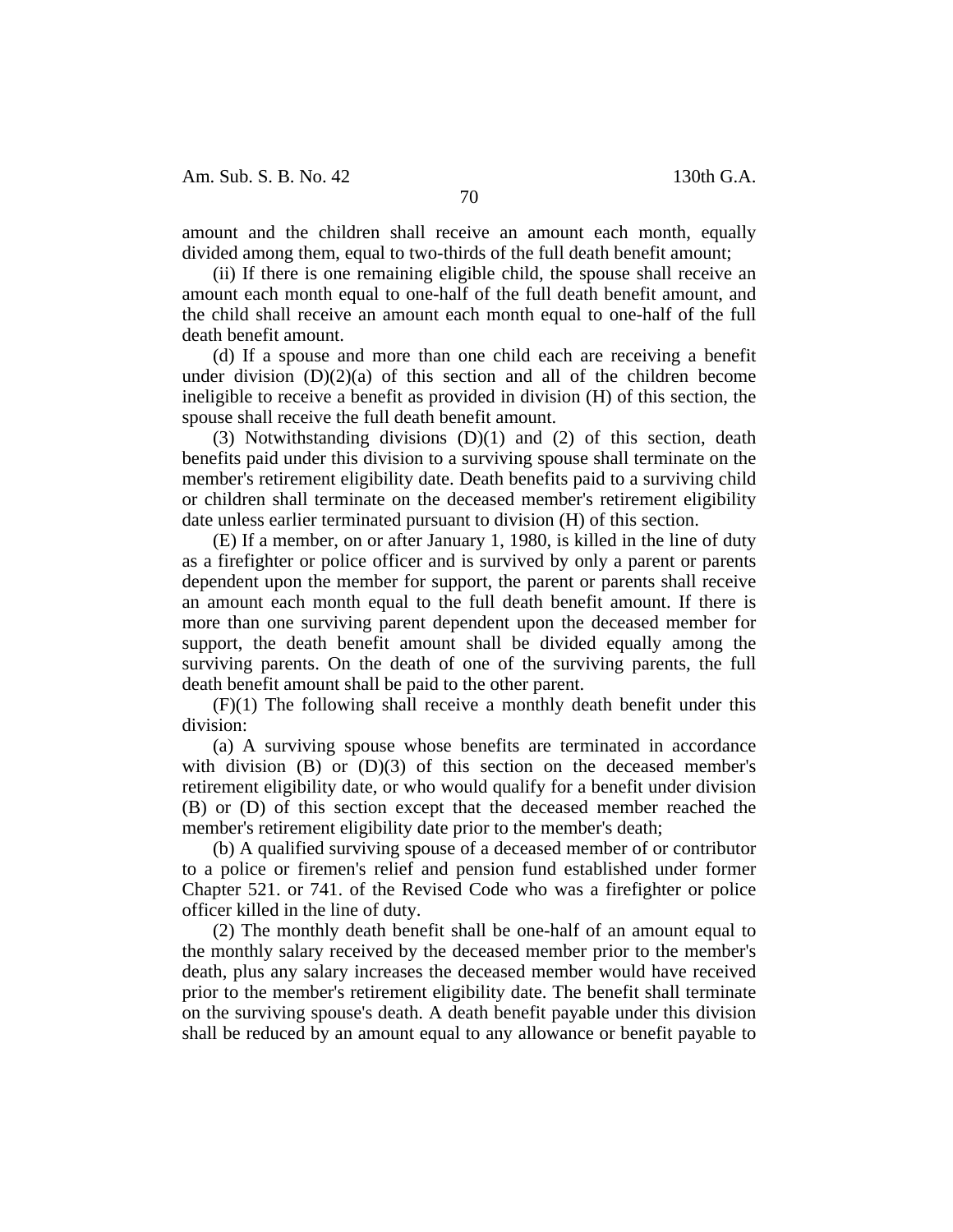the surviving spouse under section 742.3714 of the Revised Code.

(3) A benefit granted to a surviving spouse under division  $(F)(1)(b)$  of this section shall commence on the first day of the month immediately following receipt by the board of a completed application on a form provided by the board and any evidence the board may require to establish that the deceased spouse was killed in the line of duty.

 $(G)(1)$  If there is not a surviving spouse eligible to receive a death benefit under division (F) of this section or the surviving spouse receiving a death benefit under that division dies, a surviving child or children whose benefits under division (C) or (D) of this section are or have been terminated pursuant to division  $(C)(3)$  or  $(D)(3)$  of this section or who would qualify for a benefit under division (C) or (D) of this section except that the deceased member reached the member's retirement eligibility date prior to the member's death shall receive a monthly death benefit under this division. The monthly death benefit shall be one-half of an amount equal to the monthly salary received by the deceased member prior to the member's death, plus any salary increases the member would have received prior to the member's retirement eligibility date. If there is more than one surviving child, the benefit shall be divided equally among the surviving children.

(2) If two or more surviving children each are receiving a benefit under this division and any of those children becomes ineligible to continue receiving a benefit as provided in division (H) of this section, the remaining eligible child or children shall receive an amount equal to one-half of the monthly salary received by the deceased member prior to death, plus any salary increases the deceased member would have received prior to the retirement eligibility date. If there is more than one remaining eligible child, the benefit shall be divided equally among the eligible children.

(3) A death benefit, or portion of a death benefit, payable to a surviving child under this division shall be reduced by an amount equal to any allowance or benefit payable to that child under section 742.3714 of the Revised Code, but the reduction in that child's benefit shall not affect the amount payable to any other surviving child entitled to a portion of the death benefit.

(H) A death benefit paid to a surviving child under division (C), (D), or (G) of this section shall terminate on the death of the child or, unless one of the following is the case, when the child reaches age eighteen:

(1) The child, because of physical or mental disability, is unable to provide the child's own support, in which case the death benefit shall terminate when the disability is removed;

(2) The child is unmarried, under age twenty-two, and a student in and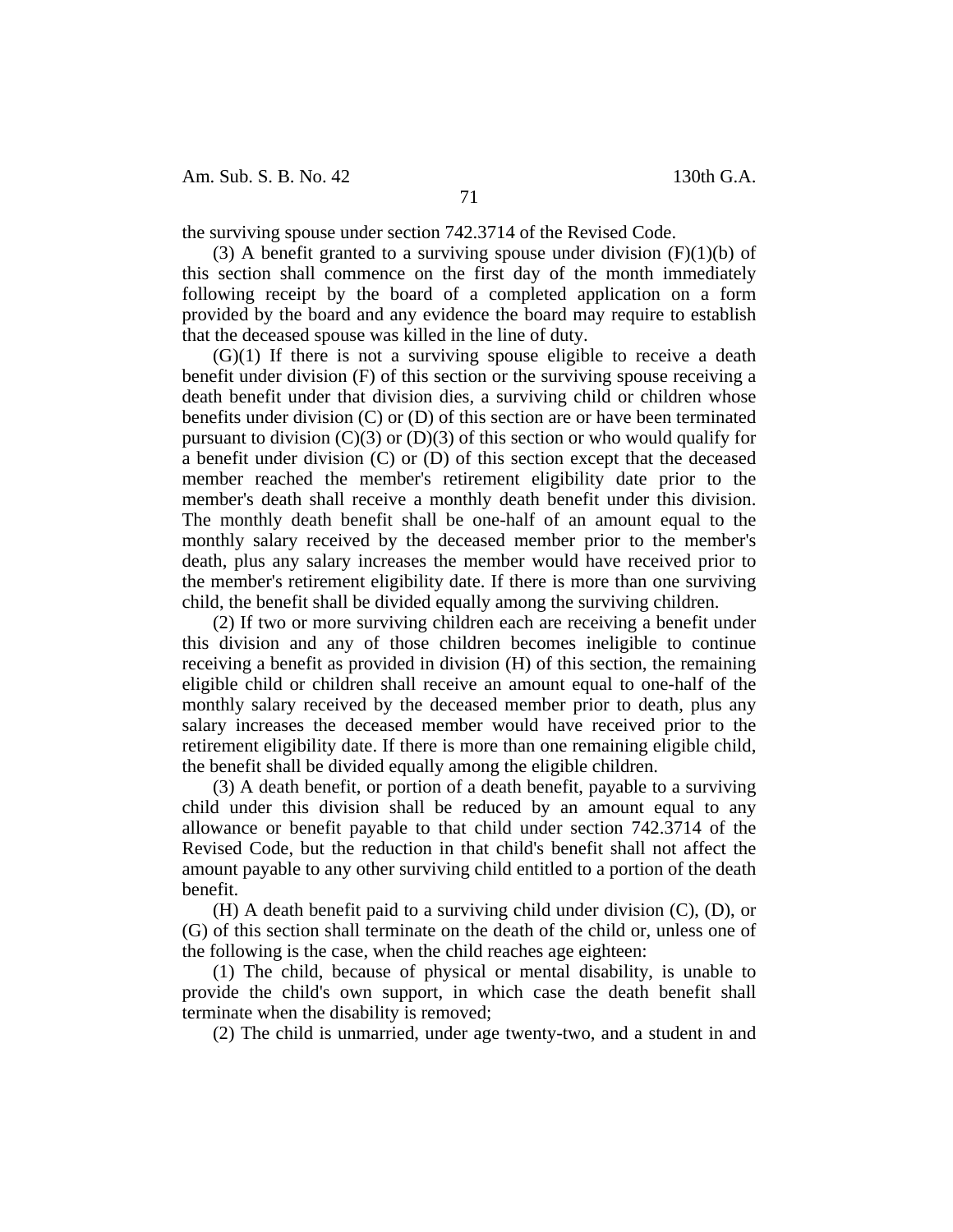attending an institution of learning or training pursuant to a program designed to complete in each school year the equivalent of at least two-thirds of the full-time curriculum requirements of the institution, as determined by the trustees of the fund.

(I) Acceptance of any death benefit under this section does not prohibit a spouse or child from receiving other benefits provided under the Ohio police and fire pension fund, the state highway patrol retirement system, the public employees retirement system, or a retirement system operated by a municipal corporation.

(J) No person shall receive a benefit under this section if any of the following occur:

(1) The person fails to exercise the right to a monthly survivor benefit under division  $(A)$  or  $(B)$  of section 145.45, division  $(D)$ ,  $(E)$ , or  $(F)$  of section 742.37, or division (A)(3), (4), or  $(7)(6)$  of section 5505.17 of the Revised Code; to a monthly survivor benefit from a retirement system operated by a municipal corporation; or to a retirement allowance under section 742.3714 of the Revised Code.

(2) The member's accumulated contributions under this chapter or Chapter 145. or 5505. of the Revised Code are refunded unless the member had been a member of the public employees retirement system and had fewer than eighteen months of total service credit at the time of death.

(3) In the case of a full-time park district ranger or patrol trooper, a full-time law enforcement officer of the department of natural resources, a full-time law enforcement officer of parks, waterway lands, or reservoir lands under the control of a municipal corporation, a full-time law enforcement officer of a conservancy district, a correction officer at an institution under the control of a county, group of counties, or municipal corporation, or a member of a retirement system operated by a municipal corporation who at the time of the member's death was a full-time law enforcement officer of parks, waterway lands, or reservoir lands under the control of the municipal corporation, the member died prior to April 9, 1981, in the case of a benefit under division (B), (C), or (D) of this section, or prior to January 1, 1980, in the case of a benefit under division (E) of this section.

(4) In the case of a full-time department of public safety enforcement agent who prior to June 30, 1999, was a liquor control investigator of the department of public safety, the member died prior to December 23, 1986;

(5) In the case of a full-time department of public safety enforcement agent other than an enforcement agent who, prior to June 30, 1999, was a liquor control investigator, the member died prior to June 30, 1999.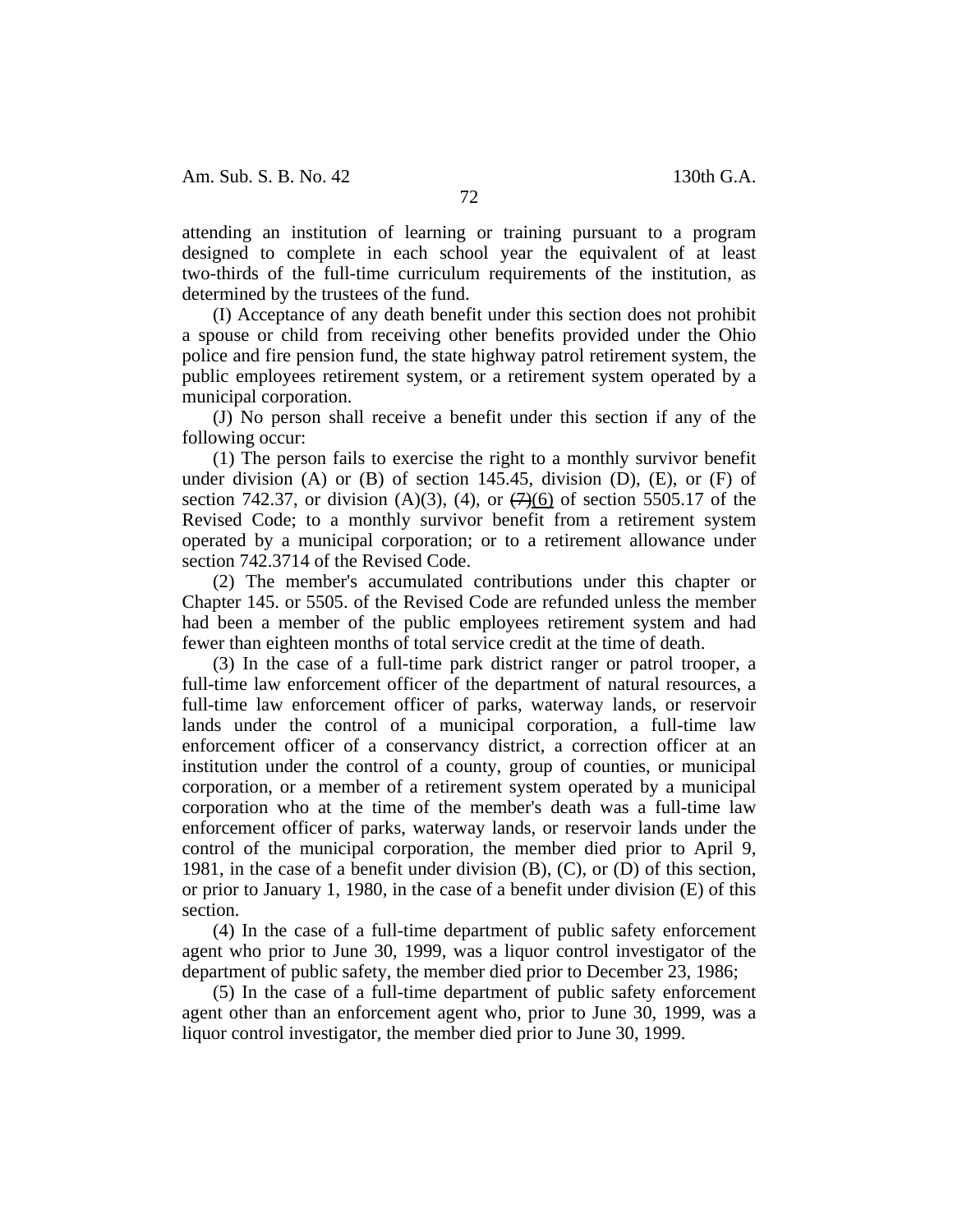(K) A surviving spouse whose benefit was terminated prior to June 30, 1999, due to remarriage shall receive a benefit under division (B), (D), or (F) of this section beginning on the first day of the month following receipt by the board of an application on a form provided by the board. The benefit amount shall be determined as of that date.

(1) If the benefit will begin prior to the deceased member's retirement eligibility date, it shall be paid under division (B) or (D) of this section and shall terminate as provided in those divisions. A benefit paid to a surviving spouse under division (D) of this section shall be determined in accordance with that division, even if benefits paid to surviving children are reduced as a result.

(2) If the benefit will begin on or after the deceased member's retirement eligibility date, it shall be paid under division (F) of this section and shall terminate as provided in that division. A benefit paid to a surviving spouse under division (F) of this section shall be determined in accordance with that division, even if benefits paid to surviving children are terminated as a result.

Sec. 3301.079. (A)(1) The state board of education periodically shall adopt statewide academic standards with emphasis on coherence, focus, and essential knowledge and that are more challenging and demanding when compared to international standards for each of grades kindergarten through twelve in English language arts, mathematics, science, and social studies.

(a) The state board shall ensure that the standards do all of the following:

(i) Include the essential academic content and skills that students are expected to know and be able to do at each grade level that will allow each student to be prepared for postsecondary instruction and the workplace for success in the twenty-first century;

(ii) Include the development of skill sets that promote information, media, and technological literacy;

(iii) Include interdisciplinary, project-based, real-world learning opportunities;

(iv) Instill life-long learning by providing essential knowledge and skills based in the liberal arts tradition, as well as science, technology, engineering, mathematics, and career-technical education;

(v) Be clearly written, transparent, and understandable by parents, educators, and the general public.

(b) Not later than July 1, 2012, the state board shall incorporate into the social studies standards for grades four to twelve academic content regarding the original texts of the Declaration of Independence, the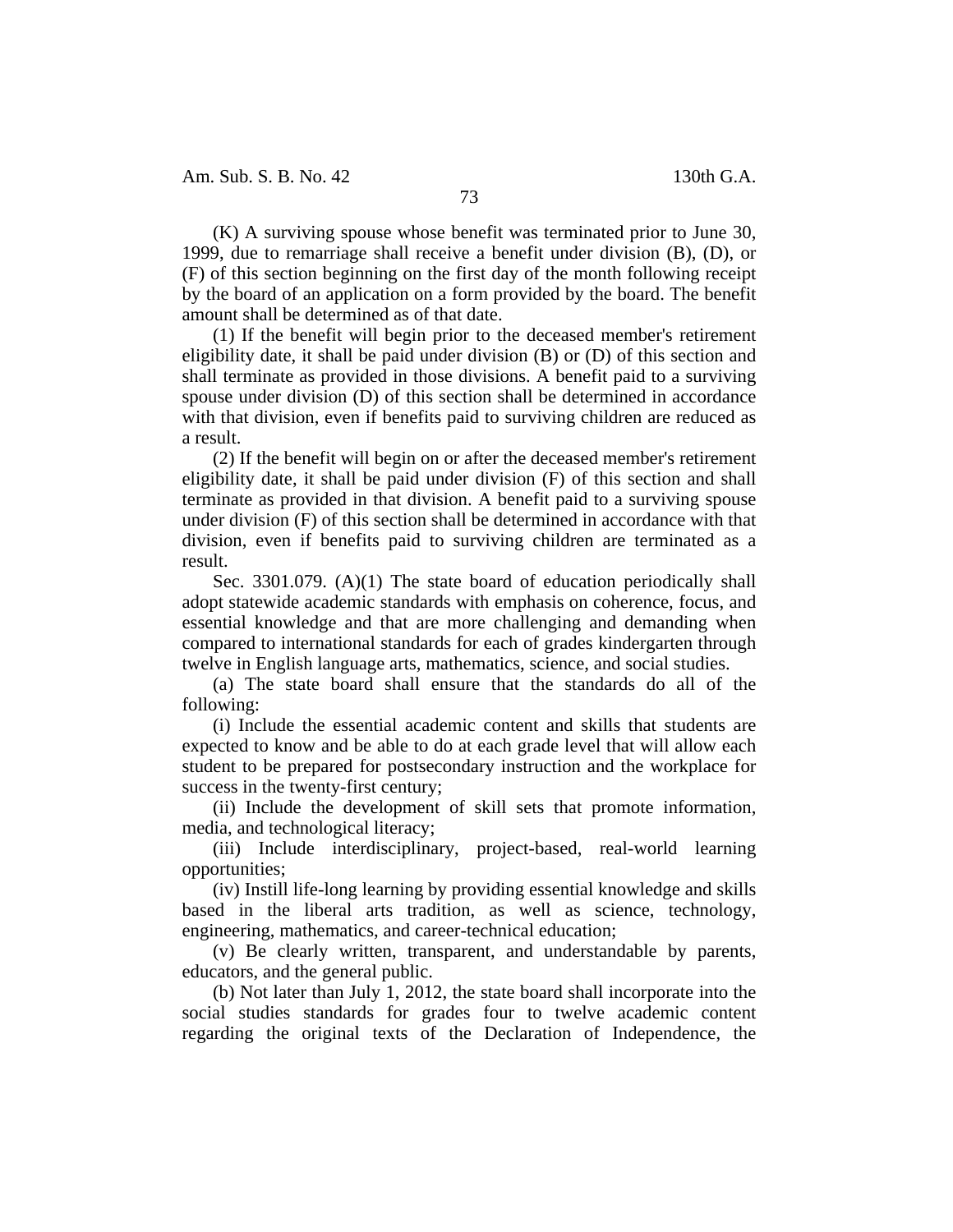Northwest Ordinance, the Constitution of the United States and its amendments, with emphasis on the Bill of Rights, and the Ohio Constitution, and their original context. The state board shall revise the model curricula and achievement assessments adopted under divisions (B) and (C) of this section as necessary to reflect the additional American history and American government content. The state board shall make available a list of suggested grade-appropriate supplemental readings that place the documents prescribed by this division in their historical context, which teachers may use as a resource to assist students in reading the documents within that context.

(c) When the state board adopts or revises academic content standards in social studies, American history, American government, or science under division  $(A)(1)$  of this section, the state board shall develop such standards independently and not as part of a multistate consortium.

(2) After completing the standards required by division  $(A)(1)$  of this section, the state board shall adopt standards and model curricula for instruction in technology, financial literacy and entrepreneurship, fine arts, and foreign language for grades kindergarten through twelve. The standards shall meet the same requirements prescribed in division  $(A)(1)(a)$  of this section.

(3) The state board shall adopt the most recent standards developed by the national association for sport and physical education for physical education in grades kindergarten through twelve or shall adopt its own standards for physical education in those grades and revise and update them periodically.

The department of education shall employ a full-time physical education coordinator to provide guidance and technical assistance to districts, community schools, and STEM schools in implementing the physical education standards adopted under this division. The superintendent of public instruction shall determine that the person employed as coordinator is qualified for the position, as demonstrated by possessing an adequate combination of education, license, and experience.

(4) When academic standards have been completed for any subject area required by this section, the state board shall inform all school districts, all community schools established under Chapter 3314. of the Revised Code, all STEM schools established under Chapter 3326. of the Revised Code, and all nonpublic schools required to administer the assessments prescribed by sections 3301.0710 and 3301.0712 of the Revised Code of the content of those standards. Additionally, upon completion of any academic standards under this section, the department shall post those standards on the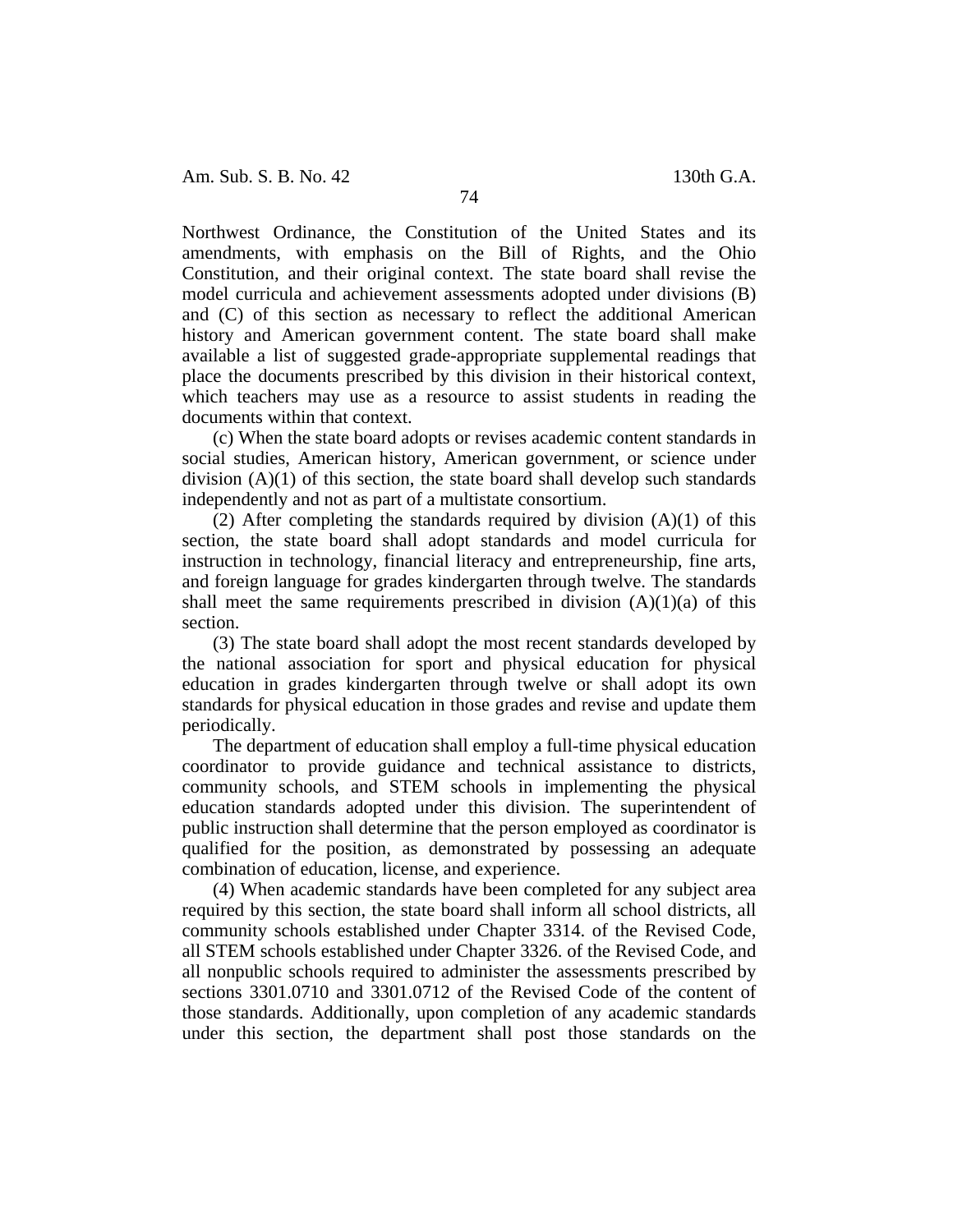department's web site.

(B)(1) The state board shall adopt a model curriculum for instruction in each subject area for which updated academic standards are required by division (A)(1) of this section and for each of grades kindergarten through twelve that is sufficient to meet the needs of students in every community. The model curriculum shall be aligned with the standards, to ensure that the academic content and skills specified for each grade level are taught to students, and shall demonstrate vertical articulation and emphasize coherence, focus, and rigor. When any model curriculum has been completed, the state board shall inform all school districts, community schools, and STEM schools of the content of that model curriculum.

(2) Not later than June 30, 2013, the state board, in consultation with any office housed in the governor's office that deals with workforce development, shall adopt model curricula for grades kindergarten through twelve that embed career connection learning strategies into regular classroom instruction.

(3) All school districts, community schools, and STEM schools may utilize the state standards and the model curriculum established by the state board, together with other relevant resources, examples, or models to ensure that students have the opportunity to attain the academic standards. Upon request, the department shall provide technical assistance to any district, community school, or STEM school in implementing the model curriculum.

Nothing in this section requires any school district to utilize all or any part of a model curriculum developed under this section.

(C) The state board shall develop achievement assessments aligned with the academic standards and model curriculum for each of the subject areas and grade levels required by divisions  $(A)(1)$  and  $(B)(1)$  of section 3301.0710 of the Revised Code.

When any achievement assessment has been completed, the state board shall inform all school districts, community schools, STEM schools, and nonpublic schools required to administer the assessment of its completion, and the department shall make the achievement assessment available to the districts and schools.

(D)(1) The state board shall adopt a diagnostic assessment aligned with the academic standards and model curriculum for each of grades kindergarten through two in reading, writing, and mathematics and for grade three in reading and writing. The diagnostic assessment shall be designed to measure student comprehension of academic content and mastery of related skills for the relevant subject area and grade level. Any diagnostic assessment shall not include components to identify gifted students. Blank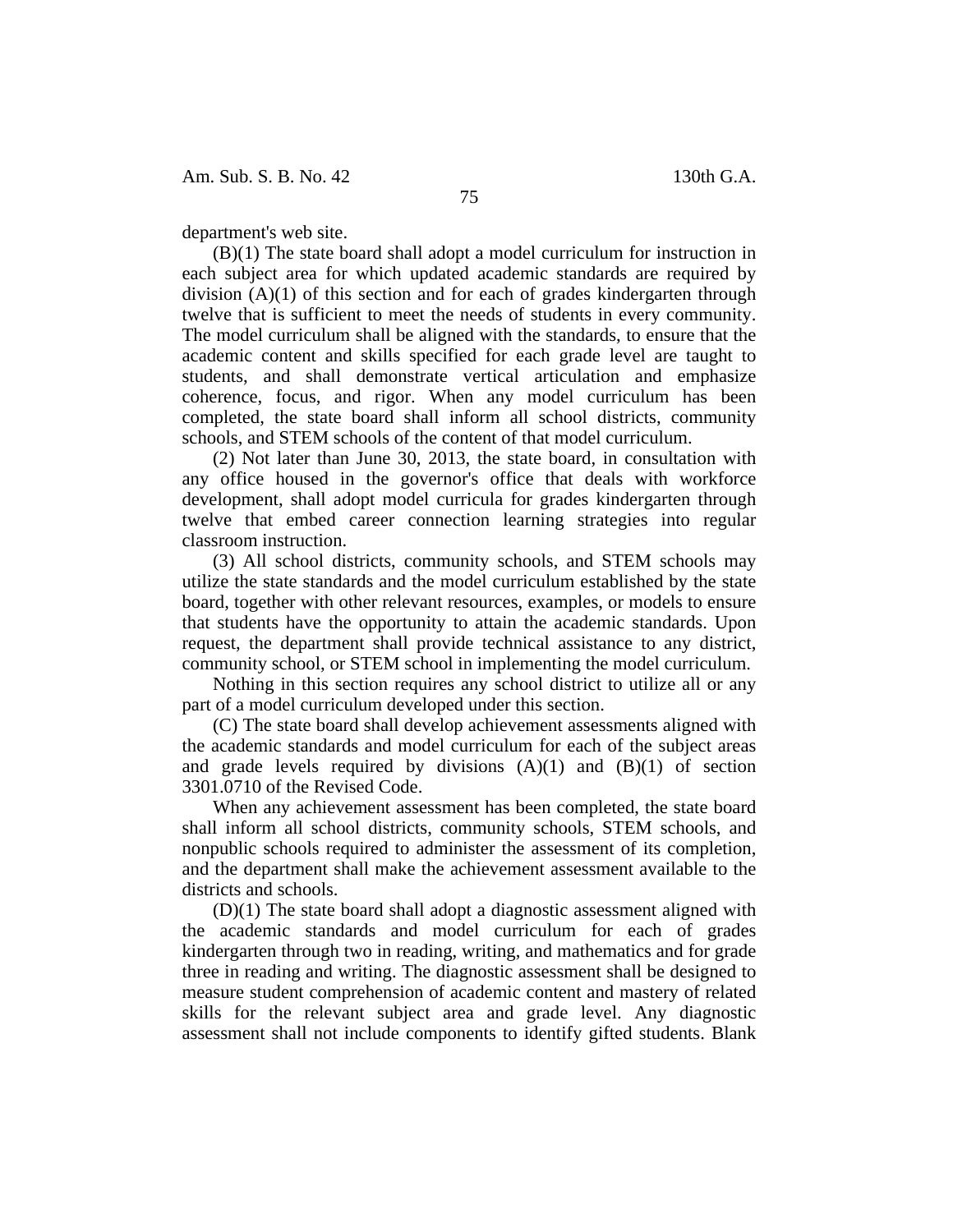copies of diagnostic assessments shall be public records.

(2) When each diagnostic assessment has been completed, the state board shall inform all school districts of its completion and the department shall make the diagnostic assessment available to the districts at no cost to the district. School districts shall administer the diagnostic assessment pursuant to section 3301.0715 of the Revised Code beginning the first school year following the development of the assessment.

(E) The state board shall not adopt a diagnostic or achievement assessment for any grade level or subject area other than those specified in this section.

(F) Whenever the state board or the department consults with persons for the purpose of drafting or reviewing any standards, diagnostic assessments, achievement assessments, or model curriculum required under this section, the state board or the department shall first consult with parents of students in kindergarten through twelfth grade and with active Ohio classroom teachers, other school personnel, and administrators with expertise in the appropriate subject area. Whenever practicable, the state board and department shall consult with teachers recognized as outstanding in their fields.

If the department contracts with more than one outside entity for the development of the achievement assessments required by this section, the department shall ensure the interchangeability of those assessments.

(G) Whenever the state board adopts standards or model curricula under this section, the department also shall provide information on the use of blended or digital learning in the delivery of the standards or curricula to students in accordance with division (A)(4) of this section.

(H) The fairness sensitivity review committee, established by rule of the state board of education, shall not allow any question on any achievement or diagnostic assessment developed under this section or any proficiency test prescribed by former section 3301.0710 of the Revised Code, as it existed prior to September 11, 2001, to include, be written to promote, or inquire as to individual moral or social values or beliefs. The decision of the committee shall be final. This section does not create a private cause of action.

(I)(1)(a) The English language arts academic standards review committee is hereby created to review academic content standards in the subject of English language arts. The committee shall consist of the following members:

(i) Three experts who are residents of this state and who primarily conduct research, provide instruction, currently work in, or possess an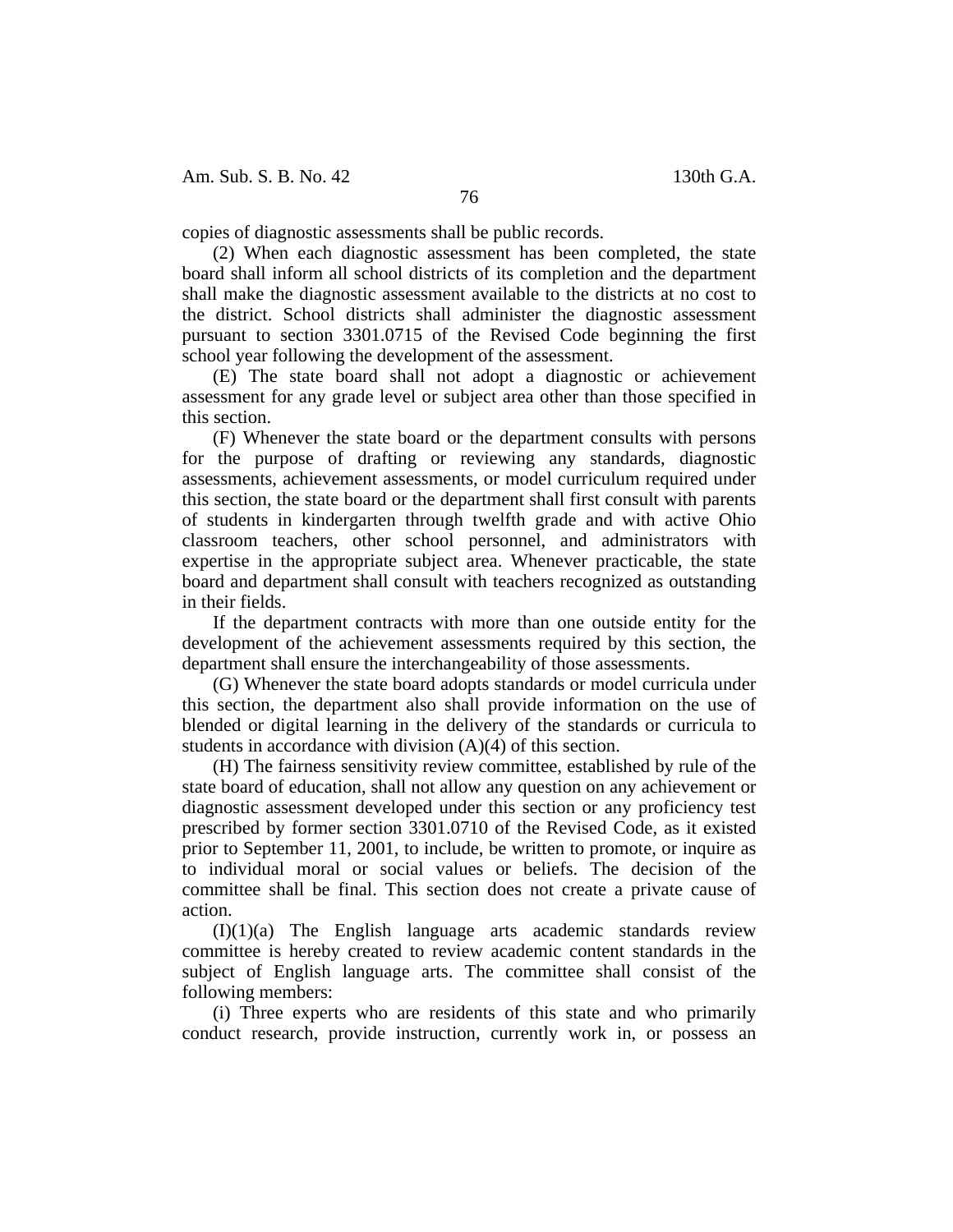advanced degree in the subject area. One expert shall be appointed by each of the president of the senate, the speaker of the house of representatives, and the governor;

77

(ii) One parent or guardian appointed by the president of the senate;

(iii) One educator who is currently teaching in a classroom, appointed by the speaker of the house of representatives;

(iv) The chancellor of the Ohio board of regents, or the chancellor's designee;

(v) The state superintendent, or the superintendent's designee, who shall serve as the chairperson of the committee.

(b) The mathematics academic standards review committee is hereby created to review academic content standards in the subject of mathematics. The committee shall consist of the following members:

(i) Three experts who are residents of this state and who primarily conduct research, provide instruction, currently work in, or possess an advanced degree in the subject area. One expert shall be appointed by each of the president of the senate, the speaker of the house of representatives, and the governor;

(ii) One parent or guardian appointed by the speaker of the house of representatives;

(iii) One educator who is currently teaching in a classroom, appointed by the president of the senate;

(iv) The chancellor, or the chancellor's designee;

(v) The state superintendent, or the superintendent's designee, who shall serve as the chairperson of the committee.

(c) The science academic standards review committee is hereby created to review academic content standards in the subject of science. The committee shall consist of the following members:

(i) Three experts who are residents of this state and who primarily conduct research, provide instruction, currently work in, or possess an advanced degree in the subject area. One expert shall be appointed by each of the president of the senate, the speaker of the house of representatives, and the governor;

(ii) One parent or guardian appointed by the president of the senate;

(iii) One educator who is currently teaching in a classroom, appointed by the speaker of the house of representatives;

(iv) The chancellor, or the chancellor's designee;

(v) The state superintendent, or the superintendent's designee, who shall serve as the chairperson of the committee.

(d) The social studies academic standards review committee is hereby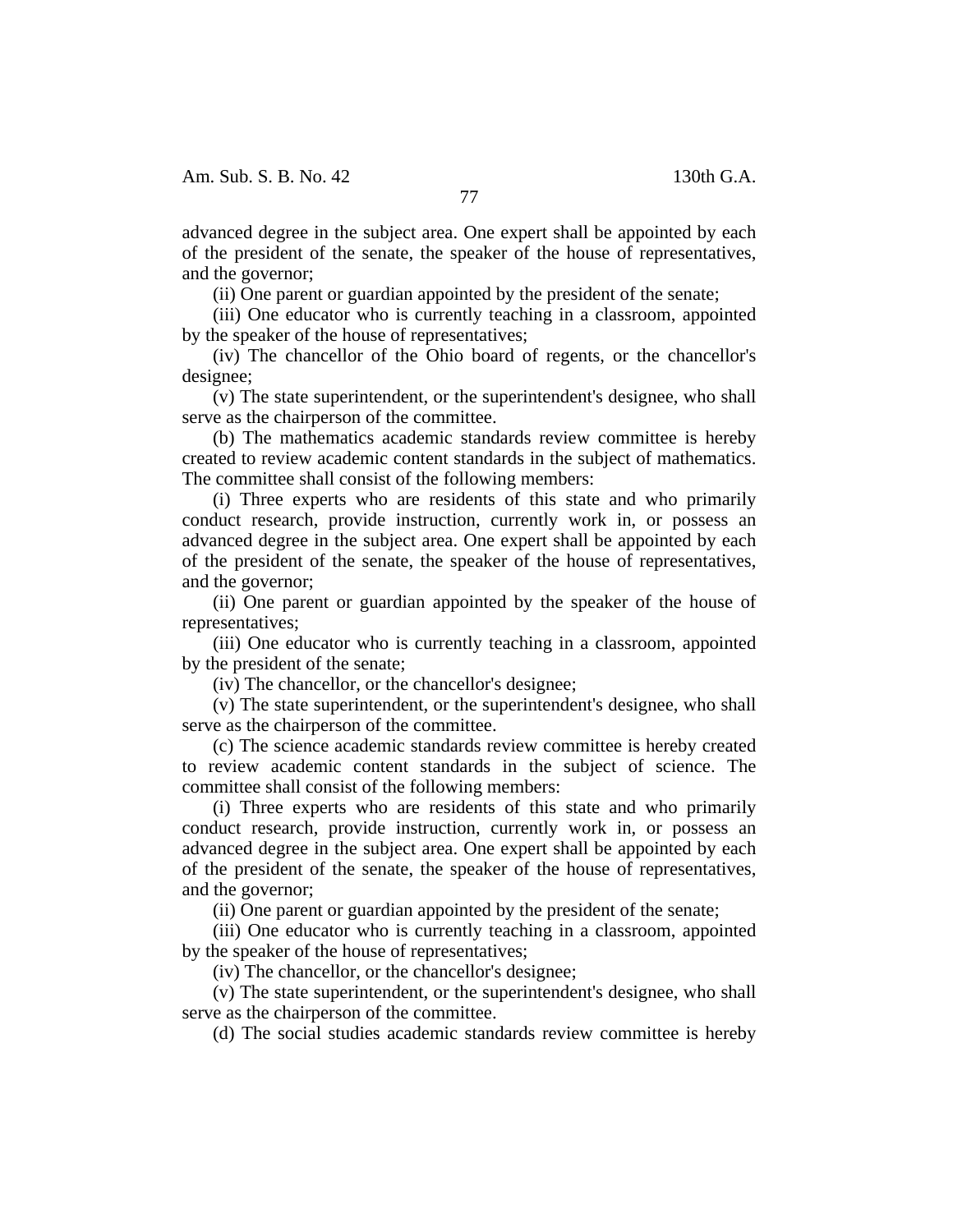created to review academic content standards in the subject of social studies. The committee shall consist of the following members:

(i) Three experts who are residents of this state and who primarily conduct research, provide instruction, currently work in, or possess an advanced degree in the subject area. One expert shall be appointed by each of the president of the senate, the speaker of the house of representatives, and the governor;

(ii) One parent or guardian appointed by the speaker of the house of representatives;

(iii) One educator who is currently teaching in a classroom, appointed by the president of the senate;

(iv) The chancellor, or the chancellor's designee;

(v) The state superintendent, or the superintendent's designee, who shall serve as the chairperson of the committee.

 $(2)(a)$  Each committee created in division  $(I)(1)$  of this section shall review the academic content standards for its respective subject area to ensure that such standards are clear, concise, and appropriate for each grade level and promote higher student performance, learning, subject matter comprehension, and improved student achievement. Each committee also shall review whether the standards for its respective subject area promote essential knowledge in the subject, lifelong learning, the liberal arts tradition, and college and career readiness and whether the standards reduce remediation.

(b) Each committee shall determine whether the assessments submitted to that committee under division (I)(4) of this section are appropriate for the committee's respective subject area and meet the academic content standards adopted under this section and community expectations.

(3) The department of education shall provide administrative support for each committee created in division (I)(1) of this section. Members of each committee shall be reimbursed for reasonable and necessary expenses related to the operations of the committee. Members of each committee shall serve at the pleasure of the appointing authority.

(4) Notwithstanding anything to the contrary in division (N) of section 3301.0711 of the Revised Code, the department shall submit to the appropriate committee created under division  $(I)(1)$  of this section copies of the questions and corresponding answers on the relevant assessments required by section 3301.0710 of the Revised Code on the first day of July following the school year that the assessments were administered. The department shall provide each committee with the entire content of each relevant assessment, including corresponding answers.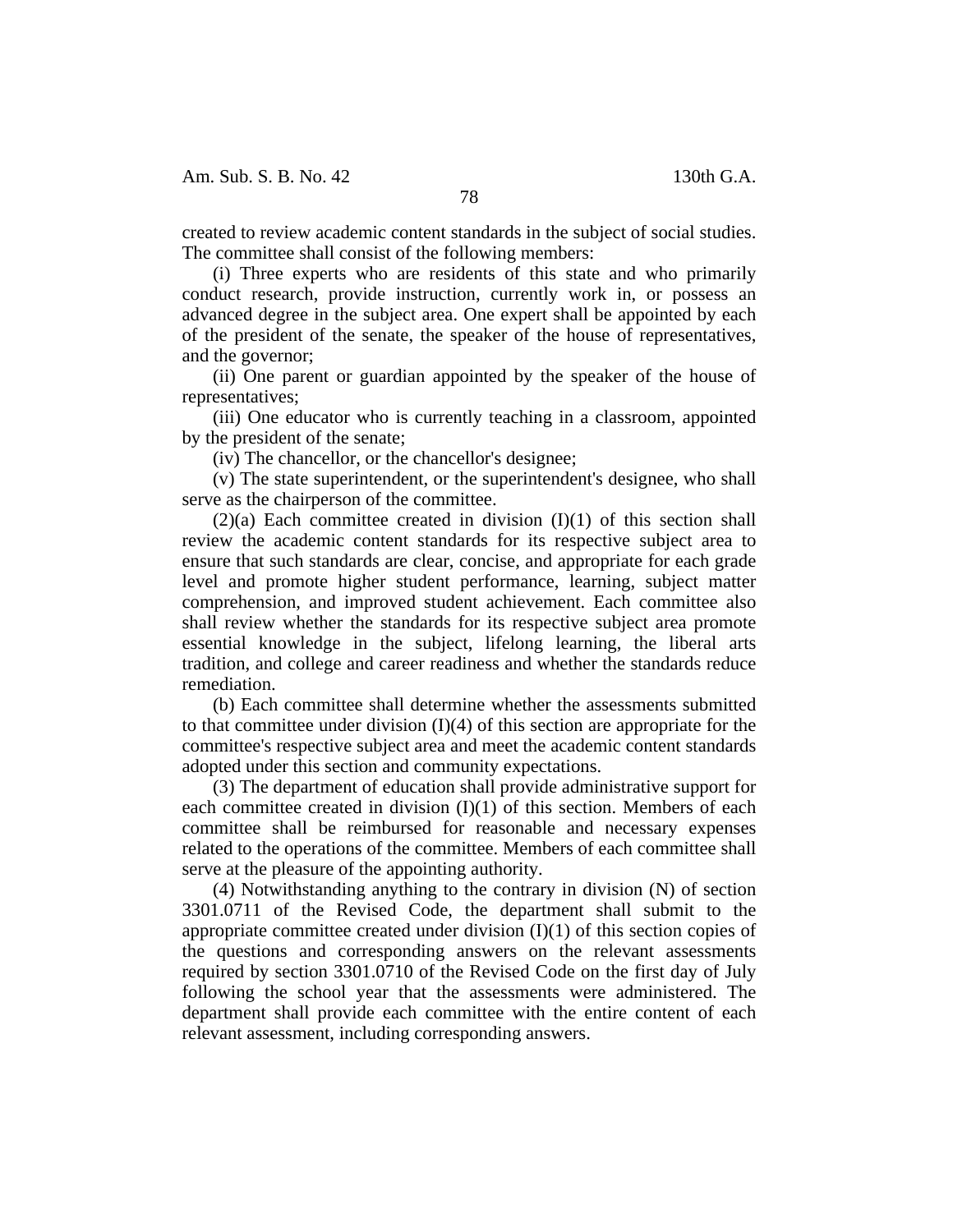The assessments received by the committees are not public records of the committees and are not subject to release by the committees to any other person or entity under section 149.43 of the Revised Code. However, the assessments shall become public records in accordance with division (N) of section 3301.0711 of the Revised Code.

(J) Not later than forty-five sixty days prior to the adoption by the state board of updated academic standards under division (A)(1) of this section or updated model curricula under division (B)(1) of this section, the superintendent of public instruction shall present the academic standards or model curricula, as applicable,  $\theta$  in person at a public hearing of the respective committees of the house of representatives and senate that consider education legislation.

(K) As used in this section:

(1) "Blended learning" means the delivery of instruction in a combination of time in a supervised physical location away from home and online delivery whereby the student has some element of control over time, place, path, or pace of learning.

(2) "Coherence" means a reflection of the structure of the discipline being taught.

(3) "Digital learning" means learning facilitated by technology that gives students some element of control over time, place, path, or pace of learning.

(4) "Focus" means limiting the number of items included in a curriculum to allow for deeper exploration of the subject matter.

(5) "Vertical articulation" means key academic concepts and skills associated with mastery in particular content areas should be articulated and reinforced in a developmentally appropriate manner at each grade level so that over time students acquire a depth of knowledge and understanding in the core academic disciplines.

Sec. 3307.04. The general administration and the management of the state teachers retirement system is hereby vested in the state teachers retirement board, which shall adopt rules necessary for the fulfillment of its duties and responsibilities under Chapter 3307. of the Revised Code. The board shall adopt policies for the operation of the system, and the investment of funds as provided by section 3307.15 of the Revised Code, and may authorize its administrative officers, or committees composed of board members, to act for the board in accord with such policies and subject to subsequent approval by the board.

The board may take all appropriate action to avoid payment by the system or its members of federal or state income taxes on contributions to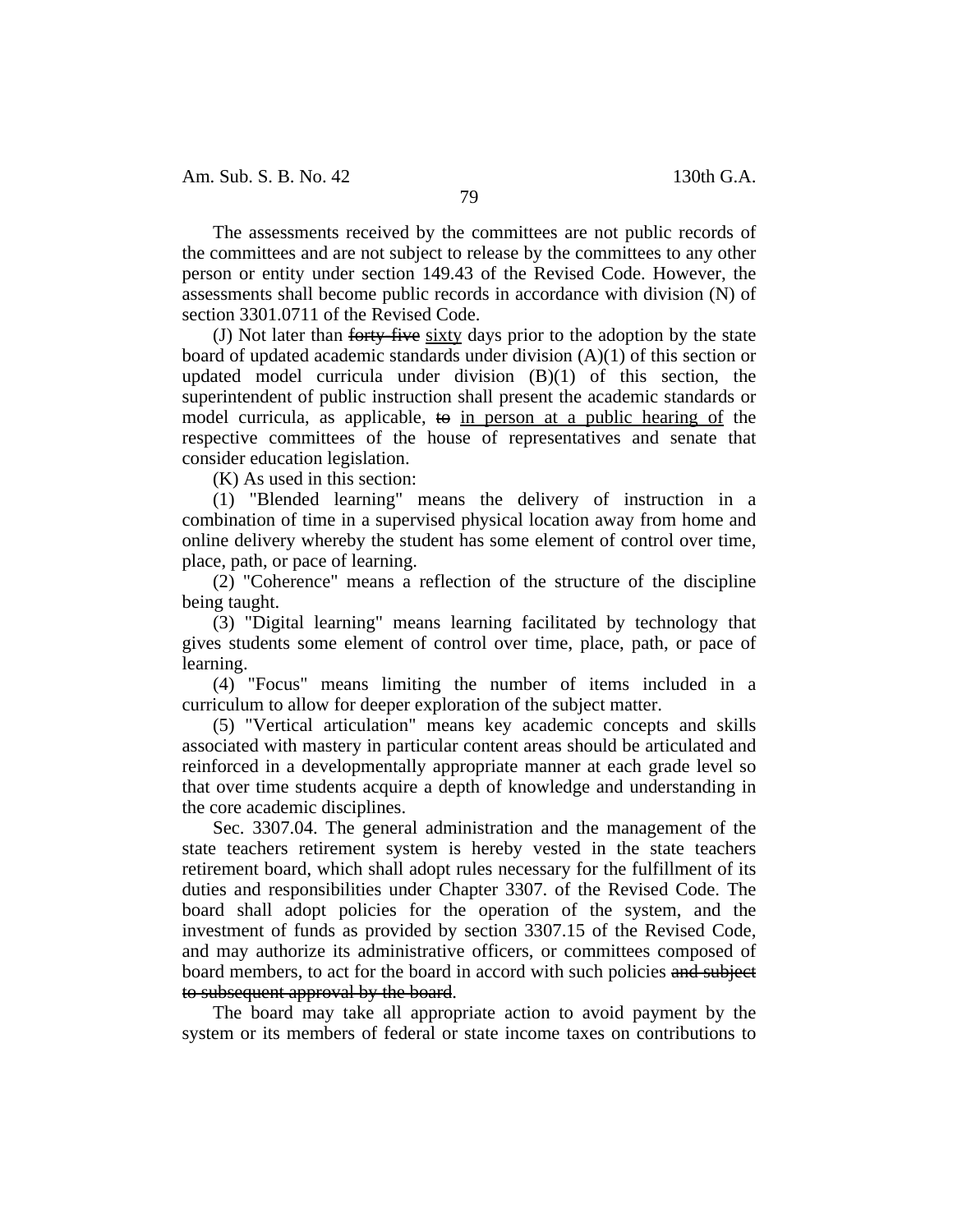the system or amounts earned on such contributions and to comply with any plan qualification requirements, including those on distributions, established under Title 26 of the United States Code.

The attorney general shall prescribe procedures for the adoption of rules authorized under this chapter, consistent with the provision of section 111.15 of the Revised Code under which all rules shall be filed in order to be effective. Such procedures shall establish methods by which notice of proposed rules is given to interested parties and rules adopted by the board published and otherwise made available. When it files a rule with the joint committee on agency rule review pursuant to section 111.15 of the Revised Code, the board shall submit to the Ohio retirement study council a copy of the full text of the rule, and if applicable, a copy of the rule summary and fiscal analysis required by division (B) of section 127.18 of the Revised Code.

All rules adopted pursuant to this chapter, prior to August 20, 1976, shall be published and made available to interested parties by January 1, 1977.

Sec. 3307.35. (A) As used in this section and section 3307.352 of the Revised Code, "other system retirant" means both either of the following:

(1) A member or former member of the public employees retirement system, Ohio police and fire pension fund, school employees retirement system, state highway patrol retirement system, or Cincinnati retirement system who is receiving from a system of which the retirant is a member or former member age and service or commuted age and service retirement, a benefit, allowance, or distribution under a plan established under section 145.81 or 3309.81 of the Revised Code, or a disability benefit;

(2) A person who is participating or has participated in an alternative retirement plan established under Chapter 3305. of the Revised Code and is receiving a benefit, allowance, or distribution under the plan.

(B) Subject to this section and section 3307.353 of the Revised Code, a superannuate or other system retirant may be employed as a teacher.

(C) A superannuate or other system retirant employed in accordance with this section shall contribute to the state teachers retirement system in accordance with section 3307.26 of the Revised Code and the employer shall contribute in accordance with sections 3307.28 and 3307.31 of the Revised Code. Such contributions shall be received as specified in section 3307.14 of the Revised Code. A superannuate or other system retirant employed as a teacher is not a member of the state teachers retirement system, does not have any of the rights, privileges, or obligations of membership, except as provided in this section, and is not eligible to receive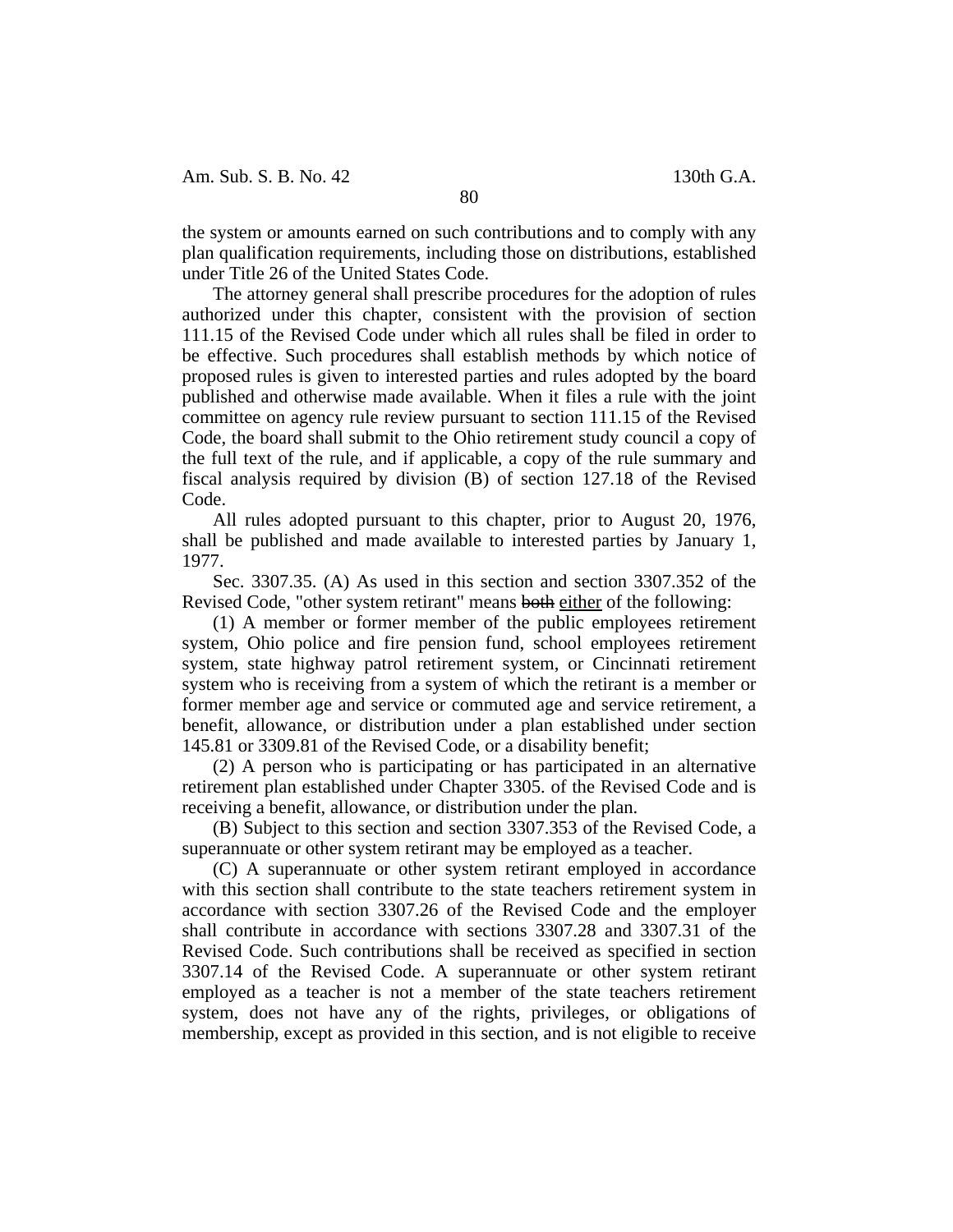health, medical, hospital, or surgical benefits under section 3307.39 of the Revised Code for employment subject to this section.

(D) The employer that employs a superannuate or other system retirant shall notify the state teachers retirement board of the employment not later than the end of the month in which the employment commences. Any overpayment of benefits to a superannuate by the retirement system resulting from an employer's failure to give timely notice may be charged to the employer and may be certified and deducted as provided in section 3307.31 of the Revised Code.

(E) On receipt of notice from an employer that a person who is an other system retirant has been employed, the state teachers retirement system shall notify the state retirement system of which the other system retirant was a member of such employment.

(F) A superannuate or other system retirant who has received an allowance or benefit for less than two months when employment subject to this section or section 3305.05 of the Revised Code commences shall forfeit the allowance or benefit for any month the superannuate or retirant is employed prior to the expiration of such period. The allowance or benefit forfeited each month shall be equal to the monthly amount the superannuate or other system retirant is eligible to receive under a single lifetime benefit plan of payment described in division (A) of section 3307.60 of the Revised Code. Contributions shall be made to the retirement system from the first day of such employment, but service and contributions for that period shall not be used in the calculation of any benefit payable to the superannuate or other system retirant, and those contributions shall be refunded on the superannuate's or retirant's death or termination of the employment. Contributions made on compensation earned after the expiration of such period shall be used in calculation of the benefit or payment due under section 3307.352 of the Revised Code.

For purposes of this division, "employment" does not include uncompensated volunteer work if the position is different from the superannuate's or other system retirant's position with the employer by which the superannuate or retirant was employed at the time of retirement.

(G) On receipt of notice from the Ohio police and fire pension fund, public employees retirement system, or school employees retirement system of the re-employment of a superannuate, the state teachers retirement system shall not pay, or if paid shall recover, the amount to be forfeited by the superannuate in accordance with section 145.38, 742.26, or 3309.341 of the Revised Code.

(H) If the disability benefit of an other system retirant employed under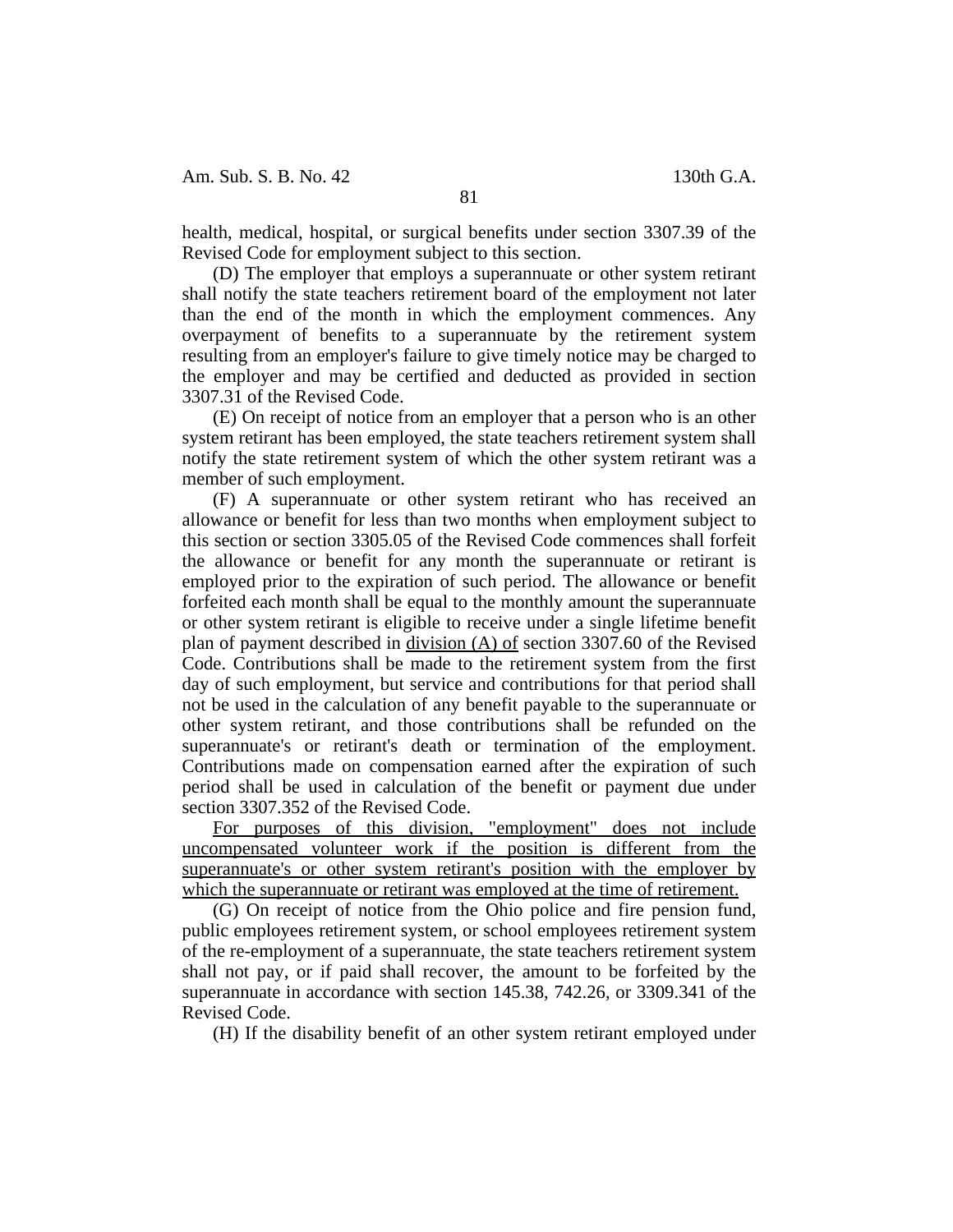this section is terminated, the retirant shall become a member of the state teachers retirement system, effective on the first day of the month next following the termination, with all the rights, privileges, and obligations of membership. If the retirant, after the termination of the retirant's disability benefit, earns two years of service credit under this retirement system or under the public employees retirement system, Ohio police and fire pension fund, school employees retirement system, or state highway patrol retirement system, the retirant's prior contributions as an other system retirant under this section shall be included in the retirant's total service credit, as defined in section 3307.50 of the Revised Code, as a state teachers retirement system member, and the retirant shall forfeit all rights and benefits of this section. Not more than one year of credit may be given for any period of twelve months.

(I) This section does not affect the receipt of benefits by or eligibility for benefits of any person who on August 20, 1976, was receiving a disability benefit or service retirement pension or allowance from a state or municipal retirement system in Ohio and was a member of any other state or municipal retirement system of this state.

(J) The state teachers retirement board may make the necessary rules to carry into effect this section and to prevent the abuse of the rights and privileges thereunder.

Sec. 3307.39. (A) The state teachers retirement board may enter into an agreement with insurance companies, health insuring corporations, or government agencies authorized to do business in the state for issuance of a policy or contract of health, medical, hospital, or surgical benefits coverage, or any combination thereof, for those individuals receiving, under the STRS defined benefit plan, service retirement or a disability or survivor benefit who subscribe to the plan. Notwithstanding any other provision of this chapter, the policy or contract may also include coverage for any eligible individual's spouse and dependent children and for any of the individual's sponsored dependents as the board considers appropriate. If all or any portion of the policy or contract premium is to be paid by any individual receiving service retirement or a disability or survivor benefit, the individual shall, by written authorization, instruct the board to deduct the premium agreed to be paid by the individual to the companies, corporations, or agencies.

The board may contract for coverage on the basis of part or all of the cost of the coverage to be paid from appropriate funds of the state teachers retirement system. The cost paid from the funds of the system shall be included in the employer's contribution rate provided by section 3307.28 of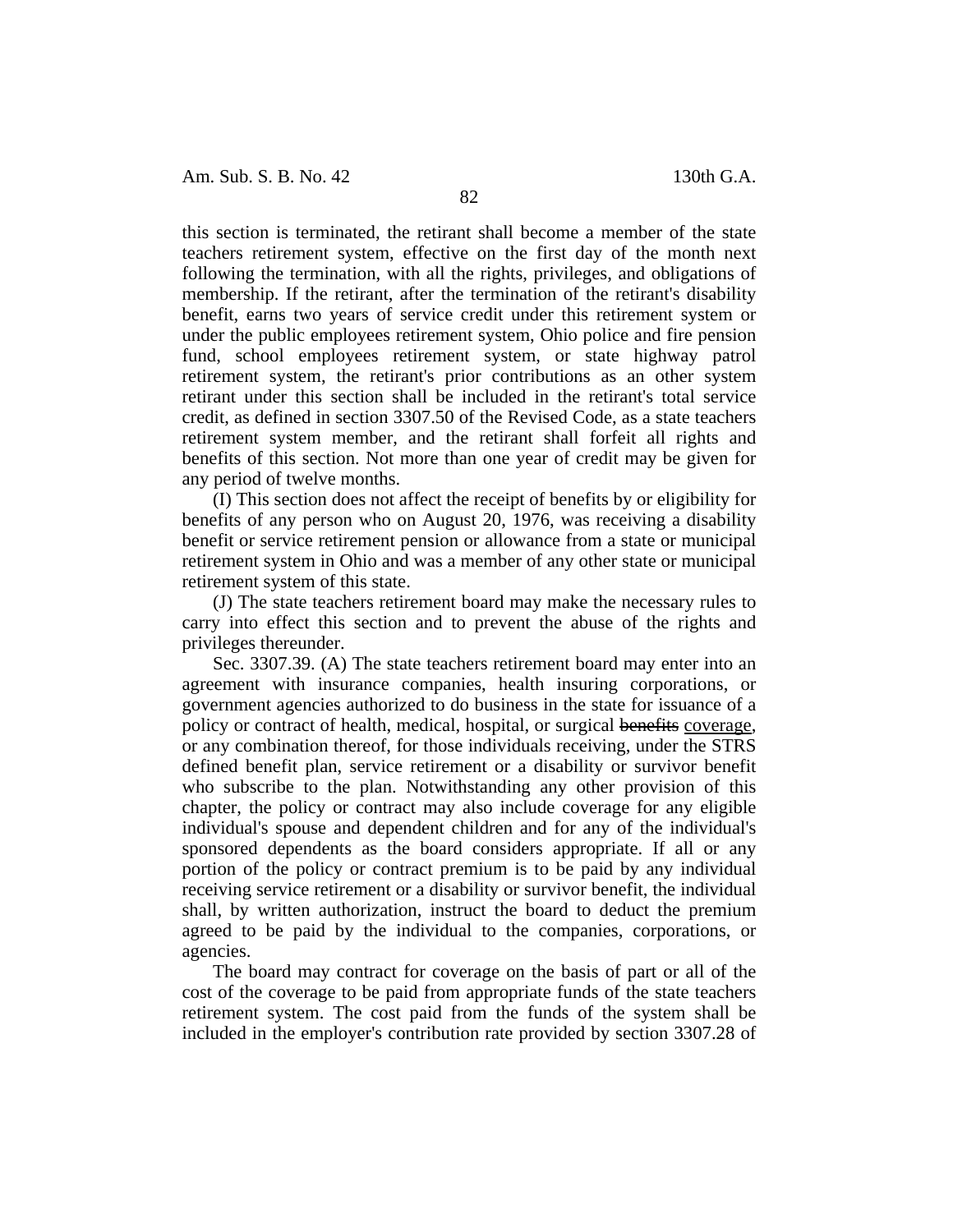the Revised Code.

The board may enter into an agreement under this division for coverage of recipients of benefits under an STRS defined contribution plan if the plan selected includes health, medical, hospital, or surgical benefits coverage, or any combination thereof. The board may contract for coverage on the basis that the cost of the coverage will be paid by the recipient or by the plan to which the recipient contributed under this chapter. The board may offer to recipients plans that provide for different levels of coverage or for prepayment of the cost of coverage.

The board may provide for self-insurance of risk or level of risk as set forth in the contract with the companies, corporations, or agencies, and may provide through the self-insurance method specific benefits coverage as authorized by the rules of the board.

(B) The board may make a monthly payment to each recipient of service retirement, or a disability or survivor benefit under the STRS defined benefit plan who is enrolled in coverage under part B of the medicare program established under Title XVIII of "The Social Security Amendments of 1965," 79 Stat. 301 (1965), 42 U.S.C.A. 1395j, as amended, and may make a monthly payment to a recipient of benefits under an STRS defined contribution plan who is eligible for that insurance coverage if the monthly payments are funded through the plan selected by the recipient. The payment shall be the greater of the following:

(1) Twenty-nine dollars and ninety cents;

(2) An amount determined by the board, which shall not exceed ninety per cent of the basic premium for the coverage,, except that the amount shall not exceed the amount paid by the recipient.

At the request of the board, the recipient shall certify the amount paid by the recipient for coverage described in this division.

The board shall make all payments under this division beginning the month following receipt of satisfactory evidence of the payment for the coverage.

(C) The board shall establish by rule requirements for the coordination of any coverage, or payment, or benefit provided under this section with any similar coverage, or payment, or benefit made available to the same individual by the public employees retirement system, Ohio police and fire pension fund, school employees retirement system, or state highway patrol retirement system.

(D) The board shall make all other necessary rules pursuant to the purpose and intent of this section.

Sec. 3307.41. The right of an individual to a pension, an annuity, or a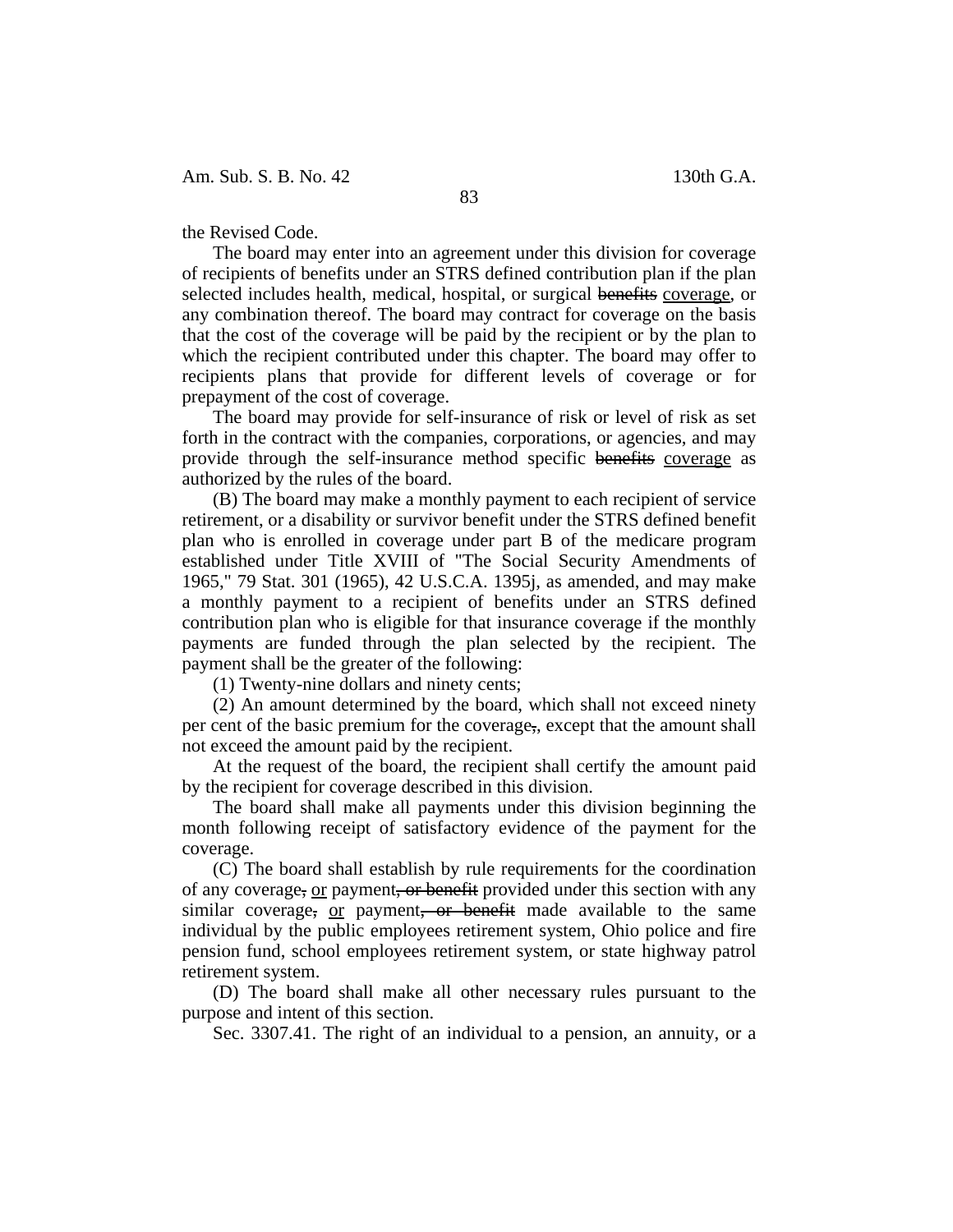retirement allowance itself, the right of an individual to any optional benefit, or any other right or benefit accrued or accruing to any individual under this chapter, the various funds created by section 3307.14 of the Revised Code, and all moneys, investments, and income from moneys or investments are exempt from any state tax, except the tax imposed by section 5747.02 of the Revised Code, and are exempt from any county, municipal, or other local tax, except income taxes imposed pursuant to section 5748.02, 5748.08, or 5748.09 of the Revised Code, and, except as provided in sections 3105.171, 3105.65, 3115.32, 3119.80, 3119.81, 3121.02, 3121.03, 3123.06, 3307.37, 3307.372, and 3307.373 and Chapters 3119., 3121., 3123., and 3125. of the Revised Code, shall not be subject to execution, garnishment, attachment, the operation of bankruptcy or insolvency laws, or any other process of law whatsoever, and shall be unassignable except as specifically provided in this chapter or and sections 3105.171, 3105.65, and 3115.32, 3119.80, 3119.81, 3121.02, 3121.03, and 3123.06 and Chapters 3119., 3121., 3123., and 3125. of the Revised Code.

Sec. 3307.56. (A)(1) Subject to sections section 3307.37 and 3307.561 of the Revised Code and except as provided in division (B)(2) of this section, a member participating in the STRS defined benefit plan who ceases to be a teacher for any cause other than death, retirement, receipt of a disability benefit, or current employment in a position in which the member has elected to participate in an alternative retirement plan under section 3305.05 or 3305.051 of the Revised Code, upon application, shall be paid the accumulated contributions standing to the credit of the member's individual account in the teachers' savings fund plus an amount calculated in accordance with section 3307.563 of the Revised Code. If the member or the member's legal representative cannot be found within ten years after the member ceased making contributions pursuant to section 3307.26 of the Revised Code, the accumulated contributions may be transferred to the guarantee fund and thereafter paid to the member, to the member's beneficiaries, or to the member's estate, upon proper application.

(2) A member described in division  $(A)(1)$  of this section who is married at the time of application for payment and is eligible for age and service retirement under section 3307.58 or 3307.59 of the Revised Code or would be eligible for age and service retirement under either of those sections but for a forfeiture ordered under division (A) or (B) of section 2929.192 of the Revised Code shall submit with the application a written statement by the member's spouse attesting that the spouse consents to the payment of the member's accumulated contributions. Consent shall be valid only if it is signed and witnessed by a notary public. If the statement is not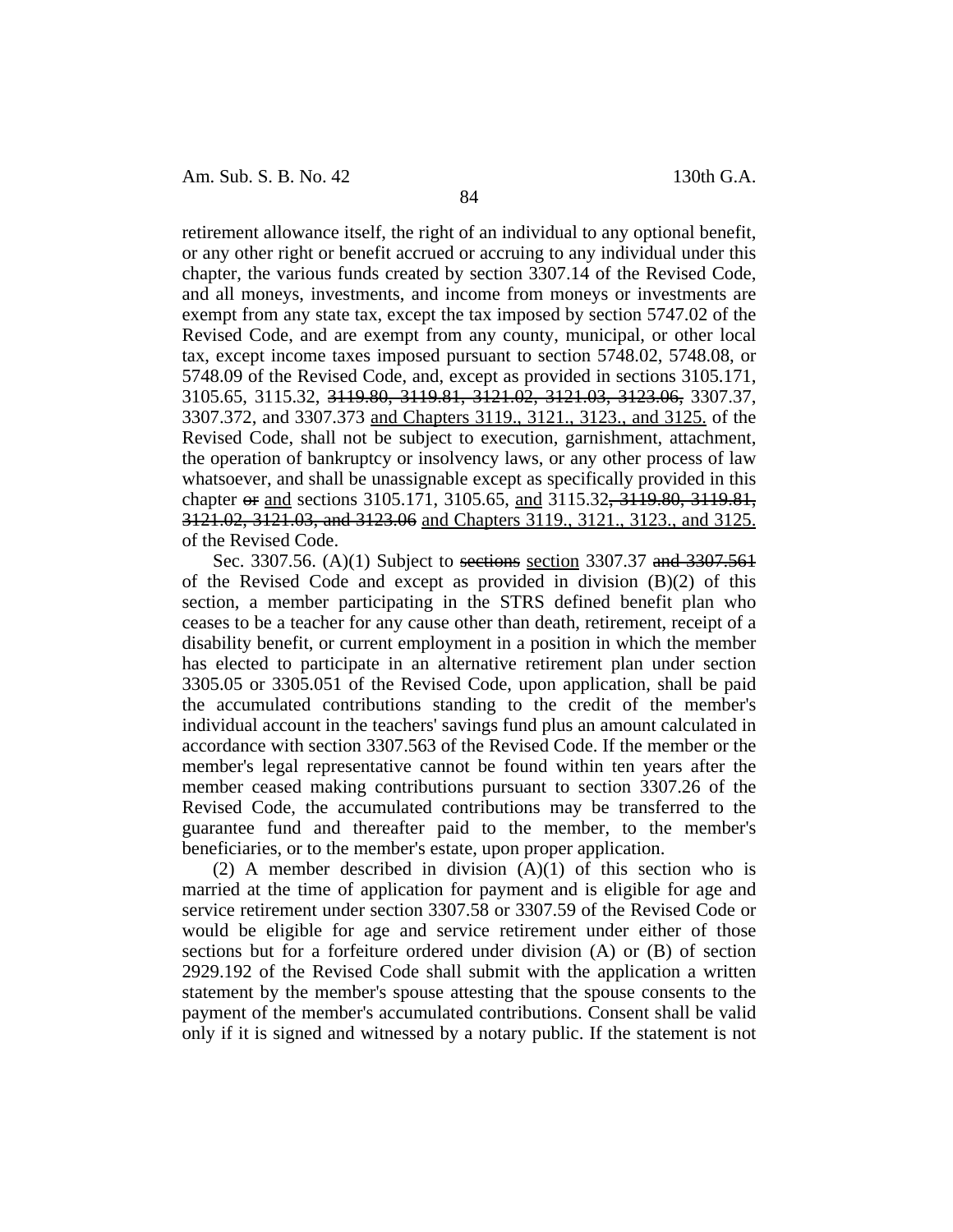submitted under this division, the application shall be considered an application for service retirement and shall be subject to division  $(G)(1)$  of section 3307.60 of the Revised Code.

The state teachers retirement board may waive the requirement of consent if the spouse is incapacitated or cannot be located, or for any other reason specified by the board. Consent or waiver is effective only with regard to the spouse who is the subject of the consent or waiver.

(B) This division applies to any member who is employed in a position in which the member has elected under section 3305.05 or 3305.051 of the Revised Code to participate in an alternative retirement plan and due to the election ceases to be a teacher for the purposes of that position.

Subject to sections section 3307.37 and 3307.561 of the Revised Code, the state teachers retirement system shall do the following:

(1) On receipt of a certified copy of an election under section 3305.05 or 3305.051 of the Revised Code, pay, in accordance with section 3305.052 of the Revised Code, the amount described in that section to the appropriate provider;

(2) If a member has accumulated contributions, in addition to those subject to division (B)(1) of this section, standing to the credit of a member's individual account and is not otherwise in a position in which the member is considered a teacher for the purposes of that position, pay, to the provider the member selected pursuant to section 3305.05 or 3305.051 of the Revised Code, the accumulated contributions standing to the credit of the member's individual account in the teachers' saving fund plus an amount calculated in accordance with section 3307.563 of the Revised Code. The payment shall be made on the member's application.

(C) Payment of a member's accumulated contributions under division (B) of this section cancels the member's total service credit in the state teachers retirement system. A member whose accumulated contributions are paid to a provider pursuant to division (B) of this section is forever barred from claiming or purchasing service credit under the state teachers retirement system for the period of employment attributable to those contributions.

Sec. 3307.561. (A) As used in this section, "other retirement system" means the public employees retirement system or the school employees retirement system.

(B) Except as provided in division (C) of this section, on application, a member of the state teachers retirement system who is also a member of one or both of the other retirement systems and has ceased to be a teacher for purposes of this chapter may be paid, in accordance with section 3307.56 of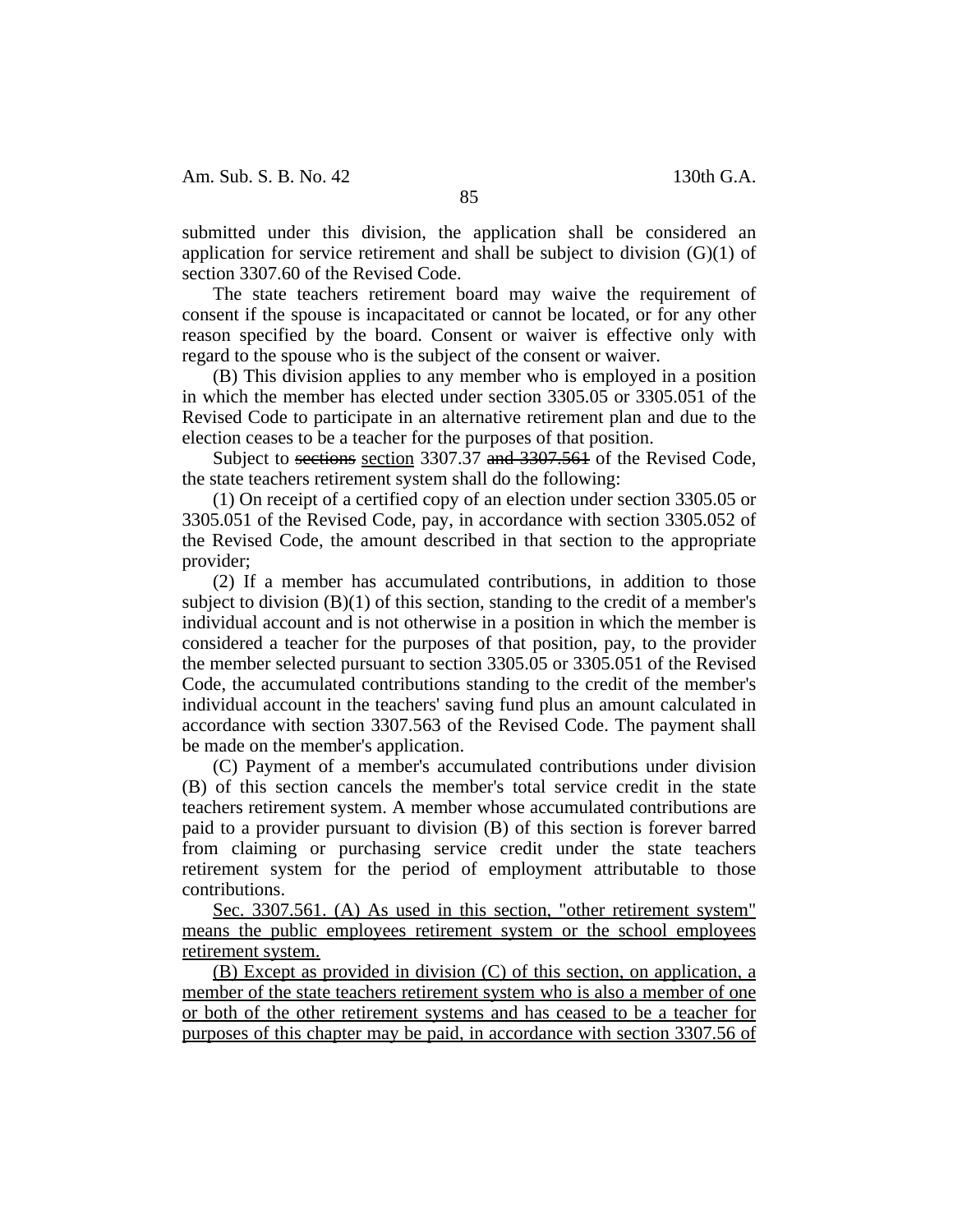the Revised Code, the member's accumulated contributions to the state teachers retirement system, plus any applicable amount calculated under section 3307.563 of the Revised Code. This payment does not affect the member's membership in the other retirement systems or any right the member may have to a benefit or return of contributions under those systems.

(C) This section does not apply to a member of one of the other retirement systems whose employment under that system is with the public employer that was the employer under the state teachers retirement system at the time the member's service subject to this chapter terminated.

Sec. 3307.563. For the purposes of this section, "service credit" includes only service credit obtained pursuant to sections 3307.53, 3307.71, 3307.712, 3307.72, and 3307.77 of the Revised Code.

(A) The state teachers retirement system shall add to a member's accumulated contributions to be paid under section 3307.56 or 3307.562 of the Revised Code an amount paid from the employers' trust fund equal to one of the following:

(1) If the member has less than three full years of service credit, an amount equal to interest on the member's accumulated contributions, compounded annually, at a rate not greater than four per cent established by the board;

(2) If the member has three or more full years of service credit, but less than five full years, an amount equal to interest on the member's accumulated contributions, compounded annually, at a rate not greater than six per cent established by the board;

(3) If the member has five or more full years of service credit, the sum of the following amounts:

(a) An amount equal to interest on the member's accumulated contributions, compounded annually, at a rate not greater than six per cent established by the board;

(b) An amount equal to fifty per cent of the sum of the member's contributions under section 3307.26, any contributions restored under section sections 3307.71 and 3307.712 of the Revised Code to the extent that the amount paid to restore the credit included amounts received by the member under division  $(A)(3)(b)$  of this section, and contributions deducted or paid under division (C) of section 3307.77 of the Revised Code plus interest on that amount at a rate not greater than six per cent established by the board.

Interest for each year included in the calculation under this section shall be calculated from the first day of the following year to the last day of the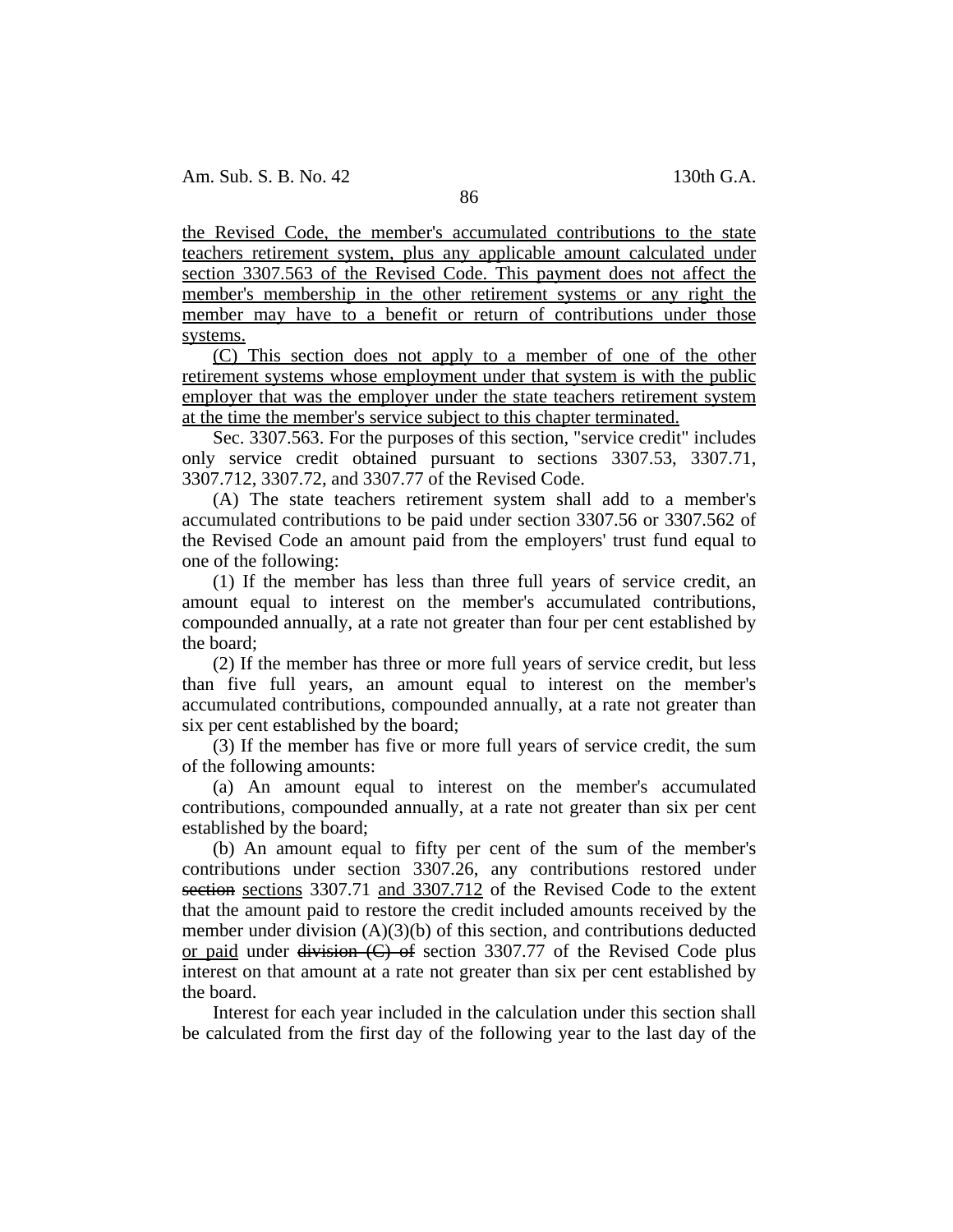87

month preceding payment under section 3307.56 or 3307.562 of the Revised Code.

(B) Notwithstanding sections 3307.56 and 3307.562 of the Revised Code, neither a member who returned to contributing service after receiving disability benefits nor the beneficiaries, survivors, or estate of a deceased member who was granted disability benefits prior to death is eligible for the payment of any amount calculated under this section.

Sec. 3307.57. To coordinate and integrate membership in the state retirement systems, the following provisions apply:

(A) As used in this section:

(1) "Retirement systems" means the public employees retirement system, state teachers retirement system, and school employees retirement system.

(2) In addition to the meaning given in section 3307.50 of the Revised Code, "disability benefit" means "disability benefit" as defined in sections 145.01 and 3309.01 of the Revised Code;

(3) "Actuarial assumption rate" means the investment rate of return assumed for projecting assets in the STRS defined benefit plan.

(4) "Total service credit" means the total credit in all retirement systems, except that such credit shall not exceed one year for any period of twelve months.

(5) "Paying system" means the state retirement system in which the member has the greatest service credit, without adjustment or, if the member has equal service credit in two or more retirement systems, the retirement system in which the member has the greatest total contributions.

(6) "Transferring system" means the state retirement system transferring a member's contributions and service credit in that system to the paying system.

(7) "Retention percentage" means five per cent, or a percentage determined under division (D) of this section, of a member's earnable salary in the case of a member of the public employees retirement system or five per cent, or a percentage determined under division (D) of this section, of a member's compensation in the case of a member of the state teachers retirement system or school employees retirement system.

(B) At the option of a member participating in the STRS defined benefit plan, total contributions and service credit in all retirement systems, including amounts paid to restore service credit under sections 145.311, 3307.711, and 3309.261 of the Revised Code, shall be used in determining the eligibility for benefits. If total contributions and service credit are combined, the following provisions apply: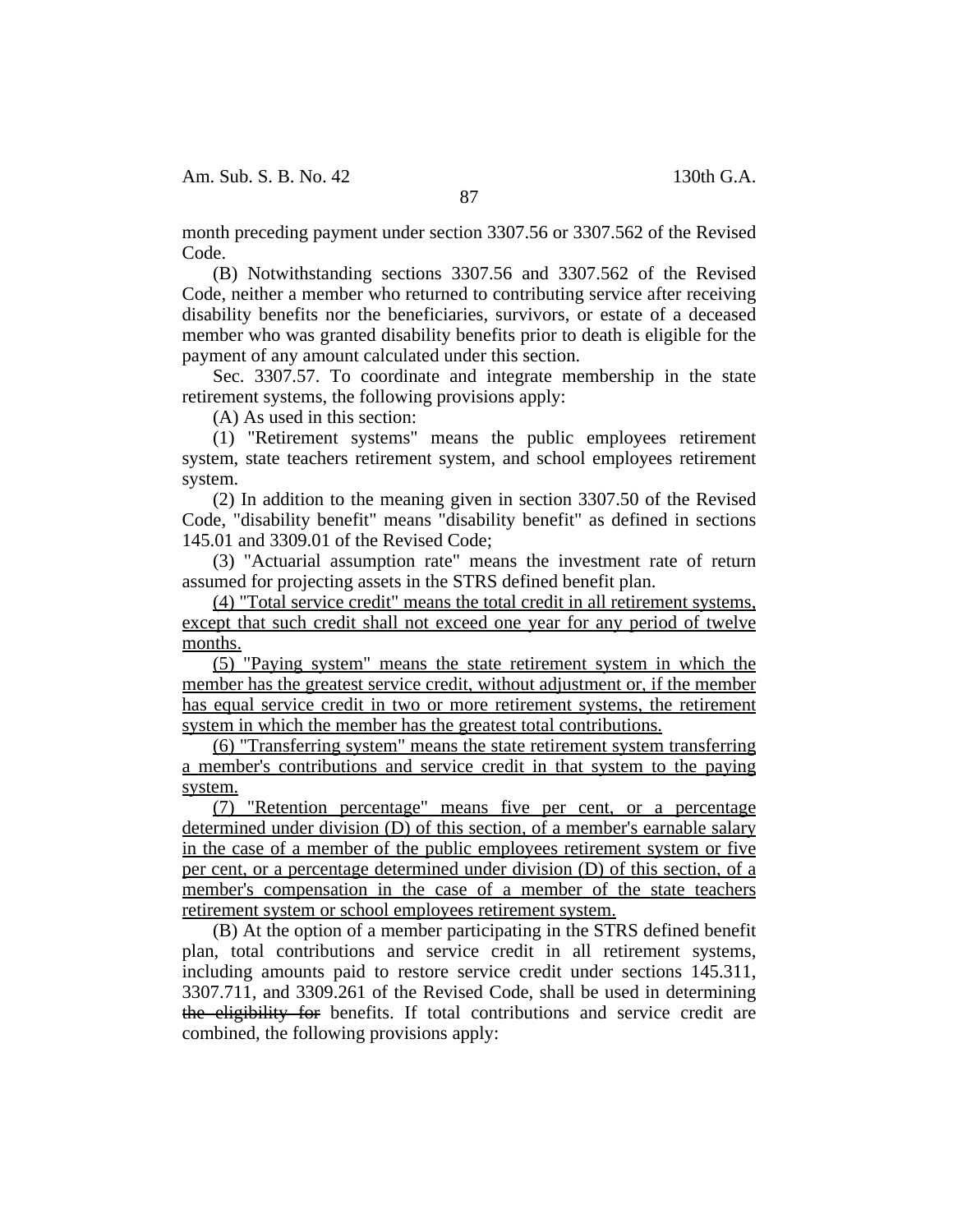(1) Service retirement or a disability benefit is effective on the first day of the month next following the later of:

(a) The last day for which compensation was paid;

(b) The attainment of minimum age or service credit for benefits provided under this section.

(2) "Total service credit" includes the total credit in all retirement systems except that such credit shall not exceed one year for any period of twelve months.

(3) Eligibility for a disability benefit shall be determined by the The board of the state retirement paying system that will calculate shall do both of the following:

(a) Determine a member's eligibility for a retirement or disability benefit;

(b) Calculate and pay the member's retirement or disability benefit, as provided in division (B)(4) of this section. The state retirement

 $(3)(a)$  Each transferring system calculating and paying the disability benefit in which the member has service credit shall certify the determination to the board of each other state retirement paying system in which the member has service credit and shall be accepted by that board as sufficient for granting a disability benefit.

(4) The board of the state retirement system in which the member had the greatest service credit, without adjustment, shall calculate and pay the total benefit. If the member's credit is equal in two or more retirement systems, the system having the member's largest total contributions shall calculate and pay the total benefit.

 $(5)$  all of the following:

(i) The service credit earned by the member in the transferring system;

(ii) The beginning and ending dates of the service credit period covered by the transferring system;

(iii) Any breaks in service by the member, excluding school breaks;

(iv) If available, a statement listing the member's monthly contributions and service credit earned, obtained, or purchased in the transferring system.

(b) The certification under division  $(B)(3)(a)$  of this section may be reviewed by both the transferring system and paying system.

(4) In determining the total credit to be used in calculating a retirement or disability benefit, credit shall not be reduced below that certified by the transferring system or systems transferring credit, except that such total combined service credit shall not exceed as follows:

(a) Not more than one year of credit may be certified by the transferring system for any one "year" as defined in the statute law governing the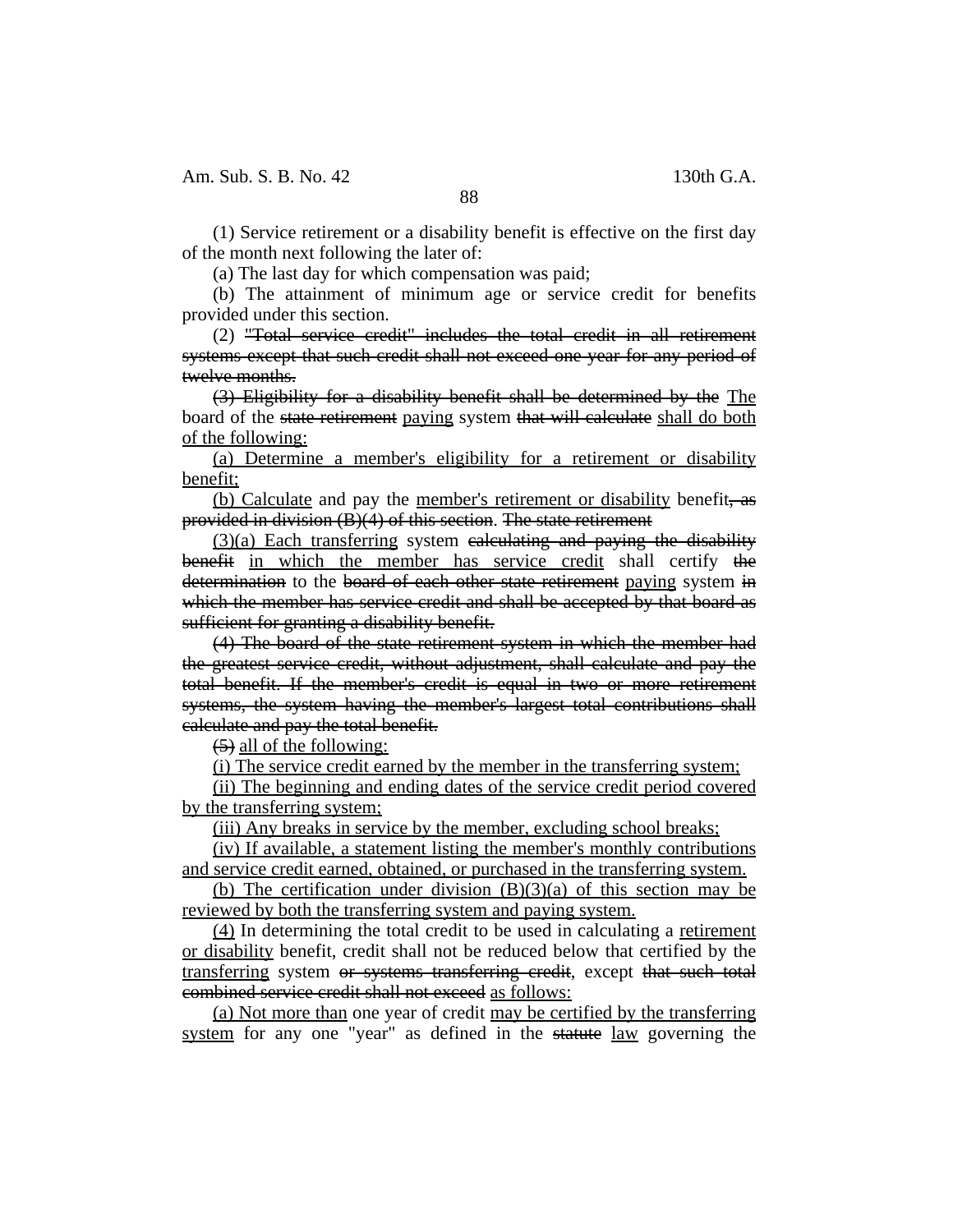transferring system making the calculation.

(b) The paying system may reduce any credit certified by the transferring system that is concurrent with any period of service credit the member earned from the paying system.

(c) The paying system may reduce any credit certified by the transferring system if the amount certified, when added to the paying system's service credit for any one "year" as defined in the law of the paying system, exceeds one year.

 $(6)(5)(a)$  The retirement paying system ealculating and paying the benefit shall receive from the other transferring system or systems all of the following for each year of service:

(i) The amount contributed by the member, or, in the case of service credit purchased by the member, paid by the member, that is attributable to the year of service;

(ii) An amount equal to the lesser of the employer's contributions made on behalf of the member to the retirement transferring system for that year of service less the retention percentage or the amount that would have been contributed by the employer for the service had the member been a member of the state teachers retirement system at the time the credit was earned less the retention percentage;

(iii) If applicable, an amount equal to the amount paid on behalf of the member by an employer under section 145.483 of the Revised Code;

(iv) Interest compounded annually on the amounts specified in divisions  $(B)(\Theta)(5)(a)(i)$ , (ii), and (iii) of this section at the lesser of the actuarial assumption rate for that year of the state teachers retirement paying system or the other retirement transferring system or systems transferring amounts under this section.

 $(b)(6)$  The annuity rates and mortality tables of the retirement paying system making the calculation and paying the benefit shall be applicable.

 $\left(\frac{e}{f}\right)$  Deposits made for the purchase of additional income, with guaranteed interest, upon the member's request, shall be transferred to the retirement paying system paying the regular benefit. The return upon such deposits shall be that offered by the retirement paying system making the calculation and paying the regular benefit.

(C) A person receiving a benefit under this section, who accepts employment amenable to coverage in any retirement system that participated in the person's combined benefit, shall be subject to the applicable provisions of law governing such re-employment.

If a retirant should be paid any amount to which the retirant is not entitled under the applicable provisions of law governing such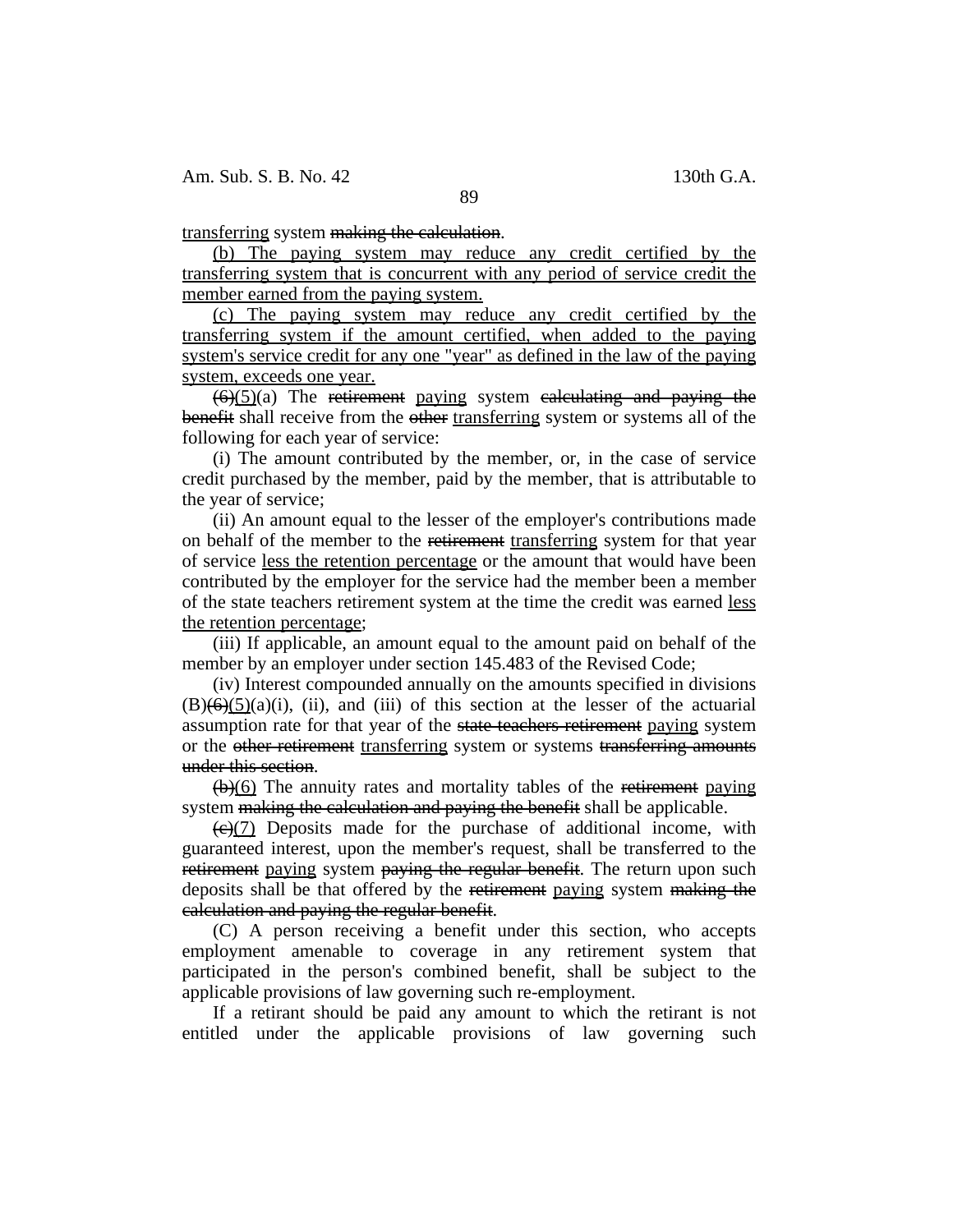re-employment, such amount shall be recouped by the retirement paying system paying such benefit by utilizing any recovery procedure available under the law of the retirement system covering such paying system's re-employment provisions.

90

(D) The retention percentage used in the calculation under division  $(B)(5)(a)(ii)$  of this section shall be reviewed by the state retirement systems not less than once every five years beginning after the effective date of this amendment or on request of any of the systems. If the retirement systems agree, the retention percentage may be changed if any of the system's employer contribution rate increases or decreases or the systems agree that a change is in the interest of one or more of the systems.

Sec. 3307.58. (A) As used in this section, "qualifying service credit" means credit earned under section 3307.53 or for which contributions were made under section 145.47 or 3309.47 of the Revised Code;; credit restored under section 145.31, 3307.71, or 3309.26 of the Revised Code,; credit purchased under section 145.302, 3307.752, or 3309.022, or division (D) of section 5505.16 of the Revised Code, or obtained under section 742.521 of the Revised Code; and credit obtained under section 3307.761, 3307.763, or 3307.765 of the Revised Code.

(B) Any member participating in the STRS defined benefit plan who has attained the applicable combination of age and service credit shall be granted service retirement after filing with the state teachers retirement board a completed application on a form approved by the board.

(1) Except as provided in division (B)(3) of this section, a member is eligible to retire under this division if either any of the following is the case:

(a) The member has five or more years of qualifying service credit and has attained age sixty-five;

(b) The member is applying for service retirement following termination of a disability benefit received under section 3307.63 or 3307.631 of the Revised Code and has five or more years of total service credit;

(c) The member meets one of the following requirements:

(i) Before August 1, 2015, has thirty or more years of service credit at any age;

(ii) On or after August 1, 2015, but before August 1, 2017, has thirty-one or more years of service credit at any age;

(iii) On or after August 1, 2017, but before August 1, 2019, has thirty-two or more years of service credit at any age;

(iv) On or after August 1, 2019, but before August 1, 2021, has thirty-three or more years of service credit at any age;

(v) On or after August 1, 2021, but before August 1, 2023, has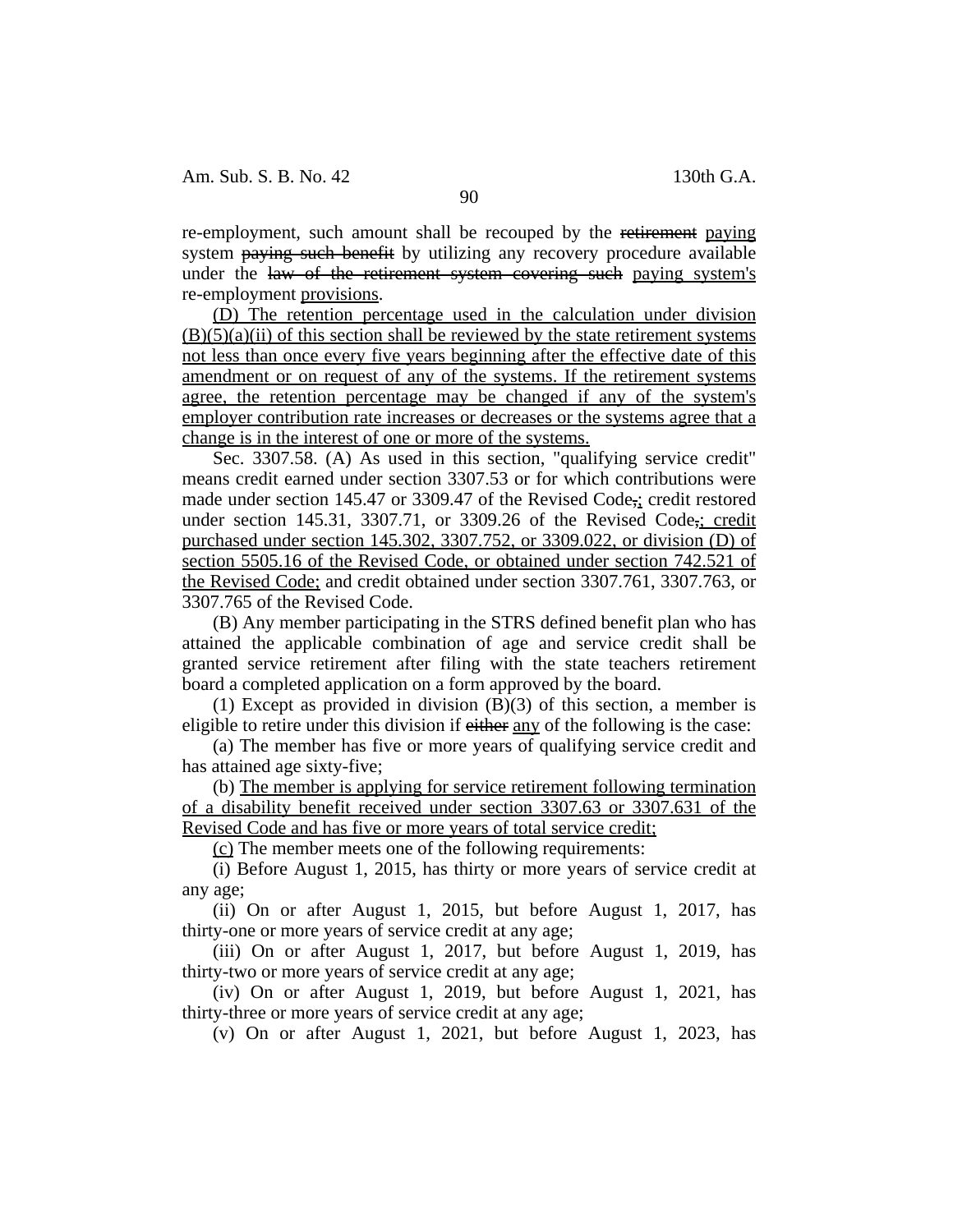thirty-four or more years of service credit at any age;

(vi) On or after August 1, 2023, but before August 1, 2026, has thirty-five or more years of service credit at any age;

(vii) On or after August 1, 2026, has thirty-five or more years of service credit and has attained age sixty.

(2) Except as provided in division (B)(3) of this section, a member is eligible to retire under this division if either any of the following is the case:

(a) The member has five or more years of qualifying service credit and has attained age sixty;

(b) The member is applying for service retirement following termination of a disability benefit received under section 3307.63 or 3307.631 of the Revised Code and has five or more years of total service credit;

(c) The member meets one of the following requirements:

(i) Before August 1, 2015, has twenty-five or more years of service credit and has attained age fifty-five;

(ii) On or after August 1, 2015, but before August 1, 2017, has twenty-six or more years of service credit and has attained age fifty-five or has thirty or more years of service credit at any age;

(iii) On or after August 1, 2017, but before August 1, 2019, has twenty-seven or more years of service credit and has attained age fifty-five or has thirty or more years of service credit at any age;

(iv) On or after after August 1, 2019, but before August 1, 2021, has twenty-eight or more years of service credit and has attained age fifty-five or has thirty or more years of service credit at any age;

(v) On or after August 1, 2021, but before August 1, 2023, has twenty-nine or more years of service credit and has attained age fifty-five or has thirty or more years of service credit at any age;

(vi) On or after August 1, 2023, has thirty or more years of service credit at any age.

(3) The board may adjust the retirement eligibility requirements of this section if the board's actuary, in its annual actuarial valuation required by section 3307.51 of the Revised Code or in other evaluations conducted under that section, determines that an adjustment does not materially impair the fiscal integrity of the retirement system or is necessary to preserve the fiscal integrity of the system.

(C) Service retirement shall be effective  $\Theta$  not earlier than the first day of the month next following the later of:

(1) The last day for which compensation was paid; or

(2) The attainment of minimum age  $\Theta$  and service credit eligibility for benefits provided under this section.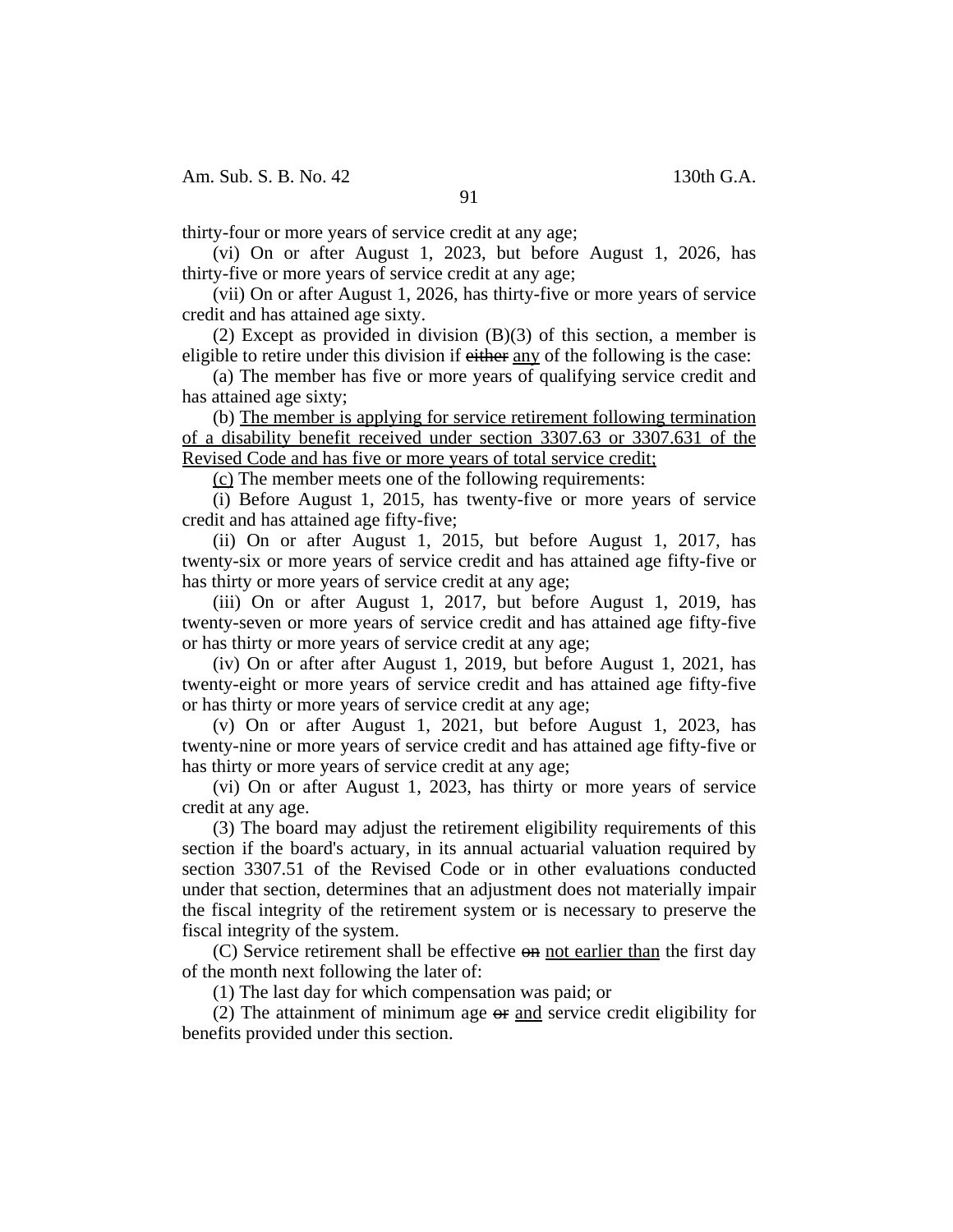(D)(1) Except as provided in division (E) of this section, the annual single lifetime benefit of a member whose retirement effective date is before August 1, 2013, shall be the greater of the amounts determined by the member's Ohio service credit multiplied by one of the following:

92

(a) Eighty-six dollars;

(b) The sum of the following amounts:

(i) For each of the first thirty years of Ohio service credit, two and two-tenths per cent of the member's final average salary or, subject to the limitation described in division  $(D)(1)(c)$  of this section, two and five-tenths per cent of the member's final average salary if the member has thirty-five or more years of service credit under section 3307.48, 3307.53, 3307.57, 3307.75, 3307.751, 3307.752, 3307.761, 3307.763, 3307.765, 3307.77, or 3307.771 of the Revised Code, division (A)(2) or (B) of former section 3307.513 of the Revised Code, former section 3307.514 of the Revised Code, section 3307.72 of the Revised Code earned after July 1, 1978, or any combination of service credit under those sections;

(ii) For each year or fraction of a year of Ohio service credit in excess of thirty years, two and two-tenths per cent of the member's final average salary or, subject to the limitation described in division  $(D)(1)(c)$  of this section, if the member has more than thirty years service credit under section 3307.48, 3307.53, 3307.57, 3307.75, 3307.751, 3307.752, 3307.761, 3307.763, 3307.765, 3307.77, or 3307.771 of the Revised Code, division (A)(2) or (B) of former section 3307.513 of the Revised Code, former section 3307.514 of the Revised Code, section 3307.72 of the Revised Code earned after July 1, 1978, or any combination of service credit under those sections, the per cent of final average salary shown in the following schedule for each corresponding year or fraction of a year of service credit under those sections that is in excess of thirty years:

| Year            | Per      | Year            | Per      |
|-----------------|----------|-----------------|----------|
| of              | Cent     | of              | Cent     |
| Service         | for that | Service         | for that |
| Credit          | Year     | Credit          | Year     |
| $30.01 - 31.00$ | 2.5%     | $35.01 - 36.00$ | 3.0%     |
| $31.01 - 32.00$ | 2.6      | $36.01 - 37.00$ | 3.1      |
| $32.01 - 33.00$ | 2.7      | $37.01 - 38.00$ | 3.2      |
| $33.01 - 34.00$ | 2.8      | $38.01 - 39.00$ | 3.3      |
| $34.01 - 35.00$ | 2.9      |                 |          |

For purposes of this schedule, years of service credit shall be rounded to the nearest one-hundredth of a year.

(c) For purposes of division  $(D)(1)$  of this section, a percentage of final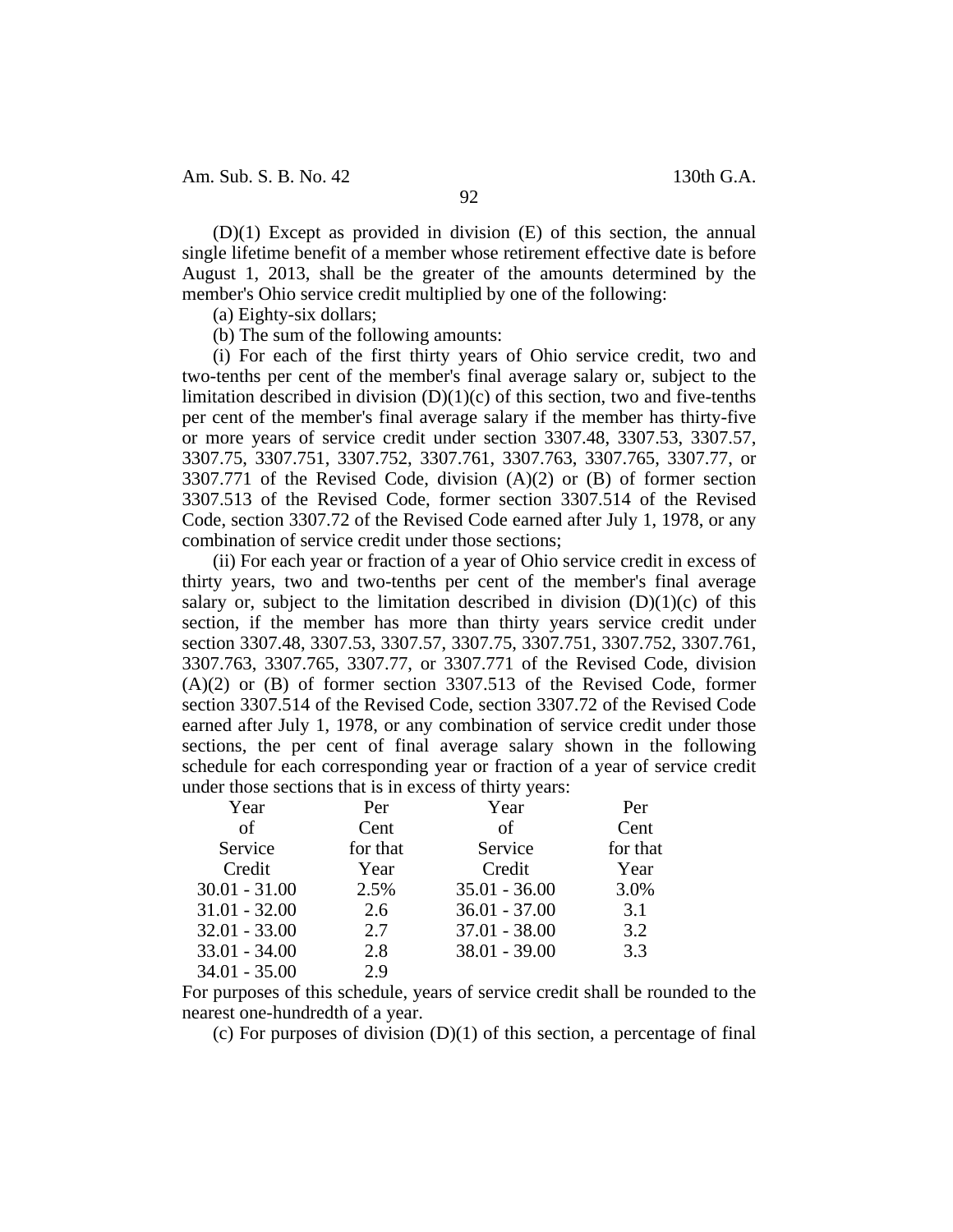average salary in excess of two and two-tenths per cent shall be applied to service credit under section 3307.57 of the Revised Code only if the service credit was established under section 145.30, 145.301, 145.302, 145.47, 145.483, 3309.02, 3309.021, 3309.022, or 3309.47 of the Revised Code or restored under section 145.31 or 3309.26 of the Revised Code.

(2)(a) Except as provided in division (E) of this section, the annual single lifetime benefit of a member whose retirement effective date is on or after August 1, 2013, but before August 1, 2015, shall be the amount determined by the member's Ohio service credit multiplied by the sum of the following amounts:

(i) For each of the first thirty years of Ohio service credit, two and two-tenths per cent of the member's final average salary or, subject to the limitation described in division (D)(2)(b) of this section, two and five-tenths per cent of the member's final average salary if the member has thirty-five or more years of service credit under section 3307.48, 3307.53, 3307.57, 3307.75, 3307.751, 3307.752, 3307.761, 3307.763, 3307.765, 3307.77, or 3307.771 of the Revised Code, division (A)(2) or (B) of former section 3307.513 of the Revised Code, former section 3307.514 of the Revised Code, section 3307.72 of the Revised Code earned after July 1, 1978, or any combination of service credit under those sections;

(ii) For each year or fraction of a year of Ohio service credit in excess of thirty years, two and two-tenths per cent of the member's final average salary or, subject to the limitation described in division  $(D)(2)(b)$  of this section, if the member has more than thirty years service credit under section 3307.48, 3307.53, 3307.57, 3307.75, 3307.751, 3307.752, 3307.761, 3307.763, 3307.765, 3307.77, or 3307.771 of the Revised Code, division (A)(2) or (B) of former section 3307.513 of the Revised Code, former section 3307.514 of the Revised Code, section 3307.72 of the Revised Code earned after July 1, 1978, or any combination of service credit under those sections, the per cent of final average salary shown in the following schedule for each corresponding year or fraction of a year of service credit under those sections that is in excess of thirty years:

| Year            | Per      | Year            | Per      |
|-----------------|----------|-----------------|----------|
| of              | Cent     | of              | Cent     |
| Service         | for that | Service         | for that |
| Credit          | Year     | Credit          | Year     |
| $30.01 - 31.00$ | 2.5%     | $35.01 - 36.00$ | 3.0%     |
| $31.01 - 32.00$ | 2.6      | $36.01 - 37.00$ | 3.1      |
| $32.01 - 33.00$ | 2.7      | $37.01 - 38.00$ | 3.2      |
| $33.01 - 34.00$ | 2.8      | $38.01 - 39.00$ | 3.3      |
|                 |          |                 |          |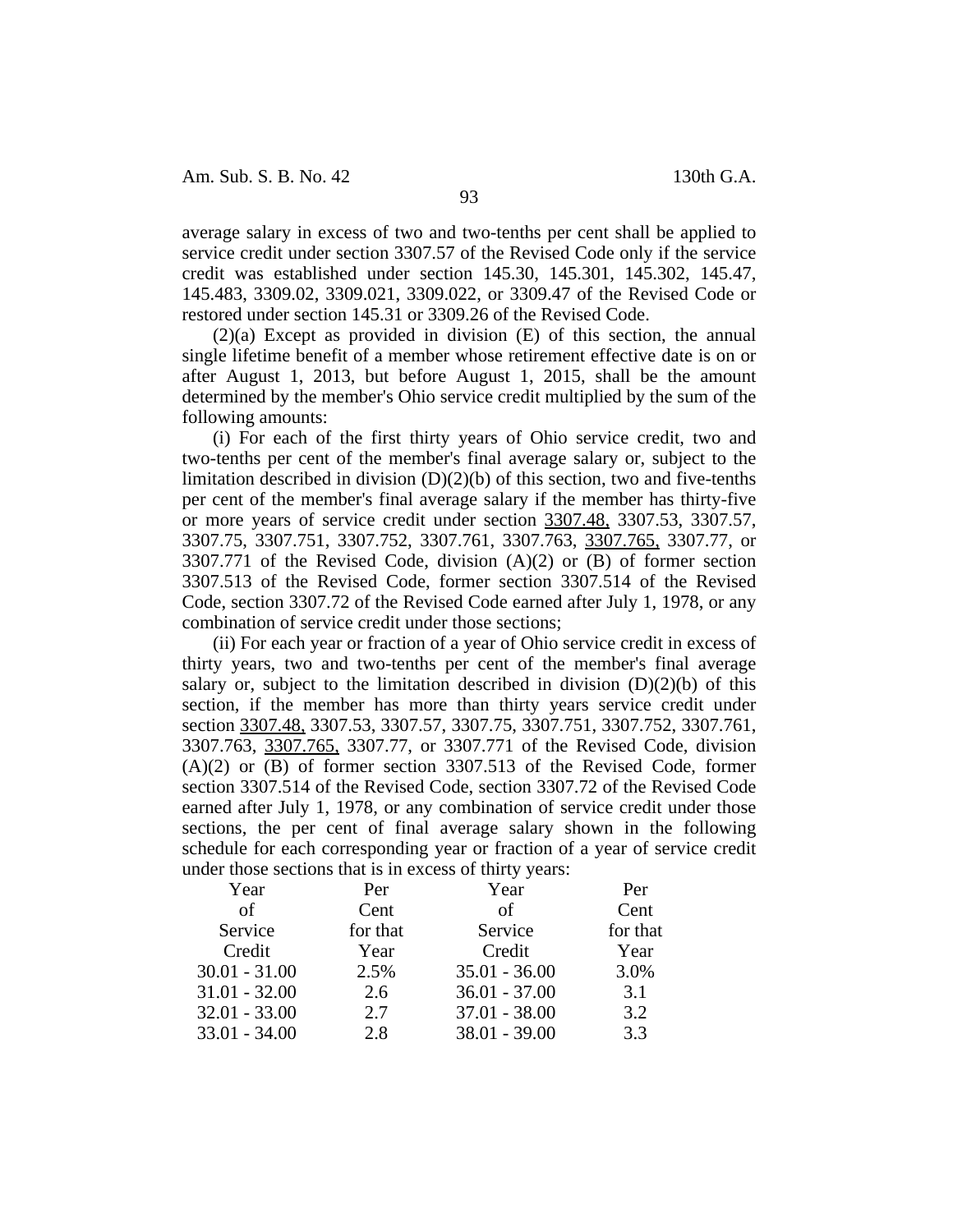## 34.01 - 35.00 2.9

For purposes of this schedule, years of service credit shall be rounded to the nearest one-hundredth of a year.

(b) For purposes of division  $(D)(2)(a)(ii)$  of this section, a percentage of final average salary in excess of two and two-tenths per cent shall be applied to service credit under section 3307.57 of the Revised Code only if the service credit was established under section 145.30, 145.301, 145.302, 145.47, 145.483, 3309.02, 3309.021, 3309.022, or 3309.47 of the Revised Code or restored under section 145.31 or 3309.26 of the Revised Code.

(3) Except as provided in division (E) of this section, the annual single lifetime benefit of a member whose retirement effective date is on or after August 1, 2015, shall be the amount determined by the member's service credit multiplied by two and two-tenths per cent of the member's final average salary.

(E)(1) The annual single lifetime benefit of a member described in division (B)(2) of this section whose service retirement is effective before August 1, 2015, shall be adjusted by the greater per cent shown in the following schedule opposite the member's attained age or Ohio service credit.

|          |           | Years of     | Per Cent                   |
|----------|-----------|--------------|----------------------------|
| Attained | <b>or</b> | Ohio Service | of Base                    |
| Age      |           | Credit       | Amount                     |
| 58       |           | 25           | 75%                        |
| 59       |           | 26           | 80                         |
| 60       |           | 27           | 85                         |
| 61       |           |              | 88                         |
|          |           | 28           | 90                         |
| 62       |           |              | 91                         |
| 63       |           |              | 94                         |
|          |           | 29           | 95                         |
| 64       |           |              | 97                         |
| 65       |           | 30 or more   | 100                        |
|          |           | .            | $\sim$<br>. .<br>$\bullet$ |

(2) The annual single lifetime benefit of a member described in division (B)(2) of this section whose service retirement is effective on or after August 1, 2015, shall be reduced by a percentage determined by the board's actuary for each year the member retires before attaining the applicable age and service credit specified in division (B)(1) of this section. The board's actuary may use an actuarially based average percentage reduction for this purpose.

(F) Notwithstanding any other provision of this section, on application,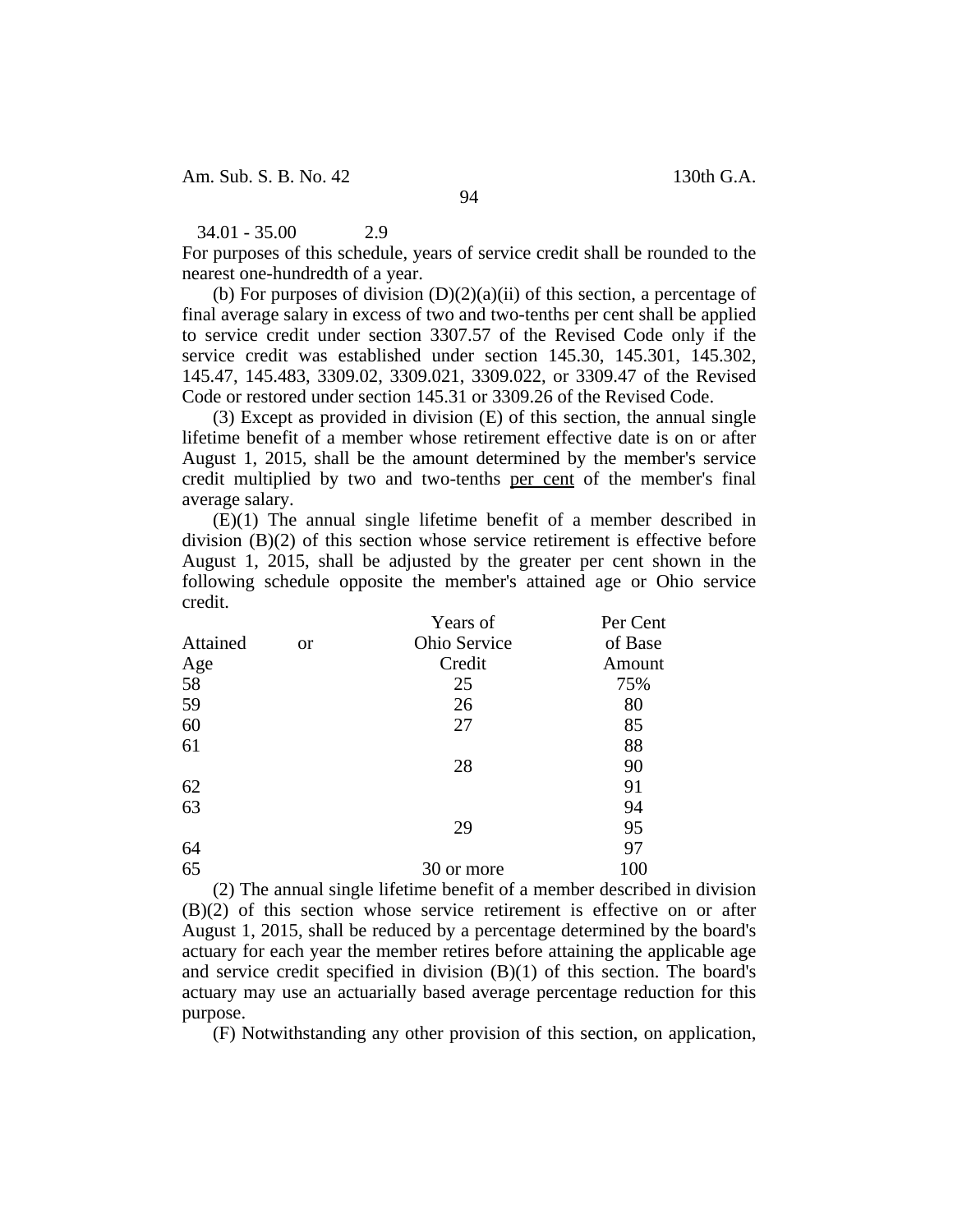a member who, as of July 1, 2015, has five or more years of Ohio service credit and has attained age sixty, has twenty-five or more years of Ohio service credit and has attained age fifty-five, or has thirty or more years of Ohio service credit shall be granted service retirement according to former section 3307.58 of the Revised Code as in effect immediately prior to the effective date of this amendment January 7, 2013. The member's benefit shall be the greater of the amount the member would have been eligible for had the member retired effective July 1, 2015, or the amount determined under division (D)(3) of this section.

(G) The annual single lifetime benefit determined under division (D) or (E) of this section shall not exceed the lesser of one hundred per cent of the final average salary or the limit established by section 415 of the "Internal Revenue Code of 1986," 100 Stat. 2085, 26 U.S.C.A. 415, as amended.

(H) The annual single lifetime benefit of a member whose retirement effective date is before August 1, 2013, shall be the greater of the amounts determined under division  $(D)(1)$  or  $(E)(1)$  of this section as appropriate or under this division. The benefit shall not exceed the lesser of the sum of the following amounts or the limit established by section 415 of the "Internal Revenue Code of 1986," 100 Stat. 2085, 26 U.S.C.A. 415, as amended:

(1) An annuity with a reserve equal to the member's accumulated contributions;

(2) A pension equal to the amount in division  $(H)(1)$  of this section;

(3) An additional pension of forty dollars annually multiplied by the number of years of prior and military service credit, except years of credit purchased under section 3307.751 or 3307.752 of the Revised Code.

(I) If a member's disability benefit was terminated under section 3307.48 of the Revised Code and the member's retirement under this section is effective on the first day of the month following the last day for which the disability benefit was paid, the member's annual single lifetime benefit determined under division (D) or (E) of this section shall be increased by a percentage equal to the total of any percentage increases the member received under section 3307.67 of the Revised Code, plus any additional amount the member received under this chapter while receiving the disability benefit. The increase shall be based on the plan of payment selected by the member under section 3307.60 of the Revised Code. However, the benefit used to calculate any future increases under section 3307.67 of the Revised Code shall be based on the plan of payment selected by the member, plus any additional amount added to the benefit determined under this division that established a new base benefit to the member.

(J) Benefits determined under this section shall be paid as provided in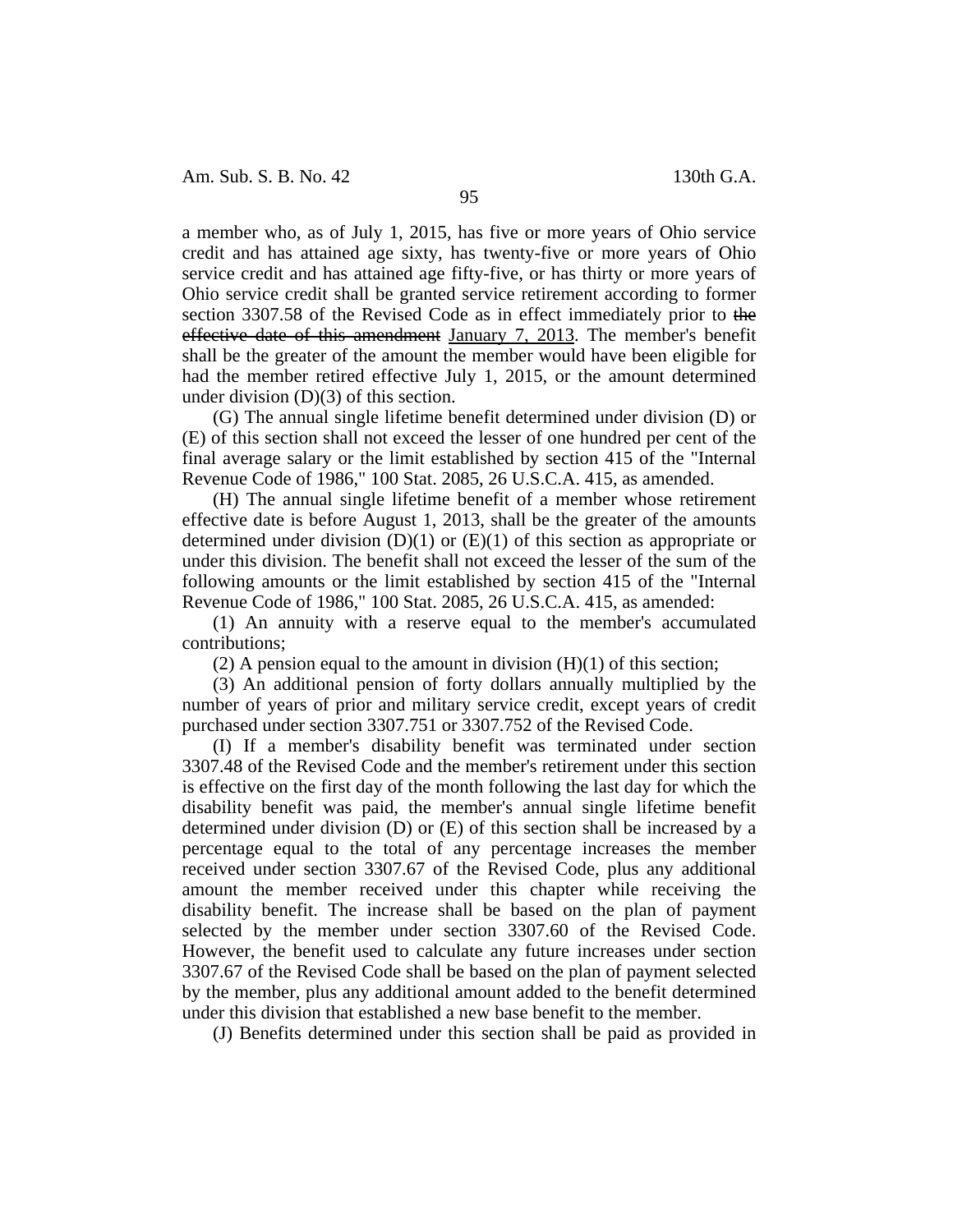section 3307.60 of the Revised Code.

Sec. 3307.62. As used in this section, "qualifying service credit" has the same meaning as in section 3307.58 of the Revised Code.

(A) The state teachers retirement system shall provide disability coverage to each member participating in the STRS defined benefit plan who meets either of the following:

(1) If the member earned had service credit before July 1 on account on June 30, 2013, has at least five years of qualifying service credit;

(2) If the member did not earn have any service credit before  $J_{\text{ul}} + 0$  on account on June 30, 2013, has at least ten years of qualifying service credit.

Not later than October 16, 1992, the state teachers retirement board shall give each person who is a member on July 29, 1992, the opportunity to elect disability coverage either under former section 3307.43 of the Revised Code or under former section 3307.431 of the Revised Code. The board shall mail notice of the election, accompanied by an explanation of the coverage under each of the Revised Code sections and a form on which the election is to be made, to each member at the member's last known address. The board shall also provide the explanation and form to any member on the member's request.

Regardless of whether the member actually receives notice of the right to make an election, a member who fails to file a valid election under this section shall be considered to have elected disability coverage under section 3307.63 of the Revised Code. To be valid, an election must be made on the form provided by the board, signed by the member, and filed with the board not later than one hundred eighty days after the date the notice was mailed, or, in the case of a form provided at the request of a member, a date specified by rule of the board. Once made, an election is irrevocable, but if the member ceases to be a member of the system, the election is void. If a person who makes an election under this section also makes an election under section 145.35 or 3309.39 of the Revised Code, the election made for the system that pays a disability benefit to that person shall govern the benefit.

Disability coverage shall be provided under section 3307.631 of the Revised Code for persons who become members after July 29, 1992, and for members who elect under this division to be covered under section 3307.631 of the Revised Code.

The board may adopt rules governing elections made under this division.

(B) Application for a disability benefit may be made by a member, by a person acting in the member's behalf, or by the member's employer and if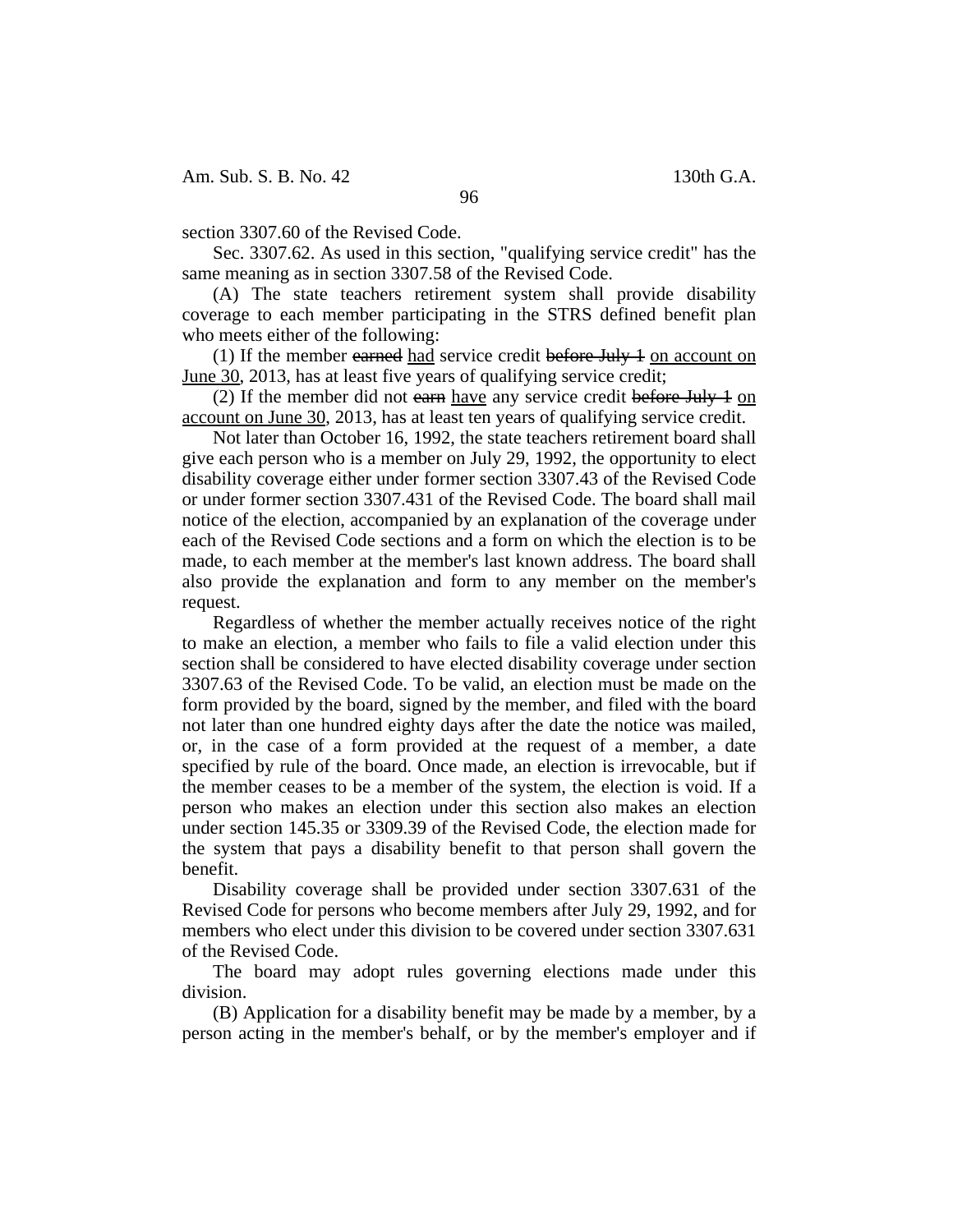97

the member has disability coverage under division (A) of this section.

The application for a disability benefit shall be made on a form approved by the board. The benefit payable to any member whose application is approved shall become effective on the first day of the month next following the later of the following:

(1) The last day for which compensation was paid;

(2) The attainment of eligibility date on which the member's most recent application for a disability benefit was received by the board.

(C) Medical examination of the member shall be conducted by a competent, disinterested physician or physicians selected by the board to determine whether the member is mentally or physically incapacitated for the performance of duty by a disabling condition, either permanent or presumed to be permanent for twelve continuous months following the filing of an application. The disability must have occurred since last becoming a member, or it must have increased since last becoming a member to such an extent as to make the disability permanent or presumably permanent for twelve continuous months following the filing of an application.

(D) Application for a disability benefit must be made within a two-year period from the date the member's contributing service terminated, unless the board determines that the member's medical records demonstrate conclusively that at the time the period expired the member was physically or mentally incapacitated and unable to make application, except that if the member did not earn have any service credit before July 1 on account on June 30, 2013, application must be made within a one-year period from the date contributing service terminated. Application may not be made by any person receiving service retirement benefits under section 3307.58 or 3307.59 of the Revised Code or any person whose accumulated contributions standing to the credit of the person's individual account in the teachers' savings fund have been paid under section 3307.56 of the Revised Code.

(E) If the physician or physicians determine that the member qualifies for a disability benefit, the board concurs with the determination, and the member agrees to medical treatment as specified in division (G) of this section, the member shall receive a disability benefit under section 3307.63 or 3307.631 of the Revised Code. If such physician or physicians determine that the member does not qualify for a disability benefit, the report of the examiner or examiners shall be evaluated by a board of medical review composed of at least three physicians appointed by the retirement board.

(F) The state teachers retirement board shall render an order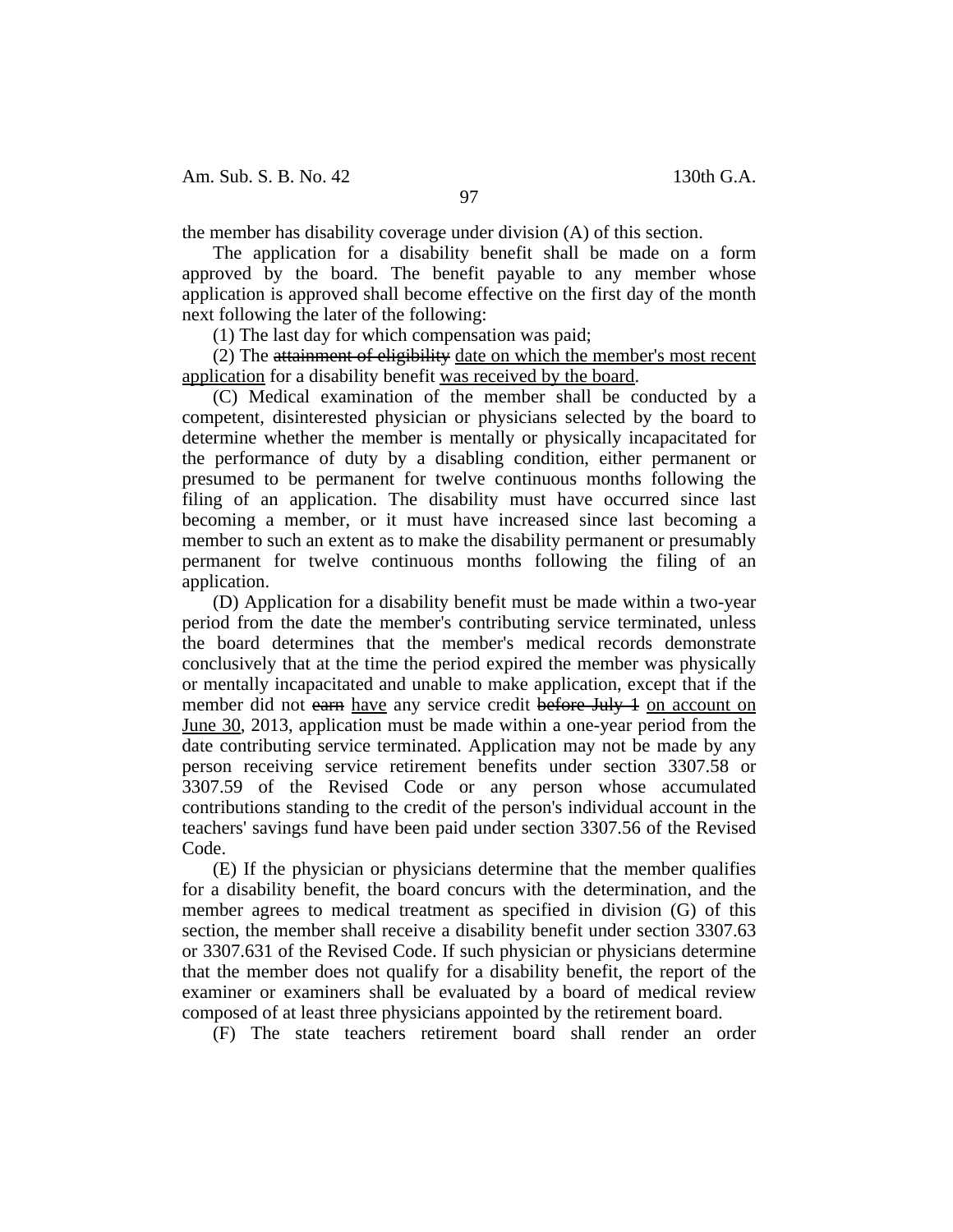determining whether or not the applicant shall be granted a disability benefit. Notification to the applicant shall be issued, and upon the request of an applicant who is denied a disability benefit, a hearing or appeal relative to such order shall be conducted in accordance with procedures established by the retirement board.

(G) The state teachers retirement board shall adopt rules requiring each disability benefit recipient, as a condition of continuing to receive a disability benefit, to agree in writing to obtain any medical treatment recommended by the board's physician and submit medical reports regarding the treatment. If the board determines that a disability benefit recipient is not obtaining the medical treatment or the board does not receive a required medical report, the disability benefit shall be suspended until the treatment is obtained, the report is received by the board, or the board's physician certifies that the treatment is no longer helpful or advisable. Should the recipient's failure to obtain treatment or submit a medical report continue for one year, the recipient's right to the disability benefit shall be terminated as of the effective date of the original suspension.

(H) If an employer files an application for a disability benefit as a result of a member having been separated from service because the member is considered to be incapacitated for the performance of duty, and the board denies the disability benefit, the board shall so certify to the employer and the employer shall restore the member to the member's previous position and salary or to a similar position and salary.

(I) The recipient of a disability allowance under section 3307.631 of the Revised Code whose allowance terminates under division (C)(3) of that section due to age is not eligible to do either of the following:

(1) Retire on disability under section 3307.63 of the Revised Code;

(2) Receive a disability allowance under section 3307.631 of the Revised Code.

Sec. 3307.66. (A) As used in this section:

(1) "Physically or mentally incompetent" means incapable of earning a living because of a physically or mentally disabling condition. Physical or mental incompetency may be determined by a court or by a doctor of medicine or osteopathic medicine appointed by the state teachers retirement board.

(2) "Qualifying service credit" has the same meaning as in section 3307.58 of the Revised Code.

(B) For the purposes of this section:

(1) A qualified spouse is the surviving spouse of a deceased member of the state teachers retirement system participating in the STRS defined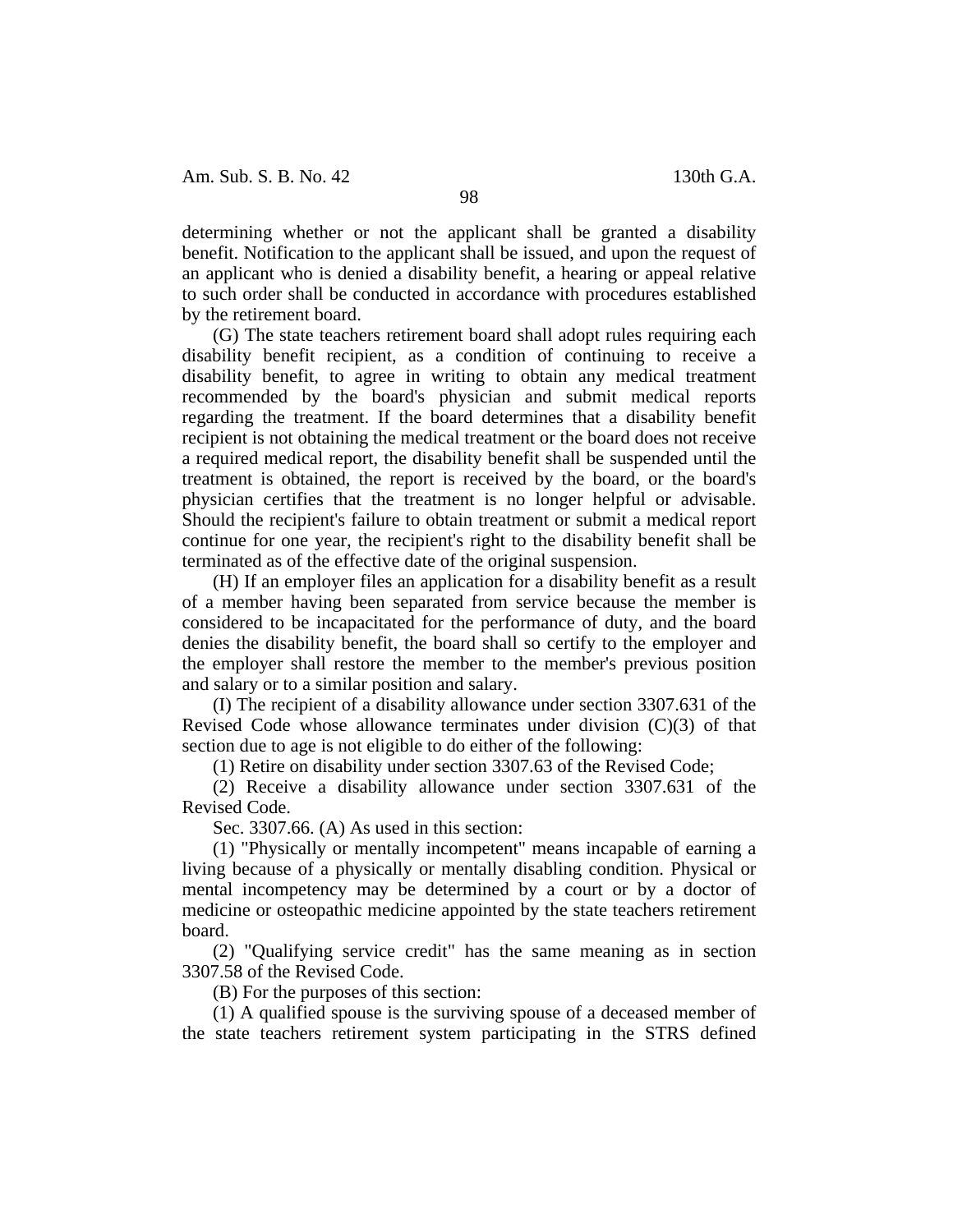benefit plan who is one of the following:

(a) Sixty-two years of age or older or any age if the deceased member had ten or more years of Ohio service credit;

(b) Caring for a qualified child;

(c) Adjudged physically or mentally incompetent at the time of the member's death and has remained continuously incompetent;

(d) Any age if the deceased member was eligible for a service retirement allowance as provided in section 3307.58 of the Revised Code and the surviving spouse elects to receive a benefit under division  $(C)(1)$  of this section.

(2) A qualified child is a person who is the child of a deceased member participating in the STRS defined benefit plan to whom both of the following apply:

(a) Never married;

(b) Meets one of the following age-related requirements:

(i) Is under age eighteen;

(ii) Is under age twenty-two if attending an institution of learning or training pursuant to a program designed to complete in each school year the equivalent of at least two-thirds of the full-time curriculum requirements of such institution and as further determined by board policy;

(iii) Is any age if adjudged physically or mentally incompetent, if the person became incompetent prior to attainment of age eighteen or prior to age twenty-two if attending an institution of learning or training described in division  $(B)(2)(b)(ii)$  of this section, and has remained continuously incompetent.

(3) A qualified parent is a dependent parent of a deceased member participating in the STRS defined benefit plan who is age sixty-five or older.

(4) A person is a "qualified survivor" if the person qualifies as a surviving spouse, child, or dependent parent.

(C) Except as provided in division (G)(1) of this section, in lieu of accepting the payment of the accumulated account of a member participating in the STRS defined benefit plan who dies before service retirement, a beneficiary, as determined in section 3307.562 of the Revised Code, may elect to forfeit the accumulated account and to substitute benefits under this division.

(1) If a deceased member was eligible for a service retirement allowance as provided in section 3307.58 or 3307.59 of the Revised Code, a surviving spouse or an individual designated as the member's sole beneficiary pursuant to division (B) of section 3307.562 of the Revised Code who was a qualified child or dependent parent of the member or received one-half or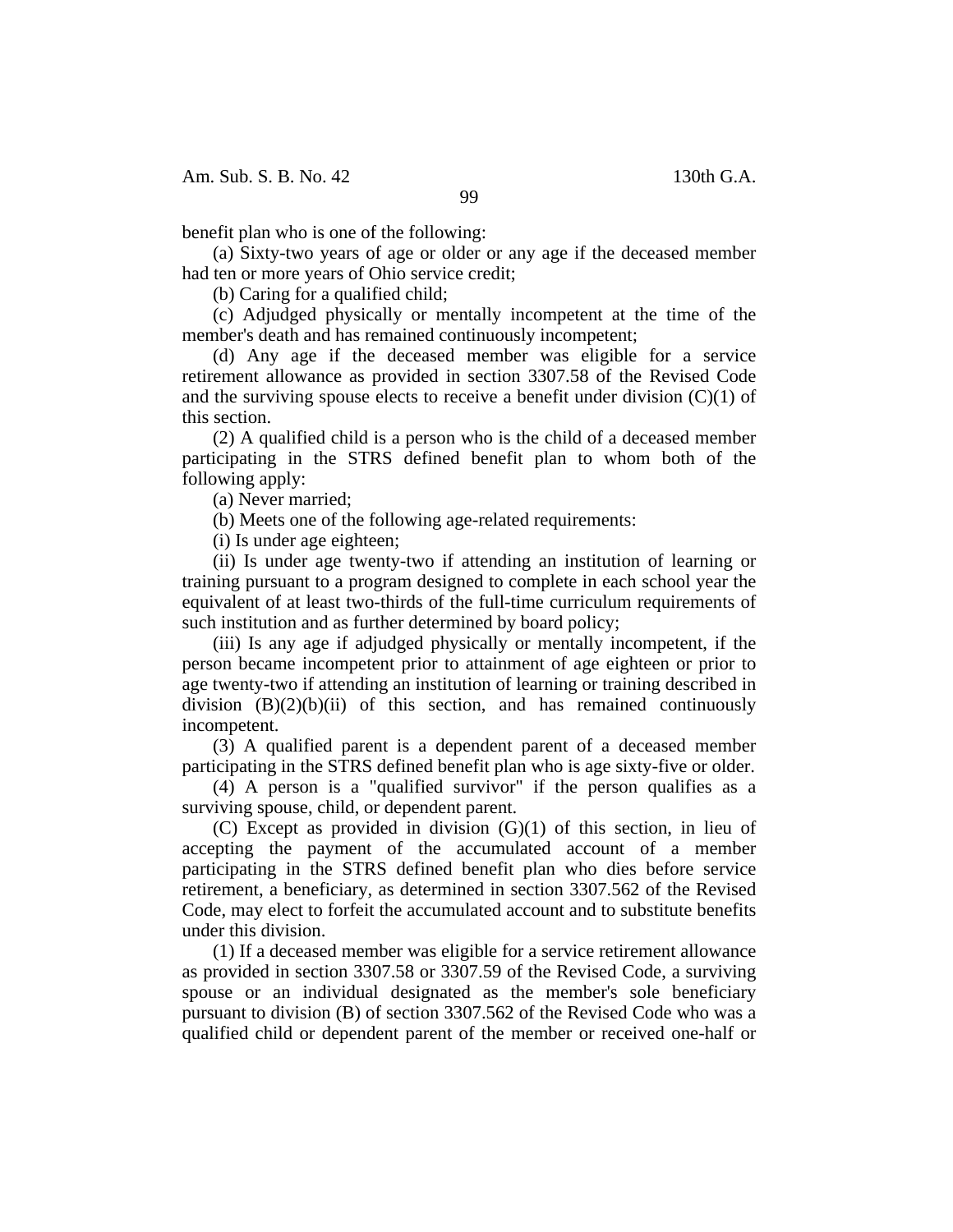more of support from the member during the twelve-month period preceding the member's death may elect to receive a monthly benefit computed as the joint-survivor allowance designated as option 1 in section 3307.60 of the Revised Code, which the member would have received had the member retired on the last day of the month of death and had the member at that time selected such joint-survivor plan.

(2)(a) A surviving spouse or other qualified survivor may elect to receive monthly benefits under division  $(C)(2)$  of this section if any of the following apply:

(i) The deceased member earned had service credit before July  $\frac{1}{2}$  on account on June 30, 2013, and had completed at least one and one-half years of qualifying service credit, with at least one-quarter year of qualifying service credit within the two and one-half years prior to the date of death, or, if the member had did not earned have service credit before July 1 on account on June 30, 2013, had completed at least five years of qualifying service credit and died not later than one year after the date contributing service terminated.

(ii) The member was receiving at the time of death a disability benefit as provided in section 3307.63 or 3307.631 of the Revised Code.

(iii) The member was receiving, within twelve months prior to the date of death, a disability benefit as provided in section 3307.63 or 3307.631 of the Revised Code and was contributing under this chapter or Chapter 145. or 3309. of the Revised Code at the time of death.

(b) The surviving spouse or other qualified survivor shall elect one of the following methods of calculating benefits elected under division  $(C)(2)$ of this section, which shall, except as provided in division  $(G)(1)$  of this section, remain in effect without regard to any change in the number of qualified survivors:

| (i) Number            | Annual benefit as a  | Monthly benefit      |
|-----------------------|----------------------|----------------------|
| of qualified          | per cent of member's | shall not be         |
| survivors             | final average salary | less than            |
|                       | 25%                  | \$96                 |
| 2                     | 40                   | 186                  |
| 3                     | 50                   | 236                  |
| 4                     | 55                   | 236                  |
| 5 or more             | 60                   | 236                  |
|                       |                      | Annual benefit as a  |
|                       |                      | per cent of member's |
| (ii) Years of service |                      | final average salary |
|                       |                      |                      |

100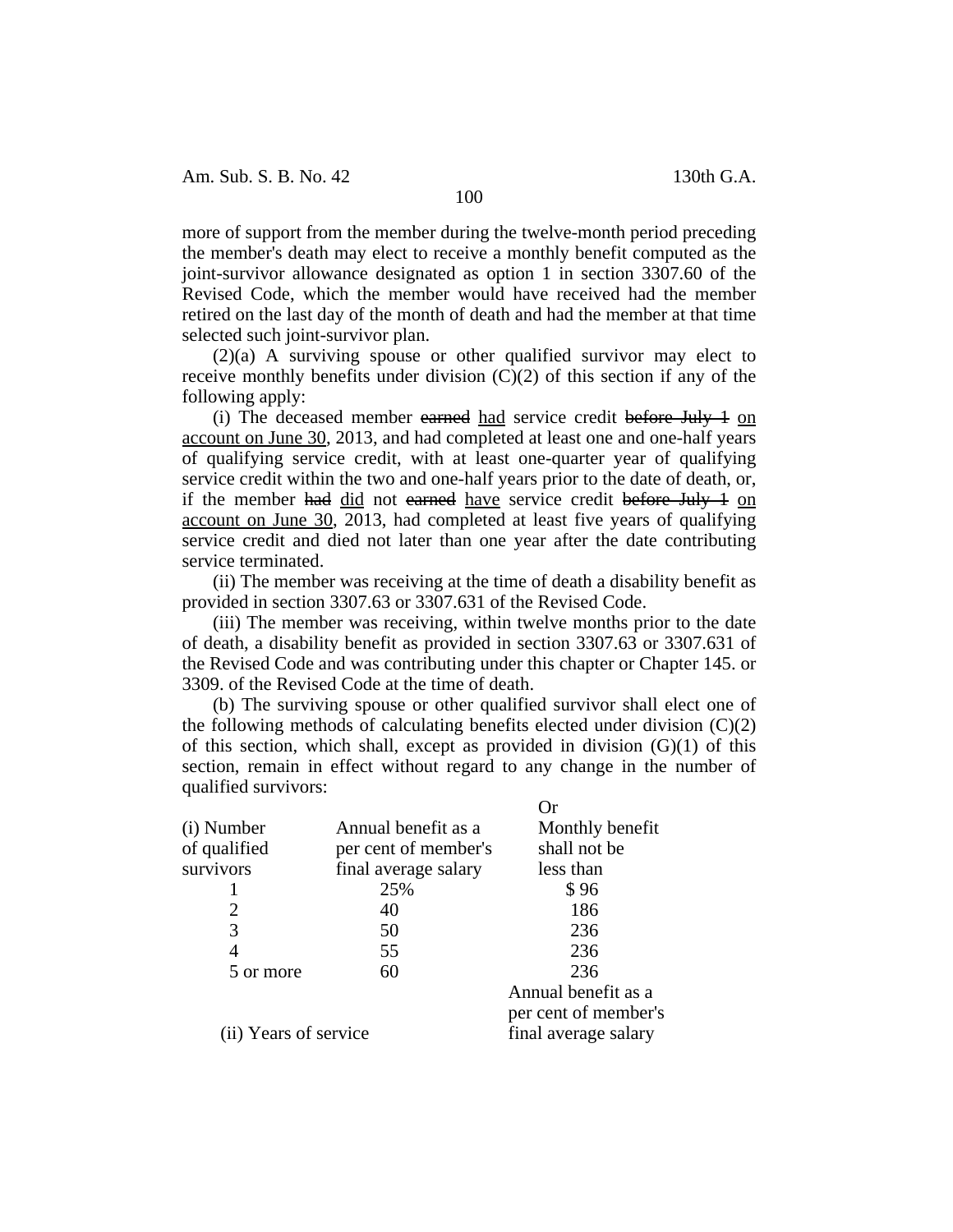| 20            | 29% |
|---------------|-----|
| 21            | 33  |
| 22            | 37  |
| 23            | 41  |
| 24            | 45  |
| 25            | 48  |
| 26            | 51  |
| 27            | 54  |
| 28            | 57  |
| 29<br>or more | 60  |

(3)(a) If at the time of death the deceased member was receiving a disability benefit under section 3307.63 or 3307.631 of the Revised Code, the benefit elected under division  $(C)(1)$  or  $(2)$  of this section shall be increased by a percentage equal to the total of any percentage increases the member received under section 3307.67 of the Revised Code, plus any additional amount the member received under this chapter while receiving the disability benefit. The increase shall be based on the benefit determined under division  $(C)(1)$  or  $(2)$  of this section. However, the benefit used to calculate any future increases under section 3307.67 of the Revised Code shall be the benefit determined under division  $(C)(1)$  or  $(2)$  of this section.

(b) If eligibility for a benefit under division  $(C)(1)$  or  $(2)$  of this section is not established until more than one year after the member's death, the annual benefit shall be increased by a percentage equal to the total of the percentage increases that would have been made under section 3307.67 of the Revised Code, plus any additional amount that would have been paid under this chapter had the benefit begun in the year in which the member died. However, the benefit used to calculate any future increases under section 3307.67 of the Revised Code shall be the benefit determined under division  $(C)(1)$  or  $(2)$  of this section, plus any additional amounts added to the benefit determined under this division that established a new base benefit to the deceased member.

(D) If a benefit is calculated pursuant to division  $(C)(2)(b)(i)$  of this section, benefits to a surviving spouse shall be paid in the amount determined for the first qualifying survivor in division  $(C)(2)(b)(i)$  of this section, but shall not be less than one hundred six dollars per month if the deceased member had ten or more years of qualifying service credit. All other qualifying survivors shall share equally in the benefit or remaining portion thereof.

If a benefit is calculated pursuant to division  $(C)(2)(b)(ii)$  of this section and is payable to more than one qualified survivor, the benefit shall be

101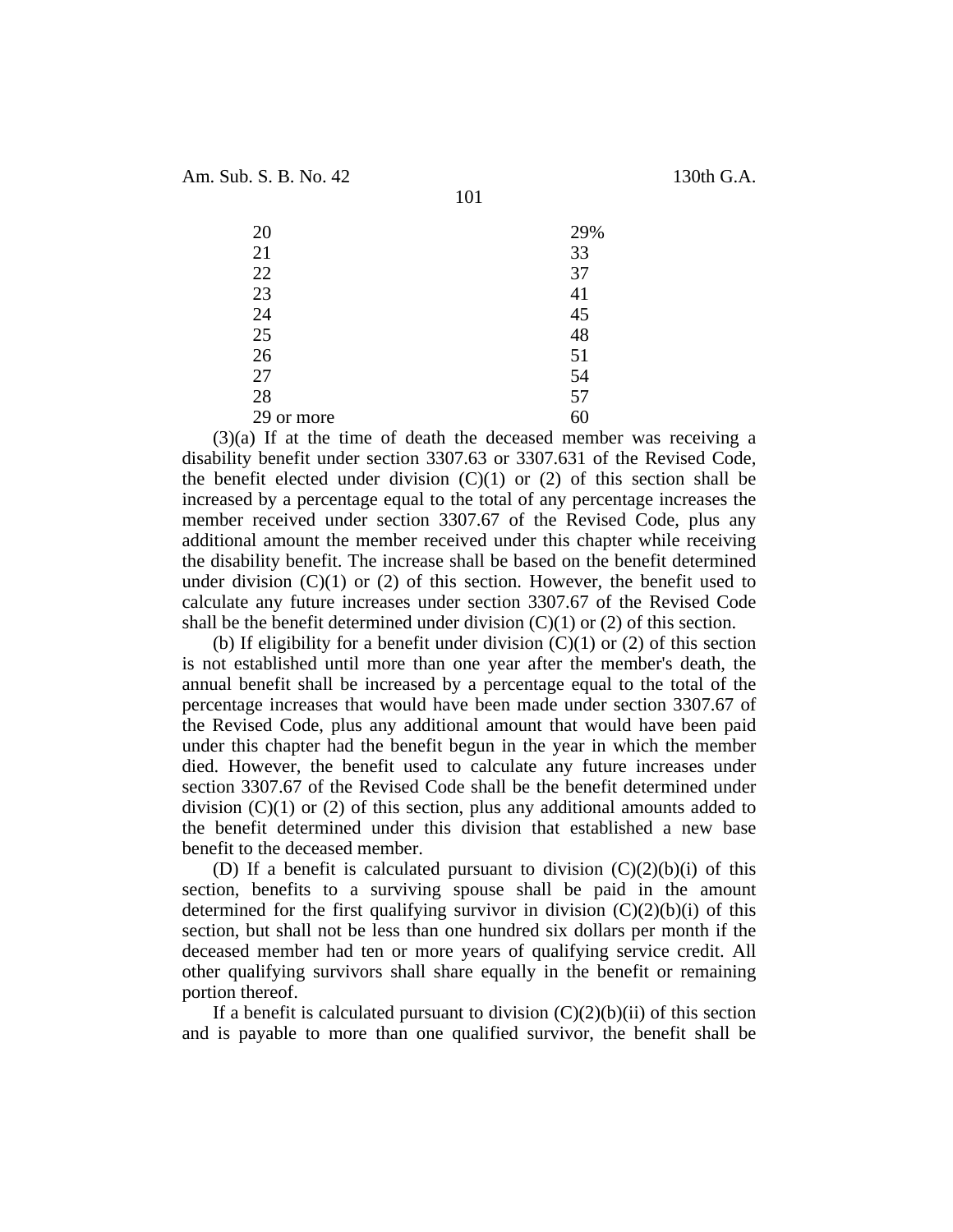apportioned equally among the qualified survivors, except that if there is a surviving spouse, the portion of the benefit allocated to the surviving spouse shall be as follows:

| Number of |                                 |
|-----------|---------------------------------|
| survivors | Spouse's share of total benefit |
|           | 62.5%                           |
| 3         | 50.0%                           |
|           | 45.45%                          |
| 5 or more | 41.67%                          |

(E) A qualified survivor shall file with the board an application for benefits payable under this section. Payments shall begin on whichever of the following applies:

(1) If application is received not later than one year after the date of the member's death, benefits shall begin on the first day of the month following the date of death.

(2) If application is received later than one year from the date of death, benefits shall begin on the first day of the month immediately following receipt of application by the board.

Benefits to a qualified survivor shall terminate upon a first marriage, abandonment, or adoption. The termination of benefits is effective on the first day of the month following the day the person ceases to be a qualified survivor. Benefits to a deceased member's surviving spouse that were terminated under a former version of this section that required termination due to remarriage and were not resumed prior to the effective date of this amendment shall resume on the first day of the month immediately following receipt by the board of an application on a form provided by the board.

Upon the death of any subsequent spouse who was a member of the public employees retirement system, state teachers retirement system, or school employees retirement system, the surviving spouse of such member may elect to continue receiving benefits under this division, or to receive survivor's benefits, based upon the subsequent spouse's membership in one or more of the systems, for which such surviving spouse is eligible under this section or section 145.45 or 3309.45 of the Revised Code. If the surviving spouse elects to continue receiving benefits under this division, such election shall not preclude the payment of benefits under this division to any other qualified survivor.

(F) The beneficiary of a member who is also a member of the public employees retirement system, or the school employees retirement system, must forfeit the member's accumulated contributions in those systems, if the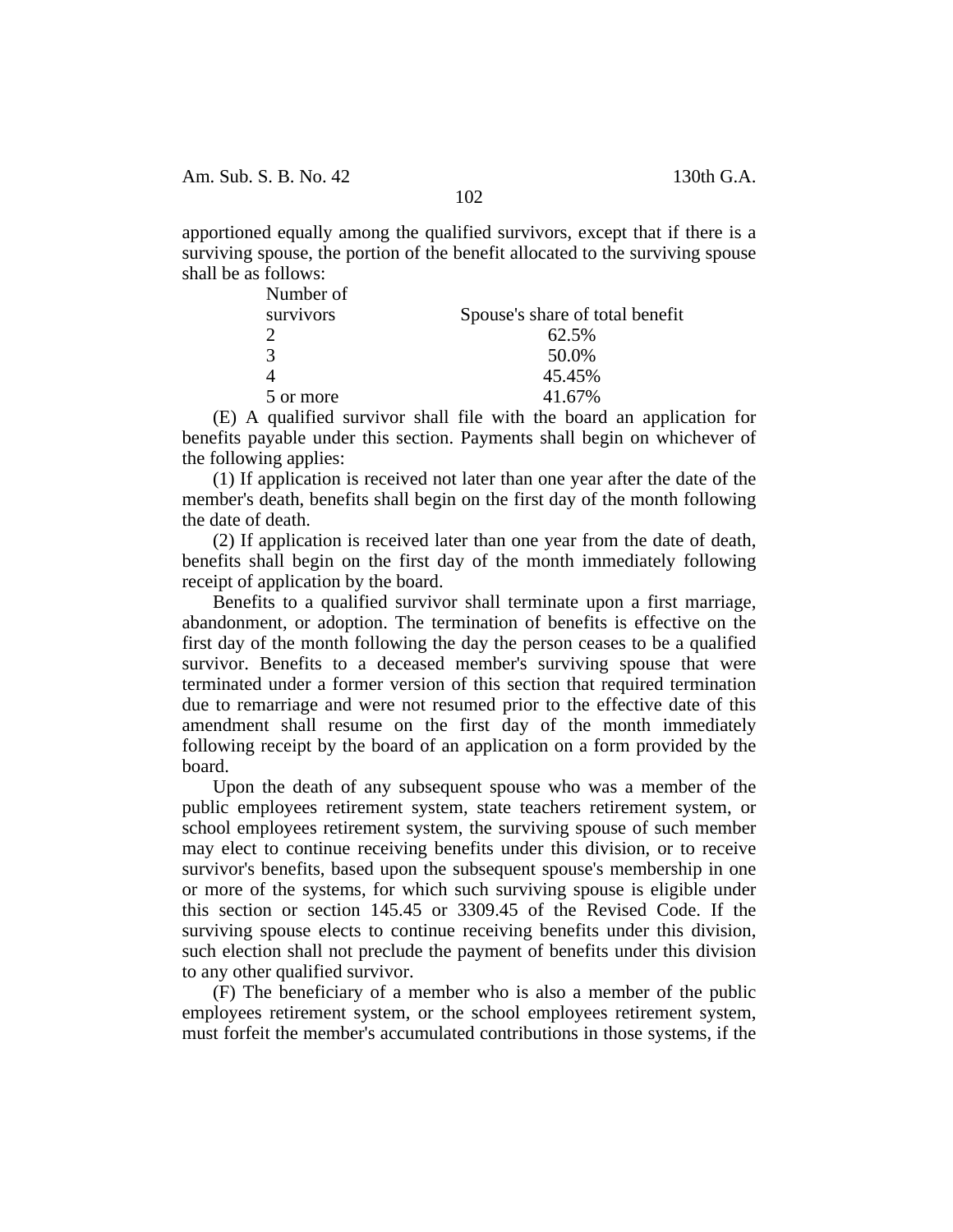beneficiary elects to receive a benefit under division (C) of this section. Such benefit shall be exclusively governed by section 3307.57 of the Revised Code.

 $(G)(1)$  Regardless of whether the member is survived by a spouse or designated beneficiary, if the state teachers retirement system receives notice that a deceased member described in division  $(C)(1)$  or  $(2)$  of this section has one or more qualified children, all persons who are qualified survivors under division  $(C)(2)$  of this section shall receive monthly benefits as provided in division  $(C)(2)$  of this section.

If, after determining the monthly benefits to be paid under division (C)(2) of this section, the system receives notice that there is a qualified survivor who was not considered when the determination was made, the system shall, notwithstanding section 3307.42 of the Revised Code, recalculate the monthly benefits with that qualified survivor included, even if the benefits to qualified survivors already receiving benefits are reduced as a result. The benefits shall be calculated as if the qualified survivor who is the subject of the notice became eligible on the date the notice was received and shall be paid to qualified survivors effective on the first day of the first month following the system's receipt of the notice.

If the system did not receive notice that a deceased member has one or more qualified children prior to making payment under section 3307.562 of the Revised Code to a beneficiary as determined by the system, the payment is a full discharge and release of the system from any future claims under this section or section 3307.562 of the Revised Code.

(2) If benefits under division  $(C)(2)$  of this section to all persons, or to all persons other than a surviving spouse or sole beneficiary, terminate, there are no children under the age of twenty-two years, and the surviving spouse or beneficiary qualifies for benefits under division  $(C)(1)$  of this section, the surviving spouse or beneficiary may elect to receive benefits under division  $(C)(1)$  of this section. The benefit shall be calculated based on the age of the spouse or beneficiary at the time of the member's death and is effective on the first day of the month following receipt by the board of an application for benefits under division  $(C)(1)$  of this section.

(H) If the benefits due and paid under division (C) of this section are in a total amount less than the member's accumulated account that was transferred from the teachers' savings fund, school employees retirement fund, and public employees retirement fund, to the survivors' benefit fund, then the difference between the total amount of the benefits paid shall be paid to the beneficiary under section 3307.562 of the Revised Code.

Sec. 3307.70. (A) A member of the state teachers retirement system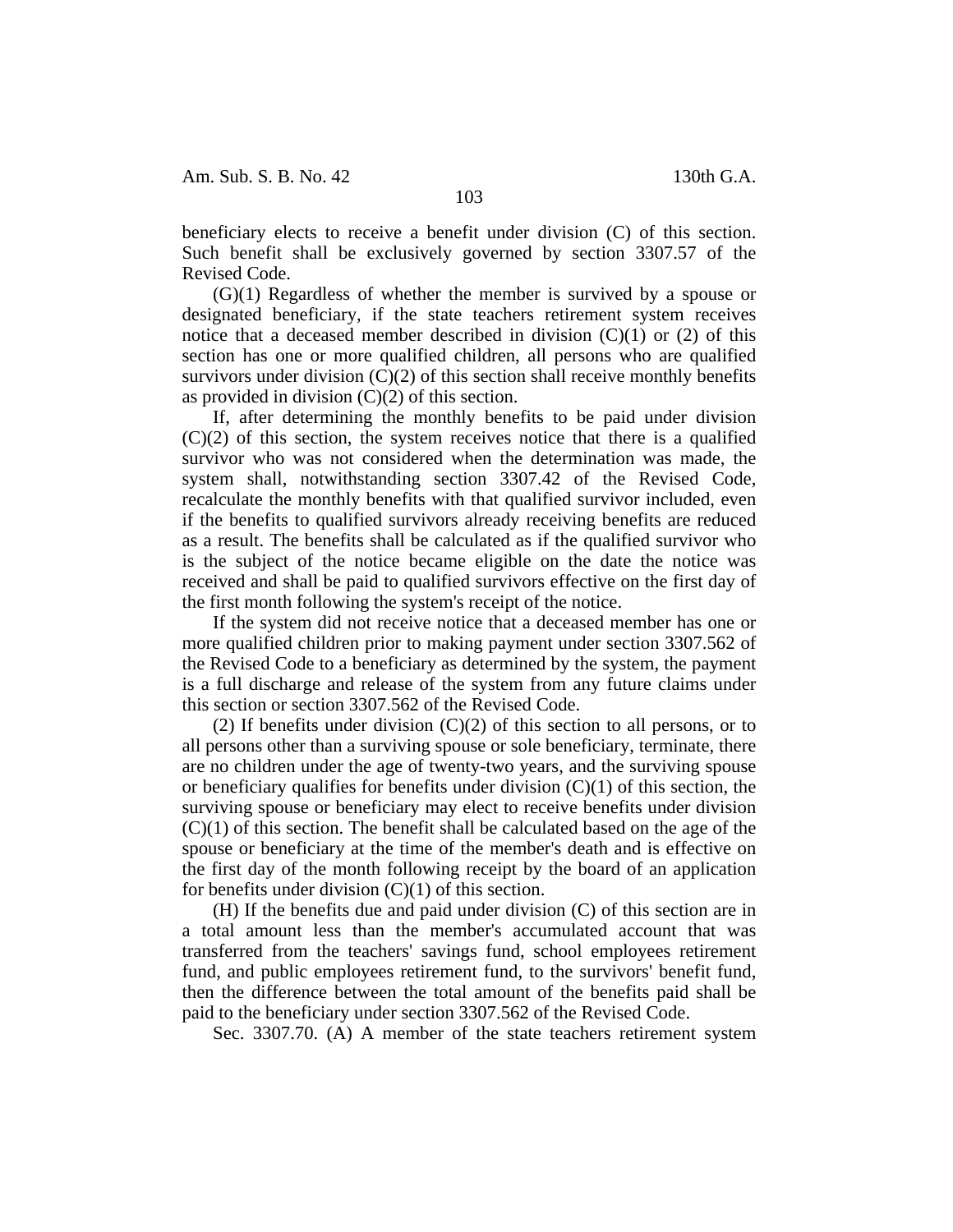who elects to purchase service credit described in section 3307.73, 3307.74, 3307.751, 3307.76, 3307.771, or 3307.78 of the Revised Code shall do both of the following:

(1) Submit an application to the state teachers retirement board in a manner or form approved by the board;

(2)(a) If the purchase will be completed not later than December 31, 2013, for each year, or portion of a year, of credit purchased, pay to the employees' teachers' savings fund the amount specified by former section 3307.73, 3307.74, 3307.751, 3307.76, 3307.771, or 3307.78 of the Revised Code as the appropriate section existed immediately before the effective date of this section January 7, 2013.

(b) If the purchase will not be completed until on or after January 1, 2014, for each year, or portion of a year, of credit purchased, pay to the employees' teachers' savings fund an amount specified by the board that is equal to one hundred per cent of the actuarial liability resulting from the purchase of that year or portion of a year of credit as determined by an actuary employed by the board.

(c) If, on the effective date of this amendment January 7, 2013, the purchase is being made through a payroll deduction plan under section 3307.701 of the Revised Code and at least one deduction has been made, pay to the employees' teachers' savings fund the amount specified by former section 3307.73, 3307.74, 3307.751, 3307.76, 3307.771, or 3307.78 of the Revised Code as the appropriate section existed immediately before the effective date of this section January 7, 2013.

(B)(1) A purchase shall be considered completed for purposes of division  $(A)(2)(a)$  of this section only if the member's application is received by the retirement system as completed not later than December 31, 2013, and all payments are received by the retirement system not later than June 30, 2014.

(2) A member purchasing credit through a payroll deduction plan under division  $(A)(1)(2)(c)$  of this section may pay in a single payment the balance of the cost of the credit.

(C) Subject to board rules, a member may choose to purchase only part of any eligible service credit in any one payment.

(D) The board shall adopt rules establishing criteria for determining eligibility for purchases of service credit and procedures for purchases of credit under this section.

Any determination of the board under this section shall be final.

(E) Service credit purchased under this section shall be included in the member's total service credit.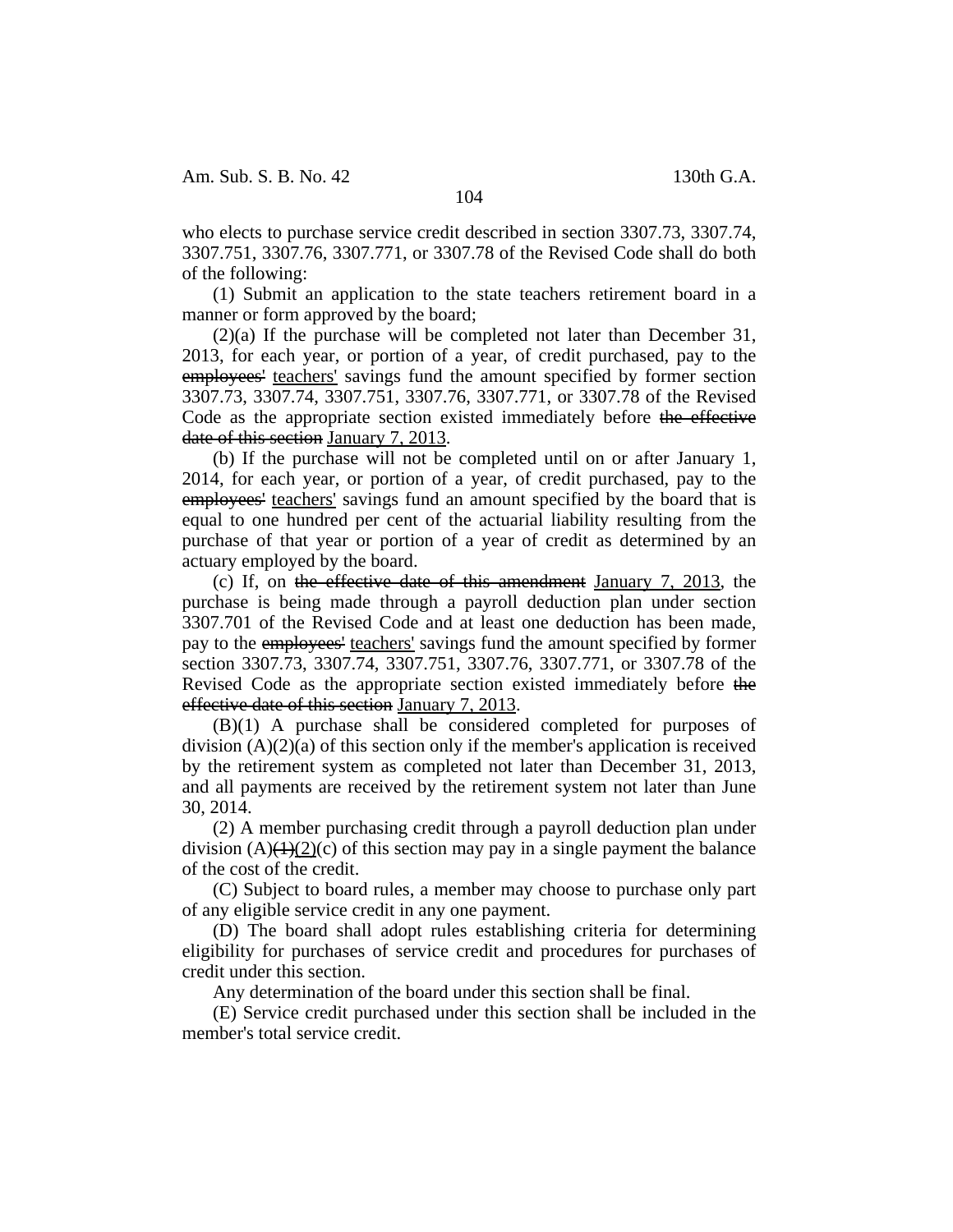If a member dies or withdraws from service, any payment made by the member under this section shall be considered as accumulated contributions of the member.

Sec. 3307.71. (A)(1) Except as provided in this section, section 3305.05, or section 3305.051 of the Revised Code, a member or former member of the state teachers retirement system participating in the STRS defined benefit plan who has at least one and one-half years of contributing service credit in this system, the public employees retirement system, the school employees retirement system, the Ohio police and fire pension fund, or the state highway patrol retirement system after the withdrawal and cancellation of service credit in this system may restore all or part of such service credit by repayment of the amount withdrawn. To this amount shall be added interest at a rate per annum, compounded annually, to be determined by the state teachers retirement board. Interest shall be payable from the first of the month of withdrawal through the month of repayment. A

(2) If the accumulated contributions were withdrawn under section 3307.561 of the Revised Code, service credit may be restored only if the member or former member accrued one and one-half years of service credit after the withdrawal and cancellation of service credit in this system.

(B) A member may choose to purchase only part of such credit in any one payment. The cost for restoring partial service shall be calculated as the proportion that it bears to the total cost at the time of purchase and is subject to the rules established by the board. If a former member is eligible to buy the service credit as a member of the Ohio police and fire pension fund, the state highway patrol retirement system, or the city of Cincinnati Retirement System, the former member is ineligible to restore that service credit under this section.

(C) The total payment to restore canceled service credit shall be credited as follows:

 $(A)(1)$  The amount that equals contributions made pursuant to section 3307.26 of the Revised Code, plus any interest on the contributions paid by the member pursuant to this section, to the member's account in the teachers' savings fund;

 $(**B**)(2)$  The amount that equals the amount paid under section 3307.563 of the Revised Code, to the employers trust fund;

 $\left(\frac{C}{3}\right)$  The remainder of the payment to restore canceled service credit, to the guarantee fund.

Sec. 3307.711. (A) A member of the state teachers retirement system who has at least eighteen months of contributing service credit in the system, the police and firemen's disability and pension fund, public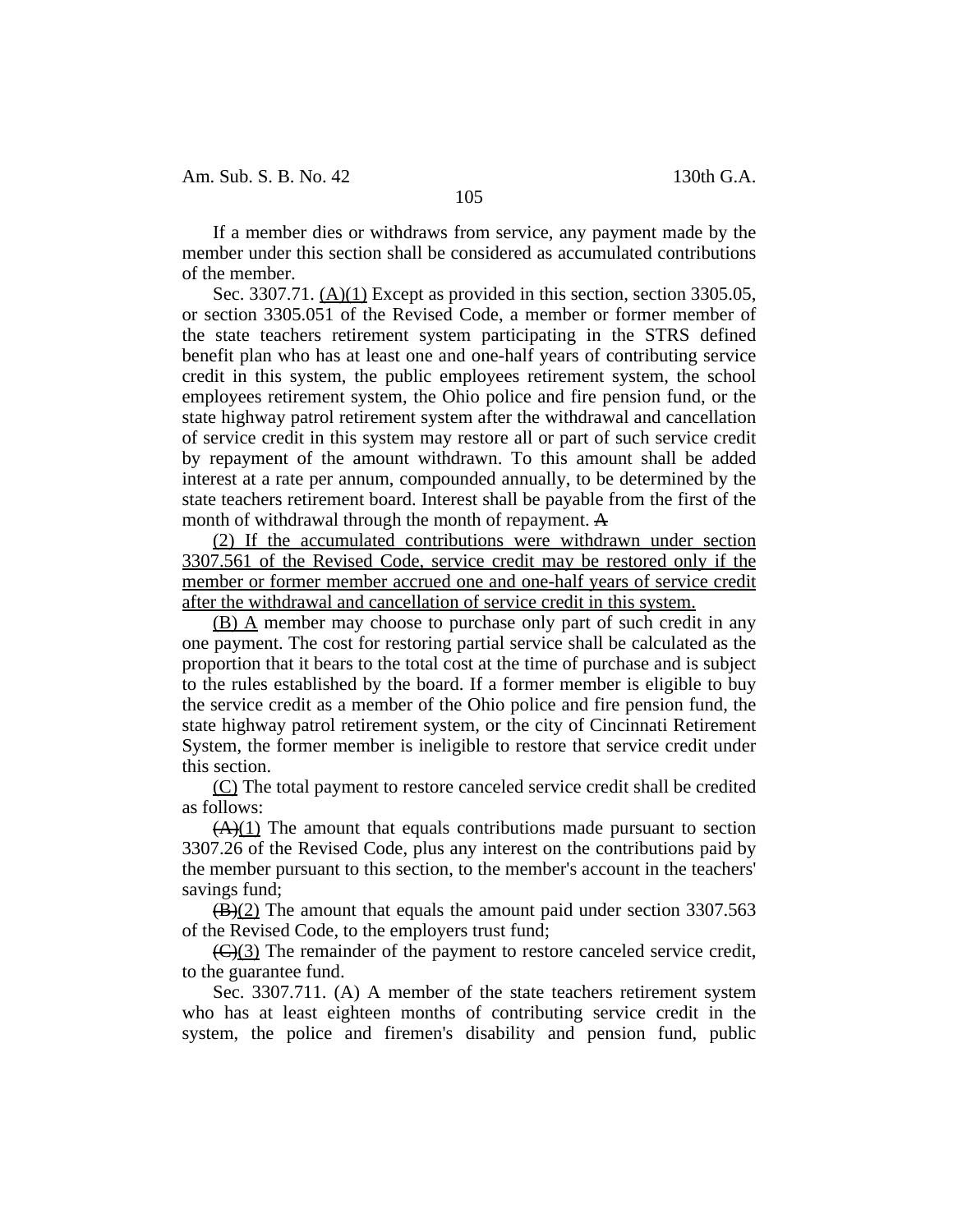employees retirement system, school employees retirement system, or state highway patrol retirement system, and is a former member of or no longer contributing to the public employees retirement system or school employees retirement system may restore service credit under section 145.31 or 3309.26 of the Revised Code by making payments pursuant to this section through a payroll deduction plan established under section 3307.701 of the Revised Code. A member seeking to restore this service credit shall notify the state teachers retirement system on a form approved by the state teachers retirement board. After receiving the notice, the state teachers retirement system shall request that the former retirement system calculate under section 145.312 or 3309.262 of the Revised Code the cost to the member to restore service credit for each year or portion of a year of service for which the member seeks to restore the service credit. The amount the former retirement system certifies as the cost of restoring the service credit, plus interest described in division (B) of this section, is the cost to the member of restoring the service credit. On receiving the certification from the former retirement system, the state teachers retirement system shall notify the member of the cost.

(B) For each year or portion of a year of service credit restored under section 145.31 or 3309.26 of the Revised Code, a member shall pay to the state teachers retirement system the amount certified by the former retirement system plus interest at a rate specified by the former retirement system under section 145.312 or 3309.262 of the Revised Code for the period during which deductions are made under section 3307.701 of the Revised Code.

(C) The state teachers retirement board shall at least annually notify transmit to the former retirement system that a payment notice and any payments made to restore service credit under section 145.31 or 3309.26 of the Revised Code has been made. At the time the payment is transferred under division (D) of this section, the The former retirement system shall restore the service credit for the year or portion of a year for which the payment was made.

(D) On application for a payment of accumulated contributions or an age and service retirement, disability, or survivor benefit under Chapter 145., 3307., or 3309. of the Revised Code by a member who made payments under this section to restore service credit in a former retirement system, the state teachers retirement system shall pay to the former retirement system an amount equal to the total amount paid by the member under this section.

(E) The board shall adopt rules to implement this section.

Sec. 3307.73. (A) $\leftrightarrow$  As used in this section, "paying system" and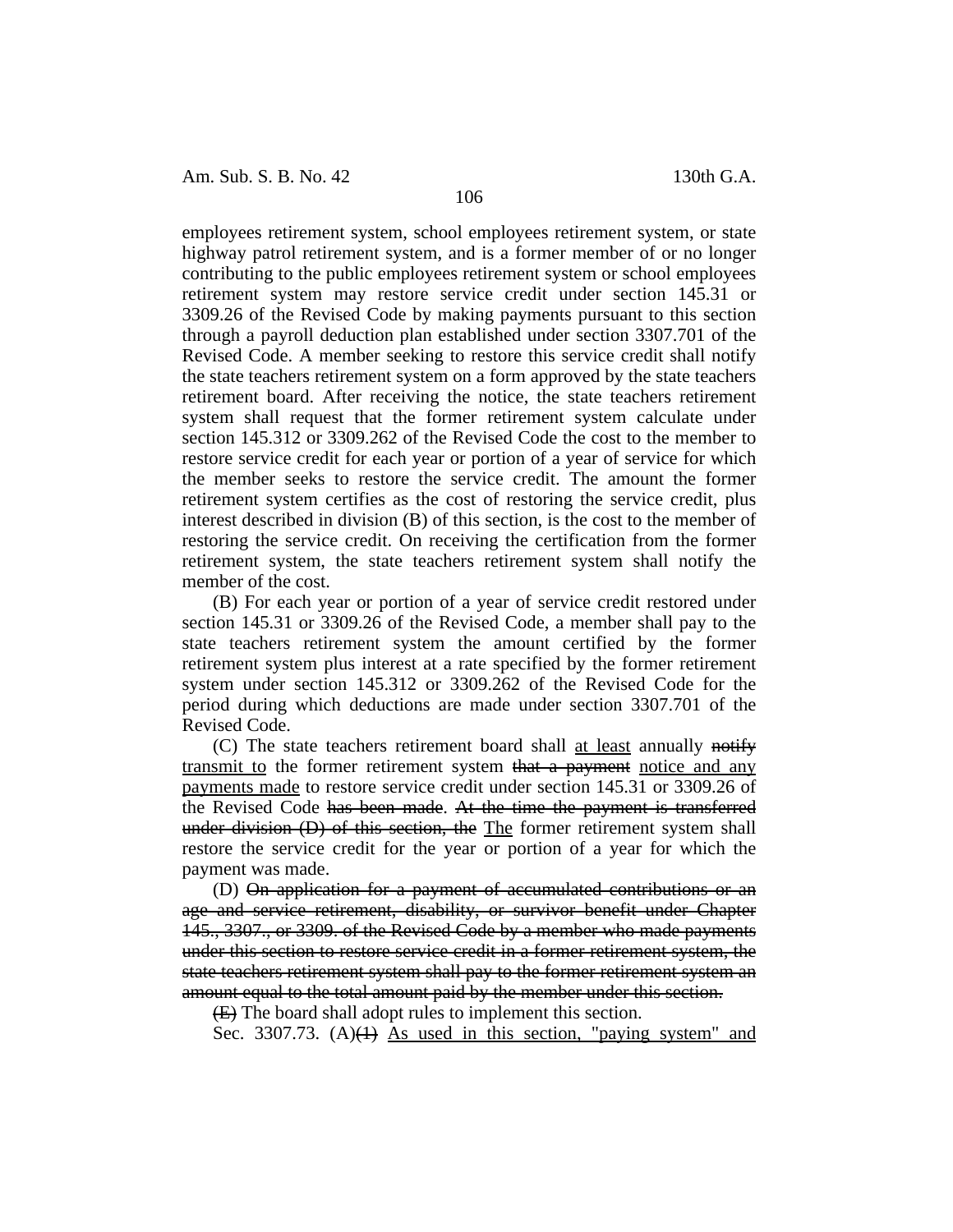"transferring system" have the same meanings as in section 3307.57 of the Revised Code.

(B)(1) Except as provided in division  $(A)(B)(2)$  of this section, a member of the state teachers retirement system participating in the STRS defined benefit plan who has at least eighteen months of contributing service in the system, the public employees retirement system, or school employees retirement system who chose to be exempted from membership in one or more of the systems pursuant to section 145.03, or 3309.23 of the Revised Code, or former section 3307.25 or 3309.25 of the Revised Code, or was exempt under section 3307.24 of the Revised Code, may purchase credit under section 3307.70 of the Revised Code for each year or portion of a year of service for which the member was exempted.

(2) A member may not purchase credit for service that was exempted from contribution under section 3307.24 of the Revised Code and subject to the tax on wages imposed by the "Federal Insurance Contributions Act," 68A Stat. 415 (1954), 26 U.S.C.A. 3101, as amended.

(B)(C) Credit described in this section shall not exceed one year of service for any twelve-month period. If the period of service for which credit is purchasable is concurrent with a period of service that will be used to calculate a retirement benefit from this system, the public employees retirement system, or school employees retirement system, the amount of the credit shall be adjusted in accordance with rules adopted by the board.

 $\left(\frac{C}{D}\right)$  A member who is also a member of the public employees retirement system or school employees retirement system shall purchase credit for any service for which the member exempted the member's self under section 145.03 or 3309.23 of the Revised Code, or former section 3307.25 or 3309.25 of the Revised Code, or was exempt under section 3307.24 of the Revised Code, from the retirement system in which the member has the greatest number of years of service credit. If the member receives benefits under section 3307.57 of the Revised Code, the state retirement system that determines and pays the retirement benefit is the paying system under that section shall receive from the other system or systems that are the transferring systems the amounts paid by the member for purchase of credit for exempt service plus interest at the actuarial assumption rate of the transferring system paying that amount. The interest shall be for the period beginning on the date of the member's last payment for purchase of the credit and ending on the date of the member's retirement.

Sec. 3309.01. As used in this chapter:

(A) "Employer" or "public employer" means boards of education, school districts, joint vocational districts, governing authorities of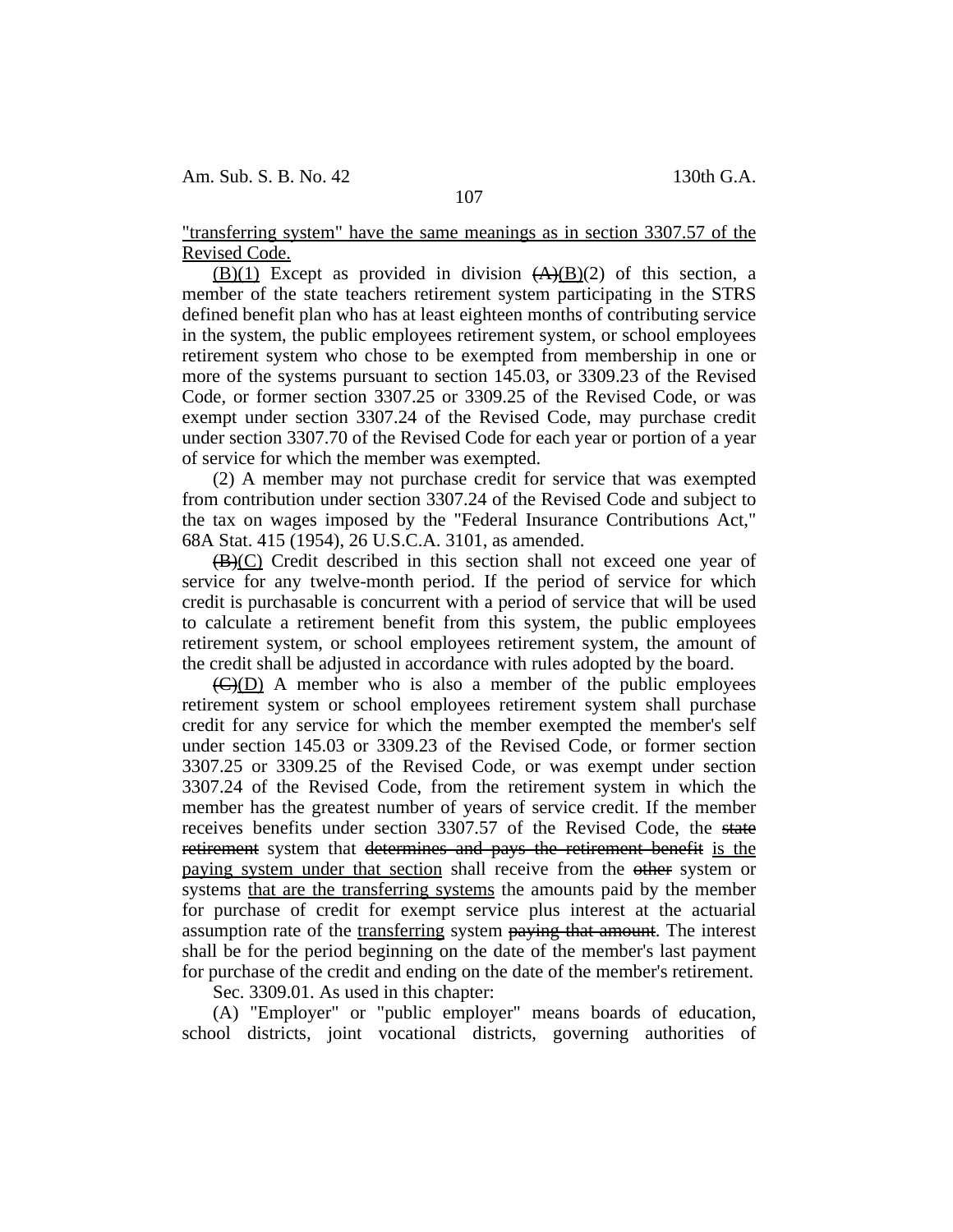community schools established under Chapter 3314. of the Revised Code, a science, technology, engineering, and mathematics school established under Chapter 3326. of the Revised Code, educational institutions, technical colleges, state, municipal, and community colleges, community college branches, universities, university branches, other educational institutions, or other agencies within the state by which an employee is employed and paid, including any organization using federal funds, provided the federal funds are disbursed by an employer as determined by the above. In all cases of doubt, the school employees retirement board shall determine whether any employer is an employer as defined in this chapter, and its decision shall be final.

(B) "Employee" means all of the following:

(1) Any person employed by a public employer in a position for which the person is not required to have a certificate or license issued pursuant to sections 3319.22 to 3319.31 of the Revised Code;

(2) Any person who performs a service common to the normal daily operation of an educational unit even though the person is employed and paid by one who has contracted with an employer to perform the service, and the contracting board or educational unit shall be the employer for the purposes of administering the provisions of this chapter;

(3) Any person, not a faculty member, employed in any school or college or other institution wholly controlled and managed, and wholly or partly supported by the state or any political subdivision thereof, the board of trustees, or other managing body of which shall accept the requirements and obligations of this chapter.

In all cases of doubt, the school employees retirement board shall determine whether any person is an employee, as defined in this division, and its decision is final.

(C) "Prior service" means all service rendered prior to September 1, 1937:

(1) As an employee as defined in division (B) of this section;

(2) As an employee in a capacity covered by the public employees retirement system or the state teachers retirement system;

(3) As an employee of an institution in another state, service credit for which was procured by a member under the provisions of section 3309.31 of the Revised Code.

Prior service, for service as an employee in a capacity covered by the public employees retirement system or the state teachers retirement system, shall be granted a member under qualifications identical to the laws and rules applicable to service credit in those systems.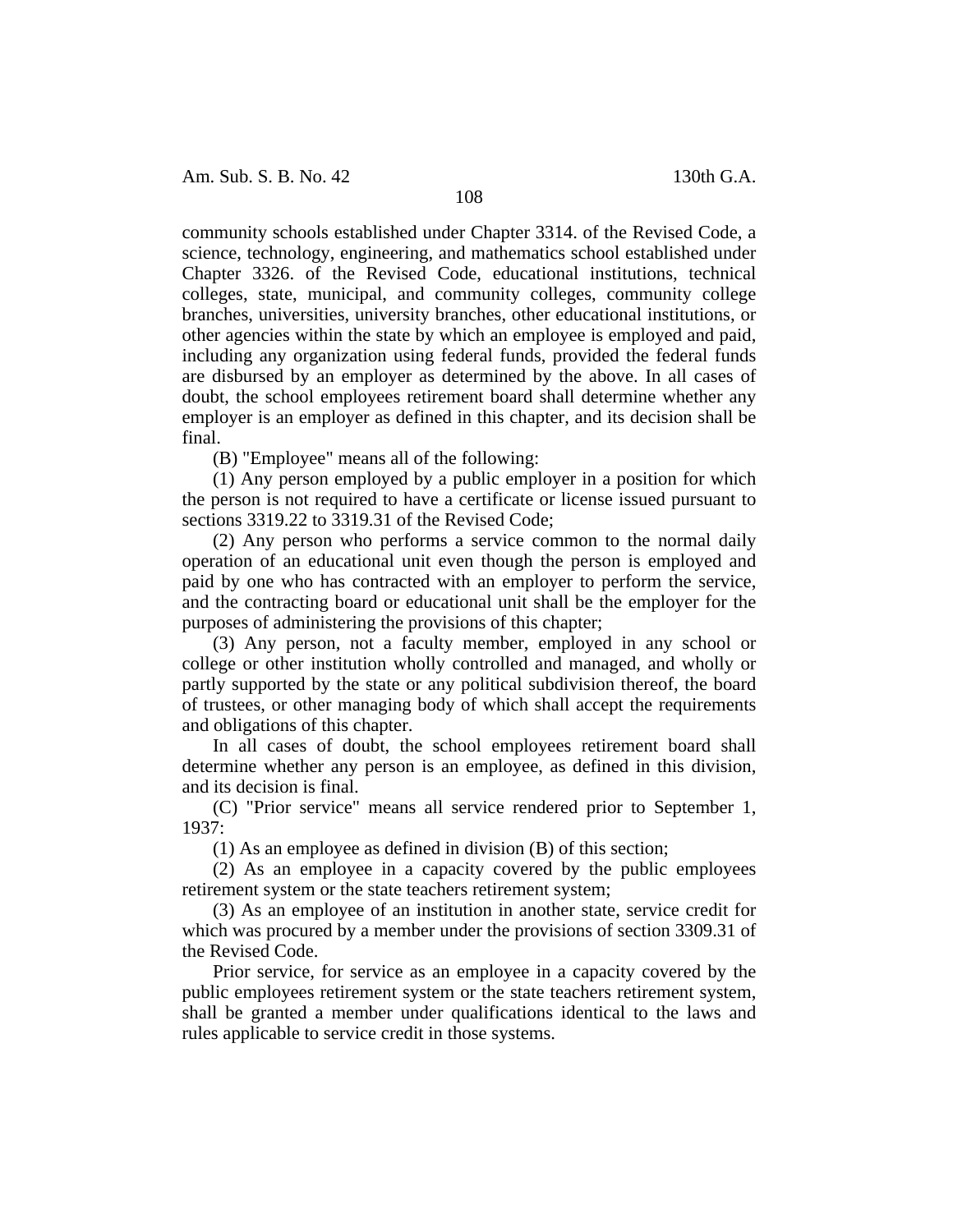Prior service shall not be granted any member for service rendered in a capacity covered by the public employees retirement system, the state teachers retirement system, and this system in the event the service credit has, in the respective systems, been received, waived by exemption, or forfeited by withdrawal of contributions, except as provided in this chapter.

If a member who has been granted prior service should, subsequent to September 16, 1957, and before retirement, establish three years of contributing service in the public employees retirement system, or one year in the state teachers retirement system, then the prior service granted shall become, at retirement, the liability of the other system, if the prior service or employment was in a capacity that is covered by that system.

The provisions of this division shall not cancel any prior service granted a member by the school employees retirement board prior to August 1, 1959.

(D) "Total service," "total service credit," or "Ohio service credit" means all contributing service of a member of the school employees retirement system, and all prior service, computed as provided in this chapter, and all service established pursuant to sections 3309.31, 3309.311, and 3309.33 of the Revised Code. In addition, "total service" includes any period, not in excess of three years, during which a member was out of service and receiving benefits from the state insurance fund, provided the injury or incapacitation was the direct result of school employment.

(E) "Member" means any employee, except an SERS retirant or other system retirant as defined in section 3309.341 of the Revised Code, who has established membership in the school employees retirement system. "Member" includes a disability benefit recipient.

(F) "Contributor" means any person who has an account in the employees' savings fund. When used in the sections listed in division (B) of section 3309.82 of the Revised Code, "contributor" includes any person participating in a plan established under section 3309.81 of the Revised Code.

(G) "Retirant" means any former member who retired and is receiving a service retirement allowance or commuted service retirement allowance as provided in this chapter.

(H) "Beneficiary" or "beneficiaries" means the estate or a person or persons who, as the result of the death of a contributor or retirant, qualifies for or is receiving some right or benefit under this chapter.

(I) "Interest," as specified in division (E) of section 3309.60 of the Revised Code, means interest at the rates for the respective funds and accounts as the school employees retirement board may determine from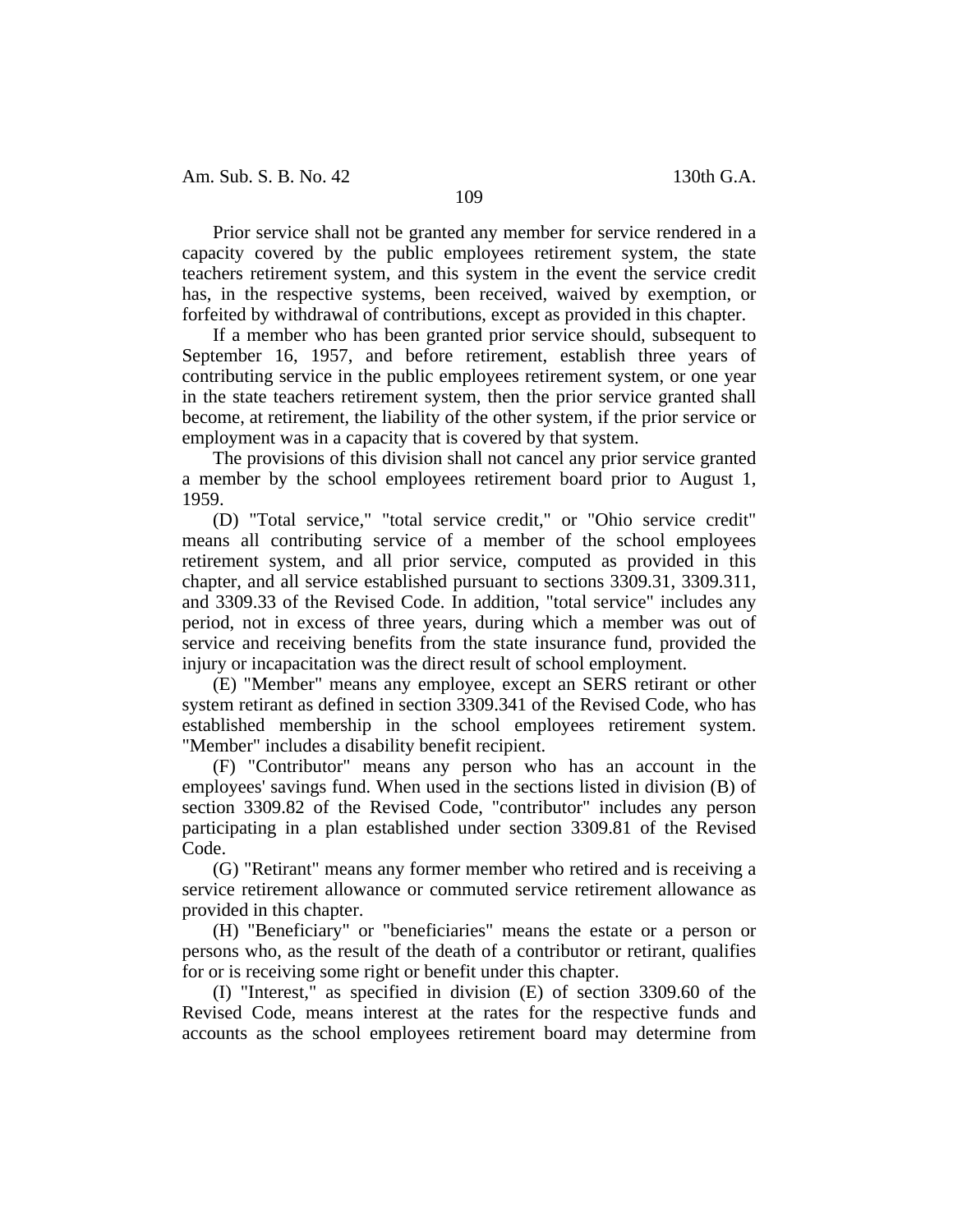time to time, except as follows:

(1) The rate of interest credited on employee contributions at retirement shall be four per cent per annum, compounded annually, to and including June 30, 1955; three per cent per annum, compounded annually, from July 1, 1955, to and including June 30, 1963; three and one-quarter per cent per annum, compounded annually, from July 1, 1963, through June 30, 1966; and thereafter, four per cent per annum compounded annually until a change in the amount is recommended by the system's actuary and approved by the retirement board. Subsequent to June 30, 1959, the retirement board shall discontinue the annual crediting of current interest on a contributor's accumulated contributions. Noncrediting of current interest shall not affect the rate of interest at retirement guaranteed under this division.

(2) In determining the reserve value for purposes of computing the amount of the contributor's annuity, the rate of interest used in the annuity values shall be four per cent per annum through September 30, 1956; three per cent per annum compounded annually from October 1, 1956, through June 30, 1963; three and one-quarter per cent per annum compounded annually from July 1, 1963, through June 30, 1966; and, thereafter, four per cent per annum compounded annually until a change in the amount is recommended by the system's actuary and approved by the retirement board. In the purchase of out-of-state service credit as provided in section 3309.31 of the Revised Code, and in the purchase of an additional annuity, as provided in section 3309.47 of the Revised Code, interest shall be computed and credited to reserves therefor at the rate the school employees retirement board shall fix as regular interest thereon.

(J) "Accumulated contributions" means the sum of all amounts credited to a contributor's account in the employees' savings fund together with any regular interest credited thereon at the rates approved by the retirement board prior to retirement.

(K) "Final average salary" means the sum of the annual compensation for the three highest years of compensation for which contributions were made by the member, divided by three. If the member has a partial year of contributing service in the year in which the member terminates employment and the partial year is at a rate of compensation that is higher than the rate of compensation for any one of the highest three years of annual earnings, the board shall substitute the compensation earned for the partial year for the compensation earned for a similar fractional portion in the lowest of the three high years of annual compensation before dividing by three. If a member has less than three years of contributing membership, the final average salary shall be the total compensation divided by the total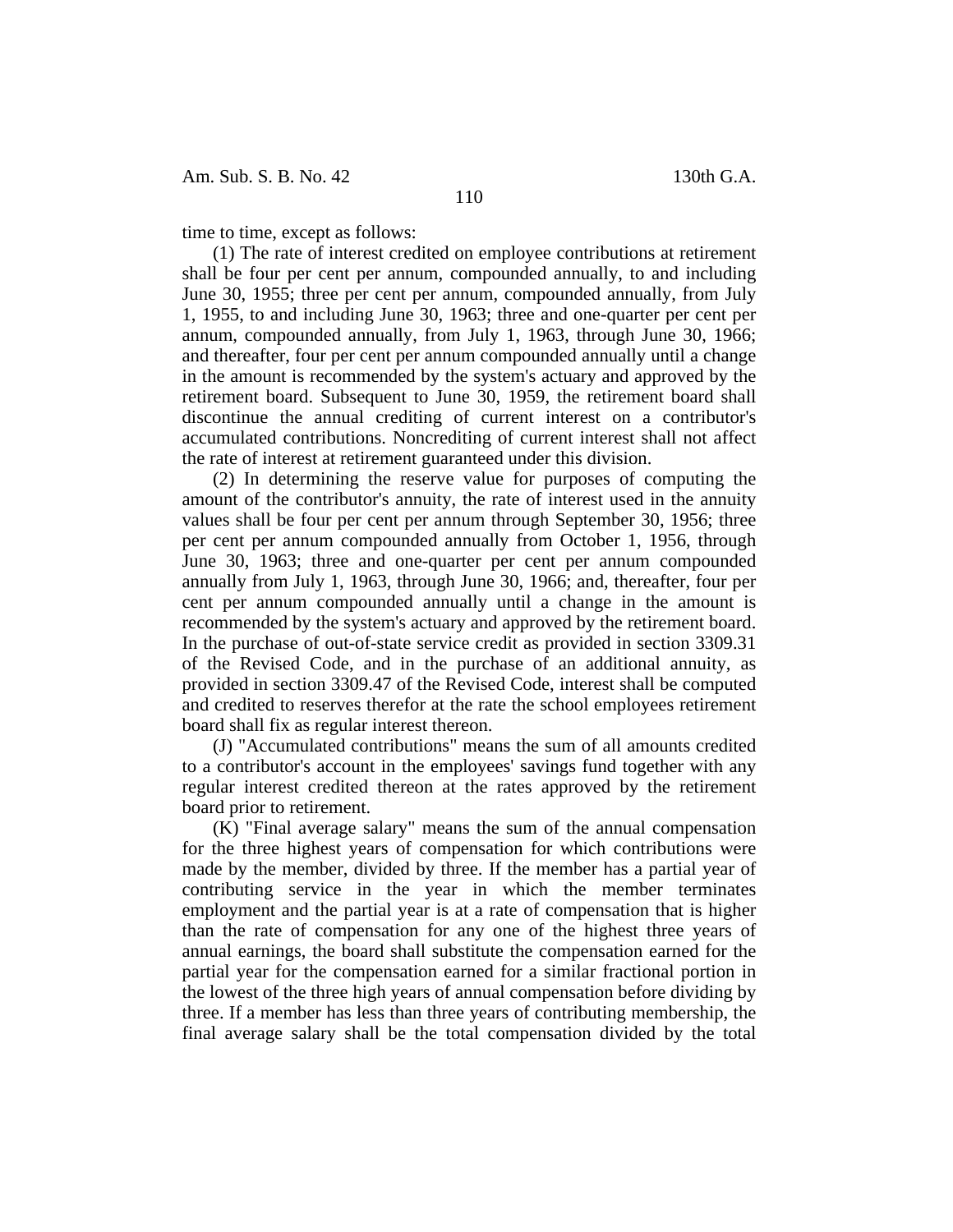111

number of years, including any fraction of a year, of contributing service.

(L) "Annuity" means payments for life derived from contributions made by a contributor and paid from the annuity and pension reserve fund as provided in this chapter. All annuities shall be paid in twelve equal monthly installments.

(M)(1) "Pension" means annual payments for life derived from appropriations made by an employer and paid from the employers' trust fund or the annuity and pension reserve fund. All pensions shall be paid in twelve equal monthly installments.

(2) "Disability retirement" means retirement as provided in section 3309.40 of the Revised Code.

(N) "Retirement allowance" means the pension plus the annuity.

(O)(1) "Benefit" means a payment, other than a retirement allowance or the annuity paid under section 3309.341 3309.344 of the Revised Code, payable from the accumulated contributions of the member or the employer, or both, under this chapter and includes a disability allowance or disability benefit.

(2) "Disability allowance" means an allowance paid on account of disability under section 3309.401 of the Revised Code.

(3) "Disability benefit" means a benefit paid as disability retirement under section 3309.40 of the Revised Code, as a disability allowance under section 3309.401 of the Revised Code, or as a disability benefit under section 3309.35 of the Revised Code.

(P) "Annuity reserve" means the present value, computed upon the basis of mortality tables adopted by the school employees retirement board, of all payments to be made on account of any annuity, or benefit in lieu of any annuity, granted to a retirant.

(Q) "Pension reserve" means the present value, computed upon the basis of mortality tables adopted by the school employees retirement board, of all payments to be made on account of any pension, or benefit in lieu of any pension, granted to a retirant or a beneficiary.

(R) "Year" means the year beginning the first day of July and ending with the thirtieth day of June next following.

(S) "Local district pension system" means any school employees' pension fund created in any school district of the state prior to September 1, 1937.

(T) "Employer contribution" means the amount paid by an employer as determined under section 3309.49 of the Revised Code.

(U) "Fiduciary" means a person who does any of the following:

(1) Exercises any discretionary authority or control with respect to the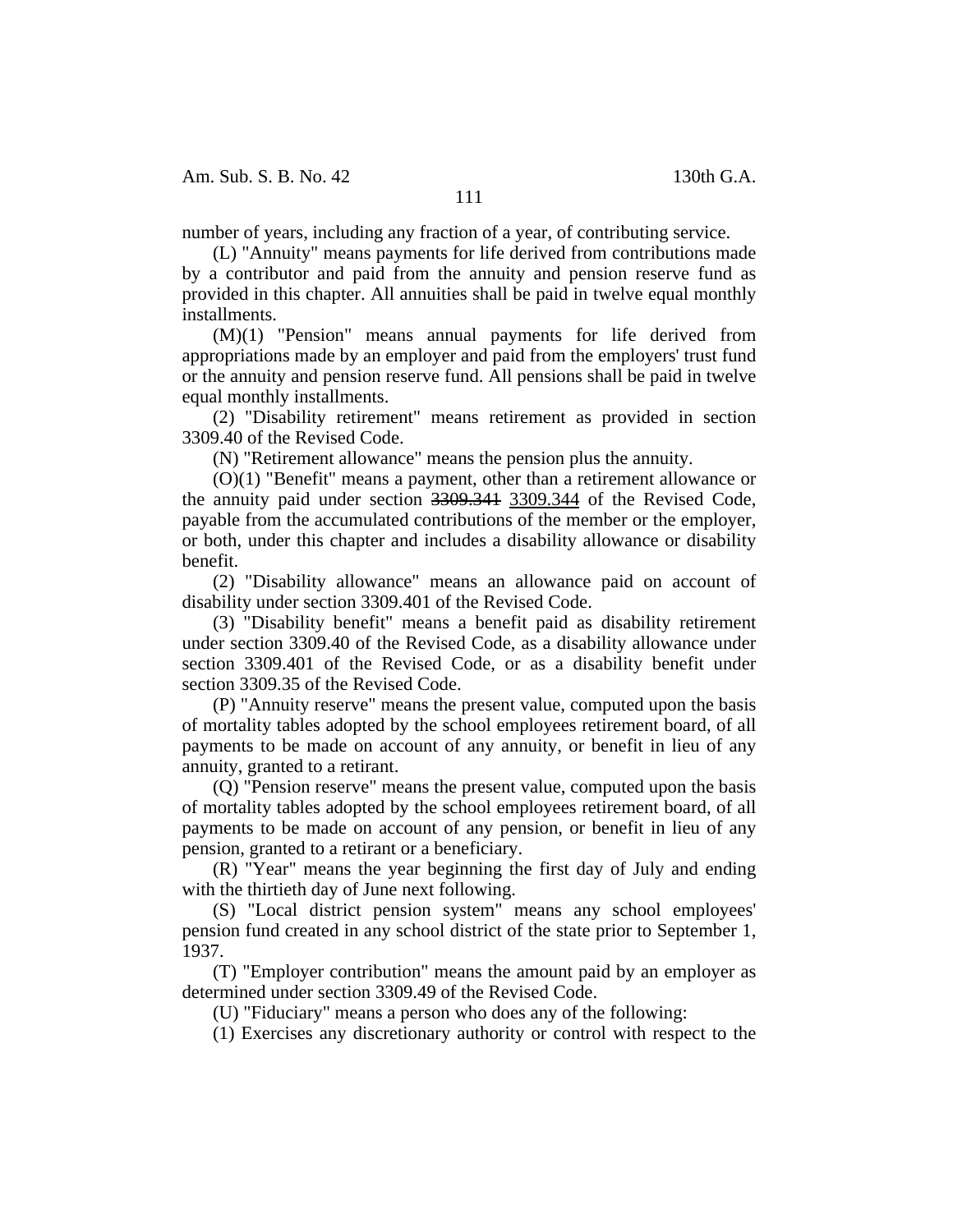management of the system, or with respect to the management or disposition of its assets;

(2) Renders investment advice for a fee, direct or indirect, with respect to money or property of the system;

(3) Has any discretionary authority or responsibility in the administration of the system.

(V)(1) Except as otherwise provided in this division, "compensation" means all salary, wages, and other earnings paid to a contributor by reason of employment. The salary, wages, and other earnings shall be determined prior to determination of the amount required to be contributed to the employees' savings fund under section 3309.47 of the Revised Code and without regard to whether any of the salary, wages, or other earnings are treated as deferred income for federal income tax purposes.

(2) Compensation does not include any of the following:

(a) Payments for accrued but unused sick leave or personal leave, including payments made under a plan established pursuant to section 124.39 of the Revised Code or any other plan established by the employer;

(b) Payments made for accrued but unused vacation leave, including payments made pursuant to section 124.13 of the Revised Code or a plan established by the employer;

(c) Payments made for vacation pay covering concurrent periods for which other salary or compensation is also paid or during which benefits are paid under this chapter;

(d) Amounts paid by the employer to provide life insurance, sickness, accident, endowment, health, medical, hospital, dental, or surgical coverage, or other insurance for the contributor or the contributor's family, or amounts paid by the employer to the contributor in lieu of providing the insurance;

(e) Incidental benefits, including lodging, food, laundry, parking, or services furnished by the employer, use of the employer's property or equipment, and reimbursement for job-related expenses authorized by the employer, including moving and travel expenses and expenses related to professional development;

(f) Payments made to or on behalf of a contributor that are in excess of the annual compensation that may be taken into account by the retirement system under division (a)(17) of section 401 of the "Internal Revenue Code of 1986," 100 Stat. 2085, 26 U.S.C.A. 401(a)(17), as amended. For a contributor who first establishes membership before July 1, 1996, the annual compensation that may be taken into account by the retirement system shall be determined under division (d)(3) of section 13212 of the "Omnibus Budget Reconciliation Act of 1993," Pub. L. No. 103-66, 107 Stat. 472;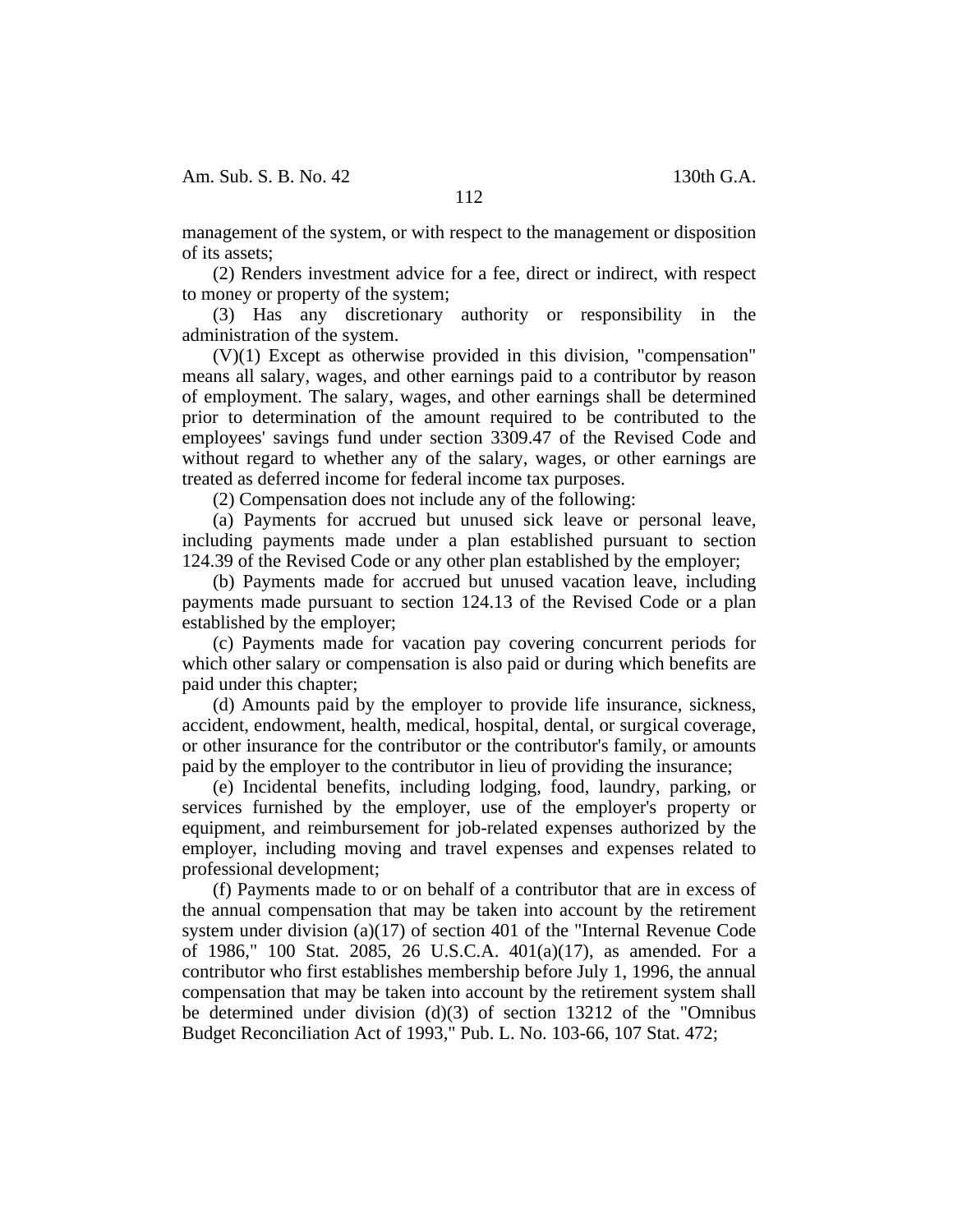(g) Payments made under division (B), (C), or (E) of section 5923.05 of the Revised Code, Section 4 of Substitute Senate Bill No. 3 of the 119th general assembly, Section 3 of Amended Substitute Senate Bill No. 164 of the 124th general assembly, or Amended Substitute House Bill No. 405 of the 124th general assembly;

113

(h) Anything of value received by the contributor that is based on or attributable to retirement or an agreement to retire, except that payments made on or before January 1, 1989, that are based on or attributable to an agreement to retire shall be included in compensation if both of the following apply:

(i) The payments are made in accordance with contract provisions that were in effect prior to January 1, 1986.

(ii) The employer pays the retirement system an amount specified by the retirement board equal to the additional liability from the payments.

(3) The retirement board shall determine by rule whether any form of earnings not enumerated in this division is to be included in compensation, and its decision shall be final.

(W) "Disability benefit recipient" means a member who is receiving a disability benefit.

(X) "Actuary" means an individual who satisfies all of the following requirements:

(1) Is a member of the American academy of actuaries;

(2) Is an associate or fellow of the society of actuaries;

(3) Has a minimum of five years' experience in providing actuarial services to public retirement plans.

Sec. 3309.11. The school employees retirement board shall elect, from its membership, a chairman chairperson, and shall employ an executive director who shall serve as secretary and who may be a member of the board.

Sec. 3309.26.  $(A)$  The membership of any person in the school employees retirement system shall terminate if the person withdraws the person's accumulated contributions, retires on a retirement allowance as provided in sections 3309.36 and 3309.381 of the Revised Code, or dies, unless otherwise provided in Chapter 3309. of the Revised Code.

(B) A former member with an account in the employees' savings fund who formerly lost membership shall be reinstated as a member with all the rights, privileges, and obligations as provided in Chapter 3309. of the Revised Code.

(C)(1) Except as provided in this section, a member or former member of the school employees retirement system with at least one and one-half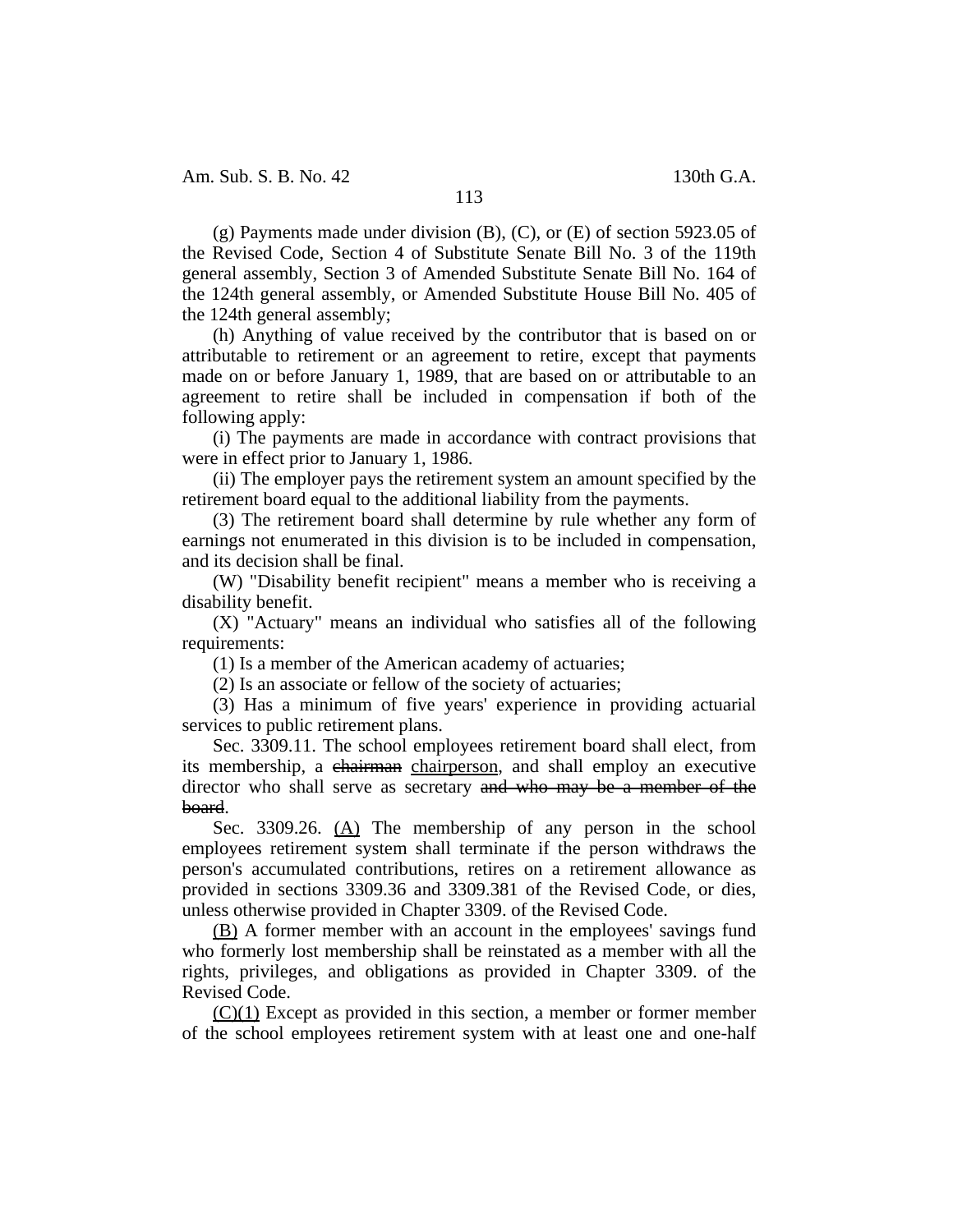years of contributing service credit in this system, the public employees retirement system, the state teachers retirement system, the Ohio police and fire pension fund, or the state highway patrol retirement system, subsequent to the withdrawal of contributions and cancellation of service credit in this system may restore such service credit by redepositing in the employees' savings fund the amount withdrawn with interest at a rate to be determined by the board, compounded annually, from the first of the month of withdrawal to and including the month of redeposit. A

(2) If the accumulated contributions were withdrawn under section 3309.43 of the Revised Code, service credit may be restored only if the member or former member accrued one and one-half years of service credit after the withdrawal of the accumulated contributions.

(D) A member may choose to purchase only part of such credit in any one payment, subject to board rules. The total payment to restore cancelled service credit, plus any interest credited thereto, shall be considered as accumulated contributions of the member. If a former member is eligible to buy the service credit as a member of the Ohio police and fire pension fund, the state highway patrol retirement system, or the city of Cincinnati retirement system, the former member is ineligible to restore that service credit under this section.

Sec. 3309.261. (A) A member of the school employees retirement system who has at least eighteen months of contributing service credit in the system, the Ohio police and fire pension fund, public employees retirement system, state teachers retirement system, or state highway patrol retirement system, and is a former member of or no longer contributing to the public employees retirement system or state teachers retirement system may restore service credit under section 145.31 or 3307.71 of the Revised Code by making payments pursuant to this section through a payroll deduction plan established under section 3309.27 of the Revised Code. A member seeking to restore service credit shall notify the school employees retirement system on a form approved by the school employees retirement board. After receiving the notice, the school employees retirement system shall request that the former retirement system calculate under section 145.312 or 3307.712 of the Revised Code the cost to the member to restore service credit for each year or portion of a year of service for which the member seeks to restore the service credit. The amount the former retirement system certifies as the cost of restoring the service credit, plus interest described in division (B) of this section, is the cost to the member of restoring the service credit. On receiving the certification from the former retirement system, the school employees retirement system shall notify the member of the cost.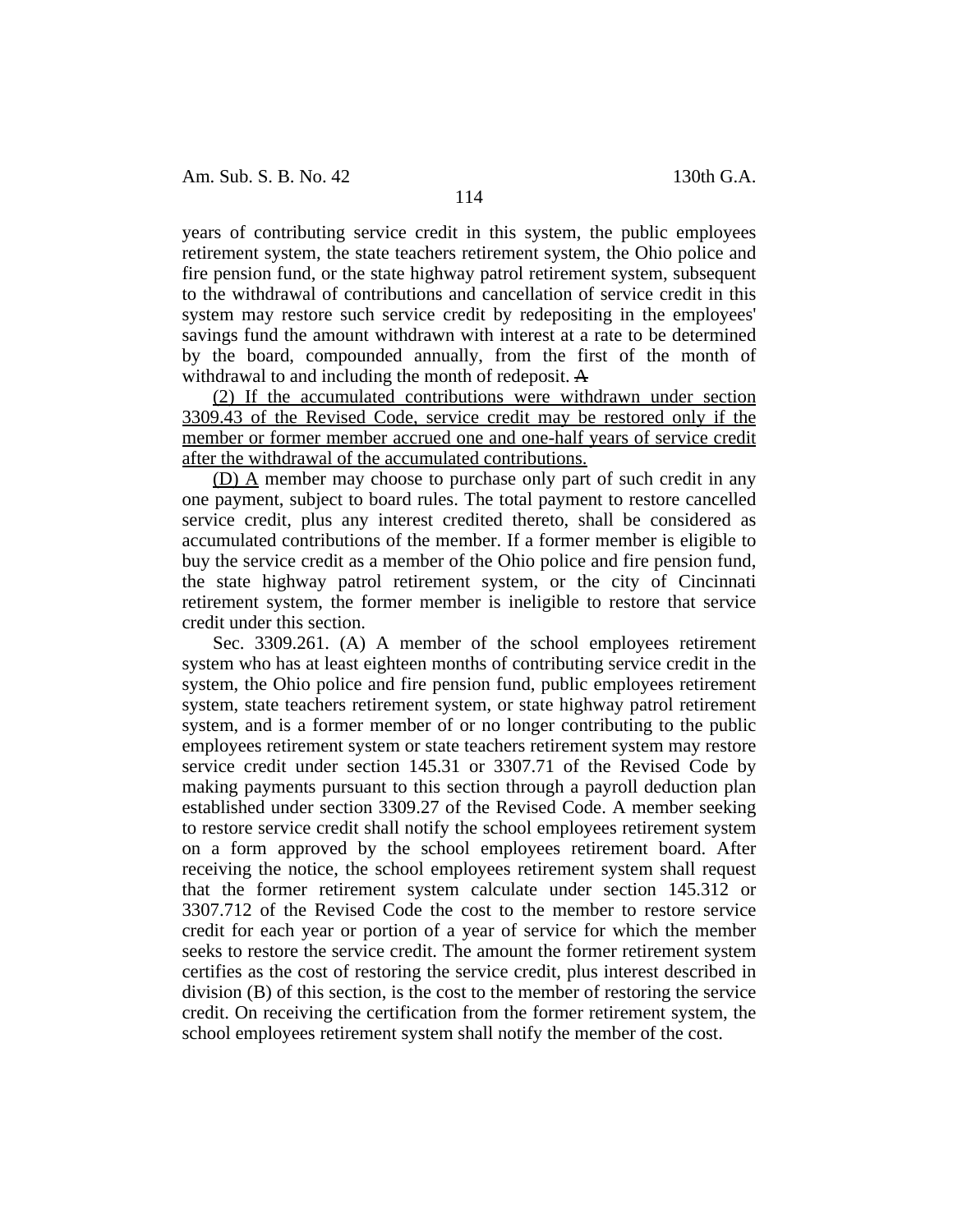(B) For each year or portion of a year of service credit restored under section 145.31 or 3307.71 of the Revised Code, a member shall pay to the school employees retirement system the amount certified by the former retirement system plus interest at a rate specified by the former retirement system under section 145.312 or 3307.712 of the Revised Code for the period during which deductions are made under section 3309.27 of the Revised Code.

(C) The school employees retirement board shall at least annually notify transmit to the former retirement system that a payment notice and any payments made to restore service credit under section 145.31 or 3307.71 of the Revised Code has been made. At the time the payment is transferred under division (D) of this section, the The former retirement system shall restore the service credit for the year or portion of a year for which the payment was made.

(D) On application for a payment of accumulated contributions or an age and service retirement, disability, or survivor benefit under Chapter 145., 3307., or 3309. of the Revised Code by a member who made payments under this section to restore service credit in a former retirement system, the school employees retirement system shall pay to the former retirement system an amount equal to the total amount paid by the member under this section.

(E) The board shall adopt rules to implement this section.

Sec. 3309.28. Not later than thirty days after an employee begins employment, the employer shall file with the school employees retirement system a detailed statement of the employee's personal information and  $\frac{dH}{dt}$ of the employee's previous service as an employee or such other service as comes under this chapter or Chapter 145., 742., 3307., or 5505. of the Revised Code, and such other information as the school employees retirement board requires for the proper operation of the school employees retirement system.

Sec. 3309.301.  $(A)(\text{+})$  As used in this section, "paying system" and "transferring system" have the same meanings as in section 3309.35 of the Revised Code.

 $(B)(1)$  Except as provided in division  $(A)(B)(2)$  of this section, a member of the school employees retirement system with at least eighteen months of contributing service in the system, the public employees retirement system, or the state teachers retirement system who exempted self from membership in one or more of the systems pursuant to section 145.03 or 3309.23 of the Revised Code, or former section 3307.25 or 3309.25 of the Revised Code, or was exempt under section 3307.24 of the Revised Code,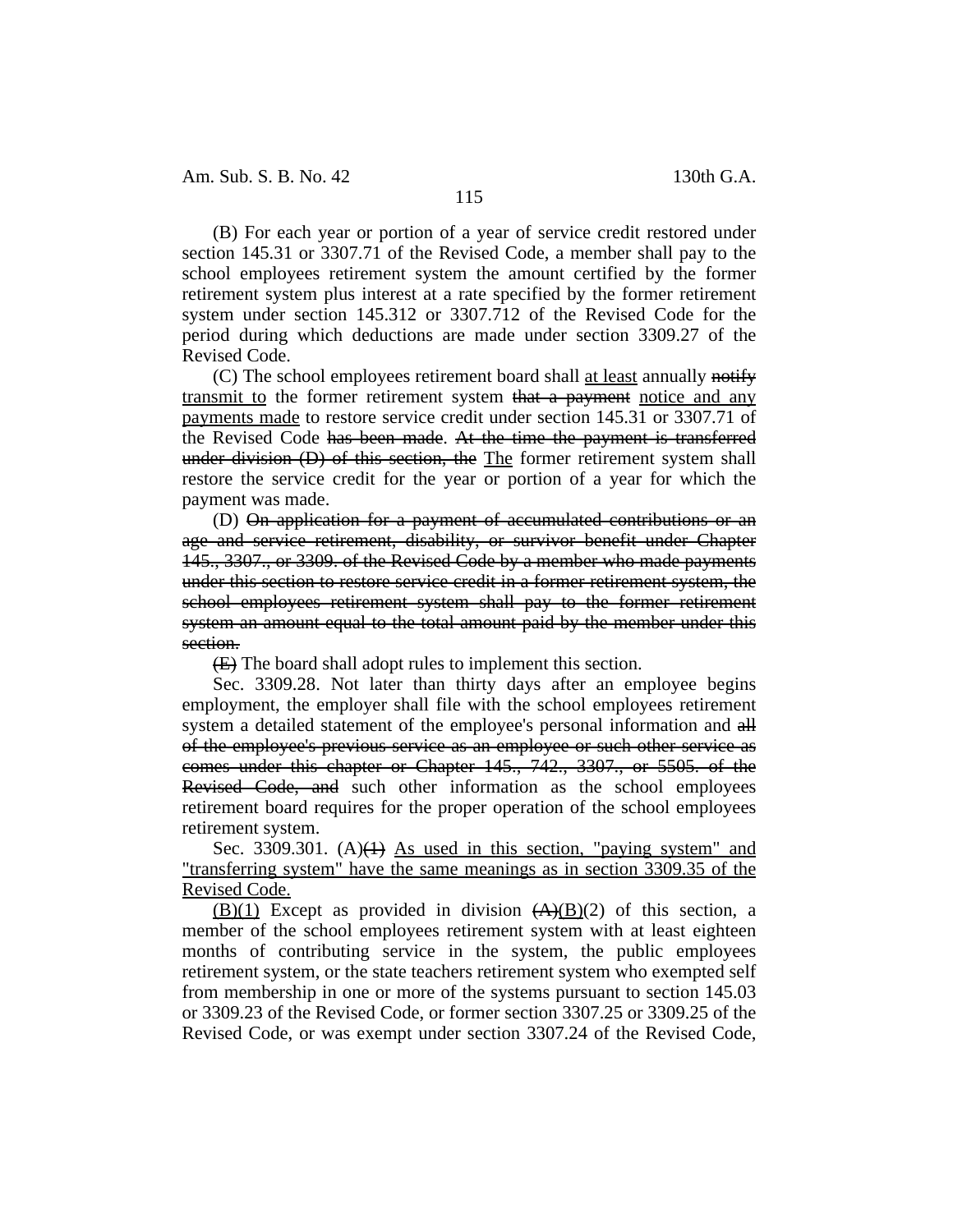may purchase credit for each year or portion of a year of service for which the member was exempted.

(2) A member may not purchase credit under this section for service that was exempted from contribution under section 3309.23 of the Revised Code and subject to the tax on wages imposed by the "Federal Insurance Contributions Act," 68A Stat. 415 (1954), 26 U.S.C.A. 3101, as amended.

 $(\frac{B}{C})$  Upon receipt of a request from a member eligible to purchase credit under this section and certification of the member's service and compensation from the employer for which the exempt service was performed, the school employees retirement system shall determine the amount of credit the member is eligible to purchase in accordance with divisions  $(B)(C)(1)$  and (2) of this section.

(1) If the credit to be purchased is for service exempted under section 3309.23 or former section 3309.25 of the Revised Code, determine the amount of credit that would have been earned had the service not been exempt.

(2) If the credit to be purchased is for service exempted under section 145.03 or 3307.24, or former section 3307.25 of the Revised Code, request certification from the applicable retirement system that the service was exempt and the amount of service credit that would have been earned had the service not been exempt.

 $\left(\frac{C}{D}\right)$  For each year or portion of a year of credit purchased under this section, a member shall pay to the retirement system an amount determined by multiplying the member's compensation for the twelve months of contributing service preceding the month in which the member applies to purchase the credit by a percentage rate established by rule of the school employees retirement board adopted under division  $\left(\frac{G}{H}\right)$  of this section.

(D)(E) Subject to board rules, a member may purchase all or part of the credit the member is eligible to purchase under this section in one or more payments. If the member purchases the credit in more than one payment, compound interest at a rate specified by rule of the board shall be charged on the balance remaining after the first payment is made.

(E)(F) Credit purchasable under this section shall not exceed one year of service for any twelve-month period. If the period of service for which credit is purchasable under this section is concurrent with a period of service that will be used to calculate a retirement benefit from this system, the public employees retirement system, or the state teachers retirement system, the amount of the credit shall be adjusted in accordance with rules adopted by the school employees retirement board.

A member who is also a member of the public employees retirement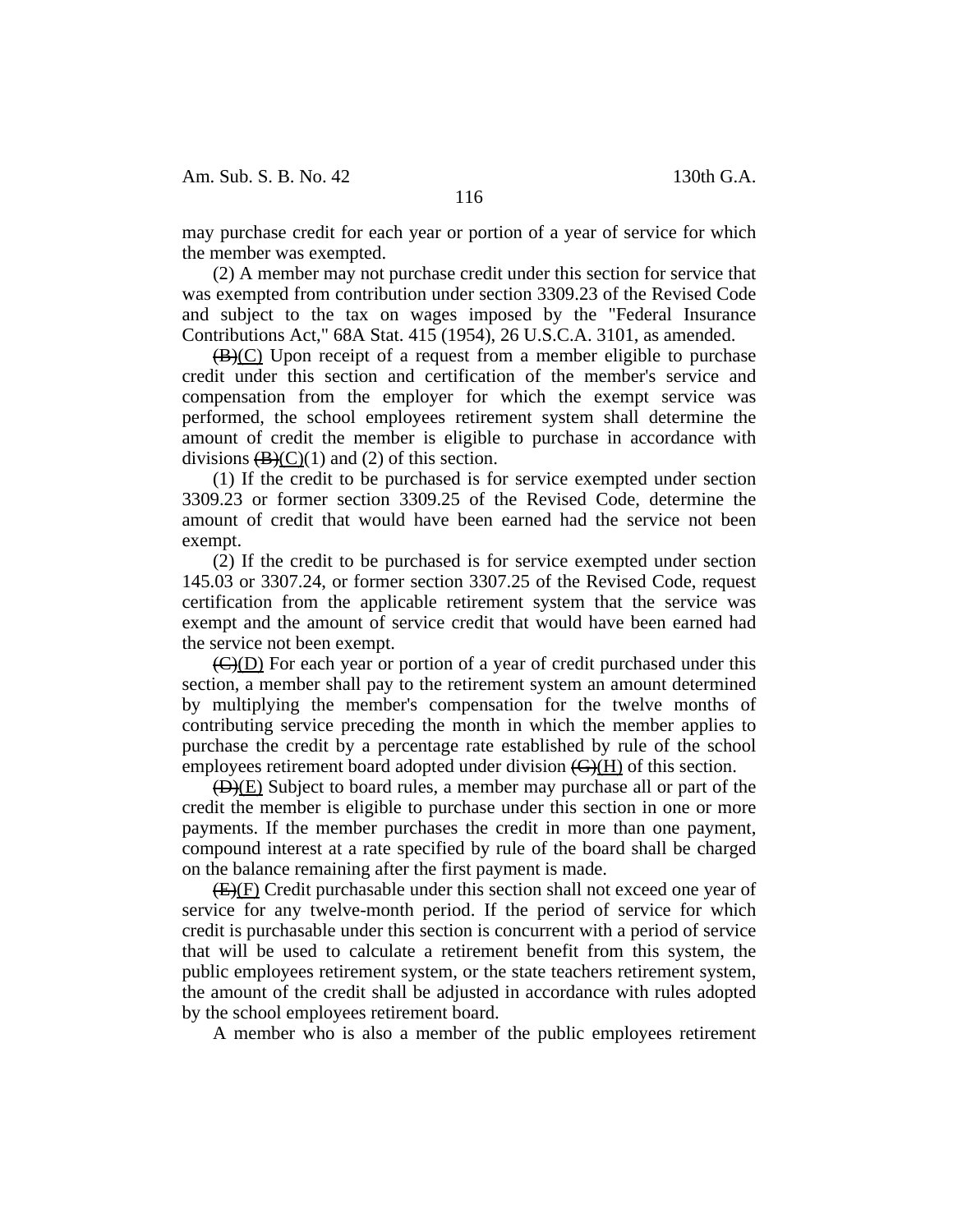system or the state teachers retirement system shall purchase credit for any service for which the member exempted self under section 145.03 or 3309.23 of the Revised Code, or former section 3307.25 or 3309.25 of the Revised Code, or was exempt under section 3307.24 of the Revised Code, from the retirement system in which the member has the greatest number of years of service credit. If the member receives benefits under section 3309.35 of the Revised Code, the state retirement system that determines and pays the retirement benefit is the paying system under that section shall receive from the other system or systems that are the transferring systems the amounts paid by the member for purchase of credit for exempt service plus interest at the actuarial assumption rate of the transferring system paying that amount. The interest shall be for the period beginning on the date of the member's last payment for purchase of the credit and ending on the date of the member's retirement.

(F)(G) If a member dies or withdraws from service, any payment made by the member under this section shall be considered as accumulated contributions of the member.

 $\left(\frac{G}{H}\right)$  The retirement board shall adopt rules to implement this section.

Sec. 3309.35. (A) As used in this section:

(1) "State retirement system" means the public employees retirement system, state teachers retirement system, or school employees retirement system.

(2) "Total service credit" means all service credit earned in all state retirement systems, except credit for service subject to section 3309.341 of the Revised Code. Total service credit shall not exceed one year of credit for any twelve-month period.

(3) In addition to the meaning given in division (O) of section 3309.01 of the Revised Code, "disability benefit" means "disability benefit" as defined in sections 145.01 and 3307.01 of the Revised Code.

(4) "Paying system" means the state retirement system in which the member has the greatest service credit, without adjustment or, if a member who has equal service credit in two or more retirement systems, the retirement system in which the member has the greatest total contributions.

(5) "Transferring system" means the state retirement system transferring a member's contributions and service credit in that system to the paying system.

(6) "Retention percentage" means five per cent, or a percentage determined under division (E) of this section, of a member's earnable salary in the case of a member of the public employees retirement system or five per cent, or a percentage determined under division (E) of this section, of a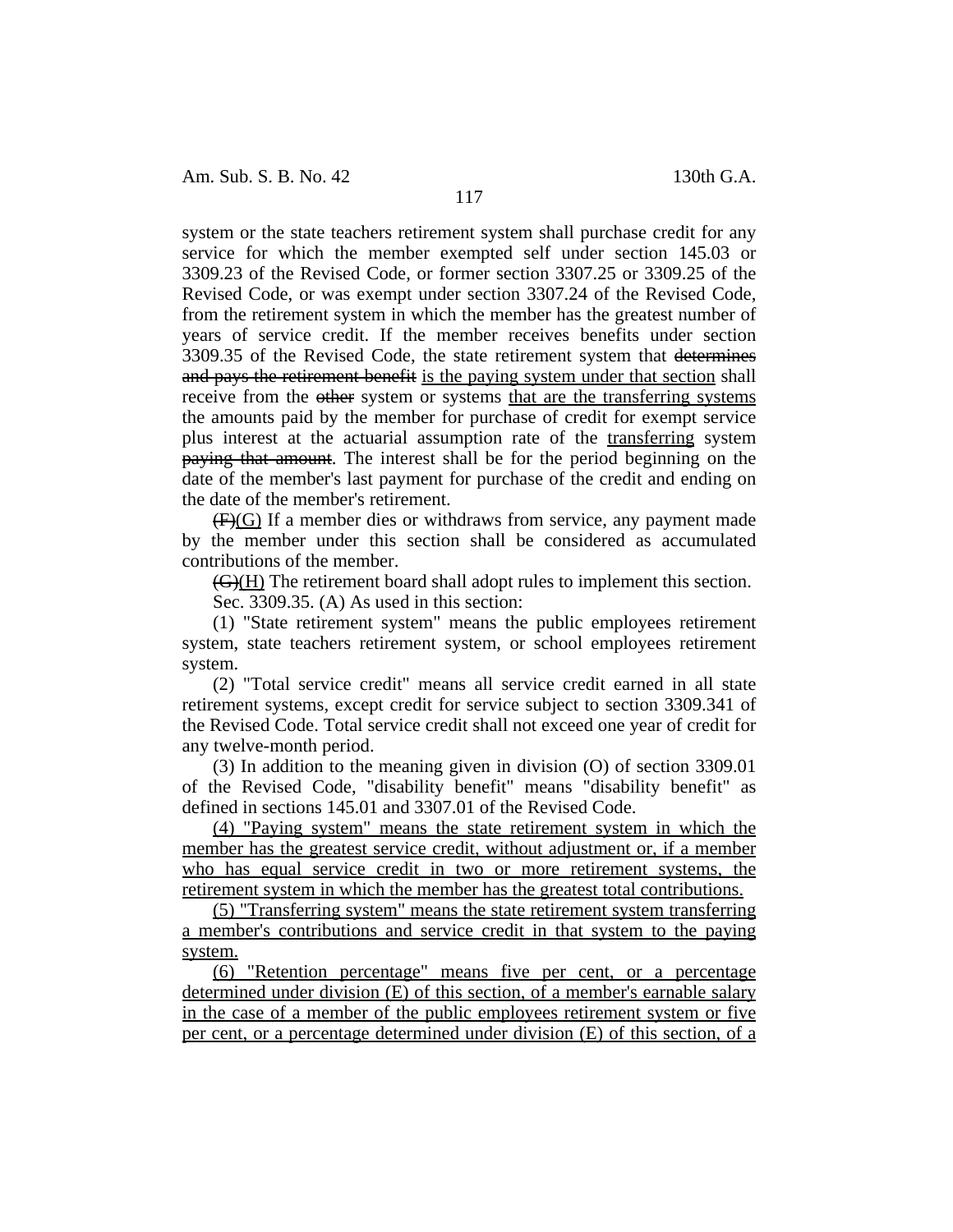member's compensation in the case of a member of the state teachers retirement system or school employees retirement system.

118

(B) To coordinate and integrate membership in the state retirement systems, at the option of a member, total contributions and service credit in all state retirement systems, including amounts paid to restore service credit under sections 145.311, 3307.711, and 3309.261 of the Revised Code, shall be used in determining the eligibility and total retirement or disability benefit payable. When total contributions and service credit are so combined, the following provisions apply:

(1) Service and commuted service retirement or a disability benefit is effective no sooner than the first day of the month next following the last day of employment for which compensation was paid. If the application is filed after that date, the board may retire the member on the first day of the month next following the last day of employment for which compensation was paid.

(2) Eligibility for a disability benefit shall be determined by the The board of the state retirement paying system that will calculate shall do both of the following:

(a) Determine a member's eligibility for a retirement or disability benefit;

(b) Calculate and pay the member's retirement or disability benefit, as provided in division (B)(3) of this section. The state retirement

 $(3)(a)$  Each transferring system calculating and paying the disability benefit in which the member has service credit shall certify the determination to the board of each other state retirement paying system in which the member has service credit and shall be accepted by that board as sufficient for granting a disability benefit.

(3) The board of the state retirement system in which the member had the greatest service credit, without adjustment, shall calculate and pay the total retirement or disability benefit. Where the member's credit is equal in two or more state retirement systems, the system having the largest total contributions of the member shall calculate and pay the total benefit all of the following:

(i) The service credit earned by the member in the transferring system;

(ii) The beginning and ending dates of the service credit period covered by the transferring system;

(iii) Any breaks in service by the member, excluding school breaks;

(iv) If available, a statement listing the member's monthly contributions and service credit earned, obtained, or purchased in the transferring system.

(b) The certification under division  $(B)(3)(a)$  of this section may be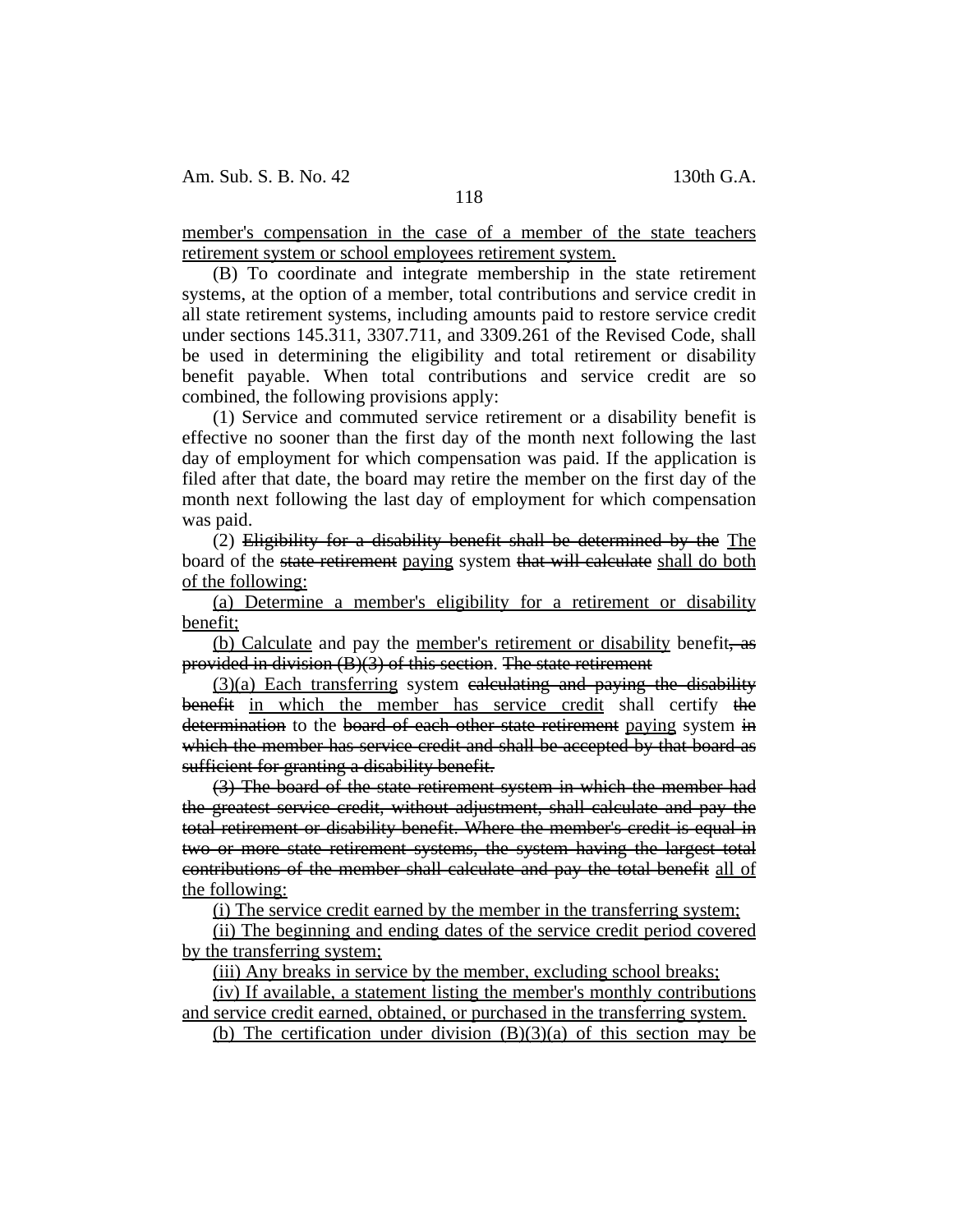reviewed by both the transferring system and paying system.

(4) In determining the total credit to be used in calculating a retirement allowance or disability benefit, credit shall not be reduced below that certified by the system or systems transferring credit, except that such total combined service credit shall not exceed as follows:

(a) Not more than one year of credit may be certified by the transferring system for any one "year" as defined in the law of the transferring system making the calculation.

(b) The paying system may reduce any credit certified by the transferring system that is concurrent with any period of service credit the member earned from the paying system.

(c) The paying system may reduce any credit certified by the transferring system if the amount certified, when added to the paying system's service credit for any one "year" as defined in the law of the paying system, exceeds one year.

 $(5)(a)$  The state retirement paying system ealeulating and paying a retirement or disability benefit shall receive from the other transferring system or systems all of the following for each year of service:

(i) The amount contributed by the member, or, in the case of service credit purchased by the member, paid by the member, that is attributable to the year of service;

(ii) An amount equal to the lesser of the employer's contributions made on behalf of the member to the retirement transferring system for that year of service less the retention percentage or the amount that would have been contributed by the employer for the service had the member been a member of the school employees retirement system at the time the credit was earned less the retention percentage;

(iii) If applicable, an amount equal to the amount paid on behalf of the member by an employer under section 145.483 of the Revised Code;

(iv) Interest compounded annually on the amounts specified in divisions  $(B)(5)(a)(i)$ , (ii), and (iii) of this section at the lesser of the actuarial assumption rate for that year of the school employees retirement paying system or the other retirement transferring system or systems transferring amounts under this section.

(b) The annuity rates and mortality tables of the state retirement paying system making the calculation and paying the benefit shall be exclusively applicable.

(c) Deposits made for the purchase of an additional annuity, and including guaranteed interest, upon the request of the member, shall be transferred to the state retirement paying system paying the retirement or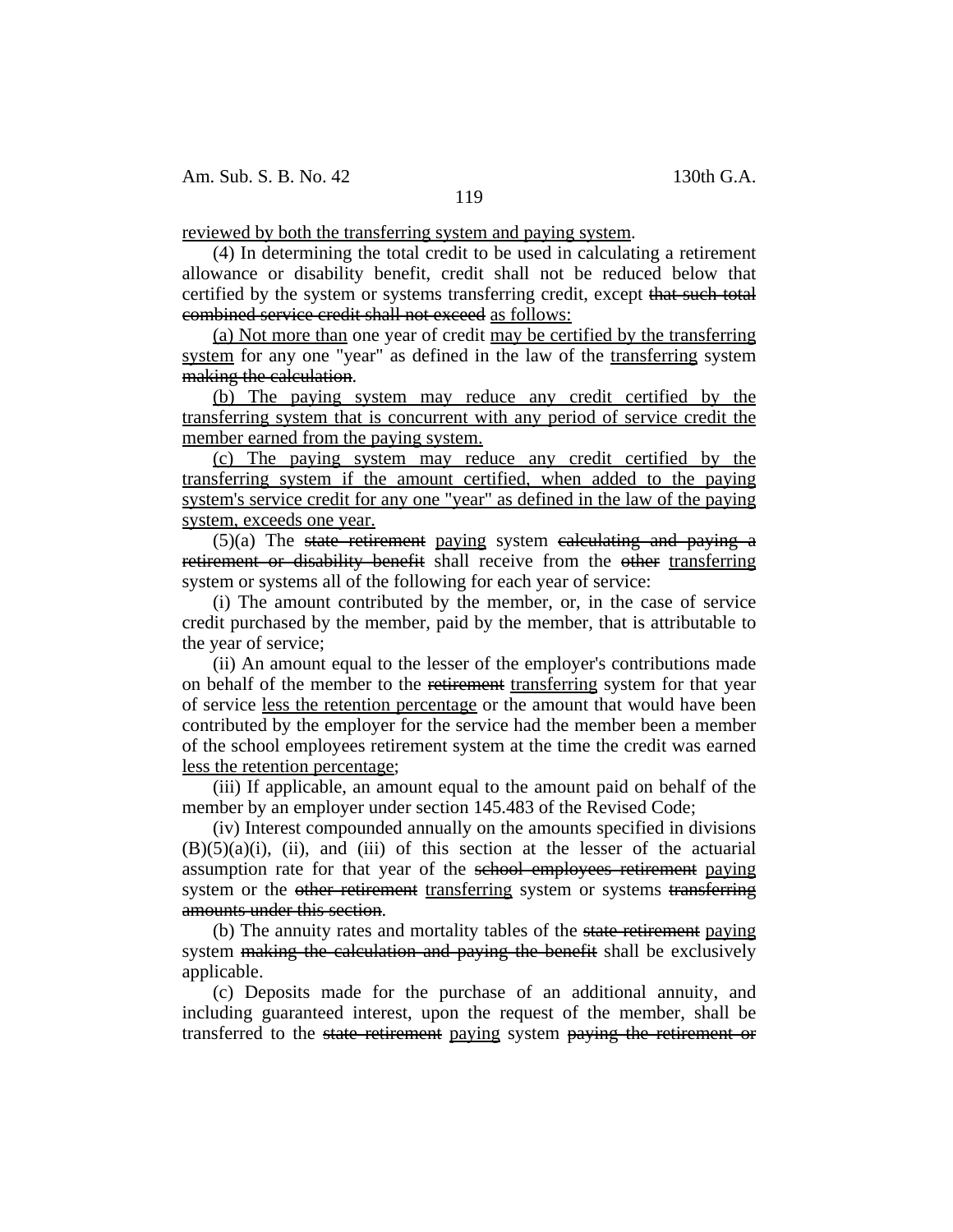120

disability benefit. The return upon such deposits shall be that offered by the state retirement paying system making the calculation and paying the retirement or disability benefit.

(C) A former member receiving a retirement or disability benefit under this section, who accepts employment amenable to coverage in any state retirement system that participated in the member's combined benefit, shall be subject to the applicable provisions of law governing such re-employment. If a former member should be paid any amount in a retirement allowance, to which the former member is not entitled under the applicable provisions of law governing such re-employment, such amount shall be recovered by the state retirement paying system paying such allowance by utilizing any recovery procedure available under the eode provisions of the state retirement system covering such paying system's re-employment provisions.

(D) An SERS retirant or other system retirant, as defined in section 3309.341 of the Revised Code, is not eligible to receive any benefit under this section for service subject to section 3309.341 of the Revised Code.

(E) The retention percentage used in the calculation under division  $(B)(5)(a)(ii)$  of this section shall be reviewed by the state retirement systems not less than once every five years beginning after the effective date of this amendment or on request of any of the systems. If the retirement systems agree, the retention percentage may be changed if any of the system's employer contribution rate increases or decreases or the systems agree that a change is in the interest of one or more of the systems.

Sec. 3309.381. (A) A recipient of a disability allowance under section 3309.401 of the Revised Code who is subject to division (C)(3) of that section may make application for retirement under this section. Retirement shall be effective on the first day of the first month following the last day for which the disability allowance is paid.

(B) The annual allowance payable under this section shall consist of the sum of the amounts determined under divisions  $(B)(1)$  and  $(2)$  of this section:

(1) The greater of the following:

(a) An allowance calculated as provided in section 3309.36 of the Revised Code follows, excluding any period during which the applicant received a disability benefit under section 3309.401 of the Revised Code;

(i) For an applicant who would be eligible to retire under division  $(A)(1)$ of section 3309.34 of the Revised Code, the allowance shall be calculated under divisions  $(B)(1)(a)$  and  $(B)(2)$  of section 3309.36 of the Revised Code;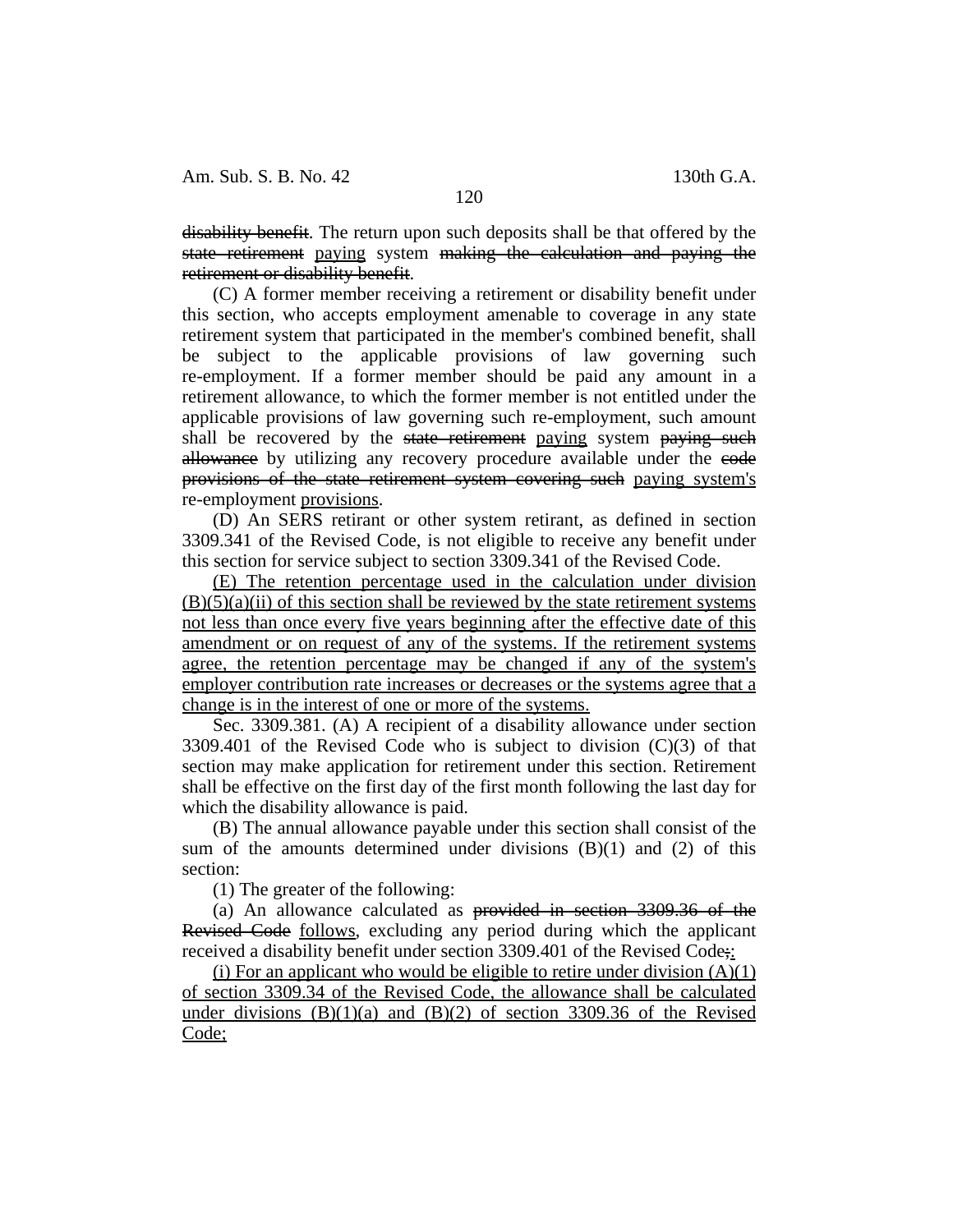(ii) For an applicant who would be eligible to retire under division (A)(2) of section 3309.34 of the Revised Code, the allowance shall be calculated under divisions  $(B)(1)(b)$  and  $(B)(3)$  of section 3309.36 of the Revised Code.

(b) An allowance calculated by multiplying the applicant's total service credit, including service credit for the last continuous period during which the applicant received a disability benefit under section 3309.401 of the Revised Code, by two and two-tenths per cent of the applicant's final average salary, except that the allowance shall not exceed forty-five per cent of the applicant's final average salary.

(2) An amount equal to the additional allowance the recipient would receive under section 3309.374 of the Revised Code, plus any other additional amount the recipient would receive under this chapter, had the recipient retired under section 3309.36 of the Revised Code effective on the effective date of the recipient's most recent continuous period of receipt of a disability benefit under section 3309.401 of the Revised Code.

(C) The allowance calculated under division (B) of this section, exclusive of any amount added under division (B)(2) of this section based on section 3309.374 of the Revised Code, shall be the base for all future additional allowances under section 3309.374 of the Revised Code.

The anniversary date for future additional allowances under section 3309.374 of the Revised Code shall be the effective date of the recipient's most recent continuous period of receipt of a disability benefit under section 3309.401 of the Revised Code.

(D) The retirement allowance determined under this section shall be paid as provided in section 3309.46 of the Revised Code.

Sec. 3309.42. (A)(1) Subject to sections 3309.43 and section 3309.67 of the Revised Code and except as provided in division (B) of this section, a member who elects to become exempt from contribution to the school employees retirement system pursuant to section 3309.23 of the Revised Code, or ceases to be an employee for any cause other than death, retirement, receipt of a disability benefit, or current employment in a position in which the member has elected to participate in an alternative retirement plan pursuant to section 3305.05 or 3305.051 of the Revised Code, shall be paid the accumulated contributions standing to the credit of the member's individual account in the employees' savings fund upon application and subject to such rules as are established by the school employees retirement board and provided three months have elapsed since employment, other than employment exempt from contribution under division (C) of section 3309.23 of the Revised Code, ceased.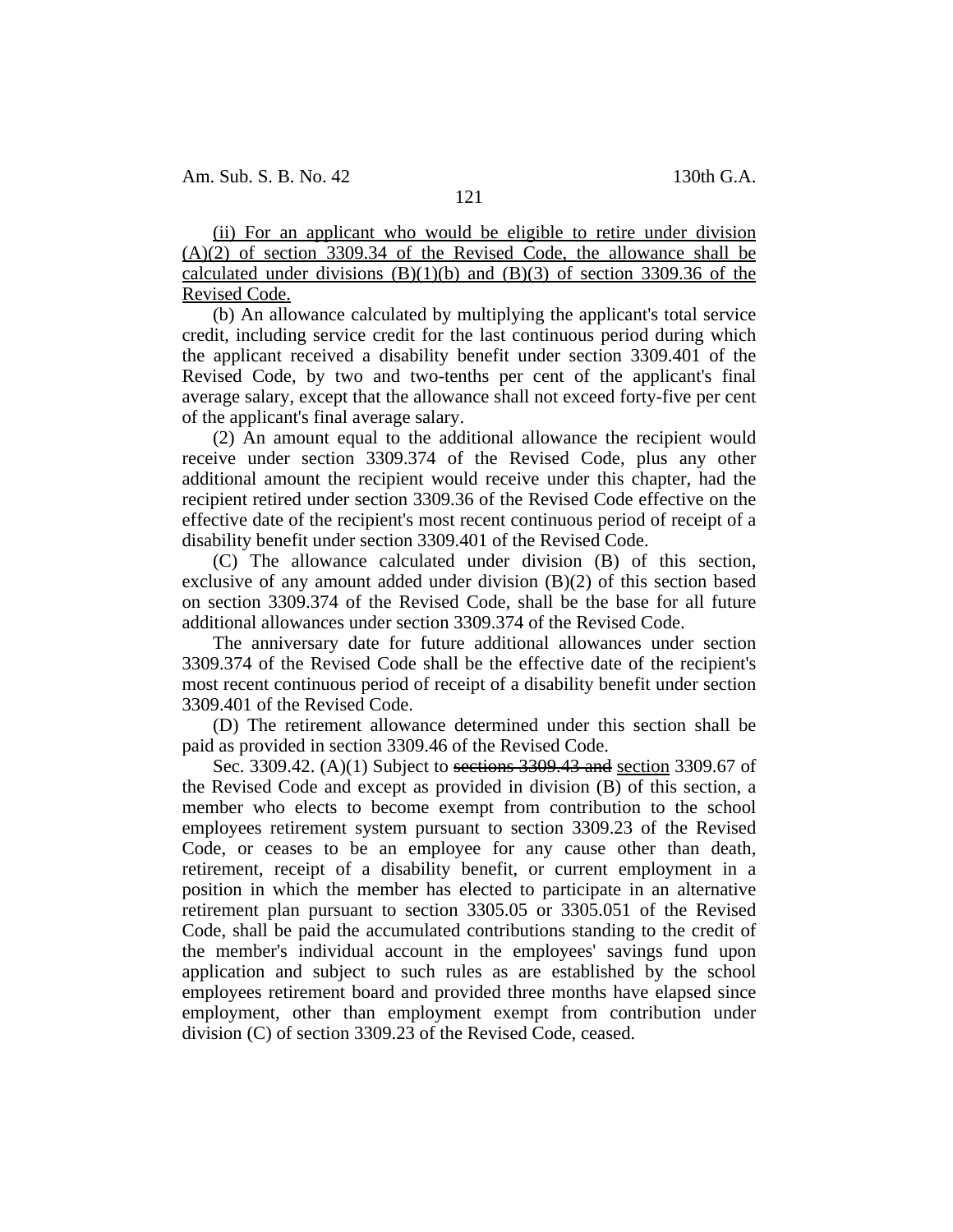(2) A member described in division  $(A)(1)$  of this section who is married at the time of application for payment and would be eligible for age and service retirement under section 3309.34, 3309.36, or 3309.40 of the Revised Code but for a forfeiture ordered under division (A) or (B) of section 2929.192 of the Revised Code shall submit with the application a written statement by the member's spouse attesting that the spouse consents to the payment of the member's accumulated contributions. Consent shall be valid only if it is signed and witnessed by a notary public. The board may waive the requirement of consent if the spouse is incapacitated or cannot be located, or for any other reason specified by the board. Consent or waiver is effective only with regard to the spouse who is the subject of the consent or waiver.

(B) This division applies to any member who is employed in a position in which the member has elected under section 3305.05 or 3305.051 of the Revised Code to participate in an alternative retirement plan and due to the election ceases to be an employee for purposes of that position.

Subject to sections 3309.43 and section 3309.67 of the Revised Code, the school employees retirement system shall do the following:

(1) On receipt of an election under section 3305.05 or 3305.051 of the Revised Code, pay, in accordance with section 3305.052 of the Revised Code, the amount described in that section to the appropriate provider;

(2) If a member has accumulated contributions, in addition to those subject to division  $(B)(1)$  of this section, standing to the credit of the member's individual account and is not otherwise in a position in which the member is considered an employee for the purposes of that position, pay, to the provider the member selected pursuant to section 3305.05 or 3305.051 of the Revised Code, the accumulated contributions standing to the credit of the member's individual account in the employees' saving fund. The payment shall be made on the member's application.

(C) Payment of a member's accumulated contributions under this section cancels the member's total service credit in the school employees retirement system. A member whose accumulated contributions are paid to a provider pursuant to division (B) of this section is forever barred from claiming or purchasing service credit under the school employees retirement system for the period of employment attributable to those contributions.

Sec. 3309.43. (A) As used in this section, "other retirement system" means the public employees retirement system or the state teachers retirement system.

(B) Except as provided in division (C) of this section, on application, a member of the school employees retirement system who is also a member of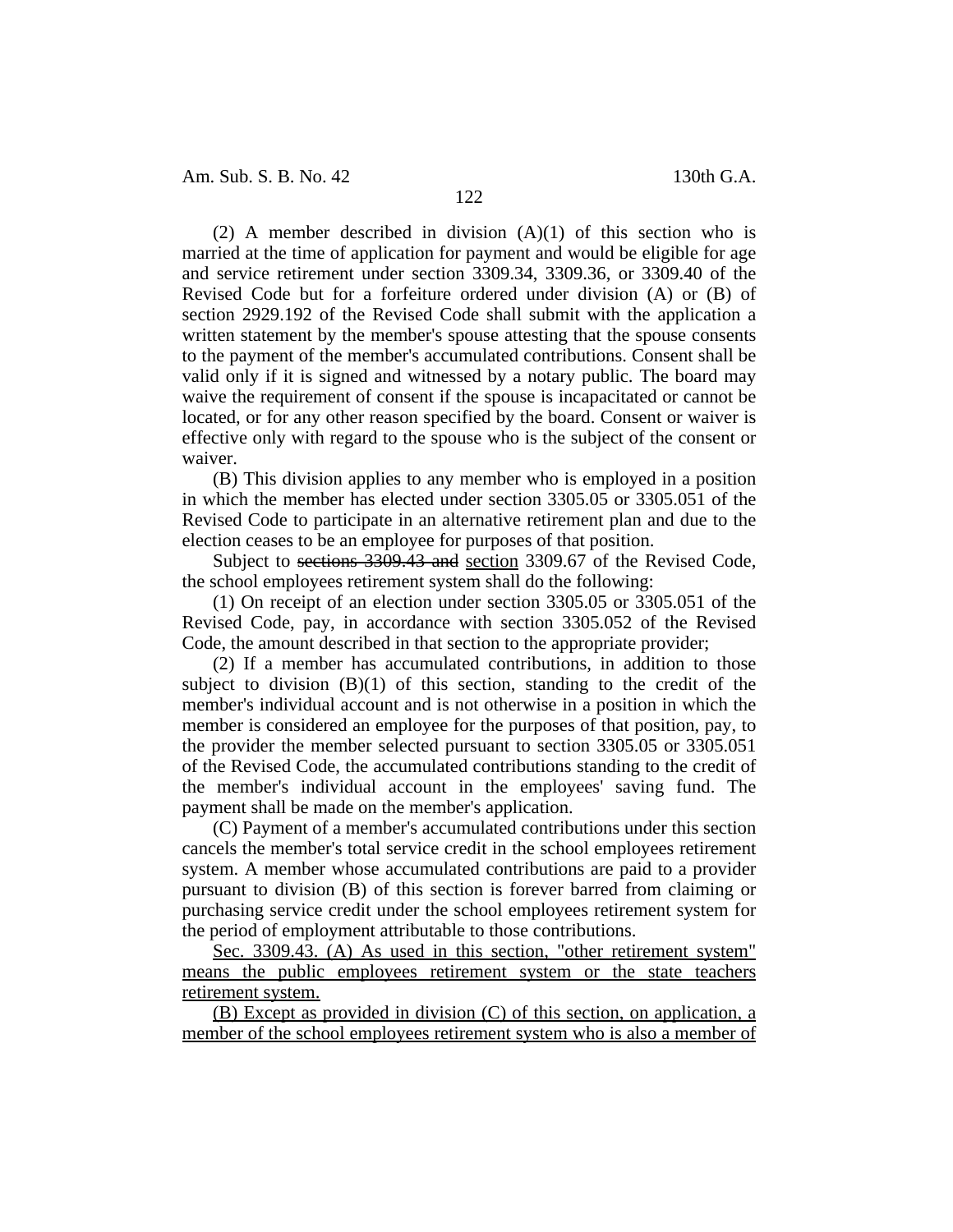one or both of the other retirement systems and has ceased to be an employee under this chapter may be paid, in accordance with section 3309.42 of the Revised Code, the member's accumulated contributions to the school employees retirement system. This payment does not affect the member's membership in the other retirement systems or any right the member may have to a benefit or return of contributions under those systems.

(C) This section does not apply to a member of one of the other retirement systems whose employment under that system is with the public employer that was the employer under the school employees retirement system at the time the member's service subject to this chapter terminated.

Sec. 3309.45. Except as provided in division  $(C)(1)$  of this section, in lieu of accepting the payment of the accumulated account of a member who dies before service retirement, the beneficiary, as determined in section 3309.44 of the Revised Code, may elect to forfeit the accumulated account and to substitute certain other benefits either under division (A) or (B) of this section.

(A)(1) If a deceased member was eligible for a service retirement allowance as provided in section 3309.36 or 3309.381 of the Revised Code, a surviving spouse or other sole dependent beneficiary may elect to receive a monthly benefit computed as the joint-survivor allowance designated as "plan D" in section 3309.46 of the Revised Code, which the member would have received had the member retired on the last day of the month of death and had the member at that time selected such joint-survivor plan. Payment shall begin with the month subsequent to the member's death.

(2) Beginning on a date selected by the school employees retirement board, which shall be not later than July 1, 2004, a surviving spouse or other sole dependent beneficiary may elect, in lieu of a monthly payment under division (A)(1) of this section, a plan of payment consisting of both of the following:

(a) A lump sum in an amount the surviving spouse or other sole dependent beneficiary designates that constitutes a portion of the allowance that would be payable under division  $(A)(1)$  of this section;

(b) The remainder of that allowance in monthly payments.

The total amount paid as a lump sum and a monthly benefit shall be the actuarial equivalent of the amount that would have been paid had the lump sum not been selected.

The lump sum amount designated by the surviving spouse or other sole dependent beneficiary under division (A)(2)(a) of this section shall be not less than six times and not more than thirty-six times the monthly amount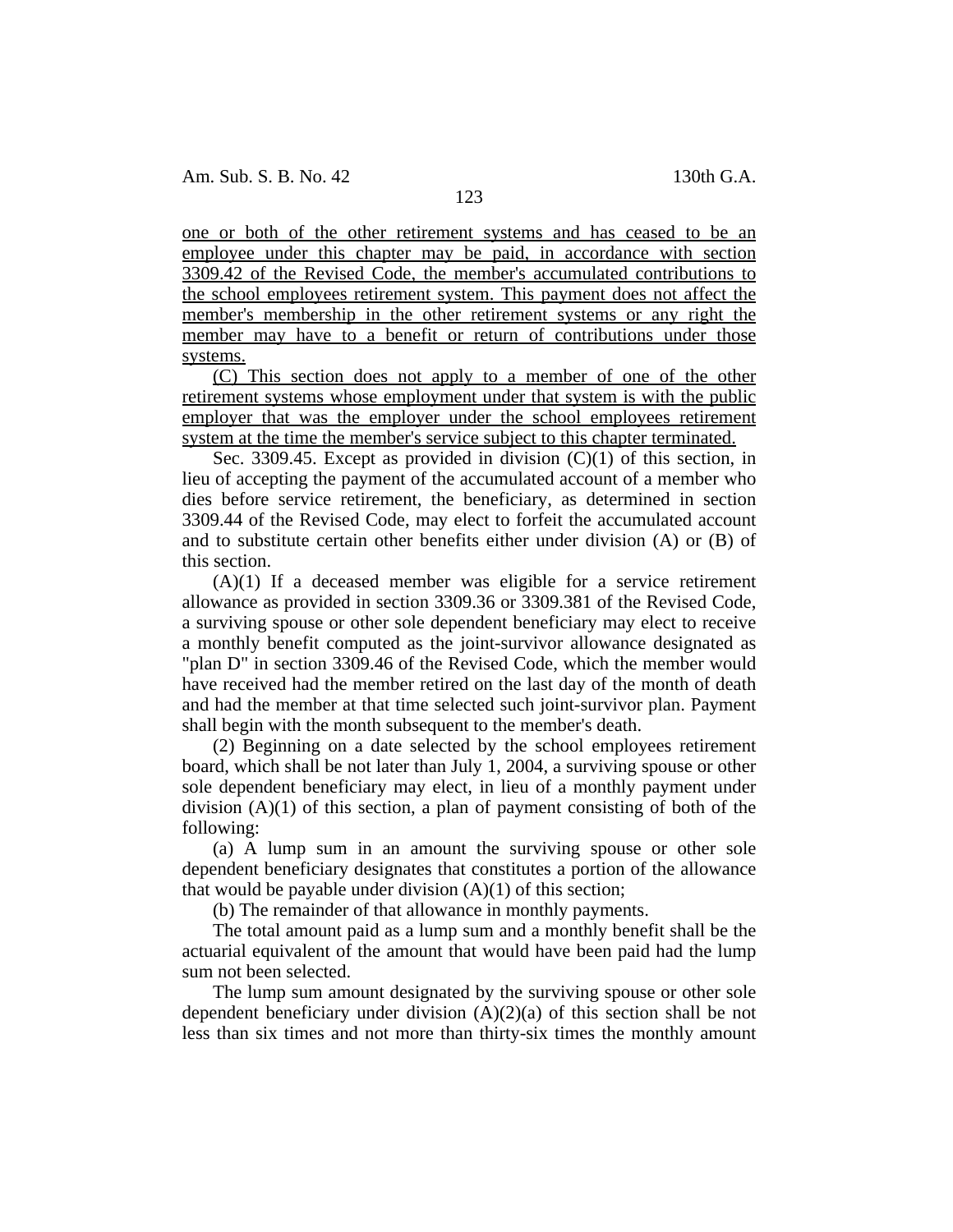that would be payable to the surviving spouse or other sole dependent beneficiary under division  $(A)(1)$  of this section and shall not result in a monthly benefit that is less than fifty per cent of that monthly amount.

(B) If the deceased member had completed at least one and one-half years of credit for Ohio service, with at least one-quarter year of Ohio contributing service credit within the two and one-half years prior to the date of death, or was receiving at the time of death a disability benefit as provided in section 3309.40 or 3309.401 of the Revised Code, qualified survivors who elect to receive monthly benefits shall receive the greater of the benefits provided in division  $(B)(1)(a)$  or (b) as allocated in accordance with division (B)(5) of this section.

| $(1)(a)$ Number      |                          | <b>Or</b>                       |  |
|----------------------|--------------------------|---------------------------------|--|
| of Qualified         |                          | Monthly                         |  |
| survivors            | Annual Benefit as a Per  | Benefit                         |  |
| affecting            | Cent of Decedent's Final | shall not be                    |  |
| the benefit          | <b>Average Salary</b>    | less than                       |  |
| 1                    | 25%                      | \$96                            |  |
| $\overline{c}$       | 40                       | 186                             |  |
| $\overline{3}$       | 50                       | 236                             |  |
| $\overline{4}$       | 55                       | 236                             |  |
| 5 or more            | 60                       | 236                             |  |
| (b) Years of Service |                          | Annual Benefit as a Per Cent of |  |
|                      |                          | Member's Final Average Salary   |  |
| 20                   |                          | 29%                             |  |
| 21                   |                          | 33                              |  |
| 22                   |                          | 37                              |  |
| 23                   |                          | 41                              |  |
| 24                   |                          | 45                              |  |
| 25                   |                          | 48                              |  |
| 26                   |                          | 51                              |  |
| 27                   |                          | 54                              |  |
| 28                   |                          | 57                              |  |
| 29 or more           |                          | 60                              |  |
|                      |                          |                                 |  |

(2) Benefits shall begin as qualified survivors meet eligibility requirements as follows:

(a) A qualified spouse is the surviving spouse of the deceased member who is age sixty-two, or regardless of age if the deceased member had ten or more years of Ohio service credit, or regardless of age if caring for a surviving child, or regardless of age if adjudged physically or mentally incompetent.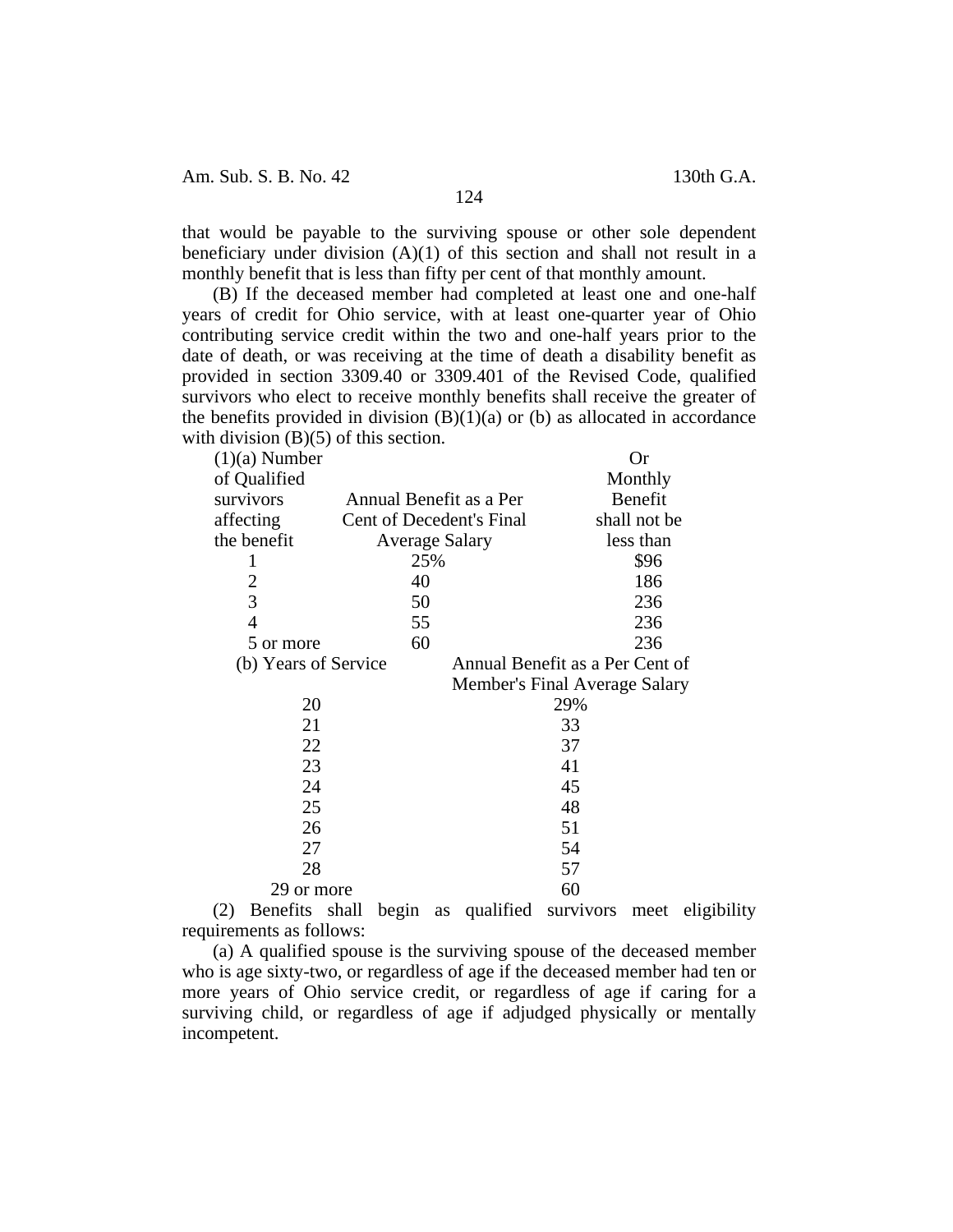125

(b) A qualified child whose benefit began before the effective date of this amendment January 7, 2013, is any child of the deceased member who has never been married and to whom one of the following applies:

(i) Is under age eighteen, or under age twenty-two if the child is attending an institution of learning or training pursuant to a program designed to complete in each school year the equivalent of at least two-thirds of the full-time curriculum requirements of such institution and as further determined by board policy;

(ii) Regardless of age, is adjudged physically or mentally incompetent if the incompetence existed prior to the member's death and prior to the child attaining age eighteen, or age twenty-two if attending an institution described in division  $(B)(2)(b)(i)$  of this section.

(c) A qualified child whose benefit begins on or after the effective date of this amendment January 7, 2013, is any child of the deceased member who has never been married and to whom one of the following applies:

(i) Is under age nineteen;

(ii) Regardless of age, is adjudged physically or mentally incompetent if the incompetence existed prior to the member's death and prior to the child attaining age nineteen.

(d) A qualified parent is a dependent parent aged sixty-five or older.

(3) "Physically or mentally incompetent" as used in this section may be determined by a court of jurisdiction, or by a physician appointed by the retirement board. Incapability of earning a living because of a physically or mentally disabling condition shall meet the qualifications of this division.

(4) Benefits to a qualified survivor shall terminate upon a first marriage, abandonment, adoption, or during active military service. Benefits to a deceased member's surviving spouse that were terminated under a former version of this section that required termination due to remarriage and were not resumed prior to September 16, 1998, shall resume on the first day of the month immediately following receipt by the board of an application on a form provided by the board.

Upon the death of any subsequent spouse who was a member of the public employees retirement system, state teachers retirement system, or school employees retirement system, the surviving spouse of such member may elect to continue receiving benefits under this division, or to receive survivor's benefits, based upon the subsequent spouse's membership in one or more of the systems, for which such surviving spouse is eligible under this section or section 145.45 or 3307.66 of the Revised Code. If the surviving spouse elects to continue receiving benefits under this division, such election shall not preclude the payment of benefits under this division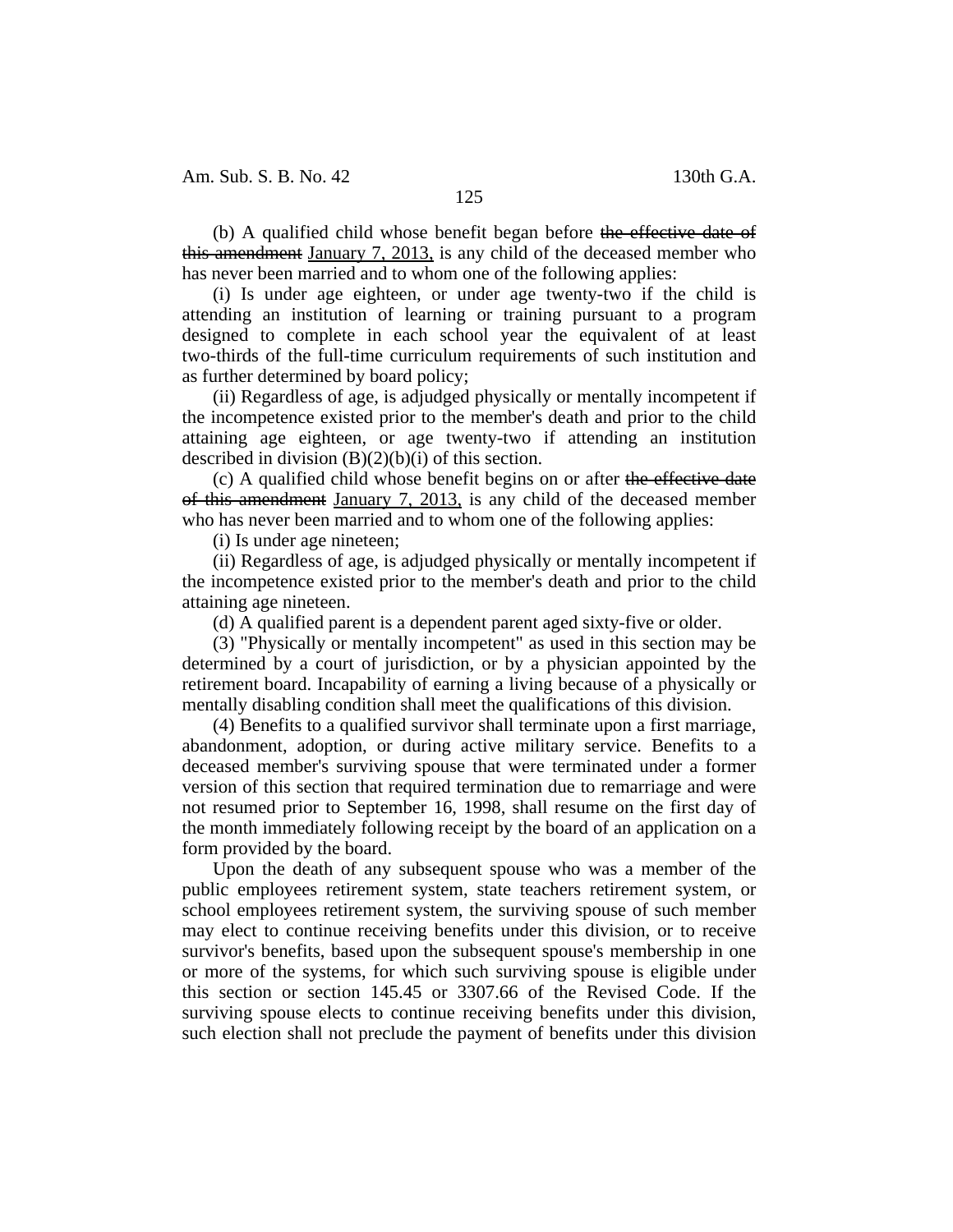to any other qualified survivor.

Benefits shall begin or resume on the first day of the month following the attainment of eligibility and shall terminate on the first day of the month following loss of eligibility.

 $(5)(a)$  If a benefit is payable under division  $(B)(1)(a)$  of this section, benefits to a qualified spouse shall be paid in the amount determined for the first qualifying survivor in division  $(B)(1)(a)$  of this section, but shall not be less than one hundred six dollars per month if the deceased member had ten or more years of Ohio service credit. All other qualifying survivors shall share equally in the benefit or remaining portion thereof.

(b) All qualifying survivors shall share equally in a benefit payable under division  $(B)(1)(b)$  of this section, except that if there is a surviving spouse, the surviving spouse shall receive no less than the greater of the amount determined for the first qualifying survivor in division  $(B)(1)(a)$  of this section or one hundred six dollars per month.

(6) The beneficiary of a member who is also a member of the public employees retirement system, or of the state teachers retirement system, must forfeit the member's accumulated contributions in those systems, if the beneficiary takes a survivor benefit. Such benefit shall be exclusively governed by section 3309.35 of the Revised Code.

(C)(1) Regardless of whether the member is survived by a spouse or designated beneficiary, if the school employees retirement system receives notice that a deceased member described in division (A) or (B) of this section has one or more qualified children, all persons who are qualified survivors under division (B) of this section shall receive monthly benefits as provided in division (B) of this section.

If, after determining the monthly benefits to be paid under division (B) of this section, the system receives notice that there is a qualified survivor who was not considered when the determination was made, the system shall, notwithstanding section 3309.661 of the Revised Code, recalculate the monthly benefits with that qualified survivor included, even if the benefits to qualified survivors already receiving benefits are reduced as a result. The benefits shall be calculated as if the qualified survivor who is the subject of the notice became eligible on the date the notice was received and shall be paid to qualified survivors effective on the first day of the first month following the system's receipt of the notice.

If the retirement system did not receive notice that a deceased member has one or more qualified children prior to making payment under section 3309.44 of the Revised Code to a beneficiary as determined by the retirement system, the payment is a full discharge and release of the system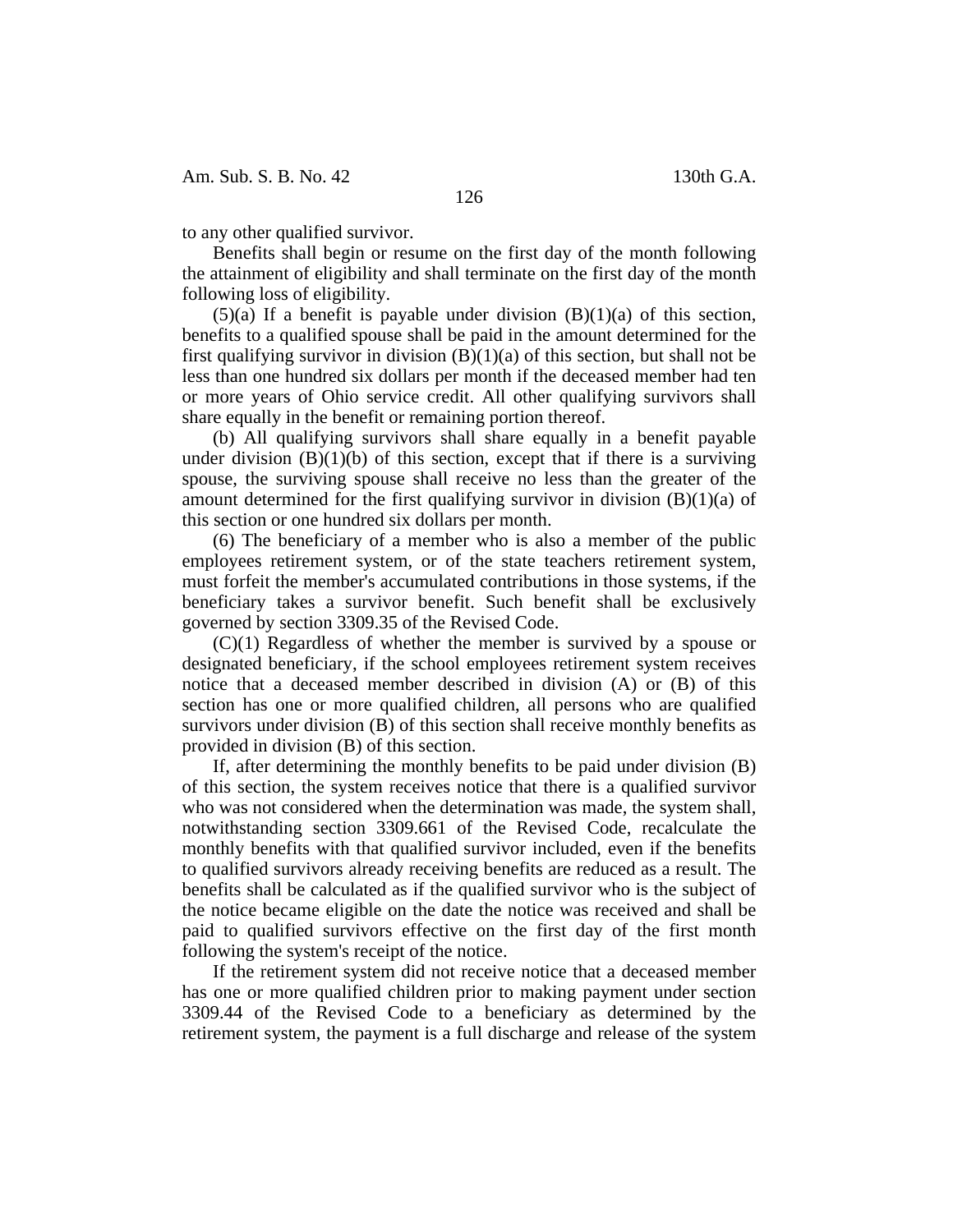from any future claims under this section or section 3309.44 of the Revised Code.

(2) If benefits under division  $(C)(1)$  of this section to all persons, or to all persons other than a surviving spouse or other sole beneficiary, terminate, there are no qualified children under the age of twenty-two years, and the surviving spouse or beneficiary qualifies for benefits under division (A) of this section, the surviving spouse or beneficiary may elect to receive benefits under division (A) of this section. Benefits shall be effective on the first day of the month following receipt by the board of an application for benefits under division (A) of this section.

(D) The final average salary used in the calculation of a benefit payable pursuant to division (A) or (B) of this section to a survivor or beneficiary of a disability benefit recipient shall be adjusted for each year between the disability benefit's effective date and the recipient's date of death by the lesser of three per cent or the actual average percentage increase in the consumer price index prepared by the United States bureau of labor statistics (U.S. City Average for Urban Wage Earners and Clerical Workers: "All Items 1982-84=100").

(E) If the survivor benefits due and paid under this section are in a total amount less than the member's accumulated account that was transferred from the employees' savings fund, the state teachers retirement fund, and the public employees retirement fund to the survivors' benefit fund, then the difference between the total amount of the benefits paid shall be paid to the beneficiary under section 3309.44 of the Revised Code.

Sec. 3309.49. Each employer shall pay annually to the school employees retirement system at such times as required by the school employees retirement board under section 3309.51 of the Revised Code an amount eertified by the secretary that shall be a certain per cent of the earnable compensation of all employees, and shall be known as the "employer contribution." The rate per cent of such contribution shall be fixed by the actuary on the basis of the actuary's evaluation of the liabilities of the school employees retirement system, but shall not exceed fourteen per cent, and shall be approved by the school employees retirement board. The school employees retirement board may raise the rate per cent of the contribution to fourteen per cent of the earnable compensation of all employees. In making such evaluation, the actuary shall use, as the actuarial assumptions, regular interest and such mortality and other tables as are adopted by the school employees retirement board. The actuary shall compute the percentage of such earnable compensation, to be known as the "employer rate," required annually to fund the liability for all allowances,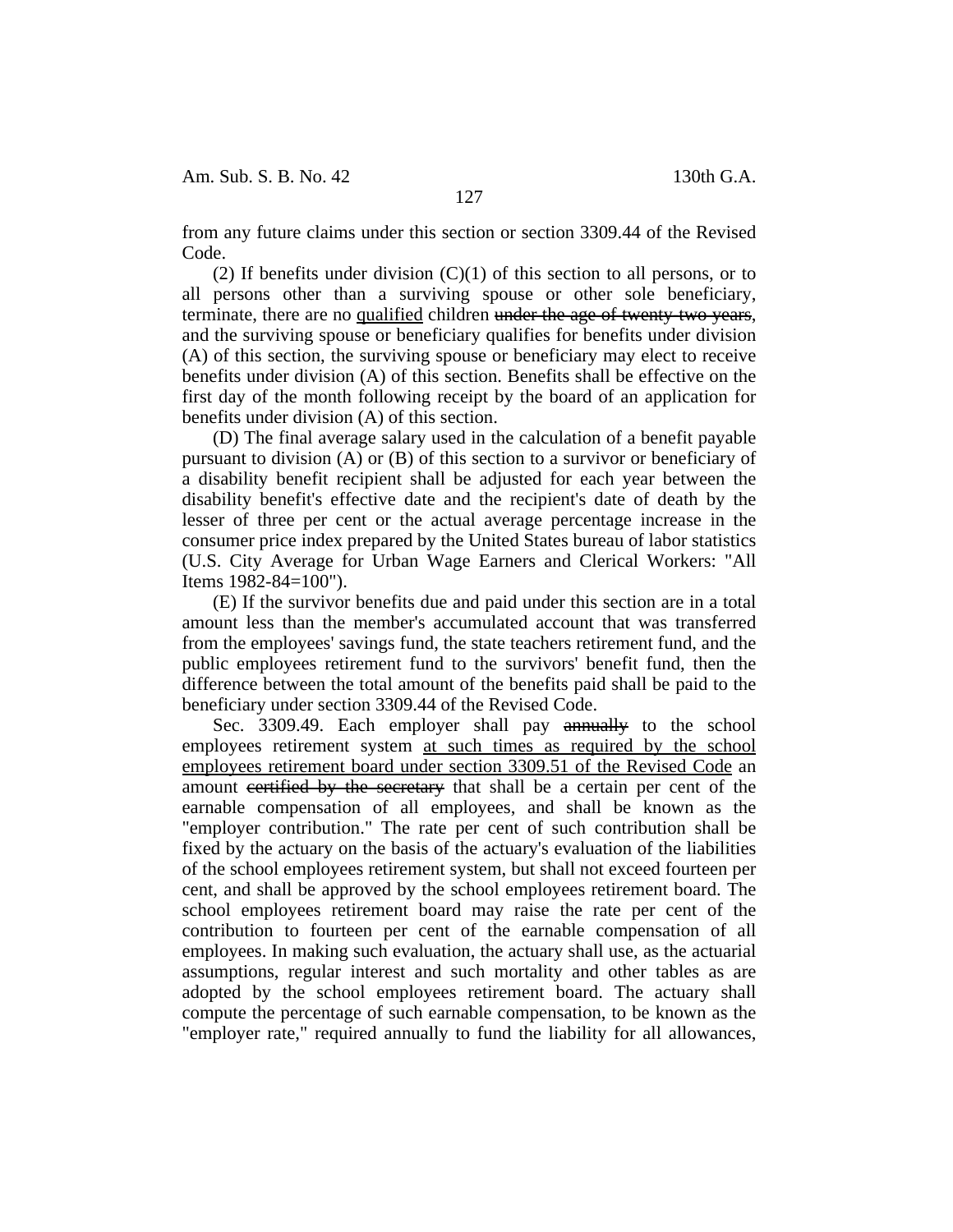annuities, pensions and other benefits, and any deficiencies in the various funds, provided for in this chapter, after deducting therefrom the annuity and other benefits provided by the contributor's accumulated contributions and deposits or other applicable moneys.

Sec. 3309.51. (A) Each employer shall pay into the employers' trust fund, in monthly or less frequent installments at such times as the school employees retirement board requires, an amount certified by the school employees retirement board, which shall be as required by Chapter 3309. of the Revised Code.

Payments by school district boards of education to the employers' trust fund of the school employees retirement system may be made from the amounts allocated under Chapter 3317. of the Revised Code prior to their distribution to the individual school districts. The amount due from each school district may be certified by the secretary of the system to the superintendent of public instruction monthly, or at such times as is determined by the school employees retirement board.

Payments by governing authorities of community schools to the employers' trust fund of the school employees retirement system shall be made from the amounts allocated under section 3314.08 of the Revised Code prior to their distribution to the individual community schools. The amount due from each community school shall be certified by the secretary of the system to the superintendent of public instruction monthly, or at such times as determined by the school employees retirement board.

Payments by a science, technology, engineering, and mathematics school to the employers' trust fund of the school employees retirement system shall be made from the amounts allocated under section 3326.33 of the Revised Code prior to their distribution to the school. The amount due from a science, technology, engineering, and mathematics school shall be certified by the secretary of the school employees retirement system to the superintendent of public instruction monthly, or at such times as determined by the school employees retirement board.

(B) The superintendent shall deduct from the amount allocated to each community school under section 3314.08 of the Revised Code, to each school district under Chapter 3317. of the Revised Code, or to each science, technology, engineering, and mathematics school under section 3326.33 of the Revised Code the entire amounts due to the school employees retirement system from such school or school district upon the certification to the superintendent by the secretary thereof.

(C) Where an employer fails or has failed or refuses to make payments to the employers' trust fund, as provided for under Chapter 3309. of the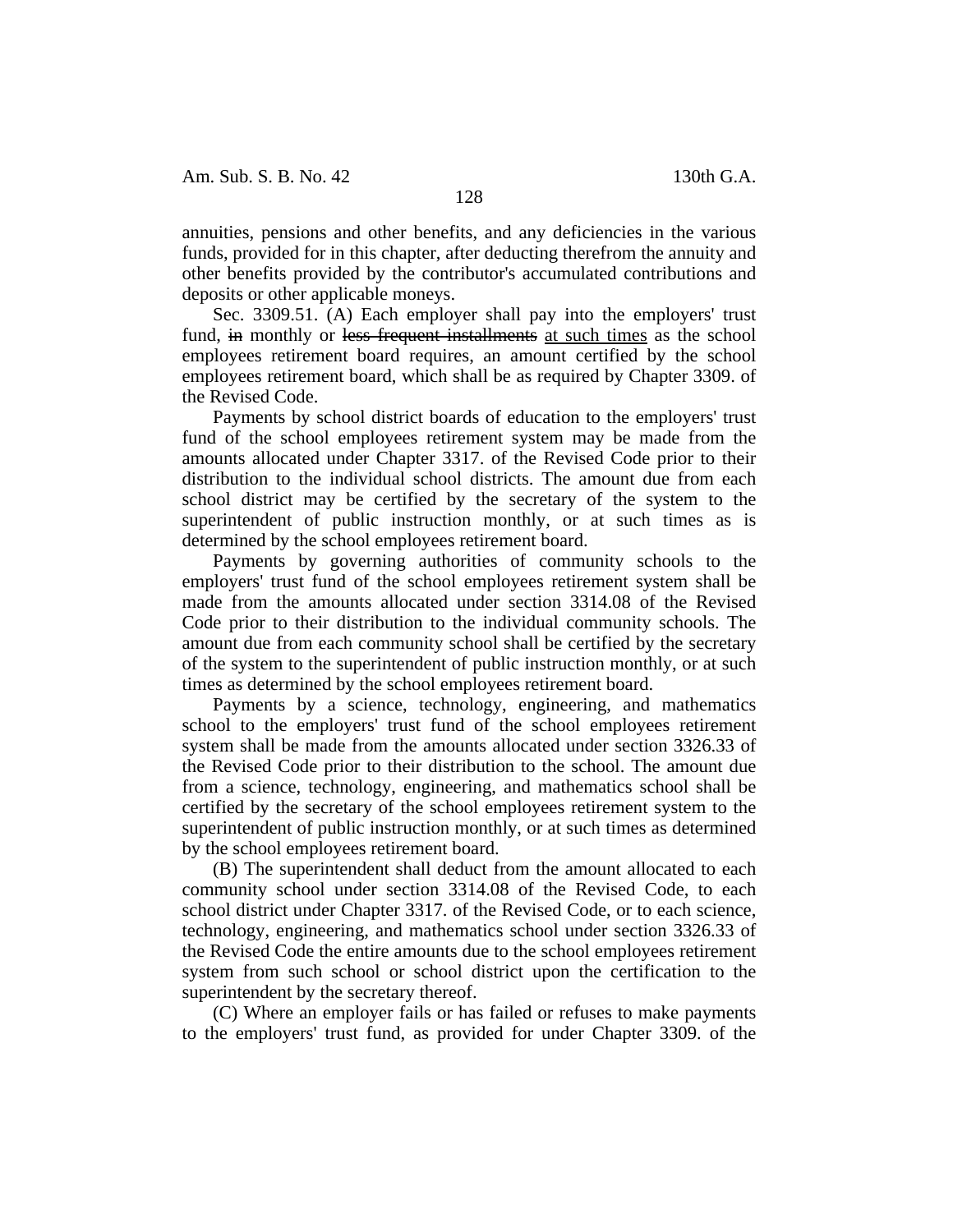Revised Code, or fails to pay any penalty imposed under section 3309.571 of the Revised Code the secretary of the school employees retirement system may certify to the state superintendent of public instruction, monthly or at such times as is determined by the school employees retirement board, the amount due from such employer, and the superintendent shall deduct from the amount allocated to the employer under section 3314.08 or 3326.33 or Chapter 3317. of the Revised Code, as applicable, the entire amounts due to the system from the employer upon the certification to the superintendent by the secretary of the school employees retirement system.

(D) The superintendent shall certify to the director of budget and management the amounts thus due the system for payment.

Sec. 3309.55. Each employer shall on the first day of each calendar month, or at such less frequent intervals as the school employees retirement board approves, notify the board of the employment of new employees, removals, and withdrawals, and changes in compensation of employees that have occurred during the month preceding or the period since the period covered by the last notification. At least once a year each employer shall submit to the board a complete listing of all employees not contributing to the school employees retirement system. Each employer shall keep such records and shall furnish such information and assistance to the school employees retirement board as it requires in the discharge of its duties.

Sec. 3309.56. Each employer shall cause to be deducted, on each payroll of a contributor for each payroll period, the contribution payable by such contributor. Each employer shall certify to the treasurer of said employer on each payroll a statement as voucher for the amount so deducted and for the amount of the contribution payable by the employer. Each employer shall send a <del>duplicate of such statement to the secretary of</del> report that lists such contributions deducted by contributor to the school employees retirement system at such time and in such manner as required by the school employees retirement board.

Sec. 3309.57. The treasurer of each Each employer on receipt from the employer of the voucher for deductions from the compensation of employees and for the contributions of the employer shall transmit monthly or at such times as the school employees retirement board designates the amounts specified in such voucher to the secretary of the board contributions required under this chapter. The secretary of the board school employees retirement system after making a record of all such receipts shall pay them to the treasurer of state for use according to this chapter.

Sec. 3309.571. The school employees retirement system shall impose the following penalties, which may be collected in the same manner as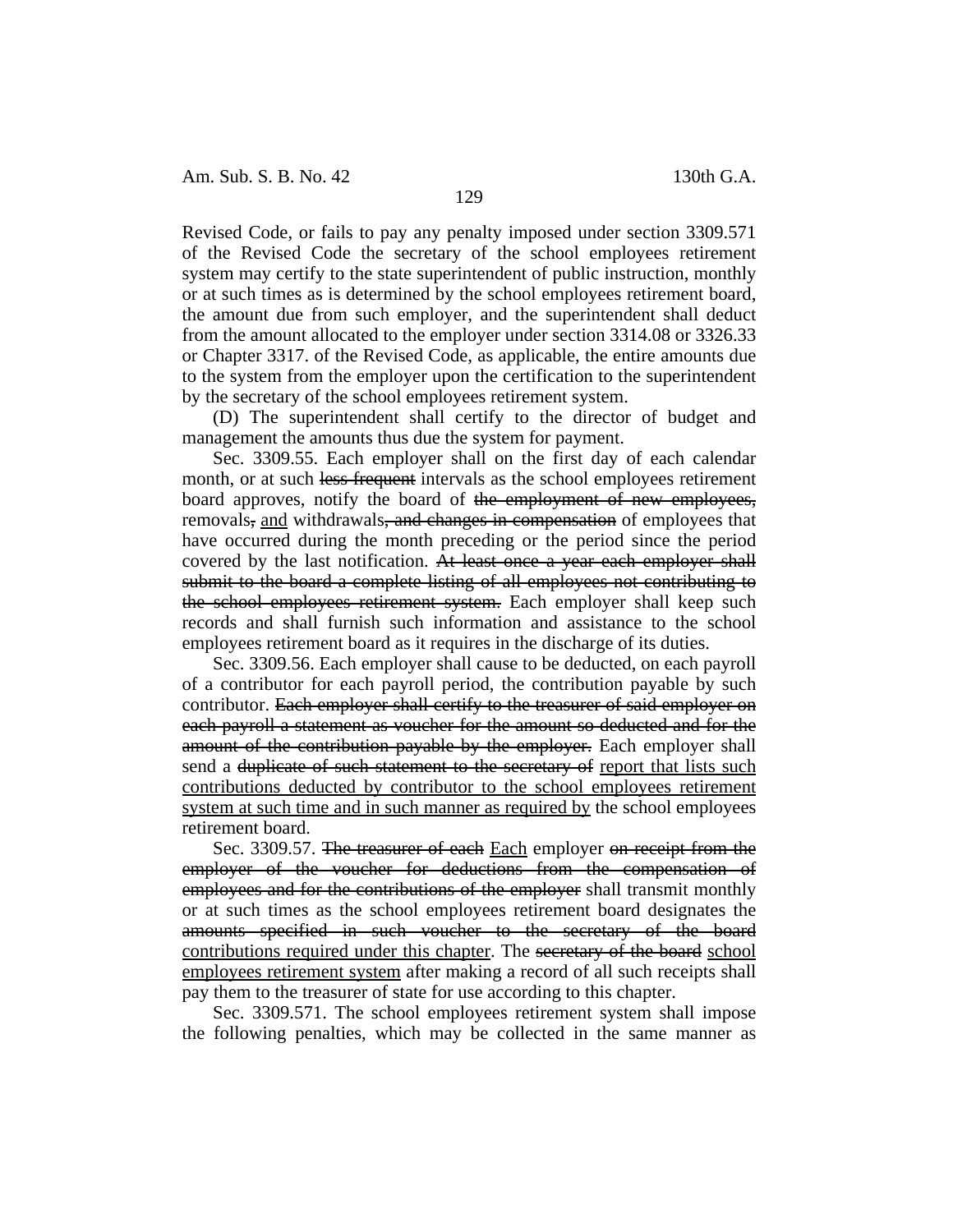130

described in division (B) of section 3309.51 of the Revised Code:

(A) For a failure to transmit contributions withheld from employees not later than the date specified under rules adopted by the school employees retirement board, one hundred dollars per day for each day the employer fails to transmit the contributions;

(B) For a failure to transmit any amount due the employer's trust fund not later than the date specified under rules adopted by the board, one hundred dollars per day for each day the employer fails to transmit the amounts;

(C) Except for a statement required by section 3309.28 of the Revised Code, for a failure to submit<del>, complete, or correct any</del> a payroll information report or other report required under this chapter not later than the date specified under rules adopted by the board, one hundred dollars per day for each day the employer fails to submit<del>, complete, or correct</del> the information or report, except that the penalty shall not exceed one thousand five hundred dollars;

(D) For a failure to submit a record in the form of a statement required by section 3309.28 of the Revised Code, fifty dollars per record for each month the record is not filed, except that the penalty shall not exceed three hundred dollars.

Sec. 3309.691. The school employees retirement board shall may establish a program under which members of the retirement system, employers on behalf of members, and persons receiving service, disability, or survivor benefits are permitted to participate in contracts for long-term health care insurance. Participation may include dependents and family members. If a participant in a contract for long-term care insurance leaves employment, the participant and the participant's dependents and family members may, at their election, continue to participate in a program established under this section in the same manner as if the participant had not left employment, except that no part of the cost of the insurance shall be paid by the participant's former employer.

Such program may be established independently or jointly with one or more of the other retirement systems. For purposes of this section, "retirement systems" has the same meaning as in division (A) of section 145.581 of the Revised Code.

The board may enter into an agreement with insurance companies, health insuring corporations, or government agencies authorized to do business in the state for issuance of a long-term care insurance policy or contract. However, prior to entering into such an agreement with an insurance company or health insuring corporation, the board shall request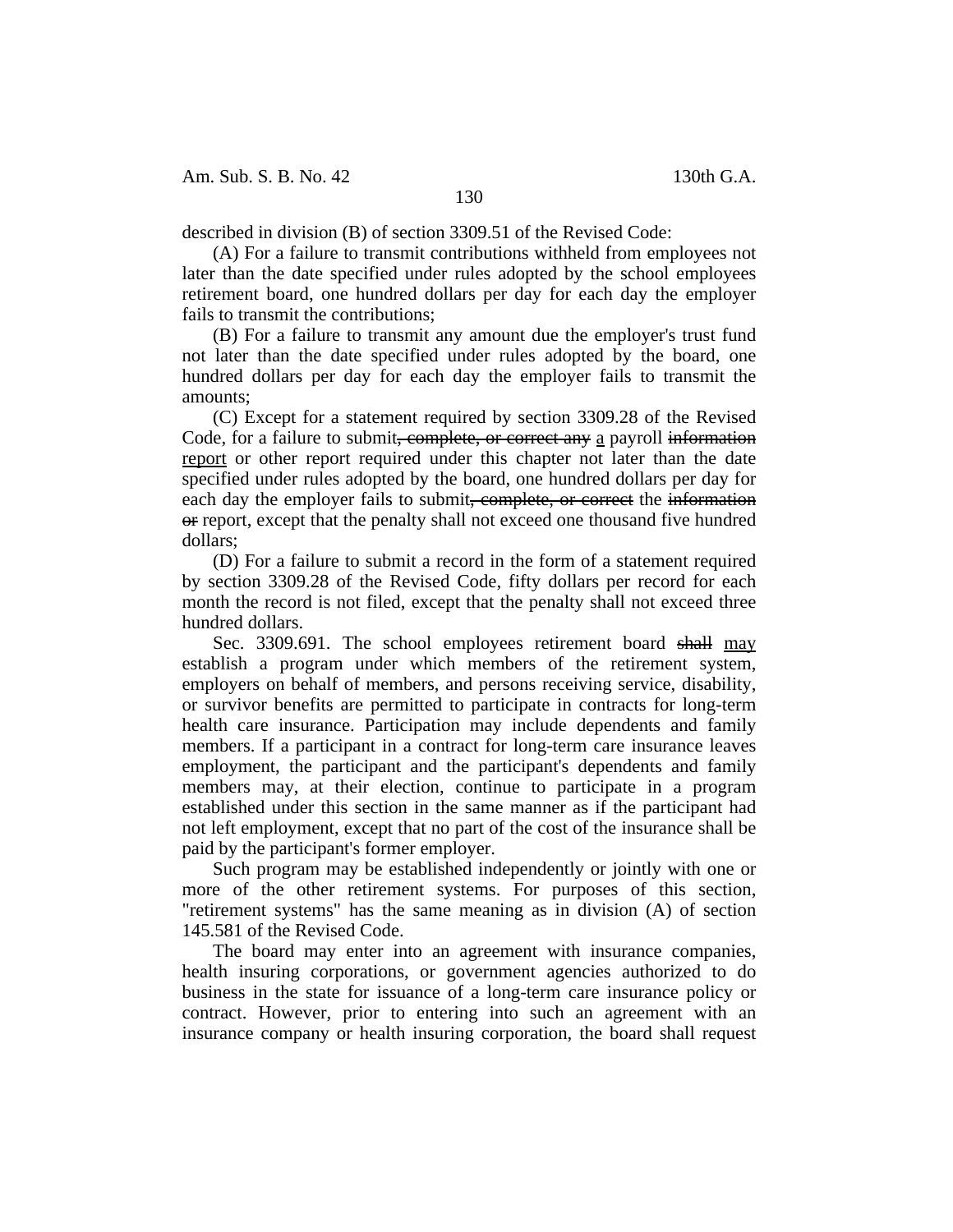the superintendent of insurance to certify the financial condition of the company or corporation. The board shall not enter into the agreement if, according to that certification, the company or corporation is insolvent, is determined by the superintendent to be potentially unable to fulfill its contractual obligations, or is placed under an order of rehabilitation or conservation by a court of competent jurisdiction or under an order of supervision by the superintendent.

The board shall may adopt rules in accordance with section 111.15 of the Revised Code governing the program. The Any rules adopted by the board shall establish methods of payment for participation under this section, which may include establishment of a payroll deduction plan under section 3309.27 of the Revised Code, deduction of the full premium charged from a person's service, disability, or survivor benefit, or any other method of payment considered appropriate by the board. If the program is established jointly with one or more of the other retirement systems, the rules also shall establish the terms and conditions of such joint participation.

Sec. 3309.82. (A) Except as provided in division (B) of this section, sections 3309.02, 3309.021, and 3309.022 and sections 3309.18 to 3309.70 of the Revised Code do not apply to a plan established under section 3309.81 of the Revised Code, except that a plan may incorporate provisions of those sections as specified in the plan document.

(B) The following sections of Chapter 3309. of the Revised Code apply to a plan established under section 3309.81 of the Revised Code: sections 3309.19, 3309.21, 3309.22, 3309.23, 3309.24, 3309.25, 3309.251, 3309.252, 3309.253, 3309.28, 3309.29, 3309.341, 3309.3712, 3309.47, 3309.471, 3309.49, 3309.51, 3309.53, 3309.54, 3309.55, 3309.56, 3309.57, 3309.571, 3309.58, 3309.59, 3309.60, 3309.61, 3309.62, 3309.66, 3309.661, 3309.67, 3309.672, 3309.673, 3309.68, and 3309.70 of the Revised Code.

Sec. 4113.75. (A) As used in this section:

(1) "Employee" and "employer" have the same meanings as in section 4113.51 of the Revised Code except that "employer" does not include the state, any municipal corporation, county, township, school district, or other political subdivision, or any agency or instrumentality of any of those entities.

(2) "Employee retirement plan" means an employee retirement plan described in section 401(k) or 403(b) of the Internal Revenue Code or a payroll deduction individual retirement account plan described in section 408 or 408A of the Internal Revenue Code.

(3) "Internal Revenue Code" means the "Internal Revenue Code of 1986," 100 Stat. 2085, 26 U.S.C. 1 et seq., as amended.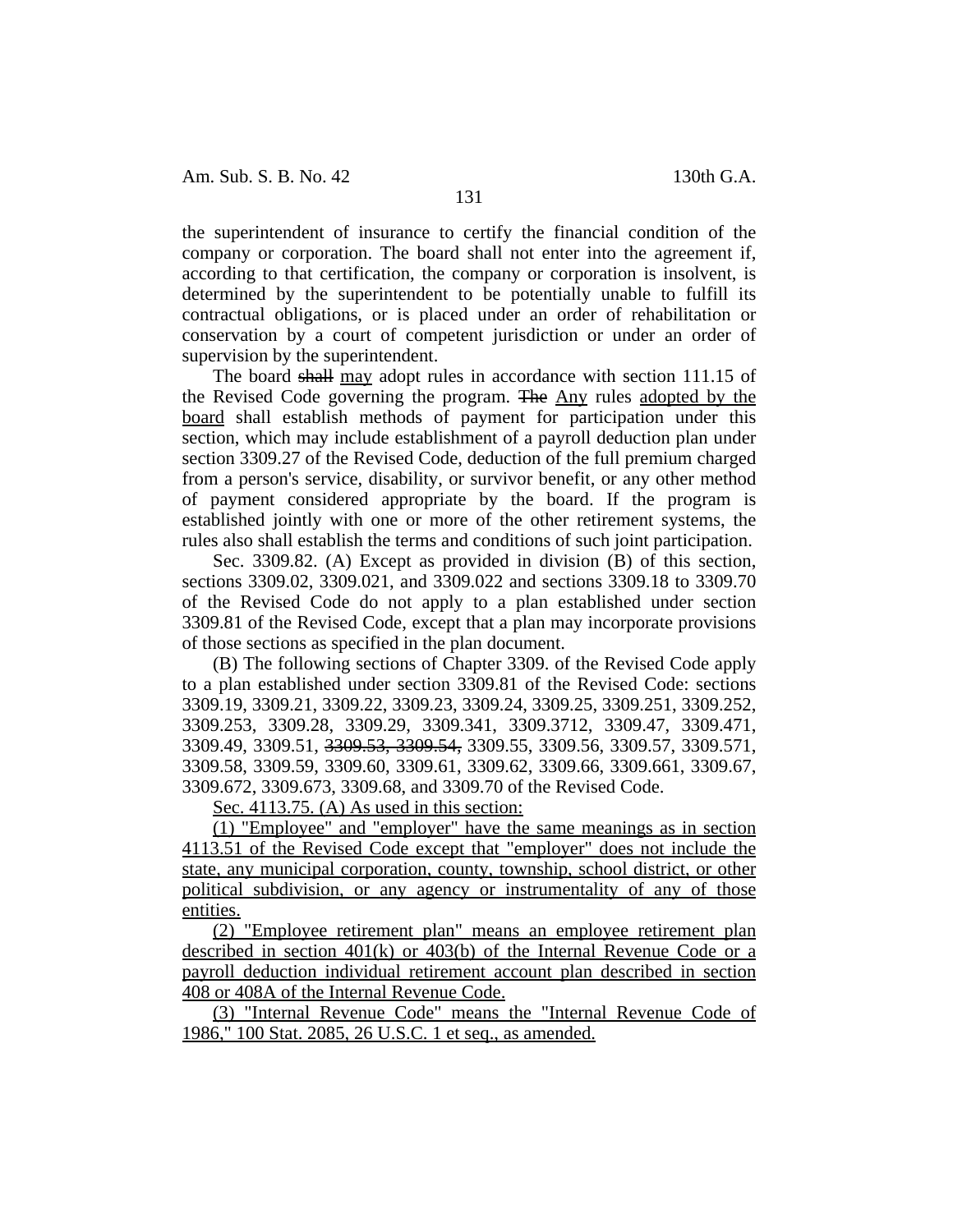132

(B)(1) Notwithstanding section 4113.15 of the Revised Code, an employer may create and implement a program for automatically withholding a specified percentage of employees' wages to be contributed on behalf of the employees to an employee retirement plan. The program shall allow an employee to affirmatively elect not to participate in the program and not have wages withheld under the program.

(2) The employer shall provide each participating employee with all of the following:

(a) Notice of the percentage of the employee's wages that will be withheld and contributed on behalf of the employee to an employee retirement plan unless the employee affirmatively elects not to participate in the plan;

(b) At least one opportunity each calendar quarter to select investments for the employee's contributions between investment alternatives available under the plan;

(c) A description of every investment alternative available for employee investment direction under the plan;

(d) Notice of the default investment decisions that will be made in the absence of the employee's direction;

(e) A brief description of available procedures that allow an employee to change investments;

(f) A report, at least once a year, of the actual default investments made of contributions attributable to the employee.

(3) An employer that creates or implements a program described in division (B) of this section shall provide its participating employees with reasonable opportunities to affirmatively elect not to participate in the program and not have wages withheld under the program. An affirmative election not to participate in a program shall be effective as soon after the employer receives the election as is administratively feasible.

Sec. 5505.03. (A) The funds created by this section are the "employees' savings fund," "employer's accumulation fund," "pension reserve fund," "survivors' benefit fund," "income fund," and "expense fund." When reference is made to any of such funds, such reference is made to each as a separate legal entity; provided that the moneys in the funds may be intermingled for deposit and investment purposes.

(B) The employees' savings fund is the fund in which shall be accumulated the contributions deducted from the salaries of members, except as provided in division  $(B)(1)(b)$  of section 5505.54 of the Revised Code. Any refunds of accumulated contributions, as provided in the plan, shall be paid from such fund. Upon a member's retirement, the accumulated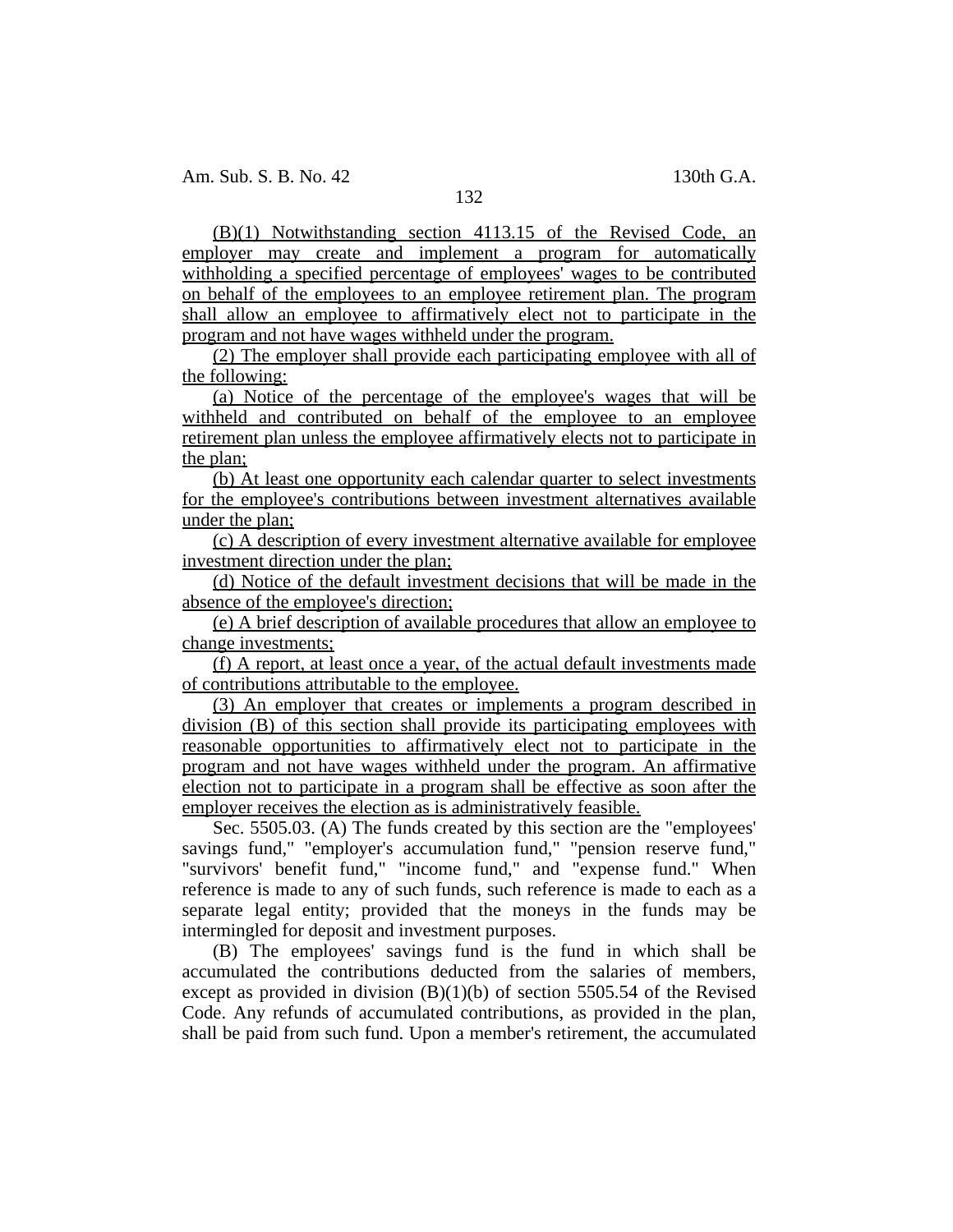contributions standing to the member's credit in the fund shall be transferred to the pension reserve fund if the member's retirement occurs on or after January 1, 1966, or to the employer's accumulation fund if the member's retirement occurred prior to January 1, 1966. If a pension is payable on account of the death of a member, the accumulated contributions standing to the member's credit in the employees' savings fund shall be transferred to the survivors' benefit fund if the member's death occurs after January 1, 1966, or to the employer's accumulation fund if the member's death occurs prior to January 1, 1966.

 $(C)(1)$  The employer's accumulation fund is the fund in which shall be accumulated the state's contribution to the state highway patrol retirement system and the amounts contributed under division  $(B)(1)(b)$  of section 5505.54 of the Revised Code. Upon a member's retirement after January 1, 1966, the difference between the member's pension reserve and the member's accumulated contributions shall be transferred to the pension reserve fund. If a pension is payable on account of a member's death occurring after January 1, 1966, the difference between the pension reserve for that pension and the member's accumulated contributions shall be transferred to the survivors' benefit fund.

(2) All pensions allowed and payable prior to January 1, 1966, shall be continued according to the provisions of the plan in force the day preceding January 1, 1966, unless otherwise provided for in this chapter and shall be paid from the employer's accumulation fund.

(D) The pension reserve fund is the fund from which shall be paid all pensions on account of members who retire on or after January 1, 1966. If a disability retirant returns to the employ of the state highway patrol, the disability retirant's pension reserve at that time shall be transferred to the employees' savings fund and the employer's accumulation fund in the same proportion as the pension reserve was originally transferred to the pension reserve fund.

(E) The survivors' benefit fund is the fund from which shall be paid all pensions, payable under section 5505.17 of the Revised Code, on account of members who die on or after January 1, 1966.

(F)(1) The income fund is the fund to which shall be credited all interest, dividends, distributions, and other income derived from deposits and investments of moneys of the retirement system, all gifts and bequests to the system, all transfers from the employees' savings fund because of lack of claimant, and any other moneys the disposition of which is not otherwise provided for in the plan.

(2) If the balance in the income fund exceeds the requirements of the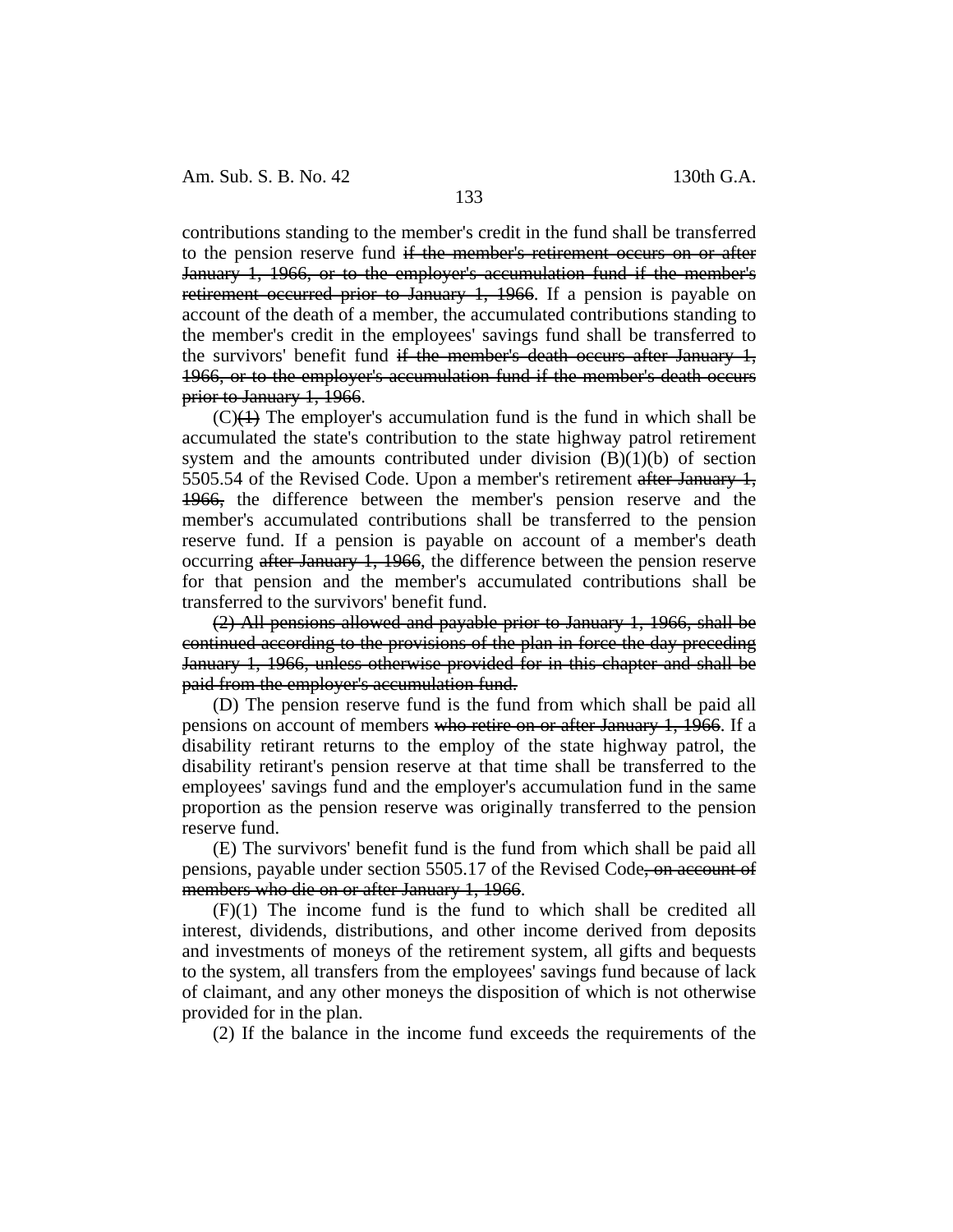fund, the state highway patrol retirement board may transfer amounts from the income fund to meet special requirements of the various other funds of the retirement system.

134

(G) The expense fund is the fund from which the expense of the administration of this chapter shall be paid, exclusive of amounts payable as retirement allowances and as other benefits. The state highway patrol retirement board shall estimate annually the amount to be provided in the expense fund and such amount shall be transferred from the income fund. If such amount is insufficient during any year, the board is authorized to transfer the amount of such insufficiency from the income fund.

Sec.  $5505.04$ .  $(A)(1)$  The general administration and management of the state highway patrol retirement system and the making effective of this chapter are hereby vested in the state highway patrol retirement board. The board may sue and be sued, plead and be impleaded, contract and be contracted with, and do all things necessary to carry out this chapter.

The board shall consist of the following members:

(a) The superintendent of the state highway patrol;

(b) Two retirant members who reside in this state;

(c) Five employee-members;

(d) One member, known as the treasurer of state's investment designee, who shall be appointed by the treasurer of state for a term of four years and who shall have the following qualifications:

(i) The member is a resident of this state.

(ii) Within the three years immediately preceding the appointment, the member has not been employed by the public employees retirement system, police and fire pension fund, state teachers retirement system, school employees retirement system, or state highway patrol retirement system or by any person, partnership, or corporation that has provided to one of those retirement systems services of a financial or investment nature, including the management, analysis, supervision, or investment of assets.

(iii) The member has direct experience in the management, analysis, supervision, or investment of assets.

(iv) The member is not currently employed by the state or a political subdivision of the state.

(e) Two investment expert members, who shall be appointed to four-year terms. One investment expert member shall be appointed by the governor, and one investment expert member shall be jointly appointed by the speaker of the house of representatives and the president of the senate. Each investment expert member shall have the following qualifications:

(i) Each investment expert member shall be a resident of this state.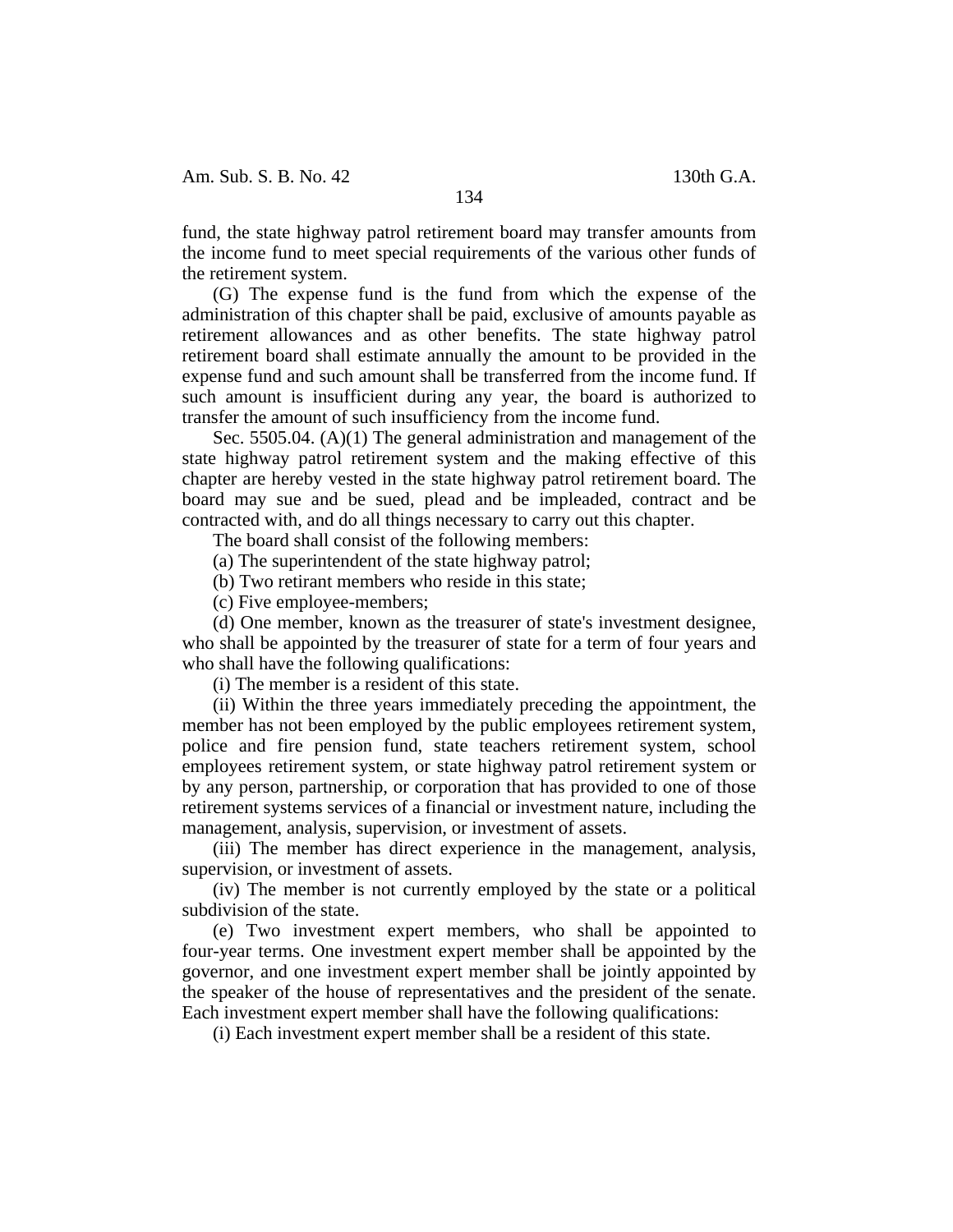(ii) Within the three years immediately preceding the appointment, each investment expert member shall not have been employed by the public employees retirement system, police and fire pension fund, state teachers retirement system, school employees retirement system, or state highway patrol retirement system or by any person, partnership, or corporation that has provided to one of those retirement systems services of a financial or investment nature, including the management, analysis, supervision, or investment of assets.

(iii) Each investment expert member shall have direct experience in the management, analysis, supervision, or investment of assets.

(2) The board shall annually elect a chairperson and vice-chairperson from among its members. The vice-chairperson shall act as chairperson in the absence of the chairperson. A majority of the members of the board shall constitute a quorum and any action taken shall be approved by a majority of the members of the board. The board shall meet not less than once each year, upon sufficient notice to the members. All meetings of the board shall be open to the public except executive sessions as set forth in division (G) of section 121.22 of the Revised Code, and any portions of any sessions discussing medical records or the degree of disability of a member excluded from public inspection by this section.

(3) Any investment expert member appointed to fill a vacancy occurring prior to the expiration of the term for which the member's predecessor was appointed holds under this section shall hold office until the end of such term. The member continues in office subsequent to the expiration date of the member's term until or, if later, the date the member's successor takes office, or until a period of sixty days has elapsed, whichever occurs first.

(B) The attorney general shall prescribe procedures for the adoption of rules authorized under this chapter, consistent with the provision of section 111.15 of the Revised Code under which all rules shall be filed in order to be effective. Such procedures shall establish methods by which notice of proposed rules are given to interested parties and rules adopted by the board published and otherwise made available. When it files a rule with the joint committee on agency rule review pursuant to section 111.15 of the Revised Code, the board shall submit to the Ohio retirement study council a copy of the full text of the rule, and if applicable, a copy of the rule summary and fiscal analysis required by division (B) of section 127.18 of the Revised Code.

(C)(1) As used in this division, "personal history record" means information maintained by the board on an individual who is a member, former member, retirant, or beneficiary that includes the address, electronic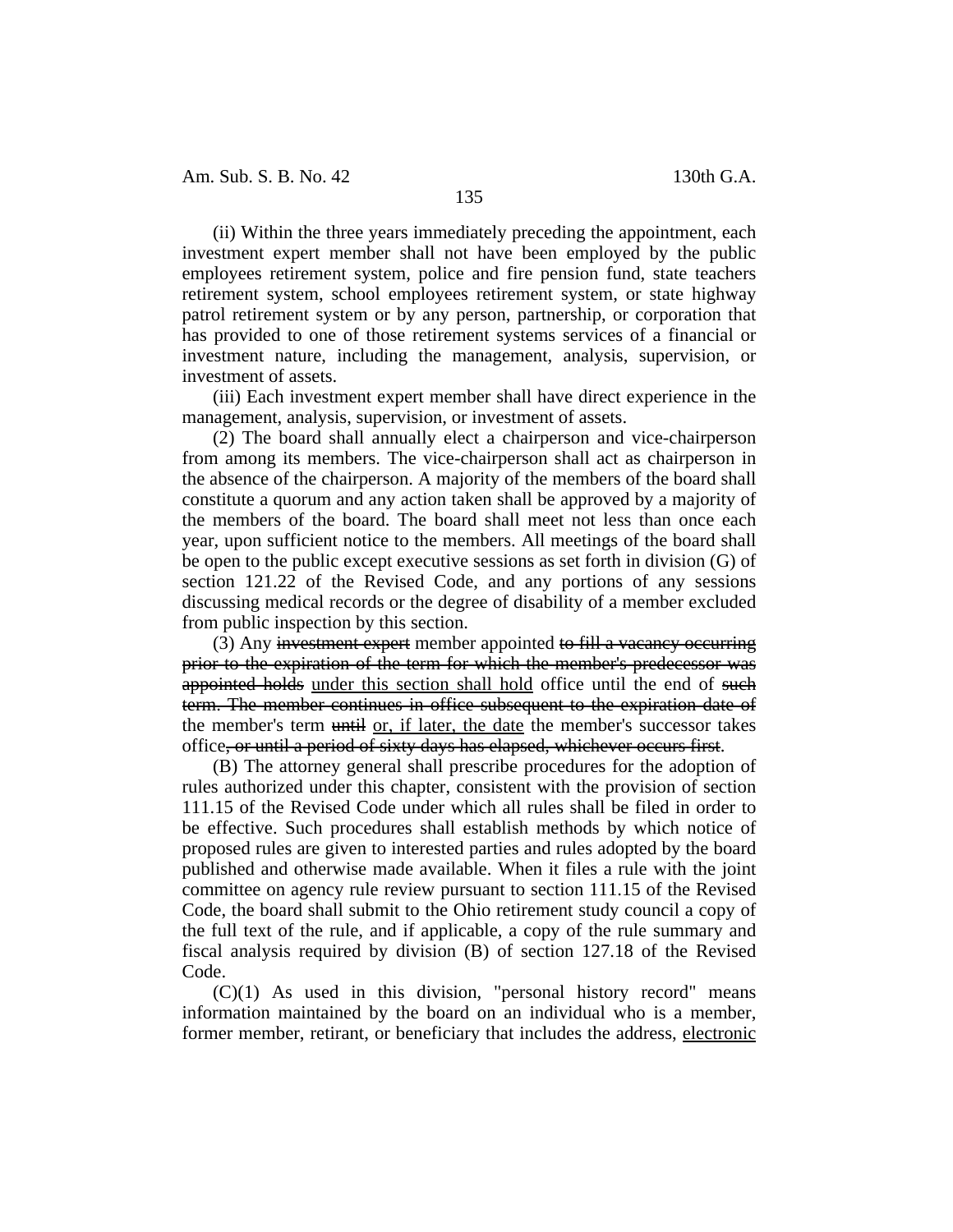mail address, telephone number, social security number, record of contributions, correspondence with the system, and other information the board determines to be confidential.

(2) The records of the board shall be open to public inspection and may be made available in printed or electronic format, except for the following which shall be excluded: the member's, former member's, retirant's, or beneficiary's personal history record and the amount of a monthly allowance or benefit paid to a retirant, beneficiary, or survivor, except with the written authorization of the individual concerned.

(D) All medical reports and recommendations are privileged except as follows:

(1) Copies of such medical reports or recommendations shall be made available to the individual's personal physician, attorney, or authorized agent upon written release received from such individual or such individual's agent, or when necessary for the proper administration of the fund to the board-assigned physician.

(2) Documentation required by section 2929.193 of the Revised Code shall be provided to a court holding a hearing under that section.

(E) Notwithstanding the exceptions to public inspection in division (C)(2) of this section, the board may furnish the following information:

(1) If a member, former member, or retirant is subject to an order issued under section 2907.15 of the Revised Code or an order issued under division (A) or (B) of section 2929.192 of the Revised Code or is convicted of or pleads guilty to a violation of section 2921.41 of the Revised Code, on written request of a prosecutor as defined in section 2935.01 of the Revised Code, the board shall furnish to the prosecutor the information requested from the individual's personal history record.

(2) Pursuant to a court order issued under Chapters 3119., 3121., and 3123. of the Revised Code, the board shall furnish to a court or child support enforcement agency the information required under those chapters.

(3) At the written request of any nonprofit organization or association providing services to retirement system members, retirants, or beneficiaries, the board shall provide to the organization or association a list of the names and addresses of members, former members, retirants, or beneficiaries if the organization or association agrees to use such information solely in accordance with its stated purpose of providing services to such individuals and not for the benefit of other persons, organizations, or associations. The costs of compiling, copying, and mailing the list shall be paid by such entity.

(4) Within fourteen days after receiving from the director of job and family services a list of the names and social security numbers of recipients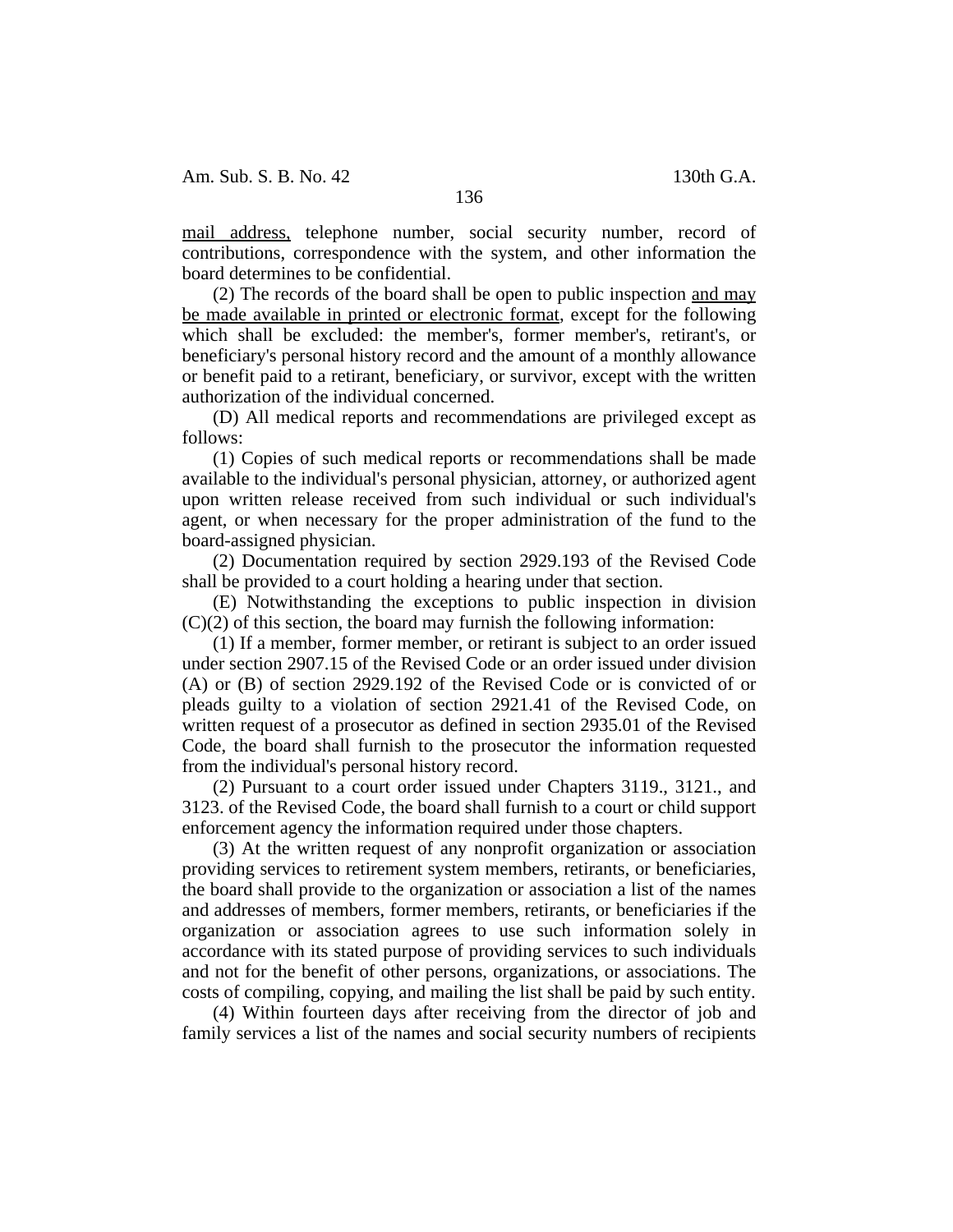of public assistance pursuant to section 5101.181 of the Revised Code, the board shall inform the auditor of state of the name, current or most recent employer address, and social security number of each member whose name and social security number are the same as those of a person whose name or social security number was submitted by the director. The board and its employees, except for purposes of furnishing the auditor of state with information required by this section, shall preserve the confidentiality of recipients of public assistance in compliance with section 5101.181 of the Revised Code.

(5) The system shall comply with orders issued under section 3105.87 of the Revised Code.

On the written request of an alternate payee, as defined in section 3105.80 of the Revised Code, the system shall furnish to the alternate payee information on the amount and status of any amounts payable to the alternate payee under an order issued under section 3105.171 or 3105.65 of the Revised Code.

(6) At the request of any person, the board shall make available to the person copies of all documents, including resumes, in the board's possession regarding filling a vacancy of an employee member or retirant member of the board. The person who made the request shall pay the cost of compiling, copying, and mailing the documents. The information described in this division is a public record.

(7) The system shall provide the notice required by section 5505.263 of the Revised Code to the prosecutor assigned to the case.

(8) The system may provide information requested by the United States social security administration, United States centers for medicare and medicaid, public employees retirement system, Ohio public employees deferred compensation program, Ohio police and fire pension fund, school employees retirement system, state teachers retirement system, or Cincinnati retirement system.

(F) A statement that contains information obtained from the system's records that is certified and signed by an officer of the retirement system and to which the system's official seal is affixed, or copies of the system's records to which the signature and seal are attached, shall be received as true copies of the system's records in any court or before any officer of this state.

(G) The board may maintain records in printed or electronic format.

Sec. 5505.112. Any action brought against the state highway patrol retirement system or the state highway patrol retirement board or its officers, employees, or board members in their official capacities shall be brought in the appropriate court in Franklin county, Ohio.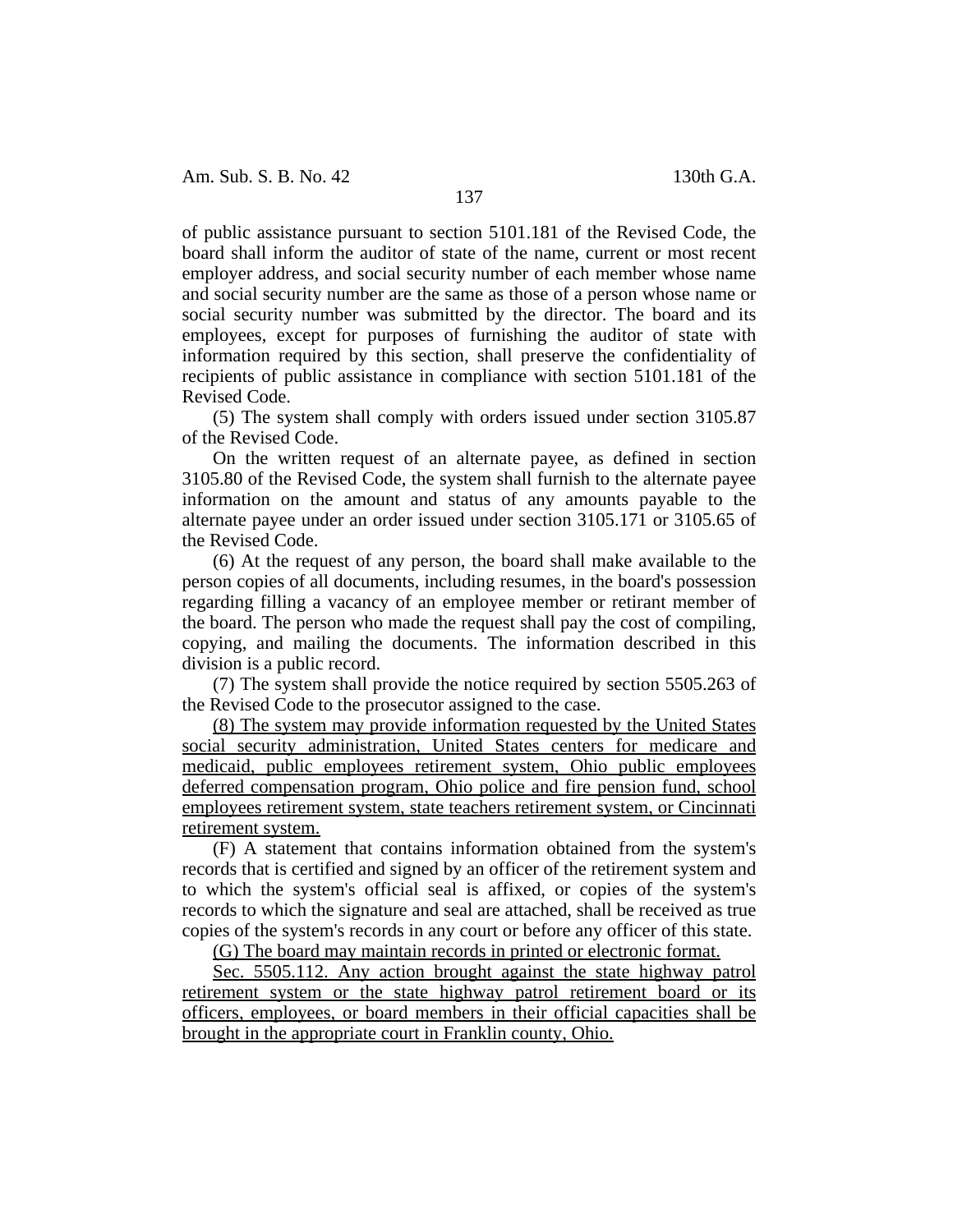Sec. 5505.12. (A) The state highway patrol retirement board shall have prepared annually by or under the supervision of an actuary an actuarial valuation of the pension assets, liabilities, and funding requirements of the state highway patrol retirement system as established pursuant to this chapter. The actuary shall complete the valuation in accordance with actuarial standards of practice promulgated by the actuarial standards board of the American academy of actuaries and prepare a report of the valuation. The report shall include all of the following:

(1) A summary of the benefit provisions evaluated;

(2) A summary of the census data and financial information used in the valuation;

(3) A description of the actuarial assumptions, actuarial cost method, and asset valuation method used in the valuation, including a statement of the assumed rate of payroll growth and assumed rate of growth or decline in the number of members contributing to the retirement system;

(4) A summary of findings that includes a statement of the actuarial accrued pension liabilities and unfunded actuarial accrued pension liabilities;

(5) A schedule showing the effect of any changes in the benefit provisions, actuarial assumptions, or cost methods since the last annual actuarial valuation;

(6) A statement of whether contributions to the retirement system are expected to be sufficient to satisfy the funding objectives established by the board.

The board shall submit the report to the Ohio retirement study council, the director of budget and management, and the standing committees of the house of representatives and the senate with primary responsibility for retirement legislation immediately upon its availability and not later than the first day of July September following the year for which the valuation was made.

(B) At such times as the state highway patrol retirement board determines, and at least once in each five-year period after January 1, 1966, the board shall have prepared by or under the supervision of an actuary an actuarial investigation of the mortality, service, and other experience of the members, retirants, and beneficiaries to update the actuarial assumptions used in the actuarial valuation required by division (A) of this section. The actuary shall prepare a report of the actuarial investigation. The report shall be prepared and any recommended changes in actuarial assumptions shall be made in accordance with the actuarial standards of practice promulgated by the actuarial standards board of the American academy of actuaries. The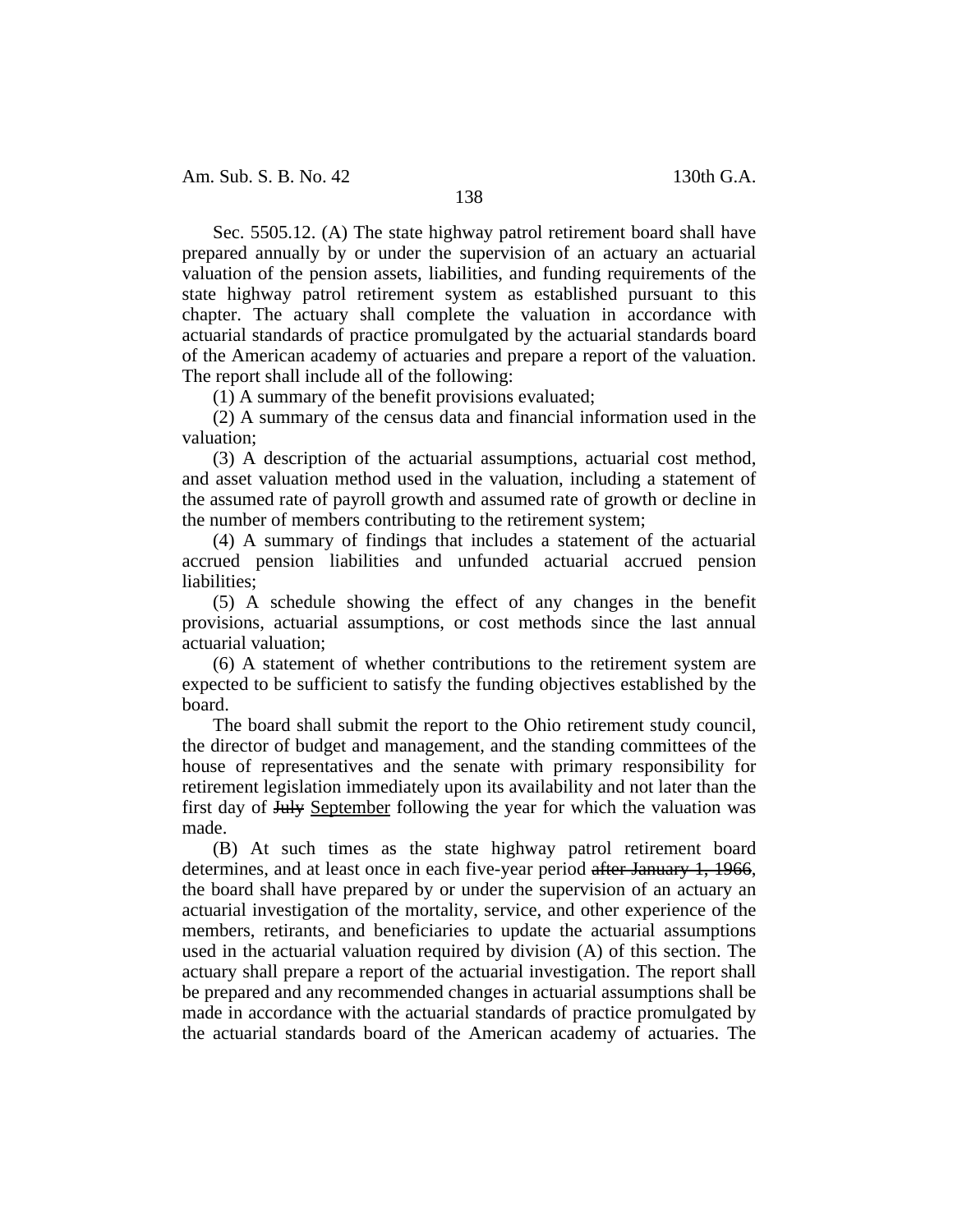139

report shall include all of the following:

(1) A summary of relevant decrement and economic assumption experience observed over the period of the investigation;

(2) Recommended changes in actuarial assumptions to be used in subsequent actuarial valuations required by division (A) of this section;

(3) A measurement of the financial effect of the recommended changes in actuarial assumptions;

(4) If the investigation required by this division includes the investigation required by division (F) of this section, a report of the result of that investigation.

The board shall submit the report to the Ohio retirement study council and the standing committees of the house of representatives and the senate with primary responsibility for retirement legislation not later than the first day of November following the last fiscal year of the period the report covers.

(C) The board may at any time request the actuary to make any studies or actuarial valuations to determine the adequacy of the rates of contributions provided by section 5505.15 of the Revised Code.

(D) The board shall have prepared by or under the supervision of an actuary an actuarial analysis of any introduced legislation expected to have a measurable financial impact on the retirement system. The actuarial analysis shall be completed in accordance with the actuarial standards of practice promulgated by the actuarial standards board of the American academy of actuaries. The actuary shall prepare a report of the actuarial analysis, which shall include all of the following:

(1) A summary of the statutory changes that are being evaluated;

(2) A description of or reference to the actuarial assumptions and actuarial cost method used in the report;

(3) A description of the participant group or groups included in the report;

(4) A statement of the financial impact of the legislation, including the resulting increase, if any, in the employer normal cost percentage; the increase, if any, in actuarial accrued liabilities; and the per cent of payroll that would be required to amortize the increase in actuarial accrued liabilities as a level per cent of covered payroll for all active members over a period not to exceed thirty years;

(5) A statement of whether the scheduled contributions to the system after the proposed change is enacted are expected to be sufficient to satisfy the funding objectives established by the board.

Not later than sixty days from the date of introduction of the legislation,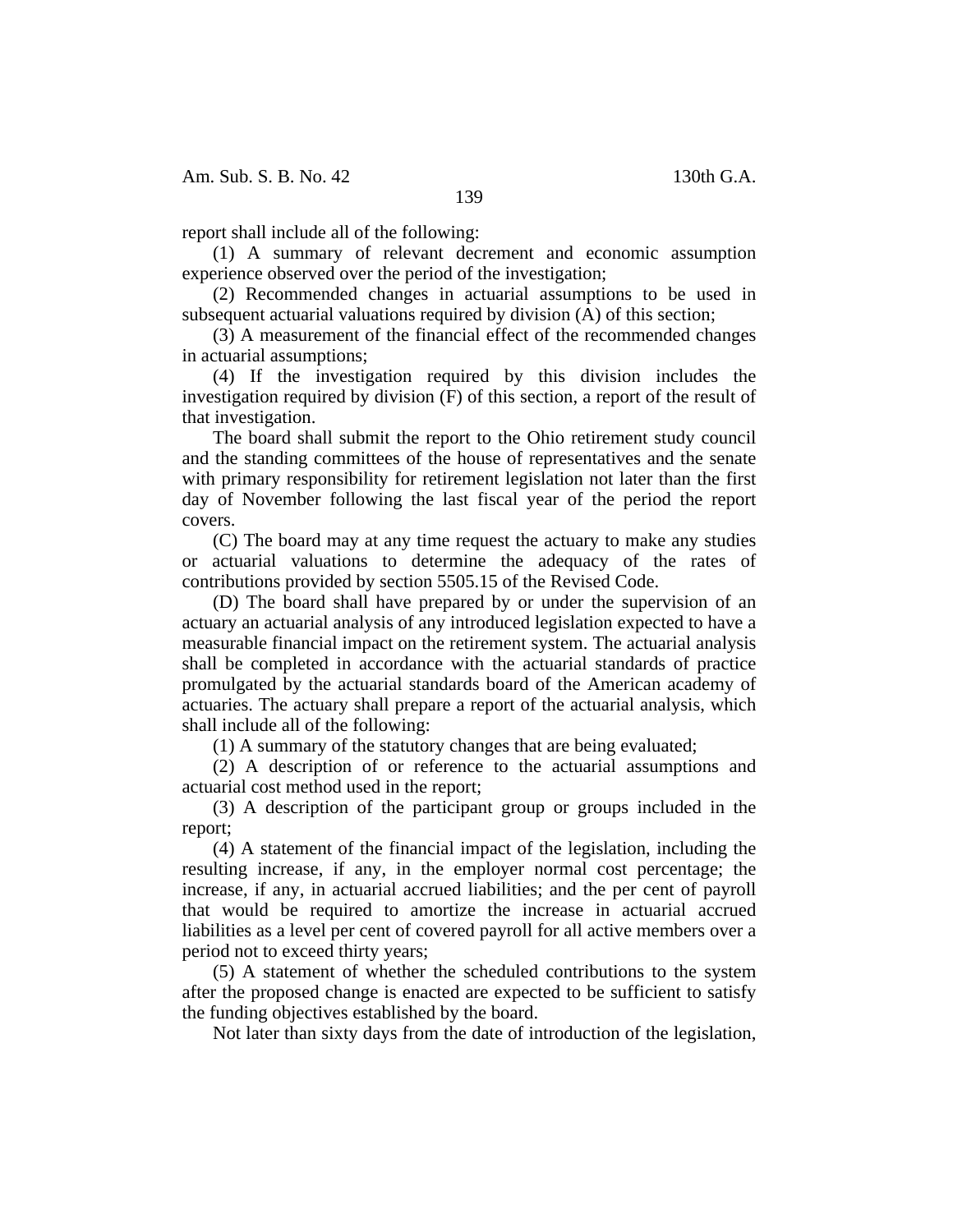the board shall submit a copy of the actuarial analysis to the legislative service commission, the standing committees of the house of representatives and the senate with primary responsibility for retirement legislation, and the Ohio retirement study council.

140

(E) The board shall have prepared annually a report giving a full accounting of the revenues and costs relating to the provision of benefits under section 5505.28 of the Revised Code. The report shall be made as of December 31, 1997, and not later than the thirty-first day of December of each year thereafter. The report shall include the following:

(1) A description of the statutory authority for the benefits provided;

(2) A summary of the benefits;

(3) A summary of the eligibility requirements for the benefits;

(4) A statement of the number of participants eligible for the benefits;

(5) A description of the accounting, asset valuation, and funding method used to provide the benefits;

(6) A statement of the net assets available for the provision of the benefits as of the last day of the fiscal year;

(7) A statement of any changes in the net assets available for the provision of benefits, including participant and employer contributions, net investment income, administrative expenses, and benefits provided to participants, as of the last day of the fiscal year;

(8) For the last six consecutive fiscal years, a schedule of the net assets available for the benefits, the annual cost of benefits, administrative expenses incurred, and annual employer contributions allocated for the provision of benefits;

(9) A description of any significant changes that affect the comparability of the report required under this division;

(10) A statement of the amount paid under division (B) of section 5505.28 of the Revised Code.

The board shall submit the report to the Ohio retirement study council, the director of budget and management, and the standing committees of the house of representatives and the senate with primary responsibility for retirement legislation immediately upon its availability and not later than the thirtieth day of June following the year for which the report was made.

(F) At least once in each five-year period, the board shall have prepared by or under the supervision of an actuary an actuarial investigation of the deferred retirement option plan established under section 5505.50 of the Revised Code. The investigation shall include an examination of the financial impact, if any, on the retirement system of offering the plan to members.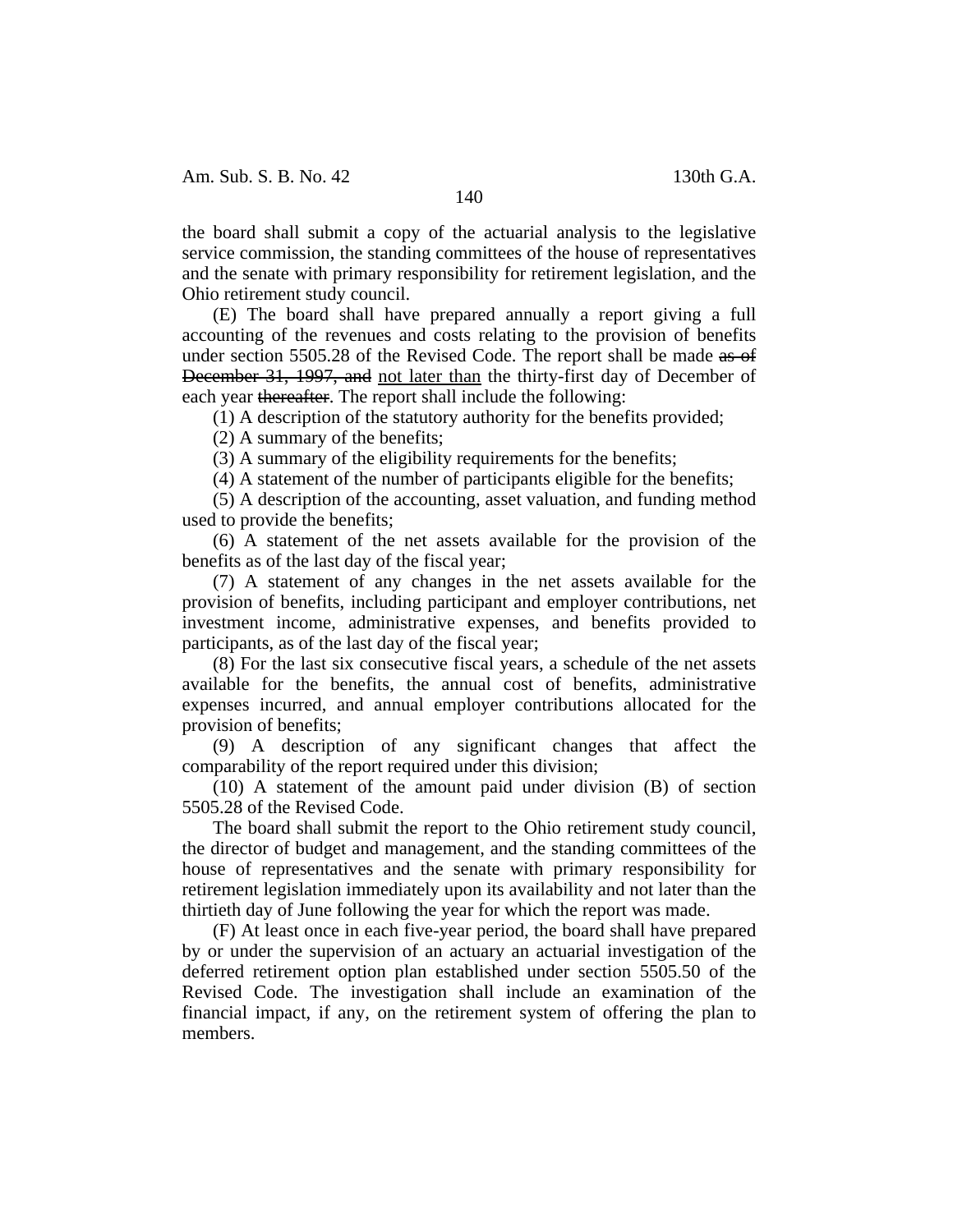The actuary shall prepare a report of the actuarial investigation. The report shall include a determination of whether the plan, as established or modified, has a negative financial impact on the retirement system and, if so, recommendations on how to modify the plan to eliminate the negative financial impact. If the actuarial report indicates that the plan has a negative financial impact on the retirement system, the board shall modify the plan. If the board modifies the plan, the rights and obligations of members who have already elected to participate shall not be altered.

The state's contributions to the employer accumulation fund shall not be increased to offset any negative financial impact of the deferred retirement option plan.

The board may include the actuarial investigation required under this division as part of the actuarial investigation required under division (B) of this section. If the report of the actuarial investigation required by this division is not included in the report required by division (B) of this section, the board shall submit the report required by this division to the Ohio retirement study council and the standing committees of the house of representatives and the senate with primary responsibility for retirement legislation not later than the first day of November following the last fiscal year of the period the report covers.

Sec. 5505.14. Subject to such rules and regulations as the state highway patrol retirement board adopts, the board shall issue, upon written request of the member, a certificate certifying to the aggregate length of all his the member's prior service as a state highway patrol employee. In no event shall service be computed prior to November 15, 1933.

Sec. 5505.15. (A) $\leftrightarrow$  A member of the state highway patrol retirement system shall contribute a certain percentage of the member's annual salary to the state highway patrol retirement fund. The percentage shall be not less than ten per cent of the member's annual salary but not more than fourteen per cent. The state highway patrol retirement board shall establish and may adjust the rate as it considers necessary to meet the amortization period requirement of section 5505.121 of the Revised Code. The board shall base its determination of the necessary rate on the annual actuarial valuation required by section 5505.12 of the Revised Code. The amount shall be deducted by the employer from the employee's salary for each payroll period.

(2) The total contributions arising from deductions made prior to January 1, 1966, from the salaries of members in the employ of the state highway patrol and standing to the credit of their individual accounts in the retirement fund shall be transferred and credited to their respective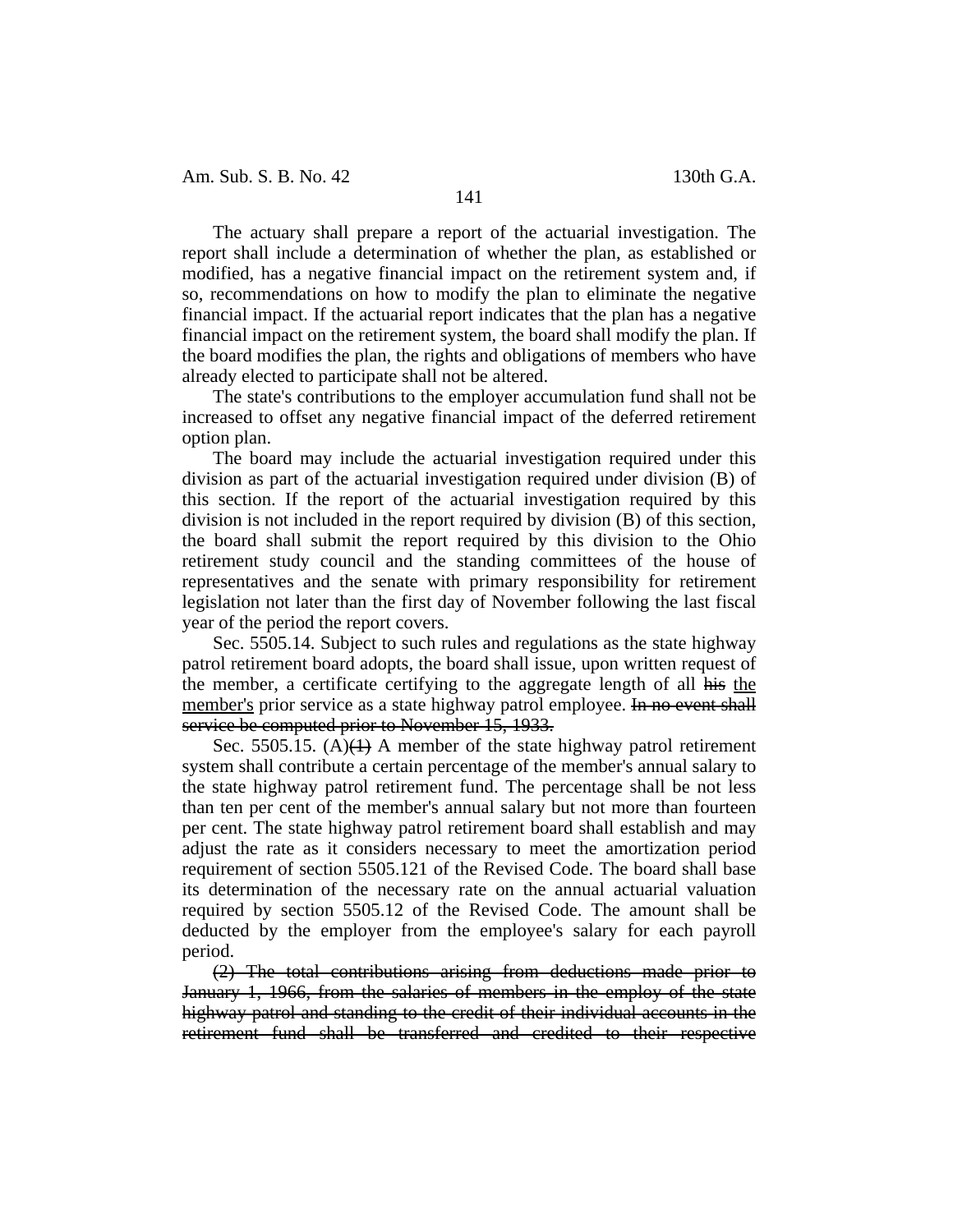## individual accounts in the employees' savings fund.

(B) The state shall annually pay into the employer accumulation fund, in monthly or less frequent installments as the state highway patrol retirement board requires, the employer contribution. The employer contribution shall be an amount equal to twenty-six and one-half per cent of the total salaries paid contributing members. If a member severs connection with the patrol or is dismissed, the employer contribution shall remain in the retirement system.

The rate percentage of the employer contribution shall be certified by the board to the director of budget and management and shall not be lower than nine per cent of the total salaries paid contributing members and shall not exceed three times the rate percentage being deducted from the annual salaries of contributing members. The board shall prepare and submit to the director, on or before the first day of November of each even-numbered year, an estimate of the amounts necessary to pay the state's obligations accruing during the biennium beginning the first day of July of the following year. Such amounts shall be included in the budget and allocated as certified by the board.

Sec. 5505.16. (A) A member of the state highway patrol retirement system who has been in the service of the state highway patrol for a period of twenty-five years as an employee of service credit according to the rules adopted by the state highway patrol retirement board may make application for a pension which, if the member is under age forty-eight, shall be deferred until age forty-eight.

(B) A member of the retirement system who has been in the service of the highway patrol for a period of twenty years as an employee of service credit according to the rules adopted by the retirement board, may make application for a pension that, if the member is under age fifty-two, shall be deferred until age fifty-two, except that any such member who has attained twenty years of service may, on or after attaining age forty-eight but before attaining age fifty-two, elect to receive a reduced pension of the greater of nine hundred dollars or an amount computed as follows:

| <b>Reduced Pension</b>        |  |
|-------------------------------|--|
| 75% of normal service pension |  |
| 80% of normal service pension |  |
| 86% of normal service pension |  |
| 93% of normal service pension |  |
|                               |  |

In the case of a member who elects to receive a reduced pension after attaining age forty-eight, the reduced pension is payable from the later of the date of the member's most recent birthday or the date the member becomes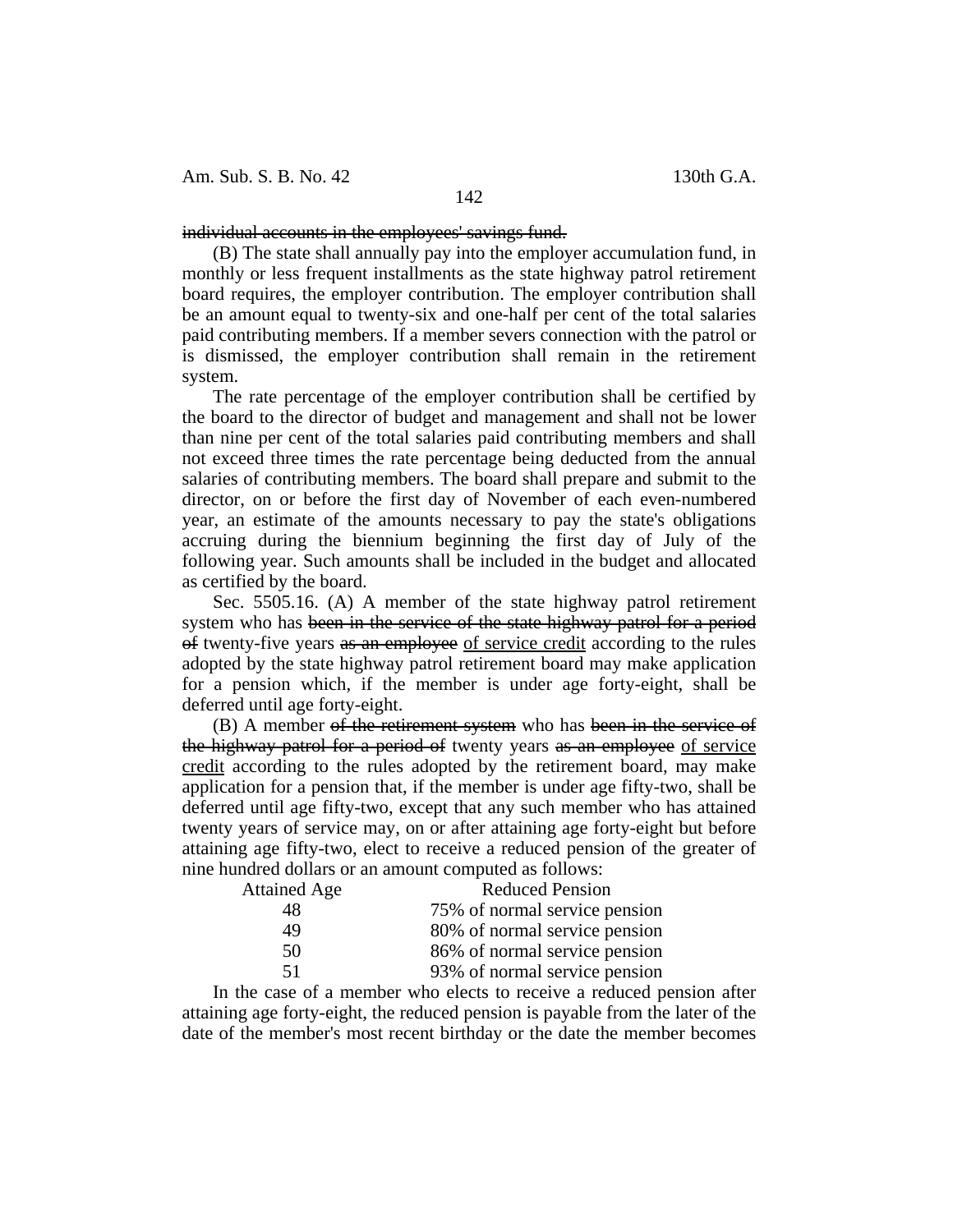eligible to receive the reduced pension.

A member who has elected to receive a reduced pension in accordance with the schedule provided in this division and has received a payment in connection therewith may not change the election.

(C) Any member who attains the age of sixty years and has been in the service of the patrol for a period of twenty years as a uniformed patrol officer of service credit according to the rules adopted by the board, shall file application for retirement with the board, and if the member refuses or neglects to do so, the board may deem the member's application to have been filed on the member's sixtieth birthday. The member may, upon written application approved by the superintendent of the state highway patrol, be continued in service after attaining the age of sixty years, but only until the member has accumulated twenty years of service credit in accordance with rules adopted by the board.

(D)(1) As used in this division:

(a) "Service in the uniformed services" means the performance of duty on a voluntary or involuntary basis in a uniformed service under competent authority and includes active duty, active duty for training, initial active duty for training, inactive duty training, full-time national guard duty, and a period for which a person is absent from a position of employment for the purpose of an examination to determine the fitness of the person to perform any such duty.

(b) "Uniformed services" of the United States includes both:

(i) Army, navy, air force, marine corps, coast guard, or any reserve components of these services; auxiliary corps as established by congress; army nurse corps; navy nurse corps; service as red cross nurse with the army, navy, air force, or hospital service of the United States, or serving full-time with the American red cross in a combat zone; and such other service as is designated by congress as included therein;

(ii) Personnel of the Ohio national guard, the Ohio military reserve, the Ohio naval militia, and the reserve components of the armed forces enumerated in division  $(D)(1)$  of this section who are called to active duty pursuant to an executive order issued by the president of the United States or an act of congress.

(2) A member's total service credit may include periods not to exceed a total of seven years, while the member's employment with the state highway patrol is or was interrupted due to service in the uniformed services of the United States. Such military service shall be credited to the member towards total service as provided by this chapter and to the extent approved by the board, provided that: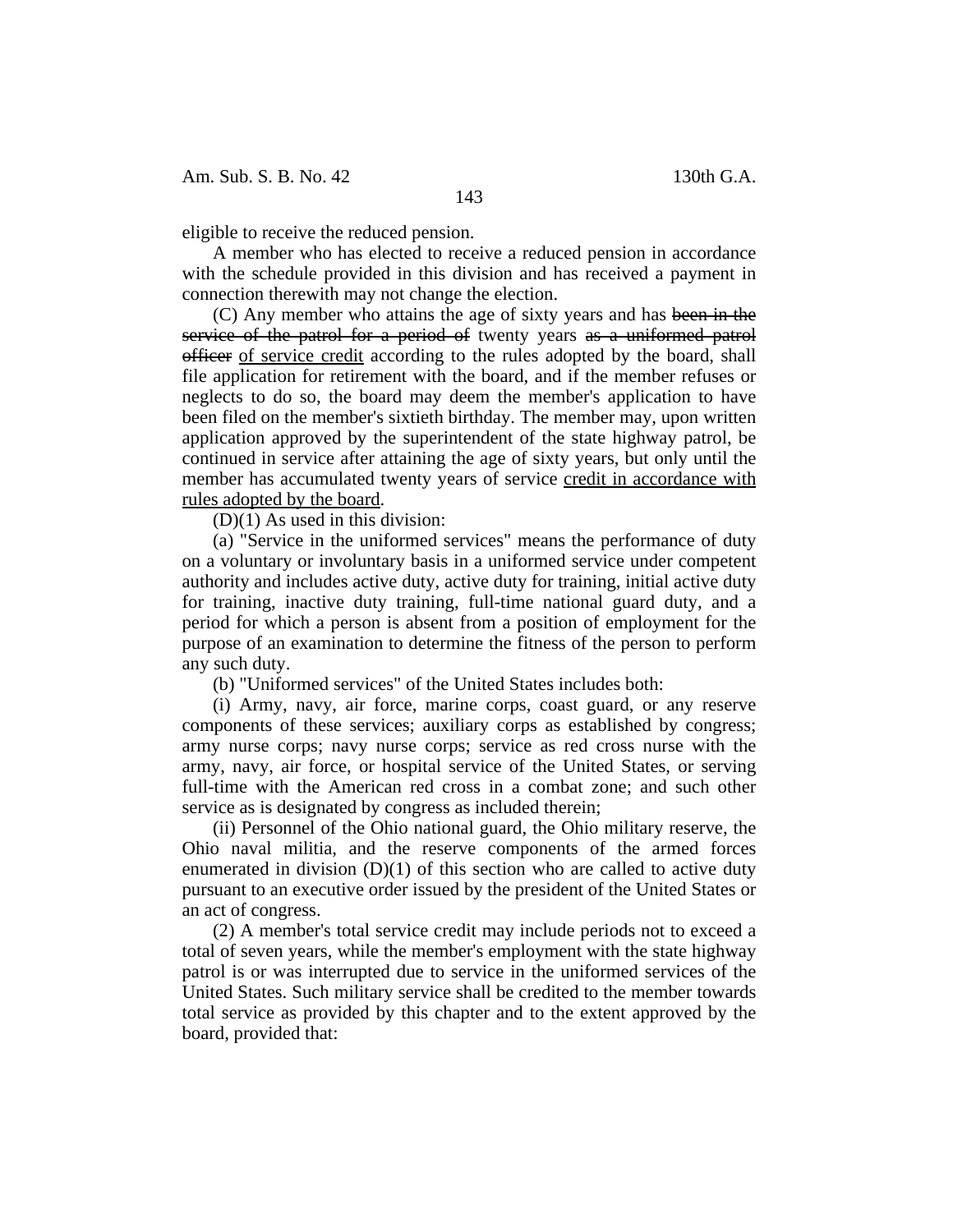(a) The member is or was honorably discharged from service in the uniformed services;

(b) The member is or was re-employed by the state highway patrol within ninety days immediately following termination of service in the uniformed services;

(c) The member, subject to board rules, pays into the retirement system to the member's credit in the employees' savings fund an amount equal to the total contributions the member would have paid had state highway patrol employment not been so interrupted. Such payment may be made at any time prior to receipt of a pension.

(3) If the member meets the requirements of division (D)(2) of this section, on receipt of contributions from the member, the state highway patrol shall be billed for the employer contribution that would have been paid pursuant to section 5505.15 of the Revised Code if the member had not rendered service in the uniformed services, subject to board rules.

(4) If under division  $(D)(2)(c)$  of this section a member pays all or any portion of the contributions later than the lesser of five years or a period that is three times the member's period of service in the uniformed services beginning from the later of the member's date of re-employment or October 29, 1996, an amount equal to compound interest at a rate established by the board from the later of the member's date of re-employment or October 29, 1996, to the date of payment shall be added to the remaining amount to be paid by the member to purchase service credit under this section.

(5) Credit purchased by a member under division (D)(2) of this section shall be used to determine the member's eligibility for retirement under this section and section 5505.17 of the Revised Code.

Sec. 5505.17. (A)(1) Upon retirement as provided in section 5505.16 of the Revised Code, a member of the state highway patrol retirement system shall receive a life pension, without guaranty or refund, equal to the greater of one thousand fifty dollars or the sum of two and one-half per cent of the member's final average salary multiplied by the first twenty years of total service credit, plus two and one-quarter per cent of the member's final average salary multiplied by the number of years, and fraction of a year, of total service credit in excess of twenty years but not in excess of twenty-five years, plus two per cent of the member's final average salary multiplied by the number of years, and fraction of a year, in excess of twenty-five years; provided that in no case shall the pension exceed the lesser of seventy-nine and one-quarter per cent of the member's final average salary or the limit established by section 415 of the "Internal Revenue Code of 1986," 100 Stat. 2085, 26 U.S.C.A. 415, as amended.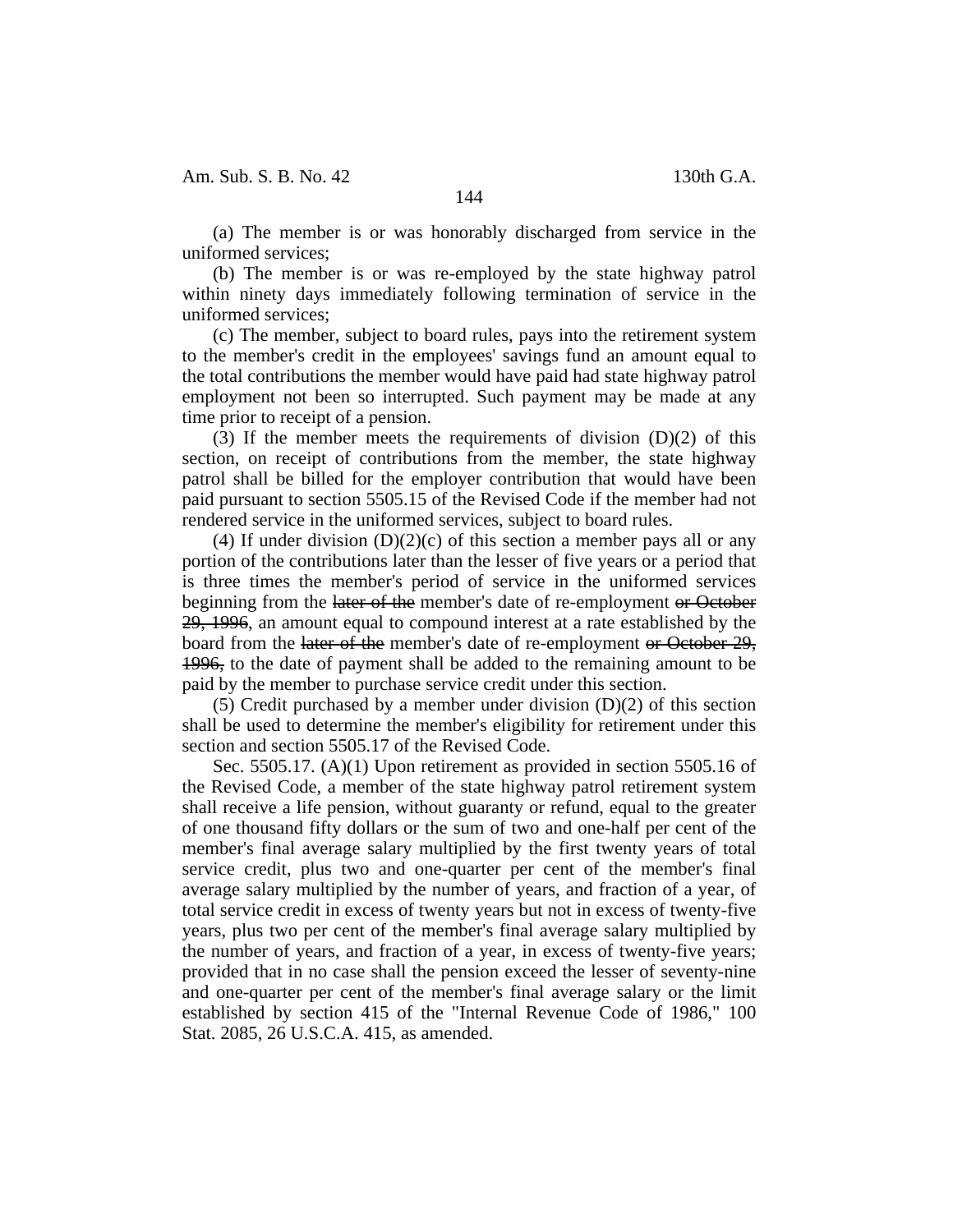(2) A member with fifteen or more years of total service credit, who voluntarily resigns or who is discharged from the state highway patrol for any reason except retirement under this chapter, death, dishonesty, cowardice, intemperate habits, or conviction of a felony, shall receive a pension equal to one and one-half per cent of the member's final average salary multiplied by the number of years, and fraction of a year, of total service credit, except that the pension shall not exceed the limit established by section 415 of the "Internal Revenue Code of 1986," 100 Stat. 2085, 26 U.S.C.A. 415, as amended. The pension shall commence at the end of the calendar month in which the application is filed with the retirement board on or after the attainment of age fifty-five years by the applicant. A member who withdraws any part or all of the accumulated contributions from the employees' savings fund shall thereupon forfeit all rights to a pension provided for in this division.

(3)(a) A surviving spouse of a deceased member shall receive a monthly pension, determined as follows, during the spouse's life:

(i) If at the time of death the member was not eligible to be granted a pension payable under this section or to elect to receive a reduced pension payable under section 5505.16 of the Revised Code, nine hundred dollars;

(ii) If at the time of death the member was eligible to be granted a pension payable under this section or to elect to receive a reduced pension payable under section 5505.16 of the Revised Code, the greater of nine hundred dollars or fifty per cent of the computed monthly pension the member would have received had the member been granted a pension under this section or elected to receive a reduced pension under section 5505.16 of the Revised Code.

(b) The surviving spouse of a retirant shall receive a monthly pension, determined as follows, during the spouse's life:

(i) If the retirant had applied for a pension payable under section 5505.16 of the Revised Code, but at the time of death had not attained the age of eligibility for the pension, nine hundred dollars;

(ii) If the retirant had applied for a pension payable under section 5505.16 of the Revised Code and had attained the age of eligibility for the pension, but at the time of death had not elected to begin receiving the pension, the greater of nine hundred dollars or fifty per cent of the computed monthly pension the retirant was eligible to receive under section 5505.16 of the Revised Code;

(iii) If the retirant was receiving a pension under this section or section 5505.16 or 5505.18 of the Revised Code, or, regardless of whether or not the retirant had actually received any payment, if the retirant was eligible to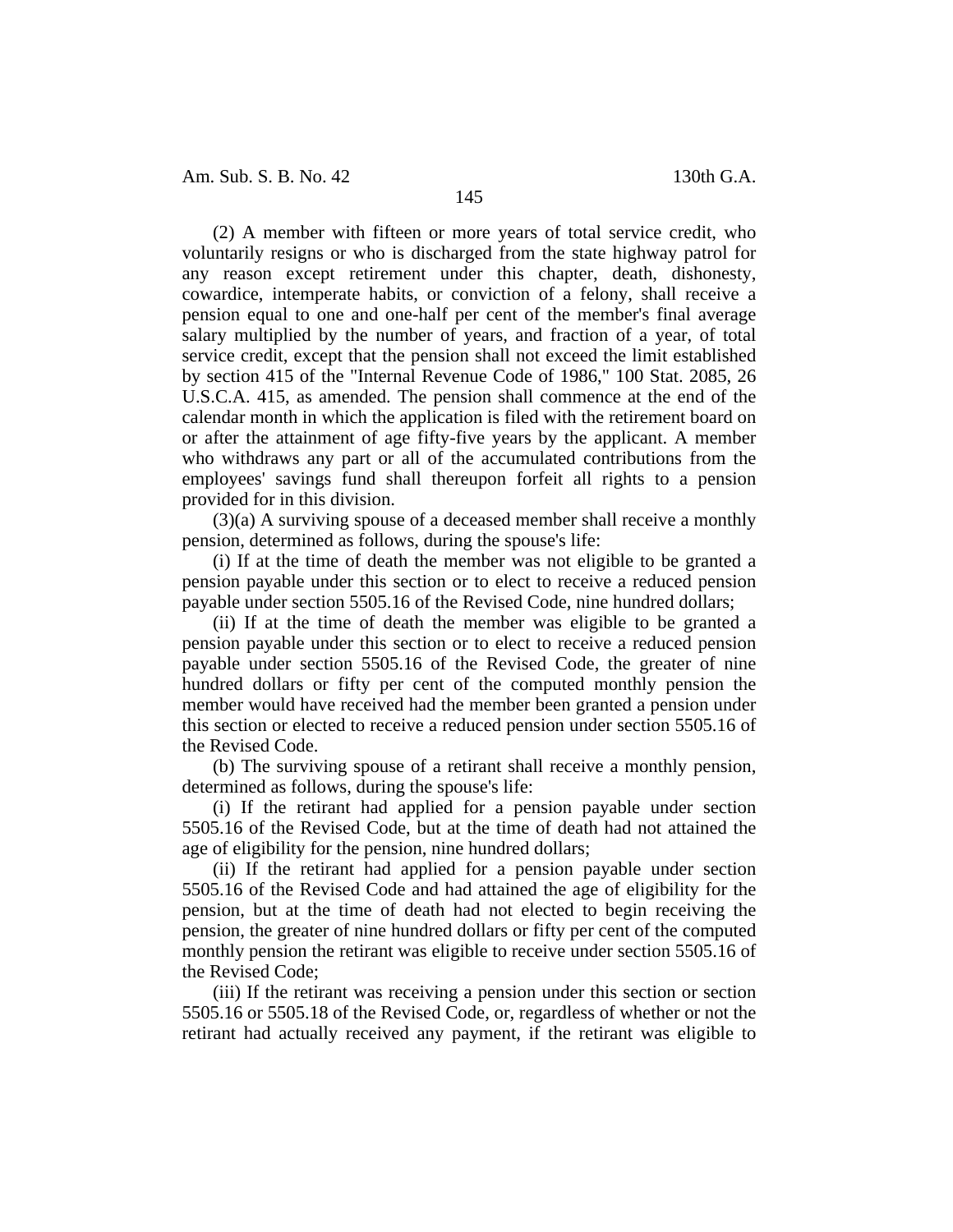receive a pension under this section or section 5505.16 or 5505.18 of the Revised Code and had elected to begin receiving it, the greater of nine hundred dollars or fifty per cent of the computed monthly pension awarded the retirant.

(c) If a monthly pension to a surviving spouse was terminated due to a remarriage, the surviving spouse is eligible to receive a monthly pension under division  $(A)(3)$  of this section effective the first day of the first month following June 5, 1996. The pension shall be computed under division (A)(3) of this section as of June 5, 1996. The pension payable to a person who is the surviving spouse of more than one state highway patrol retirement system member or retirant shall be computed on the basis of the service of the member or retirant to whom the surviving spouse was most recently married.

(4) A pension of one hundred fifty dollars per month shall be paid by the system to or for the benefit of each child of a deceased member or retirant until the child attains the age of eighteen years or marries, whichever event occurs first, or until the child attains twenty-three years of age if the child is a student in and attending an institution of learning or training pursuant to a program designed to complete in each school year the equivalent of at least two-thirds of the full-time curriculum requirements of the institution, as determined by the retirement board. If any surviving child, regardless of age at the time of the member's or retirant's death, because of physical or mental disability, was totally dependent upon the deceased member or retirant for support at the time of death, a pension of one hundred fifty dollars per month shall be paid by the system to or for the benefit of the child during the child's natural life or until the child recovers from the disability.

(5)(a) If a retirant died prior to June 6, 1988, and the surviving spouse was not married to the retirant while the retirant was in the active service of the patrol, the surviving spouse shall receive a pension of the greater of four hundred twenty-five dollars per month or fifty per cent of the computed monthly pension the retirant was receiving.

(b) If the pension payable to a person receiving a pension under division  $(A)(5)(a)$  of this section on the effective date of this amendment June 30, 2000, is less than nine hundred dollars per month, the pension shall be increased to nine hundred dollars per month.

 $(6)(a)$  If the pension payable to the surviving spouse of a deceased member or retirant under division  $(A)(3)$  of this section on the effective date of this amendment is less than nine hundred dollars per month, the pension shall be increased to nine hundred dollars per month.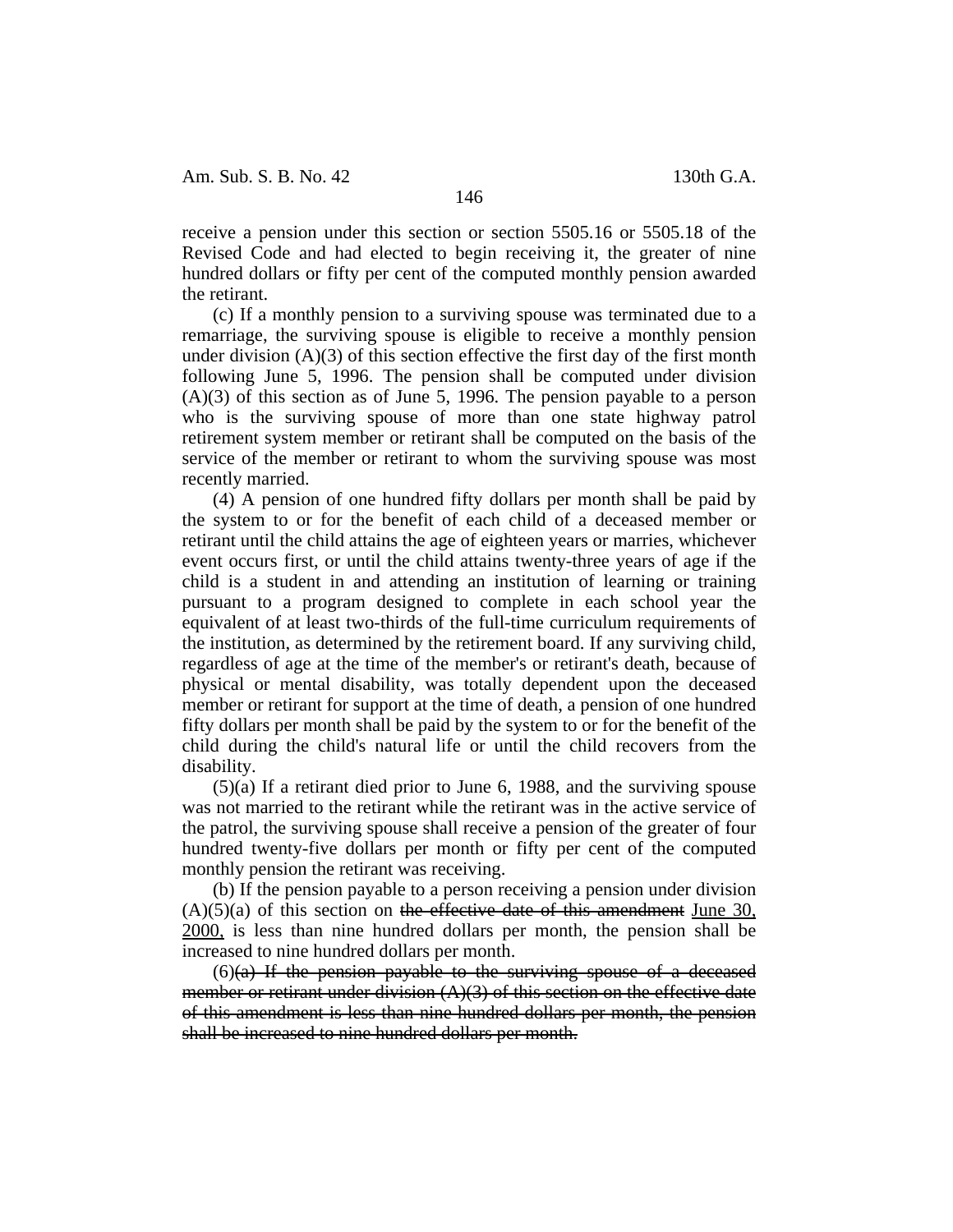(b) The pension payable to a child of a deceased member or retirant who is receiving a pension under division  $(A)(4)$  of this section on June 5, 1996, shall be increased to one hundred fifty dollars per month.

(7) If a deceased member or retirant leaves no spouse or surviving children, but leaves two parents depending solely upon the deceased member or retirant for support, each parent shall be paid a monthly pension of one hundred fifty-four dollars. If in such case there is only one parent dependent solely upon the deceased member or retirant for support, such parent shall be paid a monthly pension of one hundred fifty-four dollars. Such pension shall be paid during the life of the surviving parents, or until dependency ceases, or until remarriage, whichever event occurs first.

 $(8)(7)$  Any amount remaining as accumulated contributions at the time of death of a member or retirant who leaves no surviving spouse or dependent children or parents shall be paid to the estate of the member or retirant.

 $(9)(8)$  The increases increase provided for by divisions division (A)(5) and  $(A)(6)(a)$  of this section shall be included in the calculation of the additional benefit paid under section 5505.174 of the Revised Code.

(B) The board shall adopt, and may amend or rescind, the necessary rules for the administration of this section and all decisions of the board shall be final. Any payment of a pension or benefit under this section is subject to the provisions of section 5505.26 of the Revised Code.

(C) A member's total service credit may include periods during which the member's employment with the state highway patrol is interrupted by a leave of absence, when requested by the governor, to accept employment with another agency of the state, provided that:

(1) The member is reemployed by the state highway patrol within thirty days following termination of such other employment;

(2) The member pays into the retirement system, to the credit of the employees' savings fund, an amount equal to the total contributions the member would have paid had the state highway patrol employment not been so interrupted. Such repayment shall begin within ninety days after the member's return to duty with the state highway patrol and be completed within a period equal to that of the leave of absence.

(D) Service credits granted under division (C) of this section shall not include any duplications of credits for which a pension is payable by the public employees retirement system.

Sec. 5505.174. (A) Eligibility for an increase under this section shall be determined as follows:

(1) For a person whose pension effective date is prior to the effective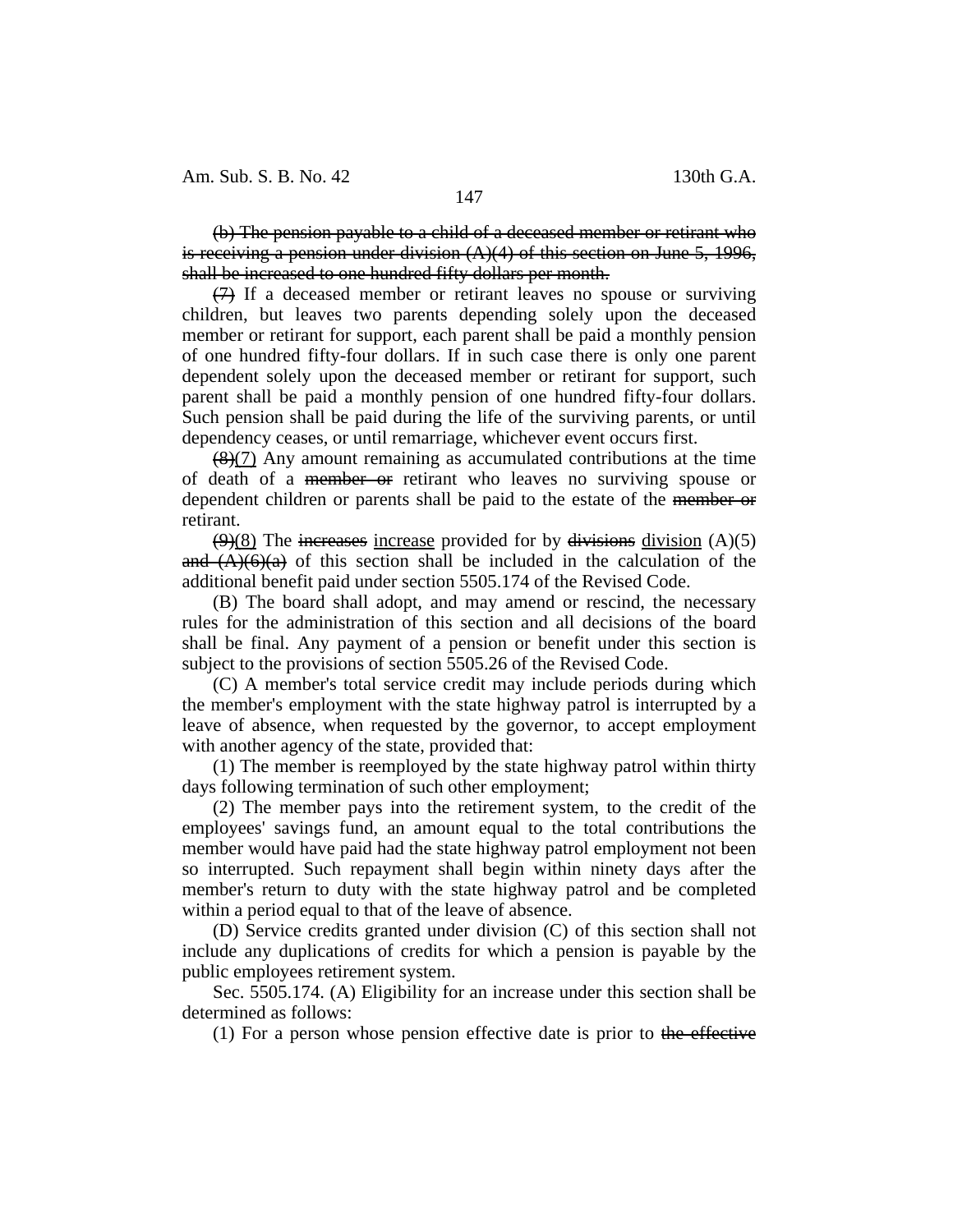date of this amendment January 7, 2013, an "eligible person" is one of the following:

(a) A person fifty-three years old or older who has been receiving a pension pursuant to division (B) of section 5505.16, division (A)(1) of section 5505.17, or division (B) of section 5505.18 of the Revised Code for not less than twelve months;

(b) A person who has been receiving a pension pursuant to division (B) of section 5505.18 of the Revised Code for not less than sixty months regardless of age;

(c) A person who has been receiving a pension pursuant to section 5505.162 or division (A)(3), (4), (5), <u>or</u> (6), or (7) of section 5505.17 of the Revised Code for not less than twelve months regardless of age.

(2) For a person whose pension effective date is on or after the effective date of this amendment January 7, 2013, an "eligible person" is a person who is sixty years old or older who has been receiving a pension pursuant to division (B) of section 5505.16, section 5505.162, division (A)(1), (3), (4), (5), or  $(6)$ , or  $(7)$  of section 5505.17, or division (B) of section 5505.18 of the Revised Code for not less than twelve months.

(B)(1) Except as otherwise provided in this section, the state highway patrol retirement board shall annually increase pensions payable to eligible persons under this chapter in accordance with the following:

(a) For each person sixty-five years of age or older who is receiving a pension not greater than one hundred eighty-five per cent of the federal poverty level for a family of two persons, as revised annually by the United States department of health and human services in accordance with section 673(2) of the "Omnibus Reconciliation Act of 1981," 95 Stat. 511, 42 U.S.C. 9902, as amended, the board shall increase the pension by three per cent.

(b) For persons other than those described in division  $(B)(1)(a)$  of this section, the board may increase the pension. Any increase shall be determined by the board based on compliance with the amortization period requirement of section 5505.121 of the Revised Code. The board's determination shall be based on the annual actuarial valuation required by section 5505.12 of the Revised Code. If the board determines that an increase may be made, the increase shall not exceed three per cent of the eligible person's pension.

(2) No increase under this section shall exceed the limit established by section 415 of the "Internal Revenue Code of 1986," 100 Stat. 2085, 26 U.S.C. 415, as amended.

(3) The date of the first increase paid under this section shall be the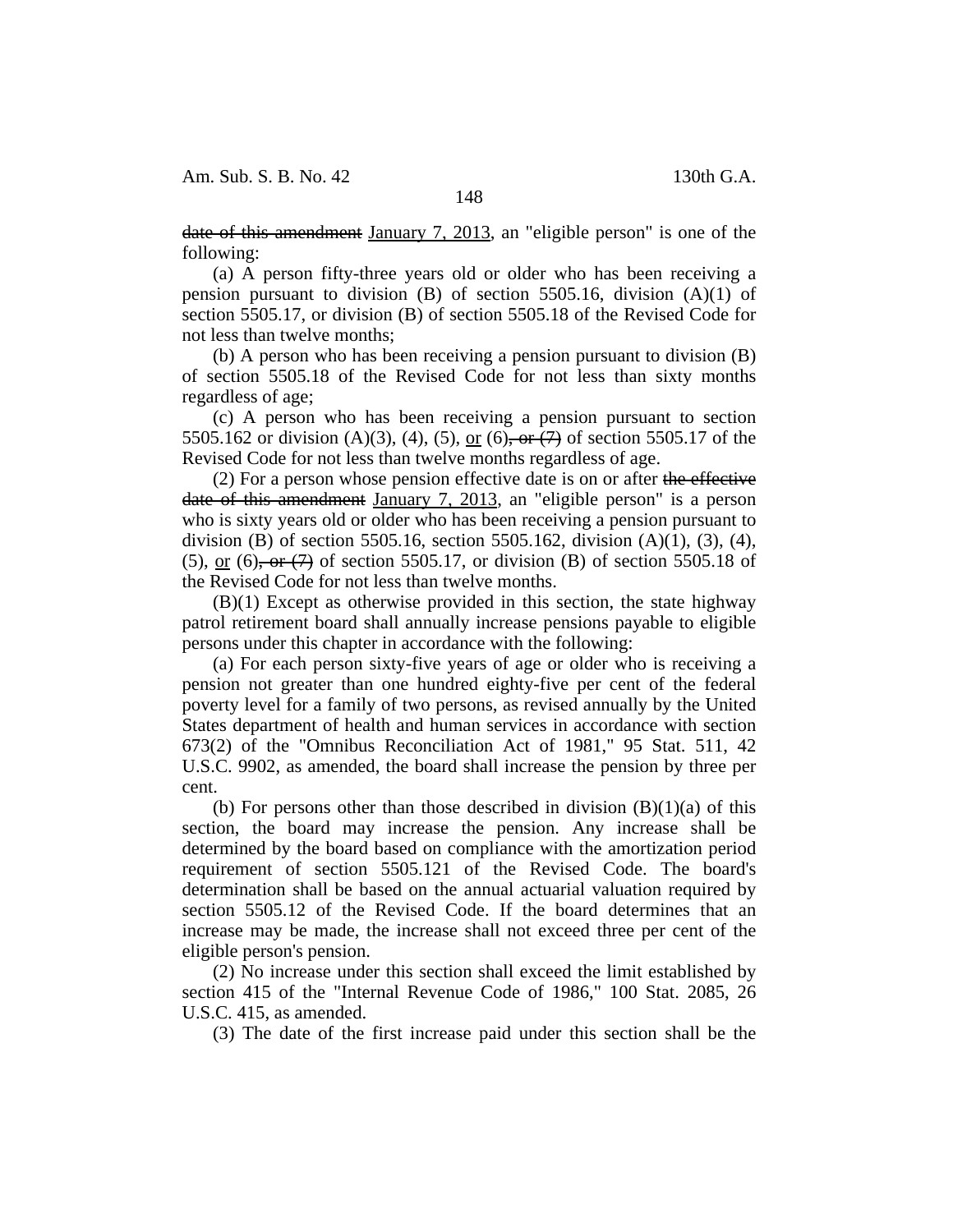anniversary date for future increases. The pension used in the first calculation of an increase under this section shall remain as the base for all future increases paid under this section, unless a new base is established.

(C) If payment of a portion of a benefit is made to an alternate payee under section 5505.261 of the Revised Code, increases under this section granted while the order is in effect shall be apportioned between the alternate payee and the eligible person in the same proportion that the amount being paid to the alternate payee bears to the amount paid to the eligible person.

If payment of a portion of a benefit is made to one or more beneficiaries under "option 4" under division (A)(4) of section 5505.162 of the Revised Code, each increase under this section granted while the plan of payment is in effect shall be divided among the designated beneficiaries in accordance with the portion each beneficiary has been allocated.

(D) The board shall adopt, and may amend or rescind, any rule necessary to carry out this section.

Sec. 5505.18. As used in this section, "member" does not include state highway patrol cadets attending training schools pursuant to section 5503.05 of the Revised Code.

(A) Upon the application of a member of the state highway patrol retirement system, a person acting on behalf of a member, or the superintendent of the state highway patrol on behalf of a member, a member who becomes totally and permanently incapacitated for duty in the employ of the state highway patrol may be retired on disability by the board.

The medical or psychological examination of a member who has applied for disability retirement shall be conducted by a competent health-care professional or professionals appointed by the board. The health-care professional or professionals shall file a written report with the board containing the following information:

(1) Whether the member is totally incapacitated for duty in the employ of the patrol;

(2) Whether the incapacity is expected to be permanent;

(3) The cause of the member's incapacity.

The board shall determine whether the member qualifies for disability retirement and its decision shall be final. The board shall consider the written medical or psychological report, opinions, statements, and other competent evidence in making its determination. If the incapacity is a result of heart disease or any cardiovascular disease of a chronic nature, which disease or any evidence of which was not revealed by the physical examination passed by the member on entry into the patrol, the member is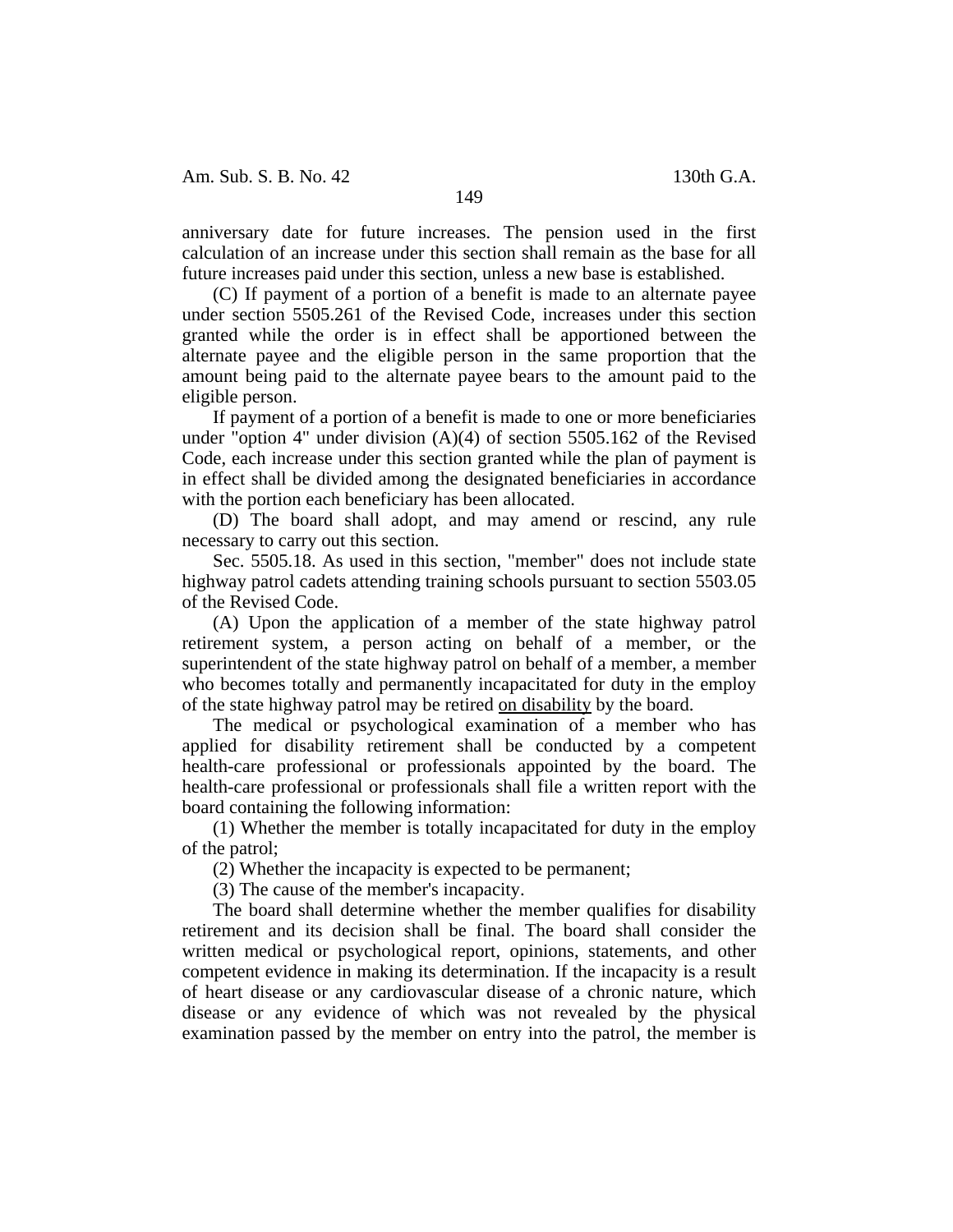presumed to have incurred the disease in the line of duty as a member of the patrol, unless the contrary is shown by competent evidence.

(B)(1) Except as provided under division (A) of section 5505.58 of the Revised Code, a member whose retirement on account of disability incurred in the line of duty shall receive the applicable pension provided for in section 5505.17 of the Revised Code, except that if the member has less than twenty-five years of contributing service, the member's service credit shall be deemed to be twenty-five years for the purpose of this provision. In no case shall the member's disability pension be less than sixty-one and one-quarter per cent or exceed the lesser of seventy-nine and one-quarter per cent of the member's final average salary or the limit established by section 415 of the "Internal Revenue Code of 1986," 100 Stat. 2085, 26 U.S.C.A. 415, as amended.

(2) Except as provided under division (B) of section 5505.58 of the Revised Code, a member whose retirement on account of disability incurred not in the line of duty shall receive the applicable pension provided for in section 5505.17 of the Revised Code, except that if the member has less than twenty years of contributing service, the member's service credit shall be deemed to be twenty years for the purpose of this provision. In no case shall the member's disability pension exceed the lesser of seventy-nine and one-quarter per cent of the member's final average salary or the limit established by section 415 of the "Internal Revenue Code of 1986," 100 Stat. 2085, 26 U.S.C.A. 415, as amended.

(C) The state highway patrol retirement board shall adopt rules requiring a disability pension recipient retirant, as a condition of continuing to receive a disability pension, to agree in writing to obtain any medical or psychological treatment recommended by the board's health-care professional and submit medical or psychological reports regarding the treatment. If the board determines that a disability pension recipient retirant is not obtaining the medical or psychological treatment or the board does not receive a required medical or psychological report, the disability pension shall be suspended until the treatment is obtained, the report is received by the board, or the board's health-care professional certifies that the treatment is no longer helpful or advisable. Should the recipient's retirant's failure to obtain treatment or submit a medical or psychological report continue for one year, the recipient's right to the disability benefit pension shall be terminated as of the effective date of the original suspension.

(D) A member placed on a disability pension disability retirant who has not attained the age of sixty years shall be subject to an annual medical or psychological re-examination by health-care professionals appointed by the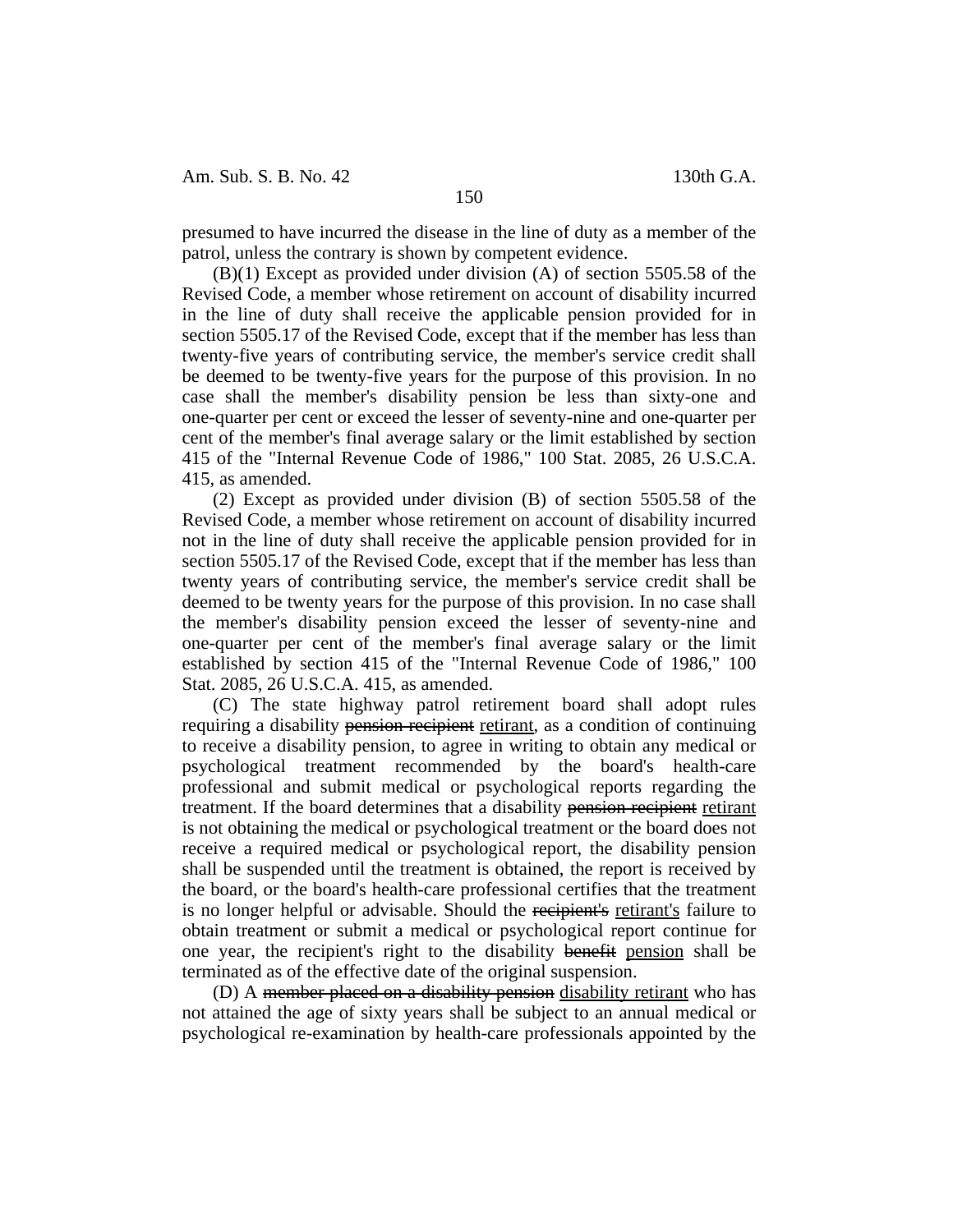board, except that the board may waive the re-examination if the board's health-care professionals certify that the member's retirant's disability is ongoing. If any member placed on a disability pension retirant refuses to submit to a medical or psychological re-examination, the member's retirant's disability pension shall be suspended until the member retirant withdraws the refusal. If the refusal continues for one year, all the member's retirant's rights under and to the disability pension shall be terminated as of the effective date of the original suspension.

(E) Each recipient of a disability pension disability retirant who has not attained the age of sixty years shall file with the board an annual statement of earnings, current medical or psychological information on the recipient's condition, and any other information required in rules adopted by the board. The board may waive the requirement that a disability benefit recipient retirant file an annual statement of earnings or current medical or psychological information if the board's health-care professional certifies that the recipient's retirant's disability is ongoing.

The board shall annually examine the information submitted by the recipient retirant. If a recipient retirant refuses to file the statement or information, the disability pension shall be suspended until the statement and information are filed. If the refusal continues for one year, the right to the pension shall be terminated as of the effective date of the original suspension.

 $(F)(1)$  Except as provided in division  $(F)(2)$  of this section, a disability retirant who has been on disability pension, and who has been physically or psychologically examined and found no longer incapable of performing the retirant's duties, shall be restored to the rank the retirant held at the time the retirant was pensioned and all previous rights shall be restored, including the retirant's civil service status, and the disability pension shall terminate. Upon return to employment in the patrol, the retirant shall again become a contributing member of the retirement system, the total service at the time of the retirant's retirement shall be restored to the retirant's credit, and the retirant shall be given service credit for the period the retirant was in receipt of a disability pension. The provisions of division  $(F)(1)$  of this section shall be retroactive to September 5, 1941.

(2) The state highway patrol is not required to take action under division (F)(1) of this section if the retirant was dismissed or resigned in lieu of dismissal for dishonesty, misfeasance, malfeasance, or conviction of a felony.

(G) The board may adopt rules to carry out this section, including rules that specify the types of health-care professionals the board may appoint for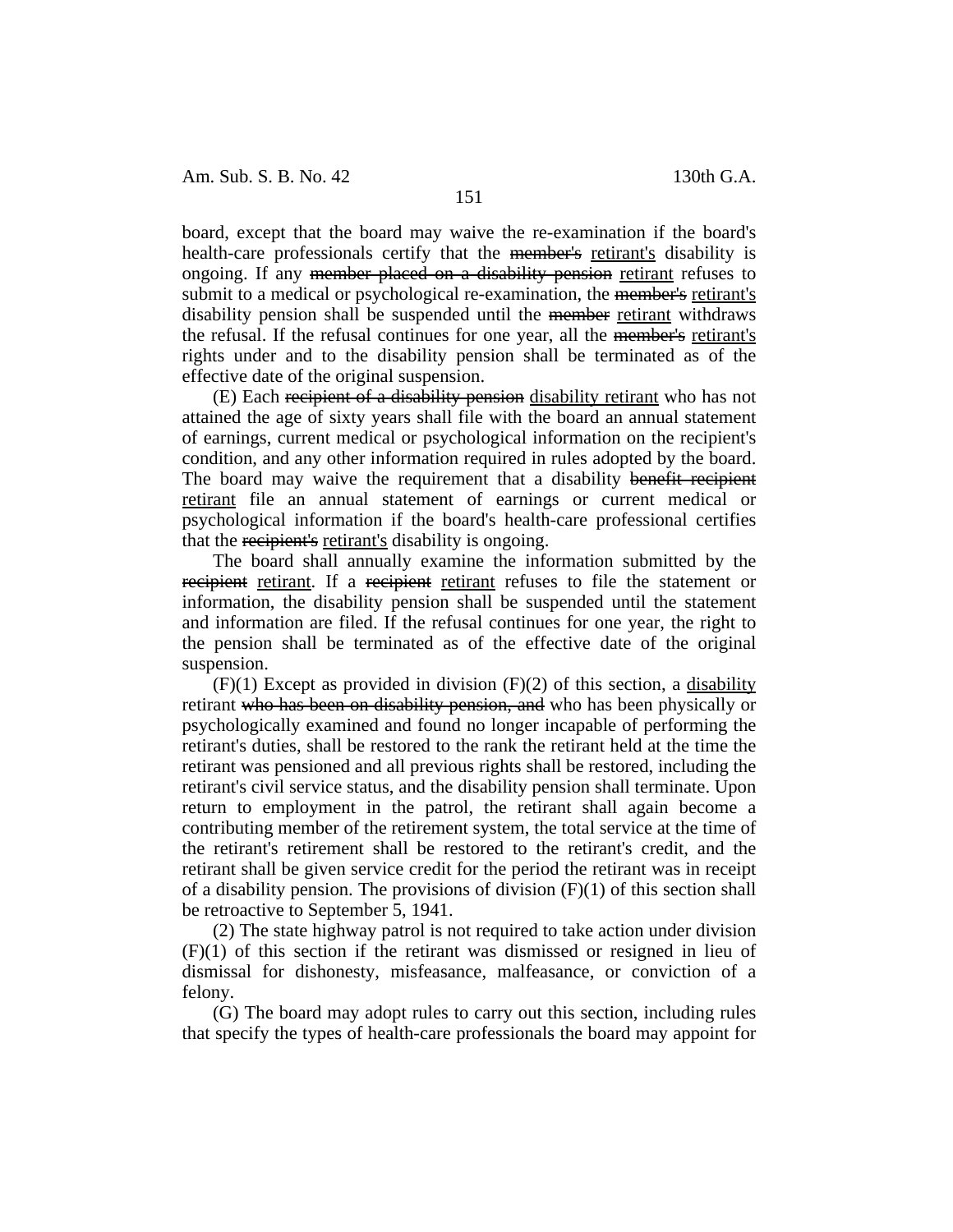the purpose of this section.

Sec. 5505.33. (A) As used in this section:

(1) "Long-term care insurance" has the same meaning as in section 3923.41 of the Revised Code.

(2) "Retirement systems" has the same meaning as in division (A) of section 145.581 of the Revised Code.

(B) The state highway patrol retirement board shall may establish a program under which members of the retirement system, employers on behalf of members, and persons receiving service or disability pensions or survivor benefits are permitted to participate in contracts for long-term care insurance. Participation may include dependents and family members. If a participant in a contract for long-term care insurance leaves employment, the person and the person's dependents and family members may, at their election, continue to participate in a program established under this section in the same manner as if the person had not left employment, except that no part of the cost of the insurance shall be paid by the person's former employer. Such program may be established independently or jointly with one or more of the retirement systems.

(C) The board may enter into an agreement with insurance companies, health insuring corporations, or government agencies authorized to do business in the state for issuance of a long-term care insurance policy or contract. However, prior to entering into such an agreement with an insurance company or health insuring corporation, the board shall request the superintendent of insurance to certify the financial condition of the company or corporation. The board shall not enter into the agreement if, according to that certification, the company or corporation is insolvent, is determined by the superintendent to be potentially unable to fulfill its contractual obligations, or is placed under an order of rehabilitation or conservation by a court of competent jurisdiction or under an order of supervision by the superintendent.

(D) The board shall may adopt rules in accordance with section 111.15 of the Revised Code governing the program. The Any rules adopted by the board shall establish methods of payment for participation under this section, which may include establishment of a payroll deduction plan under section 5505.203 of the Revised Code, deduction of the full premium charged from a person's service or disability pension or survivor benefit, or any other method of payment considered appropriate by the board. If the program is established jointly with one or more of the other retirement systems, the rules also shall establish the terms and conditions of such joint participation.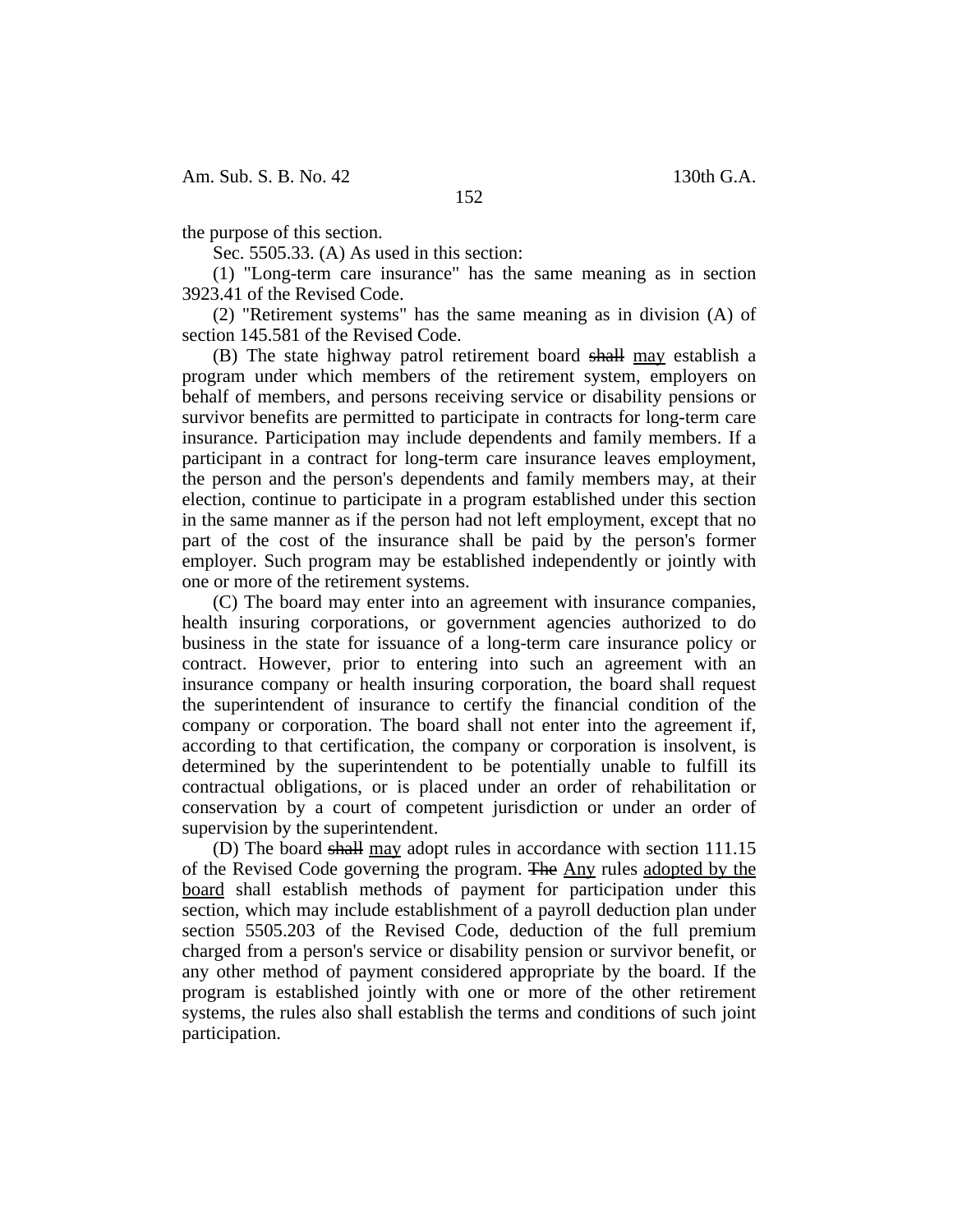Sec. 5505.34. If a person who is a disability benefit recipient or an alternate payee, as defined in section 3105.80 of the Revised Code, is paid any benefit or payment by the state highway patrol retirement system to which the person is not entitled, the person shall repay benefit or payment shall be repaid to the retirement system by the person. If the person fails to repay make the repayment, the retirement system shall withhold the amount due from any benefit or payment due the person or the person's beneficiary or may collect the amount in any other manner provided by law.

Sec. 5505.59. If a member dies while participating in the deferred retirement option plan, all of the following apply:

(A) The amounts accrued to the member's benefit shall be paid to the member's surviving spouse or, if there is no surviving spouse, the beneficiary designated by the member on a form provided by the state highway patrol retirement system. If there is no surviving spouse or designated beneficiary, the amounts accrued to the member's benefit shall be paid to the member's estate.

Any payment made under this division shall be made in the form of a single lump sum payment.

(B) The surviving spouse and, if eligible, each surviving child, shall receive a pension as described in division  $(A)(3)(b)(iii)$  or  $(4)$  of section 5505.17 of the Revised Code, utilizing the pension amount calculated under section 5505.53 of the Revised Code.

(C) If the member has no surviving spouse or surviving children, but has a parent or parents dependent on the member for support, the parent or parents shall receive a pension determined under division  $(A)(7)(6)$  of section 5505.17 of the Revised Code.

(D) The lump sum payment described in section 5505.30 of the Revised Code shall be paid to the member's surviving spouse or, if there is no surviving spouse, to the member's estate.

Sec. 5705.21. (A) At any time, the board of education of any city, local, exempted village, cooperative education, or joint vocational school district, by a vote of two-thirds of all its members, may declare by resolution that the amount of taxes which that may be raised within the ten-mill limitation by levies on the current tax duplicate will be insufficient to provide an adequate amount for the necessary requirements of the school district, that it is necessary to levy a tax in excess of such limitation for one of the purposes specified in division  $(A)$ ,  $(D)$ ,  $(F)$ ,  $(H)$ , or  $(DD)$  of section 5705.19 of the Revised Code, for general permanent improvements, for the purpose of operating a cultural center, for the purpose of providing for school safety and security, or for the purpose of providing education technology, and that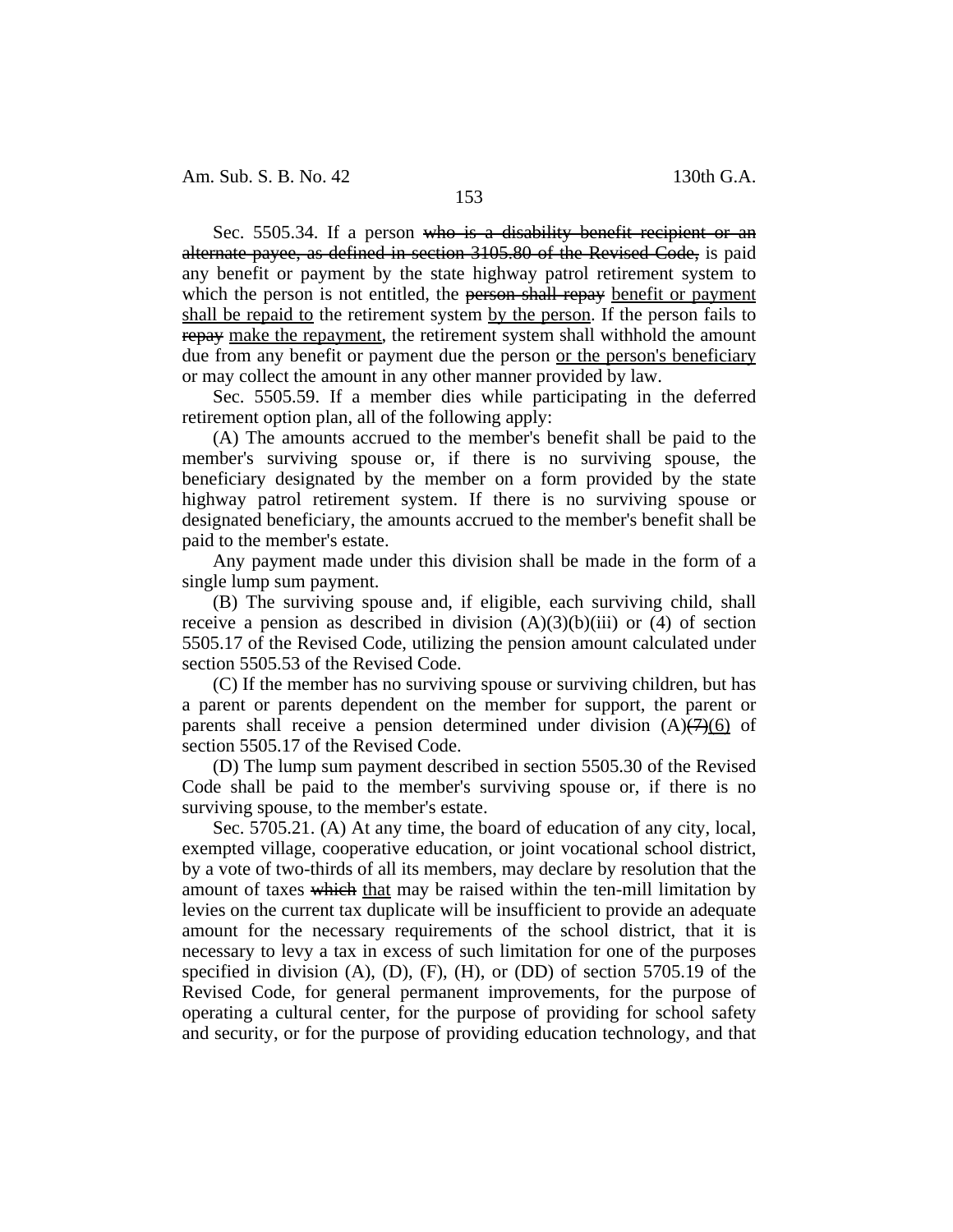the question of such additional tax levy shall be submitted to the electors of the school district at a special election on a day to be specified in the resolution. In the case of a qualifying library levy for the support of a library association or private corporation, the question shall be submitted to the electors of the association library district. If the resolution states that the levy is for the purpose of operating a cultural center, the ballot shall state that the levy is "for the purpose of operating the .......... (name of cultural center)."

As used in this division, "cultural center" means a freestanding building, separate from a public school building, that is open to the public for educational, musical, artistic, and cultural purposes; "education technology" means, but is not limited to, computer hardware, equipment, materials, and accessories, equipment used for two-way audio or video, and software; and "general permanent improvements" means permanent improvements without regard to the limitation of division (F) of section 5705.19 of the Revised Code that the improvements be a specific improvement or a class of improvements that may be included in a single bond issue.

A resolution adopted under this division shall be confined to a single purpose and shall specify the amount of the increase in rate that it is necessary to levy, the purpose of the levy, and the number of years during which the increase in rate shall be in effect. The number of years may be any number not exceeding five or, if the levy is for current expenses of the district or for general permanent improvements, for a continuing period of time.

(B)(1) The board of education of a qualifying school district, by resolution, may declare that it is necessary to levy a tax in excess of the ten-mill limitation for the purpose of paying the current expenses of the district and of partnering community schools and that the question of the additional tax levy shall be submitted to the electors of the school district at a special election on a day to be specified in the resolution. The resolution shall state the purpose of the levy, the rate of the tax expressed in mills per dollar of taxable value, the number of such mills to be levied for the current expenses of the partnering community schools and the number of such mills to be levied for the current expenses of the school district, the number of years the tax will be levied, and the first year the tax will be levied. The number of years the tax may be levied may be any number not exceeding ten years, or for a continuing period of time.

The levy of a tax for the current expenses of a partnering community school under this section and the distribution of proceeds from the tax by a qualifying school district to partnering community schools is hereby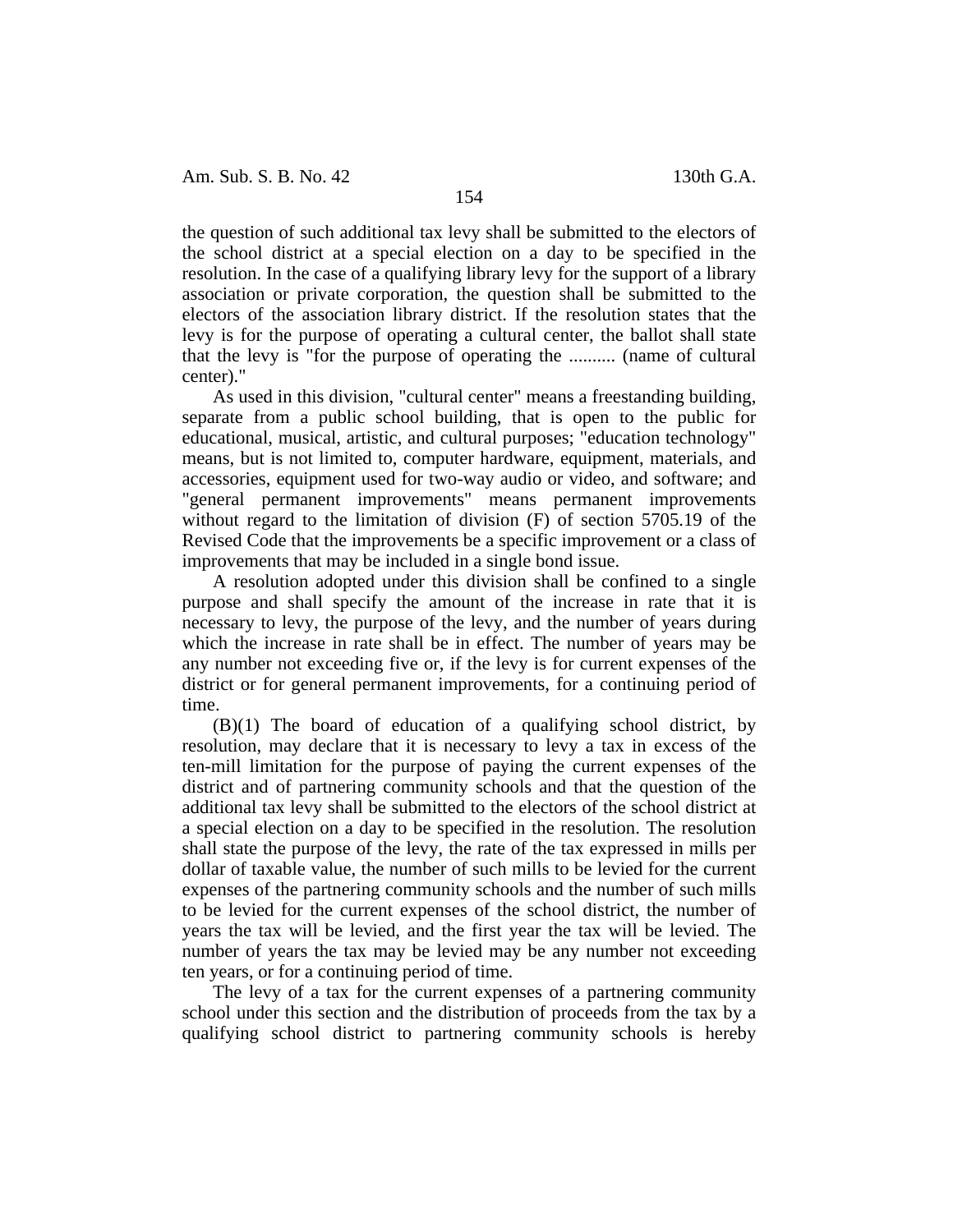determined to be a proper public purpose.

(2) The form of the ballot at an election held pursuant to division (B) of this section shall be as follows:

"Shall a levy be imposed by the ......... (insert the name of the qualifying school district) for the purpose of current expenses of the school district and of partnering community schools at a rate not exceeding ...... (insert the number of mills) mills for each one dollar of valuation (of which ...... (insert the number of mills to be allocated to partnering community schools) mills is to be allocated to partnering community schools), which amounts to ....... (insert the rate expressed in dollars and cents) for each one hundred dollars of valuation, for ...... (insert the number of years the levy is to be imposed, or that it will be levied for a continuing period of time), beginning ...... (insert first year the tax is to be levied), which will first be payable in calendar year ...... (insert the first calendar year in which the tax would be payable)?

| <b>FOR THE TAX LEVY</b> |  |
|-------------------------|--|
| <b>AGAINST THE TAX</b>  |  |
| LEVY                    |  |

(3) Upon each receipt of a tax distribution by the qualifying school district, the board of education shall credit the portion allocated to partnering community schools to the partnering community schools fund. All income from the investment of money in the partnering community schools fund shall be credited to that fund.

(a) If the qualifying school district is a municipal school district, the board of education shall distribute the partnering community schools amount among the then qualifying community schools not more than forty-five days after the school district receives and deposits each tax distribution. From each tax distribution, each such partnering community school shall receive a portion of the partnering community schools amount in the proportion that the number of its resident students bears to the aggregate number of resident students of all such partnering community schools as of the date of receipt and deposit of the tax distribution.

(b) If the qualifying school district is not a municipal school district, the board of education may distribute all or a portion of the amount in the partnering community schools fund during a fiscal year to partnering community schools that were either sponsored by the district or entered into an agreement pursuant to division  $(B)(6)(b)$  of this section on or before the first day of June of the preceding fiscal year. Each such partnering community school shall receive a portion of the amount distributed by the board from the partnering community schools fund during the fiscal year in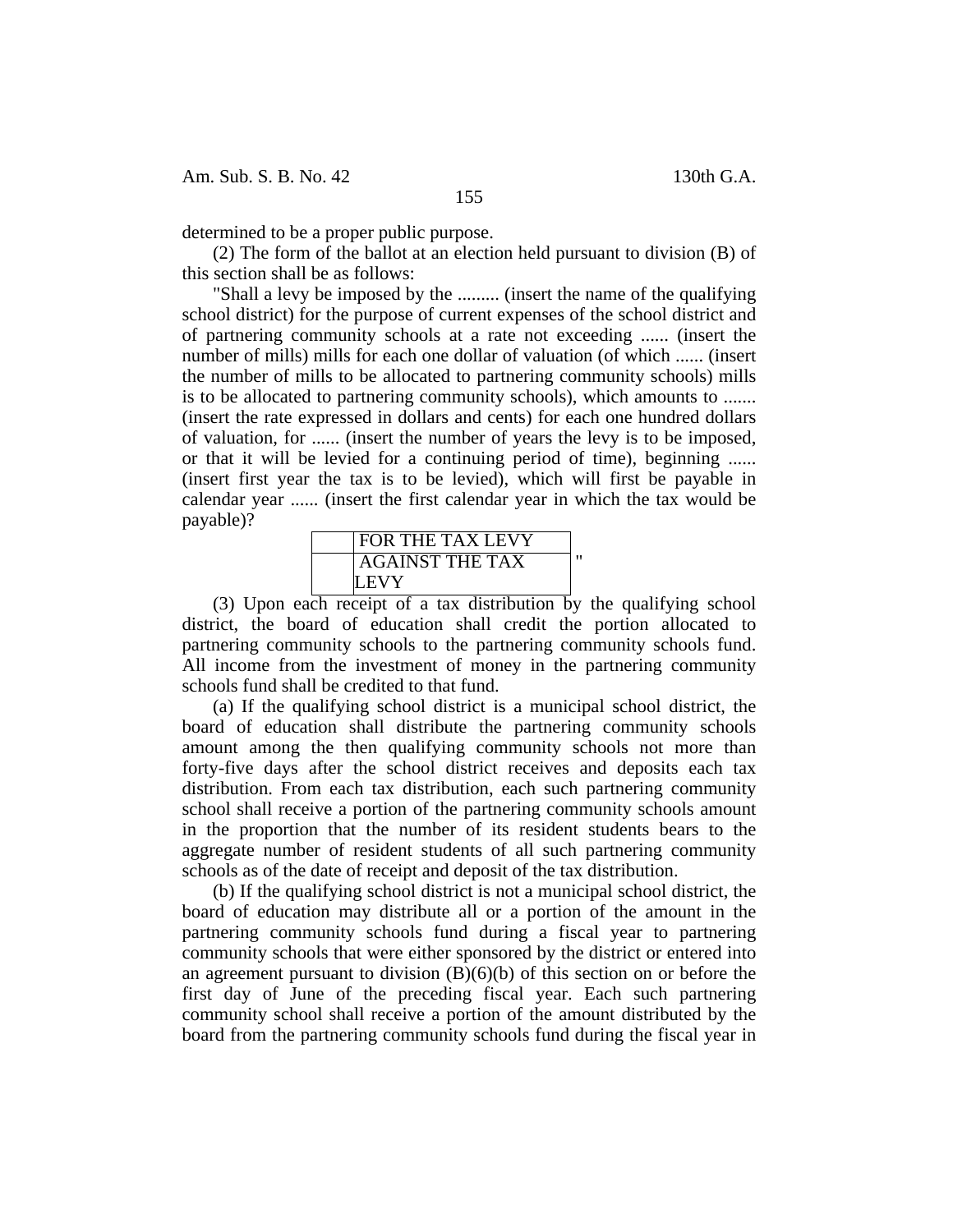the proportion that the number of its resident students bears to the aggregate number of resident students of all such partnering community schools as of the date the school district received and deposited the most recent tax distribution. On or before the fifteenth day of June of each fiscal year, the board of education shall announce an estimated allocation to partnering community schools for the ensuing fiscal year. The board is not required to allocate to partnering community schools the entire partnering community schools amount in the fiscal year in which a tax distribution is received and deposited in the partnering community schools fund. The estimated allocation shall be published on the web site of the school district and expressed as a dollar amount per resident student. The actual allocation to community schools in a fiscal year need not conform to the estimate published by the school district so long if the estimate was made in good faith.

Distributions by a school district under division  $(B)(3)(b)$  of this section shall be made in accordance with distribution agreements entered into by the board of education and each partnering community school eligible for distributions under this division. The distribution agreements shall be certified to the department of education each fiscal year before the thirtieth day of July. Each agreement shall provide for at least three distributions by the school district to the partnering community school during the fiscal year and shall require the initial distribution be made on or before the thirtieth day of July.

(c) For the purposes of division (B) of this section, the number of resident students shall be the number of such students reported under section 3317.03 of the Revised Code and established by the department of education as of the date of receipt and deposit of the tax distribution.

(4) To the extent an agreement whereby the qualifying school district and a community school endorse each other's programs is necessary for the community school to qualify as a partnering community school under division (B)(6)(b) of this section, the board of education of the school district shall certify to the department of education the agreement along with the determination that such agreement satisfies the requirements of that division. The board's determination is conclusive.

(5) For the purposes of Chapter 3317. of the Revised Code or other laws referring to the "taxes charged and payable" for a school district, the taxes charged and payable for a qualifying school district that levies a tax under division (B) of this section includes only the taxes charged and payable under that levy for the current expenses of the school district, and does not include the taxes charged and payable for the current expenses of partnering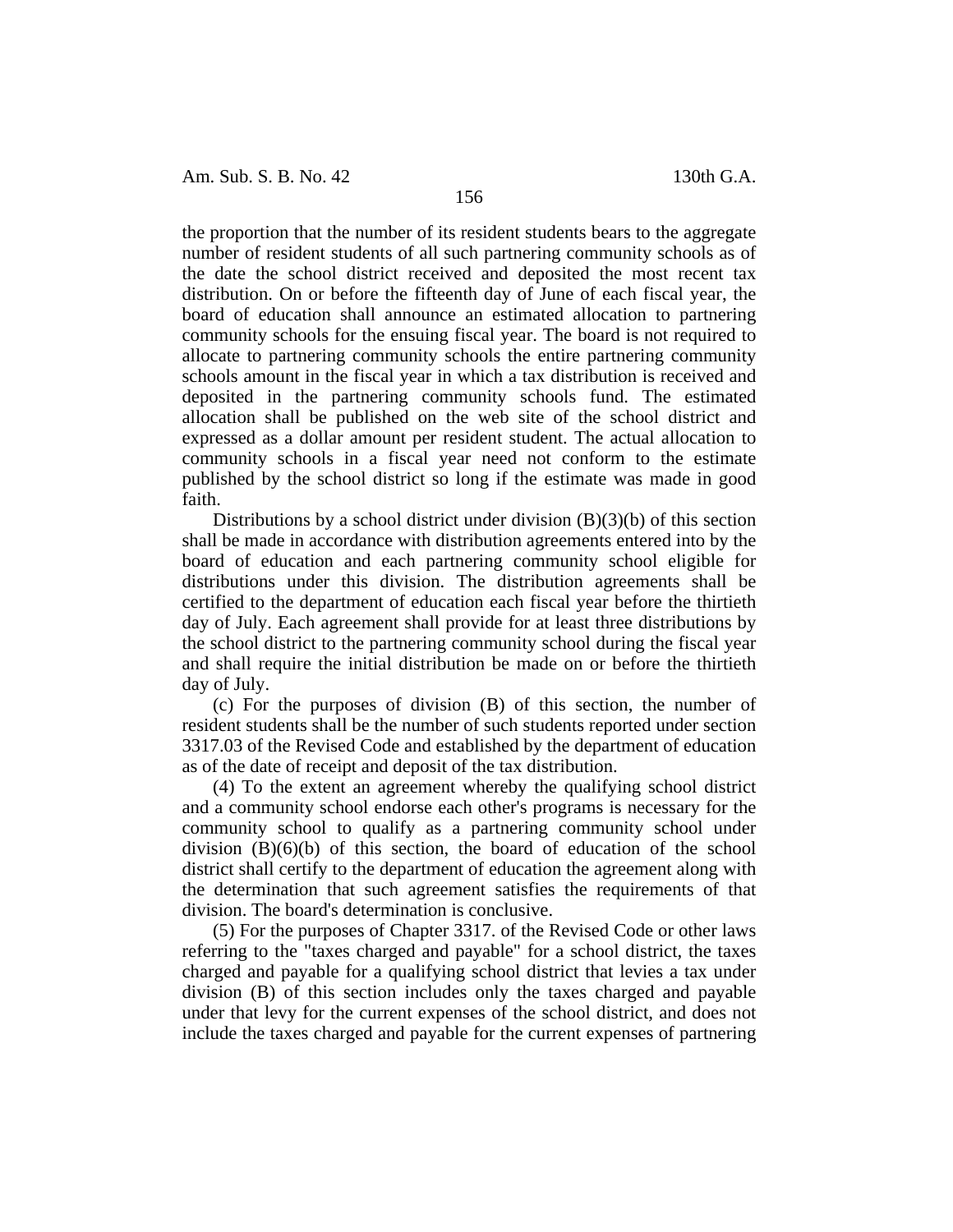community schools. The taxes charged and payable for the current expenses of partnering community schools shall not affect the calculation of "state education aid" as defined in section 5751.20 of the Revised Code.

(6) As used in division (B) of this section:

(a) "Qualifying school district" means a municipal school district, as defined in section 3311.71 of the Revised Code or a school district that has an average daily membership, as reported under division (A) of section 3317.03 of the Revised Code, greater than sixty thousand and the majority of the territory of which district is located in a city with a population greater than seven hundred thousand according to the most recent federal decennial census.

(b) "Partnering community school" means a community school established under Chapter 3314. of the Revised Code that is located within the territory of the qualifying school district and that either is sponsored by the district or is a party to an agreement with the district whereby the district and the community school endorse each other's programs.

(c) "Partnering community schools amount" means the product obtained, as of the receipt and deposit of the tax distribution, by multiplying the amount of a tax distribution by a fraction, the numerator of which is the number of mills per dollar of taxable value of the property tax to be allocated to partnering community schools, and the denominator of which is the total number of mills per dollar of taxable value authorized by the electors in the election held under division (B) of this section, each as set forth in the resolution levying the tax.

(d) "Partnering community schools fund" means a separate fund established by the board of education of a qualifying school district for the deposit of partnering community school amounts under this section.

(e) "Resident student" means a student enrolled in a partnering community school who is entitled to attend school in the qualifying school district under section 3313.64 or 3313.65 of the Revised Code.

(f) "Tax distribution" means a distribution of proceeds of the tax authorized by division (B) of this section under section 321.24 of the Revised Code and distributions that are attributable to that tax under sections 323.156 and 4503.068 of the Revised Code or other applicable law.

(C) A resolution adopted under this section shall specify the date of holding the election, which shall not be earlier than ninety days after the adoption and certification of the resolution and which shall be consistent with the requirements of section 3501.01 of the Revised Code.

A resolution adopted under this section may propose to renew one or more existing levies imposed under division (A) or (B) of this section or to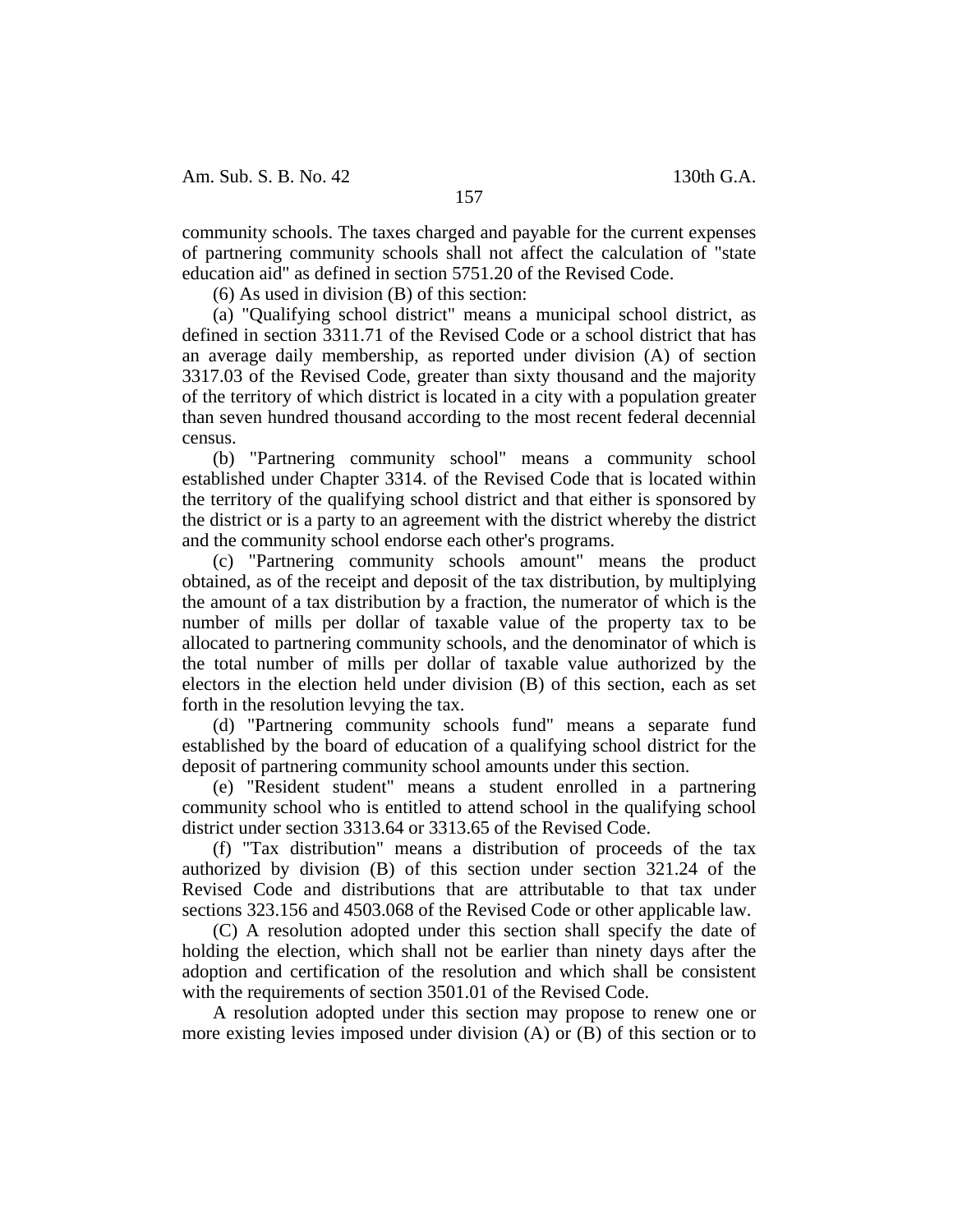increase or decrease a single levy imposed under either such division.

If the board of education imposes one or more existing levies for the purpose specified in division (F) of section 5705.19 of the Revised Code, the resolution may propose to renew one or more of those existing levies, or to increase or decrease a single such existing levy, for the purpose of general permanent improvements.

If the resolution proposes to renew two or more existing levies, the levies shall be levied for the same purpose. The resolution shall identify those levies and the rates at which they are levied. The resolution also shall specify that the existing levies shall not be extended on the tax lists after the year preceding the year in which the renewal levy is first imposed, regardless of the years for which those levies originally were authorized to be levied.

If the resolution proposes to renew an existing levy imposed under division (B) of this section, the rates allocated to the qualifying school district and to partnering community schools each may be increased or decreased or remain the same, and the total rate may be increased, decreased, or remain the same. The resolution and notice of election shall specify the number of the mills to be levied for the current expenses of the partnering community schools and the number of the mills to be levied for the current expenses of the qualifying school district.

A resolution adopted under this section shall go into immediate effect upon its passage, and no publication of the resolution shall be necessary other than that provided for in the notice of election. A copy of the resolution shall immediately after its passing be certified to the board of elections of the proper county in the manner provided by section 5705.25 of the Revised Code. That section shall govern the arrangements for the submission of such question and other matters concerning the election to which that section refers, including publication of notice of the election, except that the election shall be held on the date specified in the resolution. In the case of a resolution adopted under division (B) of this section, the publication of notice of that election shall state the number of the mills to be levied for the current expenses of partnering community schools and the number of the mills to be levied for the current expenses of the qualifying school district. If a majority of the electors voting on the question so submitted in an election vote in favor of the levy, the board of education may make the necessary levy within the school district or, in the case of a qualifying library levy for the support of a library association or private corporation, within the association library district, at the additional rate, or at any lesser rate in excess of the ten-mill limitation on the tax list, for the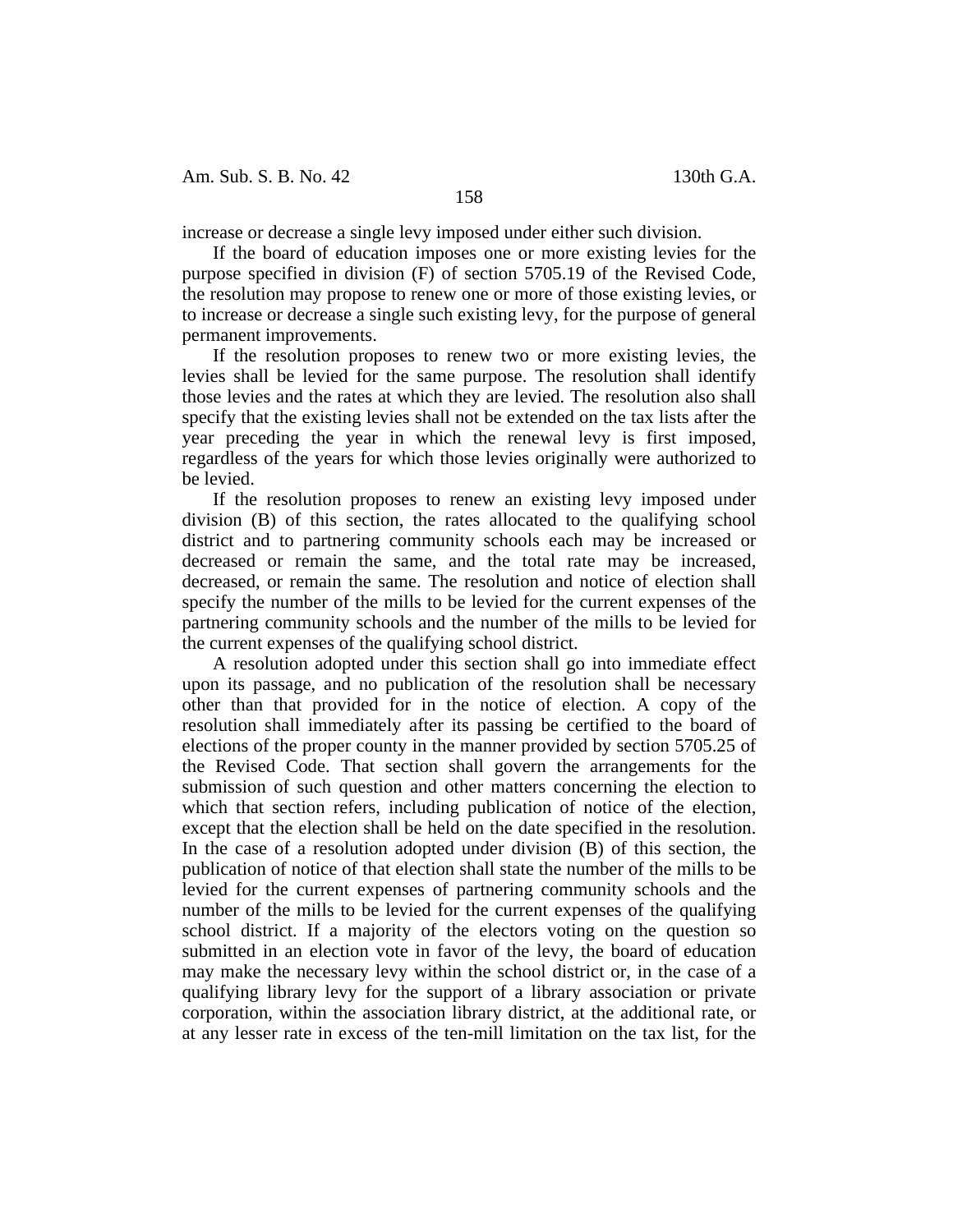purpose stated in the resolution. A levy for a continuing period of time may be reduced pursuant to section 5705.261 of the Revised Code. The tax levy shall be included in the next tax budget that is certified to the county budget commission.

(D)(1) After the approval of a levy on the current tax list and duplicate for current expenses, for recreational purposes, for community centers provided for in section 755.16 of the Revised Code, or for a public library of the district under division (A) of this section, and prior to the time when the first tax collection from the levy can be made, the board of education may anticipate a fraction of the proceeds of the levy and issue anticipation notes in a principal amount not exceeding fifty per cent of the total estimated proceeds of the levy to be collected during the first year of the levy.

(2) After the approval of a levy for general permanent improvements for a specified number of years or for permanent improvements having the purpose specified in division (F) of section 5705.19 of the Revised Code, the board of education may anticipate a fraction of the proceeds of the levy and issue anticipation notes in a principal amount not exceeding fifty per cent of the total estimated proceeds of the levy remaining to be collected in each year over a period of five years after the issuance of the notes.

The notes shall be issued as provided in section 133.24 of the Revised Code, shall have principal payments during each year after the year of their issuance over a period not to exceed five years, and may have a principal payment in the year of their issuance.

(3) After approval of a levy for general permanent improvements for a continuing period of time, the board of education may anticipate a fraction of the proceeds of the levy and issue anticipation notes in a principal amount not exceeding fifty per cent of the total estimated proceeds of the levy to be collected in each year over a specified period of years, not exceeding ten, after the issuance of the notes.

The notes shall be issued as provided in section 133.24 of the Revised Code, shall have principal payments during each year after the year of their issuance over a period not to exceed ten years, and may have a principal payment in the year of their issuance.

(4) After the approval of a levy on the current tax list and duplicate under division (B) of this section, and prior to the time when the first tax collection from the levy can be made, the board of education may anticipate a fraction of the proceeds of the levy for the current expenses of the school district and issue anticipation notes in a principal amount not exceeding fifty per cent of the estimated proceeds of the levy to be collected during the first year of the levy and allocated to the school district. The portion of the levy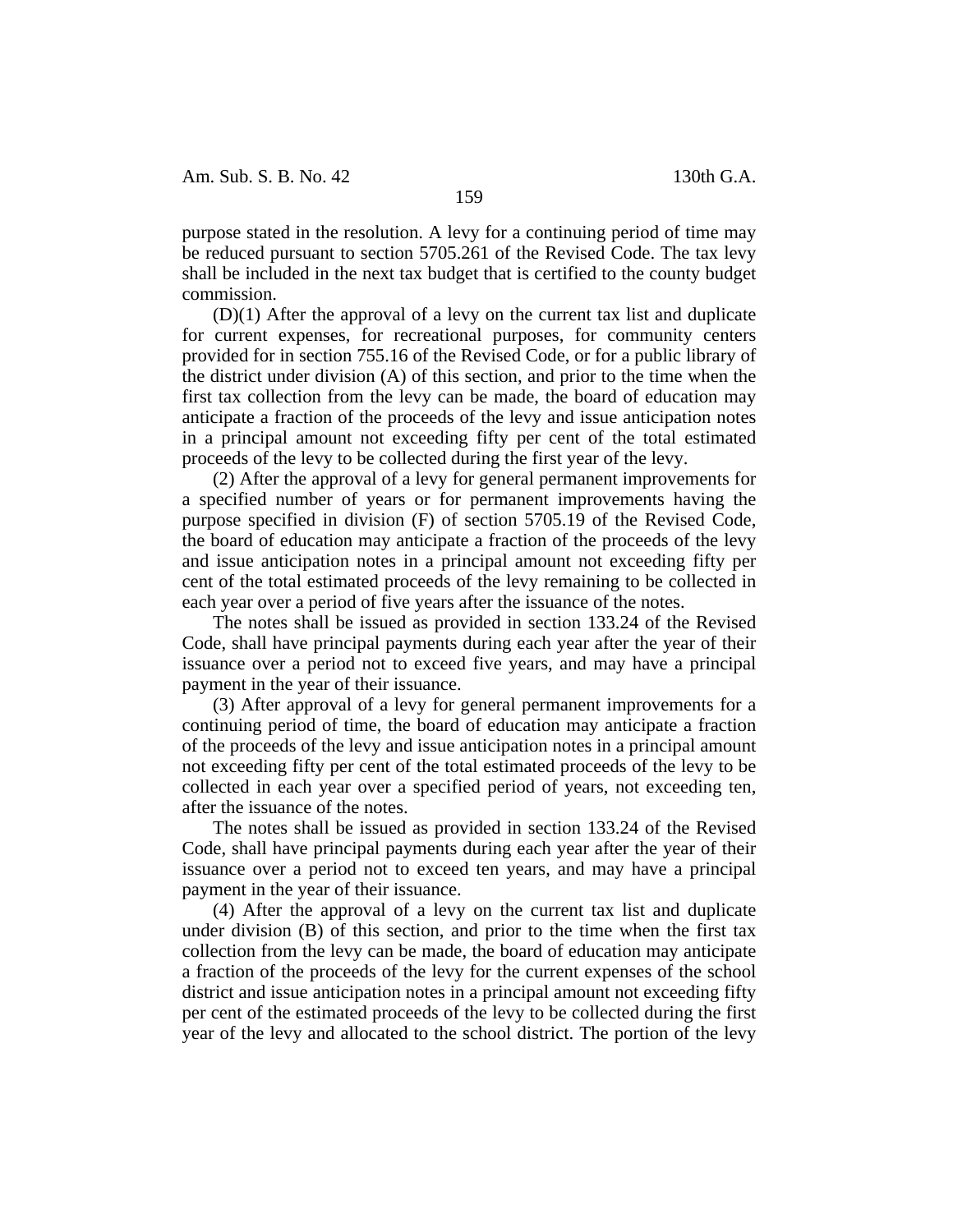proceeds to be allocated to partnering community schools under that division shall not be included in the estimated proceeds anticipated under this division and shall not be used to pay debt charges on any anticipation notes.

The notes shall be issued as provided in section 133.24 of the Revised Code, shall have principal payments during each year after the year of their issuance over a period not to exceed five years, and may have a principal payment in the year of their issuance.

(E) The submission of questions to the electors under this section is subject to the limitation on the number of election dates established by section 5705.214 of the Revised Code.

(F) The board of education of any school district that levies a tax under this section for the purpose of providing for school safety and security may report to the department of education how the district is using revenue from that tax.

SECTION 2. That existing sections 145.012, 145.09, 145.191, 145.194, 145.28, 145.29, 145.295, 145.297, 145.2914, 145.2915, 145.31, 145.311, 145.33, 145.35, 145.362, 145.363, 145.37, 145.384, 145.391, 145.40, 145.43, 145.431, 145.45, 145.46, 145.563, 145.58, 145.581, 145.584, 145.63, 145.64, 145.82, 145.88, 145.92, 145.95, 171.04, 311.01, 742.53, 742.63, 3301.079, 3307.04, 3307.35, 3307.39, 3307.41, 3307.56, 3307.563, 3307.57, 3307.58, 3307.62, 3307.66, 3307.70, 3307.71, 3307.711, 3307.73, 3309.01, 3309.11, 3309.26, 3309.261, 3309.28, 3309.301, 3309.35, 3309.381, 3309.42, 3309.45, 3309.49, 3309.51, 3309.55, 3309.56, 3309.57, 3309.571, 3309.691, 3309.82, 5505.03, 5505.04, 5505.12, 5505.14, 5505.15, 5505.16, 5505.17, 5505.174, 5505.18, 5505.33, 5505.34, 5505.59, and 5705.21 and sections 145.402, 3307.561, and 3309.43 of the Revised Code are hereby repealed.

SECTION 3. Notwithstanding sections 742.03 and 742.04 of the Revised Code, the individual who receives the second highest number of votes in the 2015 election for the two employee member firefighter positions on the Board of Trustees of the Ohio Police and Fire Pension Fund shall serve a term of three years.

SECTION 4. Section 742.63 of the Revised Code is presented in this act as a composite of the section as amended by both Sub. S.B. 340 and Sub.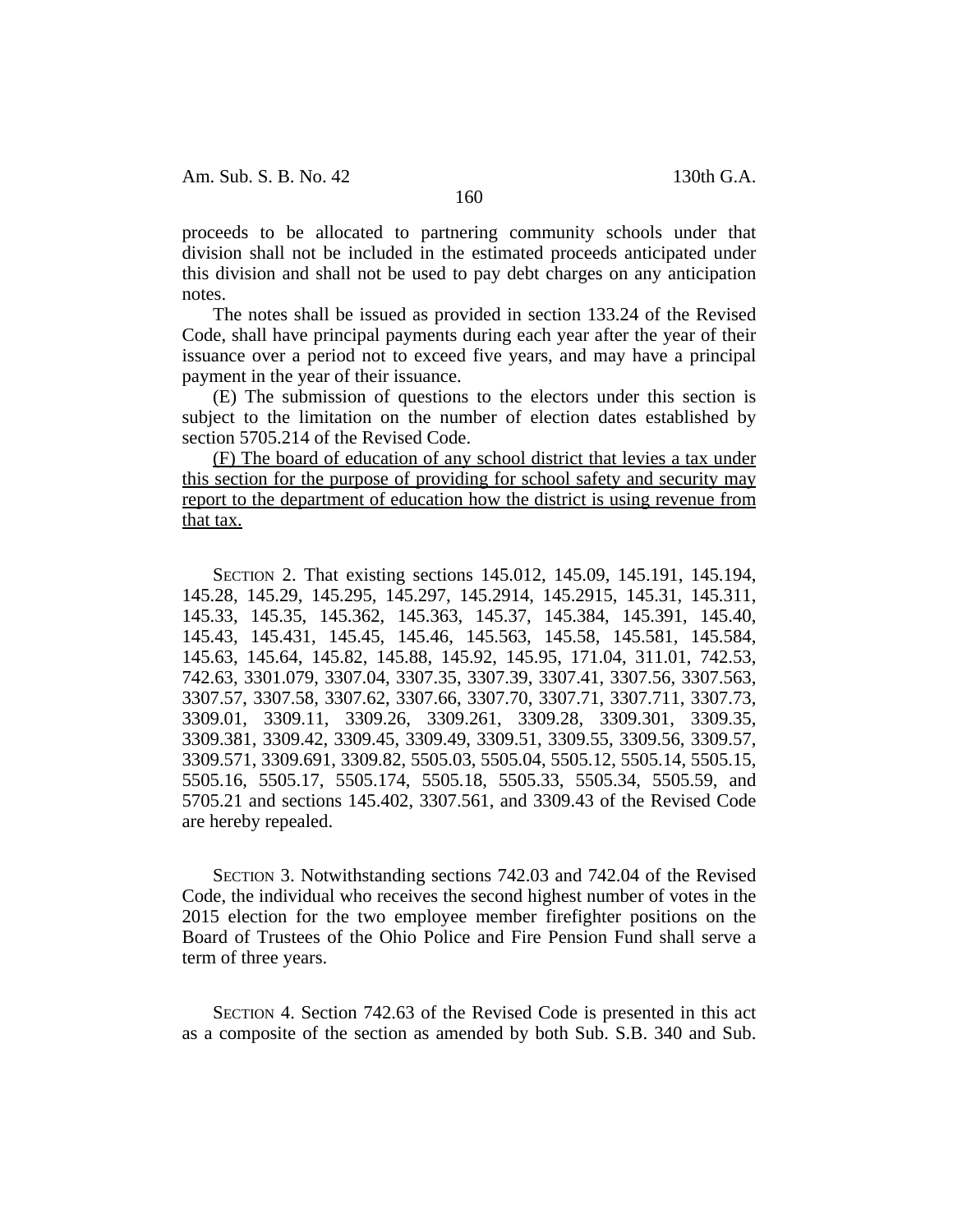S.B. 343 of the 129th General Assembly. The General Assembly, applying the principle stated in division (B) of section 1.52 of the Revised Code that amendments are to be harmonized if reasonably capable of simultaneous operation, finds that the composite is the resulting version of the section in effect prior to the effective date of the section as presented in this act.

Section 5705.21 of the Revised Code is presented in this act as a composite of the section as amended by both Am. Sub. H.B. 59 and Sub. H.B. 167 of the 130th General Assembly. The General Assembly, applying the principle stated in division (B) of section 1.52 of the Revised Code that amendments are to be harmonized if reasonably capable of simultaneous operation, finds that the composite is the resulting version of the section in effect prior to the effective date of the section as presented in this act.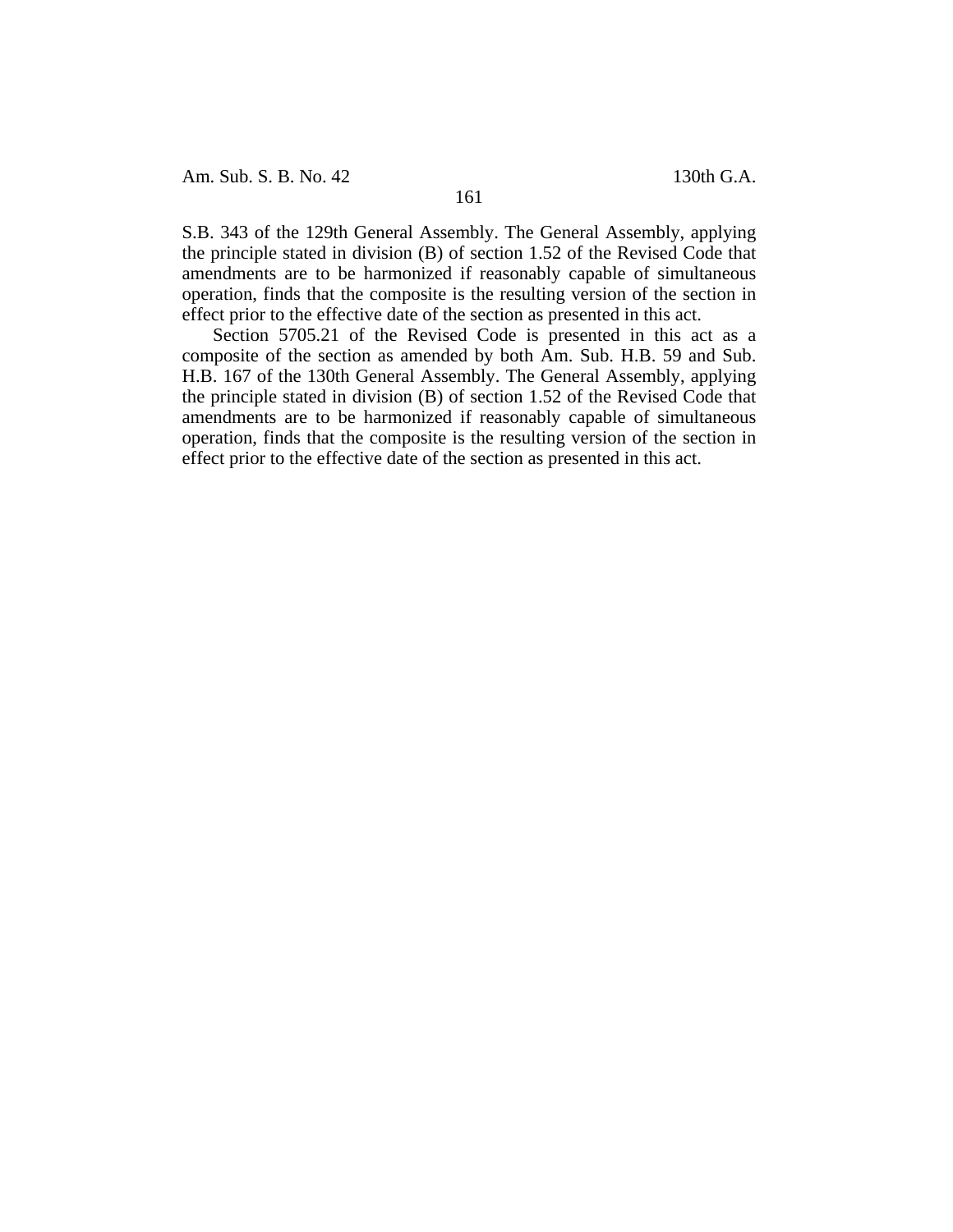*Speaker \_\_\_\_\_\_\_\_\_\_\_\_\_\_\_\_\_\_ of the House of Representatives.*

<u> 1980 - Johann Barbara, martxa a</u>

*President \_\_\_\_\_\_\_\_\_\_\_\_\_\_\_\_\_\_ of the Senate.*

<u> 1989 - Johann Barnett, fransk politiker (</u>

Passed \_\_\_\_\_\_\_\_\_\_\_\_\_\_\_\_\_\_\_\_\_\_\_\_\_, 20\_\_\_\_

Approved \_\_\_\_\_\_\_\_\_\_\_\_\_\_\_\_\_\_\_\_\_\_\_\_\_, 20\_\_\_\_

*Governor.*